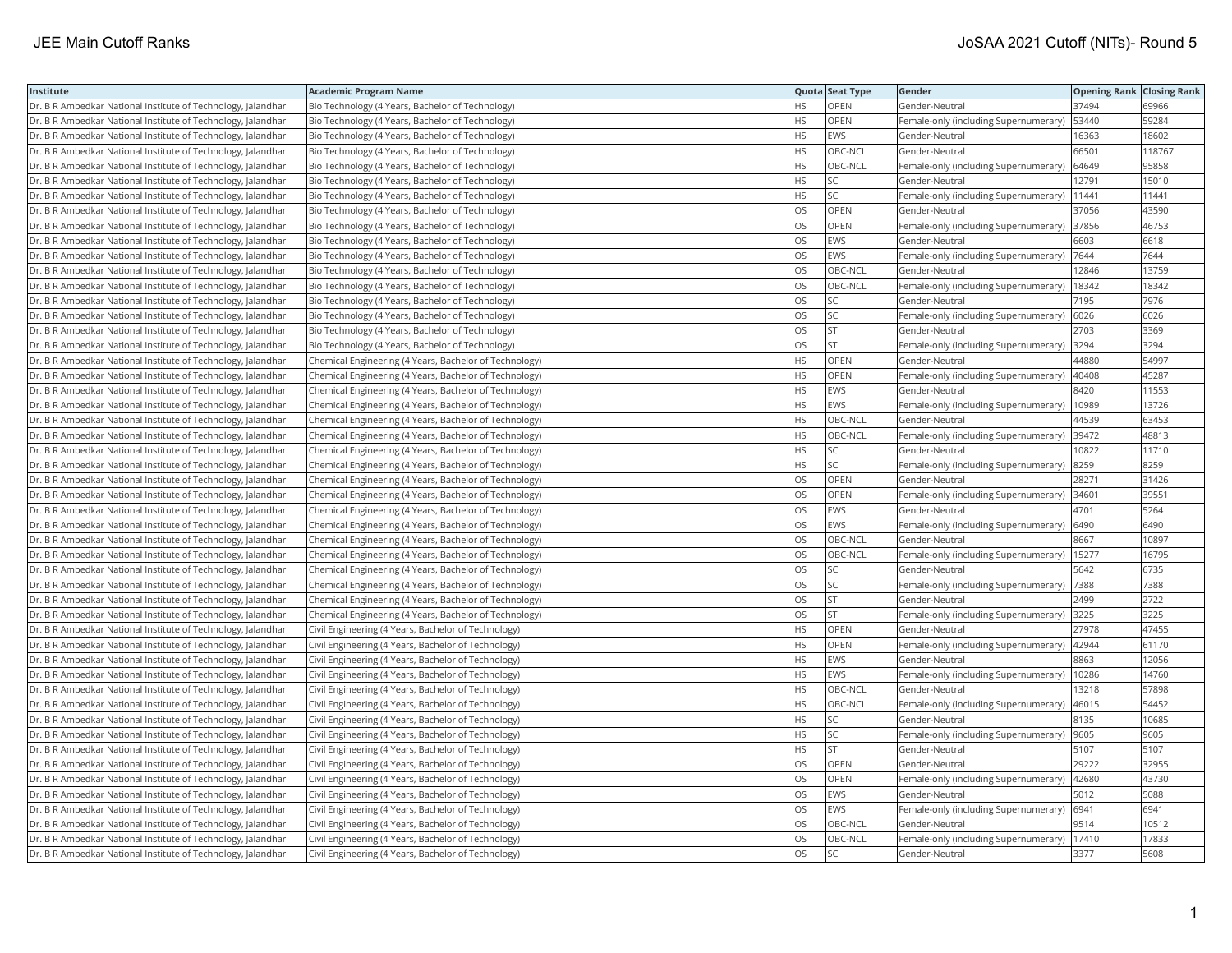| Institute                                                    | <b>Academic Program Name</b>                                                |           | Quota Seat Type | Gender                                              | <b>Opening Rank Closing Rank</b> |       |
|--------------------------------------------------------------|-----------------------------------------------------------------------------|-----------|-----------------|-----------------------------------------------------|----------------------------------|-------|
| Dr. B R Ambedkar National Institute of Technology, Jalandhar | Civil Engineering (4 Years, Bachelor of Technology)                         | OS        | <b>ST</b>       | Gender-Neutral                                      | 1201                             | 1277  |
| Dr. B R Ambedkar National Institute of Technology, Jalandhar | Civil Engineering (4 Years, Bachelor of Technology)                         | OS.       | lst             | Female-only (including Supernumerary)               | 2108                             | 2108  |
| Dr. B R Ambedkar National Institute of Technology, Jalandhar | Computer Science and Engineering (4 Years, Bachelor of Technology)          | HS        | OPEN            | Gender-Neutral                                      | 2654                             | 11794 |
| Dr. B R Ambedkar National Institute of Technology, Jalandhar | Computer Science and Engineering (4 Years, Bachelor of Technology)          | HS        | OPEN            | Female-only (including Supernumerary)               | 4409                             | 10787 |
| Dr. B R Ambedkar National Institute of Technology, Jalandhar | Computer Science and Engineering (4 Years, Bachelor of Technology)          | HS.       | OPEN (PwD)      | Gender-Neutral                                      | 173                              | 199   |
| Dr. B R Ambedkar National Institute of Technology, Jalandhar | Computer Science and Engineering (4 Years, Bachelor of Technology)          | HS        | EWS             | Gender-Neutral                                      | 1953                             | 2389  |
| Dr. B R Ambedkar National Institute of Technology, Jalandhar | Computer Science and Engineering (4 Years, Bachelor of Technology)          | ΗS        | EWS             | Female-only (including Supernumerary)               | 4231                             | 4577  |
| Dr. B R Ambedkar National Institute of Technology, Jalandhar | Computer Science and Engineering (4 Years, Bachelor of Technology)          | HS.       | OBC-NCL         | Gender-Neutral                                      | 2407                             | 10956 |
| Dr. B R Ambedkar National Institute of Technology, Jalandhar | Computer Science and Engineering (4 Years, Bachelor of Technology)          | HS        | OBC-NCL         | Female-only (including Supernumerary)               | 5441                             | 11337 |
| Dr. B R Ambedkar National Institute of Technology, Jalandhar | Computer Science and Engineering (4 Years, Bachelor of Technology)          | HS        | SC              | Gender-Neutral                                      | 1508                             | 2414  |
| Dr. B R Ambedkar National Institute of Technology, Jalandhar | Computer Science and Engineering (4 Years, Bachelor of Technology)          | HS        | <b>SC</b>       | Female-only (including Supernumerary)               | 1755                             | 2117  |
| Dr. B R Ambedkar National Institute of Technology, Jalandhar | Computer Science and Engineering (4 Years, Bachelor of Technology)          | HS        | <b>ST</b>       | Gender-Neutral                                      | 2831                             | 9007  |
| Dr. B R Ambedkar National Institute of Technology, Jalandhar | Computer Science and Engineering (4 Years, Bachelor of Technology)          | HS        | <b>ST</b>       | Female-only (including Supernumerary)               | 9924                             | 9924  |
| Dr. B R Ambedkar National Institute of Technology, Jalandhar | Computer Science and Engineering (4 Years, Bachelor of Technology)          | OS        | OPEN            | Gender-Neutral                                      | 6192                             | 8345  |
| Dr. B R Ambedkar National Institute of Technology, Jalandhar | Computer Science and Engineering (4 Years, Bachelor of Technology)          | OS        | OPEN            | Female-only (including Supernumerary)               | 10432                            | 12507 |
| Dr. B R Ambedkar National Institute of Technology, Jalandhar | Computer Science and Engineering (4 Years, Bachelor of Technology)          | OS.       | OPEN (PwD)      | Gender-Neutral                                      | 320                              | 320   |
| Dr. B R Ambedkar National Institute of Technology, Jalandhar | Computer Science and Engineering (4 Years, Bachelor of Technology)          | OS        | EWS             | Gender-Neutral                                      | 1075                             | 1161  |
| Dr. B R Ambedkar National Institute of Technology, Jalandhar | Computer Science and Engineering (4 Years, Bachelor of Technology)          | OS        | <b>EWS</b>      | Female-only (including Supernumerary)               | 2169                             | 2169  |
| Dr. B R Ambedkar National Institute of Technology, Jalandhar | Computer Science and Engineering (4 Years, Bachelor of Technology)          | OS        | EWS (PwD)       | Gender-Neutral                                      | 36                               | 36    |
| Dr. B R Ambedkar National Institute of Technology, Jalandhar | Computer Science and Engineering (4 Years, Bachelor of Technology)          | <b>OS</b> | OBC-NCL         | Gender-Neutral                                      | 2455                             | 2843  |
| Dr. B R Ambedkar National Institute of Technology, Jalandhar | Computer Science and Engineering (4 Years, Bachelor of Technology)          | OS        | OBC-NCL         | Female-only (including Supernumerary)               | 4185                             | 6182  |
| Dr. B R Ambedkar National Institute of Technology, Jalandhar | Computer Science and Engineering (4 Years, Bachelor of Technology)          | OS        |                 | OBC-NCL (PwD) Female-only (including Supernumerary) | 466                              | 466   |
| Dr. B R Ambedkar National Institute of Technology, Jalandhar | Computer Science and Engineering (4 Years, Bachelor of Technology)          | OS        | <b>SC</b>       | Gender-Neutral                                      | 1283                             | 1996  |
| Dr. B R Ambedkar National Institute of Technology, Jalandhar | Computer Science and Engineering (4 Years, Bachelor of Technology)          | OS        | <b>SC</b>       | Female-only (including Supernumerary)               | 2896                             | 3132  |
| Dr. B R Ambedkar National Institute of Technology, Jalandhar | Computer Science and Engineering (4 Years, Bachelor of Technology)          | OS        | SC (PwD)        | Gender-Neutral                                      | 69                               | 69    |
| Dr. B R Ambedkar National Institute of Technology, Jalandhar | Computer Science and Engineering (4 Years, Bachelor of Technology)          | OS        | <b>ST</b>       | Gender-Neutral                                      | 786                              | 814   |
| Dr. B R Ambedkar National Institute of Technology, Jalandhar | Computer Science and Engineering (4 Years, Bachelor of Technology)          | OS        | <b>ST</b>       | Female-only (including Supernumerary)               | 660                              | 660   |
| Dr. B R Ambedkar National Institute of Technology, Jalandhar | Electrical Engineering (4 Years, Bachelor of Technology)                    | HS.       | <b>OPEN</b>     | Gender-Neutral                                      | 18879                            | 24648 |
| Dr. B R Ambedkar National Institute of Technology, Jalandhar | Electrical Engineering (4 Years, Bachelor of Technology)                    | HS        | OPEN            | Female-only (including Supernumerary)               | 24598                            | 25255 |
| Dr. B R Ambedkar National Institute of Technology, Jalandhar | Electrical Engineering (4 Years, Bachelor of Technology)                    | HS        | EWS             | Gender-Neutral                                      | 4288                             | 4533  |
| Dr. B R Ambedkar National Institute of Technology, Jalandhar | Electrical Engineering (4 Years, Bachelor of Technology)                    | HS        | OBC-NCL         | Gender-Neutral                                      | 25818                            | 31797 |
| Dr. B R Ambedkar National Institute of Technology, Jalandhar | Electrical Engineering (4 Years, Bachelor of Technology)                    | HS        | OBC-NCL         | Female-only (including Supernumerary)               | 26052                            | 30045 |
| Dr. B R Ambedkar National Institute of Technology, Jalandhar | Electrical Engineering (4 Years, Bachelor of Technology)                    | HS.       | <b>SC</b>       | Gender-Neutral                                      | 5633                             | 6763  |
| Dr. B R Ambedkar National Institute of Technology, Jalandhar | Electrical Engineering (4 Years, Bachelor of Technology)                    | HS        | <b>SC</b>       | Female-only (including Supernumerary)               | 6989                             | 6989  |
| Dr. B R Ambedkar National Institute of Technology, Jalandhar | Electrical Engineering (4 Years, Bachelor of Technology)                    | OS        | OPEN            | Gender-Neutral                                      | 11505                            | 19233 |
| Dr. B R Ambedkar National Institute of Technology, Jalandhar | Electrical Engineering (4 Years, Bachelor of Technology)                    | OS.       | <b>OPEN</b>     | Female-only (including Supernumerary)               | 24927                            | 24958 |
| Dr. B R Ambedkar National Institute of Technology, Jalandhar | Electrical Engineering (4 Years, Bachelor of Technology)                    | OS        | OPEN (PwD)      | Gender-Neutral                                      | 1086                             | 1086  |
| Dr. B R Ambedkar National Institute of Technology, Jalandhar | Electrical Engineering (4 Years, Bachelor of Technology)                    | OS        | EWS             | Gender-Neutral                                      | 2883                             | 2899  |
| Dr. B R Ambedkar National Institute of Technology, Jalandhar | Electrical Engineering (4 Years, Bachelor of Technology)                    | OS        | EWS             | Female-only (including Supernumerary)               | 3853                             | 3853  |
| Dr. B R Ambedkar National Institute of Technology, Jalandhar | Electrical Engineering (4 Years, Bachelor of Technology)                    | OS.       | OBC-NCL         | Gender-Neutral                                      | 6403                             | 6582  |
| Dr. B R Ambedkar National Institute of Technology, Jalandhar | Electrical Engineering (4 Years, Bachelor of Technology)                    | OS.       | OBC-NCL         | Female-only (including Supernumerary)               | 11575                            | 11676 |
| Dr. B R Ambedkar National Institute of Technology, Jalandhar | Electrical Engineering (4 Years, Bachelor of Technology)                    | OS        | SC              | Gender-Neutral                                      | 3035                             | 4185  |
| Dr. B R Ambedkar National Institute of Technology, Jalandhar | Electrical Engineering (4 Years, Bachelor of Technology)                    | OS        | <b>SC</b>       | Female-only (including Supernumerary)               | 5948                             | 5948  |
| Dr. B R Ambedkar National Institute of Technology, Jalandhar | Electrical Engineering (4 Years, Bachelor of Technology)                    | OS.       | lst.            | Gender-Neutral                                      | 1391                             | 1491  |
| Dr. B R Ambedkar National Institute of Technology, Jalandhar | Electronics and Communication Engineering (4 Years, Bachelor of Technology) | HS.       | <b>OPEN</b>     | Gender-Neutral                                      | 15269                            | 18756 |
| Dr. B R Ambedkar National Institute of Technology, Jalandhar | Electronics and Communication Engineering (4 Years, Bachelor of Technology) | HS        | OPEN            | Female-only (including Supernumerary)               | 19906                            | 24383 |
| Dr. B R Ambedkar National Institute of Technology, Jalandhar | Electronics and Communication Engineering (4 Years, Bachelor of Technology) | HS        | <b>EWS</b>      | Gender-Neutral                                      | 2905                             | 3231  |
| Dr. B R Ambedkar National Institute of Technology, Jalandhar | Electronics and Communication Engineering (4 Years, Bachelor of Technology) | НS        | EWS             | Female-only (including Supernumerary)               | 5130                             | 5130  |
| Dr. B R Ambedkar National Institute of Technology, Jalandhar | Electronics and Communication Engineering (4 Years, Bachelor of Technology) | HS        | OBC-NCL         | Gender-Neutral                                      | 8634                             | 24972 |
| Dr. B R Ambedkar National Institute of Technology, Jalandhar | Electronics and Communication Engineering (4 Years, Bachelor of Technology) | HS.       | OBC-NCL         | Female-only (including Supernumerary)               | 17666                            | 25285 |
| Dr. B R Ambedkar National Institute of Technology, Jalandhar | Electronics and Communication Engineering (4 Years, Bachelor of Technology) | <b>HS</b> | <b>SC</b>       | Gender-Neutral                                      | 4850                             | 5450  |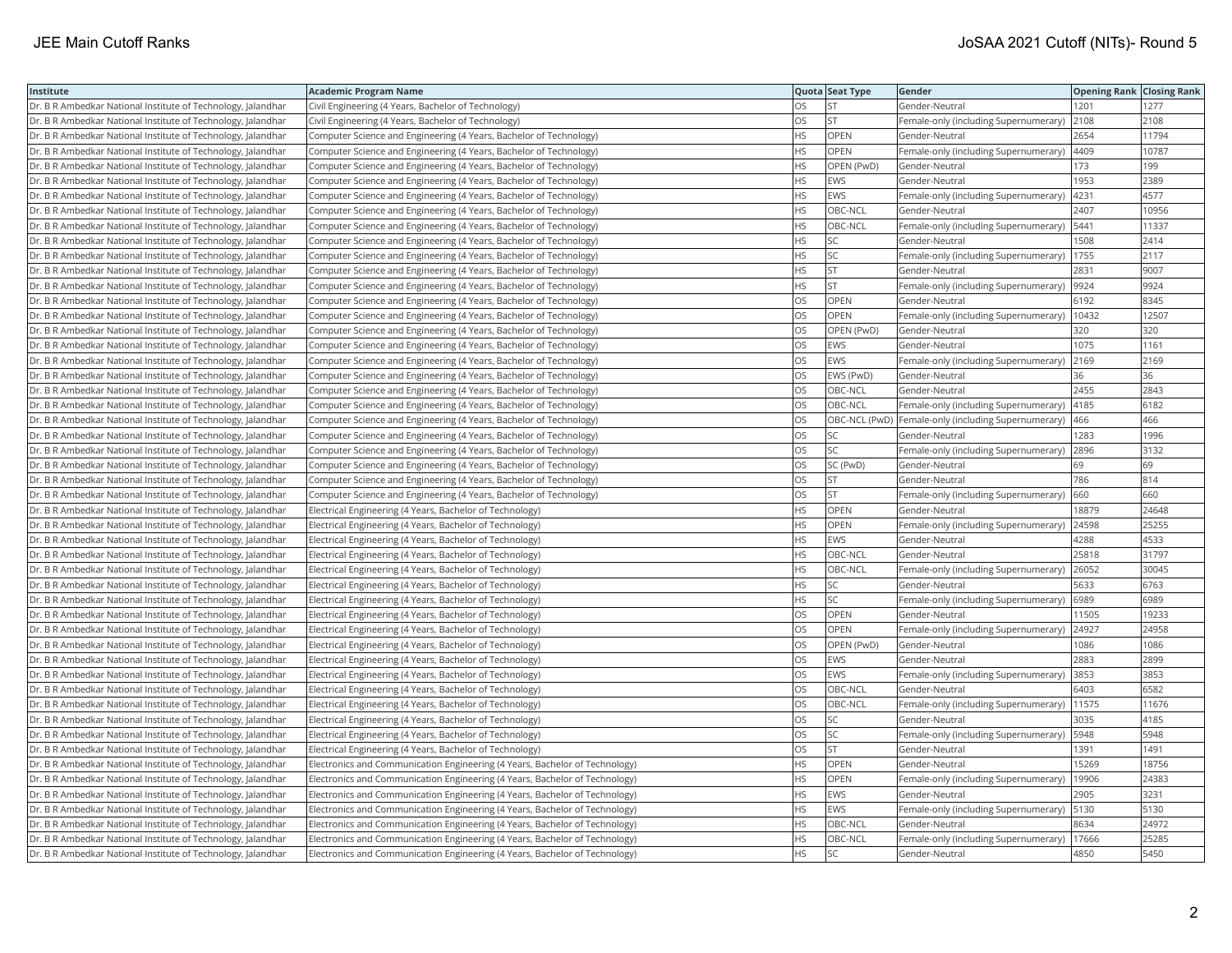| Institute                                                    | <b>Academic Program Name</b>                                                |           | Quota Seat Type              | Gender                                        | <b>Opening Rank Closing Rank</b> |        |
|--------------------------------------------------------------|-----------------------------------------------------------------------------|-----------|------------------------------|-----------------------------------------------|----------------------------------|--------|
| Dr. B R Ambedkar National Institute of Technology, Jalandhar | Electronics and Communication Engineering (4 Years, Bachelor of Technology) | HS.       | <b>SC</b>                    | Female-only (including Supernumerary)         | 4395                             | 5030   |
| Dr. B R Ambedkar National Institute of Technology, Jalandhar | Electronics and Communication Engineering (4 Years, Bachelor of Technology) | ΗS        | <b>ST</b>                    | Gender-Neutral                                | 19355                            | 19355  |
| Dr. B R Ambedkar National Institute of Technology, Jalandhar | Electronics and Communication Engineering (4 Years, Bachelor of Technology) | OS        | OPEN                         | Gender-Neutral                                | 8773                             | 13643  |
| Dr. B R Ambedkar National Institute of Technology, Jalandhar | Electronics and Communication Engineering (4 Years, Bachelor of Technology) | OS        | OPEN                         | Female-only (including Supernumerary)         | 17358                            | 19182  |
| Dr. B R Ambedkar National Institute of Technology, Jalandhar | Electronics and Communication Engineering (4 Years, Bachelor of Technology) | OS        | OPEN (PwD)                   | Gender-Neutral                                | 440                              | 440    |
| Dr. B R Ambedkar National Institute of Technology, Jalandhar | Electronics and Communication Engineering (4 Years, Bachelor of Technology) | OS        | OPEN (PwD)                   | Female-only (including Supernumerary)         | 1445                             | 1445   |
| Dr. B R Ambedkar National Institute of Technology, Jalandhar | Electronics and Communication Engineering (4 Years, Bachelor of Technology) | OS        | EWS                          | Gender-Neutral                                | 1826                             | 1880   |
| Dr. B R Ambedkar National Institute of Technology, Jalandhar | Electronics and Communication Engineering (4 Years, Bachelor of Technology) | OS        | <b>EWS</b>                   | Female-only (including Supernumerary)         | 3560                             | 3560   |
| Dr. B R Ambedkar National Institute of Technology, Jalandhar | Electronics and Communication Engineering (4 Years, Bachelor of Technology) | OS.       | EWS (PwD)                    | Gender-Neutral                                | 89                               | 89     |
| Dr. B R Ambedkar National Institute of Technology, Jalandhar | Electronics and Communication Engineering (4 Years, Bachelor of Technology) | OS        | OBC-NCL                      | Gender-Neutral                                | 4094                             | 4983   |
| Dr. B R Ambedkar National Institute of Technology, Jalandhar | Electronics and Communication Engineering (4 Years, Bachelor of Technology) | OS        | OBC-NCL                      | Female-only (including Supernumerary)         | 8424                             | 9388   |
| Dr. B R Ambedkar National Institute of Technology, Jalandhar | Electronics and Communication Engineering (4 Years, Bachelor of Technology) | OS.       | OBC-NCL (PwD) Gender-Neutral |                                               | 383                              | 383    |
| Dr. B R Ambedkar National Institute of Technology, Jalandhar | Electronics and Communication Engineering (4 Years, Bachelor of Technology) | OS.       | lsc                          | Gender-Neutral                                | 2492                             | 2965   |
| Dr. B R Ambedkar National Institute of Technology, Jalandhar | Electronics and Communication Engineering (4 Years, Bachelor of Technology) | OS.       | <b>SC</b>                    | Female-only (including Supernumerary)         | 4270                             | 5128   |
| Dr. B R Ambedkar National Institute of Technology, Jalandhar | Electronics and Communication Engineering (4 Years, Bachelor of Technology) | OS        | <b>ST</b>                    | Gender-Neutral                                | 953                              | 1316   |
| Dr. B R Ambedkar National Institute of Technology, Jalandhar | Industrial and Production Engineering (4 Years, Bachelor of Technology)     | НS        | OPEN                         | Gender-Neutral                                | 43065                            | 64289  |
| Dr. B R Ambedkar National Institute of Technology, Jalandhar | Industrial and Production Engineering (4 Years, Bachelor of Technology)     | HS.       | OPEN                         | Female-only (including Supernumerary)         | 52265                            | 66878  |
| Dr. B R Ambedkar National Institute of Technology, Jalandhar | Industrial and Production Engineering (4 Years, Bachelor of Technology)     | HS        | EWS                          | Gender-Neutral                                | 12090                            | 15759  |
| Dr. B R Ambedkar National Institute of Technology, Jalandhar | Industrial and Production Engineering (4 Years, Bachelor of Technology)     | HS        | OBC-NCL                      | Gender-Neutral                                | 35442                            | 156485 |
| Dr. B R Ambedkar National Institute of Technology, Jalandhar | Industrial and Production Engineering (4 Years, Bachelor of Technology)     | HS.       | OBC-NCL                      | Female-only (including Supernumerary)         | 86449                            | 90829  |
| Dr. B R Ambedkar National Institute of Technology, Jalandhar | Industrial and Production Engineering (4 Years, Bachelor of Technology)     | HS.       | <b>SC</b>                    | Gender-Neutral                                | 8661                             | 17479  |
| Dr. B R Ambedkar National Institute of Technology, Jalandhar | Industrial and Production Engineering (4 Years, Bachelor of Technology)     | HS        | <b>SC</b>                    | Female-only (including Supernumerary)         | 17407                            | 18150  |
| Dr. B R Ambedkar National Institute of Technology, Jalandhar | Industrial and Production Engineering (4 Years, Bachelor of Technology)     | OS        | OPEN                         | Gender-Neutral                                | 33213                            | 40847  |
| Dr. B R Ambedkar National Institute of Technology, Jalandhar | Industrial and Production Engineering (4 Years, Bachelor of Technology)     | OS        | <b>OPEN</b>                  | Female-only (including Supernumerary)   41149 |                                  | 46963  |
| Dr. B R Ambedkar National Institute of Technology, Jalandhar | Industrial and Production Engineering (4 Years, Bachelor of Technology)     | OS        | <b>EWS</b>                   | Gender-Neutral                                | 6233                             | 6386   |
| Dr. B R Ambedkar National Institute of Technology, Jalandhar | Industrial and Production Engineering (4 Years, Bachelor of Technology)     | OS.       | EWS                          | Female-only (including Supernumerary)         | 8775                             | 8775   |
| Dr. B R Ambedkar National Institute of Technology, Jalandhar | Industrial and Production Engineering (4 Years, Bachelor of Technology)     | OS        | OBC-NCL                      | Gender-Neutral                                | 10979                            | 13274  |
| Dr. B R Ambedkar National Institute of Technology, Jalandhar | Industrial and Production Engineering (4 Years, Bachelor of Technology)     | OS        | OBC-NCL                      | Female-only (including Supernumerary)         | 16601                            | 19256  |
| Dr. B R Ambedkar National Institute of Technology, Jalandhar | Industrial and Production Engineering (4 Years, Bachelor of Technology)     | OS.       | lsc                          | Gender-Neutral                                | 6858                             | 7571   |
| Dr. B R Ambedkar National Institute of Technology, Jalandhar | Industrial and Production Engineering (4 Years, Bachelor of Technology)     | OS        | <b>SC</b>                    | Female-only (including Supernumerary)         | 9689                             | 9689   |
| Dr. B R Ambedkar National Institute of Technology, Jalandhar | Industrial and Production Engineering (4 Years, Bachelor of Technology)     | OS        | <b>ST</b>                    | Gender-Neutral                                | 2922                             | 3192   |
| Dr. B R Ambedkar National Institute of Technology, Jalandhar | Industrial and Production Engineering (4 Years, Bachelor of Technology)     | OS.       | lst                          | Female-only (including Supernumerary)         | 3831                             | 3831   |
| Dr. B R Ambedkar National Institute of Technology, Jalandhar | Information Technology (4 Years, Bachelor of Technology)                    | HS        | OPEN                         | Gender-Neutral                                | 12171                            | 15971  |
| Dr. B R Ambedkar National Institute of Technology, Jalandhar | Information Technology (4 Years, Bachelor of Technology)                    | HS        | OPEN                         | Female-only (including Supernumerary)         | 14612                            | 19252  |
| Dr. B R Ambedkar National Institute of Technology, Jalandhar | Information Technology (4 Years, Bachelor of Technology)                    | НS        | OPEN (PwD)                   | Gender-Neutral                                | 246                              | 246    |
| Dr. B R Ambedkar National Institute of Technology, Jalandhar | Information Technology (4 Years, Bachelor of Technology)                    | HS        | <b>EWS</b>                   | Gender-Neutral                                | 2527                             | 2835   |
| Dr. B R Ambedkar National Institute of Technology, Jalandhar | Information Technology (4 Years, Bachelor of Technology)                    | HS        | EWS                          | Female-only (including Supernumerary)         | 4647                             | 4647   |
| Dr. B R Ambedkar National Institute of Technology, Jalandhar | Information Technology (4 Years, Bachelor of Technology)                    | НS        | OBC-NCL                      | Gender-Neutral                                | 10985                            | 17548  |
| Dr. B R Ambedkar National Institute of Technology, Jalandhar | Information Technology (4 Years, Bachelor of Technology)                    | НS        | OBC-NCL                      | Female-only (including Supernumerary)         | 12316                            | 19846  |
| Dr. B R Ambedkar National Institute of Technology, Jalandhar | Information Technology (4 Years, Bachelor of Technology)                    | HS        | SC                           | Gender-Neutral                                | 2585                             | 3749   |
| Dr. B R Ambedkar National Institute of Technology, Jalandhar | Information Technology (4 Years, Bachelor of Technology)                    | HS        | <b>SC</b>                    | Female-only (including Supernumerary)         | 4099                             | 4271   |
| Dr. B R Ambedkar National Institute of Technology, Jalandhar | Information Technology (4 Years, Bachelor of Technology)                    | HS        | <b>ST</b>                    | Gender-Neutral                                | 14671                            | 31558  |
| Dr. B R Ambedkar National Institute of Technology, Jalandhar | Information Technology (4 Years, Bachelor of Technology)                    | OS        | OPEN                         | Gender-Neutral                                | 8365                             | 10168  |
| Dr. B R Ambedkar National Institute of Technology, Jalandhar | Information Technology (4 Years, Bachelor of Technology)                    | OS.       | <b>OPEN</b>                  | Female-only (including Supernumerary)         | 13363                            | 14876  |
| Dr. B R Ambedkar National Institute of Technology, Jalandhar | Information Technology (4 Years, Bachelor of Technology)                    | OS        | OPEN (PwD)                   | Gender-Neutral                                | 409                              | 409    |
| Dr. B R Ambedkar National Institute of Technology, Jalandhar | Information Technology (4 Years, Bachelor of Technology)                    | OS        | EWS                          | Gender-Neutral                                | 1312                             | 1427   |
| Dr. B R Ambedkar National Institute of Technology, Jalandhar | Information Technology (4 Years, Bachelor of Technology)                    | OS        | EWS                          | Female-only (including Supernumerary)         | 2315                             | 2582   |
| Dr. B R Ambedkar National Institute of Technology, Jalandhar | Information Technology (4 Years, Bachelor of Technology)                    | OS        | OBC-NCL                      | Gender-Neutral                                | 2902                             | 3453   |
| Dr. B R Ambedkar National Institute of Technology, Jalandhar | Information Technology (4 Years, Bachelor of Technology)                    | OS        | OBC-NCL                      | Female-only (including Supernumerary)         | 6282                             | 6635   |
| Dr. B R Ambedkar National Institute of Technology, Jalandhar | Information Technology (4 Years, Bachelor of Technology)                    | OS.       | OBC-NCL (PwD) Gender-Neutral |                                               | 237                              | 237    |
| Dr. B R Ambedkar National Institute of Technology, Jalandhar | Information Technology (4 Years, Bachelor of Technology)                    | <b>OS</b> | <b>SC</b>                    | Gender-Neutral                                | 1588                             | 2494   |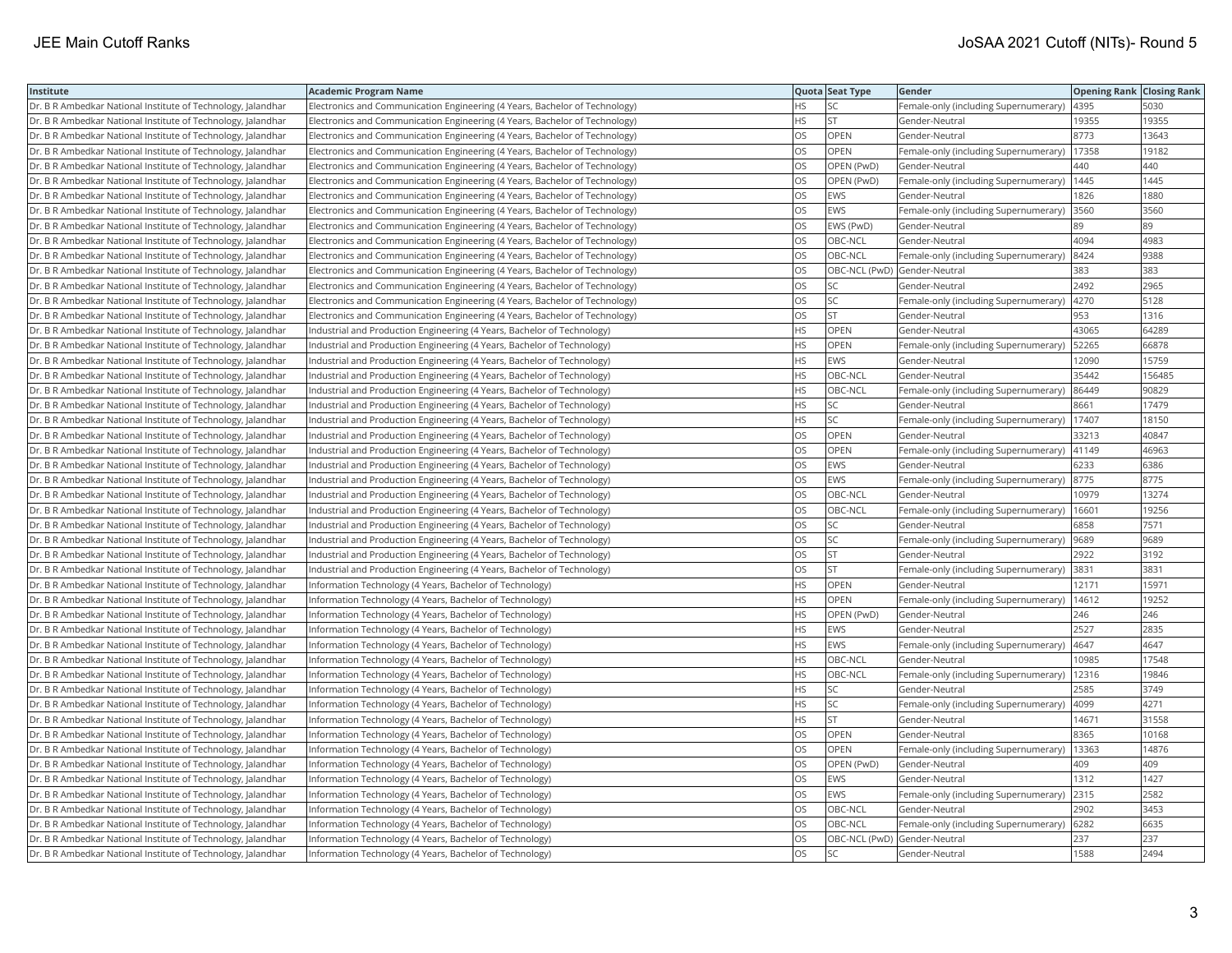| Institute                                                    | <b>Academic Program Name</b>                                              |           | Quota Seat Type | Gender                                      | <b>Opening Rank Closing Rank</b> |        |
|--------------------------------------------------------------|---------------------------------------------------------------------------|-----------|-----------------|---------------------------------------------|----------------------------------|--------|
| Dr. B R Ambedkar National Institute of Technology, Jalandhar | Information Technology (4 Years, Bachelor of Technology)                  | OS        | SC              | Female-only (including Supernumerary)       | 3466                             | 3486   |
| Dr. B R Ambedkar National Institute of Technology, Jalandhar | Information Technology (4 Years, Bachelor of Technology)                  | OS.       | lst             | Gender-Neutral                              | 922                              | 1102   |
| Dr. B R Ambedkar National Institute of Technology, Jalandhar | Instrumentation and Control Engineering (4 Years, Bachelor of Technology) | HS        | <b>OPEN</b>     | Gender-Neutral                              | 25499                            | 40628  |
| Dr. B R Ambedkar National Institute of Technology, Jalandhar | Instrumentation and Control Engineering (4 Years, Bachelor of Technology) | HS        | OPEN            | Female-only (including Supernumerary)       | 27160                            | 33803  |
| Dr. B R Ambedkar National Institute of Technology, Jalandhar | Instrumentation and Control Engineering (4 Years, Bachelor of Technology) | HS.       | <b>EWS</b>      | Gender-Neutral                              | 6135                             | 8538   |
| Dr. B R Ambedkar National Institute of Technology, Jalandhar | Instrumentation and Control Engineering (4 Years, Bachelor of Technology) | HS        | OBC-NCL         | Gender-Neutral                              | 37507                            | 84586  |
| Dr. B R Ambedkar National Institute of Technology, Jalandhar | Instrumentation and Control Engineering (4 Years, Bachelor of Technology) | НS        | OBC-NCL         | Female-only (including Supernumerary)       | 47907                            | 58771  |
| Dr. B R Ambedkar National Institute of Technology, Jalandhar | Instrumentation and Control Engineering (4 Years, Bachelor of Technology) | HS.       | <b>SC</b>       | Gender-Neutral                              | 8284                             | 15379  |
| Dr. B R Ambedkar National Institute of Technology, Jalandhar | Instrumentation and Control Engineering (4 Years, Bachelor of Technology) | HS        | SC              | Female-only (including Supernumerary)       | 10138                            | 13135  |
| Dr. B R Ambedkar National Institute of Technology, Jalandhar | Instrumentation and Control Engineering (4 Years, Bachelor of Technology) | OS        | OPEN            | Gender-Neutral                              | 17530                            | 30740  |
| Dr. B R Ambedkar National Institute of Technology, Jalandhar | Instrumentation and Control Engineering (4 Years, Bachelor of Technology) | OS        | <b>OPEN</b>     | Female-only (including Supernumerary)       | 21941                            | 30625  |
| Dr. B R Ambedkar National Institute of Technology, Jalandhar | Instrumentation and Control Engineering (4 Years, Bachelor of Technology) | OS        | <b>EWS</b>      | Gender-Neutral                              | 4623                             | 5042   |
| Dr. B R Ambedkar National Institute of Technology, Jalandhar | Instrumentation and Control Engineering (4 Years, Bachelor of Technology) | OS        | <b>EWS</b>      | Female-only (including Supernumerary)       | 6516                             | 6516   |
| Dr. B R Ambedkar National Institute of Technology, Jalandhar | Instrumentation and Control Engineering (4 Years, Bachelor of Technology) | OS        | OBC-NCL         | Gender-Neutral                              | 8608                             | 10491  |
| Dr. B R Ambedkar National Institute of Technology, Jalandhar | Instrumentation and Control Engineering (4 Years, Bachelor of Technology) | OS        | OBC-NCL         | Female-only (including Supernumerary)       | 14745                            | 15623  |
| Dr. B R Ambedkar National Institute of Technology, Jalandhar | Instrumentation and Control Engineering (4 Years, Bachelor of Technology) | OS.       | <b>SC</b>       | Gender-Neutral                              | 5295                             | 6716   |
| Dr. B R Ambedkar National Institute of Technology, Jalandhar | Instrumentation and Control Engineering (4 Years, Bachelor of Technology) | OS        | SC              | Female-only (including Supernumerary)       | 7686                             | 9545   |
| Dr. B R Ambedkar National Institute of Technology, Jalandhar | Instrumentation and Control Engineering (4 Years, Bachelor of Technology) | OS        | <b>ST</b>       | Gender-Neutral                              | 2521                             | 3120   |
| Dr. B R Ambedkar National Institute of Technology, Jalandhar | Mechanical Engineering (4 Years, Bachelor of Technology)                  | HS        | <b>OPEN</b>     | Gender-Neutral                              | 20870                            | 36632  |
| Dr. B R Ambedkar National Institute of Technology, Jalandhar | Mechanical Engineering (4 Years, Bachelor of Technology)                  | HS.       | <b>OPEN</b>     | Female-only (including Supernumerary)       | 41005                            | 60594  |
| Dr. B R Ambedkar National Institute of Technology, Jalandhar | Mechanical Engineering (4 Years, Bachelor of Technology)                  | HS        | <b>EWS</b>      | Gender-Neutral                              | 5704                             | 7616   |
| Dr. B R Ambedkar National Institute of Technology, Jalandhar | Mechanical Engineering (4 Years, Bachelor of Technology)                  | HS        | EWS             | Female-only (including Supernumerary)       | 14588                            | 14588  |
| Dr. B R Ambedkar National Institute of Technology, Jalandhar | Mechanical Engineering (4 Years, Bachelor of Technology)                  | ΗS        | OBC-NCL         | Gender-Neutral                              | 27517                            | 42030  |
| Dr. B R Ambedkar National Institute of Technology, Jalandhar | Mechanical Engineering (4 Years, Bachelor of Technology)                  | HS        | OBC-NCL         | Female-only (including Supernumerary)       | 37631                            | 50373  |
| Dr. B R Ambedkar National Institute of Technology, Jalandhar | Mechanical Engineering (4 Years, Bachelor of Technology)                  | HS        | SC              | Gender-Neutral                              | 7298                             | 8062   |
| Dr. B R Ambedkar National Institute of Technology, Jalandhar | Mechanical Engineering (4 Years, Bachelor of Technology)                  | HS        | <b>SC</b>       | Female-only (including Supernumerary)       | 10205                            | 11000  |
| Dr. B R Ambedkar National Institute of Technology, Jalandhar | Mechanical Engineering (4 Years, Bachelor of Technology)                  | ΗS        | <b>ST</b>       | Gender-Neutral                              | 5752                             | 5752   |
| Dr. B R Ambedkar National Institute of Technology, Jalandhar | Mechanical Engineering (4 Years, Bachelor of Technology)                  | OS.       | <b>OPEN</b>     | Gender-Neutral                              | 20169                            | 26205  |
| Dr. B R Ambedkar National Institute of Technology, Jalandhar | Mechanical Engineering (4 Years, Bachelor of Technology)                  | OS        | OPEN            | Female-only (including Supernumerary)       | 34193                            | 38187  |
| Dr. B R Ambedkar National Institute of Technology, Jalandhar | Mechanical Engineering (4 Years, Bachelor of Technology)                  | OS        | OPEN (PwD)      | Gender-Neutral                              | 1663                             | 1663   |
| Dr. B R Ambedkar National Institute of Technology, Jalandhar | Mechanical Engineering (4 Years, Bachelor of Technology)                  | OS        | <b>EWS</b>      | Gender-Neutral                              | 3847                             | 3969   |
| Dr. B R Ambedkar National Institute of Technology, Jalandhar | Mechanical Engineering (4 Years, Bachelor of Technology)                  | OS        | EWS             | Female-only (including Supernumerary)       | 6174                             | 6174   |
| Dr. B R Ambedkar National Institute of Technology, Jalandhar | Mechanical Engineering (4 Years, Bachelor of Technology)                  | OS        | OBC-NCL         | Gender-Neutral                              | 8081                             | 9027   |
| Dr. B R Ambedkar National Institute of Technology, Jalandhar | Mechanical Engineering (4 Years, Bachelor of Technology)                  | OS        | OBC-NCL         | Female-only (including Supernumerary)       | 16415                            | 16573  |
| Dr. B R Ambedkar National Institute of Technology, Jalandhar | Mechanical Engineering (4 Years, Bachelor of Technology)                  | OS        | SC              | Gender-Neutral                              | 4603                             | 5602   |
| Dr. B R Ambedkar National Institute of Technology, Jalandhar | Mechanical Engineering (4 Years, Bachelor of Technology)                  | OS.       | lsc             | Female-only (including Supernumerary)       | 7278                             | 8353   |
| Dr. B R Ambedkar National Institute of Technology, Jalandhar | Mechanical Engineering (4 Years, Bachelor of Technology)                  | OS        | <b>ST</b>       | Gender-Neutral                              | 1655                             | 2060   |
| Dr. B R Ambedkar National Institute of Technology, Jalandhar | Mechanical Engineering (4 Years, Bachelor of Technology)                  | OS        | <b>ST</b>       | Female-only (including Supernumerary)       | 2668                             | 2668   |
| Dr. B R Ambedkar National Institute of Technology, Jalandhar | Textile Technology (4 Years, Bachelor of Technology)                      | HS        | <b>OPEN</b>     | Gender-Neutral                              | 61507                            | 86188  |
| Dr. B R Ambedkar National Institute of Technology, Jalandhar | Textile Technology (4 Years, Bachelor of Technology)                      | <b>HS</b> | <b>OPEN</b>     | Female-only (including Supernumerary)       | 43191                            | 74960  |
| Dr. B R Ambedkar National Institute of Technology, Jalandhar | Textile Technology (4 Years, Bachelor of Technology)                      | HS.       | <b>EWS</b>      | Gender-Neutral                              | 15254                            | 18918  |
| Dr. B R Ambedkar National Institute of Technology, Jalandhar | Textile Technology (4 Years, Bachelor of Technology)                      | HS        | <b>EWS</b>      | Female-only (including Supernumerary)       | 13731                            | 13731  |
| Dr. B R Ambedkar National Institute of Technology, Jalandhar | Textile Technology (4 Years, Bachelor of Technology)                      | HS        | OBC-NCL         | Gender-Neutral                              | 82026                            | 278389 |
| Dr. B R Ambedkar National Institute of Technology, Jalandhar | Textile Technology (4 Years, Bachelor of Technology)                      | HS.       | OBC-NCL         | Female-only (including Supernumerary)       | 158156                           | 158156 |
| Dr. B R Ambedkar National Institute of Technology, Jalandhar | Textile Technology (4 Years, Bachelor of Technology)                      | HS        | <b>SC</b>       | Gender-Neutral                              | 12365                            | 17793  |
| Dr. B R Ambedkar National Institute of Technology, Jalandhar | Textile Technology (4 Years, Bachelor of Technology)                      | HS        | <b>SC</b>       | Female-only (including Supernumerary)       | 15904                            | 15904  |
| Dr. B R Ambedkar National Institute of Technology, Jalandhar | Textile Technology (4 Years, Bachelor of Technology)                      | HS        | <b>ST</b>       | Female-only (including Supernumerary)       | 27312                            | 27312  |
| Dr. B R Ambedkar National Institute of Technology, Jalandhar | Textile Technology (4 Years, Bachelor of Technology)                      | OS.       | <b>OPEN</b>     | Gender-Neutral                              | 37239                            | 43412  |
| Dr. B R Ambedkar National Institute of Technology, Jalandhar | Textile Technology (4 Years, Bachelor of Technology)                      | OS        | OPEN            | Female-only (including Supernumerary)       | 35926                            | 51023  |
| Dr. B R Ambedkar National Institute of Technology, Jalandhar | Textile Technology (4 Years, Bachelor of Technology)                      | OS.       | EWS             | Gender-Neutral                              | 6672                             | 6945   |
| Dr. B R Ambedkar National Institute of Technology, Jalandhar | Textile Technology (4 Years, Bachelor of Technology)                      | <b>OS</b> | <b>EWS</b>      | Female-only (including Supernumerary)  9146 |                                  | 9146   |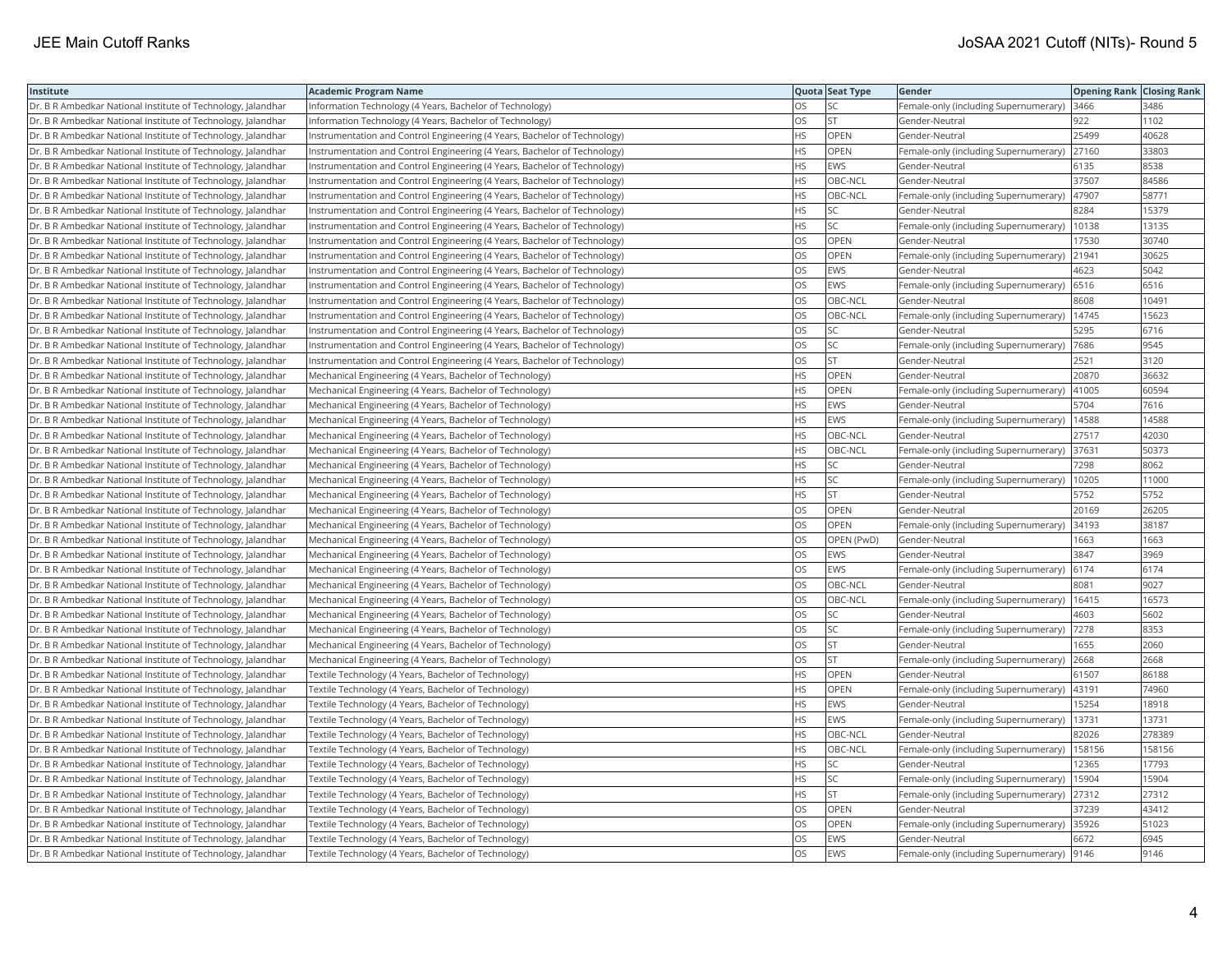| Institute                                                    | <b>Academic Program Name</b>                           |           | Quota Seat Type              | Gender                                      | <b>Opening Rank Closing Rank</b> |       |
|--------------------------------------------------------------|--------------------------------------------------------|-----------|------------------------------|---------------------------------------------|----------------------------------|-------|
| Dr. B R Ambedkar National Institute of Technology, Jalandhar | Textile Technology (4 Years, Bachelor of Technology)   | OS        | OBC-NCL                      | Gender-Neutral                              | 11832                            | 14022 |
| Dr. B R Ambedkar National Institute of Technology, Jalandhar | Textile Technology (4 Years, Bachelor of Technology)   | OS        | OBC-NCL                      | Female-only (including Supernumerary)       | 19405                            | 20226 |
| Dr. B R Ambedkar National Institute of Technology, Jalandhar | Textile Technology (4 Years, Bachelor of Technology)   | OS        | SC                           | Gender-Neutral                              | 7775                             | 8371  |
| Dr. B R Ambedkar National Institute of Technology, Jalandhar | Textile Technology (4 Years, Bachelor of Technology)   | OS        | lsc                          | Female-only (including Supernumerary)       | 8518                             | 8518  |
| Dr. B R Ambedkar National Institute of Technology, Jalandhar | Textile Technology (4 Years, Bachelor of Technology)   | OS        | <b>ST</b>                    | Gender-Neutral                              | 3354                             | 3627  |
| Dr. B R Ambedkar National Institute of Technology, Jalandhar | Textile Technology (4 Years, Bachelor of Technology)   | OS        | <b>ST</b>                    | Female-only (including Supernumerary)       | 4517                             | 4517  |
| Malaviya National Institute of Technology Jaipur             | Architecture (5 Years, Bachelor of Architecture)       | <b>HS</b> | <b>OPEN</b>                  | Gender-Neutral                              | 286                              | 3040  |
| Malaviya National Institute of Technology Jaipur             | Architecture (5 Years, Bachelor of Architecture)       | <b>HS</b> | OPEN                         | Female-only (including Supernumerary)   634 |                                  | 1189  |
| Malaviya National Institute of Technology Jaipur             | Architecture (5 Years, Bachelor of Architecture)       | <b>HS</b> | EWS                          | Gender-Neutral                              | 294                              | 371   |
| Malaviya National Institute of Technology Jaipur             | Architecture (5 Years, Bachelor of Architecture)       | <b>HS</b> | OBC-NCL                      | Gender-Neutral                              | 960                              | 3763  |
| Malaviya National Institute of Technology Jaipur             | Architecture (5 Years, Bachelor of Architecture)       | <b>HS</b> | OBC-NCL                      | Female-only (including Supernumerary)       | 990                              | 2409  |
| Malaviya National Institute of Technology Jaipur             | Architecture (5 Years, Bachelor of Architecture)       | <b>HS</b> | SC                           | Gender-Neutral                              | 304                              | 1314  |
| Malaviya National Institute of Technology Jaipur             | Architecture (5 Years, Bachelor of Architecture)       | <b>HS</b> | lsc                          | Female-only (including Supernumerary)       | 773                              | 773   |
| Malaviya National Institute of Technology Jaipur             | Architecture (5 Years, Bachelor of Architecture)       | <b>HS</b> | <b>ST</b>                    | Gender-Neutral                              | 136                              | 329   |
| Malaviya National Institute of Technology Jaipur             | Architecture (5 Years, Bachelor of Architecture)       | <b>HS</b> | <b>ST</b>                    | Female-only (including Supernumerary)       | 408                              | 408   |
| Malaviya National Institute of Technology Jaipur             | Architecture (5 Years, Bachelor of Architecture)       | OS        | OPEN                         | Gender-Neutral                              | 478                              | 748   |
| Malaviya National Institute of Technology Jaipur             | Architecture (5 Years, Bachelor of Architecture)       | <b>OS</b> | <b>OPEN</b>                  | Female-only (including Supernumerary)       | 323                              | 507   |
| Malaviya National Institute of Technology Jaipur             | Architecture (5 Years, Bachelor of Architecture)       | OS        | EWS                          | Gender-Neutral                              | 213                              | 274   |
| Malaviya National Institute of Technology Jaipur             | Architecture (5 Years, Bachelor of Architecture)       | OS        | EWS                          | Female-only (including Supernumerary)       | 171                              | 171   |
| Malaviya National Institute of Technology Jaipur             | Architecture (5 Years, Bachelor of Architecture)       | <b>OS</b> | OBC-NCL                      | Gender-Neutral                              | 321                              | 489   |
| Malaviya National Institute of Technology Jaipur             | Architecture (5 Years, Bachelor of Architecture)       | <b>OS</b> | OBC-NCL                      | Female-only (including Supernumerary)       | 436                              | 488   |
| Malaviya National Institute of Technology Jaipur             | Architecture (5 Years, Bachelor of Architecture)       | OS        | SC.                          | Gender-Neutral                              | 138                              | 208   |
| Malaviya National Institute of Technology Jaipur             | Architecture (5 Years, Bachelor of Architecture)       | OS        | <b>SC</b>                    | Female-only (including Supernumerary) 85    |                                  | 85    |
| Malaviya National Institute of Technology Jaipur             | Architecture (5 Years, Bachelor of Architecture)       | OS        | <b>ST</b>                    | Gender-Neutral                              | 66                               | 104   |
| Malaviya National Institute of Technology Jaipur             | Architecture (5 Years, Bachelor of Architecture)       | OS        | ST                           | Female-only (including Supernumerary)       | 96                               | 96    |
| Malaviya National Institute of Technology Jaipur             | Chemical Engineering (4 Years, Bachelor of Technology) | <b>HS</b> | <b>OPEN</b>                  | Gender-Neutral                              | 13913                            | 23824 |
| Malaviya National Institute of Technology Jaipur             | Chemical Engineering (4 Years, Bachelor of Technology) | <b>HS</b> | OPEN                         | Female-only (including Supernumerary)       | 14083                            | 23478 |
| Malaviya National Institute of Technology Jaipur             | Chemical Engineering (4 Years, Bachelor of Technology) | <b>HS</b> | OPEN (PwD)                   | Gender-Neutral                              | 2473                             | 2473  |
| Malaviya National Institute of Technology Jaipur             | Chemical Engineering (4 Years, Bachelor of Technology) | <b>HS</b> | EWS                          | Gender-Neutral                              | 3500                             | 3806  |
| Malaviya National Institute of Technology Jaipur             | Chemical Engineering (4 Years, Bachelor of Technology) | <b>HS</b> | EWS                          | Female-only (including Supernumerary)       | 6001                             | 6001  |
| Malaviya National Institute of Technology Jaipur             | Chemical Engineering (4 Years, Bachelor of Technology) | <b>HS</b> | OBC-NCL                      | Gender-Neutral                              | 6668                             | 8873  |
| Malaviya National Institute of Technology Jaipur             | Chemical Engineering (4 Years, Bachelor of Technology) | HS.       | OBC-NCL                      | Female-only (including Supernumerary)       | 8996                             | 14196 |
| Malaviya National Institute of Technology Jaipur             | Chemical Engineering (4 Years, Bachelor of Technology) | <b>HS</b> | SC                           | Gender-Neutral                              | 3484                             | 4545  |
| Malaviya National Institute of Technology Jaipur             | Chemical Engineering (4 Years, Bachelor of Technology) | <b>HS</b> | <b>SC</b>                    | Female-only (including Supernumerary)       | 5387                             | 5537  |
| Malaviya National Institute of Technology Jaipur             | Chemical Engineering (4 Years, Bachelor of Technology) | <b>HS</b> | <b>ST</b>                    | Gender-Neutral                              | 1608                             | 1947  |
| Malaviya National Institute of Technology Jaipur             | Chemical Engineering (4 Years, Bachelor of Technology) | <b>HS</b> | lst                          | Female-only (including Supernumerary)       | 1413                             | 1413  |
| Malaviya National Institute of Technology Jaipur             | Chemical Engineering (4 Years, Bachelor of Technology) | OS        | OPEN                         | Gender-Neutral                              | 14801                            | 21503 |
| Malaviya National Institute of Technology Jaipur             | Chemical Engineering (4 Years, Bachelor of Technology) | <b>OS</b> | OPEN                         | Female-only (including Supernumerary)       | 22814                            | 26366 |
| Malaviya National Institute of Technology Jaipur             | Chemical Engineering (4 Years, Bachelor of Technology) | OS        | OPEN (PwD)                   | Gender-Neutral                              | 1517                             | 1517  |
| Malaviya National Institute of Technology Jaipur             | Chemical Engineering (4 Years, Bachelor of Technology) | <b>OS</b> | <b>EWS</b>                   | Gender-Neutral                              | 3096                             | 3511  |
| Malaviya National Institute of Technology Jaipur             | Chemical Engineering (4 Years, Bachelor of Technology) | OS        | EWS                          | Female-only (including Supernumerary)       | 5420                             | 5420  |
| Malaviya National Institute of Technology Jaipur             | Chemical Engineering (4 Years, Bachelor of Technology) | OS        | OBC-NCL                      | Gender-Neutral                              | 6852                             | 7507  |
| Malaviya National Institute of Technology Jaipur             | Chemical Engineering (4 Years, Bachelor of Technology) | OS        | OBC-NCL                      | Female-only (including Supernumerary)       | 12029                            | 13825 |
| Malaviya National Institute of Technology Jaipur             | Chemical Engineering (4 Years, Bachelor of Technology) | <b>OS</b> | OBC-NCL (PwD) Gender-Neutral |                                             | 980                              | 980   |
| Malaviya National Institute of Technology Jaipur             | Chemical Engineering (4 Years, Bachelor of Technology) | OS        | SC.                          | Gender-Neutral                              | 4129                             | 5214  |
| Malaviya National Institute of Technology Jaipur             | Chemical Engineering (4 Years, Bachelor of Technology) | OS        | SC.                          | Female-only (including Supernumerary)       | 6383                             | 6399  |
| Malaviya National Institute of Technology Jaipur             | Chemical Engineering (4 Years, Bachelor of Technology) | <b>OS</b> | <b>ST</b>                    | Gender-Neutral                              | 1308                             | 2388  |
| Malaviya National Institute of Technology Jaipur             | Chemical Engineering (4 Years, Bachelor of Technology) | OS        | ST                           | Female-only (including Supernumerary)       | 2958                             | 2958  |
| Malaviya National Institute of Technology Jaipur             | Civil Engineering (4 Years, Bachelor of Technology)    | <b>HS</b> | OPEN                         | Gender-Neutral                              | 14075                            | 24642 |
| Malaviya National Institute of Technology Jaipur             | Civil Engineering (4 Years, Bachelor of Technology)    | <b>HS</b> | OPEN                         | Female-only (including Supernumerary)       | 22196                            | 31095 |
| Malaviya National Institute of Technology Jaipur             | Civil Engineering (4 Years, Bachelor of Technology)    | <b>HS</b> | OPEN (PwD)                   | Gender-Neutral                              | 1153                             | 1215  |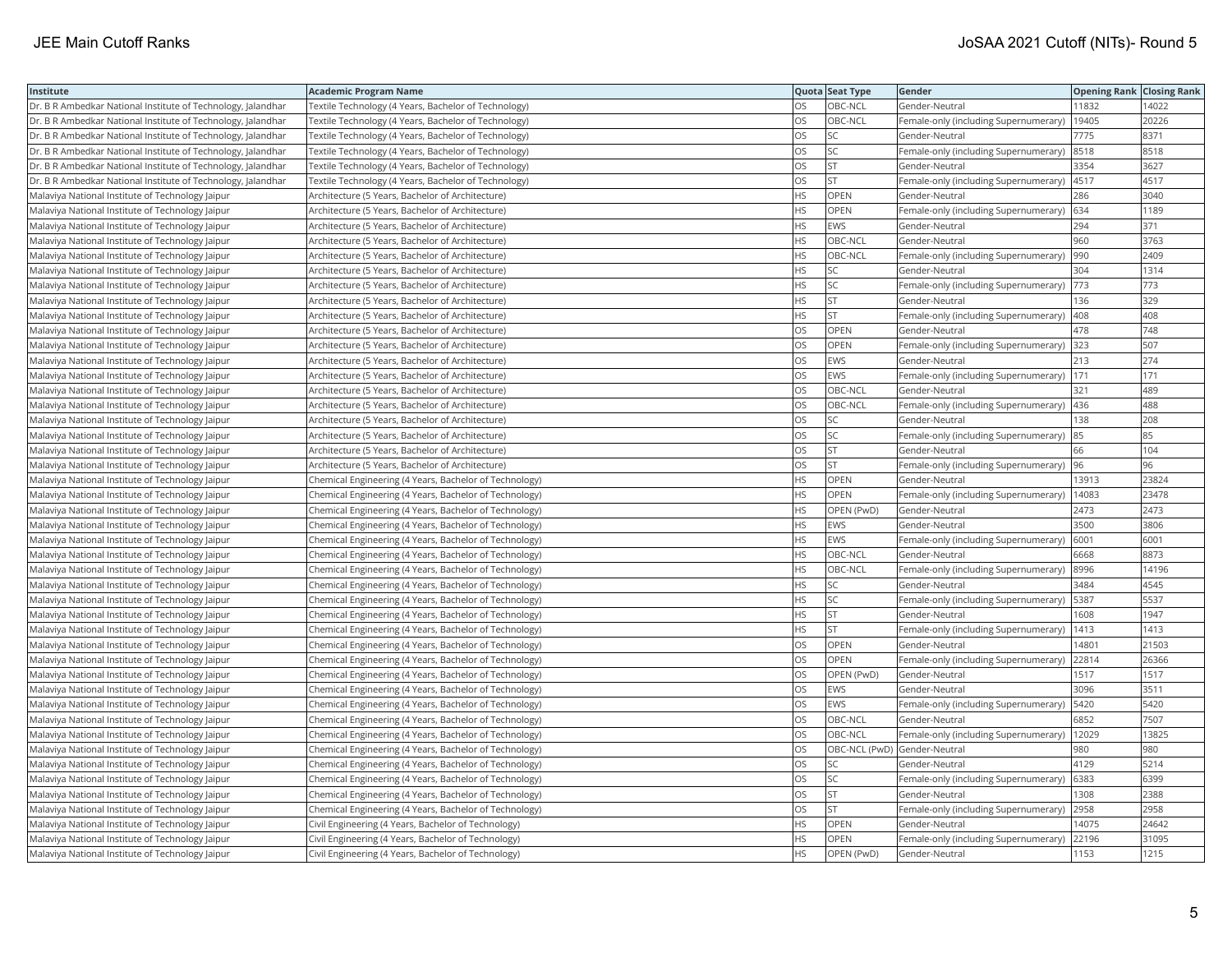| Institute                                        | <b>Academic Program Name</b>                                       |           | Quota Seat Type              | Gender                                      | <b>Opening Rank   Closing Rank</b> |       |
|--------------------------------------------------|--------------------------------------------------------------------|-----------|------------------------------|---------------------------------------------|------------------------------------|-------|
| Malaviya National Institute of Technology Jaipur | Civil Engineering (4 Years, Bachelor of Technology)                | <b>HS</b> | EWS                          | Gender-Neutral                              | 3756                               | 3960  |
| Malaviya National Institute of Technology Jaipur | Civil Engineering (4 Years, Bachelor of Technology)                | <b>HS</b> | EWS                          | Female-only (including Supernumerary)       | 5037                               | 5037  |
| Malaviya National Institute of Technology Jaipur | Civil Engineering (4 Years, Bachelor of Technology)                | <b>HS</b> | OBC-NCL                      | Gender-Neutral                              | 5824                               | 7456  |
| Malaviya National Institute of Technology Jaipur | Civil Engineering (4 Years, Bachelor of Technology)                | <b>HS</b> | OBC-NCL                      | Female-only (including Supernumerary)       | 10855                              | 13834 |
| Malaviya National Institute of Technology Jaipur | Civil Engineering (4 Years, Bachelor of Technology)                | <b>HS</b> | SC.                          | Gender-Neutral                              | 1226                               | 3110  |
| Malaviya National Institute of Technology Jaipur | Civil Engineering (4 Years, Bachelor of Technology)                | HS        | SC.                          | Female-only (including Supernumerary)       | 3917                               | 3969  |
| Malaviya National Institute of Technology Jaipur | Civil Engineering (4 Years, Bachelor of Technology)                | <b>HS</b> | İst                          | Gender-Neutral                              | 208                                | 424   |
| Malaviya National Institute of Technology Jaipur | Civil Engineering (4 Years, Bachelor of Technology)                | <b>HS</b> | <b>ST</b>                    | Female-only (including Supernumerary)       | 631                                | 631   |
| Malaviya National Institute of Technology Jaipur | Civil Engineering (4 Years, Bachelor of Technology)                | OS        | OPEN                         | Gender-Neutral                              | 11345                              | 26158 |
| Malaviya National Institute of Technology Jaipur | Civil Engineering (4 Years, Bachelor of Technology)                | <b>OS</b> | <b>OPEN</b>                  | Female-only (including Supernumerary)       | 33760                              | 39588 |
| Malaviya National Institute of Technology Jaipur | Civil Engineering (4 Years, Bachelor of Technology)                | OS        | OPEN (PwD)                   | Gender-Neutral                              | 980                                | 980   |
| Malaviya National Institute of Technology Jaipur | Civil Engineering (4 Years, Bachelor of Technology)                | OS        | EWS                          | Gender-Neutral                              | 3833                               | 3948  |
| Malaviya National Institute of Technology Jaipur | Civil Engineering (4 Years, Bachelor of Technology)                | OS        | EWS                          | Female-only (including Supernumerary)       | 6700                               | 6700  |
| Malaviya National Institute of Technology Jaipur | Civil Engineering (4 Years, Bachelor of Technology)                | OS        | EWS (PwD)                    | Gender-Neutral                              | 132                                | 132   |
| Malaviya National Institute of Technology Jaipur | Civil Engineering (4 Years, Bachelor of Technology)                | <b>OS</b> | OBC-NCL                      | Gender-Neutral                              | 6784                               | 8725  |
| Malaviya National Institute of Technology Jaipur | Civil Engineering (4 Years, Bachelor of Technology)                | OS        | OBC-NCL                      | Female-only (including Supernumerary)       | 13970                              | 14917 |
| Malaviya National Institute of Technology Jaipur | Civil Engineering (4 Years, Bachelor of Technology)                | OS        | SC                           | Gender-Neutral                              | 2648                               | 3962  |
| Malaviya National Institute of Technology Jaipur | Civil Engineering (4 Years, Bachelor of Technology)                | OS        | SC.                          | Female-only (including Supernumerary)       | 6036                               | 6223  |
| Malaviya National Institute of Technology Jaipur | Civil Engineering (4 Years, Bachelor of Technology)                | OS        | <b>ST</b>                    | Gender-Neutral                              | 462                                | 795   |
| Malaviya National Institute of Technology Jaipur | Civil Engineering (4 Years, Bachelor of Technology)                | OS        | lst                          | Female-only (including Supernumerary)       | 1390                               | 1390  |
| Malaviya National Institute of Technology Jaipur | Computer Science and Engineering (4 Years, Bachelor of Technology) | <b>HS</b> | OPEN                         | Gender-Neutral                              | 340                                | 3567  |
| Malaviya National Institute of Technology Jaipur | Computer Science and Engineering (4 Years, Bachelor of Technology) | <b>HS</b> | OPEN                         | Female-only (including Supernumerary) 3412  |                                    | 6843  |
| Malaviya National Institute of Technology Jaipur | Computer Science and Engineering (4 Years, Bachelor of Technology) | HS.       | OPEN (PwD)                   | Gender-Neutral                              | 215                                | 215   |
| Malaviya National Institute of Technology Jaipur | Computer Science and Engineering (4 Years, Bachelor of Technology) | <b>HS</b> | <b>EWS</b>                   | Gender-Neutral                              | 558                                | 612   |
| Malaviya National Institute of Technology Jaipur | Computer Science and Engineering (4 Years, Bachelor of Technology) | <b>HS</b> | EWS                          | Female-only (including Supernumerary)       | 1563                               | 1563  |
| Malaviya National Institute of Technology Jaipur | Computer Science and Engineering (4 Years, Bachelor of Technology) | <b>HS</b> | EWS (PwD)                    | Gender-Neutral                              | 111                                | 111   |
| Malaviya National Institute of Technology Jaipur | Computer Science and Engineering (4 Years, Bachelor of Technology) | <b>HS</b> | OBC-NCL                      | Gender-Neutral                              | 1025                               | 2212  |
| Malaviya National Institute of Technology Jaipur | Computer Science and Engineering (4 Years, Bachelor of Technology) | <b>HS</b> | OBC-NCL                      | Female-only (including Supernumerary)       | 2753                               | 3003  |
| Malaviya National Institute of Technology Jaipur | Computer Science and Engineering (4 Years, Bachelor of Technology) | <b>HS</b> | OBC-NCL (PwD) Gender-Neutral |                                             | 105                                | 105   |
| Malaviya National Institute of Technology Jaipur | Computer Science and Engineering (4 Years, Bachelor of Technology) | <b>HS</b> | SC                           | Gender-Neutral                              | 431                                | 1124  |
| Malaviya National Institute of Technology Jaipur | Computer Science and Engineering (4 Years, Bachelor of Technology) | <b>HS</b> | SC                           | Female-only (including Supernumerary)       | 1059                               | 2777  |
| Malaviya National Institute of Technology Jaipur | Computer Science and Engineering (4 Years, Bachelor of Technology) | HS        | <b>ST</b>                    | Gender-Neutral                              | 369                                | 410   |
| Malaviya National Institute of Technology Jaipur | Computer Science and Engineering (4 Years, Bachelor of Technology) | <b>HS</b> | <b>ST</b>                    | Female-only (including Supernumerary)       | 425                                | 425   |
| Malaviya National Institute of Technology Jaipur | Computer Science and Engineering (4 Years, Bachelor of Technology) | OS        | OPEN                         | Gender-Neutral                              | 24                                 | 2728  |
| Malaviya National Institute of Technology Jaipur | Computer Science and Engineering (4 Years, Bachelor of Technology) | <b>OS</b> | OPEN                         | Female-only (including Supernumerary)       | 1863                               | 5129  |
| Malaviya National Institute of Technology Jaipur | Computer Science and Engineering (4 Years, Bachelor of Technology) | <b>OS</b> | OPEN (PwD)                   | Gender-Neutral                              | 91                                 | 91    |
| Malaviya National Institute of Technology Jaipur | Computer Science and Engineering (4 Years, Bachelor of Technology) | OS        | OPEN (PwD)                   | Female-only (including Supernumerary)   163 |                                    | 163   |
| Malaviya National Institute of Technology Jaipur | Computer Science and Engineering (4 Years, Bachelor of Technology) | OS        | EWS                          | Gender-Neutral                              | 288                                | 431   |
| Malaviya National Institute of Technology Jaipur | Computer Science and Engineering (4 Years, Bachelor of Technology) | <b>OS</b> | EWS                          | Female-only (including Supernumerary)       | 1289                               | 1289  |
| Malaviya National Institute of Technology Jaipur | Computer Science and Engineering (4 Years, Bachelor of Technology) | OS        | OBC-NCL                      | Gender-Neutral                              | 1023                               | 1421  |
| Malaviya National Institute of Technology Jaipur | Computer Science and Engineering (4 Years, Bachelor of Technology) | OS        | OBC-NCL                      | Female-only (including Supernumerary)       | 1327                               | 2984  |
| Malaviya National Institute of Technology Jaipur | Computer Science and Engineering (4 Years, Bachelor of Technology) | OS        | OBC-NCL (PwD) Gender-Neutral |                                             | 85                                 | 85    |
| Malaviya National Institute of Technology Jaipur | Computer Science and Engineering (4 Years, Bachelor of Technology) | OS        | SC.                          | Gender-Neutral                              | 197                                | 996   |
| Malaviya National Institute of Technology Jaipur | Computer Science and Engineering (4 Years, Bachelor of Technology) | OS        | SC                           | Female-only (including Supernumerary)       | 1113                               | 1113  |
| Malaviya National Institute of Technology Jaipur | Computer Science and Engineering (4 Years, Bachelor of Technology) | OS        | SC (PwD)                     | Gender-Neutral                              | 78                                 | 78    |
| Malaviya National Institute of Technology Jaipur | Computer Science and Engineering (4 Years, Bachelor of Technology) | OS        | <b>ST</b>                    | Gender-Neutral                              | 237                                | 290   |
| Malaviya National Institute of Technology Jaipur | Computer Science and Engineering (4 Years, Bachelor of Technology) | <b>OS</b> | İst                          | Female-only (including Supernumerary)       | 335                                | 335   |
| Malaviya National Institute of Technology Jaipur | Electrical Engineering (4 Years, Bachelor of Technology)           | HS        | OPEN                         | Gender-Neutral                              | 8522                               | 12427 |
| Malaviya National Institute of Technology Jaipur | Electrical Engineering (4 Years, Bachelor of Technology)           | <b>HS</b> | OPEN                         | Female-only (including Supernumerary)       | 13526                              | 17741 |
| Malaviya National Institute of Technology Jaipur | Electrical Engineering (4 Years, Bachelor of Technology)           | <b>HS</b> | OPEN (PwD)                   | Female-only (including Supernumerary)       | 241                                | 241   |
| Malaviya National Institute of Technology Jaipur | Electrical Engineering (4 Years, Bachelor of Technology)           | <b>HS</b> | <b>EWS</b>                   | Gender-Neutral                              | 1664                               | 1843  |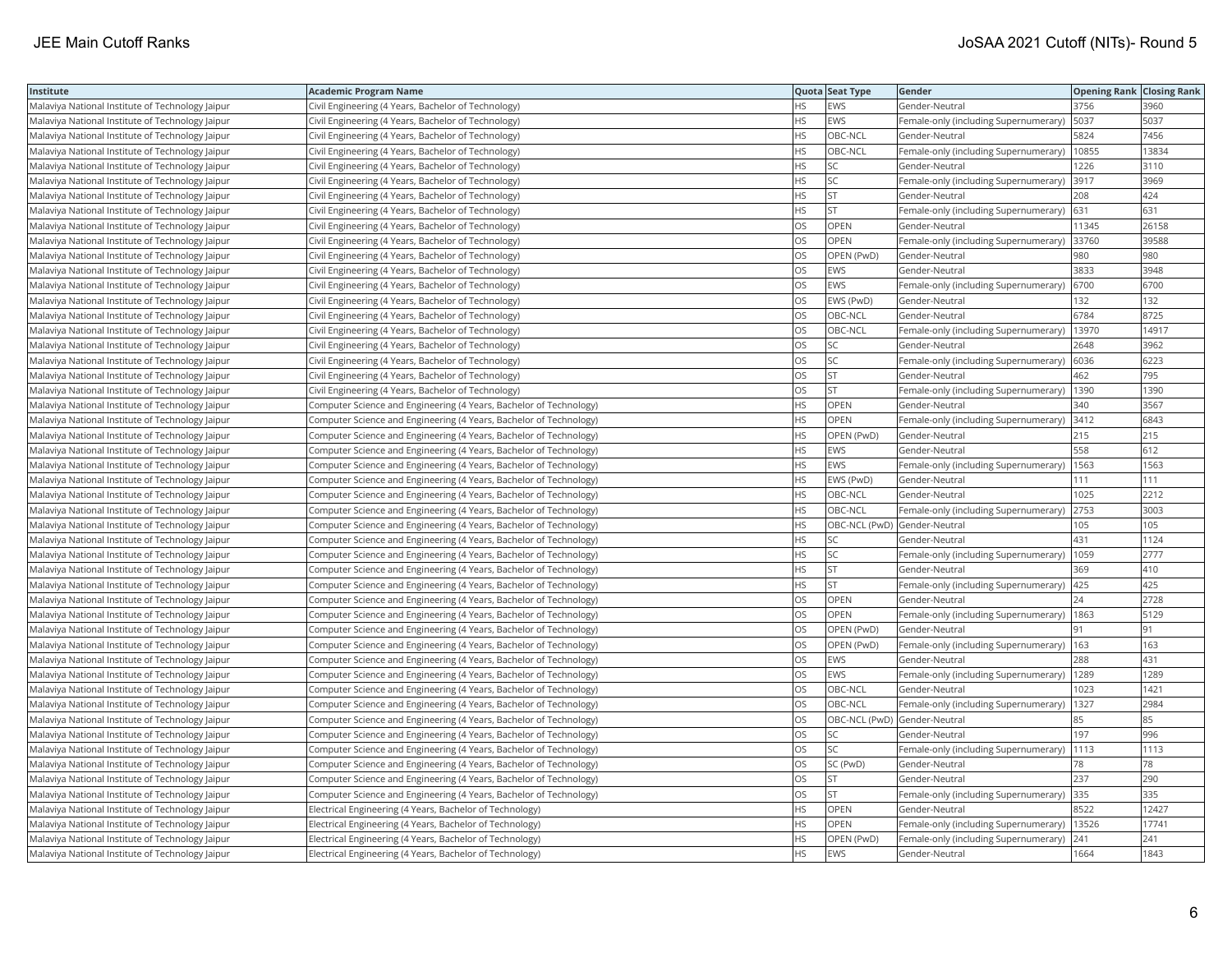| Institute                                        | <b>Academic Program Name</b>                                                |           | Quota Seat Type              | Gender                                       | <b>Opening Rank Closing Rank</b> |       |
|--------------------------------------------------|-----------------------------------------------------------------------------|-----------|------------------------------|----------------------------------------------|----------------------------------|-------|
| Malaviya National Institute of Technology Jaipur | Electrical Engineering (4 Years, Bachelor of Technology)                    | ΗS        | EWS                          | Female-only (including Supernumerary)        | 2769                             | 2769  |
| Malaviya National Institute of Technology Jaipur | Electrical Engineering (4 Years, Bachelor of Technology)                    | HS        | OBC-NCL                      | Gender-Neutral                               | 2864                             | 4388  |
| Malaviya National Institute of Technology Jaipur | Electrical Engineering (4 Years, Bachelor of Technology)                    | НS        | OBC-NCL                      | Female-only (including Supernumerary)        | 7868                             | 7920  |
| Malaviya National Institute of Technology Jaipur | Electrical Engineering (4 Years, Bachelor of Technology)                    | HS        | OBC-NCL (PwD) Gender-Neutral |                                              | 641                              | 641   |
| Malaviya National Institute of Technology Jaipur | Electrical Engineering (4 Years, Bachelor of Technology)                    | <b>HS</b> | SC                           | Gender-Neutral                               | 1287                             | 2500  |
| Malaviya National Institute of Technology Jaipur | Electrical Engineering (4 Years, Bachelor of Technology)                    | HS        | SC                           | Female-only (including Supernumerary)        | 3401                             | 3401  |
| Malaviya National Institute of Technology Jaipur | Electrical Engineering (4 Years, Bachelor of Technology)                    | ΗS        | <b>ST</b>                    | Gender-Neutral                               | 367                              | 496   |
| Malaviya National Institute of Technology Jaipur | Electrical Engineering (4 Years, Bachelor of Technology)                    | <b>HS</b> | <b>ST</b>                    | Female-only (including Supernumerary)        | 949                              | 949   |
| Malaviya National Institute of Technology Jaipur | Electrical Engineering (4 Years, Bachelor of Technology)                    | OS        | <b>OPEN</b>                  | Gender-Neutral                               | 10012                            | 13142 |
| Malaviya National Institute of Technology Jaipur | Electrical Engineering (4 Years, Bachelor of Technology)                    | OS        | OPEN                         | Female-only (including Supernumerary)        | 14425                            | 20121 |
| Malaviya National Institute of Technology Jaipur | Electrical Engineering (4 Years, Bachelor of Technology)                    | OS        | OPEN (PwD)                   | Gender-Neutral                               | 588                              | 588   |
| Malaviya National Institute of Technology Jaipur | Electrical Engineering (4 Years, Bachelor of Technology)                    | OS        | <b>EWS</b>                   | Gender-Neutral                               | 1763                             | 1872  |
| Malaviya National Institute of Technology Jaipur | Electrical Engineering (4 Years, Bachelor of Technology)                    | OS        | <b>EWS</b>                   | Female-only (including Supernumerary)        | 3306                             | 3306  |
| Malaviya National Institute of Technology Jaipur | Electrical Engineering (4 Years, Bachelor of Technology)                    | OS        | OBC-NCL                      | Gender-Neutral                               | 3924                             | 4909  |
| Malaviya National Institute of Technology Jaipur | Electrical Engineering (4 Years, Bachelor of Technology)                    | OS        | OBC-NCL                      | Female-only (including Supernumerary) 8494   |                                  | 9609  |
| Malaviya National Institute of Technology Jaipur | Electrical Engineering (4 Years, Bachelor of Technology)                    | OS        | OBC-NCL (PwD) Gender-Neutral |                                              | 438                              | 438   |
| Malaviya National Institute of Technology Jaipur | Electrical Engineering (4 Years, Bachelor of Technology)                    | OS        | SC                           | Gender-Neutral                               | 2304                             | 3099  |
| Malaviya National Institute of Technology Jaipur | Electrical Engineering (4 Years, Bachelor of Technology)                    | OS        | SC                           | Female-only (including Supernumerary)        | 3993                             | 4081  |
| Malaviya National Institute of Technology Jaipur | Electrical Engineering (4 Years, Bachelor of Technology)                    | OS        | <b>ST</b>                    | Gender-Neutral                               | 401                              | 1054  |
| Malaviya National Institute of Technology Jaipur | Electrical Engineering (4 Years, Bachelor of Technology)                    | OS        | <b>ST</b>                    | Female-only (including Supernumerary)        | 1339                             | 1339  |
| Malaviya National Institute of Technology Jaipur | Electronics and Communication Engineering (4 Years, Bachelor of Technology) | HS        | <b>OPEN</b>                  | Gender-Neutral                               | 4695                             | 8327  |
| Malaviya National Institute of Technology Jaipur | Electronics and Communication Engineering (4 Years, Bachelor of Technology) | HS        | OPEN                         | Female-only (including Supernumerary) 8467   |                                  | 11395 |
| Malaviya National Institute of Technology Jaipur | Electronics and Communication Engineering (4 Years, Bachelor of Technology) | HS        | OPEN (PwD)                   | Female-only (including Supernumerary)   562  |                                  | 562   |
| Malaviya National Institute of Technology Jaipur | Electronics and Communication Engineering (4 Years, Bachelor of Technology) | HS        | <b>EWS</b>                   | Gender-Neutral                               | 1065                             | 1132  |
| Malaviya National Institute of Technology Jaipur | Electronics and Communication Engineering (4 Years, Bachelor of Technology) | HS        | EWS                          | Female-only (including Supernumerary)        | 2173                             | 2173  |
| Malaviya National Institute of Technology Jaipur | Electronics and Communication Engineering (4 Years, Bachelor of Technology) | <b>HS</b> | OBC-NCL                      | Gender-Neutral                               | 2524                             | 3281  |
| Malaviya National Institute of Technology Jaipur | Electronics and Communication Engineering (4 Years, Bachelor of Technology) | НS        | OBC-NCL                      | Female-only (including Supernumerary)        | 3019                             | 5076  |
| Malaviya National Institute of Technology Jaipur | Electronics and Communication Engineering (4 Years, Bachelor of Technology) | HS        | OBC-NCL (PwD) Gender-Neutral |                                              | 245                              | 245   |
| Malaviya National Institute of Technology Jaipur | Electronics and Communication Engineering (4 Years, Bachelor of Technology) | HS        | <b>SC</b>                    | Gender-Neutral                               | 869                              | 2357  |
| Malaviya National Institute of Technology Jaipur | Electronics and Communication Engineering (4 Years, Bachelor of Technology) | ΗS        | SC                           | Female-only (including Supernumerary) 3087   |                                  | 3087  |
| Malaviya National Institute of Technology Jaipur | Electronics and Communication Engineering (4 Years, Bachelor of Technology) | HS        | ST                           | Gender-Neutral                               | 523                              | 789   |
| Malaviya National Institute of Technology Jaipur | Electronics and Communication Engineering (4 Years, Bachelor of Technology) | HS        | <b>ST</b>                    | Female-only (including Supernumerary)        | 943                              | 943   |
| Malaviya National Institute of Technology Jaipur | Electronics and Communication Engineering (4 Years, Bachelor of Technology) | OS        | OPEN                         | Gender-Neutral                               | 3420                             | 8805  |
| Malaviya National Institute of Technology Jaipur | Electronics and Communication Engineering (4 Years, Bachelor of Technology) | OS        | OPEN                         | Female-only (including Supernumerary)  6541  |                                  | 12575 |
| Malaviya National Institute of Technology Jaipur | Electronics and Communication Engineering (4 Years, Bachelor of Technology) | OS        | OPEN (PwD)                   | Female-only (including Supernumerary)  945   |                                  | 945   |
| Malaviya National Institute of Technology Jaipur | Electronics and Communication Engineering (4 Years, Bachelor of Technology) | OS        | <b>EWS</b>                   | Gender-Neutral                               | 1219                             | 1326  |
| Malaviya National Institute of Technology Jaipur | Electronics and Communication Engineering (4 Years, Bachelor of Technology) | OS        | EWS                          | Female-only (including Supernumerary)   1756 |                                  | 1756  |
| Malaviya National Institute of Technology Jaipur | Electronics and Communication Engineering (4 Years, Bachelor of Technology) | OS        | EWS (PwD)                    | Gender-Neutral                               | 57                               | 57    |
| Malaviya National Institute of Technology Jaipur | Electronics and Communication Engineering (4 Years, Bachelor of Technology) | OS        | OBC-NCL                      | Gender-Neutral                               | 2979                             | 3352  |
| Malaviya National Institute of Technology Jaipur | Electronics and Communication Engineering (4 Years, Bachelor of Technology) | OS        | OBC-NCL                      | Female-only (including Supernumerary)        | 5561                             | 6321  |
| Malaviya National Institute of Technology Jaipur | Electronics and Communication Engineering (4 Years, Bachelor of Technology) | OS        | OBC-NCL (PwD) Gender-Neutral |                                              | 164                              | 164   |
| Malaviya National Institute of Technology Jaipur | Electronics and Communication Engineering (4 Years, Bachelor of Technology) | OS        | SC                           | Gender-Neutral                               | 1225                             | 2209  |
| Malaviya National Institute of Technology Jaipur | Electronics and Communication Engineering (4 Years, Bachelor of Technology) | OS        | SC                           | Female-only (including Supernumerary)        | 2649                             | 2649  |
| Malaviya National Institute of Technology Jaipur | Electronics and Communication Engineering (4 Years, Bachelor of Technology) | OS        | <b>ST</b>                    | Gender-Neutral                               | 604                              | 772   |
| Malaviya National Institute of Technology Jaipur | Electronics and Communication Engineering (4 Years, Bachelor of Technology) | OS        | <b>ST</b>                    | Female-only (including Supernumerary)  976   |                                  | 976   |
| Malaviya National Institute of Technology Jaipur | Mechanical Engineering (4 Years, Bachelor of Technology)                    | ΗS        | OPEN                         | Gender-Neutral                               | 12673                            | 16947 |
| Malaviya National Institute of Technology Jaipur | Mechanical Engineering (4 Years, Bachelor of Technology)                    | <b>HS</b> | OPEN                         | Female-only (including Supernumerary)        | 24768                            | 26712 |
| Malaviya National Institute of Technology Jaipur | Mechanical Engineering (4 Years, Bachelor of Technology)                    | HS        | OPEN (PwD)                   | Gender-Neutral                               | 1245                             | 1245  |
| Malaviya National Institute of Technology Jaipur | Mechanical Engineering (4 Years, Bachelor of Technology)                    | HS        | EWS                          | Gender-Neutral                               | 2583                             | 2892  |
| Malaviya National Institute of Technology Jaipur | Mechanical Engineering (4 Years, Bachelor of Technology)                    | HS.       | EWS                          | Female-only (including Supernumerary)        | 5484                             | 5484  |
| Malaviya National Institute of Technology Jaipur | Mechanical Engineering (4 Years, Bachelor of Technology)                    | <b>HS</b> | OBC-NCL                      | Gender-Neutral                               | 4660                             | 6436  |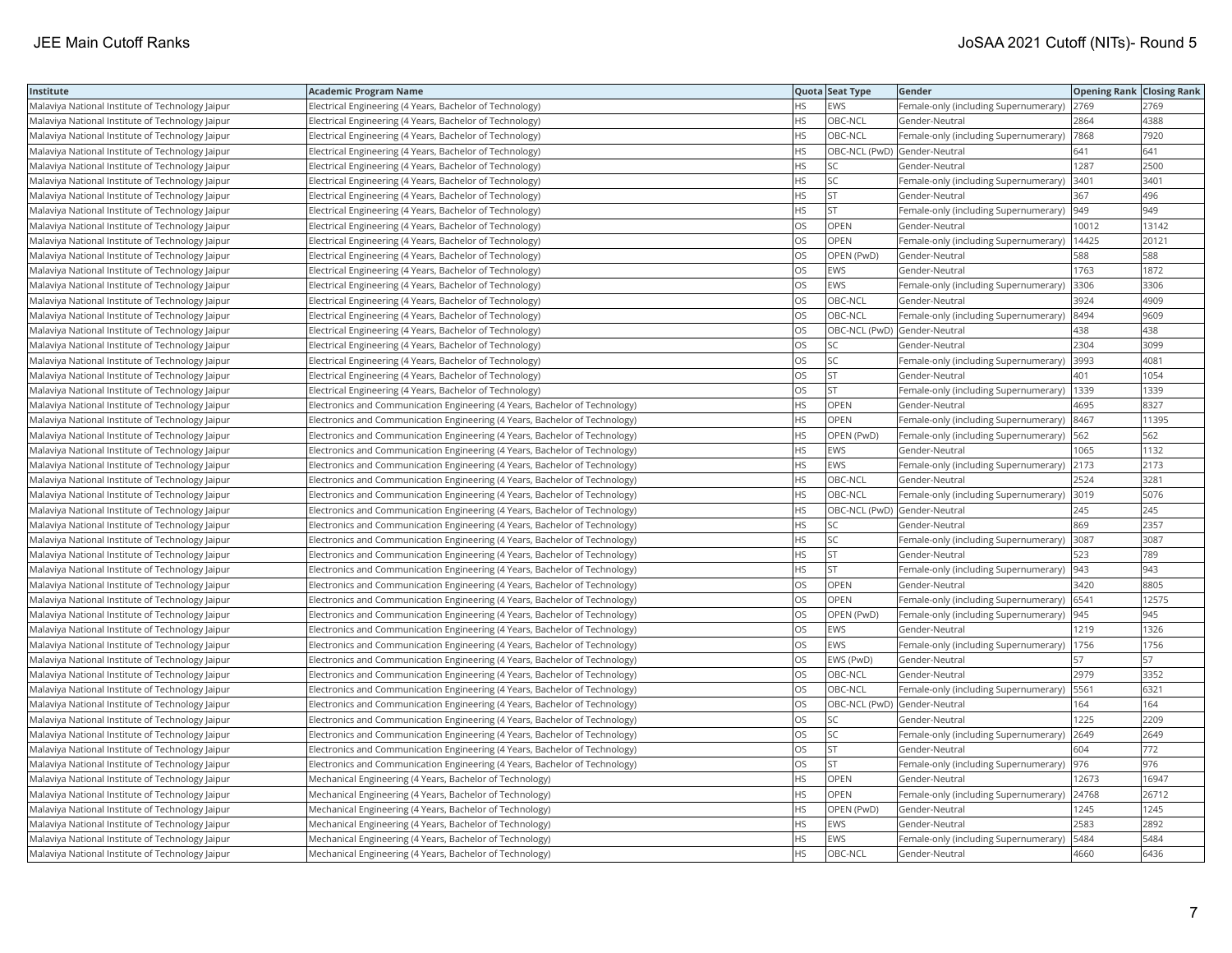| Institute                                            | <b>Academic Program Name</b>                                              |           | Quota Seat Type | Gender                                     | <b>Opening Rank Closing Rank</b> |       |
|------------------------------------------------------|---------------------------------------------------------------------------|-----------|-----------------|--------------------------------------------|----------------------------------|-------|
| Malaviya National Institute of Technology Jaipur     | Mechanical Engineering (4 Years, Bachelor of Technology)                  | <b>HS</b> | OBC-NCL         | Female-only (including Supernumerary)      | 6385                             | 4228  |
| Malaviya National Institute of Technology Jaipur     | Mechanical Engineering (4 Years, Bachelor of Technology)                  | <b>HS</b> | lsc             | Gender-Neutral                             | 2957                             | 3538  |
| Malaviya National Institute of Technology Jaipur     | Mechanical Engineering (4 Years, Bachelor of Technology)                  | HS        | <b>SC</b>       | Female-only (including Supernumerary)      | 5650                             | 5888  |
| Malaviya National Institute of Technology Jaipur     | Mechanical Engineering (4 Years, Bachelor of Technology)                  | <b>HS</b> | <b>ST</b>       | Gender-Neutral                             | 741                              | 1057  |
| Malaviya National Institute of Technology Jaipur     | Mechanical Engineering (4 Years, Bachelor of Technology)                  | <b>HS</b> | lst             | Female-only (including Supernumerary)      | 1137                             | 1137  |
| Malaviya National Institute of Technology Jaipur     | Mechanical Engineering (4 Years, Bachelor of Technology)                  | OS        | OPEN            | Gender-Neutral                             | 9779                             | 17596 |
| Malaviya National Institute of Technology Jaipur     | Mechanical Engineering (4 Years, Bachelor of Technology)                  | OS        | OPEN            | Female-only (including Supernumerary)      | 23395                            | 26592 |
| Malaviya National Institute of Technology Jaipur     | Mechanical Engineering (4 Years, Bachelor of Technology)                  | <b>OS</b> | OPEN (PwD)      | Gender-Neutral                             | 901                              | 901   |
| Malaviya National Institute of Technology Jaipur     | Mechanical Engineering (4 Years, Bachelor of Technology)                  | OS        | EWS             | Gender-Neutral                             | 2658                             | 2781  |
| Malaviya National Institute of Technology Jaipur     | Mechanical Engineering (4 Years, Bachelor of Technology)                  | OS        | <b>EWS</b>      | Female-only (including Supernumerary)      | 5060                             | 5060  |
| Malaviya National Institute of Technology Jaipur     | Mechanical Engineering (4 Years, Bachelor of Technology)                  | <b>OS</b> | EWS (PwD)       | Gender-Neutral                             | 217                              | 217   |
| Malaviya National Institute of Technology Jaipur     | Mechanical Engineering (4 Years, Bachelor of Technology)                  | <b>OS</b> | OBC-NCL         | Gender-Neutral                             | 5083                             | 6592  |
| Malaviya National Institute of Technology Jaipur     | Mechanical Engineering (4 Years, Bachelor of Technology)                  | OS        | OBC-NCL         | Female-only (including Supernumerary)      | 14258                            | 14802 |
| Malaviya National Institute of Technology Jaipur     | Mechanical Engineering (4 Years, Bachelor of Technology)                  | OS        | <b>SC</b>       | Gender-Neutral                             | 3036                             | 4156  |
| Malaviya National Institute of Technology Jaipur     | Mechanical Engineering (4 Years, Bachelor of Technology)                  | OS        | SC              | Female-only (including Supernumerary)      | 5944                             | 5944  |
| Malaviya National Institute of Technology Jaipur     | Mechanical Engineering (4 Years, Bachelor of Technology)                  | OS        | <b>ST</b>       | Gender-Neutral                             | 687                              | 1238  |
| Malaviya National Institute of Technology Jaipur     | Mechanical Engineering (4 Years, Bachelor of Technology)                  | <b>OS</b> | lst             | Female-only (including Supernumerary)      | 2635                             | 2635  |
| Malaviya National Institute of Technology Jaipur     | Metallurgical and Materials Engineering (4 Years, Bachelor of Technology) | HS        | OPEN            | Gender-Neutral                             | 25466                            | 34373 |
| Malaviya National Institute of Technology Jaipur     | Metallurgical and Materials Engineering (4 Years, Bachelor of Technology) | <b>HS</b> | OPEN            | Female-only (including Supernumerary)      | 34496                            | 38817 |
| Malaviya National Institute of Technology Jaipur     | Metallurgical and Materials Engineering (4 Years, Bachelor of Technology) | <b>HS</b> | <b>EWS</b>      | Gender-Neutral                             | 5201                             | 5479  |
| Malaviya National Institute of Technology Jaipur     | Metallurgical and Materials Engineering (4 Years, Bachelor of Technology) | <b>HS</b> | <b>EWS</b>      | Female-only (including Supernumerary)      | 6746                             | 7824  |
| Malaviya National Institute of Technology Jaipur     | Metallurgical and Materials Engineering (4 Years, Bachelor of Technology) | <b>HS</b> | OBC-NCL         | Gender-Neutral                             | 10124                            | 11329 |
| Malaviya National Institute of Technology Jaipur     | Metallurgical and Materials Engineering (4 Years, Bachelor of Technology) | HS        | OBC-NCL         | Female-only (including Supernumerary)      | 15081                            | 16841 |
| Malaviya National Institute of Technology Jaipur     | Metallurgical and Materials Engineering (4 Years, Bachelor of Technology) | HS.       | lsc             | Gender-Neutral                             | 5114                             | 7373  |
| Malaviya National Institute of Technology Jaipur     | Metallurgical and Materials Engineering (4 Years, Bachelor of Technology) | <b>HS</b> | <b>SC</b>       | Female-only (including Supernumerary)      | 6103                             | 7222  |
| Malaviya National Institute of Technology Jaipur     | Metallurgical and Materials Engineering (4 Years, Bachelor of Technology) | <b>HS</b> | <b>ST</b>       | Gender-Neutral                             | 2159                             | 2462  |
| Malaviya National Institute of Technology Jaipur     | Metallurgical and Materials Engineering (4 Years, Bachelor of Technology) | <b>HS</b> | <b>ST</b>       | Female-only (including Supernumerary)      | 2827                             | 3447  |
| Malaviya National Institute of Technology Jaipur     | Metallurgical and Materials Engineering (4 Years, Bachelor of Technology) | OS        | OPEN            | Gender-Neutral                             | 26258                            | 33111 |
| Malaviya National Institute of Technology Jaipur     | Metallurgical and Materials Engineering (4 Years, Bachelor of Technology) | <b>OS</b> | <b>OPEN</b>     | Female-only (including Supernumerary)      | 37253                            | 41690 |
| Malaviya National Institute of Technology Jaipur     | Metallurgical and Materials Engineering (4 Years, Bachelor of Technology) | OS        | OPEN (PwD)      | Gender-Neutral                             | 1225                             | 1225  |
| Malaviya National Institute of Technology Jaipur     | Metallurgical and Materials Engineering (4 Years, Bachelor of Technology) | OS        | <b>EWS</b>      | Gender-Neutral                             | 4959                             | 5207  |
| Malaviya National Institute of Technology Jaipur     | Metallurgical and Materials Engineering (4 Years, Bachelor of Technology) | OS.       | <b>EWS</b>      | Female-only (including Supernumerary)      | 7023                             | 7084  |
| Malaviya National Institute of Technology Jaipur     | Metallurgical and Materials Engineering (4 Years, Bachelor of Technology) | OS        | OBC-NCL         | Gender-Neutral                             | 9736                             | 11625 |
| Malaviya National Institute of Technology Jaipur     | Metallurgical and Materials Engineering (4 Years, Bachelor of Technology) | OS        | OBC-NCL         | Female-only (including Supernumerary)      | 17500                            | 19207 |
| Malaviya National Institute of Technology Jaipur     | Metallurgical and Materials Engineering (4 Years, Bachelor of Technology) | <b>OS</b> | lsc             | Gender-Neutral                             | 5257                             | 6619  |
| Malaviya National Institute of Technology Jaipur     | Metallurgical and Materials Engineering (4 Years, Bachelor of Technology) | OS        | <b>SC</b>       | Female-only (including Supernumerary)      | 8243                             | 8517  |
| Malaviya National Institute of Technology Jaipur     | Metallurgical and Materials Engineering (4 Years, Bachelor of Technology) | OS        | <b>ST</b>       | Gender-Neutral                             | 2579                             | 2789  |
| Malaviya National Institute of Technology Jaipur     | Metallurgical and Materials Engineering (4 Years, Bachelor of Technology) | OS        | <b>ST</b>       | Female-only (including Supernumerary) 3469 |                                  | 3469  |
| Maulana Azad National Institute of Technology Bhopal | Architecture (5 Years, Bachelor of Architecture)                          | <b>HS</b> | OPEN            | Gender-Neutral                             | 502                              | 2807  |
| Maulana Azad National Institute of Technology Bhopal | Architecture (5 Years, Bachelor of Architecture)                          | HS.       | OPEN            | Female-only (including Supernumerary)      | 176                              | 1604  |
| Maulana Azad National Institute of Technology Bhopal | Architecture (5 Years, Bachelor of Architecture)                          | <b>HS</b> | <b>EWS</b>      | Gender-Neutral                             | 289                              | 478   |
| Maulana Azad National Institute of Technology Bhopal | Architecture (5 Years, Bachelor of Architecture)                          | <b>HS</b> | <b>EWS</b>      | Female-only (including Supernumerary)      | 453                              | 453   |
| Maulana Azad National Institute of Technology Bhopal | Architecture (5 Years, Bachelor of Architecture)                          | <b>HS</b> | OBC-NCL         | Gender-Neutral                             | 812                              | 2964  |
| Maulana Azad National Institute of Technology Bhopal | Architecture (5 Years, Bachelor of Architecture)                          | <b>HS</b> | OBC-NCL         | Female-only (including Supernumerary)      | 805                              | 1018  |
| Maulana Azad National Institute of Technology Bhopal | Architecture (5 Years, Bachelor of Architecture)                          | <b>HS</b> | <b>SC</b>       | Gender-Neutral                             | 249                              | 503   |
| Maulana Azad National Institute of Technology Bhopal | Architecture (5 Years, Bachelor of Architecture)                          | <b>HS</b> | SC              | Female-only (including Supernumerary)      | 354                              | 354   |
| Maulana Azad National Institute of Technology Bhopal | Architecture (5 Years, Bachelor of Architecture)                          | <b>HS</b> | İst             | Gender-Neutral                             | 301                              | 388   |
| Maulana Azad National Institute of Technology Bhopal | Architecture (5 Years, Bachelor of Architecture)                          | HS.       | <b>ST</b>       | Female-only (including Supernumerary)      | 287                              | 287   |
| Maulana Azad National Institute of Technology Bhopal | Architecture (5 Years, Bachelor of Architecture)                          | OS        | OPEN            | Gender-Neutral                             | 732                              | 865   |
| Maulana Azad National Institute of Technology Bhopal | Architecture (5 Years, Bachelor of Architecture)                          | OS        | <b>OPEN</b>     | Female-only (including Supernumerary)      | 534                              | 671   |
| Maulana Azad National Institute of Technology Bhopal | Architecture (5 Years, Bachelor of Architecture)                          | <b>OS</b> | <b>EWS</b>      | Gender-Neutral                             | 170                              | 205   |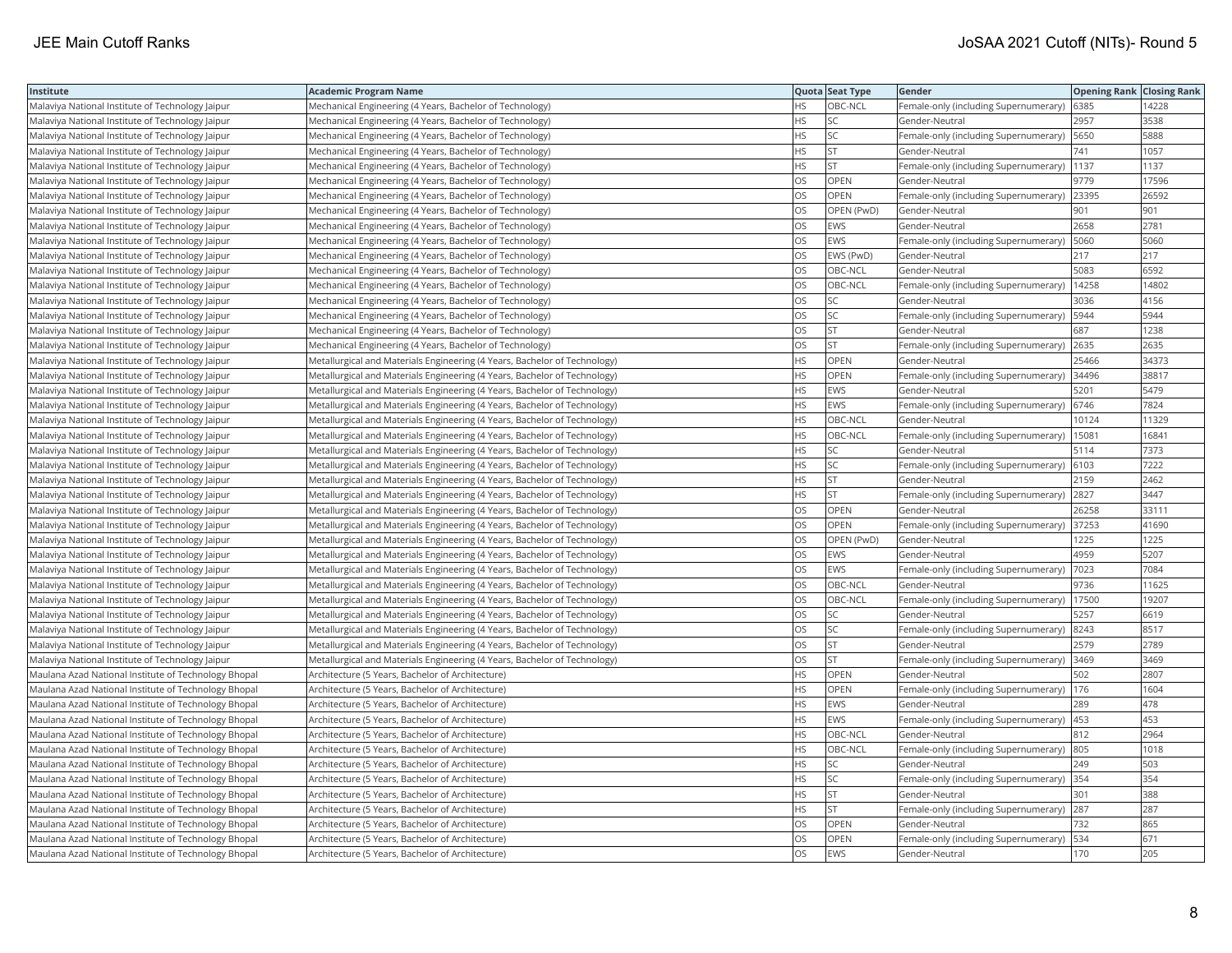| Institute                                            | <b>Academic Program Name</b>                           |           | Quota Seat Type              | Gender                                        | <b>Opening Rank   Closing Rank</b> |       |
|------------------------------------------------------|--------------------------------------------------------|-----------|------------------------------|-----------------------------------------------|------------------------------------|-------|
| Maulana Azad National Institute of Technology Bhopal | Architecture (5 Years, Bachelor of Architecture)       | OS        | EWS                          | Female-only (including Supernumerary)         | 116                                | 116   |
| Maulana Azad National Institute of Technology Bhopal | Architecture (5 Years, Bachelor of Architecture)       | OS.       | OBC-NCL                      | Gender-Neutral                                | 242                                | 474   |
| Maulana Azad National Institute of Technology Bhopal | Architecture (5 Years, Bachelor of Architecture)       | <b>OS</b> | OBC-NCL                      | Female-only (including Supernumerary)         | 392                                | 430   |
| Maulana Azad National Institute of Technology Bhopal | Architecture (5 Years, Bachelor of Architecture)       | OS        | SC                           | Gender-Neutral                                | 219                                | 253   |
| Maulana Azad National Institute of Technology Bhopal | Architecture (5 Years, Bachelor of Architecture)       | OS        | SC                           | Female-only (including Supernumerary)         | 233                                | 254   |
| Maulana Azad National Institute of Technology Bhopal | Architecture (5 Years, Bachelor of Architecture)       | OS        | <b>ST</b>                    | Gender-Neutral                                | 83                                 | 107   |
| Maulana Azad National Institute of Technology Bhopal | Architecture (5 Years, Bachelor of Architecture)       | OS        | <b>ST</b>                    | Female-only (including Supernumerary)         | 93                                 | 93    |
| Maulana Azad National Institute of Technology Bhopal | Chemical Engineering (4 Years, Bachelor of Technology) | HS.       | OPEN                         | Gender-Neutral                                | 11335                              | 30288 |
| Maulana Azad National Institute of Technology Bhopal | Chemical Engineering (4 Years, Bachelor of Technology) | HS        | OPEN                         | Female-only (including Supernumerary)         | 39033                              | 39320 |
| Maulana Azad National Institute of Technology Bhopal | Chemical Engineering (4 Years, Bachelor of Technology) | <b>HS</b> | EWS                          | Gender-Neutral                                | 4656                               | 4857  |
| Maulana Azad National Institute of Technology Bhopal | Chemical Engineering (4 Years, Bachelor of Technology) | <b>HS</b> | <b>EWS</b>                   | Female-only (including Supernumerary)         | 6195                               | 6195  |
| Maulana Azad National Institute of Technology Bhopal | Chemical Engineering (4 Years, Bachelor of Technology) | HS        | OBC-NCL                      | Gender-Neutral                                | 8456                               | 12251 |
| Maulana Azad National Institute of Technology Bhopal | Chemical Engineering (4 Years, Bachelor of Technology) | <b>HS</b> | OBC-NCL                      | Female-only (including Supernumerary)   14273 |                                    | 15586 |
| Maulana Azad National Institute of Technology Bhopal | Chemical Engineering (4 Years, Bachelor of Technology) | HS        | SC                           | Gender-Neutral                                | 5975                               | 6823  |
| Maulana Azad National Institute of Technology Bhopal | Chemical Engineering (4 Years, Bachelor of Technology) | HS        | SC                           | Female-only (including Supernumerary)         | 4842                               | 4842  |
| Maulana Azad National Institute of Technology Bhopal | Chemical Engineering (4 Years, Bachelor of Technology) | <b>HS</b> | <b>ST</b>                    | Gender-Neutral                                | 2670                               | 2911  |
| Maulana Azad National Institute of Technology Bhopal | Chemical Engineering (4 Years, Bachelor of Technology) | HS        | <b>ST</b>                    | Female-only (including Supernumerary)         | 2233                               | 2233  |
| Maulana Azad National Institute of Technology Bhopal | Chemical Engineering (4 Years, Bachelor of Technology) | OS        | OPEN                         | Gender-Neutral                                | 24255                              | 28325 |
| Maulana Azad National Institute of Technology Bhopal | Chemical Engineering (4 Years, Bachelor of Technology) | OS        | <b>OPEN</b>                  | Female-only (including Supernumerary)         | 30420                              | 33416 |
| Maulana Azad National Institute of Technology Bhopal | Chemical Engineering (4 Years, Bachelor of Technology) | OS        | OPEN (PwD)                   | Gender-Neutral                                | 1920                               | 1920  |
| Maulana Azad National Institute of Technology Bhopal | Chemical Engineering (4 Years, Bachelor of Technology) | OS        | EWS                          | Gender-Neutral                                | 4224                               | 4302  |
| Maulana Azad National Institute of Technology Bhopal | Chemical Engineering (4 Years, Bachelor of Technology) | OS        | <b>EWS</b>                   | Female-only (including Supernumerary)         | 6063                               | 6063  |
| Maulana Azad National Institute of Technology Bhopal | Chemical Engineering (4 Years, Bachelor of Technology) | OS        | OBC-NCL                      | Gender-Neutral                                | 8894                               | 10067 |
| Maulana Azad National Institute of Technology Bhopal | Chemical Engineering (4 Years, Bachelor of Technology) | OS        | OBC-NCL                      | Female-only (including Supernumerary)         | 14240                              | 14744 |
| Maulana Azad National Institute of Technology Bhopal | Chemical Engineering (4 Years, Bachelor of Technology) | OS        | SC                           | Gender-Neutral                                | 4436                               | 5838  |
| Maulana Azad National Institute of Technology Bhopal | Chemical Engineering (4 Years, Bachelor of Technology) | OS        | SC                           | Female-only (including Supernumerary)         | 8006                               | 8006  |
| Maulana Azad National Institute of Technology Bhopal | Chemical Engineering (4 Years, Bachelor of Technology) | <b>OS</b> | <b>ST</b>                    | Gender-Neutral                                | 2476                               | 2818  |
| Maulana Azad National Institute of Technology Bhopal | Civil Engineering (4 Years, Bachelor of Technology)    | HS        | OPEN                         | Gender-Neutral                                | 28744                              | 35283 |
| Maulana Azad National Institute of Technology Bhopal | Civil Engineering (4 Years, Bachelor of Technology)    | HS        | OPEN                         | Female-only (including Supernumerary)         | 39376                              | 44836 |
| Maulana Azad National Institute of Technology Bhopal | Civil Engineering (4 Years, Bachelor of Technology)    | НS        | OPEN (PwD)                   | Gender-Neutral                                | 1513                               | 1513  |
| Maulana Azad National Institute of Technology Bhopal | Civil Engineering (4 Years, Bachelor of Technology)    | <b>HS</b> | <b>EWS</b>                   | Gender-Neutral                                | 5301                               | 5733  |
| Maulana Azad National Institute of Technology Bhopal | Civil Engineering (4 Years, Bachelor of Technology)    | HS        | EWS                          | Female-only (including Supernumerary)         | 6829                               | 6829  |
| Maulana Azad National Institute of Technology Bhopal | Civil Engineering (4 Years, Bachelor of Technology)    | HS        | OBC-NCL                      | Gender-Neutral                                | 11096                              | 13570 |
| Maulana Azad National Institute of Technology Bhopal | Civil Engineering (4 Years, Bachelor of Technology)    | HS        | OBC-NCL                      | Female-only (including Supernumerary)         | 17487                              | 18987 |
| Maulana Azad National Institute of Technology Bhopal | Civil Engineering (4 Years, Bachelor of Technology)    | HS        | SC.                          | Gender-Neutral                                | 5363                               | 7185  |
| Maulana Azad National Institute of Technology Bhopal | Civil Engineering (4 Years, Bachelor of Technology)    | HS        | SC                           | Female-only (including Supernumerary)         | 7606                               | 7624  |
| Maulana Azad National Institute of Technology Bhopal | Civil Engineering (4 Years, Bachelor of Technology)    | HS        | <b>ST</b>                    | Gender-Neutral                                | 1218                               | 1970  |
| Maulana Azad National Institute of Technology Bhopal | Civil Engineering (4 Years, Bachelor of Technology)    | HS        | <b>ST</b>                    | Female-only (including Supernumerary)   1222  |                                    | 1222  |
| Maulana Azad National Institute of Technology Bhopal | Civil Engineering (4 Years, Bachelor of Technology)    | OS        | <b>OPEN</b>                  | Gender-Neutral                                | 26751                              | 30783 |
| Maulana Azad National Institute of Technology Bhopal | Civil Engineering (4 Years, Bachelor of Technology)    | OS        | OPEN                         | Female-only (including Supernumerary)         | 36703                              | 42212 |
| Maulana Azad National Institute of Technology Bhopal | Civil Engineering (4 Years, Bachelor of Technology)    | OS        | OPEN (PwD)                   | Gender-Neutral                                | 1095                               | 1095  |
| Maulana Azad National Institute of Technology Bhopal | Civil Engineering (4 Years, Bachelor of Technology)    | OS        | EWS                          | Gender-Neutral                                | 4660                               | 4818  |
| Maulana Azad National Institute of Technology Bhopal | Civil Engineering (4 Years, Bachelor of Technology)    | OS        | <b>EWS</b>                   | Female-only (including Supernumerary)         | 6623                               | 6623  |
| Maulana Azad National Institute of Technology Bhopal | Civil Engineering (4 Years, Bachelor of Technology)    | OS        | EWS (PwD)                    | Gender-Neutral                                | 153                                | 153   |
| Maulana Azad National Institute of Technology Bhopal | Civil Engineering (4 Years, Bachelor of Technology)    | OS        | OBC-NCL                      | Gender-Neutral                                | 7596                               | 10164 |
| Maulana Azad National Institute of Technology Bhopal | Civil Engineering (4 Years, Bachelor of Technology)    | OS        | OBC-NCL                      | Female-only (including Supernumerary)         | 16654                              | 17575 |
| Maulana Azad National Institute of Technology Bhopal | Civil Engineering (4 Years, Bachelor of Technology)    | OS        | OBC-NCL (PwD) Gender-Neutral |                                               | 577                                | 577   |
| Maulana Azad National Institute of Technology Bhopal | Civil Engineering (4 Years, Bachelor of Technology)    | OS        | SC                           | Gender-Neutral                                | 3952                               | 5434  |
| Maulana Azad National Institute of Technology Bhopal | Civil Engineering (4 Years, Bachelor of Technology)    | OS        | SC                           | Female-only (including Supernumerary)         | 5715                               | 5979  |
| Maulana Azad National Institute of Technology Bhopal | Civil Engineering (4 Years, Bachelor of Technology)    | OS        | <b>ST</b>                    | Gender-Neutral                                | 1252                               | 1348  |
| Maulana Azad National Institute of Technology Bhopal | Civil Engineering (4 Years, Bachelor of Technology)    | <b>OS</b> | İst                          | Female-only (including Supernumerary) 2117    |                                    | 2117  |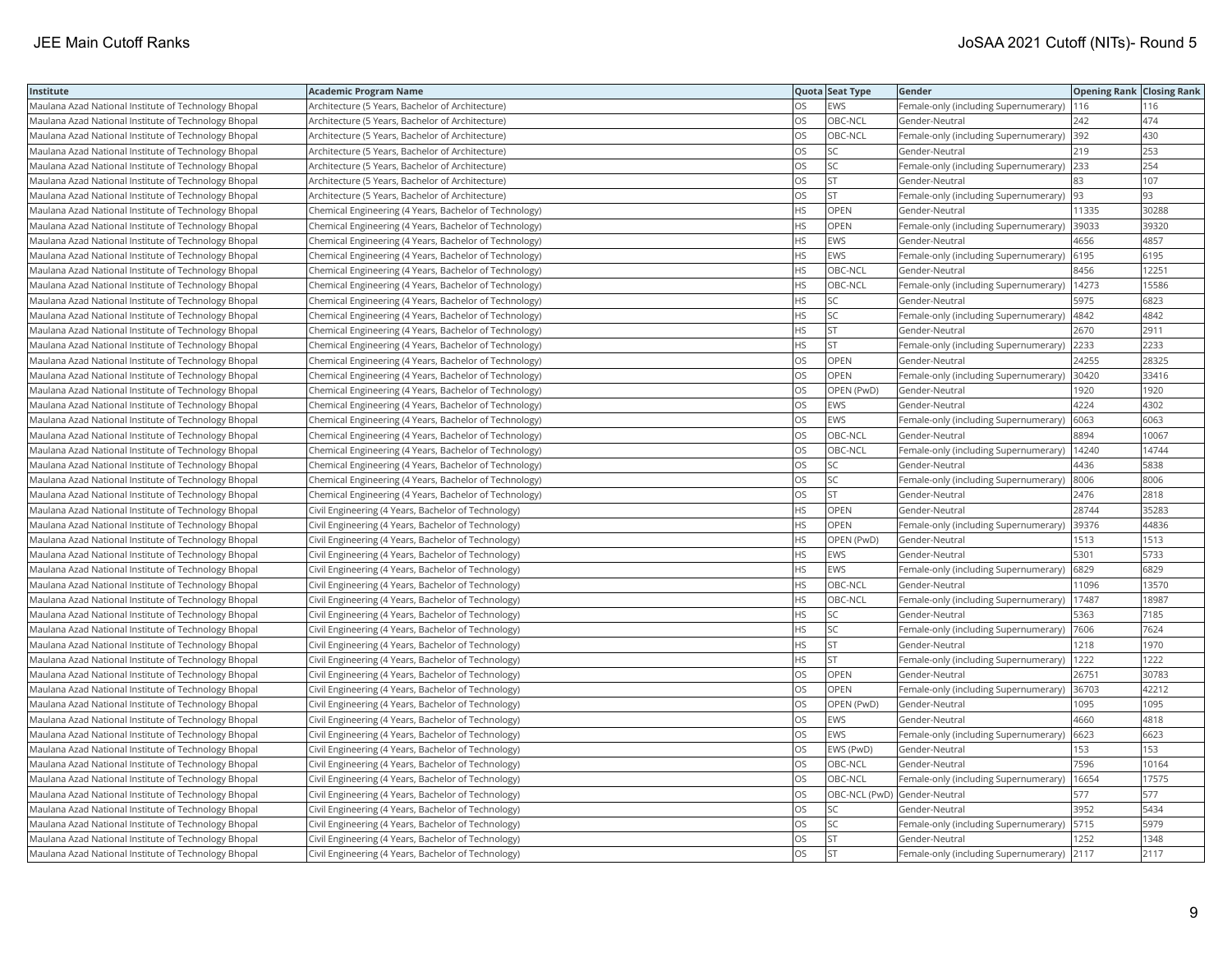| Institute                                            | <b>Academic Program Name</b>                                       |           | Quota Seat Type              | Gender                                       | <b>Opening Rank Closing Rank</b> |       |
|------------------------------------------------------|--------------------------------------------------------------------|-----------|------------------------------|----------------------------------------------|----------------------------------|-------|
| Maulana Azad National Institute of Technology Bhopal | Computer Science and Engineering (4 Years, Bachelor of Technology) | <b>HS</b> | OPEN                         | Gender-Neutral                               | 4094                             | 9142  |
| Maulana Azad National Institute of Technology Bhopal | Computer Science and Engineering (4 Years, Bachelor of Technology) | HS.       | <b>OPEN</b>                  | Female-only (including Supernumerary)        | 11046                            | 17138 |
| Maulana Azad National Institute of Technology Bhopal | Computer Science and Engineering (4 Years, Bachelor of Technology) | HS        | OPEN (PwD)                   | Gender-Neutral                               | 259                              | 310   |
| Maulana Azad National Institute of Technology Bhopal | Computer Science and Engineering (4 Years, Bachelor of Technology) | <b>HS</b> | OPEN (PwD)                   | Female-only (including Supernumerary)        | 481                              | 481   |
| Maulana Azad National Institute of Technology Bhopal | Computer Science and Engineering (4 Years, Bachelor of Technology) | <b>HS</b> | <b>EWS</b>                   | Gender-Neutral                               | 1164                             | 1352  |
| Maulana Azad National Institute of Technology Bhopal | Computer Science and Engineering (4 Years, Bachelor of Technology) | <b>HS</b> | <b>EWS</b>                   | Female-only (including Supernumerary) 2378   |                                  | 2801  |
| Maulana Azad National Institute of Technology Bhopal | Computer Science and Engineering (4 Years, Bachelor of Technology) | <b>HS</b> | OBC-NCL                      | Gender-Neutral                               | 2382                             | 3620  |
| Maulana Azad National Institute of Technology Bhopal | Computer Science and Engineering (4 Years, Bachelor of Technology) | <b>HS</b> | OBC-NCL                      | Female-only (including Supernumerary)  4086  |                                  | 6482  |
| Maulana Azad National Institute of Technology Bhopal | Computer Science and Engineering (4 Years, Bachelor of Technology) | НS        | OBC-NCL (PwD) Gender-Neutral |                                              | 160                              | 220   |
| Maulana Azad National Institute of Technology Bhopal | Computer Science and Engineering (4 Years, Bachelor of Technology) | <b>HS</b> | SC.                          | Gender-Neutral                               | 1114                             | 2271  |
| Maulana Azad National Institute of Technology Bhopal | Computer Science and Engineering (4 Years, Bachelor of Technology) | <b>HS</b> | <b>SC</b>                    | Female-only (including Supernumerary)        | 1834                             | 3298  |
| Maulana Azad National Institute of Technology Bhopal | Computer Science and Engineering (4 Years, Bachelor of Technology) | <b>HS</b> | SC (PwD)                     | Gender-Neutral                               | 114                              | 114   |
| Maulana Azad National Institute of Technology Bhopal | Computer Science and Engineering (4 Years, Bachelor of Technology) | HS.       | <b>ST</b>                    | Gender-Neutral                               | 731                              | 1096  |
| Maulana Azad National Institute of Technology Bhopal | Computer Science and Engineering (4 Years, Bachelor of Technology) | <b>HS</b> | <b>ST</b>                    | Female-only (including Supernumerary)        | 539                              | 920   |
| Maulana Azad National Institute of Technology Bhopal | Computer Science and Engineering (4 Years, Bachelor of Technology) | OS        | OPEN                         | Gender-Neutral                               | 3926                             | 6493  |
| Maulana Azad National Institute of Technology Bhopal | Computer Science and Engineering (4 Years, Bachelor of Technology) | <b>OS</b> | <b>OPEN</b>                  | Female-only (including Supernumerary)  7877  |                                  | 10052 |
| Maulana Azad National Institute of Technology Bhopal | Computer Science and Engineering (4 Years, Bachelor of Technology) | OS        | OPEN (PwD)                   | Gender-Neutral                               | 221                              | 314   |
| Maulana Azad National Institute of Technology Bhopal | Computer Science and Engineering (4 Years, Bachelor of Technology) | OS        | <b>EWS</b>                   | Gender-Neutral                               | 823                              | 929   |
| Maulana Azad National Institute of Technology Bhopal | Computer Science and Engineering (4 Years, Bachelor of Technology) | OS        | <b>EWS</b>                   | Female-only (including Supernumerary)        | 1934                             | 1978  |
| Maulana Azad National Institute of Technology Bhopal | Computer Science and Engineering (4 Years, Bachelor of Technology) | <b>OS</b> | EWS (PwD)                    | Gender-Neutral                               | 40                               | 40    |
| Maulana Azad National Institute of Technology Bhopal | Computer Science and Engineering (4 Years, Bachelor of Technology) | OS        | OBC-NCL                      | Gender-Neutral                               | 1485                             | 2425  |
| Maulana Azad National Institute of Technology Bhopal | Computer Science and Engineering (4 Years, Bachelor of Technology) | <b>OS</b> | OBC-NCL                      | Female-only (including Supernumerary) 3746   |                                  | 4899  |
| Maulana Azad National Institute of Technology Bhopal | Computer Science and Engineering (4 Years, Bachelor of Technology) | OS        | OBC-NCL (PwD) Gender-Neutral |                                              | 142                              | 142   |
| Maulana Azad National Institute of Technology Bhopal | Computer Science and Engineering (4 Years, Bachelor of Technology) | OS        | SC                           | Gender-Neutral                               | 1306                             | 1740  |
| Maulana Azad National Institute of Technology Bhopal | Computer Science and Engineering (4 Years, Bachelor of Technology) | OS        | SC.                          | Female-only (including Supernumerary)        | 1711                             | 2695  |
| Maulana Azad National Institute of Technology Bhopal | Computer Science and Engineering (4 Years, Bachelor of Technology) | OS        | <b>ST</b>                    | Gender-Neutral                               | 493                              | 692   |
| Maulana Azad National Institute of Technology Bhopal | Computer Science and Engineering (4 Years, Bachelor of Technology) | OS        | <b>ST</b>                    | Female-only (including Supernumerary)        | 790                              | 919   |
| Maulana Azad National Institute of Technology Bhopal | Computer Science and Engineering (4 Years, Bachelor of Technology) | <b>OS</b> | ST (PwD)                     | Gender-Neutral                               | 18                               | 18    |
| Maulana Azad National Institute of Technology Bhopal | Electrical Engineering (4 Years, Bachelor of Technology)           | <b>HS</b> | OPEN                         | Gender-Neutral                               | 14137                            | 19264 |
| Maulana Azad National Institute of Technology Bhopal | Electrical Engineering (4 Years, Bachelor of Technology)           | <b>HS</b> | <b>OPEN</b>                  | Female-only (including Supernumerary) 21441  |                                  | 28879 |
| Maulana Azad National Institute of Technology Bhopal | Electrical Engineering (4 Years, Bachelor of Technology)           | HS        | OPEN (PwD)                   | Gender-Neutral                               | 914                              | 1739  |
| Maulana Azad National Institute of Technology Bhopal | Electrical Engineering (4 Years, Bachelor of Technology)           | HS.       | <b>EWS</b>                   | Gender-Neutral                               | 2766                             | 2980  |
| Maulana Azad National Institute of Technology Bhopal | Electrical Engineering (4 Years, Bachelor of Technology)           | <b>HS</b> | <b>EWS</b>                   | Female-only (including Supernumerary)        | 4334                             | 4334  |
| Maulana Azad National Institute of Technology Bhopal | Electrical Engineering (4 Years, Bachelor of Technology)           | HS        | EWS (PwD)                    | Gender-Neutral                               | 194                              | 194   |
| Maulana Azad National Institute of Technology Bhopal | Electrical Engineering (4 Years, Bachelor of Technology)           | <b>HS</b> | OBC-NCL                      | Gender-Neutral                               | 6028                             | 7593  |
| Maulana Azad National Institute of Technology Bhopal | Electrical Engineering (4 Years, Bachelor of Technology)           | <b>HS</b> | OBC-NCL                      | Female-only (including Supernumerary)        | 10836                            | 14206 |
| Maulana Azad National Institute of Technology Bhopal | Electrical Engineering (4 Years, Bachelor of Technology)           | HS        | OBC-NCL (PwD) Gender-Neutral |                                              | 663                              | 663   |
| Maulana Azad National Institute of Technology Bhopal | Electrical Engineering (4 Years, Bachelor of Technology)           | <b>HS</b> | <b>SC</b>                    | Gender-Neutral                               | 3472                             | 4809  |
| Maulana Azad National Institute of Technology Bhopal | Electrical Engineering (4 Years, Bachelor of Technology)           | <b>HS</b> | SC                           | Female-only (including Supernumerary)        | 4563                             | 4763  |
| Maulana Azad National Institute of Technology Bhopal | Electrical Engineering (4 Years, Bachelor of Technology)           | <b>HS</b> | <b>ST</b>                    | Gender-Neutral                               | 1077                             | 1950  |
| Maulana Azad National Institute of Technology Bhopal | Electrical Engineering (4 Years, Bachelor of Technology)           | <b>HS</b> | lst                          | Female-only (including Supernumerary)        | 2042                             | 2042  |
| Maulana Azad National Institute of Technology Bhopal | Electrical Engineering (4 Years, Bachelor of Technology)           | OS        | <b>OPEN</b>                  | Gender-Neutral                               | 13698                            | 16063 |
| Maulana Azad National Institute of Technology Bhopal | Electrical Engineering (4 Years, Bachelor of Technology)           | OS        | OPEN                         | Female-only (including Supernumerary)        | 20980                            | 23670 |
| Maulana Azad National Institute of Technology Bhopal | Electrical Engineering (4 Years, Bachelor of Technology)           | <b>OS</b> | OPEN (PwD)                   | Gender-Neutral                               | 748                              | 748   |
| Maulana Azad National Institute of Technology Bhopal | Electrical Engineering (4 Years, Bachelor of Technology)           | OS        | <b>EWS</b>                   | Gender-Neutral                               | 2514                             | 2683  |
| Maulana Azad National Institute of Technology Bhopal | Electrical Engineering (4 Years, Bachelor of Technology)           | OS        | <b>EWS</b>                   | Female-only (including Supernumerary)        | 3593                             | 3593  |
| Maulana Azad National Institute of Technology Bhopal | Electrical Engineering (4 Years, Bachelor of Technology)           | <b>OS</b> | OBC-NCL                      | Gender-Neutral                               | 5257                             | 6198  |
| Maulana Azad National Institute of Technology Bhopal | Electrical Engineering (4 Years, Bachelor of Technology)           | OS.       | OBC-NCL                      | Female-only (including Supernumerary)        | 8343                             | 11450 |
| Maulana Azad National Institute of Technology Bhopal | Electrical Engineering (4 Years, Bachelor of Technology)           | OS        | OBC-NCL (PwD) Gender-Neutral |                                              | 530                              | 530   |
| Maulana Azad National Institute of Technology Bhopal | Electrical Engineering (4 Years, Bachelor of Technology)           | OS        | SC.                          | Gender-Neutral                               | 3297                             | 3858  |
| Maulana Azad National Institute of Technology Bhopal | Electrical Engineering (4 Years, Bachelor of Technology)           | <b>OS</b> | <b>SC</b>                    | Female-only (including Supernumerary)   5296 |                                  | 5566  |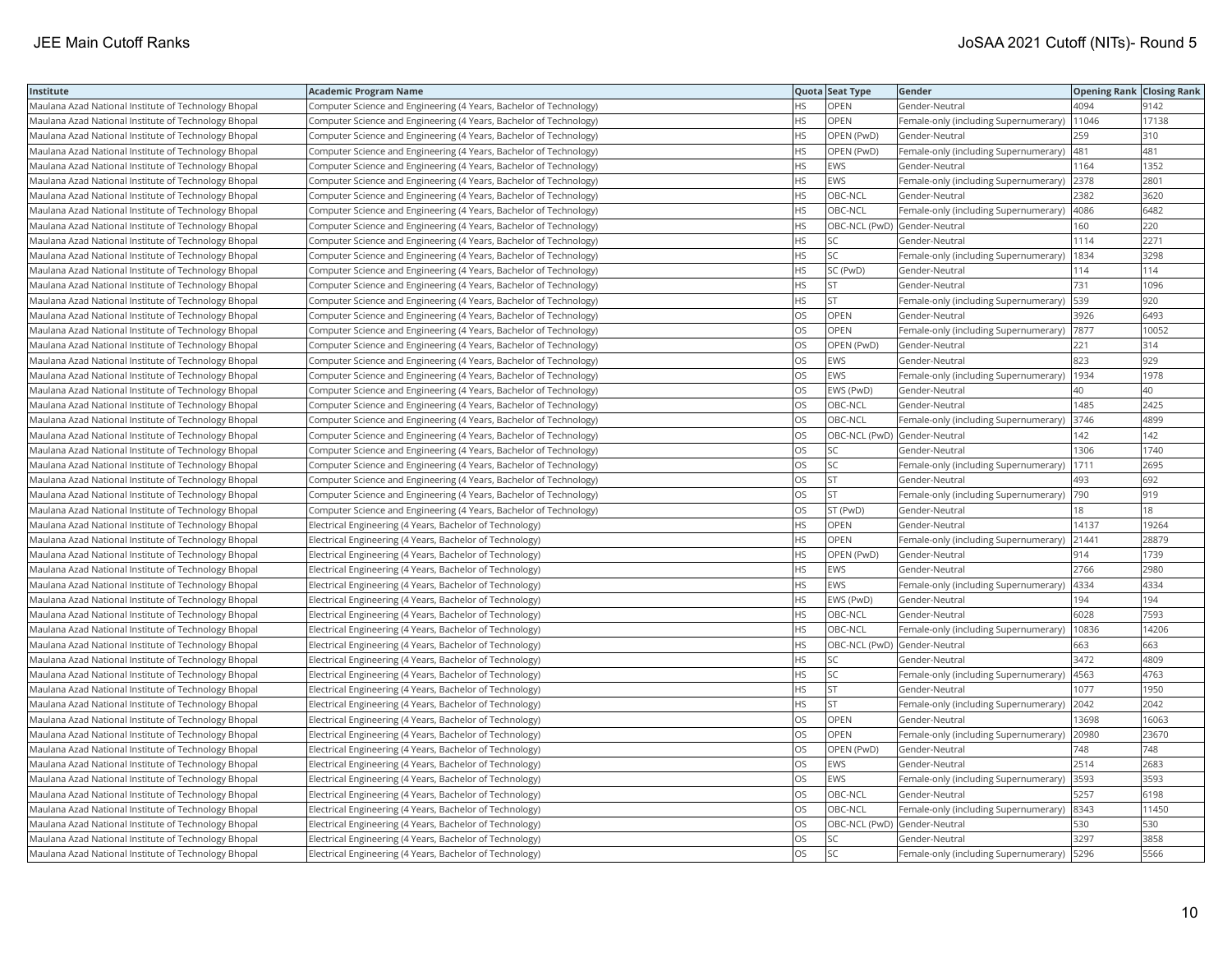| Institute                                            | <b>Academic Program Name</b>                                                            |           | Quota Seat Type              | Gender                                        | <b>Opening Rank Closing Rank</b> |       |
|------------------------------------------------------|-----------------------------------------------------------------------------------------|-----------|------------------------------|-----------------------------------------------|----------------------------------|-------|
| Maulana Azad National Institute of Technology Bhopal | Electrical Engineering (4 Years, Bachelor of Technology)                                | OS        | <b>ST</b>                    | Gender-Neutral                                | 1430                             | 1672  |
| Maulana Azad National Institute of Technology Bhopal | Electrical Engineering (4 Years, Bachelor of Technology)                                | OS.       | <b>ST</b>                    | Female-only (including Supernumerary)         | 1855                             | 1855  |
| Maulana Azad National Institute of Technology Bhopal | Electronics and Communication Engineering (4 Years, Bachelor of Technology)             | HS.       | OPEN                         | Gender-Neutral                                | 10722                            | 14895 |
| Maulana Azad National Institute of Technology Bhopal | Electronics and Communication Engineering (4 Years, Bachelor of Technology)             | HS.       | <b>OPEN</b>                  | Female-only (including Supernumerary)         | 17564                            | 20931 |
| Maulana Azad National Institute of Technology Bhopal | Electronics and Communication Engineering (4 Years, Bachelor of Technology)             | HS        | OPEN (PwD)                   | Gender-Neutral                                | 500                              | 775   |
| Maulana Azad National Institute of Technology Bhopal | Electronics and Communication Engineering (4 Years, Bachelor of Technology)             | HS        | EWS                          | Gender-Neutral                                | 2048                             | 2449  |
| Maulana Azad National Institute of Technology Bhopal | Electronics and Communication Engineering (4 Years, Bachelor of Technology)             | HS        | EWS                          | Female-only (including Supernumerary)         | 3469                             | 4278  |
| Maulana Azad National Institute of Technology Bhopal | Electronics and Communication Engineering (4 Years, Bachelor of Technology)             | HS.       | OBC-NCL                      | Gender-Neutral                                | 4084                             | 5978  |
| Maulana Azad National Institute of Technology Bhopal | Electronics and Communication Engineering (4 Years, Bachelor of Technology)             | HS.       | OBC-NCL                      | Female-only (including Supernumerary)         | 8437                             | 10119 |
| Maulana Azad National Institute of Technology Bhopal | Electronics and Communication Engineering (4 Years, Bachelor of Technology)             | HS        | OBC-NCL (PwD) Gender-Neutral |                                               | 404                              | 404   |
| Maulana Azad National Institute of Technology Bhopal | Electronics and Communication Engineering (4 Years, Bachelor of Technology)             | HS        | <b>SC</b>                    | Gender-Neutral                                | 2941                             | 3664  |
| Maulana Azad National Institute of Technology Bhopal | Electronics and Communication Engineering (4 Years, Bachelor of Technology)             | HS.       | lsc                          | Female-only (including Supernumerary)         | 3696                             | 4299  |
| Maulana Azad National Institute of Technology Bhopal | Electronics and Communication Engineering (4 Years, Bachelor of Technology)             | HS        | <b>ST</b>                    | Gender-Neutral                                | 1438                             | 1697  |
| Maulana Azad National Institute of Technology Bhopal | Electronics and Communication Engineering (4 Years, Bachelor of Technology)             | НS        | <b>ST</b>                    | Female-only (including Supernumerary)   1595  |                                  | 1595  |
| Maulana Azad National Institute of Technology Bhopal | Electronics and Communication Engineering (4 Years, Bachelor of Technology)             | OS        | <b>OPEN</b>                  | Gender-Neutral                                | 9842                             | 12908 |
| Maulana Azad National Institute of Technology Bhopal | Electronics and Communication Engineering (4 Years, Bachelor of Technology)             | OS        | OPEN                         | Female-only (including Supernumerary)         | 13305                            | 17735 |
| Maulana Azad National Institute of Technology Bhopal | Electronics and Communication Engineering (4 Years, Bachelor of Technology)             | OS.       | OPEN (PwD)                   | Gender-Neutral                                | 357                              | 695   |
| Maulana Azad National Institute of Technology Bhopal | Electronics and Communication Engineering (4 Years, Bachelor of Technology)             | OS        | <b>EWS</b>                   | Gender-Neutral                                | 1724                             | 1798  |
| Maulana Azad National Institute of Technology Bhopal | Electronics and Communication Engineering (4 Years, Bachelor of Technology)             | OS        | <b>EWS</b>                   | Female-only (including Supernumerary)         | 2677                             | 2878  |
| Maulana Azad National Institute of Technology Bhopal | Electronics and Communication Engineering (4 Years, Bachelor of Technology)             | OS.       | OBC-NCL                      | Gender-Neutral                                | 3166                             | 4641  |
| Maulana Azad National Institute of Technology Bhopal | Electronics and Communication Engineering (4 Years, Bachelor of Technology)             | OS        | OBC-NCL                      | Female-only (including Supernumerary)         | 7224                             | 7823  |
| Maulana Azad National Institute of Technology Bhopal | Electronics and Communication Engineering (4 Years, Bachelor of Technology)             | OS.       | OBC-NCL (PwD) Gender-Neutral |                                               | 324                              | 324   |
| Maulana Azad National Institute of Technology Bhopal | Electronics and Communication Engineering (4 Years, Bachelor of Technology)             | OS        | <b>SC</b>                    | Gender-Neutral                                | 2683                             | 3261  |
| Maulana Azad National Institute of Technology Bhopal | Electronics and Communication Engineering (4 Years, Bachelor of Technology)             | OS.       | SC                           | Female-only (including Supernumerary)         | 3723                             | 4172  |
| Maulana Azad National Institute of Technology Bhopal | Electronics and Communication Engineering (4 Years, Bachelor of Technology)             | OS        | <b>ST</b>                    | Gender-Neutral                                | 989                              | 1172  |
| Maulana Azad National Institute of Technology Bhopal | Electronics and Communication Engineering (4 Years, Bachelor of Technology)             | OS        | <b>ST</b>                    | Female-only (including Supernumerary)         | 1090                             | 1090  |
| Maulana Azad National Institute of Technology Bhopal | Materials Science and Metallurgical Engineering (4 Years, Bachelor of Technology)       | HS.       | <b>OPEN</b>                  | Gender-Neutral                                | 34500                            | 41124 |
| Maulana Azad National Institute of Technology Bhopal | Materials Science and Metallurgical Engineering (4 Years, Bachelor of Technology)       | HS.       | <b>OPEN</b>                  | Female-only (including Supernumerary)         | 45240                            | 46790 |
| Maulana Azad National Institute of Technology Bhopal | Materials Science and Metallurgical Engineering (4 Years, Bachelor of Technology)       | HS        | <b>EWS</b>                   | Gender-Neutral                                | 6420                             | 6578  |
| Maulana Azad National Institute of Technology Bhopal | Materials Science and Metallurgical Engineering (4 Years, Bachelor of Technology)       | HS        | EWS                          | Female-only (including Supernumerary)  7320   |                                  | 7320  |
| Maulana Azad National Institute of Technology Bhopal | Materials Science and Metallurgical Engineering (4 Years, Bachelor of Technology)       | HS        | OBC-NCL                      | Gender-Neutral                                | 11685                            | 15203 |
| Maulana Azad National Institute of Technology Bhopal | Materials Science and Metallurgical Engineering (4 Years, Bachelor of Technology)       | НS        | OBC-NCL                      | Female-only (including Supernumerary)         | 19547                            | 19549 |
| Maulana Azad National Institute of Technology Bhopal | Materials Science and Metallurgical Engineering (4 Years, Bachelor of Technology)       | HS        | SC                           | Gender-Neutral                                | 7615                             | 8993  |
| Maulana Azad National Institute of Technology Bhopal | Materials Science and Metallurgical Engineering (4 Years, Bachelor of Technology)       | HS        | <b>SC</b>                    | Female-only (including Supernumerary)         | 8210                             | 8210  |
| Maulana Azad National Institute of Technology Bhopal | Materials Science and Metallurgical Engineering (4 Years, Bachelor of Technology)       | HS        | <b>ST</b>                    | Gender-Neutral                                | 3104                             | 3237  |
| Maulana Azad National Institute of Technology Bhopal | Materials Science and Metallurgical Engineering (4 Years, Bachelor of Technology)       | HS.       | lst.                         | Female-only (including Supernumerary)         | 3131                             | 3131  |
| Maulana Azad National Institute of Technology Bhopal | Materials Science and Metallurgical Engineering (4 Years, Bachelor of Technology)       | OS        | <b>OPEN</b>                  | Gender-Neutral                                | 31669                            | 38434 |
| Maulana Azad National Institute of Technology Bhopal | Materials Science and Metallurgical Engineering (4 Years, Bachelor of Technology)       | OS.       | <b>OPEN</b>                  | Female-only (including Supernumerary)   43384 |                                  | 45136 |
| Maulana Azad National Institute of Technology Bhopal | Materials Science and Metallurgical Engineering (4 Years, Bachelor of Technology)       | OS        | EWS                          | Gender-Neutral                                | 5773                             | 5822  |
| Maulana Azad National Institute of Technology Bhopal | Materials Science and Metallurgical Engineering (4 Years, Bachelor of Technology)       | OS        | <b>EWS</b>                   | Female-only (including Supernumerary) 8179    |                                  | 8179  |
| Maulana Azad National Institute of Technology Bhopal | Materials Science and Metallurgical Engineering (4 Years, Bachelor of Technology)       | OS        | OBC-NCL                      | Gender-Neutral                                | 11559                            | 12809 |
| Maulana Azad National Institute of Technology Bhopal | Materials Science and Metallurgical Engineering (4 Years, Bachelor of Technology)       | OS        | OBC-NCL                      | Female-only (including Supernumerary)         | 17555                            | 18721 |
| Maulana Azad National Institute of Technology Bhopal | Materials Science and Metallurgical Engineering (4 Years, Bachelor of Technology)       | OS        | <b>SC</b>                    | Gender-Neutral                                | 6851                             | 7562  |
| Maulana Azad National Institute of Technology Bhopal | Materials Science and Metallurgical Engineering (4 Years, Bachelor of Technology)       | OS        | lsc                          | Female-only (including Supernumerary)         | 9052                             | 9052  |
| Maulana Azad National Institute of Technology Bhopal | Materials Science and Metallurgical Engineering (4 Years, Bachelor of Technology)       | OS.       | lst.                         | Gender-Neutral                                | 2540                             | 3168  |
| Maulana Azad National Institute of Technology Bhopal | Mathematics and Data Science (5 Years, Bachelor and Master of Technology (Dual Degree)) | HS        | <b>OPEN</b>                  | Gender-Neutral                                | 10955                            | 12876 |
| Maulana Azad National Institute of Technology Bhopal | Mathematics and Data Science (5 Years, Bachelor and Master of Technology (Dual Degree)) | HS        | <b>OPEN</b>                  | Female-only (including Supernumerary)         | 23692                            | 23692 |
| Maulana Azad National Institute of Technology Bhopal | Mathematics and Data Science (5 Years, Bachelor and Master of Technology (Dual Degree)) | HS        | <b>EWS</b>                   | Gender-Neutral                                | 1732                             | 1732  |
| Maulana Azad National Institute of Technology Bhopal | Mathematics and Data Science (5 Years, Bachelor and Master of Technology (Dual Degree)) | <b>HS</b> | <b>EWS</b>                   | Female-only (including Supernumerary)         | 5611                             | 5611  |
| Maulana Azad National Institute of Technology Bhopal | Mathematics and Data Science (5 Years, Bachelor and Master of Technology (Dual Degree)) | <b>HS</b> | OBC-NCL                      | Gender-Neutral                                | 3844                             | 4040  |
| Maulana Azad National Institute of Technology Bhopal | Mathematics and Data Science (5 Years, Bachelor and Master of Technology (Dual Degree)) | <b>HS</b> | OBC-NCL                      | Female-only (including Supernumerary)   10364 |                                  | 10364 |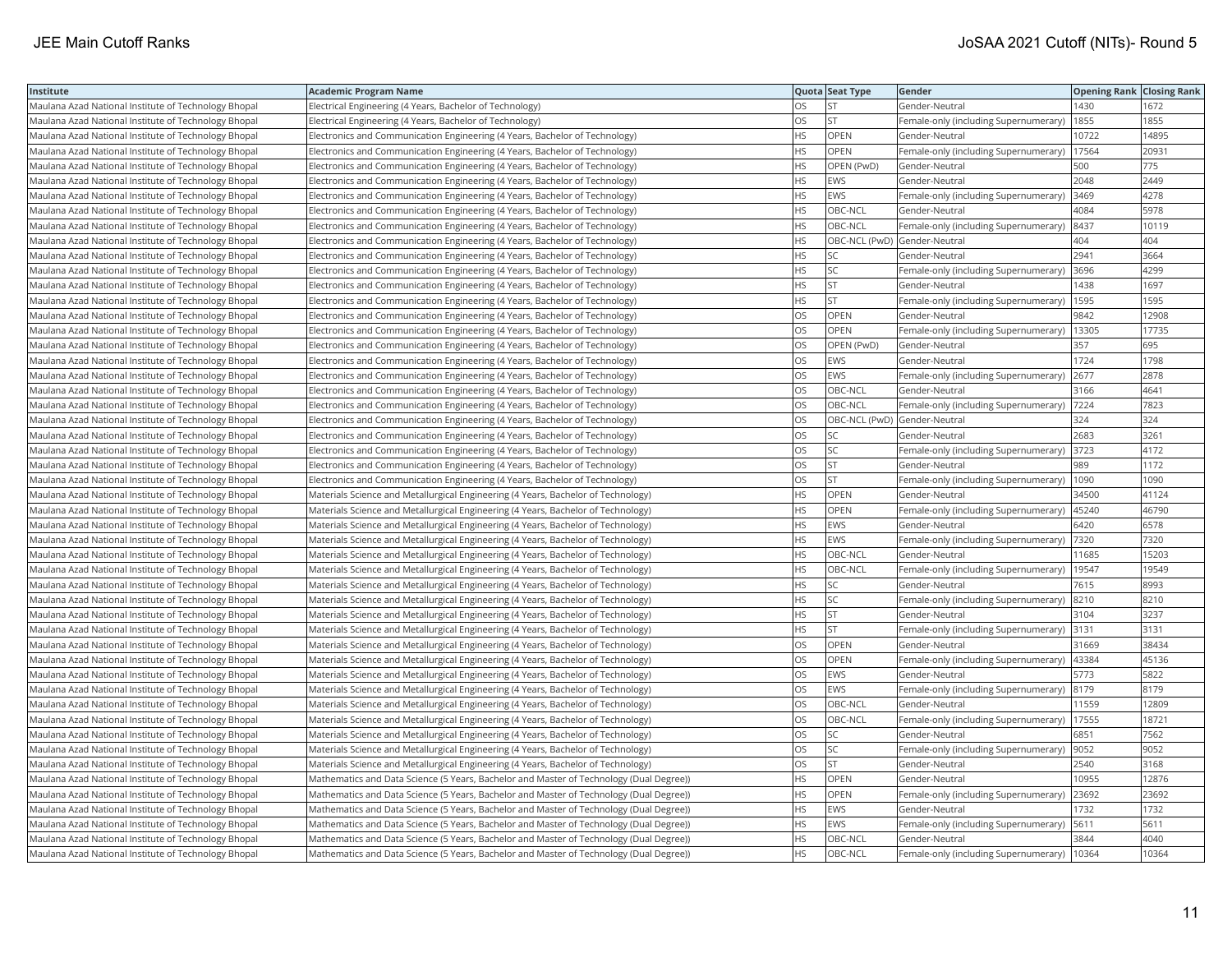| Institute                                            | <b>Academic Program Name</b>                                                            |           | Quota Seat Type              | Gender                                      | <b>Opening Rank Closing Rank</b> |       |
|------------------------------------------------------|-----------------------------------------------------------------------------------------|-----------|------------------------------|---------------------------------------------|----------------------------------|-------|
| Maulana Azad National Institute of Technology Bhopal | Mathematics and Data Science (5 Years, Bachelor and Master of Technology (Dual Degree)) | HS        | <b>SC</b>                    | Gender-Neutral                              | 2763                             | 4373  |
| Maulana Azad National Institute of Technology Bhopal | Mathematics and Data Science (5 Years, Bachelor and Master of Technology (Dual Degree)) | <b>HS</b> | <b>ST</b>                    | Gender-Neutral                              | 2913                             | 2913  |
| Maulana Azad National Institute of Technology Bhopal | Mathematics and Data Science (5 Years, Bachelor and Master of Technology (Dual Degree)) | <b>OS</b> | <b>OPEN</b>                  | Gender-Neutral                              | 8231                             | 13633 |
| Maulana Azad National Institute of Technology Bhopal | Mathematics and Data Science (5 Years, Bachelor and Master of Technology (Dual Degree)) | OS        | OPEN                         | Female-only (including Supernumerary)       | 14496                            | 14496 |
| Maulana Azad National Institute of Technology Bhopal | Mathematics and Data Science (5 Years, Bachelor and Master of Technology (Dual Degree)) | OS        | <b>EWS</b>                   | Gender-Neutral                              | 1832                             | 1832  |
| Maulana Azad National Institute of Technology Bhopal | Mathematics and Data Science (5 Years, Bachelor and Master of Technology (Dual Degree)) | OS        | OBC-NCL                      | Gender-Neutral                              | 3969                             | 4817  |
| Maulana Azad National Institute of Technology Bhopal | Mathematics and Data Science (5 Years, Bachelor and Master of Technology (Dual Degree)) | OS        | OBC-NCL                      | Female-only (including Supernumerary)       | 11148                            | 11148 |
| Maulana Azad National Institute of Technology Bhopal | Mathematics and Data Science (5 Years, Bachelor and Master of Technology (Dual Degree)) | OS        | SC.                          | Gender-Neutral                              | 2333                             | 3422  |
| Maulana Azad National Institute of Technology Bhopal | Mathematics and Data Science (5 Years, Bachelor and Master of Technology (Dual Degree)) | OS        | <b>SC</b>                    | Female-only (including Supernumerary)       | 4316                             | 4316  |
| Maulana Azad National Institute of Technology Bhopal | Mathematics and Data Science (5 Years, Bachelor and Master of Technology (Dual Degree)) | OS        | <b>ST</b>                    | Gender-Neutral                              | 1646                             | 1646  |
| Maulana Azad National Institute of Technology Bhopal | Mechanical Engineering (4 Years, Bachelor of Technology)                                | <b>HS</b> | <b>OPEN</b>                  | Gender-Neutral                              | 18598                            | 26743 |
| Maulana Azad National Institute of Technology Bhopal | Mechanical Engineering (4 Years, Bachelor of Technology)                                | <b>HS</b> | <b>OPEN</b>                  | Female-only (including Supernumerary)       | 33351                            | 41165 |
| Maulana Azad National Institute of Technology Bhopal | Mechanical Engineering (4 Years, Bachelor of Technology)                                | <b>HS</b> | OPEN (PwD)                   | Gender-Neutral                              | 579                              | 1499  |
| Maulana Azad National Institute of Technology Bhopal | Mechanical Engineering (4 Years, Bachelor of Technology)                                | HS        | <b>EWS</b>                   | Gender-Neutral                              | 3956                             | 4595  |
| Maulana Azad National Institute of Technology Bhopal | Mechanical Engineering (4 Years, Bachelor of Technology)                                | <b>HS</b> | <b>EWS</b>                   | Female-only (including Supernumerary)       | 6699                             | 6740  |
| Maulana Azad National Institute of Technology Bhopal | Mechanical Engineering (4 Years, Bachelor of Technology)                                | <b>HS</b> | OBC-NCL                      | Gender-Neutral                              | 7580                             | 10768 |
| Maulana Azad National Institute of Technology Bhopal | Mechanical Engineering (4 Years, Bachelor of Technology)                                | HS        | OBC-NCL                      | Female-only (including Supernumerary)       | 14589                            | 17961 |
| Maulana Azad National Institute of Technology Bhopal | Mechanical Engineering (4 Years, Bachelor of Technology)                                | <b>HS</b> | OBC-NCL (PwD) Gender-Neutral |                                             | 667                              | 667   |
| Maulana Azad National Institute of Technology Bhopal | Mechanical Engineering (4 Years, Bachelor of Technology)                                | <b>HS</b> | lsc                          | Gender-Neutral                              | 4895                             | 6713  |
| Maulana Azad National Institute of Technology Bhopal | Mechanical Engineering (4 Years, Bachelor of Technology)                                | HS        | <b>SC</b>                    | Female-only (including Supernumerary)       | 4569                             | 7936  |
| Maulana Azad National Institute of Technology Bhopal | Mechanical Engineering (4 Years, Bachelor of Technology)                                | <b>HS</b> | <b>ST</b>                    | Gender-Neutral                              | 1362                             | 2813  |
| Maulana Azad National Institute of Technology Bhopal | Mechanical Engineering (4 Years, Bachelor of Technology)                                | <b>HS</b> | <b>ST</b>                    | Female-only (including Supernumerary)       | 2065                             | 2065  |
| Maulana Azad National Institute of Technology Bhopal | Mechanical Engineering (4 Years, Bachelor of Technology)                                | OS        | OPEN                         | Gender-Neutral                              | 17127                            | 23895 |
| Maulana Azad National Institute of Technology Bhopal | Mechanical Engineering (4 Years, Bachelor of Technology)                                | OS        | OPEN                         | Female-only (including Supernumerary)       | 29182                            | 35396 |
| Maulana Azad National Institute of Technology Bhopal | Mechanical Engineering (4 Years, Bachelor of Technology)                                | OS        | OPEN (PwD)                   | Gender-Neutral                              | 1457                             | 1608  |
| Maulana Azad National Institute of Technology Bhopal | Mechanical Engineering (4 Years, Bachelor of Technology)                                | OS        | <b>EWS</b>                   | Gender-Neutral                              | 3589                             | 3683  |
| Maulana Azad National Institute of Technology Bhopal | Mechanical Engineering (4 Years, Bachelor of Technology)                                | <b>OS</b> | <b>EWS</b>                   | Female-only (including Supernumerary)       | 5959                             | 6222  |
| Maulana Azad National Institute of Technology Bhopal | Mechanical Engineering (4 Years, Bachelor of Technology)                                | OS        | EWS (PwD)                    | Gender-Neutral                              | 219                              | 219   |
| Maulana Azad National Institute of Technology Bhopal | Mechanical Engineering (4 Years, Bachelor of Technology)                                | OS        | OBC-NCL                      | Gender-Neutral                              | 7163                             | 8784  |
| Maulana Azad National Institute of Technology Bhopal | Mechanical Engineering (4 Years, Bachelor of Technology)                                | OS        | OBC-NCL                      | Female-only (including Supernumerary)       | 14351                            | 16337 |
| Maulana Azad National Institute of Technology Bhopal | Mechanical Engineering (4 Years, Bachelor of Technology)                                | OS        | SC.                          | Gender-Neutral                              | 4024                             | 5299  |
| Maulana Azad National Institute of Technology Bhopal | Mechanical Engineering (4 Years, Bachelor of Technology)                                | OS        | SC.                          | Female-only (including Supernumerary)       | 6666                             | 7793  |
| Maulana Azad National Institute of Technology Bhopal | Mechanical Engineering (4 Years, Bachelor of Technology)                                | OS        | <b>ST</b>                    | Gender-Neutral                              | 1395                             | 2170  |
| Maulana Azad National Institute of Technology Bhopal | Mechanical Engineering (4 Years, Bachelor of Technology)                                | OS        | <b>ST</b>                    | Female-only (including Supernumerary)       | 2659                             | 2659  |
| Maulana Azad National Institute of Technology Bhopal | Planning (4 Years, Bachelor of Planning)                                                | <b>HS</b> | OPEN                         | Gender-Neutral                              | 1203                             | 4541  |
| Maulana Azad National Institute of Technology Bhopal | Planning (4 Years, Bachelor of Planning)                                                | <b>HS</b> | <b>OPEN</b>                  | Female-only (including Supernumerary)       | 2518                             | 2557  |
| Maulana Azad National Institute of Technology Bhopal | Planning (4 Years, Bachelor of Planning)                                                | <b>HS</b> | <b>EWS</b>                   | Gender-Neutral                              | 901                              | 901   |
| Maulana Azad National Institute of Technology Bhopal | Planning (4 Years, Bachelor of Planning)                                                | <b>HS</b> | <b>EWS</b>                   | Female-only (including Supernumerary)   508 |                                  | 508   |
| Maulana Azad National Institute of Technology Bhopal | Planning (4 Years, Bachelor of Planning)                                                | HS.       | OBC-NCL                      | Gender-Neutral                              | 1380                             | 4642  |
| Maulana Azad National Institute of Technology Bhopal | Planning (4 Years, Bachelor of Planning)                                                | HS.       | OBC-NCL                      | Female-only (including Supernumerary)       | 1791                             | 1791  |
| Maulana Azad National Institute of Technology Bhopal | Planning (4 Years, Bachelor of Planning)                                                | <b>HS</b> | <b>SC</b>                    | Gender-Neutral                              | 329                              | 500   |
| Maulana Azad National Institute of Technology Bhopal | Planning (4 Years, Bachelor of Planning)                                                | HS        | <b>SC</b>                    | Female-only (including Supernumerary)       | 510                              | 510   |
| Maulana Azad National Institute of Technology Bhopal | Planning (4 Years, Bachelor of Planning)                                                | <b>HS</b> | <b>ST</b>                    | Gender-Neutral                              | 159                              | 696   |
| Maulana Azad National Institute of Technology Bhopal | Planning (4 Years, Bachelor of Planning)                                                | OS        | <b>OPEN</b>                  | Gender-Neutral                              | 284                              | 658   |
| Maulana Azad National Institute of Technology Bhopal | Planning (4 Years, Bachelor of Planning)                                                | <b>OS</b> | OPEN                         | Female-only (including Supernumerary)       | 451                              | 539   |
| Maulana Azad National Institute of Technology Bhopal | Planning (4 Years, Bachelor of Planning)                                                | OS        | <b>EWS</b>                   | Gender-Neutral                              | 73                               | 106   |
| Maulana Azad National Institute of Technology Bhopal | Planning (4 Years, Bachelor of Planning)                                                | <b>OS</b> | OBC-NCL                      | Gender-Neutral                              | 238                              | 469   |
| Maulana Azad National Institute of Technology Bhopal | Planning (4 Years, Bachelor of Planning)                                                | OS        | OBC-NCL                      | Female-only (including Supernumerary)       | 254                              | 296   |
| Maulana Azad National Institute of Technology Bhopal | Planning (4 Years, Bachelor of Planning)                                                | OS        | SC.                          | Gender-Neutral                              | 68                               | 144   |
| Maulana Azad National Institute of Technology Bhopal | Planning (4 Years, Bachelor of Planning)                                                | OS        | <b>SC</b>                    | Female-only (including Supernumerary)       | 125                              | 125   |
| Maulana Azad National Institute of Technology Bhopal | Planning (4 Years, Bachelor of Planning)                                                | <b>OS</b> | <b>ST</b>                    | Gender-Neutral                              | 106                              | 106   |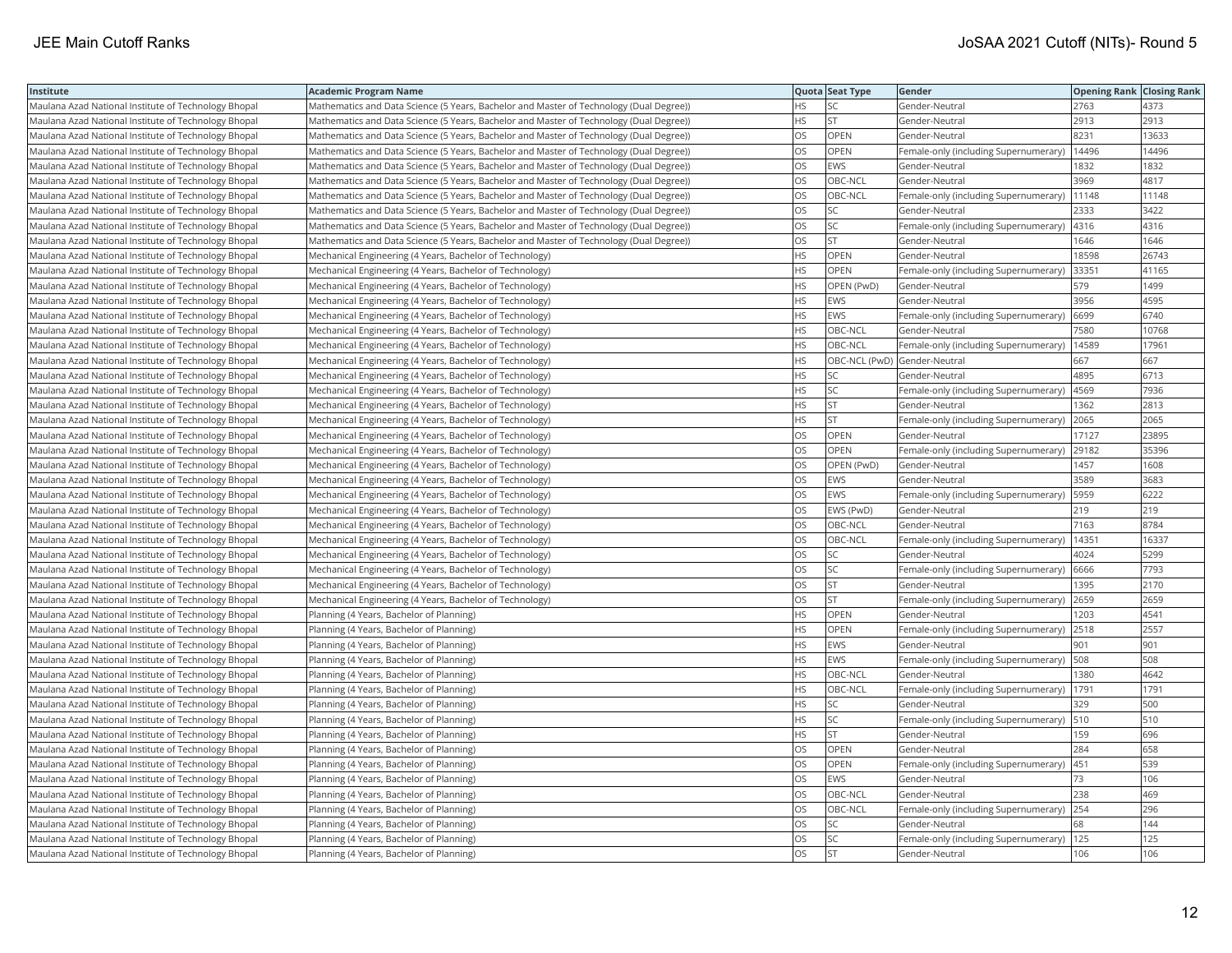| Institute                                                | <b>Academic Program Name</b>                           |           | Quota Seat Type              | Gender                                | <b>Opening Rank Closing Rank</b> |       |
|----------------------------------------------------------|--------------------------------------------------------|-----------|------------------------------|---------------------------------------|----------------------------------|-------|
| Maulana Azad National Institute of Technology Bhopal     | Planning (4 Years, Bachelor of Planning)               | OS        | <b>ST</b>                    | Female-only (including Supernumerary) |                                  |       |
| Motilal Nehru National Institute of Technology Allahabad | Bio Technology (4 Years, Bachelor of Technology)       | HS.       | <b>OPEN</b>                  | Gender-Neutral                        | 19411                            | 29205 |
| Motilal Nehru National Institute of Technology Allahabad | Bio Technology (4 Years, Bachelor of Technology)       | HS        | <b>OPEN</b>                  | Female-only (including Supernumerary) | 26951                            | 30386 |
| Motilal Nehru National Institute of Technology Allahabad | Bio Technology (4 Years, Bachelor of Technology)       | <b>HS</b> | EWS                          | Gender-Neutral                        | 4398                             | 4413  |
| Motilal Nehru National Institute of Technology Allahabad | Bio Technology (4 Years, Bachelor of Technology)       | <b>HS</b> | <b>EWS</b>                   | Female-only (including Supernumerary) | 8833                             | 8833  |
| Motilal Nehru National Institute of Technology Allahabad | Bio Technology (4 Years, Bachelor of Technology)       | HS        | OBC-NCL                      | Gender-Neutral                        | 8039                             | 11901 |
| Motilal Nehru National Institute of Technology Allahabad | Bio Technology (4 Years, Bachelor of Technology)       | <b>HS</b> | OBC-NCL                      | Female-only (including Supernumerary) | 14757                            | 14757 |
| Motilal Nehru National Institute of Technology Allahabad | Bio Technology (4 Years, Bachelor of Technology)       | <b>HS</b> | lsc                          | Gender-Neutral                        | 4152                             | 5918  |
| Motilal Nehru National Institute of Technology Allahabad | Bio Technology (4 Years, Bachelor of Technology)       | HS.       | SC.                          | Female-only (including Supernumerary) | 6941                             | 6941  |
| Motilal Nehru National Institute of Technology Allahabad | Bio Technology (4 Years, Bachelor of Technology)       | <b>HS</b> | <b>ST</b>                    | Gender-Neutral                        | 4086                             | 4137  |
| Motilal Nehru National Institute of Technology Allahabad | Bio Technology (4 Years, Bachelor of Technology)       | OS        | <b>OPEN</b>                  | Gender-Neutral                        | 24630                            | 31168 |
| Motilal Nehru National Institute of Technology Allahabad | Bio Technology (4 Years, Bachelor of Technology)       | <b>OS</b> | OPEN                         | Female-only (including Supernumerary) | 31625                            | 32692 |
| Motilal Nehru National Institute of Technology Allahabad | Bio Technology (4 Years, Bachelor of Technology)       | OS        | OPEN (PwD)                   | Gender-Neutral                        | 2200                             | 2200  |
| Motilal Nehru National Institute of Technology Allahabad | Bio Technology (4 Years, Bachelor of Technology)       | OS        | <b>EWS</b>                   | Gender-Neutral                        | 4984                             | 5244  |
| Motilal Nehru National Institute of Technology Allahabad | Bio Technology (4 Years, Bachelor of Technology)       | OS        | <b>EWS</b>                   | Female-only (including Supernumerary) | 6139                             | 6139  |
| Motilal Nehru National Institute of Technology Allahabad | Bio Technology (4 Years, Bachelor of Technology)       | <b>OS</b> | OBC-NCL                      | Gender-Neutral                        | 10376                            | 11627 |
| Motilal Nehru National Institute of Technology Allahabad | Bio Technology (4 Years, Bachelor of Technology)       | OS        | OBC-NCL                      | Female-only (including Supernumerary) | 14964                            | 14964 |
| Motilal Nehru National Institute of Technology Allahabad | Bio Technology (4 Years, Bachelor of Technology)       | OS        | <b>SC</b>                    | Gender-Neutral                        | 6255                             | 6794  |
| Motilal Nehru National Institute of Technology Allahabad | Bio Technology (4 Years, Bachelor of Technology)       | OS        | <b>SC</b>                    | Female-only (including Supernumerary) | 7727                             | 7727  |
| Motilal Nehru National Institute of Technology Allahabad | Bio Technology (4 Years, Bachelor of Technology)       | OS.       | <b>ST</b>                    | Gender-Neutral                        | 2746                             | 2857  |
| Motilal Nehru National Institute of Technology Allahabad | Bio Technology (4 Years, Bachelor of Technology)       | OS        | <b>ST</b>                    | Female-only (including Supernumerary) | 3127                             | 3127  |
| Motilal Nehru National Institute of Technology Allahabad | Chemical Engineering (4 Years, Bachelor of Technology) | <b>HS</b> | OPEN                         | Gender-Neutral                        | 7761                             | 17329 |
| Motilal Nehru National Institute of Technology Allahabad | Chemical Engineering (4 Years, Bachelor of Technology) | <b>HS</b> | <b>OPEN</b>                  | Female-only (including Supernumerary) | 22629                            | 22723 |
| Motilal Nehru National Institute of Technology Allahabad | Chemical Engineering (4 Years, Bachelor of Technology) | <b>HS</b> | OPEN (PwD)                   | Gender-Neutral                        | 975                              | 975   |
| Motilal Nehru National Institute of Technology Allahabad | Chemical Engineering (4 Years, Bachelor of Technology) | HS        | EWS                          | Gender-Neutral                        | 2480                             | 2483  |
| Motilal Nehru National Institute of Technology Allahabad | Chemical Engineering (4 Years, Bachelor of Technology) | <b>HS</b> | <b>EWS</b>                   | Female-only (including Supernumerary) | 4629                             | 4629  |
| Motilal Nehru National Institute of Technology Allahabad | Chemical Engineering (4 Years, Bachelor of Technology) | <b>HS</b> | OBC-NCL                      | Gender-Neutral                        | 4122                             | 6789  |
| Motilal Nehru National Institute of Technology Allahabad | Chemical Engineering (4 Years, Bachelor of Technology) | <b>HS</b> | OBC-NCL                      | Female-only (including Supernumerary) | 11060                            | 11060 |
| Motilal Nehru National Institute of Technology Allahabad | Chemical Engineering (4 Years, Bachelor of Technology) | <b>HS</b> | <b>SC</b>                    | Gender-Neutral                        | 3679                             | 4007  |
| Motilal Nehru National Institute of Technology Allahabad | Chemical Engineering (4 Years, Bachelor of Technology) | <b>HS</b> | <b>SC</b>                    | Female-only (including Supernumerary) | 4712                             | 5506  |
| Motilal Nehru National Institute of Technology Allahabad | Chemical Engineering (4 Years, Bachelor of Technology) | HS        | <b>ST</b>                    | Gender-Neutral                        | 1938                             | 2842  |
| Motilal Nehru National Institute of Technology Allahabad | Chemical Engineering (4 Years, Bachelor of Technology) | OS        | <b>OPEN</b>                  | Gender-Neutral                        | 15711                            | 19481 |
| Motilal Nehru National Institute of Technology Allahabad | Chemical Engineering (4 Years, Bachelor of Technology) | OS.       | OPEN                         | Female-only (including Supernumerary) | 23906                            | 25829 |
| Motilal Nehru National Institute of Technology Allahabad | Chemical Engineering (4 Years, Bachelor of Technology) | OS        | <b>EWS</b>                   | Gender-Neutral                        | 2900                             | 2900  |
| Motilal Nehru National Institute of Technology Allahabad | Chemical Engineering (4 Years, Bachelor of Technology) | OS        | <b>EWS</b>                   | Female-only (including Supernumerary) | 5777                             | 5777  |
| Motilal Nehru National Institute of Technology Allahabad | Chemical Engineering (4 Years, Bachelor of Technology) | <b>OS</b> | EWS (PwD)                    | Gender-Neutral                        | 204                              | 204   |
| Motilal Nehru National Institute of Technology Allahabad | Chemical Engineering (4 Years, Bachelor of Technology) | OS        | OBC-NCL                      | Gender-Neutral                        | 5889                             | 6870  |
| Motilal Nehru National Institute of Technology Allahabad | Chemical Engineering (4 Years, Bachelor of Technology) | OS        | OBC-NCL                      | Female-only (including Supernumerary) | 9888                             | 9888  |
| Motilal Nehru National Institute of Technology Allahabad | Chemical Engineering (4 Years, Bachelor of Technology) | OS        | OBC-NCL (PwD) Gender-Neutral |                                       | 410                              | 410   |
| Motilal Nehru National Institute of Technology Allahabad | Chemical Engineering (4 Years, Bachelor of Technology) | <b>OS</b> | SC.                          | Gender-Neutral                        | 4260                             | 4718  |
| Motilal Nehru National Institute of Technology Allahabad | Chemical Engineering (4 Years, Bachelor of Technology) | <b>OS</b> | SC                           | Female-only (including Supernumerary) | 6087                             | 6087  |
| Motilal Nehru National Institute of Technology Allahabad | Chemical Engineering (4 Years, Bachelor of Technology) | OS        | <b>ST</b>                    | Gender-Neutral                        | 1871                             | 2182  |
| Motilal Nehru National Institute of Technology Allahabad | Civil Engineering (4 Years, Bachelor of Technology)    | <b>HS</b> | OPEN                         | Gender-Neutral                        | 9065                             | 21986 |
| Motilal Nehru National Institute of Technology Allahabad | Civil Engineering (4 Years, Bachelor of Technology)    | <b>HS</b> | <b>OPEN</b>                  | Female-only (including Supernumerary) | 30446                            | 32878 |
| Motilal Nehru National Institute of Technology Allahabad | Civil Engineering (4 Years, Bachelor of Technology)    | <b>HS</b> | OPEN (PwD)                   | Gender-Neutral                        | 1205                             | 1205  |
| Motilal Nehru National Institute of Technology Allahabad | Civil Engineering (4 Years, Bachelor of Technology)    | <b>HS</b> | <b>EWS</b>                   | Gender-Neutral                        | 3171                             | 3639  |
| Motilal Nehru National Institute of Technology Allahabad | Civil Engineering (4 Years, Bachelor of Technology)    | HS        | <b>EWS</b>                   | Female-only (including Supernumerary) | 6551                             | 6551  |
| Motilal Nehru National Institute of Technology Allahabad | Civil Engineering (4 Years, Bachelor of Technology)    | <b>HS</b> | OBC-NCL                      | Gender-Neutral                        | 5101                             | 7059  |
| Motilal Nehru National Institute of Technology Allahabad | Civil Engineering (4 Years, Bachelor of Technology)    | HS        | OBC-NCL                      | Female-only (including Supernumerary) | 12368                            | 13938 |
| Motilal Nehru National Institute of Technology Allahabad | Civil Engineering (4 Years, Bachelor of Technology)    | <b>HS</b> | OBC-NCL (PwD) Gender-Neutral |                                       | 646                              | 646   |
| Motilal Nehru National Institute of Technology Allahabad | Civil Engineering (4 Years, Bachelor of Technology)    | <b>HS</b> | <b>SC</b>                    | Gender-Neutral                        | 2118                             | 3221  |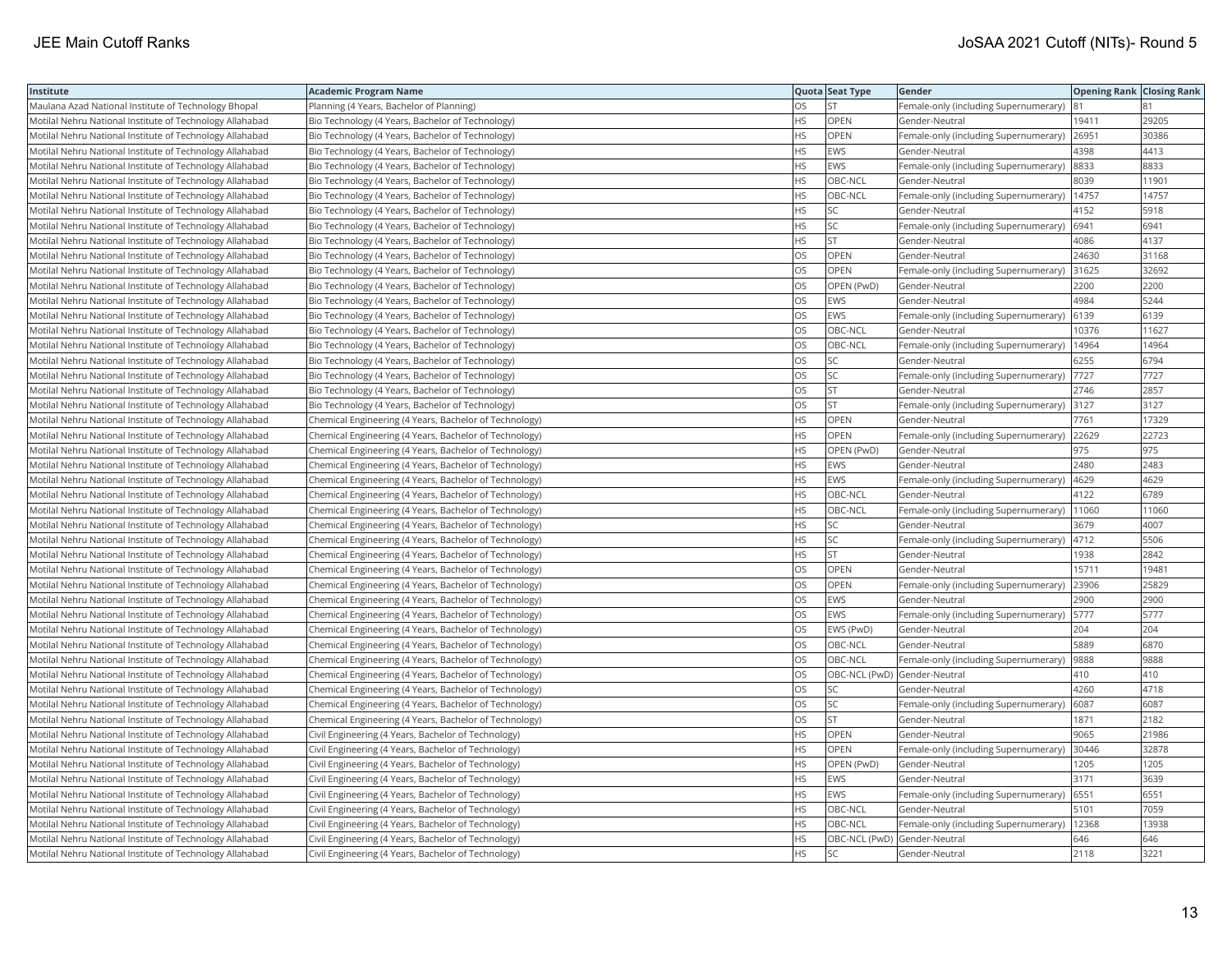| Institute                                                | <b>Academic Program Name</b>                                       |           | Quota Seat Type              | <b>Gender</b>                                         | <b>Opening Rank Closing Rank</b> |       |
|----------------------------------------------------------|--------------------------------------------------------------------|-----------|------------------------------|-------------------------------------------------------|----------------------------------|-------|
| Motilal Nehru National Institute of Technology Allahabad | Civil Engineering (4 Years, Bachelor of Technology)                | HS        | SC                           | Female-only (including Supernumerary)                 | 4925                             | 5396  |
| Motilal Nehru National Institute of Technology Allahabad | Civil Engineering (4 Years, Bachelor of Technology)                | <b>HS</b> | İst                          | Gender-Neutral                                        | 2285                             | 2846  |
| Motilal Nehru National Institute of Technology Allahabad | Civil Engineering (4 Years, Bachelor of Technology)                | <b>HS</b> | <b>ST</b>                    | Female-only (including Supernumerary)                 | 4316                             | 4316  |
| Motilal Nehru National Institute of Technology Allahabad | Civil Engineering (4 Years, Bachelor of Technology)                | OS        | OPEN                         | Gender-Neutral                                        | 16455                            | 24610 |
| Motilal Nehru National Institute of Technology Allahabad | Civil Engineering (4 Years, Bachelor of Technology)                | <b>OS</b> | <b>OPEN</b>                  | Female-only (including Supernumerary)                 | 33895                            | 34948 |
| Motilal Nehru National Institute of Technology Allahabad | Civil Engineering (4 Years, Bachelor of Technology)                | OS        | OPEN (PwD)                   | Gender-Neutral                                        | 783                              | 783   |
| Motilal Nehru National Institute of Technology Allahabad | Civil Engineering (4 Years, Bachelor of Technology)                | OS        | OPEN (PwD)                   | Female-only (including Supernumerary)                 | 2081                             | 2081  |
| Motilal Nehru National Institute of Technology Allahabad | Civil Engineering (4 Years, Bachelor of Technology)                | <b>OS</b> | EWS                          | Gender-Neutral                                        | 3606                             | 3733  |
| Motilal Nehru National Institute of Technology Allahabad | Civil Engineering (4 Years, Bachelor of Technology)                | OS        | EWS                          | Female-only (including Supernumerary)                 | 5919                             | 5919  |
| Motilal Nehru National Institute of Technology Allahabad | Civil Engineering (4 Years, Bachelor of Technology)                | OS        | EWS (PwD)                    | Gender-Neutral                                        | 113                              | 113   |
| Motilal Nehru National Institute of Technology Allahabad | Civil Engineering (4 Years, Bachelor of Technology)                | OS        | OBC-NCL                      | Gender-Neutral                                        | 5770                             | 7649  |
| Motilal Nehru National Institute of Technology Allahabad | Civil Engineering (4 Years, Bachelor of Technology)                | <b>OS</b> | OBC-NCL                      | Female-only (including Supernumerary)                 | 13656                            | 15359 |
| Motilal Nehru National Institute of Technology Allahabad | Civil Engineering (4 Years, Bachelor of Technology)                | OS        | SC.                          | Gender-Neutral                                        | 1977                             | 4048  |
| Motilal Nehru National Institute of Technology Allahabad | Civil Engineering (4 Years, Bachelor of Technology)                | OS        | SC.                          | Female-only (including Supernumerary)                 | 5609                             | 5765  |
| Motilal Nehru National Institute of Technology Allahabad | Civil Engineering (4 Years, Bachelor of Technology)                | OS        | <b>ST</b>                    | Gender-Neutral                                        | 690                              | 1040  |
| Motilal Nehru National Institute of Technology Allahabad | Civil Engineering (4 Years, Bachelor of Technology)                | OS        | İst                          | Female-only (including Supernumerary)                 | 1594                             | 1594  |
| Motilal Nehru National Institute of Technology Allahabad | Computer Science and Engineering (4 Years, Bachelor of Technology) | <b>HS</b> | OPEN                         | Gender-Neutral                                        | 1077                             | 4608  |
| Motilal Nehru National Institute of Technology Allahabad | Computer Science and Engineering (4 Years, Bachelor of Technology) | <b>HS</b> | OPEN                         | Female-only (including Supernumerary)                 | 4025                             | 9606  |
| Motilal Nehru National Institute of Technology Allahabad | Computer Science and Engineering (4 Years, Bachelor of Technology) | <b>HS</b> | OPEN (PwD)                   | Gender-Neutral                                        | 168                              | 207   |
| Motilal Nehru National Institute of Technology Allahabad | Computer Science and Engineering (4 Years, Bachelor of Technology) | <b>HS</b> | OPEN (PwD)                   | Female-only (including Supernumerary)                 | 375                              | 375   |
| Motilal Nehru National Institute of Technology Allahabad | Computer Science and Engineering (4 Years, Bachelor of Technology) | <b>HS</b> | EWS                          | Gender-Neutral                                        | 511                              | 775   |
| Motilal Nehru National Institute of Technology Allahabad | Computer Science and Engineering (4 Years, Bachelor of Technology) | <b>HS</b> | <b>EWS</b>                   | Female-only (including Supernumerary)   1272          |                                  | 1890  |
| Motilal Nehru National Institute of Technology Allahabad | Computer Science and Engineering (4 Years, Bachelor of Technology) | <b>HS</b> | OBC-NCL                      | Gender-Neutral                                        | 830                              | 1821  |
| Motilal Nehru National Institute of Technology Allahabad | Computer Science and Engineering (4 Years, Bachelor of Technology) | <b>HS</b> | OBC-NCL                      | Female-only (including Supernumerary) 2162            |                                  | 3637  |
| Motilal Nehru National Institute of Technology Allahabad | Computer Science and Engineering (4 Years, Bachelor of Technology) | <b>HS</b> | OBC-NCL (PwD) Gender-Neutral |                                                       | 73                               | 88    |
| Motilal Nehru National Institute of Technology Allahabad | Computer Science and Engineering (4 Years, Bachelor of Technology) | <b>HS</b> |                              | OBC-NCL (PwD)   Female-only (including Supernumerary) | 234                              | 234   |
| Motilal Nehru National Institute of Technology Allahabad | Computer Science and Engineering (4 Years, Bachelor of Technology) | <b>HS</b> | SC                           | Gender-Neutral                                        | 330                              | 881   |
| Motilal Nehru National Institute of Technology Allahabad | Computer Science and Engineering (4 Years, Bachelor of Technology) | <b>HS</b> | lsc                          | Female-only (including Supernumerary)                 | 1770                             | 2441  |
| Motilal Nehru National Institute of Technology Allahabad | Computer Science and Engineering (4 Years, Bachelor of Technology) | <b>HS</b> | SC (PwD)                     | Gender-Neutral                                        | 14                               | 14    |
| Motilal Nehru National Institute of Technology Allahabad | Computer Science and Engineering (4 Years, Bachelor of Technology) | <b>HS</b> | <b>ST</b>                    | Gender-Neutral                                        | 76                               | 864   |
| Motilal Nehru National Institute of Technology Allahabad | Computer Science and Engineering (4 Years, Bachelor of Technology) | <b>HS</b> | <b>ST</b>                    | Female-only (including Supernumerary)                 | 2077                             | 3133  |
| Motilal Nehru National Institute of Technology Allahabad | Computer Science and Engineering (4 Years, Bachelor of Technology) | OS        | OPEN                         | Gender-Neutral                                        | 408                              | 2607  |
| Motilal Nehru National Institute of Technology Allahabad | Computer Science and Engineering (4 Years, Bachelor of Technology) | <b>OS</b> | <b>OPEN</b>                  | Female-only (including Supernumerary)                 | 1509                             | 3863  |
| Motilal Nehru National Institute of Technology Allahabad | Computer Science and Engineering (4 Years, Bachelor of Technology) | OS        | OPEN (PwD)                   | Gender-Neutral                                        | 75                               | 138   |
| Motilal Nehru National Institute of Technology Allahabad | Computer Science and Engineering (4 Years, Bachelor of Technology) | OS        | EWS                          | Gender-Neutral                                        | 264                              | 367   |
| Motilal Nehru National Institute of Technology Allahabad | Computer Science and Engineering (4 Years, Bachelor of Technology) | <b>OS</b> | EWS                          | Female-only (including Supernumerary)                 | 1224                             | 1287  |
| Motilal Nehru National Institute of Technology Allahabad | Computer Science and Engineering (4 Years, Bachelor of Technology) | OS        | EWS (PwD)                    | Female-only (including Supernumerary)                 | 80                               | 80    |
| Motilal Nehru National Institute of Technology Allahabad | Computer Science and Engineering (4 Years, Bachelor of Technology) | OS        | OBC-NCL                      | Gender-Neutral                                        | 546                              | 1216  |
| Motilal Nehru National Institute of Technology Allahabad | Computer Science and Engineering (4 Years, Bachelor of Technology) | OS        | OBC-NCL                      | Female-only (including Supernumerary)                 | 1496                             | 2983  |
| Motilal Nehru National Institute of Technology Allahabad | Computer Science and Engineering (4 Years, Bachelor of Technology) | <b>OS</b> | OBC-NCL (PwD) Gender-Neutral |                                                       | 48                               | 69    |
| Motilal Nehru National Institute of Technology Allahabad | Computer Science and Engineering (4 Years, Bachelor of Technology) | OS        | SC                           | Gender-Neutral                                        | 42                               | 906   |
| Motilal Nehru National Institute of Technology Allahabad | Computer Science and Engineering (4 Years, Bachelor of Technology) | OS        | SC.                          | Female-only (including Supernumerary)                 | 1241                             | 1809  |
| Motilal Nehru National Institute of Technology Allahabad | Computer Science and Engineering (4 Years, Bachelor of Technology) | OS        | SC (PwD)                     | Gender-Neutral                                        | 18                               | 18    |
| Motilal Nehru National Institute of Technology Allahabad | Computer Science and Engineering (4 Years, Bachelor of Technology) | <b>OS</b> | lst.                         | Gender-Neutral                                        | 180                              | 391   |
| Motilal Nehru National Institute of Technology Allahabad | Computer Science and Engineering (4 Years, Bachelor of Technology) | <b>OS</b> | lst                          | Female-only (including Supernumerary)                 | 456                              | 599   |
| Motilal Nehru National Institute of Technology Allahabad | Computer Science and Engineering (4 Years, Bachelor of Technology) | OS        | ST (PwD)                     | Gender-Neutral                                        |                                  |       |
| Motilal Nehru National Institute of Technology Allahabad | Electrical Engineering (4 Years, Bachelor of Technology)           | <b>HS</b> | <b>OPEN</b>                  | Gender-Neutral                                        | 8402                             | 10751 |
| Motilal Nehru National Institute of Technology Allahabad | Electrical Engineering (4 Years, Bachelor of Technology)           | <b>HS</b> | OPEN                         | Female-only (including Supernumerary)                 | 15060                            | 20379 |
| Motilal Nehru National Institute of Technology Allahabad | Electrical Engineering (4 Years, Bachelor of Technology)           | HS        | OPEN (PwD)                   | Gender-Neutral                                        | 727                              | 727   |
| Motilal Nehru National Institute of Technology Allahabad | Electrical Engineering (4 Years, Bachelor of Technology)           | <b>HS</b> | <b>EWS</b>                   | Gender-Neutral                                        | 1480                             | 1618  |
| Motilal Nehru National Institute of Technology Allahabad | Electrical Engineering (4 Years, Bachelor of Technology)           | <b>HS</b> | <b>EWS</b>                   | Female-only (including Supernumerary)                 | 2986                             | 2986  |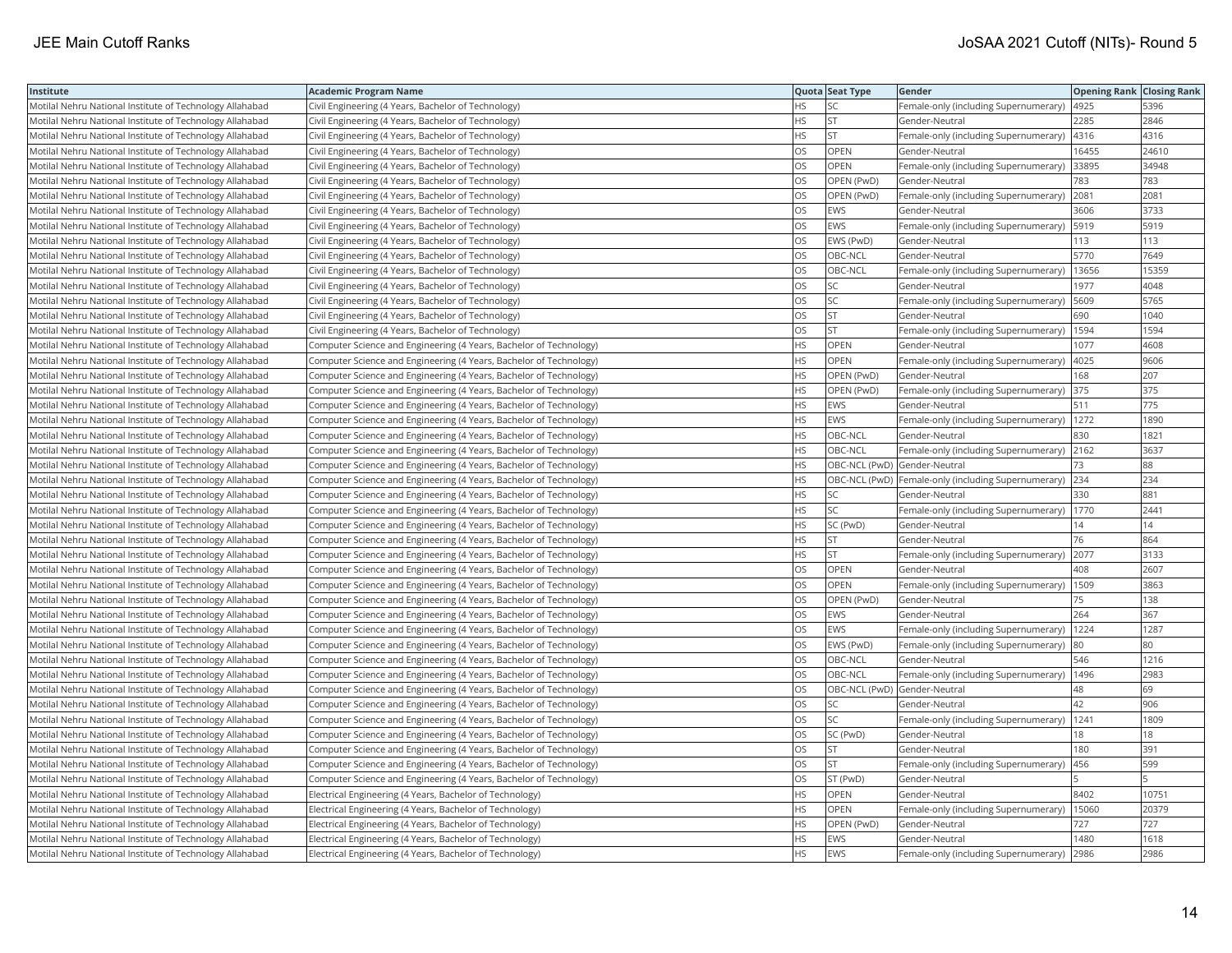| Institute                                                | Academic Program Name                                                       |           | Quota Seat Type              | Gender                                      | <b>Opening Rank Closing Rank</b> |       |
|----------------------------------------------------------|-----------------------------------------------------------------------------|-----------|------------------------------|---------------------------------------------|----------------------------------|-------|
| Motilal Nehru National Institute of Technology Allahabad | Electrical Engineering (4 Years, Bachelor of Technology)                    | HS.       | OBC-NCL                      | Gender-Neutral                              | 3247                             | 4286  |
| Motilal Nehru National Institute of Technology Allahabad | Electrical Engineering (4 Years, Bachelor of Technology)                    | HS.       | OBC-NCL                      | Female-only (including Supernumerary)       | 5715                             | 6290  |
| Motilal Nehru National Institute of Technology Allahabad | Electrical Engineering (4 Years, Bachelor of Technology)                    | HS        | OBC-NCL (PwD) Gender-Neutral |                                             | 455                              | 455   |
| Motilal Nehru National Institute of Technology Allahabad | Electrical Engineering (4 Years, Bachelor of Technology)                    | HS        | SC                           | Gender-Neutral                              | 1647                             | 2052  |
| Motilal Nehru National Institute of Technology Allahabad | Electrical Engineering (4 Years, Bachelor of Technology)                    | HS.       | <b>SC</b>                    | Female-only (including Supernumerary)       | 3891                             | 3897  |
| Motilal Nehru National Institute of Technology Allahabad | Electrical Engineering (4 Years, Bachelor of Technology)                    | HS        | <b>ST</b>                    | Gender-Neutral                              | 1922                             | 2130  |
| Motilal Nehru National Institute of Technology Allahabad | Electrical Engineering (4 Years, Bachelor of Technology)                    | HS        | <b>ST</b>                    | Female-only (including Supernumerary)       | 3997                             | 3997  |
| Motilal Nehru National Institute of Technology Allahabad | Electrical Engineering (4 Years, Bachelor of Technology)                    | OS.       | <b>OPEN</b>                  | Gender-Neutral                              | 8417                             | 10820 |
| Motilal Nehru National Institute of Technology Allahabad | Electrical Engineering (4 Years, Bachelor of Technology)                    | OS        | OPEN                         | Female-only (including Supernumerary)       | 15802                            | 16505 |
| Motilal Nehru National Institute of Technology Allahabad | Electrical Engineering (4 Years, Bachelor of Technology)                    | OS        | OPEN (PwD)                   | Gender-Neutral                              | 468                              | 468   |
| Motilal Nehru National Institute of Technology Allahabad | Electrical Engineering (4 Years, Bachelor of Technology)                    | OS.       | OPEN (PwD)                   | Female-only (including Supernumerary)       | 1340                             | 1340  |
| Motilal Nehru National Institute of Technology Allahabad | Electrical Engineering (4 Years, Bachelor of Technology)                    | OS.       | <b>EWS</b>                   | Gender-Neutral                              | 1409                             | 1677  |
| Motilal Nehru National Institute of Technology Allahabad | Electrical Engineering (4 Years, Bachelor of Technology)                    | OS        | <b>EWS</b>                   | Female-only (including Supernumerary)       | 3341                             | 3341  |
| Motilal Nehru National Institute of Technology Allahabad | Electrical Engineering (4 Years, Bachelor of Technology)                    | OS        | OBC-NCL                      | Gender-Neutral                              | 3078                             | 3905  |
| Motilal Nehru National Institute of Technology Allahabad | Electrical Engineering (4 Years, Bachelor of Technology)                    | OS        | OBC-NCL                      | Female-only (including Supernumerary)  8067 |                                  | 8727  |
| Motilal Nehru National Institute of Technology Allahabad | Electrical Engineering (4 Years, Bachelor of Technology)                    | OS        | OBC-NCL (PwD) Gender-Neutral |                                             | 202                              | 202   |
| Motilal Nehru National Institute of Technology Allahabad | Electrical Engineering (4 Years, Bachelor of Technology)                    | OS.       | SC                           | Gender-Neutral                              | 2329                             | 3097  |
| Motilal Nehru National Institute of Technology Allahabad | Electrical Engineering (4 Years, Bachelor of Technology)                    | OS        | SC                           | Female-only (including Supernumerary)       | 4237                             | 4248  |
| Motilal Nehru National Institute of Technology Allahabad | Electrical Engineering (4 Years, Bachelor of Technology)                    | OS        | <b>ST</b>                    | Gender-Neutral                              | 607                              | 838   |
| Motilal Nehru National Institute of Technology Allahabad | Electrical Engineering (4 Years, Bachelor of Technology)                    | OS.       | <b>ST</b>                    | Female-only (including Supernumerary)       | 1742                             | 1742  |
| Motilal Nehru National Institute of Technology Allahabad | Electronics and Communication Engineering (4 Years, Bachelor of Technology) | HS        | <b>OPEN</b>                  | Gender-Neutral                              | 5357                             | 8690  |
| Motilal Nehru National Institute of Technology Allahabad | Electronics and Communication Engineering (4 Years, Bachelor of Technology) | HS        | OPEN                         | Female-only (including Supernumerary)       | 10804                            | 12828 |
| Motilal Nehru National Institute of Technology Allahabad | Electronics and Communication Engineering (4 Years, Bachelor of Technology) | HS        | OPEN (PwD)                   | Gender-Neutral                              | 288                              | 288   |
| Motilal Nehru National Institute of Technology Allahabad | Electronics and Communication Engineering (4 Years, Bachelor of Technology) | HS.       | OPEN (PwD)                   | Female-only (including Supernumerary)       | 969                              | 969   |
| Motilal Nehru National Institute of Technology Allahabad | Electronics and Communication Engineering (4 Years, Bachelor of Technology) | HS        | <b>EWS</b>                   | Gender-Neutral                              | 1149                             | 1269  |
| Motilal Nehru National Institute of Technology Allahabad | Electronics and Communication Engineering (4 Years, Bachelor of Technology) | <b>HS</b> | <b>EWS</b>                   | Female-only (including Supernumerary)       | 2313                             | 2974  |
| Motilal Nehru National Institute of Technology Allahabad | Electronics and Communication Engineering (4 Years, Bachelor of Technology) | HS        | OBC-NCL                      | Gender-Neutral                              | 2253                             | 3161  |
| Motilal Nehru National Institute of Technology Allahabad | Electronics and Communication Engineering (4 Years, Bachelor of Technology) | HS        | OBC-NCL                      | Female-only (including Supernumerary)       | 3894                             | 5415  |
| Motilal Nehru National Institute of Technology Allahabad | Electronics and Communication Engineering (4 Years, Bachelor of Technology) | <b>HS</b> | OBC-NCL (PwD) Gender-Neutral |                                             | 194                              | 194   |
| Motilal Nehru National Institute of Technology Allahabad | Electronics and Communication Engineering (4 Years, Bachelor of Technology) | HS        | SC                           | Gender-Neutral                              | 1296                             | 1929  |
| Motilal Nehru National Institute of Technology Allahabad | Electronics and Communication Engineering (4 Years, Bachelor of Technology) | HS        | SC                           | Female-only (including Supernumerary)       | 3071                             | 3150  |
| Motilal Nehru National Institute of Technology Allahabad | Electronics and Communication Engineering (4 Years, Bachelor of Technology) | HS.       | <b>ST</b>                    | Gender-Neutral                              | 1116                             | 1788  |
| Motilal Nehru National Institute of Technology Allahabad | Electronics and Communication Engineering (4 Years, Bachelor of Technology) | HS        | <b>ST</b>                    | Female-only (including Supernumerary)       | 4049                             | 4049  |
| Motilal Nehru National Institute of Technology Allahabad | Electronics and Communication Engineering (4 Years, Bachelor of Technology) | OS        | OPEN                         | Gender-Neutral                              | 4220                             | 7920  |
| Motilal Nehru National Institute of Technology Allahabad | Electronics and Communication Engineering (4 Years, Bachelor of Technology) | OS.       | <b>OPEN</b>                  | Female-only (including Supernumerary)       | 6246                             | 13058 |
| Motilal Nehru National Institute of Technology Allahabad | Electronics and Communication Engineering (4 Years, Bachelor of Technology) | OS        | OPEN (PwD)                   | Gender-Neutral                              | 431                              | 431   |
| Motilal Nehru National Institute of Technology Allahabad | Electronics and Communication Engineering (4 Years, Bachelor of Technology) | OS        | OPEN (PwD)                   | Female-only (including Supernumerary) 871   |                                  | 871   |
| Motilal Nehru National Institute of Technology Allahabad | Electronics and Communication Engineering (4 Years, Bachelor of Technology) | OS        | EWS                          | Gender-Neutral                              | 995                              | 1203  |
| Motilal Nehru National Institute of Technology Allahabad | Electronics and Communication Engineering (4 Years, Bachelor of Technology) | OS        | <b>EWS</b>                   | Female-only (including Supernumerary) 2134  |                                  | 2134  |
| Motilal Nehru National Institute of Technology Allahabad | Electronics and Communication Engineering (4 Years, Bachelor of Technology) | OS        | EWS (PwD)                    | Female-only (including Supernumerary)       | 140                              | 140   |
| Motilal Nehru National Institute of Technology Allahabad | Electronics and Communication Engineering (4 Years, Bachelor of Technology) | OS        | OBC-NCL                      | Gender-Neutral                              | 2133                             | 3011  |
| Motilal Nehru National Institute of Technology Allahabad | Electronics and Communication Engineering (4 Years, Bachelor of Technology) | OS        | OBC-NCL                      | Female-only (including Supernumerary)       | 3710                             | 5428  |
| Motilal Nehru National Institute of Technology Allahabad | Electronics and Communication Engineering (4 Years, Bachelor of Technology) | OS        | OBC-NCL (PwD) Gender-Neutral |                                             | 162                              | 162   |
| Motilal Nehru National Institute of Technology Allahabad | Electronics and Communication Engineering (4 Years, Bachelor of Technology) | OS        | <b>SC</b>                    | Gender-Neutral                              | 1235                             | 2140  |
| Motilal Nehru National Institute of Technology Allahabad | Electronics and Communication Engineering (4 Years, Bachelor of Technology) | OS        | SC                           | Female-only (including Supernumerary)       | 2741                             | 3488  |
| Motilal Nehru National Institute of Technology Allahabad | Electronics and Communication Engineering (4 Years, Bachelor of Technology) | OS        | <b>ST</b>                    | Gender-Neutral                              | 665                              | 806   |
| Motilal Nehru National Institute of Technology Allahabad | Electronics and Communication Engineering (4 Years, Bachelor of Technology) | OS.       | <b>ST</b>                    | Female-only (including Supernumerary)       | 879                              | 1075  |
| Motilal Nehru National Institute of Technology Allahabad | Mechanical Engineering (4 Years, Bachelor of Technology)                    | ΗS        | OPEN                         | Gender-Neutral                              | 12304                            | 16403 |
| Motilal Nehru National Institute of Technology Allahabad | Mechanical Engineering (4 Years, Bachelor of Technology)                    | HS        | OPEN                         | Female-only (including Supernumerary)       | 22044                            | 26636 |
| Motilal Nehru National Institute of Technology Allahabad | Mechanical Engineering (4 Years, Bachelor of Technology)                    | HS.       | OPEN (PwD)                   | Gender-Neutral                              | 883                              | 883   |
| Motilal Nehru National Institute of Technology Allahabad | Mechanical Engineering (4 Years, Bachelor of Technology)                    | <b>HS</b> | <b>EWS</b>                   | lGender-Neutral                             | 2352                             | 2439  |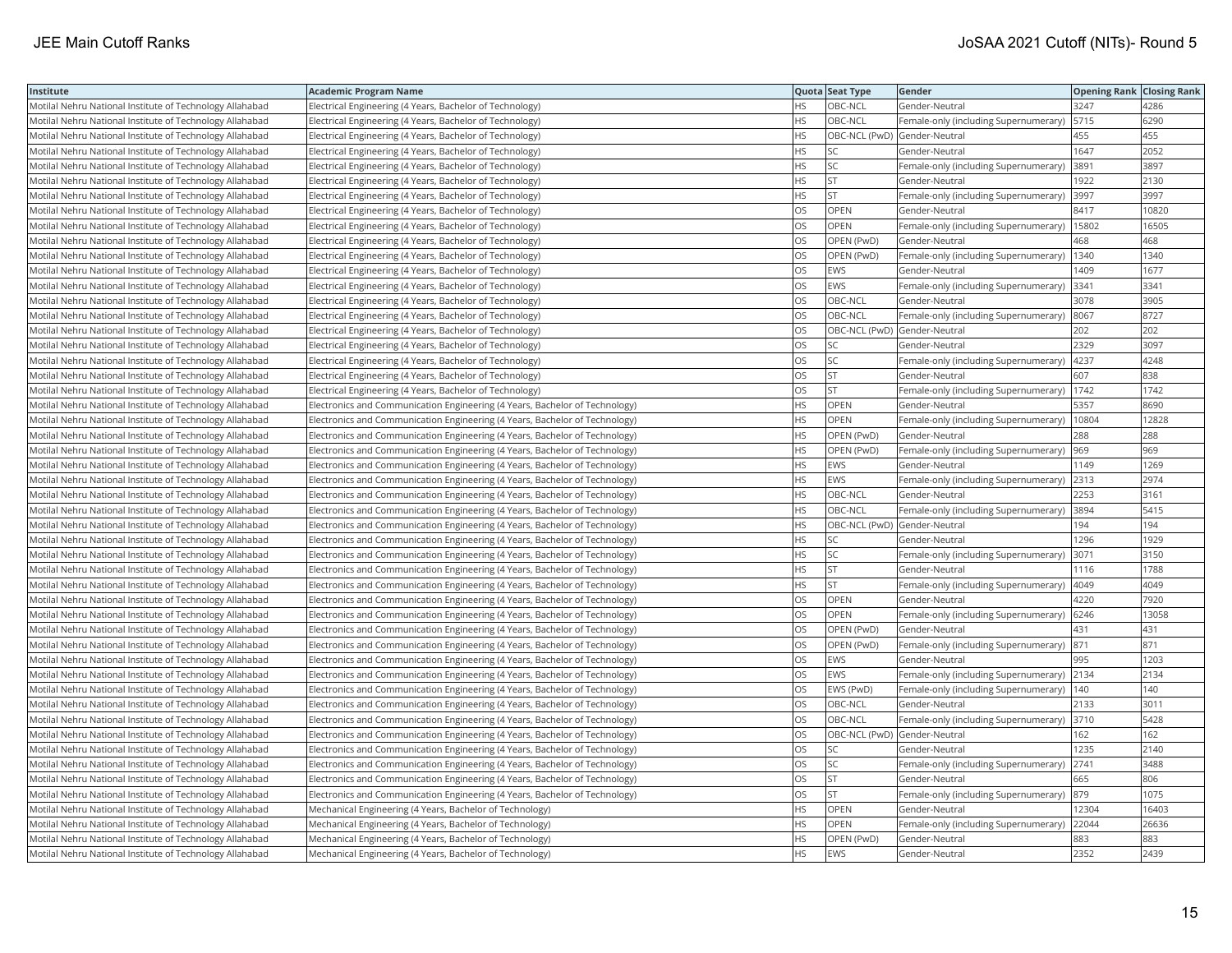| Institute                                                | <b>Academic Program Name</b>                                                |           | Quota Seat Type              | <b>Gender</b>                                 | <b>Opening Rank Closing Rank</b> |        |
|----------------------------------------------------------|-----------------------------------------------------------------------------|-----------|------------------------------|-----------------------------------------------|----------------------------------|--------|
| Motilal Nehru National Institute of Technology Allahabad | Mechanical Engineering (4 Years, Bachelor of Technology)                    | <b>HS</b> | EWS                          | Female-only (including Supernumerary)         | 4710                             | 4823   |
| Motilal Nehru National Institute of Technology Allahabad | Mechanical Engineering (4 Years, Bachelor of Technology)                    | HS.       | EWS (PwD)                    | Gender-Neutral                                | 212                              | 212    |
| Motilal Nehru National Institute of Technology Allahabad | Mechanical Engineering (4 Years, Bachelor of Technology)                    | HS        | OBC-NCL                      | Gender-Neutral                                | 3477                             | 6095   |
| Motilal Nehru National Institute of Technology Allahabad | Mechanical Engineering (4 Years, Bachelor of Technology)                    | <b>HS</b> | OBC-NCL                      | Female-only (including Supernumerary)         | 11794                            | 12817  |
| Motilal Nehru National Institute of Technology Allahabad | Mechanical Engineering (4 Years, Bachelor of Technology)                    | <b>HS</b> | OBC-NCL (PwD) Gender-Neutral |                                               | 468                              | 468    |
| Motilal Nehru National Institute of Technology Allahabad | Mechanical Engineering (4 Years, Bachelor of Technology)                    | HS        | <b>SC</b>                    | Gender-Neutral                                | 391                              | 3819   |
| Motilal Nehru National Institute of Technology Allahabad | Mechanical Engineering (4 Years, Bachelor of Technology)                    | <b>HS</b> | <b>SC</b>                    | Female-only (including Supernumerary)   5399  |                                  | 5844   |
| Motilal Nehru National Institute of Technology Allahabad | Mechanical Engineering (4 Years, Bachelor of Technology)                    | HS.       | İst                          | Gender-Neutral                                | 2149                             | 3453   |
| Motilal Nehru National Institute of Technology Allahabad | Mechanical Engineering (4 Years, Bachelor of Technology)                    | <b>HS</b> | <b>ST</b>                    | Female-only (including Supernumerary)         | 5614                             | 5614   |
| Motilal Nehru National Institute of Technology Allahabad | Mechanical Engineering (4 Years, Bachelor of Technology)                    | OS        | OPEN                         | Gender-Neutral                                | 10310                            | 16221  |
| Motilal Nehru National Institute of Technology Allahabad | Mechanical Engineering (4 Years, Bachelor of Technology)                    | <b>OS</b> | <b>OPEN</b>                  | Female-only (including Supernumerary)         | 16831                            | 26213  |
| Motilal Nehru National Institute of Technology Allahabad | Mechanical Engineering (4 Years, Bachelor of Technology)                    | <b>OS</b> | OPEN (PwD)                   | Gender-Neutral                                | 729                              | 729    |
| Motilal Nehru National Institute of Technology Allahabad | Mechanical Engineering (4 Years, Bachelor of Technology)                    | OS        | OPEN (PwD)                   | Female-only (including Supernumerary)         | 1179                             | 1179   |
| Motilal Nehru National Institute of Technology Allahabad | Mechanical Engineering (4 Years, Bachelor of Technology)                    | OS        | <b>EWS</b>                   | Gender-Neutral                                | 2307                             | 2676   |
| Motilal Nehru National Institute of Technology Allahabad | Mechanical Engineering (4 Years, Bachelor of Technology)                    | OS        | <b>EWS</b>                   | Female-only (including Supernumerary)         | 5565                             | 5813   |
| Motilal Nehru National Institute of Technology Allahabad | Mechanical Engineering (4 Years, Bachelor of Technology)                    | OS        | OBC-NCL                      | Gender-Neutral                                | 4404                             | 5919   |
| Motilal Nehru National Institute of Technology Allahabad | Mechanical Engineering (4 Years, Bachelor of Technology)                    | <b>OS</b> | OBC-NCL                      | Female-only (including Supernumerary)         | 12048                            | 14287  |
| Motilal Nehru National Institute of Technology Allahabad | Mechanical Engineering (4 Years, Bachelor of Technology)                    | OS        | OBC-NCL (PwD) Gender-Neutral |                                               | 294                              | 294    |
| Motilal Nehru National Institute of Technology Allahabad | Mechanical Engineering (4 Years, Bachelor of Technology)                    | OS        | SC.                          | Gender-Neutral                                | 3113                             | 3812   |
| Motilal Nehru National Institute of Technology Allahabad | Mechanical Engineering (4 Years, Bachelor of Technology)                    | <b>OS</b> | lsc                          | Female-only (including Supernumerary)         | 4374                             | 6521   |
| Motilal Nehru National Institute of Technology Allahabad | Mechanical Engineering (4 Years, Bachelor of Technology)                    | OS        | <b>ST</b>                    | Gender-Neutral                                | 1214                             | 1476   |
| Motilal Nehru National Institute of Technology Allahabad | Mechanical Engineering (4 Years, Bachelor of Technology)                    | OS        | <b>ST</b>                    | Female-only (including Supernumerary)         | 2562                             | 2562   |
| Motilal Nehru National Institute of Technology Allahabad | Production and Industrial Engineering (4 Years, Bachelor of Technology)     | HS        | <b>OPEN</b>                  | Gender-Neutral                                | 19878                            | 27259  |
| Motilal Nehru National Institute of Technology Allahabad | Production and Industrial Engineering (4 Years, Bachelor of Technology)     | HS.       | <b>OPEN</b>                  | Female-only (including Supernumerary)         | 34843                            | 39252  |
| Motilal Nehru National Institute of Technology Allahabad | Production and Industrial Engineering (4 Years, Bachelor of Technology)     | <b>HS</b> | <b>EWS</b>                   | Gender-Neutral                                | 4037                             | 4321   |
| Motilal Nehru National Institute of Technology Allahabad | Production and Industrial Engineering (4 Years, Bachelor of Technology)     | <b>HS</b> | <b>EWS</b>                   | Female-only (including Supernumerary)         | 6862                             | 6862   |
| Motilal Nehru National Institute of Technology Allahabad | Production and Industrial Engineering (4 Years, Bachelor of Technology)     | HS        | OBC-NCL                      | Gender-Neutral                                | 7063                             | 9675   |
| Motilal Nehru National Institute of Technology Allahabad | Production and Industrial Engineering (4 Years, Bachelor of Technology)     | <b>HS</b> | OBC-NCL                      | Female-only (including Supernumerary)         | 15132                            | 15132  |
| Motilal Nehru National Institute of Technology Allahabad | Production and Industrial Engineering (4 Years, Bachelor of Technology)     | <b>HS</b> | <b>SC</b>                    | Gender-Neutral                                | 5168                             | 5594   |
| Motilal Nehru National Institute of Technology Allahabad | Production and Industrial Engineering (4 Years, Bachelor of Technology)     | <b>HS</b> | <b>SC</b>                    | Female-only (including Supernumerary)         | 7426                             | 7426   |
| Motilal Nehru National Institute of Technology Allahabad | Production and Industrial Engineering (4 Years, Bachelor of Technology)     | <b>HS</b> | <b>ST</b>                    | Gender-Neutral                                | 3507                             | 4091   |
| Motilal Nehru National Institute of Technology Allahabad | Production and Industrial Engineering (4 Years, Bachelor of Technology)     | OS.       | <b>OPEN</b>                  | Gender-Neutral                                | 17673                            | 26844  |
| Motilal Nehru National Institute of Technology Allahabad | Production and Industrial Engineering (4 Years, Bachelor of Technology)     | OS        | OPEN                         | Female-only (including Supernumerary)         | 36432                            | 40064  |
| Motilal Nehru National Institute of Technology Allahabad | Production and Industrial Engineering (4 Years, Bachelor of Technology)     | OS        | OPEN (PwD)                   | Gender-Neutral                                | 1414                             | 1414   |
| Motilal Nehru National Institute of Technology Allahabad | Production and Industrial Engineering (4 Years, Bachelor of Technology)     | <b>OS</b> | <b>EWS</b>                   | Gender-Neutral                                | 4195                             | 4499   |
| Motilal Nehru National Institute of Technology Allahabad | Production and Industrial Engineering (4 Years, Bachelor of Technology)     | OS        | <b>EWS</b>                   | Female-only (including Supernumerary)         | 7056                             | 7056   |
| Motilal Nehru National Institute of Technology Allahabad | Production and Industrial Engineering (4 Years, Bachelor of Technology)     | OS        | OBC-NCL                      | Gender-Neutral                                | 8523                             | 10029  |
| Motilal Nehru National Institute of Technology Allahabad | Production and Industrial Engineering (4 Years, Bachelor of Technology)     | OS        | OBC-NCL                      | Female-only (including Supernumerary)   16697 |                                  | 16697  |
| Motilal Nehru National Institute of Technology Allahabad | Production and Industrial Engineering (4 Years, Bachelor of Technology)     | OS        | <b>SC</b>                    | Gender-Neutral                                | 5161                             | 6335   |
| Motilal Nehru National Institute of Technology Allahabad | Production and Industrial Engineering (4 Years, Bachelor of Technology)     | OS        | SC.                          | Female-only (including Supernumerary)         | 9164                             | 9164   |
| Motilal Nehru National Institute of Technology Allahabad | Production and Industrial Engineering (4 Years, Bachelor of Technology)     | OS        | <b>ST</b>                    | Gender-Neutral                                | 2502                             | 2502   |
| Motilal Nehru National Institute of Technology Allahabad | Production and Industrial Engineering (4 Years, Bachelor of Technology)     | OS        | <b>ST</b>                    | Female-only (including Supernumerary)         | 4119                             | 4119   |
| National Institute of Technology Agartala                | Biotechnology and Biochemical Engineering (4 Years, Bachelor of Technology) | <b>HS</b> | OPEN                         | Gender-Neutral                                | 75769                            | 194856 |
| National Institute of Technology Agartala                | Biotechnology and Biochemical Engineering (4 Years, Bachelor of Technology) | <b>HS</b> | <b>OPEN</b>                  | Female-only (including Supernumerary)         | 124038                           | 132413 |
| National Institute of Technology Agartala                | Biotechnology and Biochemical Engineering (4 Years, Bachelor of Technology) | <b>HS</b> | EWS                          | Gender-Neutral                                | 40498                            | 59084  |
| National Institute of Technology Agartala                | Biotechnology and Biochemical Engineering (4 Years, Bachelor of Technology) | <b>HS</b> | SC                           | Gender-Neutral                                | 21495                            | 30495  |
| National Institute of Technology Agartala                | Biotechnology and Biochemical Engineering (4 Years, Bachelor of Technology) | <b>HS</b> | lsc                          | Female-only (including Supernumerary)         | 20192                            | 20192  |
| National Institute of Technology Agartala                | Biotechnology and Biochemical Engineering (4 Years, Bachelor of Technology) | HS.       | <b>ST</b>                    | Gender-Neutral                                | 8662                             | 19278  |
| National Institute of Technology Agartala                | Biotechnology and Biochemical Engineering (4 Years, Bachelor of Technology) | <b>HS</b> | <b>ST</b>                    | Female-only (including Supernumerary)         | 12375                            | 14243  |
| National Institute of Technology Agartala                | Biotechnology and Biochemical Engineering (4 Years, Bachelor of Technology) | OS        | <b>OPEN</b>                  | Gender-Neutral                                | 40740                            | 50025  |
| National Institute of Technology Agartala                | Biotechnology and Biochemical Engineering (4 Years, Bachelor of Technology) | <b>OS</b> | <b>OPEN</b>                  | Female-only (including Supernumerary)         | 48017                            | 50878  |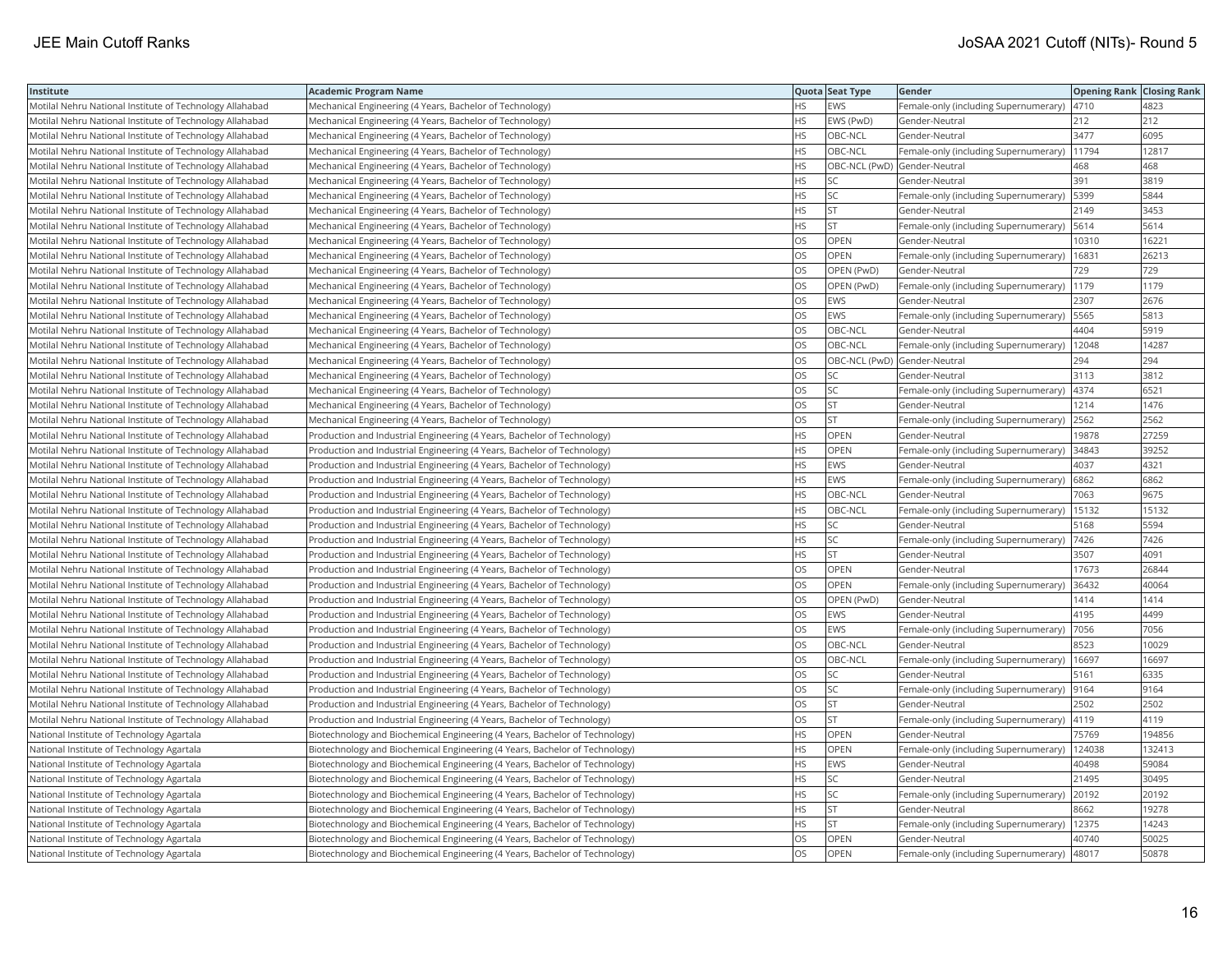| Institute                                 | <b>Academic Program Name</b>                                                 |           | Quota Seat Type              | Gender                                        | <b>Opening Rank   Closing Rank</b> |        |
|-------------------------------------------|------------------------------------------------------------------------------|-----------|------------------------------|-----------------------------------------------|------------------------------------|--------|
| National Institute of Technology Agartala | Biotechnology and Biochemical Engineering (4 Years, Bachelor of Technology)  | OS.       | EWS                          | Gender-Neutral                                | 7603                               | 7922   |
| National Institute of Technology Agartala | Biotechnology and Biochemical Engineering (4 Years, Bachelor of Technology)  | <b>OS</b> | OBC-NCL                      | Gender-Neutral                                | 15204                              | 15857  |
| National Institute of Technology Agartala | Biotechnology and Biochemical Engineering (4 Years, Bachelor of Technology)  | OS        | OBC-NCL                      | Female-only (including Supernumerary)         | 19360                              | 21104  |
| National Institute of Technology Agartala | Biotechnology and Biochemical Engineering (4 Years, Bachelor of Technology)  | OS        | SC.                          | Gender-Neutral                                | 7648                               | 8843   |
| National Institute of Technology Agartala | Biotechnology and Biochemical Engineering (4 Years, Bachelor of Technology)  | OS        | SC.                          | Female-only (including Supernumerary)         | 10322                              | 10322  |
| National Institute of Technology Agartala | Biotechnology and Biochemical Engineering (4 Years, Bachelor of Technology)  | <b>OS</b> | lst                          | Gender-Neutral                                | 3570                               | 3572   |
| National Institute of Technology Agartala | Chemical Engineering (4 Years, Bachelor of Technology)                       | <b>HS</b> | OPEN                         | Gender-Neutral                                | 138699                             | 182468 |
| National Institute of Technology Agartala | Chemical Engineering (4 Years, Bachelor of Technology)                       | <b>HS</b> | OPEN                         | Female-only (including Supernumerary)         | 143402                             | 170912 |
| National Institute of Technology Agartala | Chemical Engineering (4 Years, Bachelor of Technology)                       | <b>HS</b> | <b>EWS</b>                   | Gender-Neutral                                | 27750                              | 46866  |
| National Institute of Technology Agartala | Chemical Engineering (4 Years, Bachelor of Technology)                       | <b>HS</b> | EWS                          | Female-only (including Supernumerary)         | 49860                              | 49860  |
| National Institute of Technology Agartala | Chemical Engineering (4 Years, Bachelor of Technology)                       | <b>HS</b> | SC                           | Gender-Neutral                                | 21861                              | 27098  |
| National Institute of Technology Agartala | Chemical Engineering (4 Years, Bachelor of Technology)                       | <b>HS</b> | SC.                          | Female-only (including Supernumerary)         | 32131                              | 32131  |
| National Institute of Technology Agartala | Chemical Engineering (4 Years, Bachelor of Technology)                       | <b>HS</b> | ST.                          | Gender-Neutral                                | 14481                              | 22972  |
| National Institute of Technology Agartala | Chemical Engineering (4 Years, Bachelor of Technology)                       | <b>HS</b> | İst                          | Female-only (including Supernumerary)         | 13685                              | 13685  |
| National Institute of Technology Agartala | Chemical Engineering (4 Years, Bachelor of Technology)                       | OS        | OPEN                         | Gender-Neutral                                | 39937                              | 45027  |
| National Institute of Technology Agartala | Chemical Engineering (4 Years, Bachelor of Technology)                       | OS        | OPEN                         | Female-only (including Supernumerary)         | 39607                              | 54011  |
| National Institute of Technology Agartala | Chemical Engineering (4 Years, Bachelor of Technology)                       | OS        | EWS                          | Gender-Neutral                                | 6851                               | 6901   |
| National Institute of Technology Agartala | Chemical Engineering (4 Years, Bachelor of Technology)                       | <b>OS</b> | EWS                          | Female-only (including Supernumerary)         | 8535                               | 8535   |
| National Institute of Technology Agartala | Chemical Engineering (4 Years, Bachelor of Technology)                       | OS        | OBC-NCL                      | Gender-Neutral                                | 12212                              | 13884  |
| National Institute of Technology Agartala | Chemical Engineering (4 Years, Bachelor of Technology)                       | <b>OS</b> | OBC-NCL                      | Female-only (including Supernumerary)   19675 |                                    | 20156  |
| National Institute of Technology Agartala | Chemical Engineering (4 Years, Bachelor of Technology)                       | OS        | SC                           | Gender-Neutral                                | 7728                               | 8222   |
| National Institute of Technology Agartala | Chemical Engineering (4 Years, Bachelor of Technology)                       | <b>OS</b> | lsc                          | Female-only (including Supernumerary)   5752  |                                    | 5752   |
| National Institute of Technology Agartala | Chemical Engineering (4 Years, Bachelor of Technology)                       | OS        | <b>ST</b>                    | Gender-Neutral                                | 2864                               | 2901   |
| National Institute of Technology Agartala | Chemical Engineering (4 Years, Bachelor of Technology)                       | OS        | lst                          | Female-only (including Supernumerary)   3436  |                                    | 3436   |
| National Institute of Technology Agartala | Chemistry (5 Years, Bachelor of Science and Master of Science (Dual Degree)) | <b>HS</b> | OPEN                         | Gender-Neutral                                | 97019                              | 183159 |
| National Institute of Technology Agartala | Chemistry (5 Years, Bachelor of Science and Master of Science (Dual Degree)) | <b>HS</b> | EWS                          | Gender-Neutral                                | 41059                              | 41059  |
| National Institute of Technology Agartala | Chemistry (5 Years, Bachelor of Science and Master of Science (Dual Degree)) | <b>HS</b> | lsc                          | Gender-Neutral                                | 13184                              | 21402  |
| National Institute of Technology Agartala | Chemistry (5 Years, Bachelor of Science and Master of Science (Dual Degree)) | <b>HS</b> | <b>ST</b>                    | Gender-Neutral                                | 11407                              | 15003  |
| National Institute of Technology Agartala | Chemistry (5 Years, Bachelor of Science and Master of Science (Dual Degree)) | OS        | <b>OPEN</b>                  | Gender-Neutral                                | 51766                              | 53801  |
| National Institute of Technology Agartala | Chemistry (5 Years, Bachelor of Science and Master of Science (Dual Degree)) | OS        | <b>EWS</b>                   | Gender-Neutral                                | 8425                               | 8429   |
| National Institute of Technology Agartala | Chemistry (5 Years, Bachelor of Science and Master of Science (Dual Degree)) | OS        | OBC-NCL                      | Gender-Neutral                                | 16666                              | 16970  |
| National Institute of Technology Agartala | Chemistry (5 Years, Bachelor of Science and Master of Science (Dual Degree)) | OS        | SC                           | Gender-Neutral                                | 9703                               | 10226  |
| National Institute of Technology Agartala | Chemistry (5 Years, Bachelor of Science and Master of Science (Dual Degree)) | <b>OS</b> | ST                           | Gender-Neutral                                | 3645                               | 3645   |
| National Institute of Technology Agartala | Civil Engineering (4 Years, Bachelor of Technology)                          | <b>HS</b> | OPEN                         | Gender-Neutral                                | 89232                              | 168680 |
| National Institute of Technology Agartala | Civil Engineering (4 Years, Bachelor of Technology)                          | <b>HS</b> | <b>OPEN</b>                  | Female-only (including Supernumerary)         | 86933                              | 151357 |
| National Institute of Technology Agartala | Civil Engineering (4 Years, Bachelor of Technology)                          | <b>HS</b> | <b>EWS</b>                   | Gender-Neutral                                | 27172                              | 57208  |
| National Institute of Technology Agartala | Civil Engineering (4 Years, Bachelor of Technology)                          | <b>HS</b> | EWS                          | Female-only (including Supernumerary)         | 34805                              | 34805  |
| National Institute of Technology Agartala | Civil Engineering (4 Years, Bachelor of Technology)                          | <b>HS</b> | SC.                          | Gender-Neutral                                | 14782                              | 19703  |
| National Institute of Technology Agartala | Civil Engineering (4 Years, Bachelor of Technology)                          | HS.       | SC                           | Female-only (including Supernumerary)         | 13874                              | 16920  |
| National Institute of Technology Agartala | Civil Engineering (4 Years, Bachelor of Technology)                          | <b>HS</b> | İst                          | Gender-Neutral                                | 2145                               | 7666   |
| National Institute of Technology Agartala | Civil Engineering (4 Years, Bachelor of Technology)                          | <b>HS</b> | <b>ST</b>                    | Female-only (including Supernumerary)         | 3661                               | 8199   |
| National Institute of Technology Agartala | Civil Engineering (4 Years, Bachelor of Technology)                          | OS        | OPEN                         | Gender-Neutral                                | 38398                              | 43612  |
| National Institute of Technology Agartala | Civil Engineering (4 Years, Bachelor of Technology)                          | <b>OS</b> | OPEN                         | Female-only (including Supernumerary)         | 48600                              | 54685  |
| National Institute of Technology Agartala | Civil Engineering (4 Years, Bachelor of Technology)                          | OS        | OPEN (PwD)                   | Gender-Neutral                                | 1234                               | 2075   |
| National Institute of Technology Agartala | Civil Engineering (4 Years, Bachelor of Technology)                          | OS        | <b>EWS</b>                   | Gender-Neutral                                | 6807                               | 7029   |
| National Institute of Technology Agartala | Civil Engineering (4 Years, Bachelor of Technology)                          | OS        | EWS                          | Female-only (including Supernumerary)         | 8758                               | 8758   |
| National Institute of Technology Agartala | Civil Engineering (4 Years, Bachelor of Technology)                          | <b>OS</b> | OBC-NCL                      | Gender-Neutral                                | 11917                              | 13464  |
| National Institute of Technology Agartala | Civil Engineering (4 Years, Bachelor of Technology)                          | OS        | OBC-NCL                      | Female-only (including Supernumerary)         | 20223                              | 20304  |
| National Institute of Technology Agartala | Civil Engineering (4 Years, Bachelor of Technology)                          | OS        | OBC-NCL (PwD) Gender-Neutral |                                               | 859                                | 859    |
| National Institute of Technology Agartala | Civil Engineering (4 Years, Bachelor of Technology)                          | OS        | lsc                          | Gender-Neutral                                | 6746                               | 7577   |
| National Institute of Technology Agartala | Civil Engineering (4 Years, Bachelor of Technology)                          | <b>OS</b> | lsc                          | Female-only (including Supernumerary) 8487    |                                    | 8568   |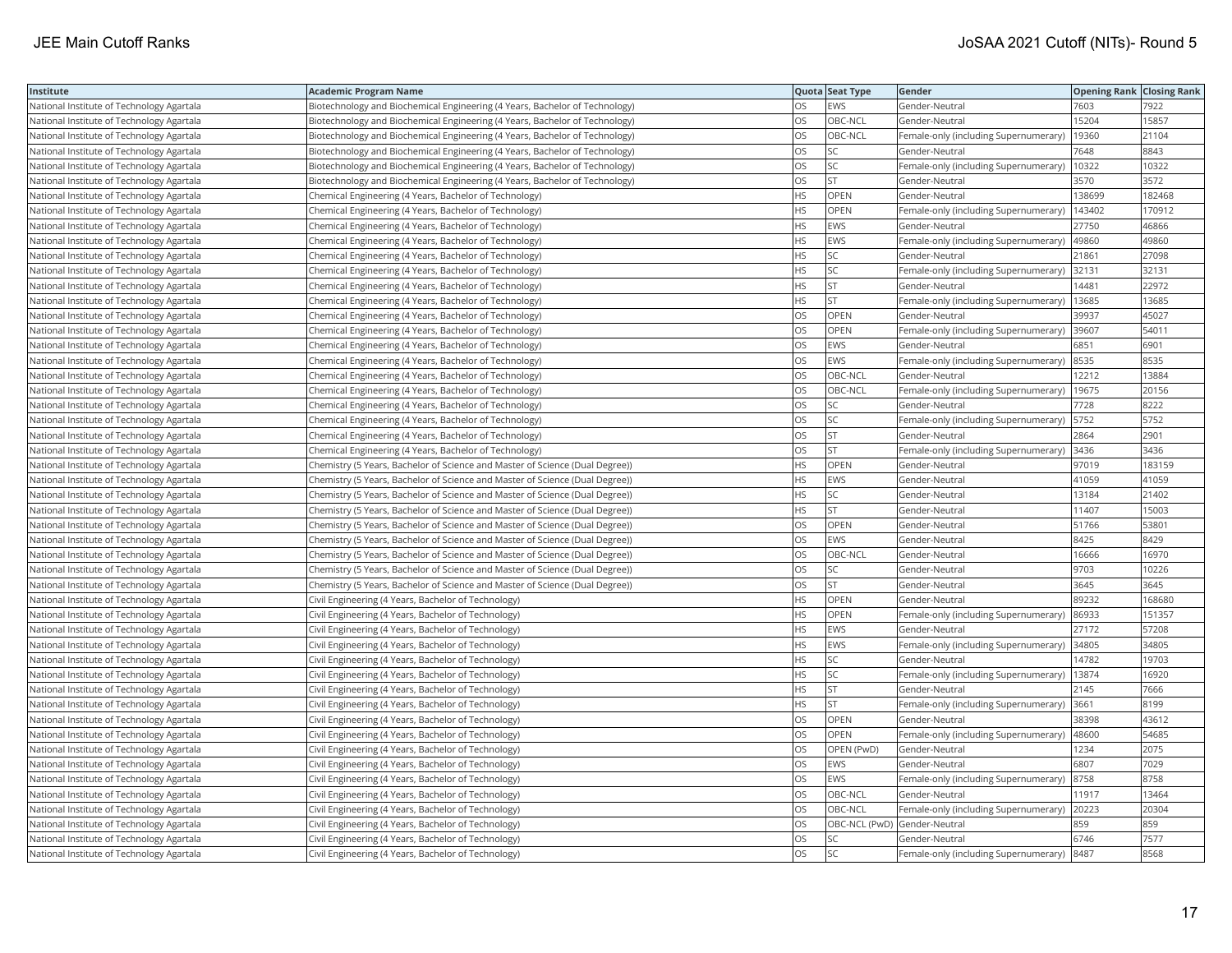| Institute                                 | <b>Academic Program Name</b>                                                         |           | Quota Seat Type              | Gender                                       | <b>Opening Rank   Closing Rank</b> |        |
|-------------------------------------------|--------------------------------------------------------------------------------------|-----------|------------------------------|----------------------------------------------|------------------------------------|--------|
| National Institute of Technology Agartala | Civil Engineering (4 Years, Bachelor of Technology)                                  | <b>OS</b> | ST <sup></sup>               | Gender-Neutral                               | 2086                               | 2290   |
| National Institute of Technology Agartala | Civil Engineering (4 Years, Bachelor of Technology)                                  | OS        | <b>ST</b>                    | Female-only (including Supernumerary)        | 2015                               | 2015   |
| National Institute of Technology Agartala | Computational Mathematics (5 Years, Bachelor and Master of Technology (Dual Degree)) | <b>HS</b> | OPEN                         | Gender-Neutral                               | 114455                             | 190377 |
| National Institute of Technology Agartala | Computational Mathematics (5 Years, Bachelor and Master of Technology (Dual Degree)) | <b>HS</b> | <b>EWS</b>                   | Gender-Neutral                               | 46823                              | 46823  |
| National Institute of Technology Agartala | Computational Mathematics (5 Years, Bachelor and Master of Technology (Dual Degree)) | <b>HS</b> | SC.                          | Gender-Neutral                               | 23345                              | 24742  |
| National Institute of Technology Agartala | Computational Mathematics (5 Years, Bachelor and Master of Technology (Dual Degree)) | <b>HS</b> | <b>ST</b>                    | Gender-Neutral                               | 2841                               | 21024  |
| National Institute of Technology Agartala | Computational Mathematics (5 Years, Bachelor and Master of Technology (Dual Degree)) | OS.       | <b>OPEN</b>                  | Gender-Neutral                               | 27715                              | 34413  |
| National Institute of Technology Agartala | Computational Mathematics (5 Years, Bachelor and Master of Technology (Dual Degree)) | OS        | EWS                          | Gender-Neutral                               | 5467                               | 5467   |
| National Institute of Technology Agartala | Computational Mathematics (5 Years, Bachelor and Master of Technology (Dual Degree)) | OS        | OBC-NCL                      | Gender-Neutral                               | 9043                               | 11722  |
| National Institute of Technology Agartala | Computational Mathematics (5 Years, Bachelor and Master of Technology (Dual Degree)) | <b>OS</b> | SC                           | Gender-Neutral                               | 6773                               | 8279   |
| National Institute of Technology Agartala | Computational Mathematics (5 Years, Bachelor and Master of Technology (Dual Degree)) | OS        | <b>ST</b>                    | Gender-Neutral                               | 2538                               | 2538   |
| National Institute of Technology Agartala | Computer Science and Engineering (4 Years, Bachelor of Technology)                   | <b>HS</b> | OPEN                         | Gender-Neutral                               | 15366                              | 63570  |
| National Institute of Technology Agartala | Computer Science and Engineering (4 Years, Bachelor of Technology)                   | <b>HS</b> | OPEN                         | Female-only (including Supernumerary)        | 29525                              | 47397  |
| National Institute of Technology Agartala | Computer Science and Engineering (4 Years, Bachelor of Technology)                   | <b>HS</b> | OPEN (PwD)                   | Gender-Neutral                               | 756                                | 756    |
| National Institute of Technology Agartala | Computer Science and Engineering (4 Years, Bachelor of Technology)                   | <b>HS</b> | <b>EWS</b>                   | Gender-Neutral                               | 10895                              | 21268  |
| National Institute of Technology Agartala | Computer Science and Engineering (4 Years, Bachelor of Technology)                   | HS.       | <b>EWS</b>                   | Female-only (including Supernumerary)        | 14504                              | 16667  |
| National Institute of Technology Agartala | Computer Science and Engineering (4 Years, Bachelor of Technology)                   | <b>HS</b> | SC                           | Gender-Neutral                               | 3385                               | 7429   |
| National Institute of Technology Agartala | Computer Science and Engineering (4 Years, Bachelor of Technology)                   | <b>HS</b> | SC.                          | Female-only (including Supernumerary)        | 5265                               | 7456   |
| National Institute of Technology Agartala | Computer Science and Engineering (4 Years, Bachelor of Technology)                   | <b>HS</b> | İst                          | Gender-Neutral                               | 819                                | 6459   |
| National Institute of Technology Agartala | Computer Science and Engineering (4 Years, Bachelor of Technology)                   | <b>HS</b> | lst                          | Female-only (including Supernumerary)        | 2513                               | 4923   |
| National Institute of Technology Agartala | Computer Science and Engineering (4 Years, Bachelor of Technology)                   | OS        | <b>OPEN</b>                  | Gender-Neutral                               | 12074                              | 18276  |
| National Institute of Technology Agartala | Computer Science and Engineering (4 Years, Bachelor of Technology)                   | OS        | OPEN                         | Female-only (including Supernumerary)        | 26126                              | 30078  |
| National Institute of Technology Agartala | Computer Science and Engineering (4 Years, Bachelor of Technology)                   | OS        | OPEN (PwD)                   | Gender-Neutral                               | 225                                | 225    |
| National Institute of Technology Agartala | Computer Science and Engineering (4 Years, Bachelor of Technology)                   | OS        | <b>EWS</b>                   | Gender-Neutral                               | 2655                               | 2846   |
| National Institute of Technology Agartala | Computer Science and Engineering (4 Years, Bachelor of Technology)                   | OS        | EWS                          | Female-only (including Supernumerary)        | 5251                               | 5450   |
| National Institute of Technology Agartala | Computer Science and Engineering (4 Years, Bachelor of Technology)                   | OS        | OBC-NCL                      | Gender-Neutral                               | 4341                               | 6379   |
| National Institute of Technology Agartala | Computer Science and Engineering (4 Years, Bachelor of Technology)                   | <b>OS</b> | <b>OBC-NCL</b>               | Female-only (including Supernumerary)        | 8888                               | 9771   |
| National Institute of Technology Agartala | Computer Science and Engineering (4 Years, Bachelor of Technology)                   | <b>OS</b> | SC.                          | Gender-Neutral                               | 2296                               | 3482   |
| National Institute of Technology Agartala | Computer Science and Engineering (4 Years, Bachelor of Technology)                   | <b>OS</b> | SC.                          | Female-only (including Supernumerary)        | 4006                               | 4852   |
| National Institute of Technology Agartala | Computer Science and Engineering (4 Years, Bachelor of Technology)                   | OS        | <b>ST</b>                    | Gender-Neutral                               | 1281                               | 1361   |
| National Institute of Technology Agartala | Computer Science and Engineering (4 Years, Bachelor of Technology)                   | OS        | lst                          | Female-only (including Supernumerary)   1220 |                                    | 1220   |
| National Institute of Technology Agartala | Electrical Engineering (4 Years, Bachelor of Technology)                             | <b>HS</b> | OPEN                         | Gender-Neutral                               | 86652                              | 105498 |
| National Institute of Technology Agartala | Electrical Engineering (4 Years, Bachelor of Technology)                             | <b>HS</b> | OPEN                         | Female-only (including Supernumerary)        | 78247                              | 92858  |
| National Institute of Technology Agartala | Electrical Engineering (4 Years, Bachelor of Technology)                             | <b>HS</b> | EWS                          | Gender-Neutral                               | 30192                              | 33216  |
| National Institute of Technology Agartala | Electrical Engineering (4 Years, Bachelor of Technology)                             | <b>HS</b> | <b>EWS</b>                   | Female-only (including Supernumerary)        | 31119                              | 31119  |
| National Institute of Technology Agartala | Electrical Engineering (4 Years, Bachelor of Technology)                             | <b>HS</b> | <b>SC</b>                    | Gender-Neutral                               | 9588                               | 14448  |
| National Institute of Technology Agartala | Electrical Engineering (4 Years, Bachelor of Technology)                             | <b>HS</b> | SC                           | Female-only (including Supernumerary)        | 17295                              | 25119  |
| National Institute of Technology Agartala | Electrical Engineering (4 Years, Bachelor of Technology)                             | <b>HS</b> | <b>ST</b>                    | Gender-Neutral                               | 6784                               | 12722  |
| National Institute of Technology Agartala | Electrical Engineering (4 Years, Bachelor of Technology)                             | HS        | ST.                          | Female-only (including Supernumerary)        | 7068                               | 11332  |
| National Institute of Technology Agartala | Electrical Engineering (4 Years, Bachelor of Technology)                             | <b>OS</b> | <b>OPEN</b>                  | Gender-Neutral                               | 26831                              | 33699  |
| National Institute of Technology Agartala | Electrical Engineering (4 Years, Bachelor of Technology)                             | OS        | OPEN                         | Female-only (including Supernumerary)        | 42620                              | 45591  |
| National Institute of Technology Agartala | Electrical Engineering (4 Years, Bachelor of Technology)                             | <b>OS</b> | EWS                          | Gender-Neutral                               | 5090                               | 5290   |
| National Institute of Technology Agartala | Electrical Engineering (4 Years, Bachelor of Technology)                             | <b>OS</b> | <b>EWS</b>                   | Female-only (including Supernumerary)        | 7032                               | 7032   |
| National Institute of Technology Agartala | Electrical Engineering (4 Years, Bachelor of Technology)                             | OS        | OBC-NCL                      | Gender-Neutral                               | 8815                               | 10030  |
| National Institute of Technology Agartala | Electrical Engineering (4 Years, Bachelor of Technology)                             | <b>OS</b> | OBC-NCL                      | Female-only (including Supernumerary)        | 15677                              | 17495  |
| National Institute of Technology Agartala | Electrical Engineering (4 Years, Bachelor of Technology)                             | OS        | OBC-NCL (PwD) Gender-Neutral |                                              | 721                                | 721    |
| National Institute of Technology Agartala | Electrical Engineering (4 Years, Bachelor of Technology)                             | OS        | SC                           | Gender-Neutral                               | 5167                               | 6169   |
| National Institute of Technology Agartala | Electrical Engineering (4 Years, Bachelor of Technology)                             | OS        | SC.                          | Female-only (including Supernumerary)        | 7432                               | 8980   |
| National Institute of Technology Agartala | Electrical Engineering (4 Years, Bachelor of Technology)                             | OS        | <b>ST</b>                    | Gender-Neutral                               | 2275                               | 2355   |
| National Institute of Technology Agartala | Electrical Engineering (4 Years, Bachelor of Technology)                             | OS        | <b>ST</b>                    | Female-only (including Supernumerary)        | 2488                               | 2488   |
| National Institute of Technology Agartala | Electronics and Communication Engineering (4 Years, Bachelor of Technology)          | <b>HS</b> | OPEN                         | Gender-Neutral                               | 66475                              | 84786  |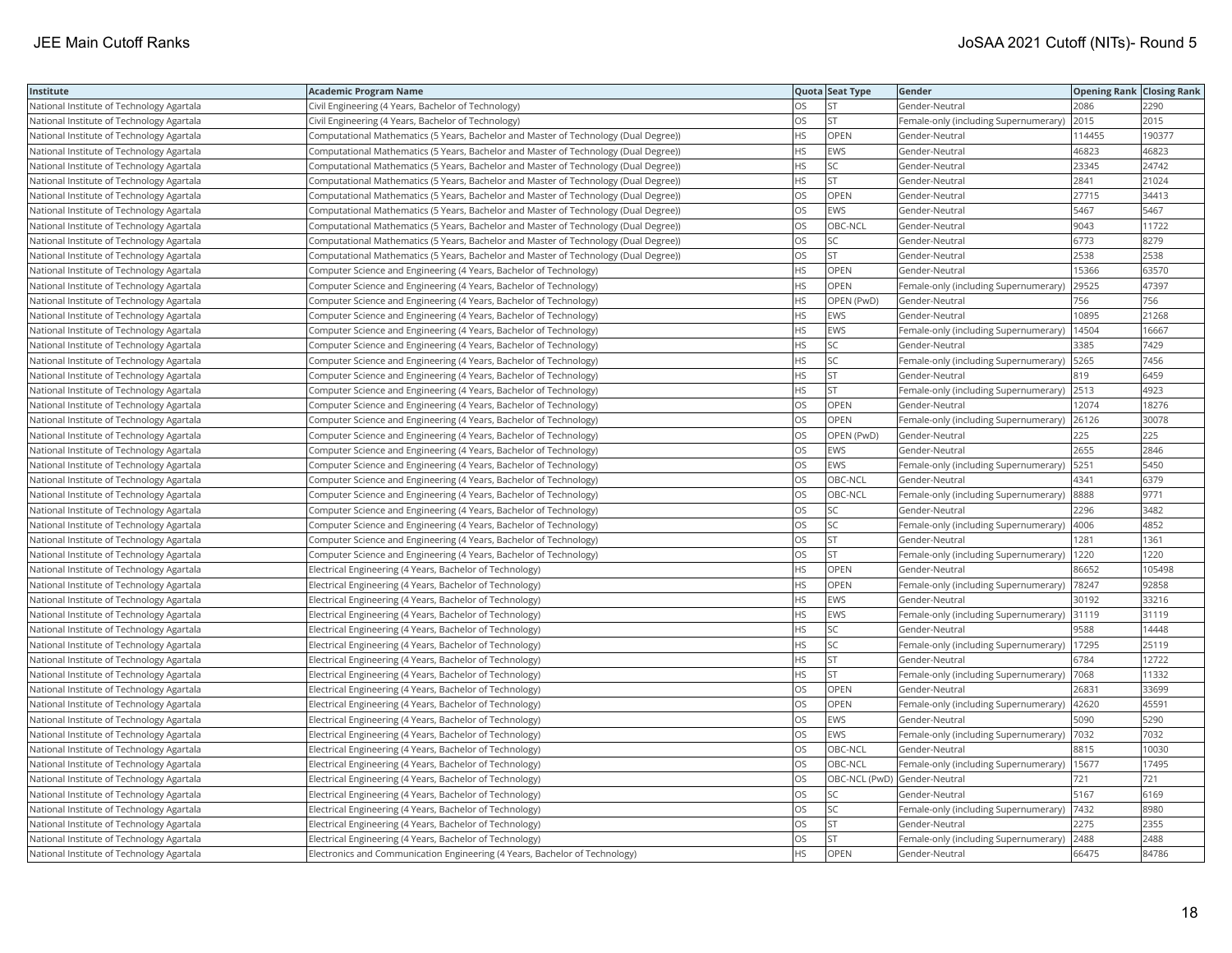| Institute                                 | <b>Academic Program Name</b>                                                                |           | Quota Seat Type | Gender                                      | <b>Opening Rank   Closing Rank</b> |        |
|-------------------------------------------|---------------------------------------------------------------------------------------------|-----------|-----------------|---------------------------------------------|------------------------------------|--------|
| National Institute of Technology Agartala | Electronics and Communication Engineering (4 Years, Bachelor of Technology)                 | HS.       | OPEN            | Female-only (including Supernumerary)       | 63757                              | 78981  |
| National Institute of Technology Agartala | Electronics and Communication Engineering (4 Years, Bachelor of Technology)                 | HS.       | OPEN (PwD)      | Gender-Neutral                              | 1646                               | 1646   |
| National Institute of Technology Agartala | Electronics and Communication Engineering (4 Years, Bachelor of Technology)                 | HS        | EWS             | Gender-Neutral                              | 21273                              | 28824  |
| National Institute of Technology Agartala | Electronics and Communication Engineering (4 Years, Bachelor of Technology)                 | HS.       | EWS             | Female-only (including Supernumerary) 27195 |                                    | 27195  |
| National Institute of Technology Agartala | Electronics and Communication Engineering (4 Years, Bachelor of Technology)                 | HS        | SC              | Gender-Neutral                              | 7485                               | 11113  |
| National Institute of Technology Agartala | Electronics and Communication Engineering (4 Years, Bachelor of Technology)                 | HS.       | <b>SC</b>       | Female-only (including Supernumerary)  8306 |                                    | 12784  |
| National Institute of Technology Agartala | Electronics and Communication Engineering (4 Years, Bachelor of Technology)                 | ΗS        | <b>ST</b>       | Gender-Neutral                              | 6707                               | 13604  |
| National Institute of Technology Agartala | Electronics and Communication Engineering (4 Years, Bachelor of Technology)                 | <b>HS</b> | ST              | Female-only (including Supernumerary)       | 6763                               | 8084   |
| National Institute of Technology Agartala | Electronics and Communication Engineering (4 Years, Bachelor of Technology)                 | OS.       | OPEN            | Gender-Neutral                              | 19779                              | 26770  |
| National Institute of Technology Agartala | Electronics and Communication Engineering (4 Years, Bachelor of Technology)                 | OS        | OPEN            | Female-only (including Supernumerary)       | 31916                              | 38766  |
| National Institute of Technology Agartala | Electronics and Communication Engineering (4 Years, Bachelor of Technology)                 | OS        | <b>EWS</b>      | Gender-Neutral                              | 3952                               | 4264   |
| National Institute of Technology Agartala | Electronics and Communication Engineering (4 Years, Bachelor of Technology)                 | OS        | <b>EWS</b>      | Female-only (including Supernumerary) 6483  |                                    | 6483   |
| National Institute of Technology Agartala | Electronics and Communication Engineering (4 Years, Bachelor of Technology)                 | OS        | OBC-NCL         | Gender-Neutral                              | 7157                               | 8615   |
| National Institute of Technology Agartala | Electronics and Communication Engineering (4 Years, Bachelor of Technology)                 | OS        | OBC-NCL         | Female-only (including Supernumerary)       | 11903                              | 13494  |
| National Institute of Technology Agartala | Electronics and Communication Engineering (4 Years, Bachelor of Technology)                 | OS        | SC              | Gender-Neutral                              | 4207                               | 4870   |
| National Institute of Technology Agartala | Electronics and Communication Engineering (4 Years, Bachelor of Technology)                 | OS        | SC              | Female-only (including Supernumerary)       | 6581                               | 7308   |
| National Institute of Technology Agartala | Electronics and Communication Engineering (4 Years, Bachelor of Technology)                 | OS        | <b>ST</b>       | Gender-Neutral                              | 1574                               | 2088   |
| National Institute of Technology Agartala | Electronics and Communication Engineering (4 Years, Bachelor of Technology)                 | OS.       | <b>ST</b>       | Female-only (including Supernumerary)       | 2437                               | 2437   |
| National Institute of Technology Agartala | Electronics and Instrumentation Engineering (4 Years, Bachelor of Technology)               | HS        | <b>OPEN</b>     | Gender-Neutral                              | 100653                             | 122424 |
| National Institute of Technology Agartala | Electronics and Instrumentation Engineering (4 Years, Bachelor of Technology)               | HS.       | OPEN            | Female-only (including Supernumerary)       | 90705                              | 110954 |
| National Institute of Technology Agartala | Electronics and Instrumentation Engineering (4 Years, Bachelor of Technology)               | HS.       | <b>EWS</b>      | Gender-Neutral                              | 36211                              | 46855  |
| National Institute of Technology Agartala | Electronics and Instrumentation Engineering (4 Years, Bachelor of Technology)               | HS        | EWS             | Female-only (including Supernumerary)       | 33272                              | 33272  |
| National Institute of Technology Agartala | Electronics and Instrumentation Engineering (4 Years, Bachelor of Technology)               | HS.       | <b>SC</b>       | Gender-Neutral                              | 16372                              | 21201  |
| National Institute of Technology Agartala | Electronics and Instrumentation Engineering (4 Years, Bachelor of Technology)               | HS        | SC              | Female-only (including Supernumerary)       | 25087                              | 32601  |
| National Institute of Technology Agartala | Electronics and Instrumentation Engineering (4 Years, Bachelor of Technology)               | HS.       | ST.             | Gender-Neutral                              | 16244                              | 30240  |
| National Institute of Technology Agartala | Electronics and Instrumentation Engineering (4 Years, Bachelor of Technology)               | OS.       | OPEN            | Gender-Neutral                              | 27070                              | 37136  |
| National Institute of Technology Agartala | Electronics and Instrumentation Engineering (4 Years, Bachelor of Technology)               | OS.       | OPEN            | Female-only (including Supernumerary)       | 33573                              | 44174  |
| National Institute of Technology Agartala | Electronics and Instrumentation Engineering (4 Years, Bachelor of Technology)               | OS        | <b>EWS</b>      | Gender-Neutral                              | 5727                               | 5918   |
| National Institute of Technology Agartala | Electronics and Instrumentation Engineering (4 Years, Bachelor of Technology)               | OS        | EWS             | Female-only (including Supernumerary)  7287 |                                    | 7287   |
| National Institute of Technology Agartala | Electronics and Instrumentation Engineering (4 Years, Bachelor of Technology)               | OS.       | OBC-NCL         | Gender-Neutral                              | 0283                               | 11497  |
| National Institute of Technology Agartala | Electronics and Instrumentation Engineering (4 Years, Bachelor of Technology)               | OS.       | OBC-NCL         | Female-only (including Supernumerary)       | 15057                              | 15644  |
| National Institute of Technology Agartala | Electronics and Instrumentation Engineering (4 Years, Bachelor of Technology)               | OS        | SC              | Gender-Neutral                              | 5988                               | 6378   |
| National Institute of Technology Agartala | Electronics and Instrumentation Engineering (4 Years, Bachelor of Technology)               | OS        | SC              | Female-only (including Supernumerary)       | 9830                               | 9830   |
| National Institute of Technology Agartala | Electronics and Instrumentation Engineering (4 Years, Bachelor of Technology)               | OS        | <b>ST</b>       | Gender-Neutral                              | 2632                               | 2676   |
| National Institute of Technology Agartala | Electronics and Instrumentation Engineering (4 Years, Bachelor of Technology)               | OS        | <b>ST</b>       | Female-only (including Supernumerary)       | 4039                               | 4039   |
| National Institute of Technology Agartala | (Engineering Physics (5 Years, Bachelor and Master of Technology (Dual Degree))             | HS        | <b>OPEN</b>     | Gender-Neutral                              | 143729                             | 203706 |
| National Institute of Technology Agartala | Engineering Physics (5 Years, Bachelor and Master of Technology (Dual Degree))              | HS        | <b>EWS</b>      | Gender-Neutral                              | 64783                              | 64783  |
| National Institute of Technology Agartala | Engineering Physics (5 Years, Bachelor and Master of Technology (Dual Degree))              | HS        | SC              | Gender-Neutral                              | 19760                              | 29299  |
| National Institute of Technology Agartala | (Engineering Physics (5 Years, Bachelor and Master of Technology (Dual Degree))             | HS        | <b>ST</b>       | Gender-Neutral                              | 13310                              | 24757  |
| National Institute of Technology Agartala | Engineering Physics (5 Years, Bachelor and Master of Technology (Dual Degree))              | OS.       | <b>OPEN</b>     | Gender-Neutral                              | 32789                              | 39911  |
| National Institute of Technology Agartala | (Engineering Physics (5 Years, Bachelor and Master of Technology (Dual Degree))             | OS        | <b>EWS</b>      | Gender-Neutral                              | 7136                               | 7136   |
| National Institute of Technology Agartala | Engineering Physics (5 Years, Bachelor and Master of Technology (Dual Degree))              | OS        | OBC-NCL         | Gender-Neutral                              | 12691                              | 14448  |
| National Institute of Technology Agartala | Engineering Physics (5 Years, Bachelor and Master of Technology (Dual Degree))              | OS.       | <b>SC</b>       | Gender-Neutral                              | 7942                               | 7961   |
| National Institute of Technology Agartala | Engineering Physics (5 Years, Bachelor and Master of Technology (Dual Degree))              | OS        | <b>ST</b>       | Gender-Neutral                              | 3939                               | 3939   |
| National Institute of Technology Agartala | Mathematics & Computing (5 Years, Bachelor of Science and Master of Science (Dual Degree))  | HS.       | OPEN            | Gender-Neutral                              | 87366                              | 169422 |
| National Institute of Technology Agartala | (Mathematics & Computing (5 Years, Bachelor of Science and Master of Science (Dual Degree)) | НS        | <b>EWS</b>      | Gender-Neutral                              | 71585                              | 71585  |
| National Institute of Technology Agartala | Mathematics & Computing (5 Years, Bachelor of Science and Master of Science (Dual Degree))  | HS        | SC              | Gender-Neutral                              | 24355                              | 31106  |
| National Institute of Technology Agartala | (Mathematics & Computing (5 Years, Bachelor of Science and Master of Science (Dual Degree)) | HS.       | <b>ST</b>       | Gender-Neutral                              | 5486                               | 12190  |
| National Institute of Technology Agartala | Mathematics & Computing (5 Years, Bachelor of Science and Master of Science (Dual Degree))  | OS        | OPEN            | Gender-Neutral                              | 14200                              | 33375  |
| National Institute of Technology Agartala | Mathematics & Computing (5 Years, Bachelor of Science and Master of Science (Dual Degree))  | OS.       | <b>EWS</b>      | Gender-Neutral                              | 5322                               | 5322   |
| National Institute of Technology Agartala | Mathematics & Computing (5 Years, Bachelor of Science and Master of Science (Dual Degree))  | <b>OS</b> | OBC-NCL         | Gender-Neutral                              | 11054                              | 12066  |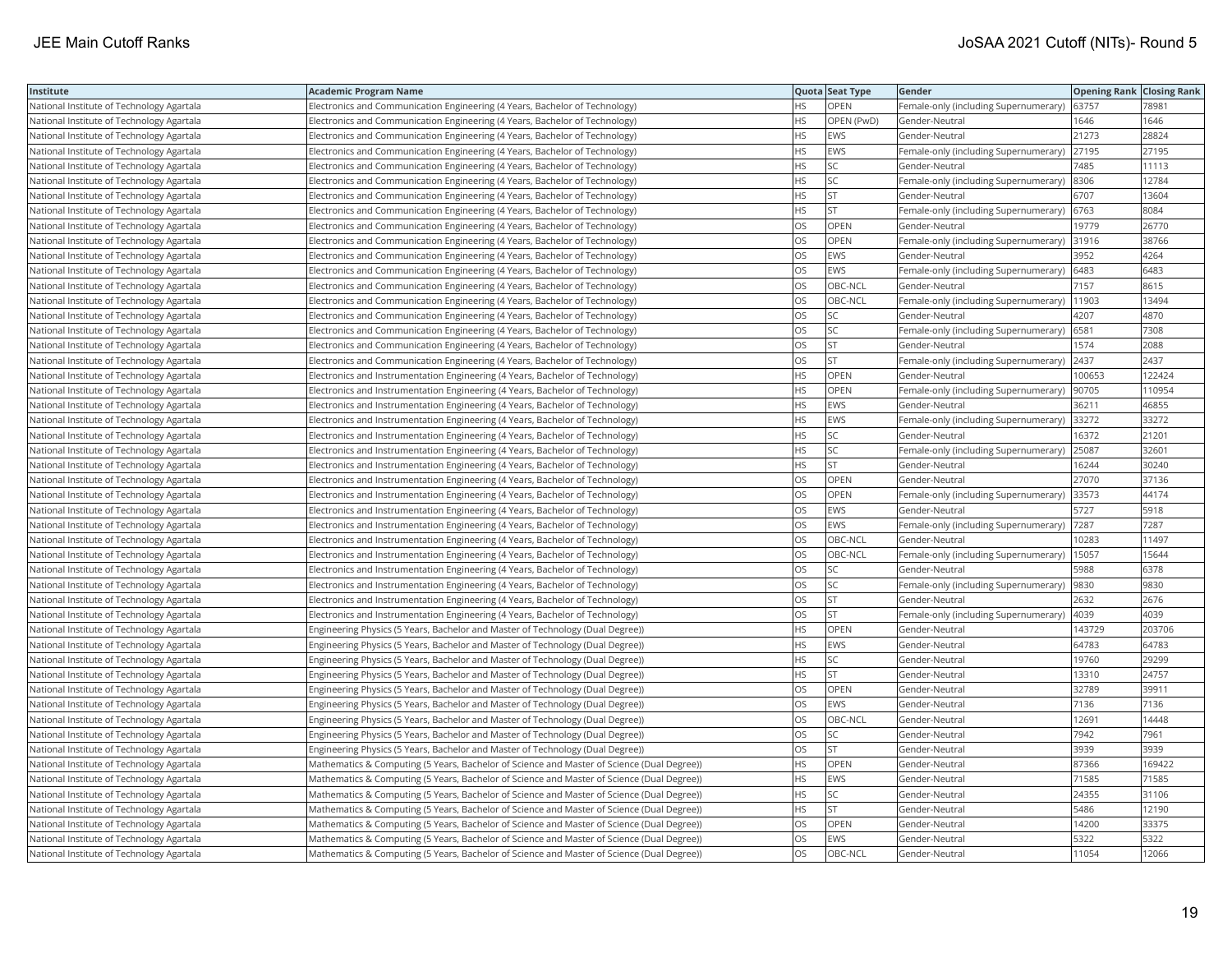| Institute                                 | Academic Program Name                                                                      |           | Quota Seat Type | Gender                                      | <b>Opening Rank Closing Rank</b> |        |
|-------------------------------------------|--------------------------------------------------------------------------------------------|-----------|-----------------|---------------------------------------------|----------------------------------|--------|
| National Institute of Technology Agartala | Mathematics & Computing (5 Years, Bachelor of Science and Master of Science (Dual Degree)) | OS        | SC              | Gender-Neutral                              | 6510                             | 6634   |
| National Institute of Technology Agartala | Mathematics & Computing (5 Years, Bachelor of Science and Master of Science (Dual Degree)) | OS.       | <b>ST</b>       | Gender-Neutral                              | 1700                             | 1700   |
| National Institute of Technology Agartala | Mechanical Engineering (4 Years, Bachelor of Technology)                                   | HS        | OPEN            | Gender-Neutral                              | 90714                            | 137292 |
| National Institute of Technology Agartala | Mechanical Engineering (4 Years, Bachelor of Technology)                                   | HS        | OPEN            | Female-only (including Supernumerary)       | 115136                           | 134595 |
| National Institute of Technology Agartala | Mechanical Engineering (4 Years, Bachelor of Technology)                                   | HS.       | <b>EWS</b>      | Gender-Neutral                              | 37497                            | 40952  |
| National Institute of Technology Agartala | Mechanical Engineering (4 Years, Bachelor of Technology)                                   | HS        | <b>EWS</b>      | Female-only (including Supernumerary) 33741 |                                  | 33741  |
| National Institute of Technology Agartala | Mechanical Engineering (4 Years, Bachelor of Technology)                                   | HS        | SC              | Gender-Neutral                              | 14550                            | 18430  |
| National Institute of Technology Agartala | Mechanical Engineering (4 Years, Bachelor of Technology)                                   | HS.       | <b>SC</b>       | Female-only (including Supernumerary)       | 15850                            | 29867  |
| National Institute of Technology Agartala | Mechanical Engineering (4 Years, Bachelor of Technology)                                   | ΗS        | <b>ST</b>       | Gender-Neutral                              | 9491                             | 19373  |
| National Institute of Technology Agartala | Mechanical Engineering (4 Years, Bachelor of Technology)                                   | HS        | <b>ST</b>       | Female-only (including Supernumerary)       | 10402                            | 17128  |
| National Institute of Technology Agartala | Mechanical Engineering (4 Years, Bachelor of Technology)                                   | OS.       | OPEN            | Gender-Neutral                              | 31053                            | 37451  |
| National Institute of Technology Agartala | Mechanical Engineering (4 Years, Bachelor of Technology)                                   | <b>OS</b> | <b>OPEN</b>     | Female-only (including Supernumerary)       | 48395                            | 51028  |
| National Institute of Technology Agartala | Mechanical Engineering (4 Years, Bachelor of Technology)                                   | OS        | OPEN (PwD)      | Gender-Neutral                              | 1441                             | 1953   |
| National Institute of Technology Agartala | Mechanical Engineering (4 Years, Bachelor of Technology)                                   | OS        | <b>EWS</b>      | Gender-Neutral                              | 5797                             | 6213   |
| National Institute of Technology Agartala | Mechanical Engineering (4 Years, Bachelor of Technology)                                   | OS        | <b>EWS</b>      | Female-only (including Supernumerary)       | 7822                             | 7822   |
| National Institute of Technology Agartala | Mechanical Engineering (4 Years, Bachelor of Technology)                                   | OS        | OBC-NCL         | Gender-Neutral                              | 10609                            | 12351  |
| National Institute of Technology Agartala | Mechanical Engineering (4 Years, Bachelor of Technology)                                   | OS.       | OBC-NCL         | Female-only (including Supernumerary)       | 17553                            | 18750  |
| National Institute of Technology Agartala | Mechanical Engineering (4 Years, Bachelor of Technology)                                   | OS        | SC              | Gender-Neutral                              | 5769                             | 7240   |
| National Institute of Technology Agartala | Mechanical Engineering (4 Years, Bachelor of Technology)                                   | OS        | SC              | Female-only (including Supernumerary)       | 9172                             | 9690   |
| National Institute of Technology Agartala | Mechanical Engineering (4 Years, Bachelor of Technology)                                   | OS.       | lst             | Gender-Neutral                              | 2708                             | 2811   |
| National Institute of Technology Agartala | Mechanical Engineering (4 Years, Bachelor of Technology)                                   | OS        | <b>ST</b>       | Female-only (including Supernumerary) 3511  |                                  | 3511   |
| National Institute of Technology Agartala | Physics (5 Years, Bachelor of Science and Master of Science (Dual Degree))                 | HS.       | OPEN            | Gender-Neutral                              | 117562                           | 152659 |
| National Institute of Technology Agartala | Physics (5 Years, Bachelor of Science and Master of Science (Dual Degree))                 | HS        | <b>EWS</b>      | Gender-Neutral                              | 56603                            | 61059  |
| National Institute of Technology Agartala | (Physics (5 Years, Bachelor of Science and Master of Science (Dual Degree))                | HS.       | <b>SC</b>       | Gender-Neutral                              | 13502                            | 14516  |
| National Institute of Technology Agartala | Physics (5 Years, Bachelor of Science and Master of Science (Dual Degree))                 | HS        | <b>ST</b>       | Gender-Neutral                              | 9304                             | 16348  |
| National Institute of Technology Agartala | (Physics (5 Years, Bachelor of Science and Master of Science (Dual Degree))                | OS        | OPEN            | Gender-Neutral                              | 37444                            | 42593  |
| National Institute of Technology Agartala | Physics (5 Years, Bachelor of Science and Master of Science (Dual Degree))                 | OS        | <b>EWS</b>      | Gender-Neutral                              | 7911                             | 7911   |
| National Institute of Technology Agartala | Physics (5 Years, Bachelor of Science and Master of Science (Dual Degree))                 | OS        | OBC-NCL         | Gender-Neutral                              | 16392                            | 16766  |
| National Institute of Technology Agartala | (Physics (5 Years, Bachelor of Science and Master of Science (Dual Degree))                | OS        | SC              | Gender-Neutral                              | 9587                             | 9799   |
| National Institute of Technology Agartala | (Physics (5 Years, Bachelor of Science and Master of Science (Dual Degree))                | OS        | <b>ST</b>       | Gender-Neutral                              | 4064                             | 4064   |
| National Institute of Technology Agartala | Production Engineering (4 Years, Bachelor of Technology)                                   | HS        | OPEN            | Gender-Neutral                              | 178017                           | 222755 |
| National Institute of Technology Agartala | Production Engineering (4 Years, Bachelor of Technology)                                   | HS.       | <b>OPEN</b>     | Female-only (including Supernumerary)       | 182777                           | 211091 |
| National Institute of Technology Agartala | Production Engineering (4 Years, Bachelor of Technology)                                   | HS        | EWS             | Gender-Neutral                              | 48521                            | 62262  |
| National Institute of Technology Agartala | Production Engineering (4 Years, Bachelor of Technology)                                   | HS.       | EWS             | Female-only (including Supernumerary)       | 59450                            | 59450  |
| National Institute of Technology Agartala | Production Engineering (4 Years, Bachelor of Technology)                                   | HS.       | <b>SC</b>       | Gender-Neutral                              | 23250                            | 30918  |
| National Institute of Technology Agartala | Production Engineering (4 Years, Bachelor of Technology)                                   | HS        | SC              | Female-only (including Supernumerary)       | 38702                            | 41696  |
| National Institute of Technology Agartala | Production Engineering (4 Years, Bachelor of Technology)                                   | HS        | <b>ST</b>       | Gender-Neutral                              | 31221                            | 31221  |
| National Institute of Technology Agartala | Production Engineering (4 Years, Bachelor of Technology)                                   | HS.       | <b>ST</b>       | Female-only (including Supernumerary) 22798 |                                  | 22798  |
| National Institute of Technology Agartala | Production Engineering (4 Years, Bachelor of Technology)                                   | OS        | OPEN            | Gender-Neutral                              | 46937                            | 49773  |
| National Institute of Technology Agartala | Production Engineering (4 Years, Bachelor of Technology)                                   | OS        | OPEN            | Female-only (including Supernumerary)       | 55626                            | 58167  |
| National Institute of Technology Agartala | Production Engineering (4 Years, Bachelor of Technology)                                   | OS        | <b>EWS</b>      | Gender-Neutral                              | 7600                             | 7834   |
| National Institute of Technology Agartala | Production Engineering (4 Years, Bachelor of Technology)                                   | OS        | <b>EWS</b>      | Female-only (including Supernumerary)       | 9319                             | 9319   |
| National Institute of Technology Agartala | Production Engineering (4 Years, Bachelor of Technology)                                   | OS        | OBC-NCL         | Gender-Neutral                              | 13663                            | 15376  |
| National Institute of Technology Agartala | Production Engineering (4 Years, Bachelor of Technology)                                   | OS        | OBC-NCL         | Female-only (including Supernumerary)       | 20607                            | 21519  |
| National Institute of Technology Agartala | Production Engineering (4 Years, Bachelor of Technology)                                   | OS        | SC              | Gender-Neutral                              | 8051                             | 9418   |
| National Institute of Technology Agartala | Production Engineering (4 Years, Bachelor of Technology)                                   | OS        | SC              | Female-only (including Supernumerary)       | 10377                            | 11050  |
| National Institute of Technology Agartala | Production Engineering (4 Years, Bachelor of Technology)                                   | OS.       | <b>ST</b>       | Gender-Neutral                              | 3126                             | 3858   |
| National Institute of Technology Agartala | Production Engineering (4 Years, Bachelor of Technology)                                   | OS        | <b>ST</b>       | Female-only (including Supernumerary)       | 4719                             | 4719   |
| National Institute of Technology Calicut  | Architecture (5 Years, Bachelor of Architecture)                                           | HS        | OPEN            | Gender-Neutral                              | 181                              | 433    |
| National Institute of Technology Calicut  | Architecture (5 Years, Bachelor of Architecture)                                           | HS.       | OPEN            | Female-only (including Supernumerary)       | 25                               | 178    |
| National Institute of Technology Calicut  | Architecture (5 Years, Bachelor of Architecture)                                           | <b>HS</b> | OPEN (PwD)      | Gender-Neutral                              |                                  |        |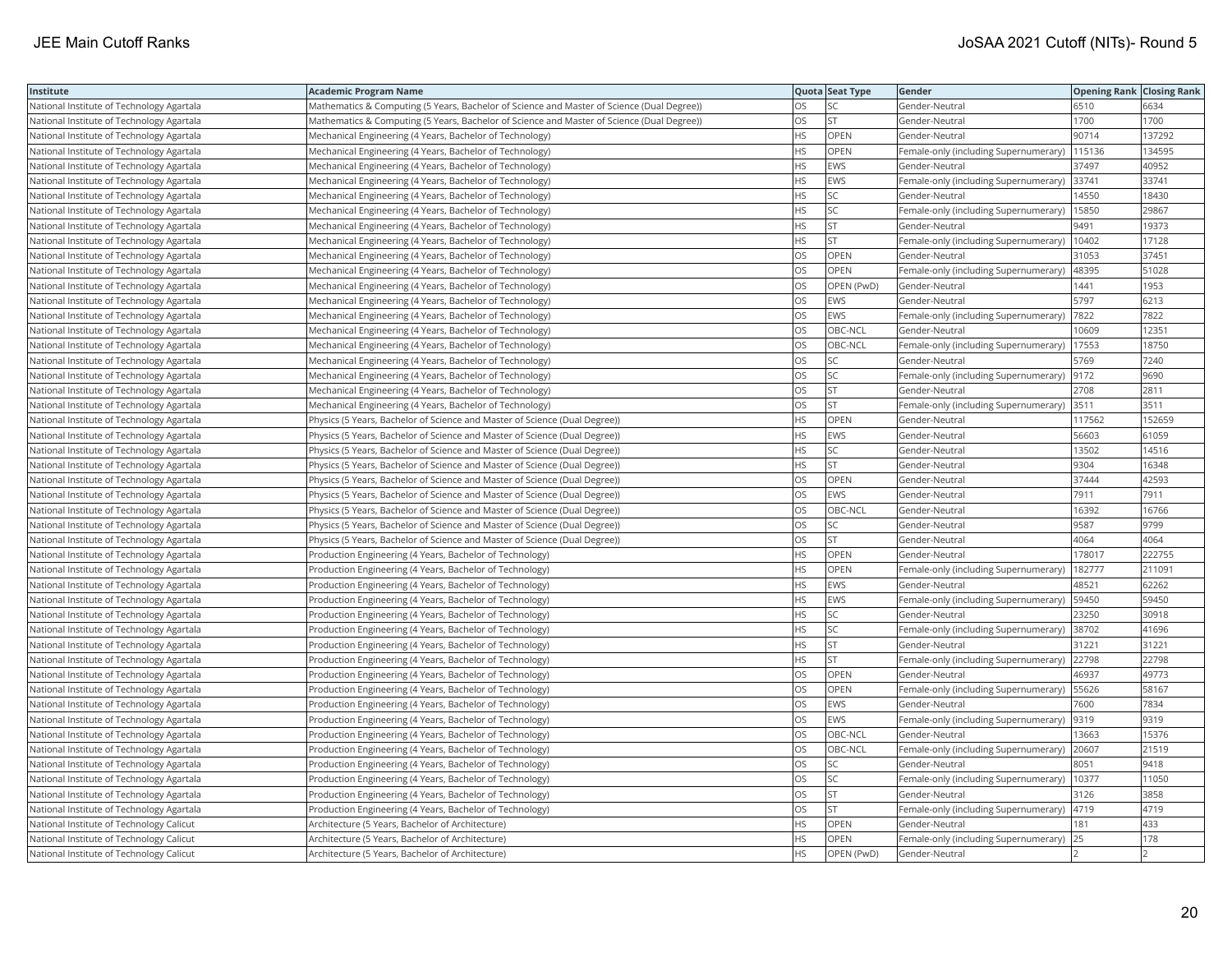| Institute                                | Academic Program Name                                  |           | Quota Seat Type              | Gender                                        | <b>Opening Rank Closing Rank</b> |       |
|------------------------------------------|--------------------------------------------------------|-----------|------------------------------|-----------------------------------------------|----------------------------------|-------|
| National Institute of Technology Calicut | Architecture (5 Years, Bachelor of Architecture)       | HS.       | EWS                          | Gender-Neutral                                | 87                               | 540   |
| National Institute of Technology Calicut | Architecture (5 Years, Bachelor of Architecture)       | HS.       | <b>EWS</b>                   | Female-only (including Supernumerary)         | 95                               | 95    |
| National Institute of Technology Calicut | Architecture (5 Years, Bachelor of Architecture)       | HS.       | OBC-NCL                      | Gender-Neutral                                | 119                              | 169   |
| National Institute of Technology Calicut | Architecture (5 Years, Bachelor of Architecture)       | <b>HS</b> | OBC-NCL                      | Female-only (including Supernumerary)   118   |                                  | 118   |
| National Institute of Technology Calicut | Architecture (5 Years, Bachelor of Architecture)       | HS.       | SC                           | Gender-Neutral                                | 81                               | 182   |
| National Institute of Technology Calicut | Architecture (5 Years, Bachelor of Architecture)       | HS        | SC                           | Female-only (including Supernumerary)  18     |                                  | 18    |
| National Institute of Technology Calicut | Architecture (5 Years, Bachelor of Architecture)       | HS.       | <b>ST</b>                    | Gender-Neutral                                | 718                              | 718   |
| National Institute of Technology Calicut | Architecture (5 Years, Bachelor of Architecture)       | OS        | OPEN                         | Gender-Neutral                                | 45                               | 434   |
| National Institute of Technology Calicut | Architecture (5 Years, Bachelor of Architecture)       | OS        | OPEN                         | Female-only (including Supernumerary)         | 99                               | 168   |
| National Institute of Technology Calicut | Architecture (5 Years, Bachelor of Architecture)       | OS        | OPEN (PwD)                   | Gender-Neutral                                | 31                               | 31    |
| National Institute of Technology Calicut | Architecture (5 Years, Bachelor of Architecture)       | OS.       | <b>EWS</b>                   | Gender-Neutral                                | 51                               | 125   |
| National Institute of Technology Calicut | Architecture (5 Years, Bachelor of Architecture)       | OS        | <b>EWS</b>                   | Female-only (including Supernumerary)  150    |                                  | 150   |
| National Institute of Technology Calicut | Architecture (5 Years, Bachelor of Architecture)       | OS        | OBC-NCL                      | Gender-Neutral                                | 148                              | 312   |
| National Institute of Technology Calicut | Architecture (5 Years, Bachelor of Architecture)       | OS        | OBC-NCL                      | Female-only (including Supernumerary) 284     |                                  | 284   |
| National Institute of Technology Calicut | Architecture (5 Years, Bachelor of Architecture)       | OS        | <b>SC</b>                    | Gender-Neutral                                | 50                               | 113   |
| National Institute of Technology Calicut | Architecture (5 Years, Bachelor of Architecture)       | OS.       | <b>SC</b>                    | Female-only (including Supernumerary)         | 59                               | 59    |
| National Institute of Technology Calicut | Architecture (5 Years, Bachelor of Architecture)       | OS        | <b>ST</b>                    | Gender-Neutral                                | 58                               | 58    |
| National Institute of Technology Calicut | Architecture (5 Years, Bachelor of Architecture)       | OS        | ST                           | Female-only (including Supernumerary)         | 28                               | 28    |
| National Institute of Technology Calicut | Bio Technology (4 Years, Bachelor of Technology)       | <b>HS</b> | <b>OPEN</b>                  | Gender-Neutral                                | 32485                            | 45080 |
| National Institute of Technology Calicut | Bio Technology (4 Years, Bachelor of Technology)       | HS.       | OPEN                         | Female-only (including Supernumerary)         | 26335                            | 26335 |
| National Institute of Technology Calicut | Bio Technology (4 Years, Bachelor of Technology)       | HS.       | <b>EWS</b>                   | Gender-Neutral                                | 22510                            | 22510 |
| National Institute of Technology Calicut | Bio Technology (4 Years, Bachelor of Technology)       | HS        | OBC-NCL                      | Gender-Neutral                                | 14121                            | 17225 |
| National Institute of Technology Calicut | Bio Technology (4 Years, Bachelor of Technology)       | ΗS        | OBC-NCL                      | Female-only (including Supernumerary)         | 12496                            | 12496 |
| National Institute of Technology Calicut | Bio Technology (4 Years, Bachelor of Technology)       | HS.       | <b>SC</b>                    | Gender-Neutral                                | 7045                             | 10514 |
| National Institute of Technology Calicut | Bio Technology (4 Years, Bachelor of Technology)       | HS        | SC                           | Female-only (including Supernumerary)         | 5682                             | 5682  |
| National Institute of Technology Calicut | Bio Technology (4 Years, Bachelor of Technology)       | OS        | OPEN                         | Gender-Neutral                                | 25290                            | 30342 |
| National Institute of Technology Calicut | Bio Technology (4 Years, Bachelor of Technology)       | OS        | OPEN                         | Female-only (including Supernumerary)         | 27661                            | 28954 |
| National Institute of Technology Calicut | Bio Technology (4 Years, Bachelor of Technology)       | OS.       | <b>EWS</b>                   | Gender-Neutral                                | 5398                             | 5703  |
| National Institute of Technology Calicut | Bio Technology (4 Years, Bachelor of Technology)       | OS        | OBC-NCL                      | Gender-Neutral                                | 10487                            | 11304 |
| National Institute of Technology Calicut | Bio Technology (4 Years, Bachelor of Technology)       | OS        | OBC-NCL                      | Female-only (including Supernumerary)         | 15775                            | 15775 |
| National Institute of Technology Calicut | Bio Technology (4 Years, Bachelor of Technology)       | OS        | OBC-NCL (PwD) Gender-Neutral |                                               | 431                              | 431   |
| National Institute of Technology Calicut | Bio Technology (4 Years, Bachelor of Technology)       | OS        | SC                           | Gender-Neutral                                | 4604                             | 6092  |
| National Institute of Technology Calicut | Bio Technology (4 Years, Bachelor of Technology)       | OS.       | SC                           | Female-only (including Supernumerary)         | 5457                             | 5457  |
| National Institute of Technology Calicut | Bio Technology (4 Years, Bachelor of Technology)       | OS        | <b>ST</b>                    | Gender-Neutral                                | 990                              | 990   |
| National Institute of Technology Calicut | Chemical Engineering (4 Years, Bachelor of Technology) | HS.       | OPEN                         | Gender-Neutral                                | 23506                            | 38169 |
| National Institute of Technology Calicut | Chemical Engineering (4 Years, Bachelor of Technology) | <b>HS</b> | <b>OPEN</b>                  | Female-only (including Supernumerary)         | 31046                            | 36123 |
| National Institute of Technology Calicut | Chemical Engineering (4 Years, Bachelor of Technology) | HS.       | OPEN (PwD)                   | Gender-Neutral                                | 2198                             | 2198  |
| National Institute of Technology Calicut | Chemical Engineering (4 Years, Bachelor of Technology) | ΗS        | EWS                          | Gender-Neutral                                | 32512                            | 32512 |
| National Institute of Technology Calicut | Chemical Engineering (4 Years, Bachelor of Technology) | HS        | EWS                          | Female-only (including Supernumerary)         | 22277                            | 22277 |
| National Institute of Technology Calicut | Chemical Engineering (4 Years, Bachelor of Technology) | HS        | OBC-NCL                      | Gender-Neutral                                | 9535                             | 13089 |
| National Institute of Technology Calicut | Chemical Engineering (4 Years, Bachelor of Technology) | HS        | OBC-NCL                      | Female-only (including Supernumerary)         | 9990                             | 12468 |
| National Institute of Technology Calicut | Chemical Engineering (4 Years, Bachelor of Technology) | HS.       | SC                           | Gender-Neutral                                | 13344                            | 22107 |
| National Institute of Technology Calicut | Chemical Engineering (4 Years, Bachelor of Technology) | HS        | SC                           | Female-only (including Supernumerary)         | 7798                             | 15540 |
| National Institute of Technology Calicut | Chemical Engineering (4 Years, Bachelor of Technology) | HS.       | <b>ST</b>                    | Gender-Neutral                                | 26649                            | 26649 |
| National Institute of Technology Calicut | Chemical Engineering (4 Years, Bachelor of Technology) | OS        | OPEN                         | Gender-Neutral                                | 18330                            | 23274 |
| National Institute of Technology Calicut | Chemical Engineering (4 Years, Bachelor of Technology) | OS        | <b>OPEN</b>                  | Female-only (including Supernumerary)         | 21692                            | 28445 |
| National Institute of Technology Calicut | Chemical Engineering (4 Years, Bachelor of Technology) | OS        | OPEN (PwD)                   | Gender-Neutral                                | 1229                             | 1229  |
| National Institute of Technology Calicut | Chemical Engineering (4 Years, Bachelor of Technology) | OS        | EWS                          | Gender-Neutral                                | 3362                             | 3714  |
| National Institute of Technology Calicut | Chemical Engineering (4 Years, Bachelor of Technology) | <b>OS</b> | <b>EWS</b>                   | Female-only (including Supernumerary)  4894   |                                  | 4894  |
| National Institute of Technology Calicut | Chemical Engineering (4 Years, Bachelor of Technology) | OS.       | OBC-NCL                      | Gender-Neutral                                | 6822                             | 8290  |
| National Institute of Technology Calicut | Chemical Engineering (4 Years, Bachelor of Technology) | <b>OS</b> | OBC-NCL                      | Female-only (including Supernumerary)   12366 |                                  | 14247 |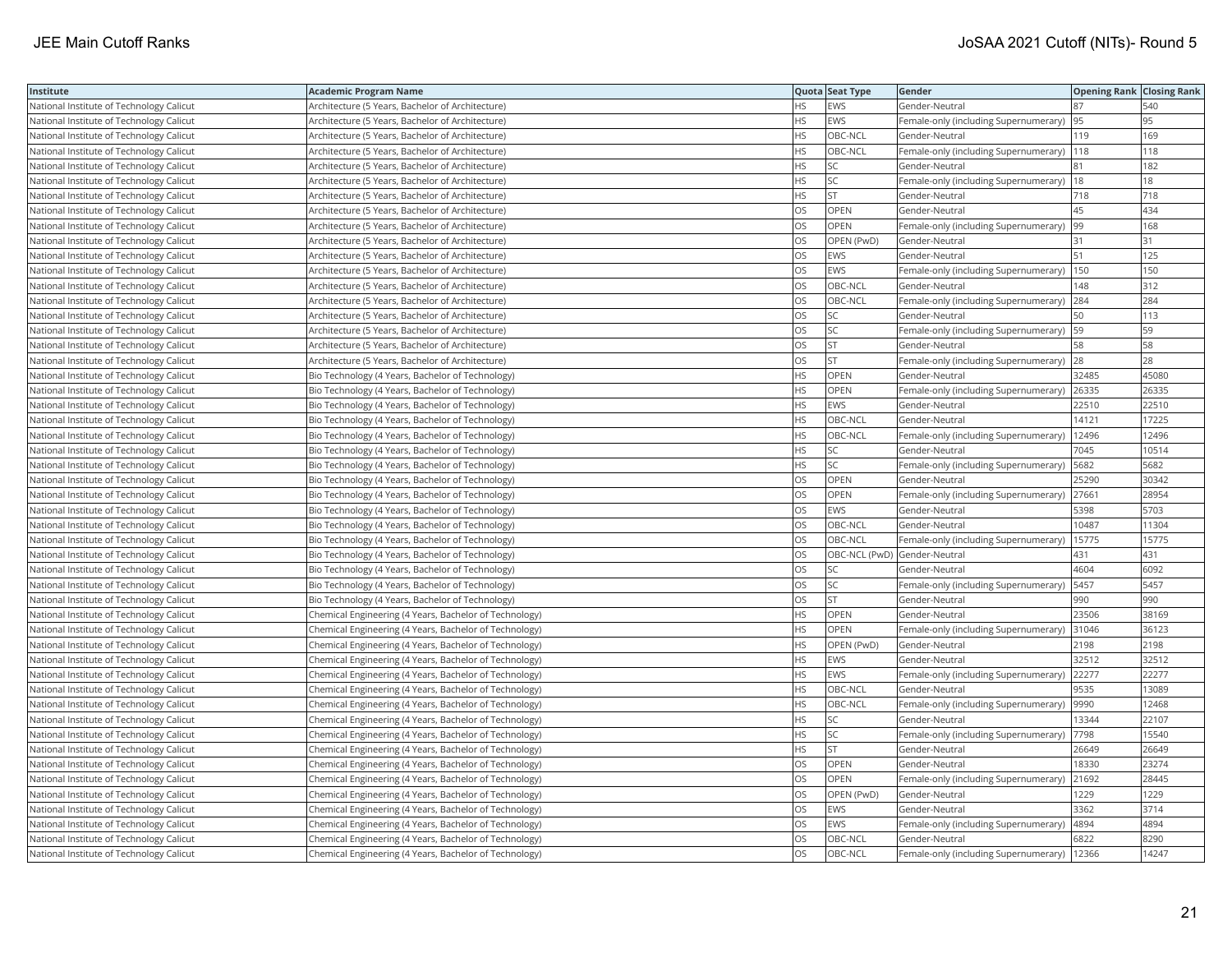| Institute                                | Academic Program Name                                              |           | Quota Seat Type              | Gender                                                   | <b>Opening Rank Closing Rank</b> |       |
|------------------------------------------|--------------------------------------------------------------------|-----------|------------------------------|----------------------------------------------------------|----------------------------------|-------|
| National Institute of Technology Calicut | Chemical Engineering (4 Years, Bachelor of Technology)             | OS        | OBC-NCL (PwD) Gender-Neutral |                                                          | 474                              | 474   |
| National Institute of Technology Calicut | Chemical Engineering (4 Years, Bachelor of Technology)             | OS.       | <b>SC</b>                    | Gender-Neutral                                           | 4318                             | 4887  |
| National Institute of Technology Calicut | Chemical Engineering (4 Years, Bachelor of Technology)             | <b>OS</b> | <b>SC</b>                    | Female-only (including Supernumerary)                    | 5343                             | 5480  |
| National Institute of Technology Calicut | Chemical Engineering (4 Years, Bachelor of Technology)             | OS        | <b>ST</b>                    | Gender-Neutral                                           | 1190                             | 1663  |
| National Institute of Technology Calicut | Chemical Engineering (4 Years, Bachelor of Technology)             | OS        | <b>ST</b>                    | Female-only (including Supernumerary) 2734               |                                  | 2734  |
| National Institute of Technology Calicut | Civil Engineering (4 Years, Bachelor of Technology)                | HS        | OPEN                         | Gender-Neutral                                           | 17748                            | 46661 |
| National Institute of Technology Calicut | Civil Engineering (4 Years, Bachelor of Technology)                | HS        | OPEN                         | Female-only (including Supernumerary)                    | 27999                            | 53686 |
| National Institute of Technology Calicut | Civil Engineering (4 Years, Bachelor of Technology)                | HS.       | EWS                          | Female-only (including Supernumerary)                    | 50982                            | 50982 |
| National Institute of Technology Calicut | Civil Engineering (4 Years, Bachelor of Technology)                | HS        | OBC-NCL                      | Gender-Neutral                                           | 11993                            | 16272 |
| National Institute of Technology Calicut | Civil Engineering (4 Years, Bachelor of Technology)                | <b>HS</b> | OBC-NCL                      | Female-only (including Supernumerary)                    | 14115                            | 15508 |
| National Institute of Technology Calicut | Civil Engineering (4 Years, Bachelor of Technology)                | HS.       | <b>SC</b>                    | Gender-Neutral                                           | 14215                            | 27209 |
| National Institute of Technology Calicut | Civil Engineering (4 Years, Bachelor of Technology)                | HS        | SC                           | Female-only (including Supernumerary)                    | 10606                            | 12754 |
| National Institute of Technology Calicut | Civil Engineering (4 Years, Bachelor of Technology)                | HS.       | lst                          | Gender-Neutral                                           | 8021                             | 15768 |
| National Institute of Technology Calicut | Civil Engineering (4 Years, Bachelor of Technology)                | НS        | <b>ST</b>                    | Female-only (including Supernumerary)                    | 9684                             | 9684  |
| National Institute of Technology Calicut | Civil Engineering (4 Years, Bachelor of Technology)                | OS        | OPEN                         | Gender-Neutral                                           | 20070                            | 27556 |
| National Institute of Technology Calicut | Civil Engineering (4 Years, Bachelor of Technology)                | OS.       | OPEN                         | Female-only (including Supernumerary)                    | 32730                            | 34368 |
| National Institute of Technology Calicut | Civil Engineering (4 Years, Bachelor of Technology)                | OS        | OPEN (PwD)                   | Gender-Neutral                                           | 1030                             | 1030  |
| National Institute of Technology Calicut | Civil Engineering (4 Years, Bachelor of Technology)                | OS        | OPEN (PwD)                   | Female-only (including Supernumerary)                    | 1455                             | 1455  |
| National Institute of Technology Calicut | Civil Engineering (4 Years, Bachelor of Technology)                | OS.       | <b>EWS</b>                   | Gender-Neutral                                           | 4107                             | 4197  |
| National Institute of Technology Calicut | Civil Engineering (4 Years, Bachelor of Technology)                | OS        | EWS                          | Female-only (including Supernumerary)                    | 5464                             | 5464  |
| National Institute of Technology Calicut | Civil Engineering (4 Years, Bachelor of Technology)                | OS        | EWS (PwD)                    | Gender-Neutral                                           | 208                              | 208   |
| National Institute of Technology Calicut | Civil Engineering (4 Years, Bachelor of Technology)                | OS        | OBC-NCL                      | Gender-Neutral                                           | 6995                             | 8458  |
| National Institute of Technology Calicut | Civil Engineering (4 Years, Bachelor of Technology)                | OS        | OBC-NCL                      | Female-only (including Supernumerary)                    | 14269                            | 15574 |
| National Institute of Technology Calicut | Civil Engineering (4 Years, Bachelor of Technology)                | OS        | SC                           | Gender-Neutral                                           | 3553                             | 4274  |
| National Institute of Technology Calicut | Civil Engineering (4 Years, Bachelor of Technology)                | OS        | SC                           | Female-only (including Supernumerary)                    | 5232                             | 5578  |
| National Institute of Technology Calicut | Civil Engineering (4 Years, Bachelor of Technology)                | OS        | <b>ST</b>                    | Gender-Neutral                                           | 1250                             | 1392  |
| National Institute of Technology Calicut | Civil Engineering (4 Years, Bachelor of Technology)                | OS.       | <b>ST</b>                    | Female-only (including Supernumerary)                    | 1368                             | 1368  |
| National Institute of Technology Calicut | Computer Science and Engineering (4 Years, Bachelor of Technology) | HS        | <b>OPEN</b>                  | Gender-Neutral                                           | 1404                             | 10158 |
| National Institute of Technology Calicut | Computer Science and Engineering (4 Years, Bachelor of Technology) | HS        | OPEN                         | Female-only (including Supernumerary)                    | 7833                             | 13963 |
| National Institute of Technology Calicut | Computer Science and Engineering (4 Years, Bachelor of Technology) | HS        | OPEN (PwD)                   | Gender-Neutral                                           | 242                              | 242   |
| National Institute of Technology Calicut | Computer Science and Engineering (4 Years, Bachelor of Technology) | HS        | OPEN (PwD)                   | Female-only (including Supernumerary) 217                |                                  | 217   |
| National Institute of Technology Calicut | Computer Science and Engineering (4 Years, Bachelor of Technology) | HS        | EWS                          | Gender-Neutral                                           | 1506                             | 14972 |
| National Institute of Technology Calicut | Computer Science and Engineering (4 Years, Bachelor of Technology) | HS.       | EWS                          | Female-only (including Supernumerary)   6586             |                                  | 17634 |
| National Institute of Technology Calicut | Computer Science and Engineering (4 Years, Bachelor of Technology) | HS.       | OBC-NCL                      | Gender-Neutral                                           | 2001                             | 3716  |
| National Institute of Technology Calicut | Computer Science and Engineering (4 Years, Bachelor of Technology) | HS.       | OBC-NCL                      | Female-only (including Supernumerary)  4391              |                                  | 5511  |
| National Institute of Technology Calicut | Computer Science and Engineering (4 Years, Bachelor of Technology) | HS.       |                              | OBC-NCL (PwD) Gender-Neutral                             | 170                              | 170   |
| National Institute of Technology Calicut | Computer Science and Engineering (4 Years, Bachelor of Technology) | HS.       |                              | OBC-NCL (PwD) Female-only (including Supernumerary)  113 |                                  | 113   |
| National Institute of Technology Calicut | Computer Science and Engineering (4 Years, Bachelor of Technology) | HS        | SC                           | Gender-Neutral                                           | 1924                             | 5115  |
| National Institute of Technology Calicut | Computer Science and Engineering (4 Years, Bachelor of Technology) | <b>HS</b> | <b>SC</b>                    | Female-only (including Supernumerary)                    | 2629                             | 5485  |
| National Institute of Technology Calicut | Computer Science and Engineering (4 Years, Bachelor of Technology) | HS        | <b>ST</b>                    | Gender-Neutral                                           | 563                              | 2485  |
| National Institute of Technology Calicut | Computer Science and Engineering (4 Years, Bachelor of Technology) | <b>HS</b> | <b>ST</b>                    | Female-only (including Supernumerary)                    | 3633                             | 3633  |
| National Institute of Technology Calicut | Computer Science and Engineering (4 Years, Bachelor of Technology) | OS        | OPEN                         | Gender-Neutral                                           | 180                              | 3089  |
| National Institute of Technology Calicut | Computer Science and Engineering (4 Years, Bachelor of Technology) | OS        | OPEN                         | Female-only (including Supernumerary)                    | 2646                             | 4964  |
| National Institute of Technology Calicut | Computer Science and Engineering (4 Years, Bachelor of Technology) | OS        | OPEN (PwD)                   | Gender-Neutral                                           | 114                              | 114   |
| National Institute of Technology Calicut | Computer Science and Engineering (4 Years, Bachelor of Technology) | OS        | OPEN (PwD)                   | Female-only (including Supernumerary) 248                |                                  | 248   |
| National Institute of Technology Calicut | Computer Science and Engineering (4 Years, Bachelor of Technology) | OS        | EWS                          | Gender-Neutral                                           | 319                              | 445   |
| National Institute of Technology Calicut | Computer Science and Engineering (4 Years, Bachelor of Technology) | OS.       | <b>EWS</b>                   | Female-only (including Supernumerary) 634                |                                  | 647   |
| National Institute of Technology Calicut | Computer Science and Engineering (4 Years, Bachelor of Technology) | OS        | OBC-NCL                      | Gender-Neutral                                           | 592                              | 1292  |
| National Institute of Technology Calicut | Computer Science and Engineering (4 Years, Bachelor of Technology) | OS        | OBC-NCL                      | Female-only (including Supernumerary)                    | 1669                             | 2096  |
| National Institute of Technology Calicut | Computer Science and Engineering (4 Years, Bachelor of Technology) | OS.       |                              | OBC-NCL (PwD) Gender-Neutral                             | 56                               | 56    |
| National Institute of Technology Calicut | Computer Science and Engineering (4 Years, Bachelor of Technology) | <b>OS</b> | <b>SC</b>                    | Gender-Neutral                                           | 363                              | 621   |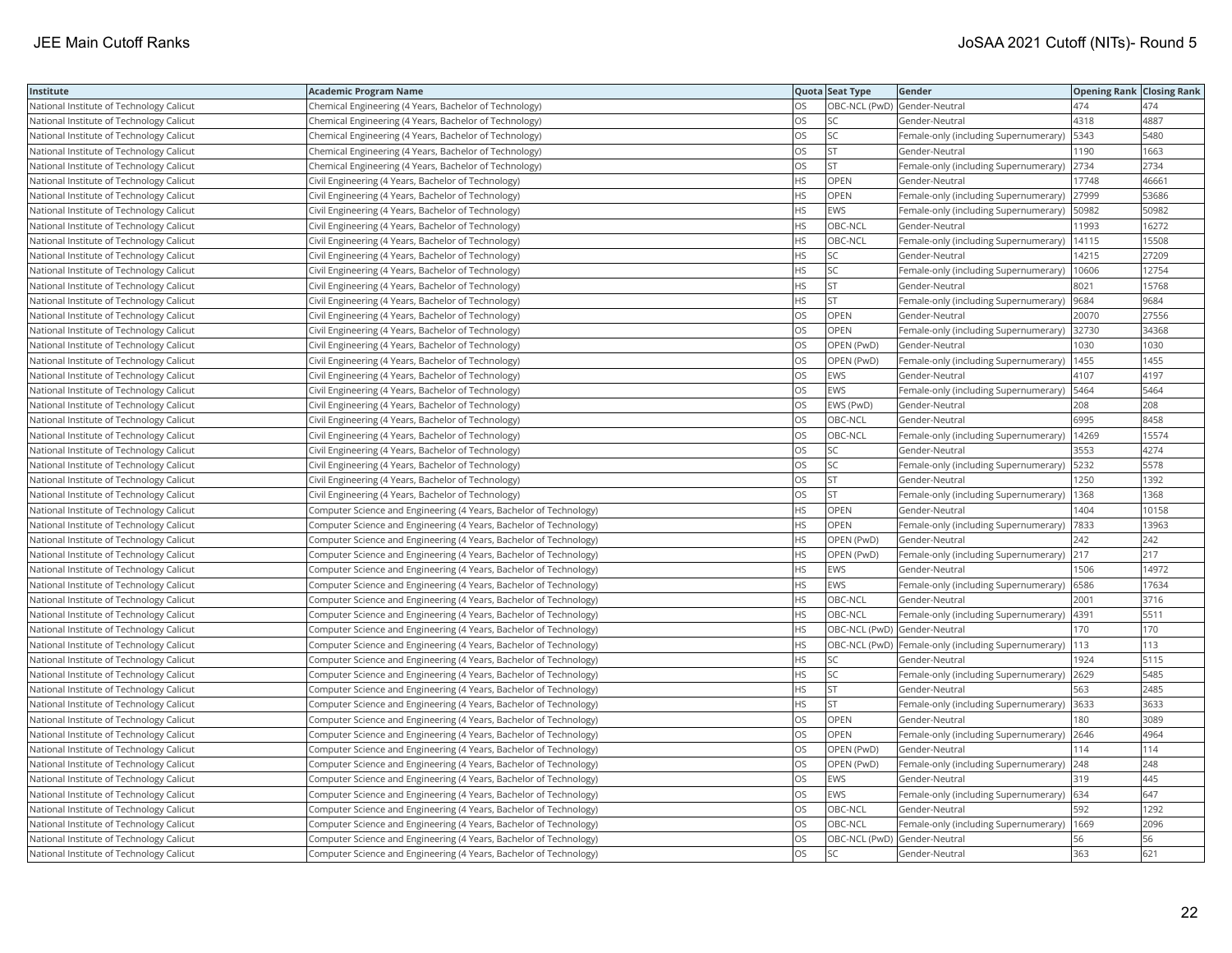| Institute                                | Academic Program Name                                                        |           | Quota Seat Type              | Gender                                                    | <b>Opening Rank   Closing Rank</b> |       |
|------------------------------------------|------------------------------------------------------------------------------|-----------|------------------------------|-----------------------------------------------------------|------------------------------------|-------|
| National Institute of Technology Calicut | Computer Science and Engineering (4 Years, Bachelor of Technology)           | OS.       | <b>SC</b>                    | Female-only (including Supernumerary)                     | 987                                | 1204  |
| National Institute of Technology Calicut | Computer Science and Engineering (4 Years, Bachelor of Technology)           | OS.       | SC (PwD)                     | Gender-Neutral                                            | 15                                 | 15    |
| National Institute of Technology Calicut | Computer Science and Engineering (4 Years, Bachelor of Technology)           | OS        | <b>ST</b>                    | Gender-Neutral                                            | 128                                | 230   |
| National Institute of Technology Calicut | Computer Science and Engineering (4 Years, Bachelor of Technology)           | OS        | <b>ST</b>                    | Female-only (including Supernumerary)                     | 358                                | 358   |
| National Institute of Technology Calicut | Computer Science and Engineering (4 Years, Bachelor of Technology)           | OS        | ST (PwD)                     | Gender-Neutral                                            |                                    |       |
| National Institute of Technology Calicut | Electrical and Electronics Engineering (4 Years, Bachelor of Technology)     | HS.       | <b>OPEN</b>                  | Gender-Neutral                                            | 11592                              | 20471 |
| National Institute of Technology Calicut | Electrical and Electronics Engineering (4 Years, Bachelor of Technology)     | НS        | OPEN                         | Female-only (including Supernumerary)                     | 18439                              | 26287 |
| National Institute of Technology Calicut | Electrical and Electronics Engineering (4 Years, Bachelor of Technology)     | <b>HS</b> | OPEN (PwD)                   | Gender-Neutral                                            | 1779                               | 1779  |
| National Institute of Technology Calicut | Electrical and Electronics Engineering (4 Years, Bachelor of Technology)     | HS.       | <b>EWS</b>                   | Gender-Neutral                                            | 5632                               | 41516 |
| National Institute of Technology Calicut | Electrical and Electronics Engineering (4 Years, Bachelor of Technology)     | HS        | OBC-NCL                      | Gender-Neutral                                            | 5193                               | 7460  |
| National Institute of Technology Calicut | Electrical and Electronics Engineering (4 Years, Bachelor of Technology)     | <b>HS</b> | OBC-NCL                      | Female-only (including Supernumerary)                     | 6729                               | 8990  |
| National Institute of Technology Calicut | Electrical and Electronics Engineering (4 Years, Bachelor of Technology)     | HS        | SC                           | Gender-Neutral                                            | 8113                               | 14582 |
| National Institute of Technology Calicut | Electrical and Electronics Engineering (4 Years, Bachelor of Technology)     | HS        | SC                           | Female-only (including Supernumerary)   6425              |                                    | 9050  |
| National Institute of Technology Calicut | Electrical and Electronics Engineering (4 Years, Bachelor of Technology)     | HS        | <b>ST</b>                    | Gender-Neutral                                            | 7900                               | 17540 |
| National Institute of Technology Calicut | Electrical and Electronics Engineering (4 Years, Bachelor of Technology)     | HS        | <b>ST</b>                    | Female-only (including Supernumerary)                     | 8309                               | 8309  |
| National Institute of Technology Calicut | Electrical and Electronics Engineering (4 Years, Bachelor of Technology)     | OS        | OPEN                         | Gender-Neutral                                            | 7653                               | 11913 |
| National Institute of Technology Calicut | Electrical and Electronics Engineering (4 Years, Bachelor of Technology)     | OS        | OPEN                         | Female-only (including Supernumerary)                     | 12944                              | 15293 |
| National Institute of Technology Calicut | Electrical and Electronics Engineering (4 Years, Bachelor of Technology)     | OS.       | OPEN (PwD)                   | Female-only (including Supernumerary)                     | 1061                               | 1061  |
| National Institute of Technology Calicut | Electrical and Electronics Engineering (4 Years, Bachelor of Technology)     | OS        | EWS                          | Gender-Neutral                                            | 1608                               | 1796  |
| National Institute of Technology Calicut | Electrical and Electronics Engineering (4 Years, Bachelor of Technology)     | OS        | EWS                          | Female-only (including Supernumerary) 2526                |                                    | 2526  |
| National Institute of Technology Calicut | Electrical and Electronics Engineering (4 Years, Bachelor of Technology)     | OS        | OBC-NCL                      | Gender-Neutral                                            | 3601                               | 4672  |
| National Institute of Technology Calicut | Electrical and Electronics Engineering (4 Years, Bachelor of Technology)     | OS        | OBC-NCL                      | Female-only (including Supernumerary)                     | 5799                               | 6732  |
| National Institute of Technology Calicut | Electrical and Electronics Engineering (4 Years, Bachelor of Technology)     | OS.       | OBC-NCL (PwD) Gender-Neutral |                                                           | 333                                | 333   |
| National Institute of Technology Calicut | Electrical and Electronics Engineering (4 Years, Bachelor of Technology)     | OS.       |                              | OBC-NCL (PwD)  Female-only (including Supernumerary)  662 |                                    | 662   |
| National Institute of Technology Calicut | Electrical and Electronics Engineering (4 Years, Bachelor of Technology)     | OS        | SC                           | Gender-Neutral                                            | 2030                               | 2652  |
| National Institute of Technology Calicut | Electrical and Electronics Engineering (4 Years, Bachelor of Technology)     | OS.       | <b>SC</b>                    | Female-only (including Supernumerary) 2912                |                                    | 3139  |
| National Institute of Technology Calicut | Electrical and Electronics Engineering (4 Years, Bachelor of Technology)     | OS.       | <b>ST</b>                    | Gender-Neutral                                            | 652                                | 832   |
| National Institute of Technology Calicut | Electrical and Electronics Engineering (4 Years, Bachelor of Technology)     | OS.       | <b>ST</b>                    | Female-only (including Supernumerary)   1164              |                                    | 1164  |
| National Institute of Technology Calicut | Electronics and Communication Engineering (4 Years, Bachelor of Technology)  | HS        | <b>OPEN</b>                  | Gender-Neutral                                            | 6875                               | 15368 |
| National Institute of Technology Calicut | Electronics and Communication Engineering (4 Years, Bachelor of Technology)  | HS        | OPEN                         | Female-only (including Supernumerary) 8738                |                                    | 16634 |
| National Institute of Technology Calicut | Electronics and Communication Engineering (4 Years, Bachelor of Technology)  | <b>HS</b> | OPEN (PwD)                   | Female-only (including Supernumerary)  788                |                                    | 788   |
| National Institute of Technology Calicut | Electronics and Communication Engineering (4 Years, Bachelor of Technology)  | ΗS        | EWS                          | Gender-Neutral                                            | 3794                               | 25988 |
| National Institute of Technology Calicut | Electronics and Communication Engineering (4 Years, Bachelor of Technology)  | <b>HS</b> | EWS                          | Female-only (including Supernumerary)                     | 22612                              | 53129 |
| National Institute of Technology Calicut | Electronics and Communication Engineering (4 Years, Bachelor of Technology)  | HS.       | OBC-NCL                      | Gender-Neutral                                            | 3390                               | 5158  |
| National Institute of Technology Calicut | Electronics and Communication Engineering (4 Years, Bachelor of Technology)  | HS.       | OBC-NCL                      | Female-only (including Supernumerary)                     | 5010                               | 5876  |
| National Institute of Technology Calicut | Electronics and Communication Engineering (4 Years, Bachelor of Technology)  | HS.       |                              | OBC-NCL (PwD)  Female-only (including Supernumerary)      | 637                                | 637   |
| National Institute of Technology Calicut | Electronics and Communication Engineering (4 Years, Bachelor of Technology)  | HS.       | SC                           | Gender-Neutral                                            | 2718                               | 7171  |
| National Institute of Technology Calicut | Electronics and Communication Engineering (4 Years, Bachelor of Technology)  | HS        | SC                           | Female-only (including Supernumerary)  4071               |                                    | 6349  |
| National Institute of Technology Calicut | [Electronics and Communication Engineering (4 Years, Bachelor of Technology) | ΗS        | <b>ST</b>                    | Gender-Neutral                                            | 4502                               | 16240 |
| National Institute of Technology Calicut | Electronics and Communication Engineering (4 Years, Bachelor of Technology)  | HS.       | <b>ST</b>                    | Female-only (including Supernumerary)                     | 13896                              | 13896 |
| National Institute of Technology Calicut | Electronics and Communication Engineering (4 Years, Bachelor of Technology)  | OS        | OPEN                         | Gender-Neutral                                            | 5280                               | 7606  |
| National Institute of Technology Calicut | Electronics and Communication Engineering (4 Years, Bachelor of Technology)  | OS        | OPEN                         | Female-only (including Supernumerary)                     | 7708                               | 9530  |
| National Institute of Technology Calicut | Electronics and Communication Engineering (4 Years, Bachelor of Technology)  | OS.       | OPEN (PwD)                   | Gender-Neutral                                            | 167                                | 167   |
| National Institute of Technology Calicut | [Electronics and Communication Engineering (4 Years, Bachelor of Technology) | OS        | OPEN (PwD)                   | Female-only (including Supernumerary)                     | 603                                | 603   |
| National Institute of Technology Calicut | Electronics and Communication Engineering (4 Years, Bachelor of Technology)  | OS        | EWS                          | Gender-Neutral                                            | 942                                | 1073  |
| National Institute of Technology Calicut | [Electronics and Communication Engineering (4 Years, Bachelor of Technology) | OS        | EWS                          | Female-only (including Supernumerary)   1286              |                                    | 1286  |
| National Institute of Technology Calicut | Electronics and Communication Engineering (4 Years, Bachelor of Technology)  | OS        | EWS (PwD)                    | Female-only (including Supernumerary)   129               |                                    | 129   |
| National Institute of Technology Calicut | Electronics and Communication Engineering (4 Years, Bachelor of Technology)  | OS        | OBC-NCL                      | Gender-Neutral                                            | 1626                               | 2844  |
| National Institute of Technology Calicut | Electronics and Communication Engineering (4 Years, Bachelor of Technology)  | OS        | OBC-NCL                      | Female-only (including Supernumerary)                     | 3551                               | 4621  |
| National Institute of Technology Calicut | Electronics and Communication Engineering (4 Years, Bachelor of Technology)  | OS.       | OBC-NCL (PwD) Gender-Neutral |                                                           | 140                                | 140   |
| National Institute of Technology Calicut | Electronics and Communication Engineering (4 Years, Bachelor of Technology)  | OS        | <b>SC</b>                    | Gender-Neutral                                            | 1230                               | 1816  |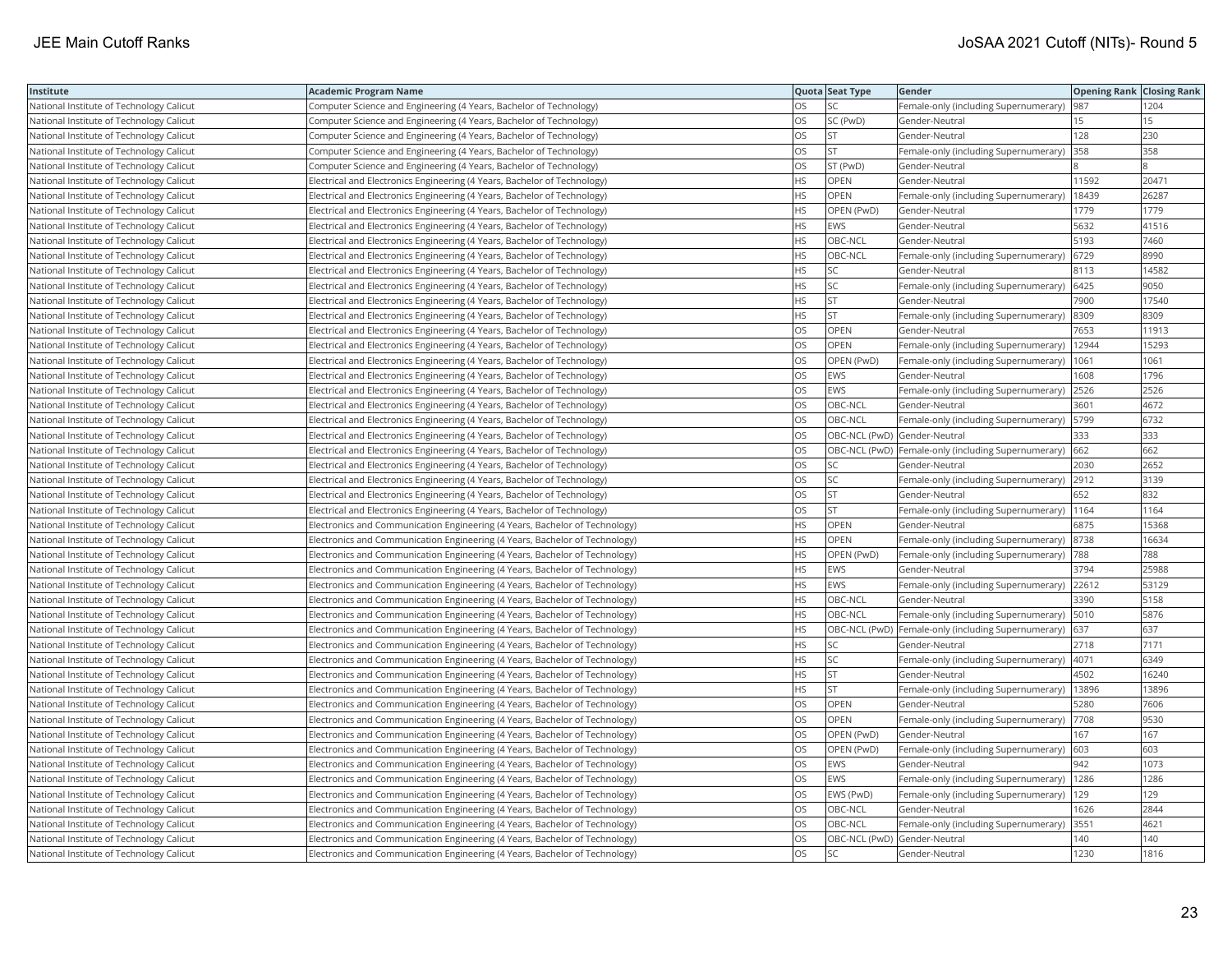| Institute                                | <b>Academic Program Name</b>                                                |           | Quota Seat Type              | Gender                                        | <b>Opening Rank   Closing Rank</b> |       |
|------------------------------------------|-----------------------------------------------------------------------------|-----------|------------------------------|-----------------------------------------------|------------------------------------|-------|
| National Institute of Technology Calicut | Electronics and Communication Engineering (4 Years, Bachelor of Technology) | OS.       | <b>SC</b>                    | Female-only (including Supernumerary)   2435  |                                    | 2577  |
| National Institute of Technology Calicut | Electronics and Communication Engineering (4 Years, Bachelor of Technology) | OS        | SC (PwD)                     | Gender-Neutral                                | 64                                 | 64    |
| National Institute of Technology Calicut | Electronics and Communication Engineering (4 Years, Bachelor of Technology) | OS        | <b>ST</b>                    | Gender-Neutral                                | 460                                | 596   |
| National Institute of Technology Calicut | Electronics and Communication Engineering (4 Years, Bachelor of Technology) | OS        | <b>ST</b>                    | Female-only (including Supernumerary)         | 709                                | 709   |
| National Institute of Technology Calicut | Engineering Physics (4 Years, Bachelor of Technology)                       | HS        | <b>OPEN</b>                  | Gender-Neutral                                | 24419                              | 33034 |
| National Institute of Technology Calicut | Engineering Physics (4 Years, Bachelor of Technology)                       | HS        | OPEN                         | Female-only (including Supernumerary)   42229 |                                    | 44606 |
| National Institute of Technology Calicut | Engineering Physics (4 Years, Bachelor of Technology)                       | HS.       | <b>EWS</b>                   | Gender-Neutral                                | 14156                              | 14156 |
| National Institute of Technology Calicut | Engineering Physics (4 Years, Bachelor of Technology)                       | HS.       | OBC-NCL                      | Gender-Neutral                                | 9364                               | 11443 |
| National Institute of Technology Calicut | Engineering Physics (4 Years, Bachelor of Technology)                       | <b>HS</b> | OBC-NCL                      | Female-only (including Supernumerary)         | 15251                              | 15251 |
| National Institute of Technology Calicut | Engineering Physics (4 Years, Bachelor of Technology)                       | HS        | <b>SC</b>                    | Gender-Neutral                                | 9199                               | 9199  |
| National Institute of Technology Calicut | Engineering Physics (4 Years, Bachelor of Technology)                       | HS.       | SC                           | Female-only (including Supernumerary)         | 10177                              | 10177 |
| National Institute of Technology Calicut | Engineering Physics (4 Years, Bachelor of Technology)                       | OS.       | <b>OPEN</b>                  | Gender-Neutral                                | 12636                              | 17230 |
| National Institute of Technology Calicut | Engineering Physics (4 Years, Bachelor of Technology)                       | OS        | OPEN                         | Female-only (including Supernumerary) 22611   |                                    | 22611 |
| National Institute of Technology Calicut | Engineering Physics (4 Years, Bachelor of Technology)                       | OS        | <b>EWS</b>                   | Gender-Neutral                                | 2816                               | 3149  |
| National Institute of Technology Calicut | Engineering Physics (4 Years, Bachelor of Technology)                       | OS.       | OBC-NCL                      | Gender-Neutral                                | 6702                               | 7472  |
| National Institute of Technology Calicut | Engineering Physics (4 Years, Bachelor of Technology)                       | OS        | OBC-NCL                      | Female-only (including Supernumerary)         | 15694                              | 15866 |
| National Institute of Technology Calicut | Engineering Physics (4 Years, Bachelor of Technology)                       | OS        | SC                           | Gender-Neutral                                | 4589                               | 5062  |
| National Institute of Technology Calicut | Engineering Physics (4 Years, Bachelor of Technology)                       | OS        | SC                           | Female-only (including Supernumerary)         | 7359                               | 7359  |
| National Institute of Technology Calicut | Engineering Physics (4 Years, Bachelor of Technology)                       | OS.       | <b>ST</b>                    | Gender-Neutral                                | 839                                | 1995  |
| National Institute of Technology Calicut | Materials Science and Engineering (4 Years, Bachelor of Technology)         | HS        | <b>OPEN</b>                  | Gender-Neutral                                | 34748                              | 48730 |
| National Institute of Technology Calicut | Materials Science and Engineering (4 Years, Bachelor of Technology)         | HS.       | OPEN                         | Female-only (including Supernumerary)         | 54406                              | 54406 |
| National Institute of Technology Calicut | Materials Science and Engineering (4 Years, Bachelor of Technology)         | HS.       | OBC-NCL                      | Gender-Neutral                                | 13890                              | 17843 |
| National Institute of Technology Calicut | Materials Science and Engineering (4 Years, Bachelor of Technology)         | HS        | OBC-NCL                      | Female-only (including Supernumerary)         | 17877                              | 17877 |
| National Institute of Technology Calicut | Materials Science and Engineering (4 Years, Bachelor of Technology)         | HS        | SC                           | Gender-Neutral                                | 16636                              | 27157 |
| National Institute of Technology Calicut | Materials Science and Engineering (4 Years, Bachelor of Technology)         | HS.       | SC                           | Female-only (including Supernumerary)         | 33374                              | 33374 |
| National Institute of Technology Calicut | Materials Science and Engineering (4 Years, Bachelor of Technology)         | OS        | OPEN                         | Gender-Neutral                                | 24861                              | 31248 |
| National Institute of Technology Calicut | Materials Science and Engineering (4 Years, Bachelor of Technology)         | OS.       | <b>OPEN</b>                  | Female-only (including Supernumerary)         | 38278                              | 38278 |
| National Institute of Technology Calicut | Materials Science and Engineering (4 Years, Bachelor of Technology)         | OS        | EWS                          | Gender-Neutral                                | 5022                               | 5399  |
| National Institute of Technology Calicut | Materials Science and Engineering (4 Years, Bachelor of Technology)         | OS        | <b>OBC-NCL</b>               | Gender-Neutral                                | 10427                              | 10873 |
| National Institute of Technology Calicut | Materials Science and Engineering (4 Years, Bachelor of Technology)         | OS        | OBC-NCL                      | Female-only (including Supernumerary)         | 17214                              | 17214 |
| National Institute of Technology Calicut | Materials Science and Engineering (4 Years, Bachelor of Technology)         | OS        | <b>SC</b>                    | Gender-Neutral                                | 6477                               | 6477  |
| National Institute of Technology Calicut | Materials Science and Engineering (4 Years, Bachelor of Technology)         | OS.       | <b>SC</b>                    | Female-only (including Supernumerary)         | 8068                               | 8068  |
| National Institute of Technology Calicut | Materials Science and Engineering (4 Years, Bachelor of Technology)         | OS        | <b>ST</b>                    | Gender-Neutral                                | 2171                               | 2171  |
| National Institute of Technology Calicut | Mechanical Engineering (4 Years, Bachelor of Technology)                    | HS.       | OPEN                         | Gender-Neutral                                | 13286                              | 28218 |
| National Institute of Technology Calicut | Mechanical Engineering (4 Years, Bachelor of Technology)                    | HS.       | <b>OPEN</b>                  | Female-only (including Supernumerary)         | 21770                              | 33105 |
| National Institute of Technology Calicut | Mechanical Engineering (4 Years, Bachelor of Technology)                    | HS.       | OPEN (PwD)                   | Gender-Neutral                                | 498                                | 498   |
| National Institute of Technology Calicut | Mechanical Engineering (4 Years, Bachelor of Technology)                    | <b>HS</b> | EWS                          | Gender-Neutral                                | 9373                               | 29769 |
| National Institute of Technology Calicut | Mechanical Engineering (4 Years, Bachelor of Technology)                    | HS.       | <b>EWS</b>                   | Female-only (including Supernumerary)         | 44891                              | 67965 |
| National Institute of Technology Calicut | Mechanical Engineering (4 Years, Bachelor of Technology)                    | HS        | OBC-NCL                      | Gender-Neutral                                | 6981                               | 8985  |
| National Institute of Technology Calicut | Mechanical Engineering (4 Years, Bachelor of Technology)                    | HS.       | OBC-NCL                      | Female-only (including Supernumerary)         | 11404                              | 15439 |
| National Institute of Technology Calicut | Mechanical Engineering (4 Years, Bachelor of Technology)                    | HS        | OBC-NCL (PwD) Gender-Neutral |                                               | 981                                | 981   |
| National Institute of Technology Calicut | Mechanical Engineering (4 Years, Bachelor of Technology)                    | <b>HS</b> | <b>SC</b>                    | Gender-Neutral                                | 8039                               | 27068 |
| National Institute of Technology Calicut | Mechanical Engineering (4 Years, Bachelor of Technology)                    | HS        | <b>SC</b>                    | Female-only (including Supernumerary)         | 16890                              | 30378 |
| National Institute of Technology Calicut | Mechanical Engineering (4 Years, Bachelor of Technology)                    | HS        | <b>ST</b>                    | Gender-Neutral                                | 2660                               | 2660  |
| National Institute of Technology Calicut | Mechanical Engineering (4 Years, Bachelor of Technology)                    | <b>HS</b> | <b>ST</b>                    | Female-only (including Supernumerary)         | 13804                              | 13804 |
| National Institute of Technology Calicut | Mechanical Engineering (4 Years, Bachelor of Technology)                    | OS        | <b>OPEN</b>                  | Gender-Neutral                                | 11041                              | 17107 |
| National Institute of Technology Calicut | Mechanical Engineering (4 Years, Bachelor of Technology)                    | OS        | OPEN                         | Female-only (including Supernumerary) 20988   |                                    | 26575 |
| National Institute of Technology Calicut | Mechanical Engineering (4 Years, Bachelor of Technology)                    | OS        | OPEN (PwD)                   | Gender-Neutral                                | 621                                | 621   |
| National Institute of Technology Calicut | Mechanical Engineering (4 Years, Bachelor of Technology)                    | OS        | OPEN (PwD)                   | Female-only (including Supernumerary)         | 1905                               | 1905  |
| National Institute of Technology Calicut | Mechanical Engineering (4 Years, Bachelor of Technology)                    | OS        | EWS                          | Gender-Neutral                                | 2555                               | 2729  |
| National Institute of Technology Calicut | Mechanical Engineering (4 Years, Bachelor of Technology)                    | OS        | <b>EWS</b>                   | Female-only (including Supernumerary) 4706    |                                    | 4729  |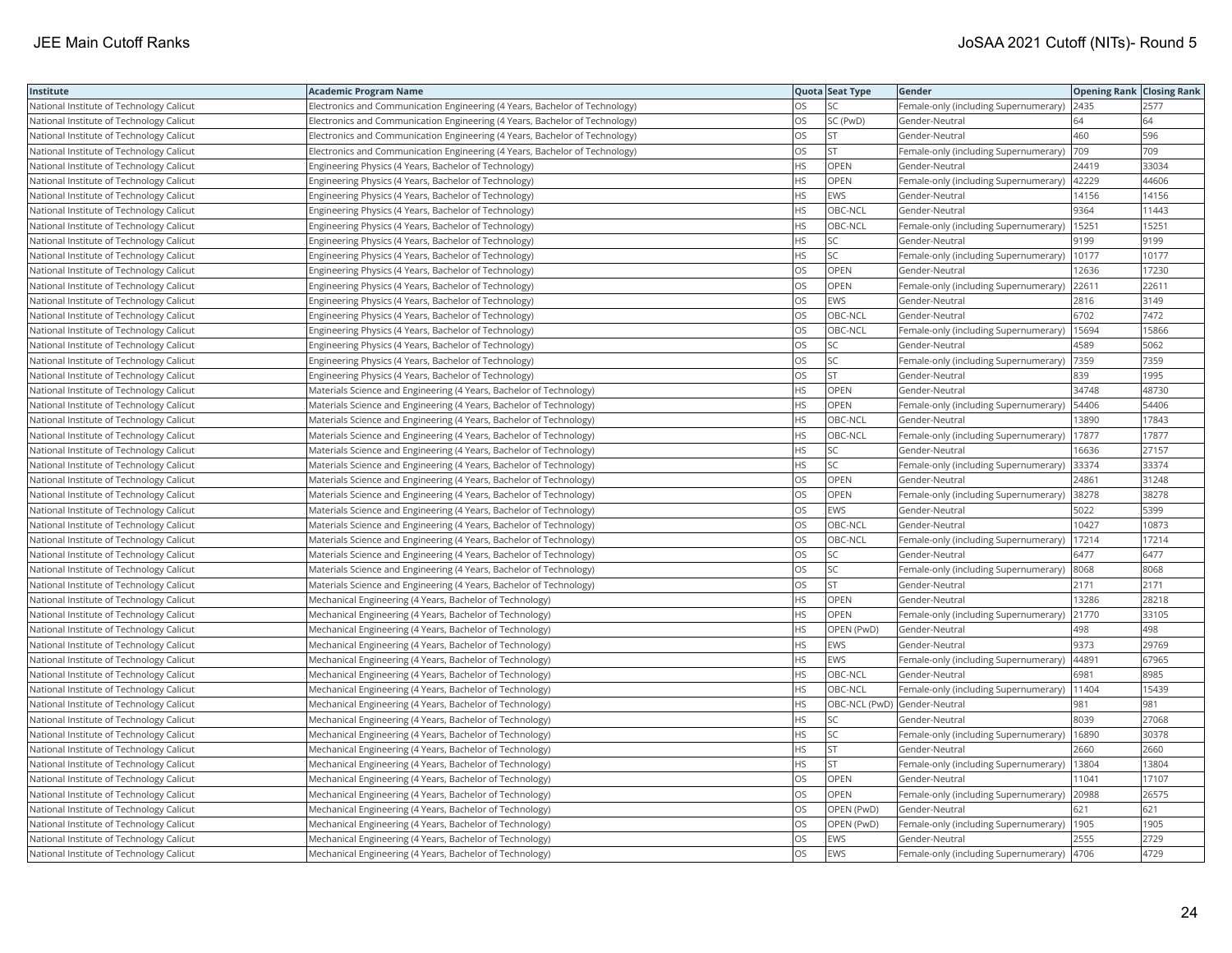| Institute                                | <b>Academic Program Name</b>                                             |           | Quota Seat Type              | Gender                                        | <b>Opening Rank Closing Rank</b> |       |
|------------------------------------------|--------------------------------------------------------------------------|-----------|------------------------------|-----------------------------------------------|----------------------------------|-------|
| National Institute of Technology Calicut | Mechanical Engineering (4 Years, Bachelor of Technology)                 | OS        | EWS (PwD)                    | Gender-Neutral                                | 167                              | 167   |
| National Institute of Technology Calicut | Mechanical Engineering (4 Years, Bachelor of Technology)                 | OS        | OBC-NCL                      | Gender-Neutral                                | 4687                             | 5852  |
| National Institute of Technology Calicut | Mechanical Engineering (4 Years, Bachelor of Technology)                 | OS        | OBC-NCL                      | Female-only (including Supernumerary)  9547   |                                  | 12099 |
| National Institute of Technology Calicut | Mechanical Engineering (4 Years, Bachelor of Technology)                 | OS        | SC                           | Gender-Neutral                                | 2950                             | 3985  |
| National Institute of Technology Calicut | Mechanical Engineering (4 Years, Bachelor of Technology)                 | OS        | <b>SC</b>                    | Female-only (including Supernumerary)   5381  |                                  | 5558  |
| National Institute of Technology Calicut | Mechanical Engineering (4 Years, Bachelor of Technology)                 | OS        | <b>ST</b>                    | Gender-Neutral                                | 936                              | 1100  |
| National Institute of Technology Calicut | Mechanical Engineering (4 Years, Bachelor of Technology)                 | OS        | <b>ST</b>                    | Female-only (including Supernumerary)   1706  |                                  | 1729  |
| National Institute of Technology Calicut | Production Engineering (4 Years, Bachelor of Technology)                 | НS        | OPEN                         | Gender-Neutral                                | 28638                            | 49882 |
| National Institute of Technology Calicut | Production Engineering (4 Years, Bachelor of Technology)                 | HS        | OPEN                         | Female-only (including Supernumerary)         | 48360                            | 56227 |
| National Institute of Technology Calicut | Production Engineering (4 Years, Bachelor of Technology)                 | <b>HS</b> | OBC-NCL                      | Gender-Neutral                                | 13021                            | 17917 |
| National Institute of Technology Calicut | Production Engineering (4 Years, Bachelor of Technology)                 | <b>HS</b> | OBC-NCL                      | Female-only (including Supernumerary)         | 18067                            | 18067 |
| National Institute of Technology Calicut | Production Engineering (4 Years, Bachelor of Technology)                 | HS        | SC                           | Gender-Neutral                                | 13714                            | 26133 |
| National Institute of Technology Calicut | Production Engineering (4 Years, Bachelor of Technology)                 | ΗS        | <b>SC</b>                    | Female-only (including Supernumerary)   17854 |                                  | 17854 |
| National Institute of Technology Calicut | Production Engineering (4 Years, Bachelor of Technology)                 | OS        | <b>OPEN</b>                  | Gender-Neutral                                | 22651                            | 29014 |
| National Institute of Technology Calicut | Production Engineering (4 Years, Bachelor of Technology)                 | OS        | OPEN                         | Female-only (including Supernumerary) 38526   |                                  | 41330 |
| National Institute of Technology Calicut | Production Engineering (4 Years, Bachelor of Technology)                 | OS        | OPEN (PwD)                   | Gender-Neutral                                | 1306                             | 1306  |
| National Institute of Technology Calicut | Production Engineering (4 Years, Bachelor of Technology)                 | OS        | <b>EWS</b>                   | Gender-Neutral                                | 4955                             | 5107  |
| National Institute of Technology Calicut | Production Engineering (4 Years, Bachelor of Technology)                 | OS        | <b>EWS</b>                   | Female-only (including Supernumerary)         | 7983                             | 7983  |
| National Institute of Technology Calicut | Production Engineering (4 Years, Bachelor of Technology)                 | OS        | OBC-NCL                      | Gender-Neutral                                | 8577                             | 10636 |
| National Institute of Technology Calicut | Production Engineering (4 Years, Bachelor of Technology)                 | OS        | OBC-NCL                      | Female-only (including Supernumerary)   14194 |                                  | 14194 |
| National Institute of Technology Calicut | Production Engineering (4 Years, Bachelor of Technology)                 | OS        | SC                           | Gender-Neutral                                | 5658                             | 6721  |
| National Institute of Technology Calicut | Production Engineering (4 Years, Bachelor of Technology)                 | OS        | SC                           | Female-only (including Supernumerary)  9728   |                                  | 9728  |
| National Institute of Technology Calicut | Production Engineering (4 Years, Bachelor of Technology)                 | OS        | <b>ST</b>                    | Gender-Neutral                                | 1678                             | 1775  |
| National Institute of Technology Calicut | Production Engineering (4 Years, Bachelor of Technology)                 | OS        | <b>ST</b>                    | Female-only (including Supernumerary) 3597    |                                  | 3597  |
| National Institute of Technology Delhi   | Computer Science and Engineering (4 Years, Bachelor of Technology)       | НS        | OPEN                         | Gender-Neutral                                | 3093                             | 8900  |
| National Institute of Technology Delhi   | Computer Science and Engineering (4 Years, Bachelor of Technology)       | HS        | OPEN                         | Female-only (including Supernumerary)         | 12399                            | 14653 |
| National Institute of Technology Delhi   | Computer Science and Engineering (4 Years, Bachelor of Technology)       | <b>HS</b> | OPEN (PwD)                   | Gender-Neutral                                | 29                               | 29    |
| National Institute of Technology Delhi   | Computer Science and Engineering (4 Years, Bachelor of Technology)       | НS        | <b>EWS</b>                   | Gender-Neutral                                | 2106                             | 3319  |
| National Institute of Technology Delhi   | Computer Science and Engineering (4 Years, Bachelor of Technology)       | HS        | OBC-NCL                      | Gender-Neutral                                | 2024                             | 5928  |
| National Institute of Technology Delhi   | Computer Science and Engineering (4 Years, Bachelor of Technology)       | НS        | OBC-NCL                      | Female-only (including Supernumerary)         | 7546                             | 9145  |
| National Institute of Technology Delhi   | Computer Science and Engineering (4 Years, Bachelor of Technology)       | HS        | OBC-NCL (PwD) Gender-Neutral |                                               | 365                              | 365   |
| National Institute of Technology Delhi   | Computer Science and Engineering (4 Years, Bachelor of Technology)       | HS        | SC                           | Gender-Neutral                                | 2233                             | 3191  |
| National Institute of Technology Delhi   | Computer Science and Engineering (4 Years, Bachelor of Technology)       | HS        | SC                           | Female-only (including Supernumerary)         | 1871                             | 1871  |
| National Institute of Technology Delhi   | Computer Science and Engineering (4 Years, Bachelor of Technology)       | HS        | <b>ST</b>                    | Gender-Neutral                                | 1547                             | 1901  |
| National Institute of Technology Delhi   | Computer Science and Engineering (4 Years, Bachelor of Technology)       | HS.       | <b>ST</b>                    | Female-only (including Supernumerary) 3124    |                                  | 3124  |
| National Institute of Technology Delhi   | Computer Science and Engineering (4 Years, Bachelor of Technology)       | OS        | <b>OPEN</b>                  | Gender-Neutral                                | 3329                             | 7129  |
| National Institute of Technology Delhi   | Computer Science and Engineering (4 Years, Bachelor of Technology)       | OS        | OPEN                         | Female-only (including Supernumerary)   5340  |                                  | 11868 |
| National Institute of Technology Delhi   | Computer Science and Engineering (4 Years, Bachelor of Technology)       | OS        | EWS                          | Gender-Neutral                                | 1078                             | 1242  |
| National Institute of Technology Delhi   | Computer Science and Engineering (4 Years, Bachelor of Technology)       | OS        | EWS (PwD)                    | Gender-Neutral                                | 49                               | 49    |
| National Institute of Technology Delhi   | Computer Science and Engineering (4 Years, Bachelor of Technology)       | OS        | OBC-NCL                      | Gender-Neutral                                | 2811                             | 3016  |
| National Institute of Technology Delhi   | Computer Science and Engineering (4 Years, Bachelor of Technology)       | OS        | OBC-NCL                      | Female-only (including Supernumerary)         | 3458                             | 4790  |
| National Institute of Technology Delhi   | Computer Science and Engineering (4 Years, Bachelor of Technology)       | OS        | <b>SC</b>                    | Gender-Neutral                                | 954                              | 1630  |
| National Institute of Technology Delhi   | Computer Science and Engineering (4 Years, Bachelor of Technology)       | OS        | SC (PwD)                     | Gender-Neutral                                | 36                               | 36    |
| National Institute of Technology Delhi   | Computer Science and Engineering (4 Years, Bachelor of Technology)       | OS        | <b>ST</b>                    | Gender-Neutral                                | 235                              | 591   |
| National Institute of Technology Delhi   | Computer Science and Engineering (4 Years, Bachelor of Technology)       | OS        | <b>ST</b>                    | Female-only (including Supernumerary)   535   |                                  | 535   |
| National Institute of Technology Delhi   | Electrical and Electronics Engineering (4 Years, Bachelor of Technology) | ΗS        | OPEN                         | Gender-Neutral                                | 17425                            | 22948 |
| National Institute of Technology Delhi   | Electrical and Electronics Engineering (4 Years, Bachelor of Technology) | HS.       | <b>OPEN</b>                  | Female-only (including Supernumerary)         | 2388                             | 24087 |
| National Institute of Technology Delhi   | Electrical and Electronics Engineering (4 Years, Bachelor of Technology) | HS        | OPEN (PwD)                   | Gender-Neutral                                | 719                              | 719   |
| National Institute of Technology Delhi   | Electrical and Electronics Engineering (4 Years, Bachelor of Technology) | HS        | <b>EWS</b>                   | Gender-Neutral                                | 4513                             | 4757  |
| National Institute of Technology Delhi   | Electrical and Electronics Engineering (4 Years, Bachelor of Technology) | HS.       | OBC-NCL                      | Gender-Neutral                                | 8051                             | 11638 |
| National Institute of Technology Delhi   | Electrical and Electronics Engineering (4 Years, Bachelor of Technology) | <b>HS</b> | OBC-NCL                      | Female-only (including Supernumerary)   14435 |                                  | 16138 |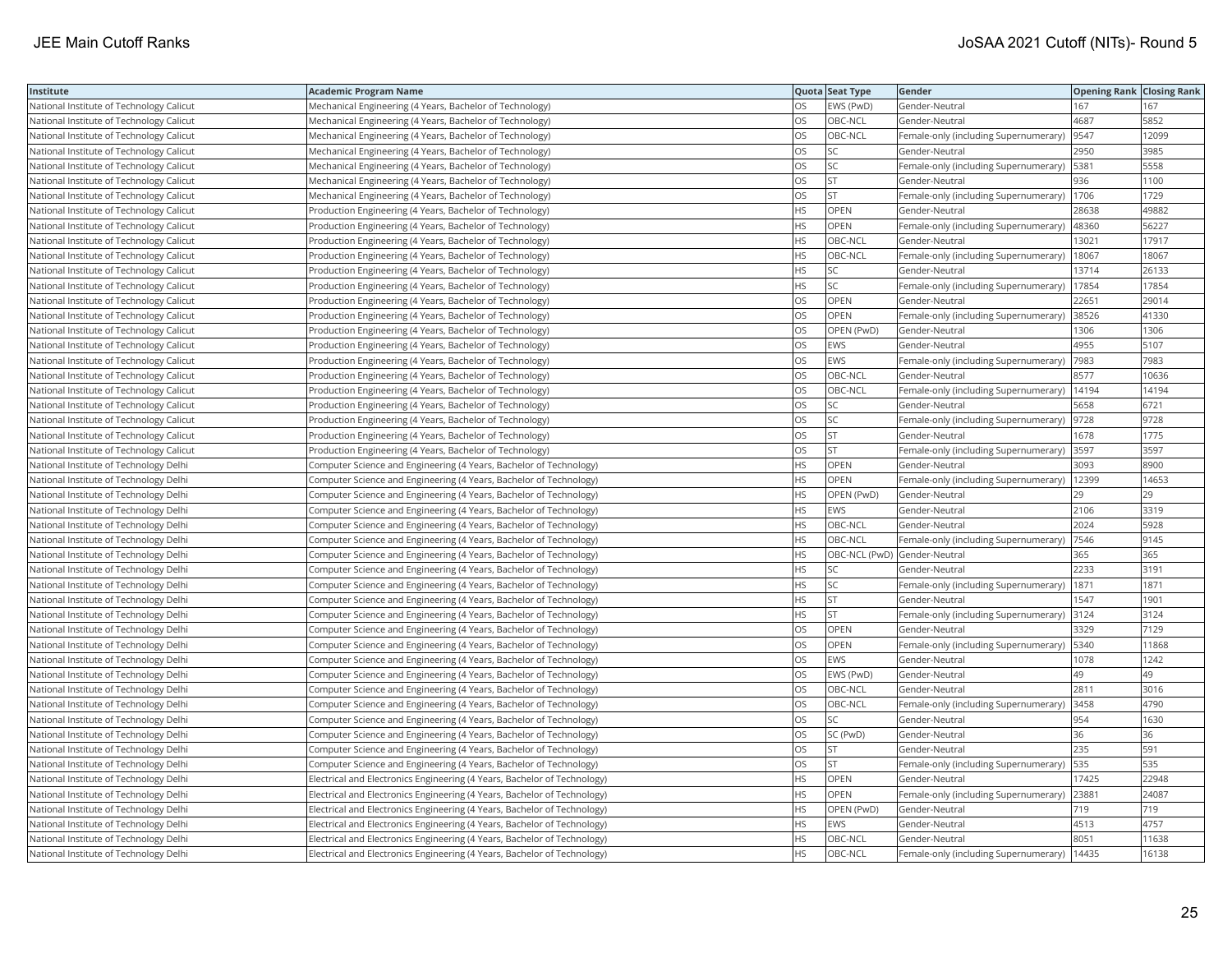| Institute                                 | <b>Academic Program Name</b>                                                |           | Quota Seat Type              | Gender                                        | <b>Opening Rank   Closing Rank</b> |       |
|-------------------------------------------|-----------------------------------------------------------------------------|-----------|------------------------------|-----------------------------------------------|------------------------------------|-------|
| National Institute of Technology Delhi    | Electrical and Electronics Engineering (4 Years, Bachelor of Technology)    | <b>HS</b> | SC.                          | Gender-Neutral                                | 4745                               | 5943  |
| National Institute of Technology Delhi    | Electrical and Electronics Engineering (4 Years, Bachelor of Technology)    | <b>HS</b> | <b>SC</b>                    | Female-only (including Supernumerary)         | 7947                               | 7947  |
| National Institute of Technology Delhi    | Electrical and Electronics Engineering (4 Years, Bachelor of Technology)    | <b>HS</b> | <b>ST</b>                    | Gender-Neutral                                | 5200                               | 5558  |
| National Institute of Technology Delhi    | Electrical and Electronics Engineering (4 Years, Bachelor of Technology)    | <b>HS</b> | <b>ST</b>                    | Female-only (including Supernumerary)   5794  |                                    | 5794  |
| National Institute of Technology Delhi    | Electrical and Electronics Engineering (4 Years, Bachelor of Technology)    | OS        | OPEN                         | Gender-Neutral                                | 13468                              | 17152 |
| National Institute of Technology Delhi    | Electrical and Electronics Engineering (4 Years, Bachelor of Technology)    | <b>OS</b> | <b>OPEN</b>                  | Female-only (including Supernumerary) 21898   |                                    | 22197 |
| National Institute of Technology Delhi    | Electrical and Electronics Engineering (4 Years, Bachelor of Technology)    | OS        | <b>EWS</b>                   | Gender-Neutral                                | 2402                               | 2784  |
| National Institute of Technology Delhi    | Electrical and Electronics Engineering (4 Years, Bachelor of Technology)    | OS        | EWS (PwD)                    | Gender-Neutral                                | 119                                | 119   |
| National Institute of Technology Delhi    | Electrical and Electronics Engineering (4 Years, Bachelor of Technology)    | <b>OS</b> | OBC-NCL                      | Gender-Neutral                                | 5228                               | 6377  |
| National Institute of Technology Delhi    | Electrical and Electronics Engineering (4 Years, Bachelor of Technology)    | <b>OS</b> | OBC-NCL                      | Female-only (including Supernumerary)         | 9676                               | 11123 |
| National Institute of Technology Delhi    | Electrical and Electronics Engineering (4 Years, Bachelor of Technology)    | OS        | SC                           | Gender-Neutral                                | 2516                               | 3556  |
| National Institute of Technology Delhi    | Electrical and Electronics Engineering (4 Years, Bachelor of Technology)    | OS        | SC.                          | Female-only (including Supernumerary) 3495    |                                    | 3547  |
| National Institute of Technology Delhi    | Electrical and Electronics Engineering (4 Years, Bachelor of Technology)    | OS        | <b>ST</b>                    | Gender-Neutral                                | 917                                | 917   |
| National Institute of Technology Delhi    | Electrical and Electronics Engineering (4 Years, Bachelor of Technology)    | OS        | İst                          | Female-only (including Supernumerary)         | 1179                               | 1179  |
| National Institute of Technology Delhi    | Electrical and Electronics Engineering (4 Years, Bachelor of Technology)    | OS        | ST (PwD)                     | Gender-Neutral                                | 40                                 | 40    |
| National Institute of Technology Delhi    | Electronics and Communication Engineering (4 Years, Bachelor of Technology) | <b>HS</b> | OPEN                         | Gender-Neutral                                | 11622                              | 16945 |
| National Institute of Technology Delhi    | Electronics and Communication Engineering (4 Years, Bachelor of Technology) | <b>HS</b> | OPEN                         | Female-only (including Supernumerary)         | 18771                              | 24065 |
| National Institute of Technology Delhi    | Electronics and Communication Engineering (4 Years, Bachelor of Technology) | <b>HS</b> | <b>EWS</b>                   | Gender-Neutral                                | 3941                               | 4279  |
| National Institute of Technology Delhi    | Electronics and Communication Engineering (4 Years, Bachelor of Technology) | <b>HS</b> | EWS (PwD)                    | Gender-Neutral                                | 237                                | 237   |
| National Institute of Technology Delhi    | Electronics and Communication Engineering (4 Years, Bachelor of Technology) | <b>HS</b> | OBC-NCL                      | Gender-Neutral                                | 6138                               | 8209  |
| National Institute of Technology Delhi    | Electronics and Communication Engineering (4 Years, Bachelor of Technology) | <b>HS</b> | OBC-NCL                      | Female-only (including Supernumerary)   13087 |                                    | 14010 |
| National Institute of Technology Delhi    | Electronics and Communication Engineering (4 Years, Bachelor of Technology) | <b>HS</b> | lsc                          | Gender-Neutral                                | 3826                               | 4335  |
| National Institute of Technology Delhi    | Electronics and Communication Engineering (4 Years, Bachelor of Technology) | HS        | SC                           | Female-only (including Supernumerary)         | 6047                               | 6047  |
| National Institute of Technology Delhi    | Electronics and Communication Engineering (4 Years, Bachelor of Technology) | <b>HS</b> | İst                          | Gender-Neutral                                | 2749                               | 2868  |
| National Institute of Technology Delhi    | Electronics and Communication Engineering (4 Years, Bachelor of Technology) | <b>HS</b> | <b>ST</b>                    | Female-only (including Supernumerary)         | 3477                               | 3477  |
| National Institute of Technology Delhi    | Electronics and Communication Engineering (4 Years, Bachelor of Technology) | OS        | OPEN                         | Gender-Neutral                                | 7951                               | 13509 |
| National Institute of Technology Delhi    | Electronics and Communication Engineering (4 Years, Bachelor of Technology) | <b>OS</b> | <b>OPEN</b>                  | Female-only (including Supernumerary)         | 15112                              | 18450 |
| National Institute of Technology Delhi    | Electronics and Communication Engineering (4 Years, Bachelor of Technology) | <b>OS</b> | OPEN (PwD)                   | Gender-Neutral                                | 552                                | 552   |
| National Institute of Technology Delhi    | Electronics and Communication Engineering (4 Years, Bachelor of Technology) | <b>OS</b> | <b>EWS</b>                   | Gender-Neutral                                | 1806                               | 1908  |
| National Institute of Technology Delhi    | Electronics and Communication Engineering (4 Years, Bachelor of Technology) | OS        | OBC-NCL                      | Gender-Neutral                                | 3591                               | 4978  |
| National Institute of Technology Delhi    | Electronics and Communication Engineering (4 Years, Bachelor of Technology) | OS        | OBC-NCL                      | Female-only (including Supernumerary)         | 8266                               | 9041  |
| National Institute of Technology Delhi    | Electronics and Communication Engineering (4 Years, Bachelor of Technology) | OS        | OBC-NCL (PwD) Gender-Neutral |                                               | 204                                | 204   |
| National Institute of Technology Delhi    | Electronics and Communication Engineering (4 Years, Bachelor of Technology) | <b>OS</b> | SC                           | Gender-Neutral                                | 2825                               | 2977  |
| National Institute of Technology Delhi    | Electronics and Communication Engineering (4 Years, Bachelor of Technology) | OS        | lsc.                         | Female-only (including Supernumerary)         | 2037                               | 2037  |
| National Institute of Technology Delhi    | Electronics and Communication Engineering (4 Years, Bachelor of Technology) | los       | SC (PwD)                     | Gender-Neutral                                | 79                                 | 79    |
| National Institute of Technology Delhi    | Electronics and Communication Engineering (4 Years, Bachelor of Technology) | <b>OS</b> | <b>ST</b>                    | Gender-Neutral                                | 1198                               | 1206  |
| National Institute of Technology Durgapur | Bio Technology (4 Years, Bachelor of Technology)                            | <b>HS</b> | OPEN                         | Gender-Neutral                                | 33277                              | 45996 |
| National Institute of Technology Durgapur | Bio Technology (4 Years, Bachelor of Technology)                            | <b>HS</b> | OPEN                         | Female-only (including Supernumerary) 36928   |                                    | 50708 |
| National Institute of Technology Durgapur | Bio Technology (4 Years, Bachelor of Technology)                            | <b>HS</b> | OPEN (PwD)                   | Gender-Neutral                                | 1020                               | 1020  |
| National Institute of Technology Durgapur | Bio Technology (4 Years, Bachelor of Technology)                            | <b>HS</b> | <b>EWS</b>                   | Gender-Neutral                                | 9645                               | 11808 |
| National Institute of Technology Durgapur | Bio Technology (4 Years, Bachelor of Technology)                            | <b>HS</b> | EWS                          | Female-only (including Supernumerary) 25420   |                                    | 25420 |
| National Institute of Technology Durgapur | Bio Technology (4 Years, Bachelor of Technology)                            | <b>HS</b> | OBC-NCL                      | Gender-Neutral                                | 20080                              | 40324 |
| National Institute of Technology Durgapur | Bio Technology (4 Years, Bachelor of Technology)                            | <b>HS</b> | OBC-NCL                      | Female-only (including Supernumerary)         | 16356                              | 28678 |
| National Institute of Technology Durgapur | Bio Technology (4 Years, Bachelor of Technology)                            | <b>HS</b> | SC                           | Gender-Neutral                                | 5597                               | 8189  |
| National Institute of Technology Durgapur | Bio Technology (4 Years, Bachelor of Technology)                            | <b>HS</b> | SC.                          | Female-only (including Supernumerary)   5591  |                                    | 5591  |
| National Institute of Technology Durgapur | Bio Technology (4 Years, Bachelor of Technology)                            | <b>HS</b> | <b>ST</b>                    | Gender-Neutral                                | 9574                               | 12177 |
| National Institute of Technology Durgapur | Bio Technology (4 Years, Bachelor of Technology)                            | <b>HS</b> | İst                          | Female-only (including Supernumerary)         | 19973                              | 19973 |
| National Institute of Technology Durgapur | Bio Technology (4 Years, Bachelor of Technology)                            | OS        | OPEN                         | Gender-Neutral                                | 31344                              | 40983 |
| National Institute of Technology Durgapur | Bio Technology (4 Years, Bachelor of Technology)                            | OS        | OPEN                         | Female-only (including Supernumerary)  40721  |                                    | 42826 |
| National Institute of Technology Durgapur | Bio Technology (4 Years, Bachelor of Technology)                            | OS        | <b>EWS</b>                   | Gender-Neutral                                | 6259                               | 6446  |
| National Institute of Technology Durgapur | Bio Technology (4 Years, Bachelor of Technology)                            | los       | <b>EWS</b>                   | Female-only (including Supernumerary) 6609    |                                    | 6609  |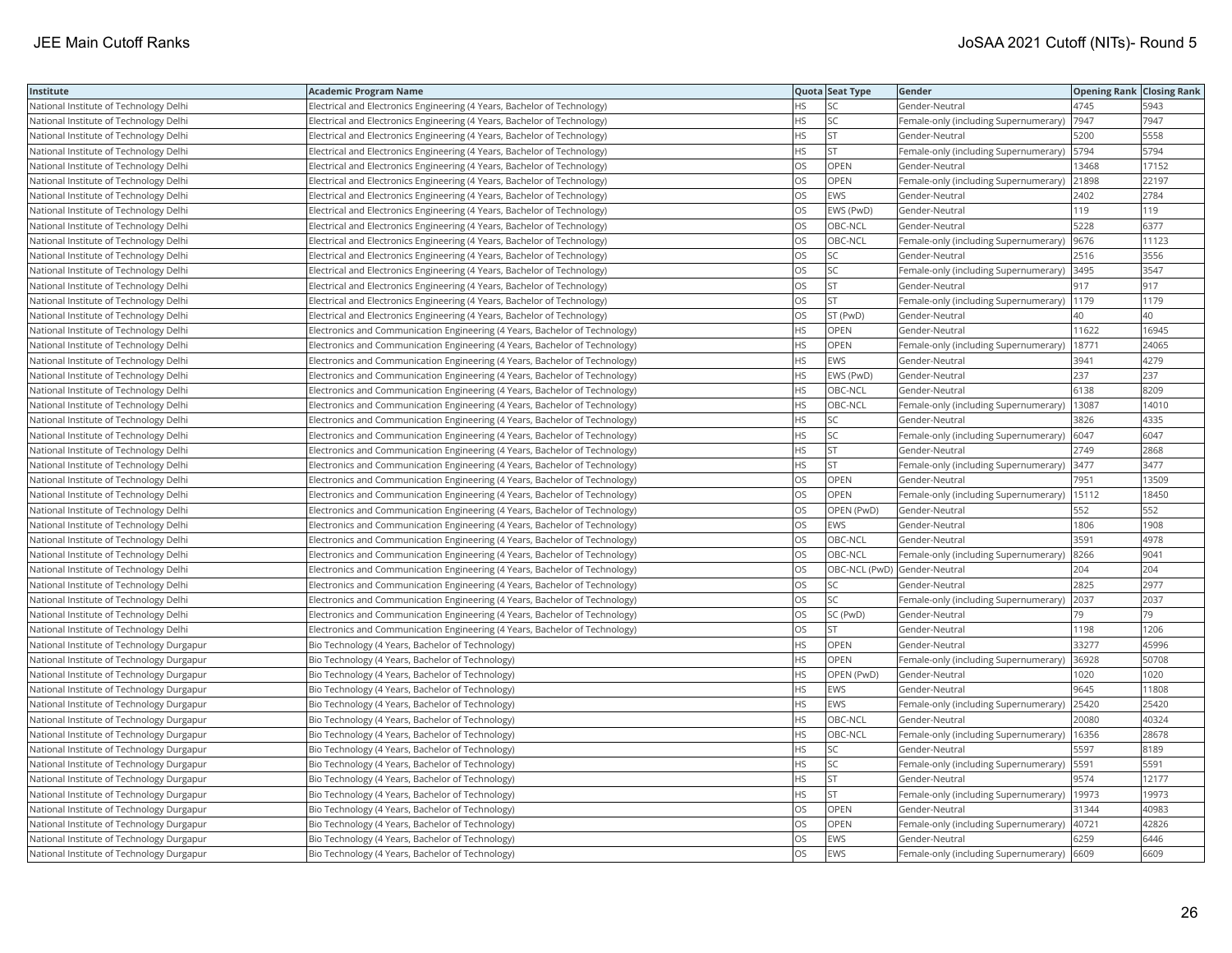| Institute                                 | <b>Academic Program Name</b>                                                    |           | Quota Seat Type | Gender                                       | <b>Opening Rank   Closing Rank</b> |       |
|-------------------------------------------|---------------------------------------------------------------------------------|-----------|-----------------|----------------------------------------------|------------------------------------|-------|
| National Institute of Technology Durgapur | Bio Technology (4 Years, Bachelor of Technology)                                | <b>OS</b> | OBC-NCL         | Gender-Neutral                               | 11496                              | 13066 |
| National Institute of Technology Durgapur | Bio Technology (4 Years, Bachelor of Technology)                                | <b>OS</b> | OBC-NCL         | Female-only (including Supernumerary)        | 16800                              | 17069 |
| National Institute of Technology Durgapur | Bio Technology (4 Years, Bachelor of Technology)                                | OS        | SC.             | Gender-Neutral                               | 6918                               | 7902  |
| National Institute of Technology Durgapur | Bio Technology (4 Years, Bachelor of Technology)                                | OS        | <b>SC</b>       | Female-only (including Supernumerary)   6317 |                                    | 6317  |
| National Institute of Technology Durgapur | Bio Technology (4 Years, Bachelor of Technology)                                | OS        | <b>ST</b>       | Gender-Neutral                               | 2353                               | 2696  |
| National Institute of Technology Durgapur | Biotechnology (5 Years, Bachelor and Master of Technology (Dual Degree))        | <b>HS</b> | OPEN            | Gender-Neutral                               | 46292                              | 46292 |
| National Institute of Technology Durgapur | Biotechnology (5 Years, Bachelor and Master of Technology (Dual Degree))        | <b>HS</b> | EWS             | Gender-Neutral                               | 11913                              | 11913 |
| National Institute of Technology Durgapur | Biotechnology (5 Years, Bachelor and Master of Technology (Dual Degree))        | <b>HS</b> | OBC-NCL         | Gender-Neutral                               | 38314                              | 38314 |
| National Institute of Technology Durgapur | Biotechnology (5 Years, Bachelor and Master of Technology (Dual Degree))        | <b>HS</b> | SC.             | Gender-Neutral                               | 4971                               | 4971  |
| National Institute of Technology Durgapur | Biotechnology (5 Years, Bachelor and Master of Technology (Dual Degree))        | <b>OS</b> | OPEN            | Gender-Neutral                               | 31814                              | 31814 |
| National Institute of Technology Durgapur | Biotechnology (5 Years, Bachelor and Master of Technology (Dual Degree))        | <b>OS</b> | OBC-NCL         | Gender-Neutral                               | 14492                              | 14492 |
| National Institute of Technology Durgapur | Biotechnology (5 Years, Bachelor and Master of Technology (Dual Degree))        | OS        | <b>ST</b>       | Female-only (including Supernumerary)        | 4645                               | 4645  |
| National Institute of Technology Durgapur | Chemical Engineering (4 Years, Bachelor of Technology)                          | <b>HS</b> | OPEN            | Gender-Neutral                               | 23615                              | 29296 |
| National Institute of Technology Durgapur | Chemical Engineering (4 Years, Bachelor of Technology)                          | HS        | OPEN            | Female-only (including Supernumerary)        | 24844                              | 30335 |
| National Institute of Technology Durgapur | Chemical Engineering (4 Years, Bachelor of Technology)                          | <b>HS</b> | OPEN (PwD)      | Gender-Neutral                               | 1856                               | 1856  |
| National Institute of Technology Durgapur | Chemical Engineering (4 Years, Bachelor of Technology)                          | <b>HS</b> | EWS             | Gender-Neutral                               | 8158                               | 9059  |
| National Institute of Technology Durgapur | Chemical Engineering (4 Years, Bachelor of Technology)                          | <b>HS</b> | EWS             | Female-only (including Supernumerary)        | 14737                              | 14737 |
| National Institute of Technology Durgapur | Chemical Engineering (4 Years, Bachelor of Technology)                          | <b>HS</b> | OBC-NCL         | Gender-Neutral                               | 13637                              | 25960 |
| National Institute of Technology Durgapur | Chemical Engineering (4 Years, Bachelor of Technology)                          | <b>HS</b> | OBC-NCL         | Female-only (including Supernumerary)        | 24146                              | 32272 |
| National Institute of Technology Durgapur | Chemical Engineering (4 Years, Bachelor of Technology)                          | <b>HS</b> | SC              | Gender-Neutral                               | 3498                               | 4928  |
| National Institute of Technology Durgapur | Chemical Engineering (4 Years, Bachelor of Technology)                          | <b>HS</b> | SC.             | Female-only (including Supernumerary)        | 4425                               | 4425  |
| National Institute of Technology Durgapur | Chemical Engineering (4 Years, Bachelor of Technology)                          | HS        | <b>ST</b>       | Gender-Neutral                               | 4809                               | 6925  |
| National Institute of Technology Durgapur | Chemical Engineering (4 Years, Bachelor of Technology)                          | <b>HS</b> | <b>ST</b>       | Female-only (including Supernumerary)        | 9410                               | 9410  |
| National Institute of Technology Durgapur | Chemical Engineering (4 Years, Bachelor of Technology)                          | OS        | OPEN            | Gender-Neutral                               | 17281                              | 28918 |
| National Institute of Technology Durgapur | Chemical Engineering (4 Years, Bachelor of Technology)                          | <b>OS</b> | OPEN            | Female-only (including Supernumerary)        | 32534                              | 35962 |
| National Institute of Technology Durgapur | Chemical Engineering (4 Years, Bachelor of Technology)                          | OS        | OPEN (PwD)      | Gender-Neutral                               | 2242                               | 2242  |
| National Institute of Technology Durgapur | Chemical Engineering (4 Years, Bachelor of Technology)                          | OS        | <b>EWS</b>      | Gender-Neutral                               | 4384                               | 4476  |
| National Institute of Technology Durgapur | Chemical Engineering (4 Years, Bachelor of Technology)                          | OS        | EWS             | Female-only (including Supernumerary)        | 6224                               | 6224  |
| National Institute of Technology Durgapur | Chemical Engineering (4 Years, Bachelor of Technology)                          | OS        | OBC-NCL         | Gender-Neutral                               | 8607                               | 10418 |
| National Institute of Technology Durgapur | Chemical Engineering (4 Years, Bachelor of Technology)                          | OS        | OBC-NCL         | Female-only (including Supernumerary)        | 14177                              | 14177 |
| National Institute of Technology Durgapur | Chemical Engineering (4 Years, Bachelor of Technology)                          | OS        | SC              | Gender-Neutral                               | 5071                               | 6024  |
| National Institute of Technology Durgapur | Chemical Engineering (4 Years, Bachelor of Technology)                          | OS        | SC.             | Female-only (including Supernumerary)        | 6776                               | 6776  |
| National Institute of Technology Durgapur | Chemical Engineering (4 Years, Bachelor of Technology)                          | <b>OS</b> | lst             | Gender-Neutral                               | 1692                               | 2084  |
| National Institute of Technology Durgapur | Chemical Engineering (4 Years, Bachelor of Technology)                          | OS        | <b>ST</b>       | Female-only (including Supernumerary)        | 2898                               | 2898  |
| National Institute of Technology Durgapur | Chemical Engineering (5 Years, Bachelor and Master of Technology (Dual Degree)) | <b>HS</b> | OPEN            | Female-only (including Supernumerary)        | 26745                              | 26745 |
| National Institute of Technology Durgapur | Chemical Engineering (5 Years, Bachelor and Master of Technology (Dual Degree)) | <b>HS</b> | OBC-NCL         | Gender-Neutral                               | 17405                              | 17405 |
| National Institute of Technology Durgapur | Chemical Engineering (5 Years, Bachelor and Master of Technology (Dual Degree)) | <b>HS</b> | SC              | Gender-Neutral                               | 7602                               | 7602  |
| National Institute of Technology Durgapur | Chemical Engineering (5 Years, Bachelor and Master of Technology (Dual Degree)) | <b>OS</b> | <b>OPEN</b>     | Gender-Neutral                               | 31460                              | 31460 |
| National Institute of Technology Durgapur | Chemical Engineering (5 Years, Bachelor and Master of Technology (Dual Degree)) | OS        | EWS             | Female-only (including Supernumerary)        | 6964                               | 6964  |
| National Institute of Technology Durgapur | Chemical Engineering (5 Years, Bachelor and Master of Technology (Dual Degree)) | OS        | OBC-NCL         | Gender-Neutral                               | 11730                              | 11730 |
| National Institute of Technology Durgapur | Chemical Engineering (5 Years, Bachelor and Master of Technology (Dual Degree)) | <b>OS</b> | lst             | Female-only (including Supernumerary)        | 3037                               | 3037  |
| National Institute of Technology Durgapur | Chemistry (5 Years, Integrated Master of Science)                               | <b>HS</b> | OPEN            | Gender-Neutral                               | 42072                              | 47136 |
| National Institute of Technology Durgapur | Chemistry (5 Years, Integrated Master of Science)                               | <b>HS</b> | OPEN            | Female-only (including Supernumerary)        | 51602                              | 51602 |
| National Institute of Technology Durgapur | Chemistry (5 Years, Integrated Master of Science)                               | <b>HS</b> | EWS             | Gender-Neutral                               | 11866                              | 11866 |
| National Institute of Technology Durgapur | Chemistry (5 Years, Integrated Master of Science)                               | <b>HS</b> | OBC-NCL         | Gender-Neutral                               | 40026                              | 41527 |
| National Institute of Technology Durgapur | Chemistry (5 Years, Integrated Master of Science)                               | <b>HS</b> | SC              | Gender-Neutral                               | 9916                               | 9916  |
| National Institute of Technology Durgapur | Chemistry (5 Years, Integrated Master of Science)                               | <b>HS</b> | SC.             | Female-only (including Supernumerary)        | 9320                               | 9320  |
| National Institute of Technology Durgapur | Chemistry (5 Years, Integrated Master of Science)                               | OS        | OPEN            | Gender-Neutral                               | 41246                              | 45515 |
| National Institute of Technology Durgapur | Chemistry (5 Years, Integrated Master of Science)                               | <b>OS</b> | OPEN            | Female-only (including Supernumerary)        | 40229                              | 40229 |
| National Institute of Technology Durgapur | Chemistry (5 Years, Integrated Master of Science)                               | OS        | EWS             | Gender-Neutral                               | 8266                               | 8266  |
| National Institute of Technology Durgapur | Chemistry (5 Years, Integrated Master of Science)                               | <b>OS</b> | OBC-NCL         | Gender-Neutral                               | 15320                              | 15706 |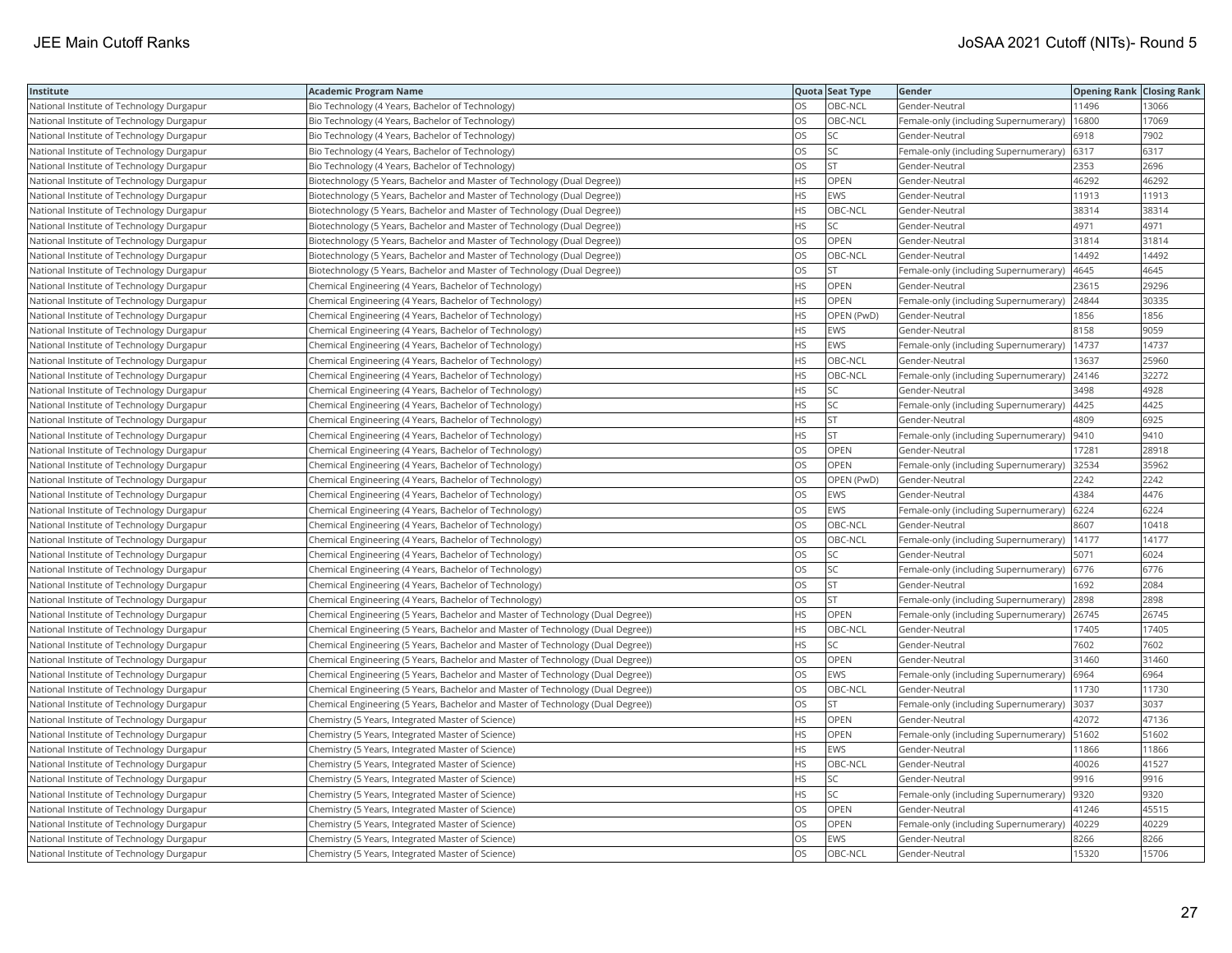| Institute                                 | <b>Academic Program Name</b>                                       |           | Quota Seat Type              | Gender                                        | <b>Opening Rank Closing Rank</b> |       |
|-------------------------------------------|--------------------------------------------------------------------|-----------|------------------------------|-----------------------------------------------|----------------------------------|-------|
| National Institute of Technology Durgapur | Chemistry (5 Years, Integrated Master of Science)                  | OS        | OBC-NCL                      | Female-only (including Supernumerary)         | 19470                            | 19470 |
| National Institute of Technology Durgapur | Chemistry (5 Years, Integrated Master of Science)                  | OS        | <b>SC</b>                    | Gender-Neutral                                | 8074                             | 8074  |
| National Institute of Technology Durgapur | Chemistry (5 Years, Integrated Master of Science)                  | OS        | <b>ST</b>                    | Gender-Neutral                                | 1911                             | 1911  |
| National Institute of Technology Durgapur | Civil Engineering (4 Years, Bachelor of Technology)                | HS        | OPEN                         | Gender-Neutral                                | 21801                            | 36818 |
| National Institute of Technology Durgapur | Civil Engineering (4 Years, Bachelor of Technology)                | <b>HS</b> | <b>OPEN</b>                  | Female-only (including Supernumerary)         | 39371                            | 41406 |
| National Institute of Technology Durgapur | Civil Engineering (4 Years, Bachelor of Technology)                | HS        | <b>EWS</b>                   | Gender-Neutral                                | 9181                             | 10577 |
| National Institute of Technology Durgapur | Civil Engineering (4 Years, Bachelor of Technology)                | ΗS        | EWS                          | Female-only (including Supernumerary) 21994   |                                  | 21994 |
| National Institute of Technology Durgapur | Civil Engineering (4 Years, Bachelor of Technology)                | <b>HS</b> | OBC-NCL                      | Gender-Neutral                                | 16352                            | 28867 |
| National Institute of Technology Durgapur | Civil Engineering (4 Years, Bachelor of Technology)                | HS        | OBC-NCL                      | Female-only (including Supernumerary)         | 32117                            | 42569 |
| National Institute of Technology Durgapur | Civil Engineering (4 Years, Bachelor of Technology)                | <b>HS</b> | <b>SC</b>                    | Gender-Neutral                                | 6562                             | 6723  |
| National Institute of Technology Durgapur | Civil Engineering (4 Years, Bachelor of Technology)                | HS        | SC                           | Female-only (including Supernumerary)         | 6132                             | 8801  |
| National Institute of Technology Durgapur | Civil Engineering (4 Years, Bachelor of Technology)                | HS        | <b>ST</b>                    | Gender-Neutral                                | 2806                             | 7784  |
| National Institute of Technology Durgapur | Civil Engineering (4 Years, Bachelor of Technology)                | <b>HS</b> | <b>ST</b>                    | Female-only (including Supernumerary)         | 9461                             | 9461  |
| National Institute of Technology Durgapur | Civil Engineering (4 Years, Bachelor of Technology)                | OS        | OPEN                         | Gender-Neutral                                | 23787                            | 31923 |
| National Institute of Technology Durgapur | Civil Engineering (4 Years, Bachelor of Technology)                | OS        | OPEN                         | Female-only (including Supernumerary)   40526 |                                  | 41726 |
| National Institute of Technology Durgapur | Civil Engineering (4 Years, Bachelor of Technology)                | OS        | <b>EWS</b>                   | Gender-Neutral                                | 4838                             | 4950  |
| National Institute of Technology Durgapur | Civil Engineering (4 Years, Bachelor of Technology)                | OS        | <b>EWS</b>                   | Female-only (including Supernumerary)         | 6509                             | 6509  |
| National Institute of Technology Durgapur | Civil Engineering (4 Years, Bachelor of Technology)                | OS        | OBC-NCL                      | Gender-Neutral                                | 7919                             | 9654  |
| National Institute of Technology Durgapur | Civil Engineering (4 Years, Bachelor of Technology)                | OS        | OBC-NCL                      | Female-only (including Supernumerary)         | 13013                            | 17059 |
| National Institute of Technology Durgapur | Civil Engineering (4 Years, Bachelor of Technology)                | OS        | OBC-NCL (PwD) Gender-Neutral |                                               | 659                              | 659   |
| National Institute of Technology Durgapur | Civil Engineering (4 Years, Bachelor of Technology)                | OS        | <b>SC</b>                    | Gender-Neutral                                | 2611                             | 4529  |
| National Institute of Technology Durgapur | Civil Engineering (4 Years, Bachelor of Technology)                | OS        | SC                           | Female-only (including Supernumerary) 6449    |                                  | 6449  |
| National Institute of Technology Durgapur | Civil Engineering (4 Years, Bachelor of Technology)                | OS        | ST                           | Gender-Neutral                                | 533                              | 1404  |
| National Institute of Technology Durgapur | Civil Engineering (4 Years, Bachelor of Technology)                | OS        | <b>ST</b>                    | Female-only (including Supernumerary)   1359  |                                  | 1359  |
| National Institute of Technology Durgapur | Computer Science and Engineering (4 Years, Bachelor of Technology) | HS        | OPEN                         | Gender-Neutral                                | 4406                             | 11369 |
| National Institute of Technology Durgapur | Computer Science and Engineering (4 Years, Bachelor of Technology) | <b>HS</b> | OPEN                         | Female-only (including Supernumerary)         | 5091                             | 16652 |
| National Institute of Technology Durgapur | Computer Science and Engineering (4 Years, Bachelor of Technology) | HS        | OPEN (PwD)                   | Gender-Neutral                                | 181                              | 181   |
| National Institute of Technology Durgapur | Computer Science and Engineering (4 Years, Bachelor of Technology) | HS        | OPEN (PwD)                   | Female-only (including Supernumerary)         | 583                              | 583   |
| National Institute of Technology Durgapur | Computer Science and Engineering (4 Years, Bachelor of Technology) | <b>HS</b> | <b>EWS</b>                   | Gender-Neutral                                | 1841                             | 3101  |
| National Institute of Technology Durgapur | Computer Science and Engineering (4 Years, Bachelor of Technology) | HS        | <b>EWS</b>                   | Female-only (including Supernumerary)   6246  |                                  | 6711  |
| National Institute of Technology Durgapur | Computer Science and Engineering (4 Years, Bachelor of Technology) | ΗS        | OBC-NCL                      | Gender-Neutral                                | 2923                             | 10698 |
| National Institute of Technology Durgapur | Computer Science and Engineering (4 Years, Bachelor of Technology) | HS        | OBC-NCL                      | Female-only (including Supernumerary) 6911    |                                  | 9597  |
| National Institute of Technology Durgapur | Computer Science and Engineering (4 Years, Bachelor of Technology) | HS        | OBC-NCL (PwD) Gender-Neutral |                                               | 117                              | 117   |
| National Institute of Technology Durgapur | Computer Science and Engineering (4 Years, Bachelor of Technology) | ΗS        | <b>SC</b>                    | Gender-Neutral                                | 256                              | 1789  |
| National Institute of Technology Durgapur | Computer Science and Engineering (4 Years, Bachelor of Technology) | HS        | SC                           | Female-only (including Supernumerary)   1708  |                                  | 2871  |
| National Institute of Technology Durgapur | Computer Science and Engineering (4 Years, Bachelor of Technology) | HS        | SC (PwD)                     | Gender-Neutral                                | 143                              | 143   |
| National Institute of Technology Durgapur | Computer Science and Engineering (4 Years, Bachelor of Technology) | <b>HS</b> | <b>ST</b>                    | Gender-Neutral                                | 594                              | 1351  |
| National Institute of Technology Durgapur | Computer Science and Engineering (4 Years, Bachelor of Technology) | HS        | <b>ST</b>                    | Female-only (including Supernumerary)         | 702                              | 1813  |
| National Institute of Technology Durgapur | Computer Science and Engineering (4 Years, Bachelor of Technology) | OS        | OPEN                         | Gender-Neutral                                | 3326                             | 7686  |
| National Institute of Technology Durgapur | Computer Science and Engineering (4 Years, Bachelor of Technology) | OS        | <b>OPEN</b>                  | Female-only (including Supernumerary)   4869  |                                  | 10345 |
| National Institute of Technology Durgapur | Computer Science and Engineering (4 Years, Bachelor of Technology) | OS        | OPEN (PwD)                   | Gender-Neutral                                | 109                              | 109   |
| National Institute of Technology Durgapur | Computer Science and Engineering (4 Years, Bachelor of Technology) | OS        | EWS                          | Gender-Neutral                                | 935                              | 1020  |
| National Institute of Technology Durgapur | Computer Science and Engineering (4 Years, Bachelor of Technology) | OS        | <b>EWS</b>                   | Female-only (including Supernumerary)         | 1453                             | 2044  |
| National Institute of Technology Durgapur | Computer Science and Engineering (4 Years, Bachelor of Technology) | OS        | OBC-NCL                      | Gender-Neutral                                | 1498                             | 2561  |
| National Institute of Technology Durgapur | Computer Science and Engineering (4 Years, Bachelor of Technology) | OS        | OBC-NCL                      | Female-only (including Supernumerary)         | 3522                             | 4988  |
| National Institute of Technology Durgapur | Computer Science and Engineering (4 Years, Bachelor of Technology) | OS        | OBC-NCL (PwD) Gender-Neutral |                                               | 108                              | 108   |
| National Institute of Technology Durgapur | Computer Science and Engineering (4 Years, Bachelor of Technology) | OS        | SC                           | Gender-Neutral                                | 1292                             | 1668  |
| National Institute of Technology Durgapur | Computer Science and Engineering (4 Years, Bachelor of Technology) | OS        | SC                           | Female-only (including Supernumerary)   1268  |                                  | 2111  |
| National Institute of Technology Durgapur | Computer Science and Engineering (4 Years, Bachelor of Technology) | OS        | SC (PwD)                     | Gender-Neutral                                | 55                               | 55    |
| National Institute of Technology Durgapur | Computer Science and Engineering (4 Years, Bachelor of Technology) | OS        | <b>ST</b>                    | Gender-Neutral                                | 390                              | 528   |
| National Institute of Technology Durgapur | Computer Science and Engineering (4 Years, Bachelor of Technology) | <b>OS</b> | İst                          | Female-only (including Supernumerary) 654     |                                  | 727   |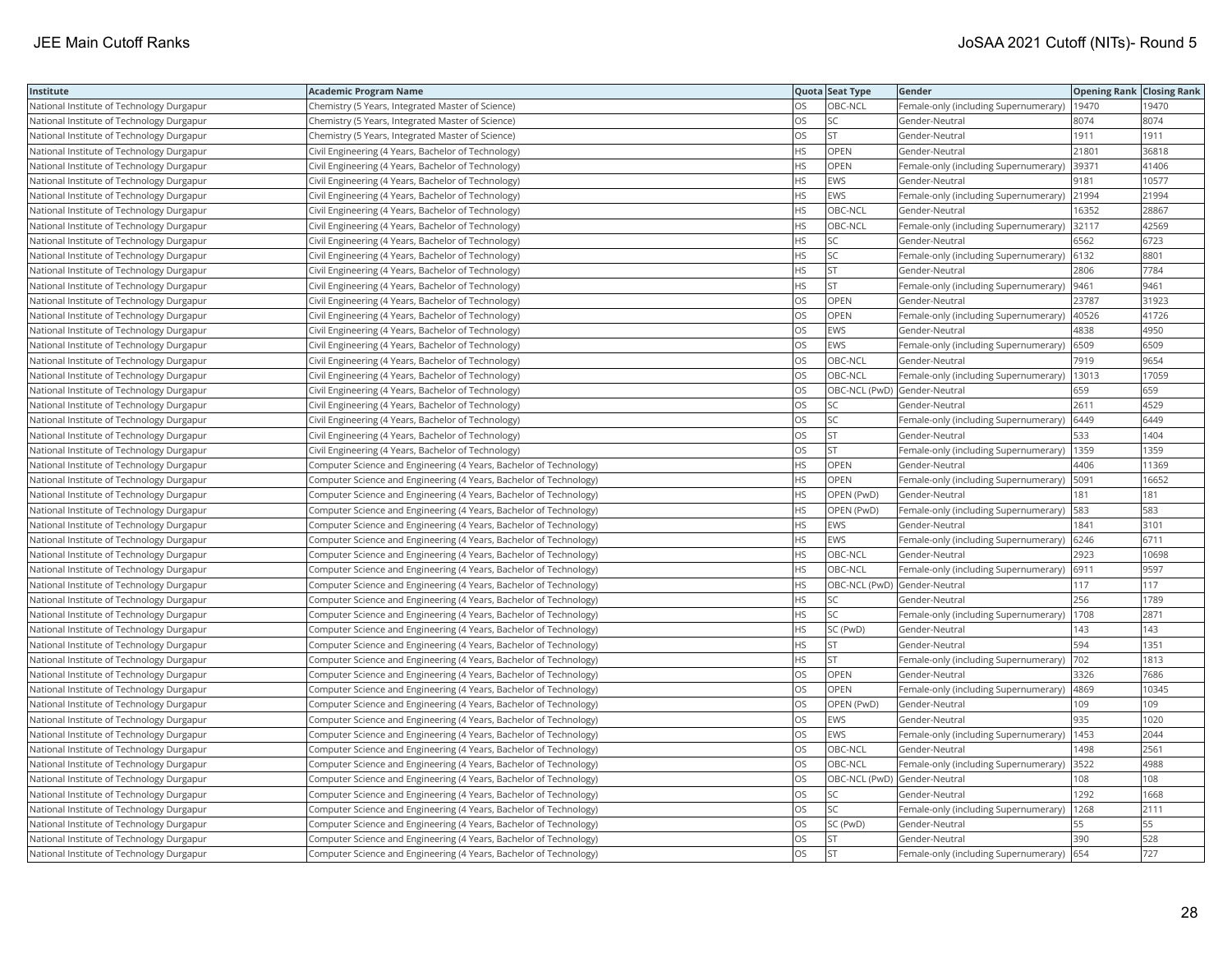| Institute                                 | Academic Program Name                                                       |           | Quota Seat Type | Gender                                        | <b>Opening Rank   Closing Rank</b> |       |
|-------------------------------------------|-----------------------------------------------------------------------------|-----------|-----------------|-----------------------------------------------|------------------------------------|-------|
| National Institute of Technology Durgapur | Computer Science and Engineering (4 Years, Bachelor of Technology)          | OS        | ST (PwD)        | Female-only (including Supernumerary)         | 35                                 |       |
| National Institute of Technology Durgapur | Electrical Engineering (4 Years, Bachelor of Technology)                    | <b>HS</b> | OPEN            | Gender-Neutral                                | 13906                              | 17976 |
| National Institute of Technology Durgapur | Electrical Engineering (4 Years, Bachelor of Technology)                    | HS.       | <b>OPEN</b>     | Female-only (including Supernumerary)         | 22154                              | 22951 |
| National Institute of Technology Durgapur | Electrical Engineering (4 Years, Bachelor of Technology)                    | HS        | OPEN (PwD)      | Gender-Neutral                                | 1078                               | 1078  |
| National Institute of Technology Durgapur | Electrical Engineering (4 Years, Bachelor of Technology)                    | HS.       | <b>EWS</b>      | Gender-Neutral                                | 4510                               | 6052  |
| National Institute of Technology Durgapur | Electrical Engineering (4 Years, Bachelor of Technology)                    | HS        | <b>EWS</b>      | Female-only (including Supernumerary)         | 11803                              | 11803 |
| National Institute of Technology Durgapur | Electrical Engineering (4 Years, Bachelor of Technology)                    | HS        | OBC-NCL         | Gender-Neutral                                | 6417                               | 18078 |
| National Institute of Technology Durgapur | Electrical Engineering (4 Years, Bachelor of Technology)                    | HS.       | OBC-NCL         | Female-only (including Supernumerary)         | 25603                              | 27099 |
| National Institute of Technology Durgapur | Electrical Engineering (4 Years, Bachelor of Technology)                    | HS        | SC              | Gender-Neutral                                | 2208                               | 3644  |
| National Institute of Technology Durgapur | Electrical Engineering (4 Years, Bachelor of Technology)                    | ΗS        | SC              | Female-only (including Supernumerary)         | 3012                               | 3597  |
| National Institute of Technology Durgapur | Electrical Engineering (4 Years, Bachelor of Technology)                    | <b>HS</b> | <b>ST</b>       | Gender-Neutral                                | 2960                               | 3150  |
| National Institute of Technology Durgapur | Electrical Engineering (4 Years, Bachelor of Technology)                    | HS        | <b>ST</b>       | Female-only (including Supernumerary)         | 4715                               | 7382  |
| National Institute of Technology Durgapur | Electrical Engineering (4 Years, Bachelor of Technology)                    | OS        | OPEN            | Gender-Neutral                                | 12937                              | 17204 |
| National Institute of Technology Durgapur | Electrical Engineering (4 Years, Bachelor of Technology)                    | OS        | OPEN            | Female-only (including Supernumerary)         | 21983                              | 23658 |
| National Institute of Technology Durgapur | Electrical Engineering (4 Years, Bachelor of Technology)                    | OS        | OPEN (PwD)      | Gender-Neutral                                | 976                                | 976   |
| National Institute of Technology Durgapur | Electrical Engineering (4 Years, Bachelor of Technology)                    | OS        | EWS             | Gender-Neutral                                | 2496                               | 2641  |
| National Institute of Technology Durgapur | Electrical Engineering (4 Years, Bachelor of Technology)                    | OS        | <b>EWS</b>      | Female-only (including Supernumerary)         | 3751                               | 3751  |
| National Institute of Technology Durgapur | Electrical Engineering (4 Years, Bachelor of Technology)                    | OS        | OBC-NCL         | Gender-Neutral                                | 5341                               | 6293  |
| National Institute of Technology Durgapur | Electrical Engineering (4 Years, Bachelor of Technology)                    | OS        | OBC-NCL         | Female-only (including Supernumerary)         | 7880                               | 11257 |
| National Institute of Technology Durgapur | Electrical Engineering (4 Years, Bachelor of Technology)                    | OS        |                 | OBC-NCL (PwD) Gender-Neutral                  | 546                                | 546   |
| National Institute of Technology Durgapur | Electrical Engineering (4 Years, Bachelor of Technology)                    | OS        | SC              | Gender-Neutral                                | 2674                               | 3282  |
| National Institute of Technology Durgapur | Electrical Engineering (4 Years, Bachelor of Technology)                    | OS        | SC              | Female-only (including Supernumerary)  5117   |                                    | 5748  |
| National Institute of Technology Durgapur | Electrical Engineering (4 Years, Bachelor of Technology)                    | OS.       | <b>ST</b>       | Gender-Neutral                                | 1389                               | 1420  |
| National Institute of Technology Durgapur | Electrical Engineering (4 Years, Bachelor of Technology)                    | OS        | <b>ST</b>       | Female-only (including Supernumerary)         | 1619                               | 1619  |
| National Institute of Technology Durgapur | Electronics and Communication Engineering (4 Years, Bachelor of Technology) | HS.       | OPEN            | Gender-Neutral                                | 11726                              | 13723 |
| National Institute of Technology Durgapur | Electronics and Communication Engineering (4 Years, Bachelor of Technology) | <b>HS</b> | <b>OPEN</b>     | Female-only (including Supernumerary)         | 18483                              | 20659 |
| National Institute of Technology Durgapur | Electronics and Communication Engineering (4 Years, Bachelor of Technology) | HS.       | OPEN (PwD)      | Female-only (including Supernumerary)         | 615                                | 615   |
| National Institute of Technology Durgapur | Electronics and Communication Engineering (4 Years, Bachelor of Technology) | HS.       | EWS             | Gender-Neutral                                | 3125                               | 4023  |
| National Institute of Technology Durgapur | Electronics and Communication Engineering (4 Years, Bachelor of Technology) | HS.       | <b>EWS</b>      | Female-only (including Supernumerary)  9506   |                                    | 9506  |
| National Institute of Technology Durgapur | Electronics and Communication Engineering (4 Years, Bachelor of Technology) | HS.       | OBC-NCL         | Gender-Neutral                                | 6196                               | 13882 |
| National Institute of Technology Durgapur | Electronics and Communication Engineering (4 Years, Bachelor of Technology) | HS.       | OBC-NCL         | Female-only (including Supernumerary)   15345 |                                    | 23743 |
| National Institute of Technology Durgapur | Electronics and Communication Engineering (4 Years, Bachelor of Technology) | HS        |                 | OBC-NCL (PwD) Gender-Neutral                  | 122                                | 122   |
| National Institute of Technology Durgapur | Electronics and Communication Engineering (4 Years, Bachelor of Technology) | HS        | SC              | Gender-Neutral                                | 1794                               | 2197  |
| National Institute of Technology Durgapur | Electronics and Communication Engineering (4 Years, Bachelor of Technology) | HS        | SC              | Female-only (including Supernumerary)         | 3463                               | 3463  |
| National Institute of Technology Durgapur | Electronics and Communication Engineering (4 Years, Bachelor of Technology) | HS.       | <b>ST</b>       | Gender-Neutral                                | 1836                               | 2544  |
| National Institute of Technology Durgapur | Electronics and Communication Engineering (4 Years, Bachelor of Technology) | HS.       | <b>ST</b>       | Female-only (including Supernumerary)         | 6868                               | 6868  |
| National Institute of Technology Durgapur | Electronics and Communication Engineering (4 Years, Bachelor of Technology) | OS        | OPEN            | Gender-Neutral                                | 9921                               | 12549 |
| National Institute of Technology Durgapur | Electronics and Communication Engineering (4 Years, Bachelor of Technology) | OS.       | <b>OPEN</b>     | Female-only (including Supernumerary)   12536 |                                    | 16194 |
| National Institute of Technology Durgapur | Electronics and Communication Engineering (4 Years, Bachelor of Technology) | OS        | OPEN (PwD)      | Gender-Neutral                                | 439                                | 439   |
| National Institute of Technology Durgapur | Electronics and Communication Engineering (4 Years, Bachelor of Technology) | OS.       | EWS             | Gender-Neutral                                | 1685                               | 1785  |
| National Institute of Technology Durgapur | Electronics and Communication Engineering (4 Years, Bachelor of Technology) | OS        | <b>EWS</b>      | Female-only (including Supernumerary)         | 3404                               | 3404  |
| National Institute of Technology Durgapur | Electronics and Communication Engineering (4 Years, Bachelor of Technology) | <b>OS</b> | OBC-NCL         | Gender-Neutral                                | 2846                               | 3853  |
| National Institute of Technology Durgapur | Electronics and Communication Engineering (4 Years, Bachelor of Technology) | OS.       | OBC-NCL         | Female-only (including Supernumerary)         | 6044                               | 6773  |
| National Institute of Technology Durgapur | Electronics and Communication Engineering (4 Years, Bachelor of Technology) | OS        | SC              | Gender-Neutral                                | 1948                               | 2545  |
| National Institute of Technology Durgapur | Electronics and Communication Engineering (4 Years, Bachelor of Technology) | OS        | SC.             | Female-only (including Supernumerary) 2812    |                                    | 3197  |
| National Institute of Technology Durgapur | Electronics and Communication Engineering (4 Years, Bachelor of Technology) | OS        | <b>ST</b>       | Gender-Neutral                                | 799                                | 963   |
| National Institute of Technology Durgapur | Electronics and Communication Engineering (4 Years, Bachelor of Technology) | OS        | <b>ST</b>       | Female-only (including Supernumerary)         | 1581                               | 1581  |
| National Institute of Technology Durgapur | Mechanical Engineering (4 Years, Bachelor of Technology)                    | HS.       | OPEN            | Gender-Neutral                                | 18632                              | 26787 |
| National Institute of Technology Durgapur | Mechanical Engineering (4 Years, Bachelor of Technology)                    | <b>HS</b> | OPEN            | Female-only (including Supernumerary)         | 26453                              | 32323 |
| National Institute of Technology Durgapur | Mechanical Engineering (4 Years, Bachelor of Technology)                    | HS.       | OPEN (PwD)      | Gender-Neutral                                | 1511                               | 1511  |
| National Institute of Technology Durgapur | Mechanical Engineering (4 Years, Bachelor of Technology)                    | HS        | <b>EWS</b>      | Gender-Neutral                                | 6659                               | 8029  |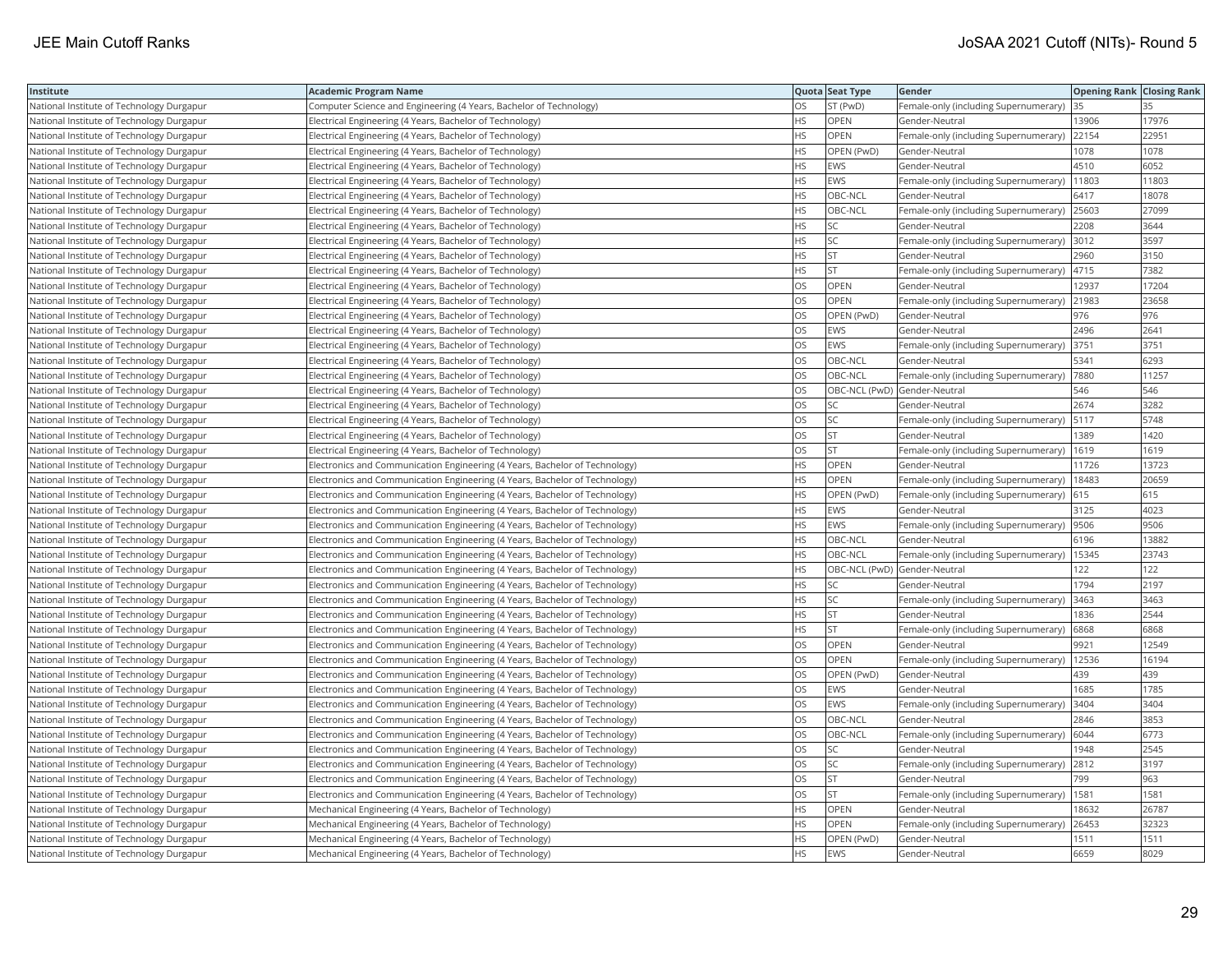| Institute                                 | Academic Program Name                                                     |           | Quota Seat Type              | Gender                                       | <b>Opening Rank Closing Rank</b> |        |
|-------------------------------------------|---------------------------------------------------------------------------|-----------|------------------------------|----------------------------------------------|----------------------------------|--------|
| National Institute of Technology Durgapur | Mechanical Engineering (4 Years, Bachelor of Technology)                  | HS.       | <b>EWS</b>                   | Female-only (including Supernumerary)        | 15432                            | 17680  |
| National Institute of Technology Durgapur | Mechanical Engineering (4 Years, Bachelor of Technology)                  | <b>HS</b> | OBC-NCL                      | Gender-Neutral                               | 8286                             | 25434  |
| National Institute of Technology Durgapur | Mechanical Engineering (4 Years, Bachelor of Technology)                  | <b>HS</b> | OBC-NCL                      | Female-only (including Supernumerary)        | 30389                            | 39001  |
| National Institute of Technology Durgapur | Mechanical Engineering (4 Years, Bachelor of Technology)                  | HS.       | SC                           | Gender-Neutral                               | 4286                             | 5651   |
| National Institute of Technology Durgapur | Mechanical Engineering (4 Years, Bachelor of Technology)                  | HS.       | SC                           | Female-only (including Supernumerary)        | 5222                             | 8760   |
| National Institute of Technology Durgapur | Mechanical Engineering (4 Years, Bachelor of Technology)                  | ΗS        | <b>ST</b>                    | Gender-Neutral                               | 2685                             | 4422   |
| National Institute of Technology Durgapur | Mechanical Engineering (4 Years, Bachelor of Technology)                  | HS        | <b>ST</b>                    | Female-only (including Supernumerary)        | 11904                            | 19992  |
| National Institute of Technology Durgapur | Mechanical Engineering (4 Years, Bachelor of Technology)                  | OS        | OPEN                         | Gender-Neutral                               | 20129                            | 24943  |
| National Institute of Technology Durgapur | Mechanical Engineering (4 Years, Bachelor of Technology)                  | OS        | OPEN                         | Female-only (including Supernumerary)        | 28777                            | 31420  |
| National Institute of Technology Durgapur | Mechanical Engineering (4 Years, Bachelor of Technology)                  | OS        | OPEN (PwD)                   | Gender-Neutral                               | 1495                             | 1495   |
| National Institute of Technology Durgapur | Mechanical Engineering (4 Years, Bachelor of Technology)                  | OS.       | OPEN (PwD)                   | Female-only (including Supernumerary)        | 1810                             | 1810   |
| National Institute of Technology Durgapur | Mechanical Engineering (4 Years, Bachelor of Technology)                  | OS        | <b>EWS</b>                   | Gender-Neutral                               | 3613                             | 3726   |
| National Institute of Technology Durgapur | Mechanical Engineering (4 Years, Bachelor of Technology)                  | OS        | <b>EWS</b>                   | Female-only (including Supernumerary)   5723 |                                  | 6500   |
| National Institute of Technology Durgapur | Mechanical Engineering (4 Years, Bachelor of Technology)                  | OS        | EWS (PwD)                    | Gender-Neutral                               | 187                              | 187    |
| National Institute of Technology Durgapur | Mechanical Engineering (4 Years, Bachelor of Technology)                  | OS        | OBC-NCL                      | Gender-Neutral                               | 6894                             | 8090   |
| National Institute of Technology Durgapur | Mechanical Engineering (4 Years, Bachelor of Technology)                  | OS.       | OBC-NCL                      | Female-only (including Supernumerary)        | 12822                            | 16377  |
| National Institute of Technology Durgapur | Mechanical Engineering (4 Years, Bachelor of Technology)                  | OS        | OBC-NCL (PwD) Gender-Neutral |                                              | 597                              | 597    |
| National Institute of Technology Durgapur | Mechanical Engineering (4 Years, Bachelor of Technology)                  | OS        | SC                           | Gender-Neutral                               | 3877                             | 4869   |
| National Institute of Technology Durgapur | Mechanical Engineering (4 Years, Bachelor of Technology)                  | OS.       | <b>SC</b>                    | Female-only (including Supernumerary)        | 6354                             | 7129   |
| National Institute of Technology Durgapur | Mechanical Engineering (4 Years, Bachelor of Technology)                  | OS        | <b>ST</b>                    | Gender-Neutral                               | 1409                             | 1631   |
| National Institute of Technology Durgapur | Mechanical Engineering (4 Years, Bachelor of Technology)                  | OS        | <b>ST</b>                    | Female-only (including Supernumerary)        | 2310                             | 2373   |
| National Institute of Technology Durgapur | Metallurgical and Materials Engineering (4 Years, Bachelor of Technology) | HS        | <b>OPEN</b>                  | Gender-Neutral                               | 29973                            | 39404  |
| National Institute of Technology Durgapur | Metallurgical and Materials Engineering (4 Years, Bachelor of Technology) | HS        | OPEN                         | Female-only (including Supernumerary)        | 40595                            | 47708  |
| National Institute of Technology Durgapur | Metallurgical and Materials Engineering (4 Years, Bachelor of Technology) | HS        | <b>EWS</b>                   | Gender-Neutral                               | 9153                             | 10124  |
| National Institute of Technology Durgapur | Metallurgical and Materials Engineering (4 Years, Bachelor of Technology) | HS        | <b>EWS</b>                   | Female-only (including Supernumerary)        | 23856                            | 23856  |
| National Institute of Technology Durgapur | Metallurgical and Materials Engineering (4 Years, Bachelor of Technology) | HS        | OBC-NCL                      | Gender-Neutral                               | 28782                            | 36185  |
| National Institute of Technology Durgapur | Metallurgical and Materials Engineering (4 Years, Bachelor of Technology) | HS.       | OBC-NCL                      | Female-only (including Supernumerary)        | 34542                            | 34542  |
| National Institute of Technology Durgapur | Metallurgical and Materials Engineering (4 Years, Bachelor of Technology) | HS        | SC                           | Gender-Neutral                               | 6816                             | 7589   |
| National Institute of Technology Durgapur | Metallurgical and Materials Engineering (4 Years, Bachelor of Technology) | HS        | SC                           | Female-only (including Supernumerary) 8900   |                                  | 8900   |
| National Institute of Technology Durgapur | Metallurgical and Materials Engineering (4 Years, Bachelor of Technology) | HS        | <b>ST</b>                    | Gender-Neutral                               | 5697                             | 7778   |
| National Institute of Technology Durgapur | Metallurgical and Materials Engineering (4 Years, Bachelor of Technology) | OS        | <b>OPEN</b>                  | Gender-Neutral                               | 35254                            | 39138  |
| National Institute of Technology Durgapur | Metallurgical and Materials Engineering (4 Years, Bachelor of Technology) | OS        | OPEN                         | Female-only (including Supernumerary)        | 45475                            | 48456  |
| National Institute of Technology Durgapur | Metallurgical and Materials Engineering (4 Years, Bachelor of Technology) | OS        | OPEN (PwD)                   | Gender-Neutral                               | 2224                             | 2224   |
| National Institute of Technology Durgapur | Metallurgical and Materials Engineering (4 Years, Bachelor of Technology) | OS        | <b>EWS</b>                   | Gender-Neutral                               | 6091                             | 6204   |
| National Institute of Technology Durgapur | Metallurgical and Materials Engineering (4 Years, Bachelor of Technology) | <b>OS</b> | <b>EWS</b>                   | Female-only (including Supernumerary)        | 8428                             | 8428   |
| National Institute of Technology Durgapur | Metallurgical and Materials Engineering (4 Years, Bachelor of Technology) | OS        | OBC-NCL                      | Gender-Neutral                               | 11763                            | 12666  |
| National Institute of Technology Durgapur | Metallurgical and Materials Engineering (4 Years, Bachelor of Technology) | OS        | OBC-NCL                      | Female-only (including Supernumerary)        | 18792                            | 18792  |
| National Institute of Technology Durgapur | Metallurgical and Materials Engineering (4 Years, Bachelor of Technology) | OS        | SC                           | Gender-Neutral                               | 7538                             | 7647   |
| National Institute of Technology Durgapur | Metallurgical and Materials Engineering (4 Years, Bachelor of Technology) | OS.       | <b>SC</b>                    | Female-only (including Supernumerary)        | 8677                             | 8677   |
| National Institute of Technology Durgapur | Metallurgical and Materials Engineering (4 Years, Bachelor of Technology) | OS        | <b>ST</b>                    | Gender-Neutral                               | 2165                             | 2618   |
| National Institute of Technology Durgapur | Metallurgical and Materials Engineering (4 Years, Bachelor of Technology) | OS        | <b>ST</b>                    | Female-only (including Supernumerary)        | 3197                             | 3197   |
| National Institute of Technology Goa      | Civil Engineering (4 Years, Bachelor of Technology)                       | GO        | OPEN                         | Gender-Neutral                               | 43382                            | 102541 |
| National Institute of Technology Goa      | Civil Engineering (4 Years, Bachelor of Technology)                       | GO        | OPEN                         | Female-only (including Supernumerary)        | 133971                           | 145271 |
| National Institute of Technology Goa      | Civil Engineering (4 Years, Bachelor of Technology)                       | GO        | <b>EWS</b>                   | Gender-Neutral                               | 59807                            | 59807  |
| National Institute of Technology Goa      | Civil Engineering (4 Years, Bachelor of Technology)                       | GO        | OBC-NCL                      | Gender-Neutral                               | 92560                            | 92560  |
| National Institute of Technology Goa      | Civil Engineering (4 Years, Bachelor of Technology)                       | GO        | OBC-NCL                      | Female-only (including Supernumerary)        | 61699                            | 61699  |
| National Institute of Technology Goa      | Civil Engineering (4 Years, Bachelor of Technology)                       | GO        | <b>ST</b>                    | Gender-Neutral                               | 8772                             | 8772   |
| National Institute of Technology Goa      | Civil Engineering (4 Years, Bachelor of Technology)                       | ΗS        | OPEN                         | Gender-Neutral                               | 69961                            | 69961  |
| National Institute of Technology Goa      | Civil Engineering (4 Years, Bachelor of Technology)                       | HS        | OBC-NCL                      | Gender-Neutral                               | 41383                            | 41383  |
| National Institute of Technology Goa      | Civil Engineering (4 Years, Bachelor of Technology)                       | HS.       | <b>SC</b>                    | Gender-Neutral                               | 9684                             | 9684   |
| National Institute of Technology Goa      | Civil Engineering (4 Years, Bachelor of Technology)                       | <b>OS</b> | OPEN                         | Gender-Neutral                               | 18221                            | 37616  |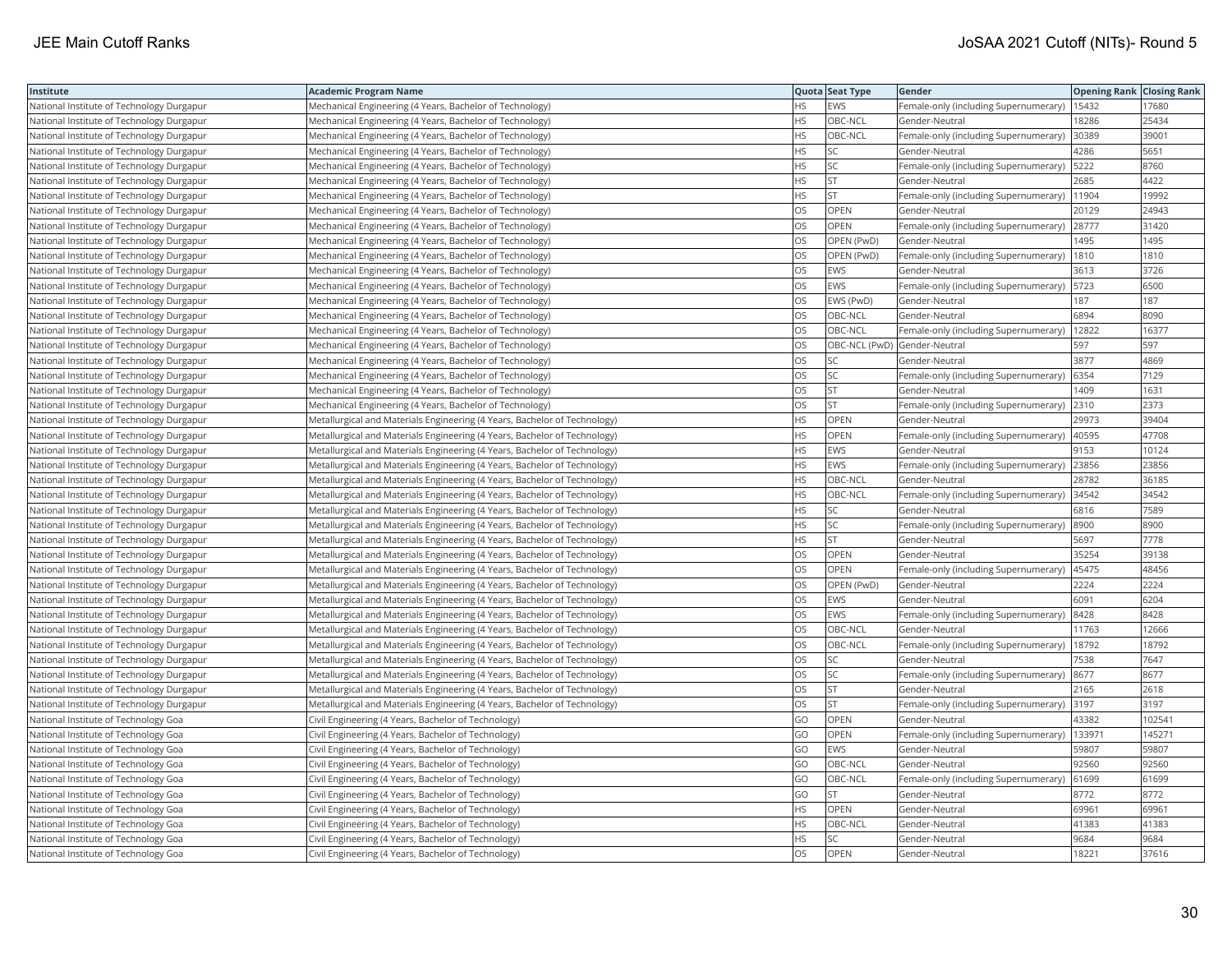| Institute                            | <b>Academic Program Name</b>                                                |           | Quota Seat Type | Gender                                       | <b>Opening Rank   Closing Rank</b> |        |
|--------------------------------------|-----------------------------------------------------------------------------|-----------|-----------------|----------------------------------------------|------------------------------------|--------|
| National Institute of Technology Goa | Civil Engineering (4 Years, Bachelor of Technology)                         | <b>OS</b> | OPEN            | Female-only (including Supernumerary)        | 36321                              | 40341  |
| National Institute of Technology Goa | Civil Engineering (4 Years, Bachelor of Technology)                         | OS        | OPEN (PwD)      | Gender-Neutral                               | 1667                               | 1667   |
| National Institute of Technology Goa | Civil Engineering (4 Years, Bachelor of Technology)                         | OS        | EWS             | Gender-Neutral                               | 5662                               | 5662   |
| National Institute of Technology Goa | Civil Engineering (4 Years, Bachelor of Technology)                         | OS        | OBC-NCL         | Gender-Neutral                               | 10692                              | 10983  |
| National Institute of Technology Goa | Civil Engineering (4 Years, Bachelor of Technology)                         | OS        | OBC-NCL         | Female-only (including Supernumerary)        | 18561                              | 18561  |
| National Institute of Technology Goa | Civil Engineering (4 Years, Bachelor of Technology)                         | OS        | SC.             | Gender-Neutral                               | 4948                               | 5627   |
| National Institute of Technology Goa | Civil Engineering (4 Years, Bachelor of Technology)                         | OS        | SC              | Female-only (including Supernumerary)        | 7081                               | 7081   |
| National Institute of Technology Goa | Civil Engineering (4 Years, Bachelor of Technology)                         | <b>OS</b> | <b>ST</b>       | Gender-Neutral                               | 1732                               | 1732   |
| National Institute of Technology Goa | Computer Science and Engineering (4 Years, Bachelor of Technology)          | GO        | OPEN            | Gender-Neutral                               | 17851                              | 22693  |
| National Institute of Technology Goa | Computer Science and Engineering (4 Years, Bachelor of Technology)          | GO        | OPEN            | Female-only (including Supernumerary)        | 17260                              | 17260  |
| National Institute of Technology Goa | Computer Science and Engineering (4 Years, Bachelor of Technology)          | GO        | OPEN (PwD)      | Gender-Neutral                               | 885                                | 885    |
| National Institute of Technology Goa | Computer Science and Engineering (4 Years, Bachelor of Technology)          | GO        | EWS             | Gender-Neutral                               | 5503                               | 7134   |
| National Institute of Technology Goa | Computer Science and Engineering (4 Years, Bachelor of Technology)          | GO        | OBC-NCL         | Gender-Neutral                               | 13244                              | 20310  |
| National Institute of Technology Goa | Computer Science and Engineering (4 Years, Bachelor of Technology)          | GO        | SC              | Gender-Neutral                               | 9850                               | 22617  |
| National Institute of Technology Goa | Computer Science and Engineering (4 Years, Bachelor of Technology)          | GO        | SC              | Female-only (including Supernumerary)        | 20226                              | 20226  |
| National Institute of Technology Goa | Computer Science and Engineering (4 Years, Bachelor of Technology)          | GO        | İst             | Gender-Neutral                               | 6701                               | 6701   |
| National Institute of Technology Goa | Computer Science and Engineering (4 Years, Bachelor of Technology)          | GO        | <b>ST</b>       | Female-only (including Supernumerary)        | 11662                              | 11662  |
| National Institute of Technology Goa | Computer Science and Engineering (4 Years, Bachelor of Technology)          | <b>HS</b> | OPEN            | Gender-Neutral                               | 39030                              | 39030  |
| National Institute of Technology Goa | Computer Science and Engineering (4 Years, Bachelor of Technology)          | <b>HS</b> | OBC-NCL         | Gender-Neutral                               | 23434                              | 23434  |
| National Institute of Technology Goa | Computer Science and Engineering (4 Years, Bachelor of Technology)          | <b>HS</b> | OBC-NCL         | Female-only (including Supernumerary)        | 16867                              | 16867  |
| National Institute of Technology Goa | Computer Science and Engineering (4 Years, Bachelor of Technology)          | <b>OS</b> | OPEN            | Gender-Neutral                               | 7773                               | 10467  |
| National Institute of Technology Goa | Computer Science and Engineering (4 Years, Bachelor of Technology)          | OS        | OPEN            | Female-only (including Supernumerary)        | 11251                              | 13995  |
| National Institute of Technology Goa | Computer Science and Engineering (4 Years, Bachelor of Technology)          | OS        | EWS             | Gender-Neutral                               | 1534                               | 1534   |
| National Institute of Technology Goa | Computer Science and Engineering (4 Years, Bachelor of Technology)          | OS        | OBC-NCL         | Gender-Neutral                               | 2653                               | 3841   |
| National Institute of Technology Goa | Computer Science and Engineering (4 Years, Bachelor of Technology)          | OS        | OBC-NCL         | Female-only (including Supernumerary)        | 8502                               | 8502   |
| National Institute of Technology Goa | Computer Science and Engineering (4 Years, Bachelor of Technology)          | OS        | SC              | Gender-Neutral                               | 1290                               | 1919   |
| National Institute of Technology Goa | Computer Science and Engineering (4 Years, Bachelor of Technology)          | OS        | SC.             | Female-only (including Supernumerary)        | 2765                               | 2765   |
| National Institute of Technology Goa | Computer Science and Engineering (4 Years, Bachelor of Technology)          | <b>OS</b> | lst.            | Gender-Neutral                               | 284                                | 284    |
| National Institute of Technology Goa | Electrical and Electronics Engineering (4 Years, Bachelor of Technology)    | GO        | OPEN            | Gender-Neutral                               | 26823                              | 43894  |
| National Institute of Technology Goa | Electrical and Electronics Engineering (4 Years, Bachelor of Technology)    | GO        | OPEN            | Female-only (including Supernumerary)        | 42126                              | 42126  |
| National Institute of Technology Goa | Electrical and Electronics Engineering (4 Years, Bachelor of Technology)    | GO        | <b>EWS</b>      | Gender-Neutral                               | 60419                              | 60419  |
| National Institute of Technology Goa | Electrical and Electronics Engineering (4 Years, Bachelor of Technology)    | GO        | OBC-NCL         | Gender-Neutral                               | 28943                              | 59927  |
| National Institute of Technology Goa | Electrical and Electronics Engineering (4 Years, Bachelor of Technology)    | GO        | OBC-NCL         | Female-only (including Supernumerary)        | 43363                              | 43363  |
| National Institute of Technology Goa | Electrical and Electronics Engineering (4 Years, Bachelor of Technology)    | GO        | SC              | Gender-Neutral                               | 43076                              | 43076  |
| National Institute of Technology Goa | Electrical and Electronics Engineering (4 Years, Bachelor of Technology)    | GO        | <b>ST</b>       | Gender-Neutral                               | 7714                               | 7714   |
| National Institute of Technology Goa | Electrical and Electronics Engineering (4 Years, Bachelor of Technology)    | <b>HS</b> | OPEN            | Gender-Neutral                               | 69166                              | 69166  |
| National Institute of Technology Goa | Electrical and Electronics Engineering (4 Years, Bachelor of Technology)    | <b>HS</b> | OPEN            | Female-only (including Supernumerary)        | 176913                             | 176913 |
| National Institute of Technology Goa | Electrical and Electronics Engineering (4 Years, Bachelor of Technology)    | <b>HS</b> | OBC-NCL         | Gender-Neutral                               | 37799                              | 37799  |
| National Institute of Technology Goa | Electrical and Electronics Engineering (4 Years, Bachelor of Technology)    | <b>HS</b> | SC.             | Gender-Neutral                               | 11240                              | 11240  |
| National Institute of Technology Goa | Electrical and Electronics Engineering (4 Years, Bachelor of Technology)    | OS        | OPEN            | Gender-Neutral                               | 16322                              | 20880  |
| National Institute of Technology Goa | Electrical and Electronics Engineering (4 Years, Bachelor of Technology)    | <b>OS</b> | <b>OPEN</b>     | Female-only (including Supernumerary)        | 19491                              | 19491  |
| National Institute of Technology Goa | Electrical and Electronics Engineering (4 Years, Bachelor of Technology)    | OS        | OPEN (PwD)      | Gender-Neutral                               | 763                                | 763    |
| National Institute of Technology Goa | Electrical and Electronics Engineering (4 Years, Bachelor of Technology)    | OS        | EWS             | Gender-Neutral                               | 3161                               | 3301   |
| National Institute of Technology Goa | Electrical and Electronics Engineering (4 Years, Bachelor of Technology)    | OS        | EWS             | Female-only (including Supernumerary)        | 4966                               | 4966   |
| National Institute of Technology Goa | Electrical and Electronics Engineering (4 Years, Bachelor of Technology)    | <b>OS</b> | OBC-NCL         | Gender-Neutral                               | 7586                               | 8105   |
| National Institute of Technology Goa | Electrical and Electronics Engineering (4 Years, Bachelor of Technology)    | <b>OS</b> | OBC-NCL         | Female-only (including Supernumerary)        | 11785                              | 11785  |
| National Institute of Technology Goa | Electrical and Electronics Engineering (4 Years, Bachelor of Technology)    | <b>OS</b> | SC.             | Gender-Neutral                               | 4922                               | 5092   |
| National Institute of Technology Goa | Electrical and Electronics Engineering (4 Years, Bachelor of Technology)    | OS        | SC              | Female-only (including Supernumerary)   5768 |                                    | 5768   |
| National Institute of Technology Goa | Electrical and Electronics Engineering (4 Years, Bachelor of Technology)    | OS        | <b>ST</b>       | Gender-Neutral                               | 1891                               | 1891   |
| National Institute of Technology Goa | Electronics and Communication Engineering (4 Years, Bachelor of Technology) | GO        | OPEN            | Gender-Neutral                               | 31703                              | 40651  |
| National Institute of Technology Goa | Electronics and Communication Engineering (4 Years, Bachelor of Technology) | GO        | OPEN            | Female-only (including Supernumerary)        | 26821                              | 26821  |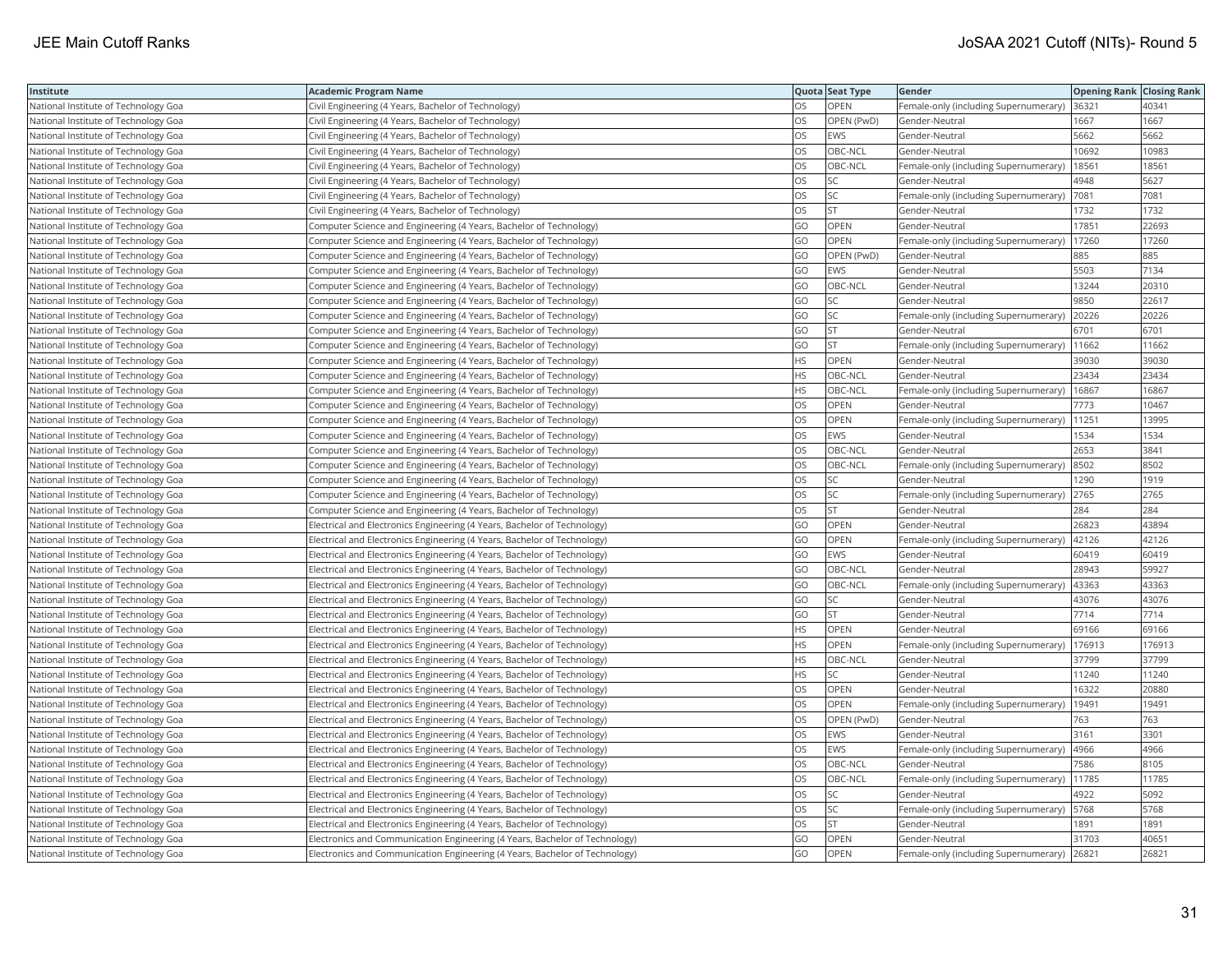| Institute                                 | <b>Academic Program Name</b>                                                |           | Quota Seat Type              | Gender                                        | <b>Opening Rank   Closing Rank</b> |        |
|-------------------------------------------|-----------------------------------------------------------------------------|-----------|------------------------------|-----------------------------------------------|------------------------------------|--------|
| National Institute of Technology Goa      | Electronics and Communication Engineering (4 Years, Bachelor of Technology) | GO        | <b>EWS</b>                   | Gender-Neutral                                | 37986                              | 37986  |
| National Institute of Technology Goa      | Electronics and Communication Engineering (4 Years, Bachelor of Technology) | GO        | OBC-NCL                      | Gender-Neutral                                | 28646                              | 40808  |
| National Institute of Technology Goa      | Electronics and Communication Engineering (4 Years, Bachelor of Technology) | GO        | OBC-NCL                      | Female-only (including Supernumerary)         | 40555                              | 40555  |
| National Institute of Technology Goa      | Electronics and Communication Engineering (4 Years, Bachelor of Technology) | GO        | <b>SC</b>                    | Gender-Neutral                                | 26189                              | 31640  |
| National Institute of Technology Goa      | Electronics and Communication Engineering (4 Years, Bachelor of Technology) | GO        | SC                           | Female-only (including Supernumerary)         | 14319                              | 14319  |
| National Institute of Technology Goa      | Electronics and Communication Engineering (4 Years, Bachelor of Technology) | HS.       | OPEN                         | Gender-Neutral                                | 46113                              | 59590  |
| National Institute of Technology Goa      | Electronics and Communication Engineering (4 Years, Bachelor of Technology) | HS        | OPEN                         | Female-only (including Supernumerary)         | 95161                              | 95161  |
| National Institute of Technology Goa      | Electronics and Communication Engineering (4 Years, Bachelor of Technology) | <b>HS</b> | OBC-NCL                      | Gender-Neutral                                | 33648                              | 33648  |
| National Institute of Technology Goa      | Electronics and Communication Engineering (4 Years, Bachelor of Technology) | <b>HS</b> | lst.                         | Gender-Neutral                                | 4711                               | 4711   |
| National Institute of Technology Goa      | Electronics and Communication Engineering (4 Years, Bachelor of Technology) | OS        | OPEN                         | Gender-Neutral                                | 11832                              | 14251  |
| National Institute of Technology Goa      | Electronics and Communication Engineering (4 Years, Bachelor of Technology) | <b>OS</b> | <b>OPEN</b>                  | Female-only (including Supernumerary)         | 14091                              | 14091  |
| National Institute of Technology Goa      | Electronics and Communication Engineering (4 Years, Bachelor of Technology) | OS        | <b>EWS</b>                   | Gender-Neutral                                | 2301                               | 2409   |
| National Institute of Technology Goa      | Electronics and Communication Engineering (4 Years, Bachelor of Technology) | OS        | <b>EWS</b>                   | Female-only (including Supernumerary) 3576    |                                    | 3576   |
| National Institute of Technology Goa      | Electronics and Communication Engineering (4 Years, Bachelor of Technology) | OS        | OBC-NCL                      | Gender-Neutral                                | 5095                               | 5939   |
| National Institute of Technology Goa      | Electronics and Communication Engineering (4 Years, Bachelor of Technology) | OS        | OBC-NCL                      | Female-only (including Supernumerary)         | 10238                              | 10238  |
| National Institute of Technology Goa      | Electronics and Communication Engineering (4 Years, Bachelor of Technology) | OS        | <b>SC</b>                    | Gender-Neutral                                | 2187                               | 3581   |
| National Institute of Technology Goa      | Electronics and Communication Engineering (4 Years, Bachelor of Technology) | OS        | <b>ST</b>                    | Gender-Neutral                                | 1765                               | 1792   |
| National Institute of Technology Goa      | Electronics and Communication Engineering (4 Years, Bachelor of Technology) | <b>OS</b> | <b>ST</b>                    | Female-only (including Supernumerary)         | 1784                               | 1784   |
| National Institute of Technology Goa      | Mechanical Engineering (4 Years, Bachelor of Technology)                    | GO        | <b>OPEN</b>                  | Gender-Neutral                                | 31604                              | 62657  |
| National Institute of Technology Goa      | Mechanical Engineering (4 Years, Bachelor of Technology)                    | GO        | <b>OPEN</b>                  | Female-only (including Supernumerary)   54658 |                                    | 62409  |
| National Institute of Technology Goa      | Mechanical Engineering (4 Years, Bachelor of Technology)                    | GO        | OBC-NCL                      | Gender-Neutral                                | 81460                              | 102191 |
| National Institute of Technology Goa      | Mechanical Engineering (4 Years, Bachelor of Technology)                    | GO        | OBC-NCL                      | Female-only (including Supernumerary)         | 91198                              | 91198  |
| National Institute of Technology Goa      | Mechanical Engineering (4 Years, Bachelor of Technology)                    | GO        | SC.                          | Female-only (including Supernumerary)         | 60127                              | 60127  |
| National Institute of Technology Goa      | Mechanical Engineering (4 Years, Bachelor of Technology)                    | GO        | lst                          | Gender-Neutral                                | 13752                              | 13752  |
| National Institute of Technology Goa      | Mechanical Engineering (4 Years, Bachelor of Technology)                    | HS        | <b>OPEN</b>                  | Gender-Neutral                                | 69198                              | 108553 |
| National Institute of Technology Goa      | Mechanical Engineering (4 Years, Bachelor of Technology)                    | <b>HS</b> | <b>EWS</b>                   | Gender-Neutral                                | 22748                              | 22748  |
| National Institute of Technology Goa      | Mechanical Engineering (4 Years, Bachelor of Technology)                    | <b>OS</b> | <b>OPEN</b>                  | Gender-Neutral                                | 19096                              | 26040  |
| National Institute of Technology Goa      | Mechanical Engineering (4 Years, Bachelor of Technology)                    | OS        | OPEN                         | Female-only (including Supernumerary)         | 35365                              | 38203  |
| National Institute of Technology Goa      | Mechanical Engineering (4 Years, Bachelor of Technology)                    | OS        | EWS                          | Gender-Neutral                                | 4198                               | 4198   |
| National Institute of Technology Goa      | Mechanical Engineering (4 Years, Bachelor of Technology)                    | OS        | OBC-NCL                      | Gender-Neutral                                | 9328                               | 9778   |
| National Institute of Technology Goa      | Mechanical Engineering (4 Years, Bachelor of Technology)                    | OS        | OBC-NCL                      | Female-only (including Supernumerary)         | 16173                              | 16173  |
| National Institute of Technology Goa      | Mechanical Engineering (4 Years, Bachelor of Technology)                    | OS        | OBC-NCL (PwD) Gender-Neutral |                                               | 756                                | 756    |
| National Institute of Technology Goa      | Mechanical Engineering (4 Years, Bachelor of Technology)                    | OS        | SC.                          | Gender-Neutral                                | 5469                               | 5490   |
| National Institute of Technology Goa      | Mechanical Engineering (4 Years, Bachelor of Technology)                    | OS        | <b>ST</b>                    | Gender-Neutral                                | 2352                               | 2352   |
| National Institute of Technology Hamirpur | Architecture (5 Years, Bachelor of Architecture)                            | <b>HS</b> | <b>OPEN</b>                  | Gender-Neutral                                | 2591                               | 8662   |
| National Institute of Technology Hamirpur | Architecture (5 Years, Bachelor of Architecture)                            | <b>HS</b> | OPEN                         | Female-only (including Supernumerary)         | 1540                               | 2338   |
| National Institute of Technology Hamirpur | Architecture (5 Years, Bachelor of Architecture)                            | <b>HS</b> | <b>EWS</b>                   | Gender-Neutral                                | 932                                | 1597   |
| National Institute of Technology Hamirpur | Architecture (5 Years, Bachelor of Architecture)                            | HS        | OBC-NCL                      | Gender-Neutral                                | 6609                               | 16715  |
| National Institute of Technology Hamirpur | Architecture (5 Years, Bachelor of Architecture)                            | HS        | OBC-NCL                      | Female-only (including Supernumerary)         | 5892                               | 5892   |
| National Institute of Technology Hamirpur | Architecture (5 Years, Bachelor of Architecture)                            | HS.       | SC                           | Gender-Neutral                                | 697                                | 1121   |
| National Institute of Technology Hamirpur | Architecture (5 Years, Bachelor of Architecture)                            | HS.       | <b>SC</b>                    | Female-only (including Supernumerary)         | 807                                | 807    |
| National Institute of Technology Hamirpur | Architecture (5 Years, Bachelor of Architecture)                            | <b>HS</b> | <b>ST</b>                    | Gender-Neutral                                | 432                                | 432    |
| National Institute of Technology Hamirpur | Architecture (5 Years, Bachelor of Architecture)                            | <b>HS</b> | <b>ST</b>                    | Female-only (including Supernumerary)         | 280                                | 280    |
| National Institute of Technology Hamirpur | Architecture (5 Years, Bachelor of Architecture)                            | OS        | OPEN                         | Gender-Neutral                                | 728                                | 1186   |
| National Institute of Technology Hamirpur | Architecture (5 Years, Bachelor of Architecture)                            | OS        | <b>OPEN</b>                  | Female-only (including Supernumerary)  935    |                                    | 1082   |
| National Institute of Technology Hamirpur | Architecture (5 Years, Bachelor of Architecture)                            | OS        | <b>EWS</b>                   | Gender-Neutral                                | 293                                | 299    |
| National Institute of Technology Hamirpur | Architecture (5 Years, Bachelor of Architecture)                            | <b>OS</b> | <b>EWS</b>                   | Female-only (including Supernumerary)         | 179                                | 179    |
| National Institute of Technology Hamirpur | Architecture (5 Years, Bachelor of Architecture)                            | OS        | OBC-NCL                      | Gender-Neutral                                | 510                                | 568    |
| National Institute of Technology Hamirpur | Architecture (5 Years, Bachelor of Architecture)                            | OS        | OBC-NCL                      | Female-only (including Supernumerary)         | 441                                | 506    |
| National Institute of Technology Hamirpur | Architecture (5 Years, Bachelor of Architecture)                            | OS        | <b>SC</b>                    | Gender-Neutral                                | 74                                 | 236    |
| National Institute of Technology Hamirpur | Architecture (5 Years, Bachelor of Architecture)                            | <b>OS</b> | lsc                          | Female-only (including Supernumerary)   158   |                                    | 158    |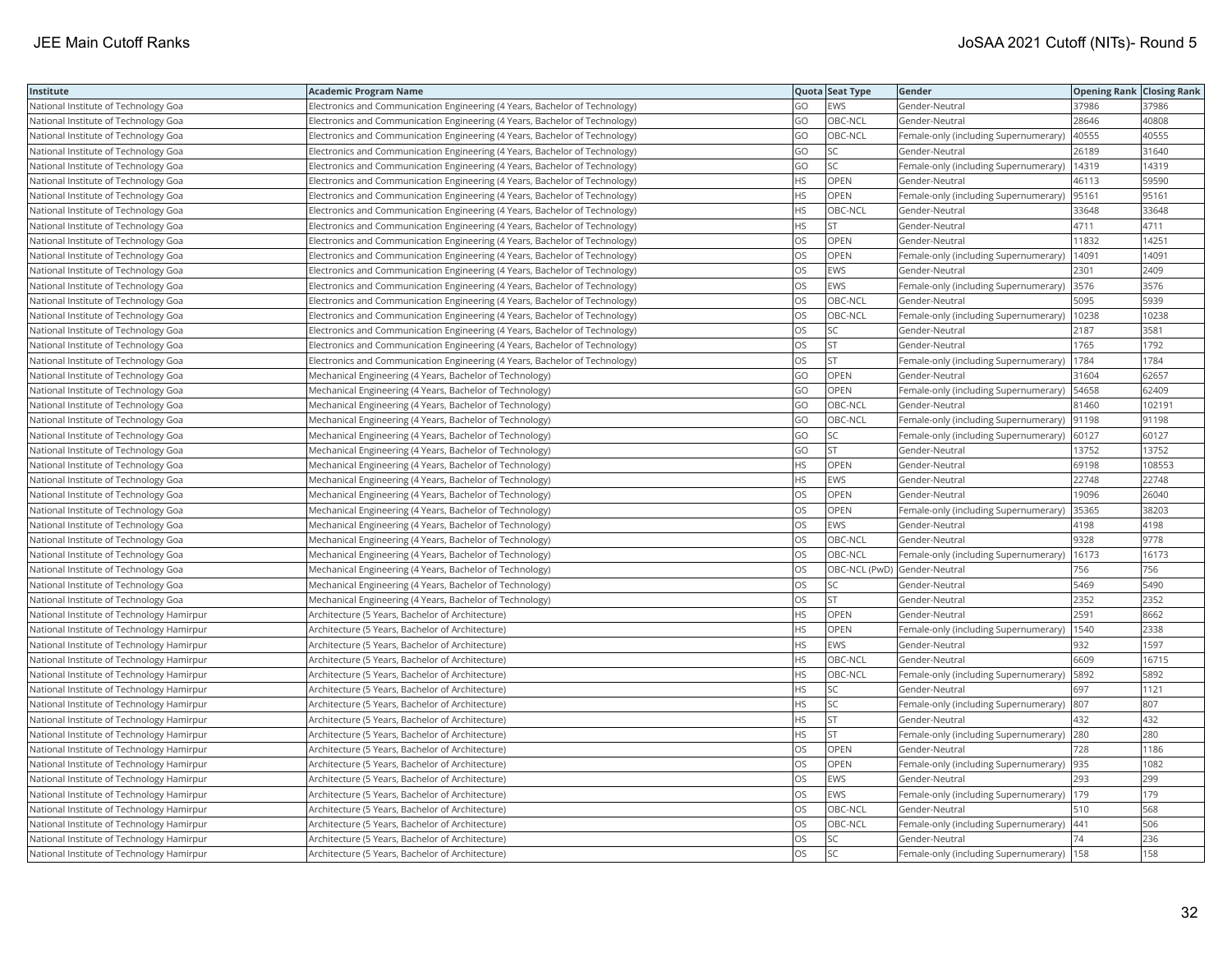| Institute                                 | Academic Program Name                                              |           | Quota Seat Type              | Gender                                       | <b>Opening Rank Closing Rank</b> |        |
|-------------------------------------------|--------------------------------------------------------------------|-----------|------------------------------|----------------------------------------------|----------------------------------|--------|
| National Institute of Technology Hamirpur | Architecture (5 Years, Bachelor of Architecture)                   | OS        | <b>ST</b>                    | Gender-Neutral                               | 62                               | 117    |
| National Institute of Technology Hamirpur | Chemical Engineering (4 Years, Bachelor of Technology)             | <b>HS</b> | OPEN                         | Gender-Neutral                               | 61883                            | 79967  |
| National Institute of Technology Hamirpur | Chemical Engineering (4 Years, Bachelor of Technology)             | HS        | OPEN                         | Female-only (including Supernumerary)        | 91382                            | 108055 |
| National Institute of Technology Hamirpur | Chemical Engineering (4 Years, Bachelor of Technology)             | HS.       | OPEN (PwD)                   | Gender-Neutral                               | 1767                             | 1767   |
| National Institute of Technology Hamirpur | Chemical Engineering (4 Years, Bachelor of Technology)             | HS.       | EWS                          | Gender-Neutral                               | 14367                            | 16277  |
| National Institute of Technology Hamirpur | Chemical Engineering (4 Years, Bachelor of Technology)             | HS        | EWS                          | Female-only (including Supernumerary)        | 22509                            | 22509  |
| National Institute of Technology Hamirpur | Chemical Engineering (4 Years, Bachelor of Technology)             | HS        | OBC-NCL                      | Gender-Neutral                               | 79368                            | 99093  |
| National Institute of Technology Hamirpur | Chemical Engineering (4 Years, Bachelor of Technology)             | HS        | OBC-NCL                      | Female-only (including Supernumerary)        | 66971                            | 70118  |
| National Institute of Technology Hamirpur | Chemical Engineering (4 Years, Bachelor of Technology)             | HS        | SC                           | Gender-Neutral                               | 5096                             | 11309  |
| National Institute of Technology Hamirpur | Chemical Engineering (4 Years, Bachelor of Technology)             | ΗS        | SC                           | Female-only (including Supernumerary)        | 11964                            | 11964  |
| National Institute of Technology Hamirpur | Chemical Engineering (4 Years, Bachelor of Technology)             | <b>HS</b> | <b>ST</b>                    | Gender-Neutral                               | 3664                             | 5212   |
| National Institute of Technology Hamirpur | Chemical Engineering (4 Years, Bachelor of Technology)             | HS        | <b>ST</b>                    | Female-only (including Supernumerary)        | 4488                             | 4488   |
| National Institute of Technology Hamirpur | Chemical Engineering (4 Years, Bachelor of Technology)             | OS        | OPEN                         | Gender-Neutral                               | 26653                            | 34045  |
| National Institute of Technology Hamirpur | Chemical Engineering (4 Years, Bachelor of Technology)             | OS        | OPEN                         | Female-only (including Supernumerary)        | 40360                            | 41117  |
| National Institute of Technology Hamirpur | Chemical Engineering (4 Years, Bachelor of Technology)             | OS        | OPEN (PwD)                   | Gender-Neutral                               | 2122                             | 2122   |
| National Institute of Technology Hamirpur | Chemical Engineering (4 Years, Bachelor of Technology)             | OS.       | <b>EWS</b>                   | Gender-Neutral                               | 5330                             | 5575   |
| National Institute of Technology Hamirpur | Chemical Engineering (4 Years, Bachelor of Technology)             | OS        | EWS                          | Female-only (including Supernumerary)        | 6837                             | 6837   |
| National Institute of Technology Hamirpur | Chemical Engineering (4 Years, Bachelor of Technology)             | OS        | OBC-NCL                      | Gender-Neutral                               | 10514                            | 11665  |
| National Institute of Technology Hamirpur | Chemical Engineering (4 Years, Bachelor of Technology)             | OS.       | OBC-NCL                      | Female-only (including Supernumerary)        | 14899                            | 16822  |
| National Institute of Technology Hamirpur | Chemical Engineering (4 Years, Bachelor of Technology)             | OS        | SC                           | Gender-Neutral                               | 5644                             | 6785   |
| National Institute of Technology Hamirpur | Chemical Engineering (4 Years, Bachelor of Technology)             | OS        | SC                           | Female-only (including Supernumerary)  8148  |                                  | 8148   |
| National Institute of Technology Hamirpur | Chemical Engineering (4 Years, Bachelor of Technology)             | OS        | <b>ST</b>                    | Gender-Neutral                               | 2528                             | 2885   |
| National Institute of Technology Hamirpur | Civil Engineering (4 Years, Bachelor of Technology)                | HS        | OPEN                         | Gender-Neutral                               | 31332                            | 75446  |
| National Institute of Technology Hamirpur | Civil Engineering (4 Years, Bachelor of Technology)                | HS        | OPEN                         | Female-only (including Supernumerary)        | 79916                            | 98583  |
| National Institute of Technology Hamirpur | Civil Engineering (4 Years, Bachelor of Technology)                | HS        | OPEN (PwD)                   | Female-only (including Supernumerary)        | 1368                             | 1368   |
| National Institute of Technology Hamirpur | Civil Engineering (4 Years, Bachelor of Technology)                | HS        | EWS                          | Gender-Neutral                               | 12591                            | 13884  |
| National Institute of Technology Hamirpur | Civil Engineering (4 Years, Bachelor of Technology)                | <b>HS</b> | <b>EWS</b>                   | Female-only (including Supernumerary)        | 21652                            | 21652  |
| National Institute of Technology Hamirpur | Civil Engineering (4 Years, Bachelor of Technology)                | HS        | OBC-NCL                      | Gender-Neutral                               | 39710                            | 78651  |
| National Institute of Technology Hamirpur | Civil Engineering (4 Years, Bachelor of Technology)                | HS        | OBC-NCL                      | Female-only (including Supernumerary)        | 58951                            | 75653  |
| National Institute of Technology Hamirpur | Civil Engineering (4 Years, Bachelor of Technology)                | HS        | SC                           | Gender-Neutral                               | 5107                             | 8361   |
| National Institute of Technology Hamirpur | Civil Engineering (4 Years, Bachelor of Technology)                | HS        | <b>SC</b>                    | Female-only (including Supernumerary)   6726 |                                  | 10939  |
| National Institute of Technology Hamirpur | Civil Engineering (4 Years, Bachelor of Technology)                | HS        | SC (PwD)                     | Gender-Neutral                               | 159                              | 159    |
| National Institute of Technology Hamirpur | Civil Engineering (4 Years, Bachelor of Technology)                | HS        | <b>ST</b>                    | Gender-Neutral                               | 1847                             | 2315   |
| National Institute of Technology Hamirpur | Civil Engineering (4 Years, Bachelor of Technology)                | HS        | <b>ST</b>                    | Female-only (including Supernumerary)        | 4008                             | 4008   |
| National Institute of Technology Hamirpur | Civil Engineering (4 Years, Bachelor of Technology)                | <b>OS</b> | OPEN                         | Gender-Neutral                               | 27748                            | 36032  |
| National Institute of Technology Hamirpur | Civil Engineering (4 Years, Bachelor of Technology)                | OS        | <b>OPEN</b>                  | Female-only (including Supernumerary)        | 40051                            | 47566  |
| National Institute of Technology Hamirpur | Civil Engineering (4 Years, Bachelor of Technology)                | OS        | OPEN (PwD)                   | Gender-Neutral                               | 2221                             | 2221   |
| National Institute of Technology Hamirpur | Civil Engineering (4 Years, Bachelor of Technology)                | OS        | EWS                          | Gender-Neutral                               | 5519                             | 5639   |
| National Institute of Technology Hamirpur | Civil Engineering (4 Years, Bachelor of Technology)                | OS        | <b>EWS</b>                   | Female-only (including Supernumerary)        | 7794                             | 7794   |
| National Institute of Technology Hamirpur | Civil Engineering (4 Years, Bachelor of Technology)                | OS        | OBC-NCL                      | Gender-Neutral                               | 8954                             | 11161  |
| National Institute of Technology Hamirpur | Civil Engineering (4 Years, Bachelor of Technology)                | OS        | OBC-NCL                      | Female-only (including Supernumerary)        | 18599                            | 19811  |
| National Institute of Technology Hamirpur | Civil Engineering (4 Years, Bachelor of Technology)                | OS        | OBC-NCL (PwD) Gender-Neutral |                                              | 926                              | 926    |
| National Institute of Technology Hamirpur | Civil Engineering (4 Years, Bachelor of Technology)                | OS        | SC                           | Gender-Neutral                               | 4600                             | 6299   |
| National Institute of Technology Hamirpur | Civil Engineering (4 Years, Bachelor of Technology)                | OS        | SC                           | Female-only (including Supernumerary)        | 6605                             | 7121   |
| National Institute of Technology Hamirpur | Civil Engineering (4 Years, Bachelor of Technology)                | OS        | <b>ST</b>                    | Gender-Neutral                               | 1521                             | 1588   |
| National Institute of Technology Hamirpur | Civil Engineering (4 Years, Bachelor of Technology)                | OS        | <b>ST</b>                    | Female-only (including Supernumerary)        | 2644                             | 2644   |
| National Institute of Technology Hamirpur | Computer Science and Engineering (4 Years, Bachelor of Technology) | <b>HS</b> | OPEN                         | Gender-Neutral                               | 11171                            | 19928  |
| National Institute of Technology Hamirpur | Computer Science and Engineering (4 Years, Bachelor of Technology) | HS        | OPEN                         | Female-only (including Supernumerary)        | 12794                            | 31606  |
| National Institute of Technology Hamirpur | Computer Science and Engineering (4 Years, Bachelor of Technology) | HS        | OPEN (PwD)                   | Gender-Neutral                               | 666                              | 666    |
| National Institute of Technology Hamirpur | Computer Science and Engineering (4 Years, Bachelor of Technology) | HS        | <b>EWS</b>                   | Gender-Neutral                               | 3578                             | 4669   |
| National Institute of Technology Hamirpur | Computer Science and Engineering (4 Years, Bachelor of Technology) | <b>HS</b> | <b>EWS</b>                   | Female-only (including Supernumerary)   6471 |                                  | 6471   |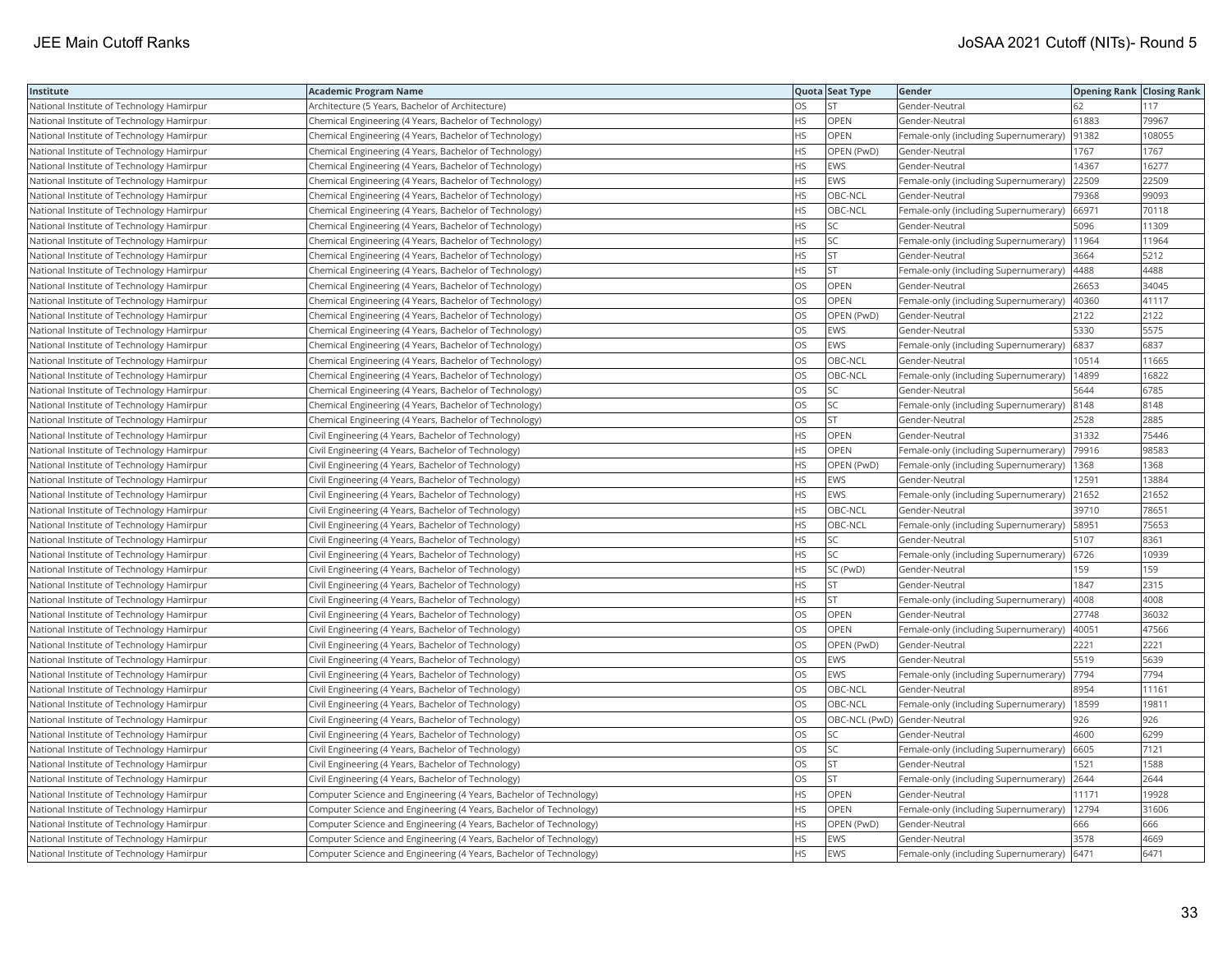| Institute                                 | Academic Program Name                                                                        |           | Quota Seat Type              | Gender                                       | <b>Opening Rank   Closing Rank</b> |       |
|-------------------------------------------|----------------------------------------------------------------------------------------------|-----------|------------------------------|----------------------------------------------|------------------------------------|-------|
| National Institute of Technology Hamirpur | Computer Science and Engineering (4 Years, Bachelor of Technology)                           | HS        | OBC-NCL                      | Gender-Neutral                               | 6814                               | 19969 |
| National Institute of Technology Hamirpur | Computer Science and Engineering (4 Years, Bachelor of Technology)                           | HS.       | OBC-NCL                      | Female-only (including Supernumerary)        | 9624                               | 13756 |
| National Institute of Technology Hamirpur | Computer Science and Engineering (4 Years, Bachelor of Technology)                           | HS        | SC                           | Gender-Neutral                               | 986                                | 2508  |
| National Institute of Technology Hamirpur | Computer Science and Engineering (4 Years, Bachelor of Technology)                           | HS        | SC                           | Female-only (including Supernumerary) 6191   |                                    | 7603  |
| National Institute of Technology Hamirpur | Computer Science and Engineering (4 Years, Bachelor of Technology)                           | HS        | <b>ST</b>                    | Gender-Neutral                               | 482                                | 1418  |
| National Institute of Technology Hamirpur | Computer Science and Engineering (4 Years, Bachelor of Technology)                           | HS        | <b>ST</b>                    | Female-only (including Supernumerary)  797   |                                    | 797   |
| National Institute of Technology Hamirpur | Computer Science and Engineering (4 Years, Bachelor of Technology)                           | OS.       | <b>OPEN</b>                  | Gender-Neutral                               | 874                                | 9592  |
| National Institute of Technology Hamirpur | Computer Science and Engineering (4 Years, Bachelor of Technology)                           | OS        | OPEN                         | Female-only (including Supernumerary)        | 5718                               | 12383 |
| National Institute of Technology Hamirpur | Computer Science and Engineering (4 Years, Bachelor of Technology)                           | OS        | OPEN (PwD)                   | Gender-Neutral                               | 321                                | 321   |
| National Institute of Technology Hamirpur | Computer Science and Engineering (4 Years, Bachelor of Technology)                           | OS.       | OPEN (PwD)                   | Female-only (including Supernumerary)        | 349                                | 349   |
| National Institute of Technology Hamirpur | Computer Science and Engineering (4 Years, Bachelor of Technology)                           | OS        | <b>EWS</b>                   | Gender-Neutral                               | 1308                               | 1386  |
| National Institute of Technology Hamirpur | Computer Science and Engineering (4 Years, Bachelor of Technology)                           | OS.       | EWS                          | Female-only (including Supernumerary) 2236   |                                    | 2236  |
| National Institute of Technology Hamirpur | Computer Science and Engineering (4 Years, Bachelor of Technology)                           | OS        | OBC-NCL                      | Gender-Neutral                               | 2585                               | 3150  |
| National Institute of Technology Hamirpur | Computer Science and Engineering (4 Years, Bachelor of Technology)                           | OS        | OBC-NCL                      | Female-only (including Supernumerary)        | 3050                               | 6570  |
| National Institute of Technology Hamirpur | Computer Science and Engineering (4 Years, Bachelor of Technology)                           | <b>OS</b> | OBC-NCL (PwD) Gender-Neutral |                                              | 209                                | 209   |
| National Institute of Technology Hamirpur | Computer Science and Engineering (4 Years, Bachelor of Technology)                           | OS        | <b>SC</b>                    | Gender-Neutral                               | 1971                               | 2335  |
| National Institute of Technology Hamirpur | Computer Science and Engineering (4 Years, Bachelor of Technology)                           | OS        | SC                           | Female-only (including Supernumerary)        | 2819                               | 2869  |
| National Institute of Technology Hamirpur | Computer Science and Engineering (4 Years, Bachelor of Technology)                           | OS.       | <b>ST</b>                    | Gender-Neutral                               | 808                                | 921   |
| National Institute of Technology Hamirpur | Computer Science and Engineering (4 Years, Bachelor of Technology)                           | OS        | <b>ST</b>                    | Female-only (including Supernumerary)  951   |                                    | 951   |
| National Institute of Technology Hamirpur | (Computer Science and Engineering (5 Years, Bachelor and Master of Technology (Dual Degree)) | HS.       | <b>OPEN</b>                  | Gender-Neutral                               | 17065                              | 21948 |
| National Institute of Technology Hamirpur | (Computer Science and Engineering (5 Years, Bachelor and Master of Technology (Dual Degree)) | HS.       | <b>OPEN</b>                  | Female-only (including Supernumerary)        | 32031                              | 32031 |
| National Institute of Technology Hamirpur | (Computer Science and Engineering (5 Years, Bachelor and Master of Technology (Dual Degree)) | HS        | OPEN (PwD)                   | Gender-Neutral                               | 813                                | 813   |
| National Institute of Technology Hamirpur | (Computer Science and Engineering (5 Years, Bachelor and Master of Technology (Dual Degree)) | HS        | <b>EWS</b>                   | Gender-Neutral                               | 5626                               | 5626  |
| National Institute of Technology Hamirpur | (Computer Science and Engineering (5 Years, Bachelor and Master of Technology (Dual Degree)) | HS        | OBC-NCL                      | Gender-Neutral                               | 7001                               | 22556 |
| National Institute of Technology Hamirpur | (Computer Science and Engineering (5 Years, Bachelor and Master of Technology (Dual Degree)) | HS.       | OBC-NCL                      | Female-only (including Supernumerary)        | 26328                              | 26328 |
| National Institute of Technology Hamirpur | (Computer Science and Engineering (5 Years, Bachelor and Master of Technology (Dual Degree)) | HS        | <b>SC</b>                    | Gender-Neutral                               | 1415                               | 1415  |
| National Institute of Technology Hamirpur | (Computer Science and Engineering (5 Years, Bachelor and Master of Technology (Dual Degree)) | HS        | SC                           | Female-only (including Supernumerary)        | 7508                               | 7508  |
| National Institute of Technology Hamirpur | (Computer Science and Engineering (5 Years, Bachelor and Master of Technology (Dual Degree)) | HS.       | <b>ST</b>                    | Gender-Neutral                               | 2397                               | 2397  |
| National Institute of Technology Hamirpur | (Computer Science and Engineering (5 Years, Bachelor and Master of Technology (Dual Degree)) | OS        | <b>OPEN</b>                  | Gender-Neutral                               | 10086                              | 11434 |
| National Institute of Technology Hamirpur | (Computer Science and Engineering (5 Years, Bachelor and Master of Technology (Dual Degree)) | OS        | OPEN                         | Female-only (including Supernumerary)        | 15484                              | 15484 |
| National Institute of Technology Hamirpur | (Computer Science and Engineering (5 Years, Bachelor and Master of Technology (Dual Degree)) | OS.       | <b>EWS</b>                   | Gender-Neutral                               | 1674                               | 1674  |
| National Institute of Technology Hamirpur | (Computer Science and Engineering (5 Years, Bachelor and Master of Technology (Dual Degree)) | OS        | EWS                          | Female-only (including Supernumerary)        | 3640                               | 3640  |
| National Institute of Technology Hamirpur | (Computer Science and Engineering (5 Years, Bachelor and Master of Technology (Dual Degree)) | OS        | OBC-NCL                      | Gender-Neutral                               | 3550                               | 4166  |
| National Institute of Technology Hamirpur | (Computer Science and Engineering (5 Years, Bachelor and Master of Technology (Dual Degree)) | OS.       | OBC-NCL                      | Female-only (including Supernumerary)        | 9438                               | 9438  |
| National Institute of Technology Hamirpur | (Computer Science and Engineering (5 Years, Bachelor and Master of Technology (Dual Degree)) | <b>OS</b> | <b>SC</b>                    | Gender-Neutral                               | 1781                               | 1964  |
| National Institute of Technology Hamirpur | (Computer Science and Engineering (5 Years, Bachelor and Master of Technology (Dual Degree)) | OS.       | <b>ST</b>                    | Gender-Neutral                               | 1230                               | 1230  |
| National Institute of Technology Hamirpur | Electrical Engineering (4 Years, Bachelor of Technology)                                     | HS.       | OPEN                         | Gender-Neutral                               | 26865                              | 49619 |
| National Institute of Technology Hamirpur | Electrical Engineering (4 Years, Bachelor of Technology)                                     | HS        | OPEN                         | Female-only (including Supernumerary) (63369 |                                    | 87897 |
| National Institute of Technology Hamirpur | Electrical Engineering (4 Years, Bachelor of Technology)                                     | HS.       | OPEN (PwD)                   | Gender-Neutral                               | 870                                | 870   |
| National Institute of Technology Hamirpur | Electrical Engineering (4 Years, Bachelor of Technology)                                     | HS        | <b>EWS</b>                   | Gender-Neutral                               | 8771                               | 10440 |
| National Institute of Technology Hamirpur | Electrical Engineering (4 Years, Bachelor of Technology)                                     | HS.       | <b>EWS</b>                   | Female-only (including Supernumerary)        | 18227                              | 18227 |
| National Institute of Technology Hamirpur | Electrical Engineering (4 Years, Bachelor of Technology)                                     | HS.       | OBC-NCL                      | Gender-Neutral                               | 41975                              | 70071 |
| National Institute of Technology Hamirpur | Electrical Engineering (4 Years, Bachelor of Technology)                                     | HS.       | OBC-NCL                      | Female-only (including Supernumerary)        | 48562                              | 71754 |
| National Institute of Technology Hamirpur | Electrical Engineering (4 Years, Bachelor of Technology)                                     | HS        | <b>SC</b>                    | Gender-Neutral                               | 4947                               | 7981  |
| National Institute of Technology Hamirpur | Electrical Engineering (4 Years, Bachelor of Technology)                                     | HS.       | SC                           | Female-only (including Supernumerary)  9847  |                                    | 10173 |
| National Institute of Technology Hamirpur | Electrical Engineering (4 Years, Bachelor of Technology)                                     | HS        | <b>ST</b>                    | Gender-Neutral                               | 1485                               | 3115  |
| National Institute of Technology Hamirpur | Electrical Engineering (4 Years, Bachelor of Technology)                                     | HS.       | <b>ST</b>                    | Female-only (including Supernumerary)        | 7829                               | 7829  |
| National Institute of Technology Hamirpur | Electrical Engineering (4 Years, Bachelor of Technology)                                     | OS        | <b>OPEN</b>                  | Gender-Neutral                               | 17920                              | 22276 |
| National Institute of Technology Hamirpur | Electrical Engineering (4 Years, Bachelor of Technology)                                     | OS        | OPEN                         | Female-only (including Supernumerary)        | 26607                              | 28700 |
| National Institute of Technology Hamirpur | Electrical Engineering (4 Years, Bachelor of Technology)                                     | OS.       | OPEN (PwD)                   | Gender-Neutral                               | 1122                               | 1122  |
| National Institute of Technology Hamirpur | Electrical Engineering (4 Years, Bachelor of Technology)                                     | <b>OS</b> | <b>EWS</b>                   | Gender-Neutral                               | 3239                               | 3402  |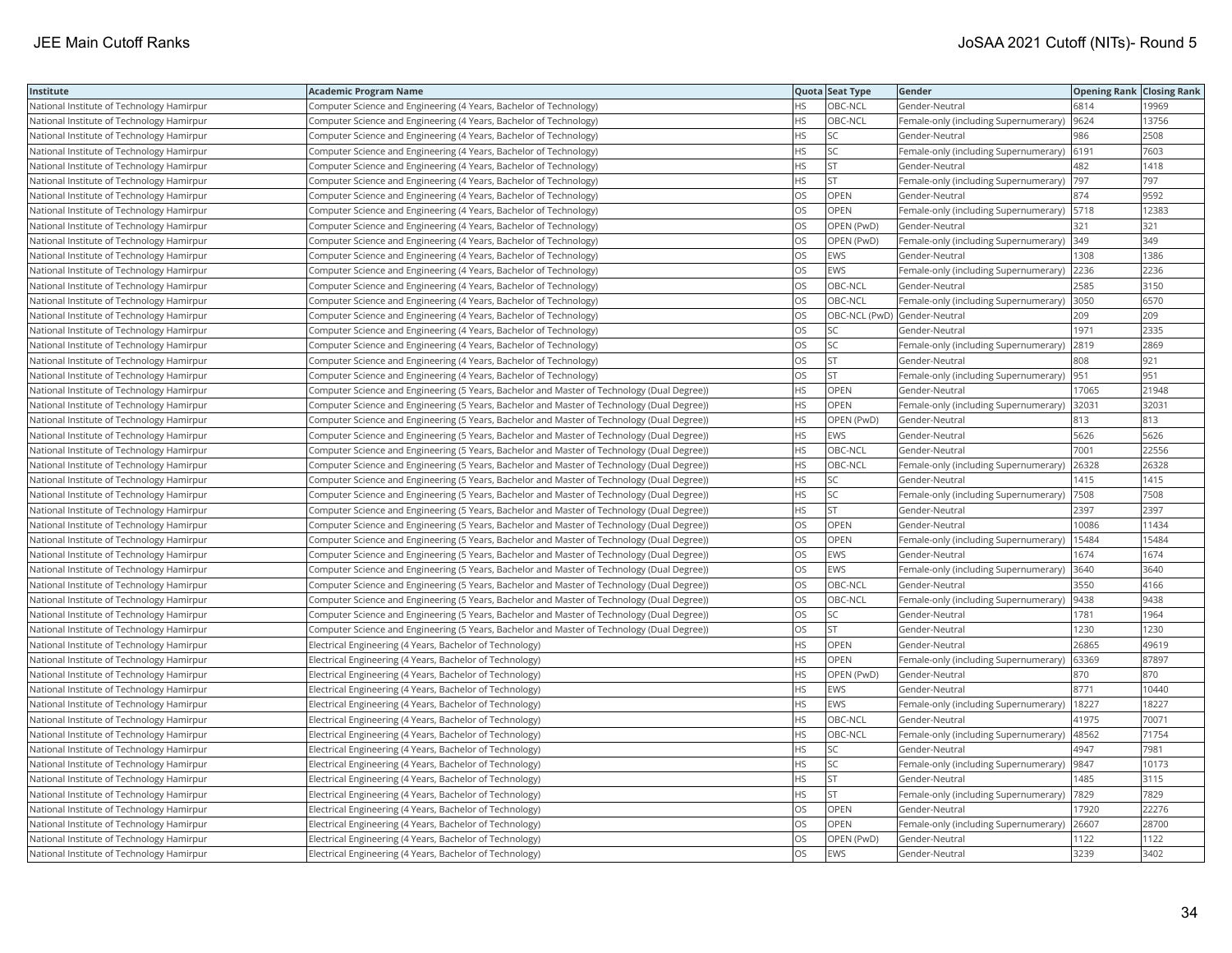| Institute                                 | Academic Program Name                                                                                 |           | Quota Seat Type              | Gender                                        | <b>Opening Rank   Closing Rank</b> |        |
|-------------------------------------------|-------------------------------------------------------------------------------------------------------|-----------|------------------------------|-----------------------------------------------|------------------------------------|--------|
| National Institute of Technology Hamirpur | Electrical Engineering (4 Years, Bachelor of Technology)                                              | OS        | EWS                          | Female-only (including Supernumerary)         | 4609                               | 4609   |
| National Institute of Technology Hamirpur | Electrical Engineering (4 Years, Bachelor of Technology)                                              | OS.       | OBC-NCL                      | Gender-Neutral                                | 6437                               | 7533   |
| National Institute of Technology Hamirpur | Electrical Engineering (4 Years, Bachelor of Technology)                                              | OS        | OBC-NCL                      | Female-only (including Supernumerary)         | 12811                              | 13333  |
| National Institute of Technology Hamirpur | Electrical Engineering (4 Years, Bachelor of Technology)                                              | OS        | OBC-NCL (PwD) Gender-Neutral |                                               | 565                                | 565    |
| National Institute of Technology Hamirpur | Electrical Engineering (4 Years, Bachelor of Technology)                                              | OS        | SC                           | Gender-Neutral                                | 4128                               | 4523   |
| National Institute of Technology Hamirpur | Electrical Engineering (4 Years, Bachelor of Technology)                                              | OS        | SC                           | Female-only (including Supernumerary)         | 5789                               | 6039   |
| National Institute of Technology Hamirpur | Electrical Engineering (4 Years, Bachelor of Technology)                                              | OS        | <b>ST</b>                    | Gender-Neutral                                | 1675                               | 1772   |
| National Institute of Technology Hamirpur | Electrical Engineering (4 Years, Bachelor of Technology)                                              | OS        | <b>ST</b>                    | Female-only (including Supernumerary)         | 2662                               | 2662   |
| National Institute of Technology Hamirpur | Electronics and Communication Engineering (4 Years, Bachelor of Technology)                           | HS        | OPEN                         | Gender-Neutral                                | 21594                              | 35230  |
| National Institute of Technology Hamirpur | Electronics and Communication Engineering (4 Years, Bachelor of Technology)                           | HS        | OPEN                         | Female-only (including Supernumerary)         | 40614                              | 58933  |
| National Institute of Technology Hamirpur | Electronics and Communication Engineering (4 Years, Bachelor of Technology)                           | HS        | OPEN (PwD)                   | Gender-Neutral                                | 1348                               | 1348   |
| National Institute of Technology Hamirpur | Electronics and Communication Engineering (4 Years, Bachelor of Technology)                           | HS        | <b>EWS</b>                   | Gender-Neutral                                | 5385                               | 6835   |
| National Institute of Technology Hamirpur | Electronics and Communication Engineering (4 Years, Bachelor of Technology)                           | HS        | <b>EWS</b>                   | Female-only (including Supernumerary)   13490 |                                    | 13490  |
| National Institute of Technology Hamirpur | Electronics and Communication Engineering (4 Years, Bachelor of Technology)                           | HS        | OBC-NCL                      | Gender-Neutral                                | 21927                              | 40685  |
| National Institute of Technology Hamirpur | Electronics and Communication Engineering (4 Years, Bachelor of Technology)                           | HS        | OBC-NCL                      | Female-only (including Supernumerary)         | 23633                              | 47330  |
| National Institute of Technology Hamirpur | Electronics and Communication Engineering (4 Years, Bachelor of Technology)                           | HS        | SC                           | Gender-Neutral                                | 4079                               | 5409   |
| National Institute of Technology Hamirpur | Electronics and Communication Engineering (4 Years, Bachelor of Technology)                           | HS.       | SC                           | Female-only (including Supernumerary)         | 7958                               | 10275  |
| National Institute of Technology Hamirpur | Electronics and Communication Engineering (4 Years, Bachelor of Technology)                           | <b>HS</b> | lst                          | Gender-Neutral                                | 2188                               | 2669   |
| National Institute of Technology Hamirpur | Electronics and Communication Engineering (4 Years, Bachelor of Technology)                           | <b>HS</b> | <b>ST</b>                    | Female-only (including Supernumerary)         | 2745                               | 2745   |
| National Institute of Technology Hamirpur | Electronics and Communication Engineering (4 Years, Bachelor of Technology)                           | OS        | OPEN                         | Gender-Neutral                                | 12048                              | 15183  |
| National Institute of Technology Hamirpur | Electronics and Communication Engineering (4 Years, Bachelor of Technology)                           | OS        | OPEN                         | Female-only (including Supernumerary)         | 19641                              | 22085  |
| National Institute of Technology Hamirpur | Electronics and Communication Engineering (4 Years, Bachelor of Technology)                           | <b>OS</b> | OPEN (PwD)                   | Female-only (including Supernumerary)   1721  |                                    | 1721   |
| National Institute of Technology Hamirpur | Electronics and Communication Engineering (4 Years, Bachelor of Technology)                           | OS        | <b>EWS</b>                   | Gender-Neutral                                | 2086                               | 2468   |
| National Institute of Technology Hamirpur | Electronics and Communication Engineering (4 Years, Bachelor of Technology)                           | OS        | <b>EWS</b>                   | Female-only (including Supernumerary) 3592    |                                    | 3592   |
| National Institute of Technology Hamirpur | Electronics and Communication Engineering (4 Years, Bachelor of Technology)                           | OS.       | OBC-NCL                      | Gender-Neutral                                | 4492                               | 5363   |
| National Institute of Technology Hamirpur | Electronics and Communication Engineering (4 Years, Bachelor of Technology)                           | OS.       | OBC-NCL                      | Female-only (including Supernumerary)         | 9092                               | 10752  |
| National Institute of Technology Hamirpur | Electronics and Communication Engineering (4 Years, Bachelor of Technology)                           | OS        | SC                           | Gender-Neutral                                | 3128                               | 3944   |
| National Institute of Technology Hamirpur | Electronics and Communication Engineering (4 Years, Bachelor of Technology)                           | OS        | SC                           | Female-only (including Supernumerary)         | 5360                               | 5380   |
| National Institute of Technology Hamirpur | Electronics and Communication Engineering (4 Years, Bachelor of Technology)                           | OS        | <b>ST</b>                    | Gender-Neutral                                | 1357                               | 1528   |
| National Institute of Technology Hamirpur | Electronics and Communication Engineering (4 Years, Bachelor of Technology)                           | OS        | <b>ST</b>                    | Female-only (including Supernumerary)         | 1958                               | 1958   |
| National Institute of Technology Hamirpur | (Electronics and Communication Engineering (5 Years, Bachelor and Master of Technology (Dual Degree)) | <b>HS</b> | OPEN                         | Gender-Neutral                                | 36161                              | 40996  |
| National Institute of Technology Hamirpur | (Electronics and Communication Engineering (5 Years, Bachelor and Master of Technology (Dual Degree)) | HS        | OPEN                         | Female-only (including Supernumerary)         | 68626                              | 68626  |
| National Institute of Technology Hamirpur | (Electronics and Communication Engineering (5 Years, Bachelor and Master of Technology (Dual Degree)) | HS        | <b>EWS</b>                   | Gender-Neutral                                | 7143                               | 7143   |
| National Institute of Technology Hamirpur | (Electronics and Communication Engineering (5 Years, Bachelor and Master of Technology (Dual Degree)) | <b>HS</b> | <b>EWS</b>                   | Female-only (including Supernumerary)         | 17350                              | 17350  |
| National Institute of Technology Hamirpur | (Electronics and Communication Engineering (5 Years, Bachelor and Master of Technology (Dual Degree)) | HS        | OBC-NCL                      | Gender-Neutral                                | 42172                              | 50110  |
| National Institute of Technology Hamirpur | (Electronics and Communication Engineering (5 Years, Bachelor and Master of Technology (Dual Degree)) | HS        | OBC-NCL                      | Female-only (including Supernumerary)   59170 |                                    | 59170  |
| National Institute of Technology Hamirpur | (Electronics and Communication Engineering (5 Years, Bachelor and Master of Technology (Dual Degree)) | HS        | <b>SC</b>                    | Gender-Neutral                                | 5573                               | 5891   |
| National Institute of Technology Hamirpur | (Electronics and Communication Engineering (5 Years, Bachelor and Master of Technology (Dual Degree)) | HS.       | <b>ST</b>                    | Gender-Neutral                                | 2895                               | 2895   |
| National Institute of Technology Hamirpur | (Electronics and Communication Engineering (5 Years, Bachelor and Master of Technology (Dual Degree)) | OS        | OPEN                         | Gender-Neutral                                | 9920                               | 17461  |
| National Institute of Technology Hamirpur | (Electronics and Communication Engineering (5 Years, Bachelor and Master of Technology (Dual Degree)) | OS        | OPEN                         | Female-only (including Supernumerary)         | 27469                              | 27469  |
| National Institute of Technology Hamirpur | (Electronics and Communication Engineering (5 Years, Bachelor and Master of Technology (Dual Degree)) | <b>OS</b> | <b>EWS</b>                   | Gender-Neutral                                | 2875                               | 2875   |
| National Institute of Technology Hamirpur | (Electronics and Communication Engineering (5 Years, Bachelor and Master of Technology (Dual Degree)) | OS        | OBC-NCL                      | Gender-Neutral                                | 5526                               | 5968   |
| National Institute of Technology Hamirpur | (Electronics and Communication Engineering (5 Years, Bachelor and Master of Technology (Dual Degree)) | OS        | OBC-NCL                      | Female-only (including Supernumerary)         | 10802                              | 10802  |
| National Institute of Technology Hamirpur | (Electronics and Communication Engineering (5 Years, Bachelor and Master of Technology (Dual Degree)) | OS        | SC                           | Gender-Neutral                                | 4188                               | 4188   |
| National Institute of Technology Hamirpur | (Electronics and Communication Engineering (5 Years, Bachelor and Master of Technology (Dual Degree)) | OS        | SC                           | Female-only (including Supernumerary)         | 5907                               | 5907   |
| National Institute of Technology Hamirpur | (Electronics and Communication Engineering (5 Years, Bachelor and Master of Technology (Dual Degree)) | OS        | <b>ST</b>                    | Gender-Neutral                                | 1623                               | 1623   |
| National Institute of Technology Hamirpur | Engineering Physics (4 Years, Bachelor of Technology)                                                 | HS        | OPEN                         | Gender-Neutral                                | 46510                              | 89830  |
| National Institute of Technology Hamirpur | Engineering Physics (4 Years, Bachelor of Technology)                                                 | HS.       | OPEN                         | Female-only (including Supernumerary)         | 111277                             | 116030 |
| National Institute of Technology Hamirpur | Engineering Physics (4 Years, Bachelor of Technology)                                                 | HS.       | EWS                          | Gender-Neutral                                | 14403                              | 15217  |
| National Institute of Technology Hamirpur | Engineering Physics (4 Years, Bachelor of Technology)                                                 | HS        | EWS                          | Female-only (including Supernumerary)         | 33641                              | 33641  |
| National Institute of Technology Hamirpur | Engineering Physics (4 Years, Bachelor of Technology)                                                 | HS        | OBC-NCL                      | Gender-Neutral                                | 97672                              | 144506 |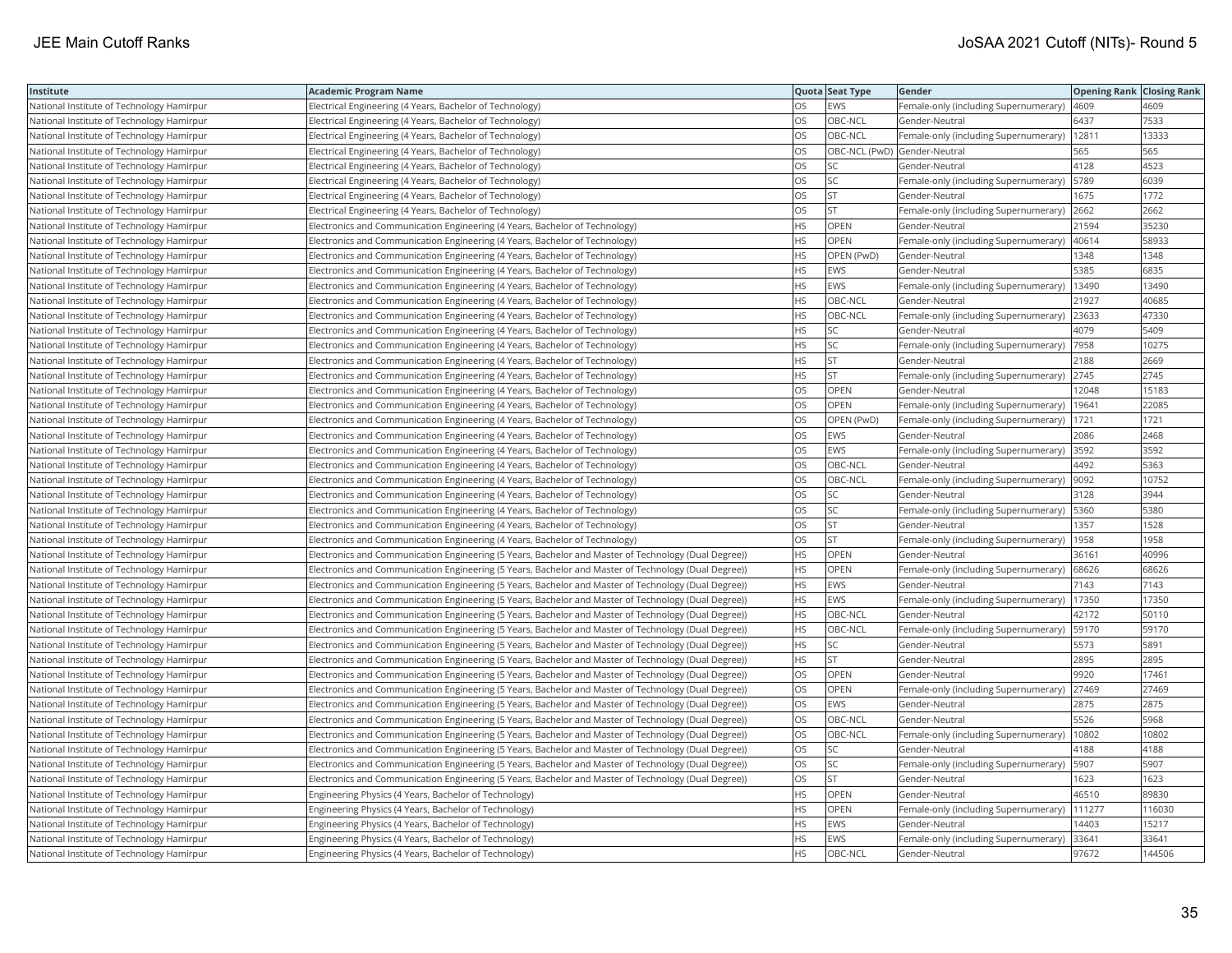| Institute                                 | Academic Program Name                                               |           | Quota Seat Type | Gender                                         | <b>Opening Rank Closing Rank</b> |        |
|-------------------------------------------|---------------------------------------------------------------------|-----------|-----------------|------------------------------------------------|----------------------------------|--------|
| National Institute of Technology Hamirpur | Engineering Physics (4 Years, Bachelor of Technology)               | HS.       | OBC-NCL         | Female-only (including Supernumerary)   127102 |                                  | 127102 |
| National Institute of Technology Hamirpur | Engineering Physics (4 Years, Bachelor of Technology)               | НS        | SC              | Gender-Neutral                                 | 9664                             | 10641  |
| National Institute of Technology Hamirpur | Engineering Physics (4 Years, Bachelor of Technology)               | HS.       | SC              | Female-only (including Supernumerary)          | 13275                            | 13275  |
| National Institute of Technology Hamirpur | Engineering Physics (4 Years, Bachelor of Technology)               | <b>HS</b> | <b>ST</b>       | Gender-Neutral                                 | 5357                             | 5357   |
| National Institute of Technology Hamirpur | Engineering Physics (4 Years, Bachelor of Technology)               | OS        | <b>OPEN</b>     | Gender-Neutral                                 | 17967                            | 26693  |
| National Institute of Technology Hamirpur | Engineering Physics (4 Years, Bachelor of Technology)               | OS        | OPEN            | Female-only (including Supernumerary)          | 36296                            | 39065  |
| National Institute of Technology Hamirpur | Engineering Physics (4 Years, Bachelor of Technology)               | OS        | <b>EWS</b>      | Gender-Neutral                                 | 4012                             | 4099   |
| National Institute of Technology Hamirpur | Engineering Physics (4 Years, Bachelor of Technology)               | OS        | OBC-NCL         | Gender-Neutral                                 | 10543                            | 12474  |
| National Institute of Technology Hamirpur | Engineering Physics (4 Years, Bachelor of Technology)               | OS.       | OBC-NCL         | Female-only (including Supernumerary)          | 17841                            | 18867  |
| National Institute of Technology Hamirpur | Engineering Physics (4 Years, Bachelor of Technology)               | <b>OS</b> | <b>SC</b>       | Gender-Neutral                                 | 6076                             | 6526   |
| National Institute of Technology Hamirpur | Engineering Physics (4 Years, Bachelor of Technology)               | OS        | <b>ST</b>       | Gender-Neutral                                 | 2844                             | 2997   |
| National Institute of Technology Hamirpur | Engineering Physics (4 Years, Bachelor of Technology)               | OS        | <b>ST</b>       | Female-only (including Supernumerary) 3752     |                                  | 3752   |
| National Institute of Technology Hamirpur | Materials Science and Engineering (4 Years, Bachelor of Technology) | HS        | OPEN            | Gender-Neutral                                 | 81941                            | 91362  |
| National Institute of Technology Hamirpur | Materials Science and Engineering (4 Years, Bachelor of Technology) | HS        | OPEN            | Female-only (including Supernumerary)          | 117193                           | 117193 |
| National Institute of Technology Hamirpur | Materials Science and Engineering (4 Years, Bachelor of Technology) | <b>HS</b> | <b>EWS</b>      | Gender-Neutral                                 | 15246                            | 15246  |
| National Institute of Technology Hamirpur | Materials Science and Engineering (4 Years, Bachelor of Technology) | HS        | EWS             | Female-only (including Supernumerary)          | 29333                            | 29333  |
| National Institute of Technology Hamirpur | Materials Science and Engineering (4 Years, Bachelor of Technology) | <b>HS</b> | OBC-NCL         | Gender-Neutral                                 | 95753                            | 120292 |
| National Institute of Technology Hamirpur | Materials Science and Engineering (4 Years, Bachelor of Technology) | HS.       | OBC-NCL         | Female-only (including Supernumerary)          | 83283                            | 83283  |
| National Institute of Technology Hamirpur | Materials Science and Engineering (4 Years, Bachelor of Technology) | <b>HS</b> | <b>SC</b>       | Gender-Neutral                                 | 8480                             | 13410  |
| National Institute of Technology Hamirpur | Materials Science and Engineering (4 Years, Bachelor of Technology) | HS        | <b>ST</b>       | Gender-Neutral                                 | 5921                             | 5921   |
| National Institute of Technology Hamirpur | Materials Science and Engineering (4 Years, Bachelor of Technology) | HS.       | <b>ST</b>       | Female-only (including Supernumerary)          | 8251                             | 8251   |
| National Institute of Technology Hamirpur | Materials Science and Engineering (4 Years, Bachelor of Technology) | OS        | OPEN            | Gender-Neutral                                 | 32527                            | 40565  |
| National Institute of Technology Hamirpur | Materials Science and Engineering (4 Years, Bachelor of Technology) | OS        | OPEN            | Female-only (including Supernumerary)  45665   |                                  | 49010  |
| National Institute of Technology Hamirpur | Materials Science and Engineering (4 Years, Bachelor of Technology) | OS        | <b>EWS</b>      | Gender-Neutral                                 | 6112                             | 6199   |
| National Institute of Technology Hamirpur | Materials Science and Engineering (4 Years, Bachelor of Technology) | OS        | OBC-NCL         | Gender-Neutral                                 | 11503                            | 13622  |
| National Institute of Technology Hamirpur | Materials Science and Engineering (4 Years, Bachelor of Technology) | OS        | OBC-NCL         | Female-only (including Supernumerary)          | 19940                            | 19940  |
| National Institute of Technology Hamirpur | Materials Science and Engineering (4 Years, Bachelor of Technology) | OS.       | <b>SC</b>       | Gender-Neutral                                 | 6930                             | 7641   |
| National Institute of Technology Hamirpur | Materials Science and Engineering (4 Years, Bachelor of Technology) | OS        | SC              | Female-only (including Supernumerary)  8512    |                                  | 8512   |
| National Institute of Technology Hamirpur | Materials Science and Engineering (4 Years, Bachelor of Technology) | OS        | <b>ST</b>       | Gender-Neutral                                 | 3044                             | 3044   |
| National Institute of Technology Hamirpur | Mathematics and Computing (4 Years, Bachelor of Technology)         | HS        | OPEN            | Gender-Neutral                                 | 23578                            | 40790  |
| National Institute of Technology Hamirpur | Mathematics and Computing (4 Years, Bachelor of Technology)         | HS        | OPEN            | Female-only (including Supernumerary) 33734    |                                  | 43170  |
| National Institute of Technology Hamirpur | Mathematics and Computing (4 Years, Bachelor of Technology)         | HS.       | <b>EWS</b>      | Gender-Neutral                                 | 7302                             | 7899   |
| National Institute of Technology Hamirpur | Mathematics and Computing (4 Years, Bachelor of Technology)         | HS        | OBC-NCL         | Gender-Neutral                                 | 33453                            | 68476  |
| National Institute of Technology Hamirpur | Mathematics and Computing (4 Years, Bachelor of Technology)         | HS        | OBC-NCL         | Female-only (including Supernumerary)          | 47299                            | 47299  |
| National Institute of Technology Hamirpur | Mathematics and Computing (4 Years, Bachelor of Technology)         | HS        | <b>SC</b>       | Gender-Neutral                                 | 4419                             | 7677   |
| National Institute of Technology Hamirpur | Mathematics and Computing (4 Years, Bachelor of Technology)         | HS        | SC              | Female-only (including Supernumerary)          | 14392                            | 14392  |
| National Institute of Technology Hamirpur | Mathematics and Computing (4 Years, Bachelor of Technology)         | HS.       | <b>ST</b>       | Gender-Neutral                                 | 2050                             | 2050   |
| National Institute of Technology Hamirpur | Mathematics and Computing (4 Years, Bachelor of Technology)         | HS        | <b>ST</b>       | Female-only (including Supernumerary)   5990   |                                  | 5990   |
| National Institute of Technology Hamirpur | Mathematics and Computing (4 Years, Bachelor of Technology)         | OS        | OPEN            | Gender-Neutral                                 | 12710                            | 13493  |
| National Institute of Technology Hamirpur | Mathematics and Computing (4 Years, Bachelor of Technology)         | OS.       | <b>OPEN</b>     | Female-only (including Supernumerary)          | 13727                            | 20990  |
| National Institute of Technology Hamirpur | Mathematics and Computing (4 Years, Bachelor of Technology)         | OS        | OPEN (PwD)      | Gender-Neutral                                 | 759                              | 759    |
| National Institute of Technology Hamirpur | Mathematics and Computing (4 Years, Bachelor of Technology)         | OS        | EWS             | Gender-Neutral                                 | 1877                             | 1897   |
| National Institute of Technology Hamirpur | Mathematics and Computing (4 Years, Bachelor of Technology)         | OS.       | <b>EWS</b>      | Female-only (including Supernumerary)          | 3957                             | 3957   |
| National Institute of Technology Hamirpur | Mathematics and Computing (4 Years, Bachelor of Technology)         | OS        | OBC-NCL         | Gender-Neutral                                 | 3545                             | 4869   |
| National Institute of Technology Hamirpur | Mathematics and Computing (4 Years, Bachelor of Technology)         | OS.       | OBC-NCL         | Female-only (including Supernumerary)  9726    |                                  | 9726   |
| National Institute of Technology Hamirpur | Mathematics and Computing (4 Years, Bachelor of Technology)         | OS        | SC              | Gender-Neutral                                 | 2604                             | 3587   |
| National Institute of Technology Hamirpur | Mathematics and Computing (4 Years, Bachelor of Technology)         | OS        | SC              | Female-only (including Supernumerary)  5751    |                                  | 5751   |
| National Institute of Technology Hamirpur | Mathematics and Computing (4 Years, Bachelor of Technology)         | OS        | <b>ST</b>       | Gender-Neutral                                 | 1317                             | 1424   |
| National Institute of Technology Hamirpur | Mechanical Engineering (4 Years, Bachelor of Technology)            | HS        | OPEN            | Gender-Neutral                                 | 40443                            | 62067  |
| National Institute of Technology Hamirpur | Mechanical Engineering (4 Years, Bachelor of Technology)            | <b>HS</b> | OPEN            | Female-only (including Supernumerary)          | 88358                            | 110182 |
| National Institute of Technology Hamirpur | Mechanical Engineering (4 Years, Bachelor of Technology)            | <b>HS</b> | OPEN (PwD)      | Gender-Neutral                                 | 2656                             | 2656   |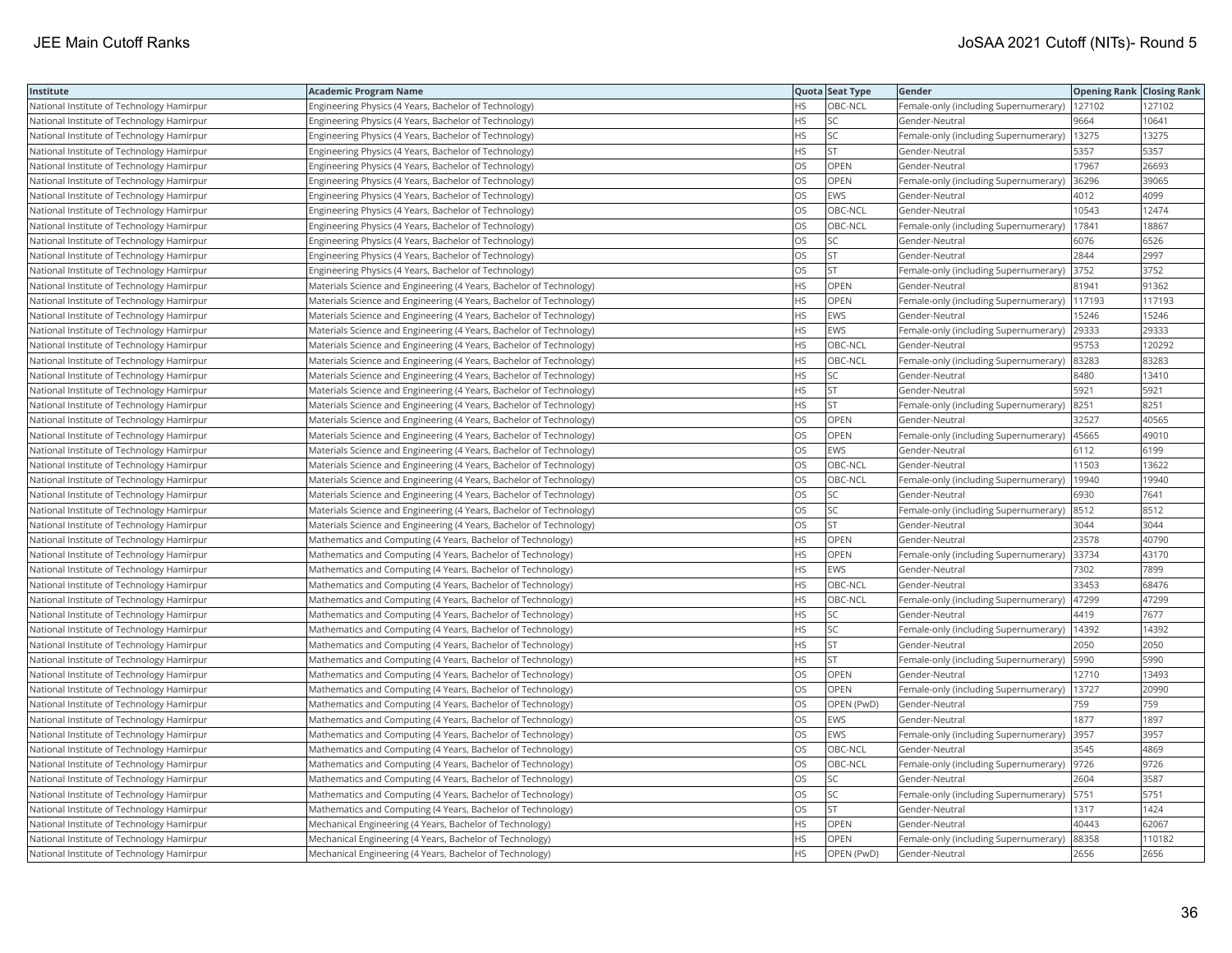| <b>Institute</b>                                      | Academic Program Name                                     |           | Quota Seat Type | Gender                                        | <b>Opening Rank Closing Rank</b> |        |
|-------------------------------------------------------|-----------------------------------------------------------|-----------|-----------------|-----------------------------------------------|----------------------------------|--------|
| National Institute of Technology Hamirpur             | Mechanical Engineering (4 Years, Bachelor of Technology)  | HS        | EWS             | Gender-Neutral                                | 9697                             | 11735  |
| National Institute of Technology Hamirpur             | Mechanical Engineering (4 Years, Bachelor of Technology)  | HS.       | EWS             | Female-only (including Supernumerary)         | 22760                            | 22760  |
| National Institute of Technology Hamirpur             | Mechanical Engineering (4 Years, Bachelor of Technology)  | HS        | OBC-NCL         | Gender-Neutral                                | 45255                            | 93918  |
| National Institute of Technology Hamirpur             | Mechanical Engineering (4 Years, Bachelor of Technology)  | HS        | OBC-NCL         | Female-only (including Supernumerary)         | 81127                            | 161783 |
| National Institute of Technology Hamirpur             | Mechanical Engineering (4 Years, Bachelor of Technology)  | <b>HS</b> | <b>SC</b>       | Gender-Neutral                                | 7862                             | 9097   |
| National Institute of Technology Hamirpur             | Mechanical Engineering (4 Years, Bachelor of Technology)  | HS        | <b>SC</b>       | Female-only (including Supernumerary)   15141 |                                  | 15730  |
| National Institute of Technology Hamirpur             | Mechanical Engineering (4 Years, Bachelor of Technology)  | HS        | ST              | Gender-Neutral                                | 3655                             | 5048   |
| National Institute of Technology Hamirpur             | Mechanical Engineering (4 Years, Bachelor of Technology)  | HS.       | <b>ST</b>       | Female-only (including Supernumerary) 6676    |                                  | 6676   |
| National Institute of Technology Hamirpur             | Mechanical Engineering (4 Years, Bachelor of Technology)  | OS        | OPEN            | Gender-Neutral                                | 22956                            | 27896  |
| National Institute of Technology Hamirpur             | Mechanical Engineering (4 Years, Bachelor of Technology)  | OS        | OPEN            | Female-only (including Supernumerary) 35766   |                                  | 39820  |
| National Institute of Technology Hamirpur             | Mechanical Engineering (4 Years, Bachelor of Technology)  | OS        | OPEN (PwD)      | Gender-Neutral                                | 1913                             | 1913   |
| National Institute of Technology Hamirpur             | Mechanical Engineering (4 Years, Bachelor of Technology)  | <b>OS</b> | <b>EWS</b>      | Gender-Neutral                                | 4147                             | 4356   |
| National Institute of Technology Hamirpur             | Mechanical Engineering (4 Years, Bachelor of Technology)  | OS        | <b>EWS</b>      | Female-only (including Supernumerary)         | 6834                             | 6834   |
| National Institute of Technology Hamirpur             | Mechanical Engineering (4 Years, Bachelor of Technology)  | OS        | OBC-NCL         | Gender-Neutral                                | 7727                             | 9482   |
| National Institute of Technology Hamirpur             | Mechanical Engineering (4 Years, Bachelor of Technology)  | OS        | OBC-NCL         | Female-only (including Supernumerary)         | 17559                            | 18083  |
| National Institute of Technology Hamirpur             | Mechanical Engineering (4 Years, Bachelor of Technology)  | OS        | <b>SC</b>       | Gender-Neutral                                | 4463                             | 5704   |
| National Institute of Technology Hamirpur             | Mechanical Engineering (4 Years, Bachelor of Technology)  | OS        | SC              | Female-only (including Supernumerary)         | 7574                             | 8635   |
| National Institute of Technology Hamirpur             | Mechanical Engineering (4 Years, Bachelor of Technology)  | OS        | <b>ST</b>       | Gender-Neutral                                | 2009                             | 2330   |
| National Institute of Technology Hamirpur             | Mechanical Engineering (4 Years, Bachelor of Technology)  | OS.       | <b>ST</b>       | Female-only (including Supernumerary)         | 2996                             | 2996   |
| National Institute of Technology Karnataka, Surathkal | Artificial Intelligence (4 Years, Bachelor of Technology) | HS        | <b>OPEN</b>     | Gender-Neutral                                | 3045                             | 3887   |
| National Institute of Technology Karnataka, Surathkal | Artificial Intelligence (4 Years, Bachelor of Technology) | HS.       | OPEN            | Female-only (including Supernumerary)   5644  |                                  | 5644   |
| National Institute of Technology Karnataka, Surathkal | Artificial Intelligence (4 Years, Bachelor of Technology) | HS.       | OPEN (PwD)      | Gender-Neutral                                | 212                              | 212    |
| National Institute of Technology Karnataka, Surathkal | Artificial Intelligence (4 Years, Bachelor of Technology) | HS        | <b>EWS</b>      | Gender-Neutral                                | 1364                             | 1405   |
| National Institute of Technology Karnataka, Surathkal | Artificial Intelligence (4 Years, Bachelor of Technology) | HS        | <b>EWS</b>      | Female-only (including Supernumerary)         | 7799                             | 7799   |
| National Institute of Technology Karnataka, Surathkal | Artificial Intelligence (4 Years, Bachelor of Technology) | HS        | OBC-NCL         | Gender-Neutral                                | 1687                             | 3174   |
| National Institute of Technology Karnataka, Surathkal | Artificial Intelligence (4 Years, Bachelor of Technology) | HS        | OBC-NCL         | Female-only (including Supernumerary) 3819    |                                  | 3819   |
| National Institute of Technology Karnataka, Surathkal | Artificial Intelligence (4 Years, Bachelor of Technology) | HS.       | SC              | Gender-Neutral                                | 2040                             | 2094   |
| National Institute of Technology Karnataka, Surathkal | Artificial Intelligence (4 Years, Bachelor of Technology) | <b>HS</b> | <b>SC</b>       | Female-only (including Supernumerary) 2507    |                                  | 2507   |
| National Institute of Technology Karnataka, Surathkal | Artificial Intelligence (4 Years, Bachelor of Technology) | HS        | <b>ST</b>       | Gender-Neutral                                | 327                              | 327    |
| National Institute of Technology Karnataka, Surathkal | Artificial Intelligence (4 Years, Bachelor of Technology) | OS        | OPEN            | Gender-Neutral                                | 1125                             | 1798   |
| National Institute of Technology Karnataka, Surathkal | Artificial Intelligence (4 Years, Bachelor of Technology) | OS        | OPEN            | Female-only (including Supernumerary) 2022    |                                  | 2647   |
| National Institute of Technology Karnataka, Surathkal | Artificial Intelligence (4 Years, Bachelor of Technology) | OS        | <b>EWS</b>      | Gender-Neutral                                | 250                              | 250    |
| National Institute of Technology Karnataka, Surathkal | Artificial Intelligence (4 Years, Bachelor of Technology) | OS.       | OBC-NCL         | Gender-Neutral                                | 590                              | 782    |
| National Institute of Technology Karnataka, Surathkal | Artificial Intelligence (4 Years, Bachelor of Technology) | OS        | OBC-NCL         | Female-only (including Supernumerary)         | 2254                             | 2254   |
| National Institute of Technology Karnataka, Surathkal | Artificial Intelligence (4 Years, Bachelor of Technology) | OS        |                 | OBC-NCL (PwD) Gender-Neutral                  | 19                               | 19     |
| National Institute of Technology Karnataka, Surathkal | Artificial Intelligence (4 Years, Bachelor of Technology) | OS.       | <b>SC</b>       | Gender-Neutral                                | 989                              | 1037   |
| National Institute of Technology Karnataka, Surathkal | Artificial Intelligence (4 Years, Bachelor of Technology) | OS        | <b>ST</b>       | Gender-Neutral                                | 203                              | 203    |
| National Institute of Technology Karnataka, Surathkal | Artificial Intelligence (4 Years, Bachelor of Technology) | OS        | <b>ST</b>       | Female-only (including Supernumerary)   518   |                                  | 518    |
| National Institute of Technology Karnataka, Surathkal | Chemical Engineering (4 Years, Bachelor of Technology)    | HS        | OPEN            | Gender-Neutral                                | 13538                            | 21291  |
| National Institute of Technology Karnataka, Surathkal | Chemical Engineering (4 Years, Bachelor of Technology)    | HS.       | OPEN            | Female-only (including Supernumerary)         | 17427                            | 18044  |
| National Institute of Technology Karnataka, Surathkal | Chemical Engineering (4 Years, Bachelor of Technology)    | HS.       | OPEN (PwD)      | Gender-Neutral                                | 911                              | 911    |
| National Institute of Technology Karnataka, Surathkal | Chemical Engineering (4 Years, Bachelor of Technology)    | <b>HS</b> | EWS             | Gender-Neutral                                | 3038                             | 4498   |
| National Institute of Technology Karnataka, Surathkal | Chemical Engineering (4 Years, Bachelor of Technology)    | HS        | <b>EWS</b>      | Female-only (including Supernumerary)         | 10814                            | 10814  |
| National Institute of Technology Karnataka, Surathkal | Chemical Engineering (4 Years, Bachelor of Technology)    | <b>HS</b> | OBC-NCL         | Gender-Neutral                                | 6876                             | 8168   |
| National Institute of Technology Karnataka, Surathkal | Chemical Engineering (4 Years, Bachelor of Technology)    | HS.       | OBC-NCL         | Female-only (including Supernumerary)         | 14438                            | 20707  |
| National Institute of Technology Karnataka, Surathkal | Chemical Engineering (4 Years, Bachelor of Technology)    | HS.       |                 | OBC-NCL (PwD) Gender-Neutral                  | 847                              | 847    |
| National Institute of Technology Karnataka, Surathkal | Chemical Engineering (4 Years, Bachelor of Technology)    | HS        | <b>SC</b>       | Gender-Neutral                                | 3262                             | 5156   |
| National Institute of Technology Karnataka, Surathkal | Chemical Engineering (4 Years, Bachelor of Technology)    | НS        | SC              | Female-only (including Supernumerary)         | 3409                             | 3409   |
| National Institute of Technology Karnataka, Surathkal | Chemical Engineering (4 Years, Bachelor of Technology)    | HS        | <b>ST</b>       | Gender-Neutral                                | 855                              | 1849   |
| National Institute of Technology Karnataka, Surathkal | Chemical Engineering (4 Years, Bachelor of Technology)    | OS.       | OPEN            | Gender-Neutral                                | 10601                            | 12769  |
| National Institute of Technology Karnataka, Surathkal | Chemical Engineering (4 Years, Bachelor of Technology)    | OS        | OPEN            | Female-only (including Supernumerary)         | 20876                            | 21443  |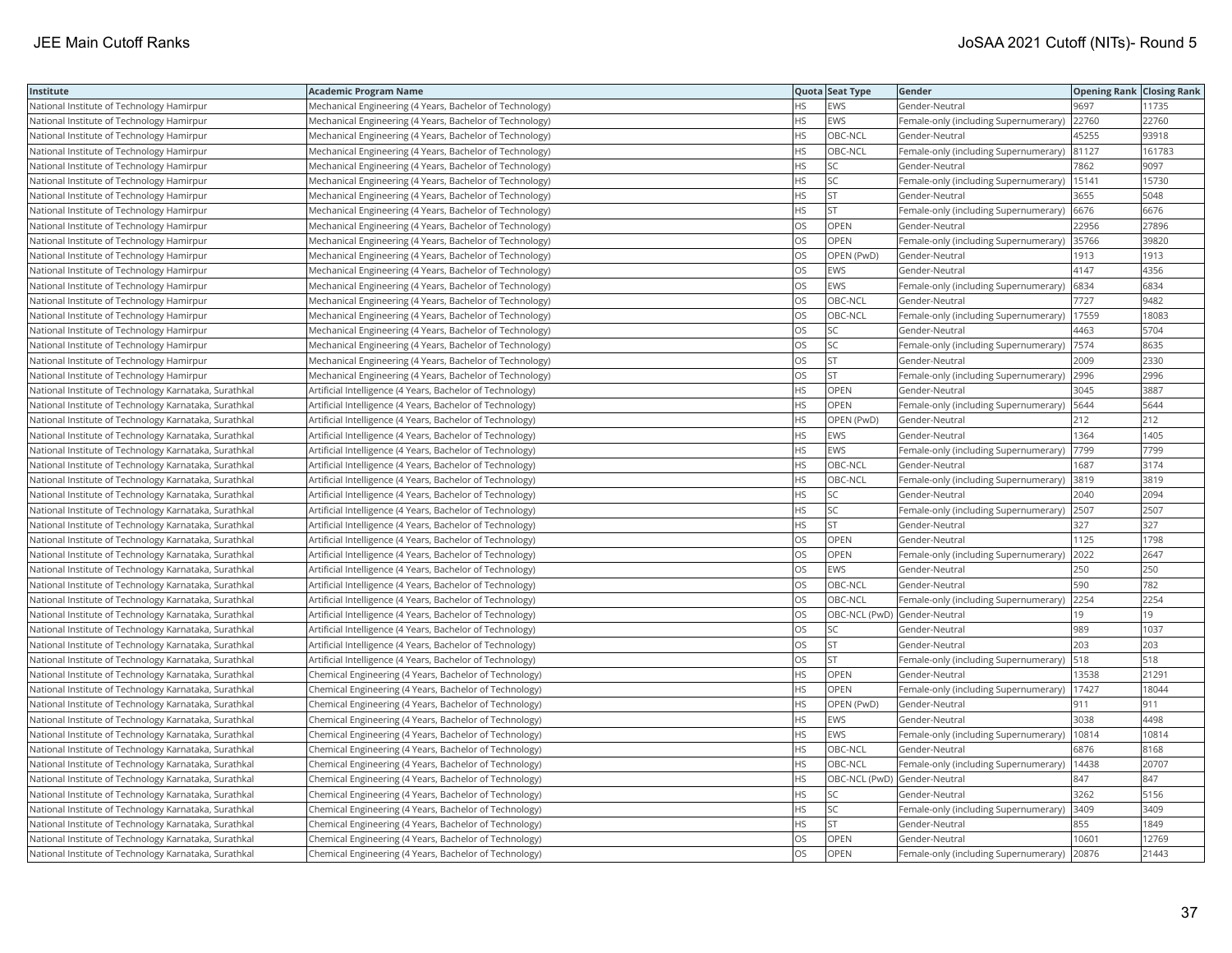| Institute                                             | <b>Academic Program Name</b>                                       |           | Quota Seat Type              | Gender                                              | <b>Opening Rank Closing Rank</b> |       |
|-------------------------------------------------------|--------------------------------------------------------------------|-----------|------------------------------|-----------------------------------------------------|----------------------------------|-------|
| National Institute of Technology Karnataka, Surathkal | Chemical Engineering (4 Years, Bachelor of Technology)             | OS        | OPEN (PwD)                   | Female-only (including Supernumerary)               | 1798                             | 1798  |
| National Institute of Technology Karnataka, Surathkal | Chemical Engineering (4 Years, Bachelor of Technology)             | OS.       | <b>EWS</b>                   | Gender-Neutral                                      | 2089                             | 2190  |
| National Institute of Technology Karnataka, Surathkal | Chemical Engineering (4 Years, Bachelor of Technology)             | <b>OS</b> | OBC-NCL                      | Gender-Neutral                                      | 4959                             | 5452  |
| National Institute of Technology Karnataka, Surathkal | Chemical Engineering (4 Years, Bachelor of Technology)             | OS        | OBC-NCL                      | Female-only (including Supernumerary)               | 9195                             | 9195  |
| National Institute of Technology Karnataka, Surathkal | Chemical Engineering (4 Years, Bachelor of Technology)             | OS        | SC                           | Gender-Neutral                                      | 590                              | 2833  |
| National Institute of Technology Karnataka, Surathkal | Chemical Engineering (4 Years, Bachelor of Technology)             | OS        | <b>SC</b>                    | Female-only (including Supernumerary)               | 4053                             | 4053  |
| National Institute of Technology Karnataka, Surathkal | Chemical Engineering (4 Years, Bachelor of Technology)             | OS        | <b>ST</b>                    | Gender-Neutral                                      | 843                              | 843   |
| National Institute of Technology Karnataka, Surathkal | Chemical Engineering (4 Years, Bachelor of Technology)             | OS.       | <b>ST</b>                    | Female-only (including Supernumerary)               | 1369                             | 1369  |
| National Institute of Technology Karnataka, Surathkal | Civil Engineering (4 Years, Bachelor of Technology)                | HS        | OPEN                         | Gender-Neutral                                      | 7533                             | 27365 |
| National Institute of Technology Karnataka, Surathkal | Civil Engineering (4 Years, Bachelor of Technology)                | HS        | OPEN                         | Female-only (including Supernumerary)               | 22035                            | 31569 |
| National Institute of Technology Karnataka, Surathkal | Civil Engineering (4 Years, Bachelor of Technology)                | HS.       | OPEN (PwD)                   | Gender-Neutral                                      | 686                              | 686   |
| National Institute of Technology Karnataka, Surathkal | Civil Engineering (4 Years, Bachelor of Technology)                | HS        | EWS                          | Gender-Neutral                                      | 4508                             | 4913  |
| National Institute of Technology Karnataka, Surathkal | Civil Engineering (4 Years, Bachelor of Technology)                | HS        | <b>EWS</b>                   | Female-only (including Supernumerary)               | 8924                             | 8924  |
| National Institute of Technology Karnataka, Surathkal | Civil Engineering (4 Years, Bachelor of Technology)                | HS        | EWS (PwD)                    | Gender-Neutral                                      | 190                              | 190   |
| National Institute of Technology Karnataka, Surathkal | Civil Engineering (4 Years, Bachelor of Technology)                | HS        | OBC-NCL                      | Gender-Neutral                                      | 7717                             | 11494 |
| National Institute of Technology Karnataka, Surathkal | Civil Engineering (4 Years, Bachelor of Technology)                | HS        | OBC-NCL                      | Female-only (including Supernumerary)               | 12870                            | 16551 |
| National Institute of Technology Karnataka, Surathkal | Civil Engineering (4 Years, Bachelor of Technology)                | HS        | OBC-NCL (PwD) Gender-Neutral |                                                     | 842                              | 842   |
| National Institute of Technology Karnataka, Surathkal | Civil Engineering (4 Years, Bachelor of Technology)                | HS        | <b>SC</b>                    | Gender-Neutral                                      | 4840                             | 7878  |
| National Institute of Technology Karnataka, Surathkal | Civil Engineering (4 Years, Bachelor of Technology)                | HS        | <b>SC</b>                    | Female-only (including Supernumerary)               | 5630                             | 6970  |
| National Institute of Technology Karnataka, Surathkal | Civil Engineering (4 Years, Bachelor of Technology)                | HS        | <b>ST</b>                    | Gender-Neutral                                      | 2001                             | 2062  |
| National Institute of Technology Karnataka, Surathkal | Civil Engineering (4 Years, Bachelor of Technology)                | HS        | <b>ST</b>                    | Female-only (including Supernumerary)               | 1904                             | 1904  |
| National Institute of Technology Karnataka, Surathkal | Civil Engineering (4 Years, Bachelor of Technology)                | OS        | OPEN                         | Gender-Neutral                                      | 9504                             | 16241 |
| National Institute of Technology Karnataka, Surathkal | Civil Engineering (4 Years, Bachelor of Technology)                | OS.       | <b>OPEN</b>                  | Female-only (including Supernumerary)               | 9202                             | 26801 |
| National Institute of Technology Karnataka, Surathkal | Civil Engineering (4 Years, Bachelor of Technology)                | OS        | OPEN (PwD)                   | Gender-Neutral                                      | 354                              | 354   |
| National Institute of Technology Karnataka, Surathkal | Civil Engineering (4 Years, Bachelor of Technology)                | OS        | EWS                          | Gender-Neutral                                      | 2690                             | 2942  |
| National Institute of Technology Karnataka, Surathkal | Civil Engineering (4 Years, Bachelor of Technology)                | OS.       | <b>EWS</b>                   | Female-only (including Supernumerary)               | 4074                             | 4074  |
| National Institute of Technology Karnataka, Surathkal | Civil Engineering (4 Years, Bachelor of Technology)                | <b>OS</b> | OBC-NCL                      | Gender-Neutral                                      | 4378                             | 6228  |
| National Institute of Technology Karnataka, Surathkal | Civil Engineering (4 Years, Bachelor of Technology)                | OS        | OBC-NCL                      | Female-only (including Supernumerary)               | 10299                            | 11156 |
| National Institute of Technology Karnataka, Surathkal | Civil Engineering (4 Years, Bachelor of Technology)                | OS        |                              | OBC-NCL (PwD) Female-only (including Supernumerary) | 696                              | 696   |
| National Institute of Technology Karnataka, Surathkal | Civil Engineering (4 Years, Bachelor of Technology)                | OS        | SC                           | Gender-Neutral                                      | 1757                             | 2931  |
| National Institute of Technology Karnataka, Surathkal | Civil Engineering (4 Years, Bachelor of Technology)                | OS        | SC                           | Female-only (including Supernumerary)               | 3555                             | 3555  |
| National Institute of Technology Karnataka, Surathkal | Civil Engineering (4 Years, Bachelor of Technology)                | OS        | <b>ST</b>                    | Gender-Neutral                                      | 402                              | 506   |
| National Institute of Technology Karnataka, Surathkal | Civil Engineering (4 Years, Bachelor of Technology)                | OS        | <b>ST</b>                    | Female-only (including Supernumerary)               | 471                              | 471   |
| National Institute of Technology Karnataka, Surathkal | Computer Science and Engineering (4 Years, Bachelor of Technology) | HS        | OPEN                         | Gender-Neutral                                      | 164                              | 2821  |
| National Institute of Technology Karnataka, Surathkal | Computer Science and Engineering (4 Years, Bachelor of Technology) | HS.       | <b>OPEN</b>                  | Female-only (including Supernumerary)               | 3605                             | 5221  |
| National Institute of Technology Karnataka, Surathkal | Computer Science and Engineering (4 Years, Bachelor of Technology) | HS        | OPEN (PwD)                   | Female-only (including Supernumerary)   1021        |                                  | 1021  |
| National Institute of Technology Karnataka, Surathkal | Computer Science and Engineering (4 Years, Bachelor of Technology) | ΗS        | EWS                          | Gender-Neutral                                      | 404                              | 837   |
| National Institute of Technology Karnataka, Surathkal | Computer Science and Engineering (4 Years, Bachelor of Technology) | HS        | EWS                          | Female-only (including Supernumerary) 2412          |                                  | 2412  |
| National Institute of Technology Karnataka, Surathkal | Computer Science and Engineering (4 Years, Bachelor of Technology) | HS        | OBC-NCL                      | Gender-Neutral                                      | 604                              | 1567  |
| National Institute of Technology Karnataka, Surathkal | Computer Science and Engineering (4 Years, Bachelor of Technology) | HS.       | OBC-NCL                      | Female-only (including Supernumerary)               | 2291                             | 3790  |
| National Institute of Technology Karnataka, Surathkal | Computer Science and Engineering (4 Years, Bachelor of Technology) | HS        | OBC-NCL (PwD) Gender-Neutral |                                                     | 129                              | 129   |
| National Institute of Technology Karnataka, Surathkal | Computer Science and Engineering (4 Years, Bachelor of Technology) | HS        | SC                           | Gender-Neutral                                      | 147                              | 796   |
| National Institute of Technology Karnataka, Surathkal | Computer Science and Engineering (4 Years, Bachelor of Technology) | HS.       | lsc                          | Female-only (including Supernumerary)               | 2026                             | 2265  |
| National Institute of Technology Karnataka, Surathkal | Computer Science and Engineering (4 Years, Bachelor of Technology) | HS        | <b>ST</b>                    | Gender-Neutral                                      | 66                               | 264   |
| National Institute of Technology Karnataka, Surathkal | Computer Science and Engineering (4 Years, Bachelor of Technology) | HS        | <b>ST</b>                    | Female-only (including Supernumerary)               | 261                              | 261   |
| National Institute of Technology Karnataka, Surathkal | Computer Science and Engineering (4 Years, Bachelor of Technology) | OS.       | OPEN                         | Gender-Neutral                                      | 34                               | 838   |
| National Institute of Technology Karnataka, Surathkal | Computer Science and Engineering (4 Years, Bachelor of Technology) | OS        | OPEN                         | Female-only (including Supernumerary)               | 292                              | 1688  |
| National Institute of Technology Karnataka, Surathkal | Computer Science and Engineering (4 Years, Bachelor of Technology) | OS        | OPEN (PwD)                   | Gender-Neutral                                      | 39                               | 39    |
| National Institute of Technology Karnataka, Surathkal | Computer Science and Engineering (4 Years, Bachelor of Technology) | OS        | EWS                          | Gender-Neutral                                      | 129                              | 139   |
| National Institute of Technology Karnataka, Surathkal | Computer Science and Engineering (4 Years, Bachelor of Technology) | OS.       | <b>EWS</b>                   | Female-only (including Supernumerary)               | 300                              | 300   |
| National Institute of Technology Karnataka, Surathkal | Computer Science and Engineering (4 Years, Bachelor of Technology) | OS        | EWS (PwD)                    | Gender-Neutral                                      | 12                               | 12    |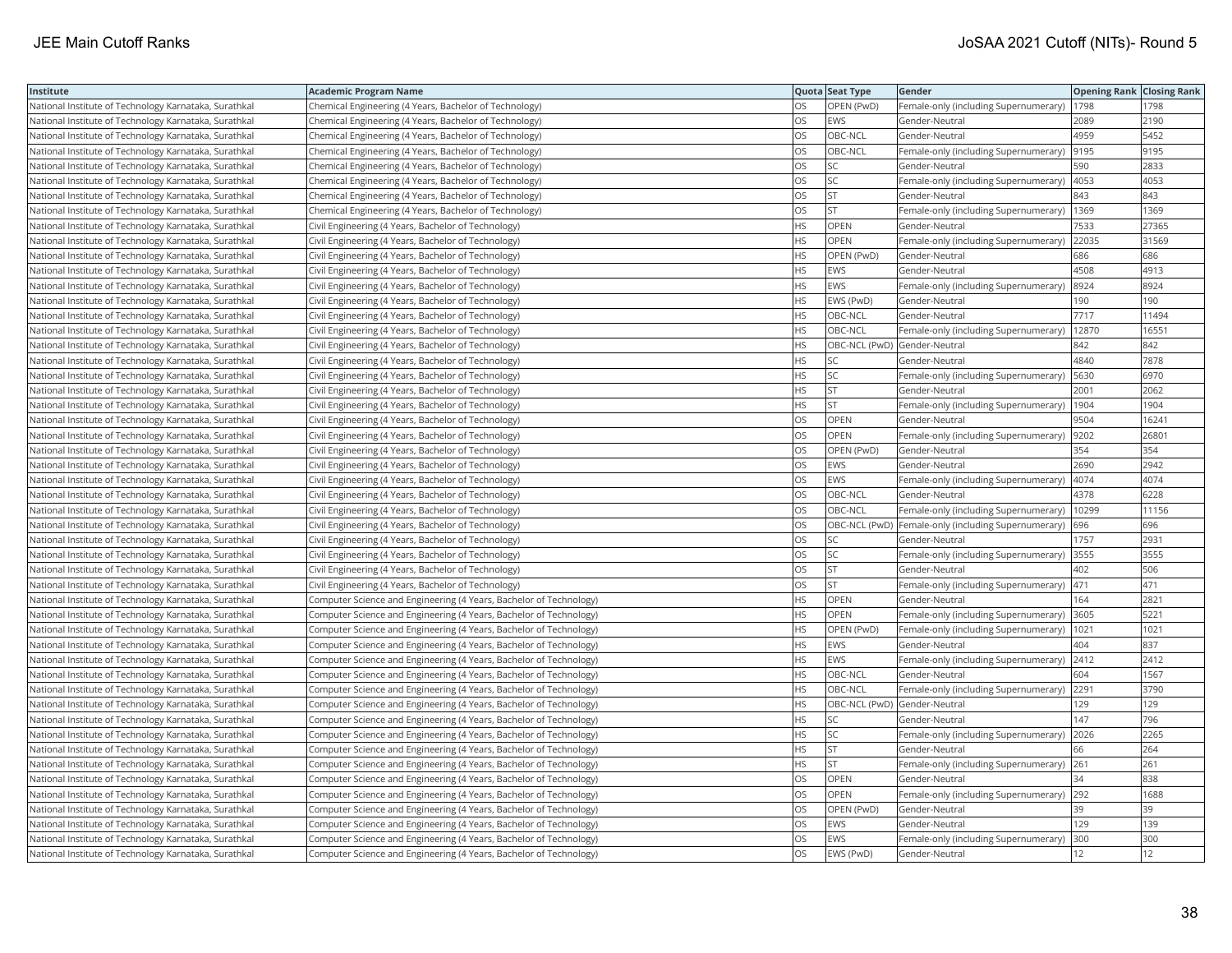| Institute                                             | <b>Academic Program Name</b>                                                |           | Quota Seat Type              | Gender                                              | <b>Opening Rank Closing Rank</b> |       |
|-------------------------------------------------------|-----------------------------------------------------------------------------|-----------|------------------------------|-----------------------------------------------------|----------------------------------|-------|
| National Institute of Technology Karnataka, Surathkal | Computer Science and Engineering (4 Years, Bachelor of Technology)          | OS        | OBC-NCL                      | Gender-Neutral                                      | 176                              | 348   |
| National Institute of Technology Karnataka, Surathkal | Computer Science and Engineering (4 Years, Bachelor of Technology)          | OS        | OBC-NCL                      | Female-only (including Supernumerary)               | 396                              | 950   |
| National Institute of Technology Karnataka, Surathkal | Computer Science and Engineering (4 Years, Bachelor of Technology)          | OS        |                              | OBC-NCL (PwD) Female-only (including Supernumerary) | 76                               | 76    |
| National Institute of Technology Karnataka, Surathkal | Computer Science and Engineering (4 Years, Bachelor of Technology)          | OS.       | <b>SC</b>                    | Gender-Neutral                                      | 68                               | 346   |
| National Institute of Technology Karnataka, Surathkal | Computer Science and Engineering (4 Years, Bachelor of Technology)          | OS        | <b>SC</b>                    | Female-only (including Supernumerary)               | 302                              | 302   |
| National Institute of Technology Karnataka, Surathkal | Computer Science and Engineering (4 Years, Bachelor of Technology)          | OS        | SC (PwD)                     | Gender-Neutral                                      | 12                               | 12    |
| National Institute of Technology Karnataka, Surathkal | Computer Science and Engineering (4 Years, Bachelor of Technology)          | OS.       | <b>ST</b>                    | Gender-Neutral                                      | 13                               | 65    |
| National Institute of Technology Karnataka, Surathkal | Computer Science and Engineering (4 Years, Bachelor of Technology)          | OS        | <b>ST</b>                    | Female-only (including Supernumerary)               | 163                              | 163   |
| National Institute of Technology Karnataka, Surathkal | Electrical and Electronics Engineering (4 Years, Bachelor of Technology)    | HS        | OPEN                         | Gender-Neutral                                      | 5241                             | 7444  |
| National Institute of Technology Karnataka, Surathkal | Electrical and Electronics Engineering (4 Years, Bachelor of Technology)    | HS.       | <b>OPEN</b>                  | Female-only (including Supernumerary)               | 10317                            | 12605 |
| National Institute of Technology Karnataka, Surathkal | Electrical and Electronics Engineering (4 Years, Bachelor of Technology)    | HS        | OPEN (PwD)                   | Female-only (including Supernumerary)               | 1271                             | 1271  |
| National Institute of Technology Karnataka, Surathkal | Electrical and Electronics Engineering (4 Years, Bachelor of Technology)    | HS.       | <b>EWS</b>                   | Gender-Neutral                                      | 2267                             | 2902  |
| National Institute of Technology Karnataka, Surathkal | Electrical and Electronics Engineering (4 Years, Bachelor of Technology)    | HS        | EWS                          | Female-only (including Supernumerary)  7873         |                                  | 7873  |
| National Institute of Technology Karnataka, Surathkal | Electrical and Electronics Engineering (4 Years, Bachelor of Technology)    | ΗS        | OBC-NCL                      | Gender-Neutral                                      | 3821                             | 4971  |
| National Institute of Technology Karnataka, Surathkal | Electrical and Electronics Engineering (4 Years, Bachelor of Technology)    | HS.       | OBC-NCL                      | Female-only (including Supernumerary)               | 9363                             | 10839 |
| National Institute of Technology Karnataka, Surathkal | Electrical and Electronics Engineering (4 Years, Bachelor of Technology)    | НS        | OBC-NCL (PwD) Gender-Neutral |                                                     | 326                              | 326   |
| National Institute of Technology Karnataka, Surathkal | Electrical and Electronics Engineering (4 Years, Bachelor of Technology)    | HS        | SC                           | Gender-Neutral                                      | 2509                             | 3867  |
| National Institute of Technology Karnataka, Surathkal | Electrical and Electronics Engineering (4 Years, Bachelor of Technology)    | HS        | <b>SC</b>                    | Female-only (including Supernumerary)               | 4391                             | 4391  |
| National Institute of Technology Karnataka, Surathkal | Electrical and Electronics Engineering (4 Years, Bachelor of Technology)    | HS        | <b>ST</b>                    | Gender-Neutral                                      | 996                              | 1047  |
| National Institute of Technology Karnataka, Surathkal | Electrical and Electronics Engineering (4 Years, Bachelor of Technology)    | HS.       | lst.                         | Female-only (including Supernumerary)               | 965                              | 965   |
| National Institute of Technology Karnataka, Surathkal | Electrical and Electronics Engineering (4 Years, Bachelor of Technology)    | OS        | <b>OPEN</b>                  | Gender-Neutral                                      | 4687                             | 6271  |
| National Institute of Technology Karnataka, Surathkal | Electrical and Electronics Engineering (4 Years, Bachelor of Technology)    | OS        | OPEN                         | Female-only (including Supernumerary)               | 9624                             | 11045 |
| National Institute of Technology Karnataka, Surathkal | Electrical and Electronics Engineering (4 Years, Bachelor of Technology)    | OS.       | OPEN (PwD)                   | Gender-Neutral                                      | 183                              | 183   |
| National Institute of Technology Karnataka, Surathkal | Electrical and Electronics Engineering (4 Years, Bachelor of Technology)    | OS        | <b>EWS</b>                   | Gender-Neutral                                      | 958                              | 1049  |
| National Institute of Technology Karnataka, Surathkal | Electrical and Electronics Engineering (4 Years, Bachelor of Technology)    | OS        | EWS                          | Female-only (including Supernumerary)               | 1570                             | 1570  |
| National Institute of Technology Karnataka, Surathkal | Electrical and Electronics Engineering (4 Years, Bachelor of Technology)    | OS.       | OBC-NCL                      | Gender-Neutral                                      | 1698                             | 2774  |
| National Institute of Technology Karnataka, Surathkal | Electrical and Electronics Engineering (4 Years, Bachelor of Technology)    | OS.       | OBC-NCL                      | Female-only (including Supernumerary)               | 4498                             | 5430  |
| National Institute of Technology Karnataka, Surathkal | Electrical and Electronics Engineering (4 Years, Bachelor of Technology)    | OS.       | OBC-NCL (PwD) Gender-Neutral |                                                     | 115                              | 115   |
| National Institute of Technology Karnataka, Surathkal | Electrical and Electronics Engineering (4 Years, Bachelor of Technology)    | OS        | <b>SC</b>                    | Gender-Neutral                                      | 992                              | 1369  |
| National Institute of Technology Karnataka, Surathkal | Electrical and Electronics Engineering (4 Years, Bachelor of Technology)    | OS        | <b>SC</b>                    | Female-only (including Supernumerary)               | 2182                             | 2289  |
| National Institute of Technology Karnataka, Surathkal | Electrical and Electronics Engineering (4 Years, Bachelor of Technology)    | OS.       | <b>ST</b>                    | Gender-Neutral                                      | 383                              | 519   |
| National Institute of Technology Karnataka, Surathkal | Electrical and Electronics Engineering (4 Years, Bachelor of Technology)    | OS        | <b>ST</b>                    | Female-only (including Supernumerary)               | 1010                             | 1010  |
| National Institute of Technology Karnataka, Surathkal | Electronics and Communication Engineering (4 Years, Bachelor of Technology) | HS        | OPEN                         | Gender-Neutral                                      | 4037                             | 5015  |
| National Institute of Technology Karnataka, Surathkal | Electronics and Communication Engineering (4 Years, Bachelor of Technology) | HS        | <b>OPEN</b>                  | Female-only (including Supernumerary)               | 6955                             | 10040 |
| National Institute of Technology Karnataka, Surathkal | Electronics and Communication Engineering (4 Years, Bachelor of Technology) | HS.       | OPEN (PwD)                   | Female-only (including Supernumerary)               | 1137                             | 1137  |
| National Institute of Technology Karnataka, Surathkal | Electronics and Communication Engineering (4 Years, Bachelor of Technology) | HS.       | EWS                          | Gender-Neutral                                      | 1210                             | 2251  |
| National Institute of Technology Karnataka, Surathkal | Electronics and Communication Engineering (4 Years, Bachelor of Technology) | HS        | EWS                          | Female-only (including Supernumerary) 3955          |                                  | 3955  |
| National Institute of Technology Karnataka, Surathkal | Electronics and Communication Engineering (4 Years, Bachelor of Technology) | HS        | OBC-NCL                      | Gender-Neutral                                      | 2500                             | 3768  |
| National Institute of Technology Karnataka, Surathkal | Electronics and Communication Engineering (4 Years, Bachelor of Technology) | HS.       | OBC-NCL                      | Female-only (including Supernumerary)               | 7637                             | 8467  |
| National Institute of Technology Karnataka, Surathkal | Electronics and Communication Engineering (4 Years, Bachelor of Technology) | HS        | SC                           | Gender-Neutral                                      | 1196                             | 2325  |
| National Institute of Technology Karnataka, Surathkal | Electronics and Communication Engineering (4 Years, Bachelor of Technology) | HS        | <b>SC</b>                    | Female-only (including Supernumerary)               | 3931                             | 3931  |
| National Institute of Technology Karnataka, Surathkal | Electronics and Communication Engineering (4 Years, Bachelor of Technology) | HS        | SC (PwD)                     | Gender-Neutral                                      | 106                              | 106   |
| National Institute of Technology Karnataka, Surathkal | Electronics and Communication Engineering (4 Years, Bachelor of Technology) | HS        | <b>ST</b>                    | Gender-Neutral                                      | 407                              | 815   |
| National Institute of Technology Karnataka, Surathkal | Electronics and Communication Engineering (4 Years, Bachelor of Technology) | ΗS        | lst                          | Female-only (including Supernumerary)               | 717                              | 717   |
| National Institute of Technology Karnataka, Surathkal | Electronics and Communication Engineering (4 Years, Bachelor of Technology) | OS        | <b>OPEN</b>                  | Gender-Neutral                                      | 1196                             | 3728  |
| National Institute of Technology Karnataka, Surathkal | Electronics and Communication Engineering (4 Years, Bachelor of Technology) | OS        | OPEN                         | Female-only (including Supernumerary)               | 3984                             | 6338  |
| National Institute of Technology Karnataka, Surathkal | Electronics and Communication Engineering (4 Years, Bachelor of Technology) | OS        | OPEN (PwD)                   | Female-only (including Supernumerary)               | 688                              | 688   |
| National Institute of Technology Karnataka, Surathkal | Electronics and Communication Engineering (4 Years, Bachelor of Technology) | OS        | <b>EWS</b>                   | Gender-Neutral                                      | 468                              | 533   |
| National Institute of Technology Karnataka, Surathkal | Electronics and Communication Engineering (4 Years, Bachelor of Technology) | OS        | <b>EWS</b>                   | Female-only (including Supernumerary)               | 1029                             | 1029  |
| National Institute of Technology Karnataka, Surathkal | Electronics and Communication Engineering (4 Years, Bachelor of Technology) | OS        | EWS (PwD)                    | Gender-Neutral                                      | 16                               | 16    |
| National Institute of Technology Karnataka, Surathkal | Electronics and Communication Engineering (4 Years, Bachelor of Technology) | <b>OS</b> | OBC-NCL                      | lGender-Neutral                                     | 938                              | 1483  |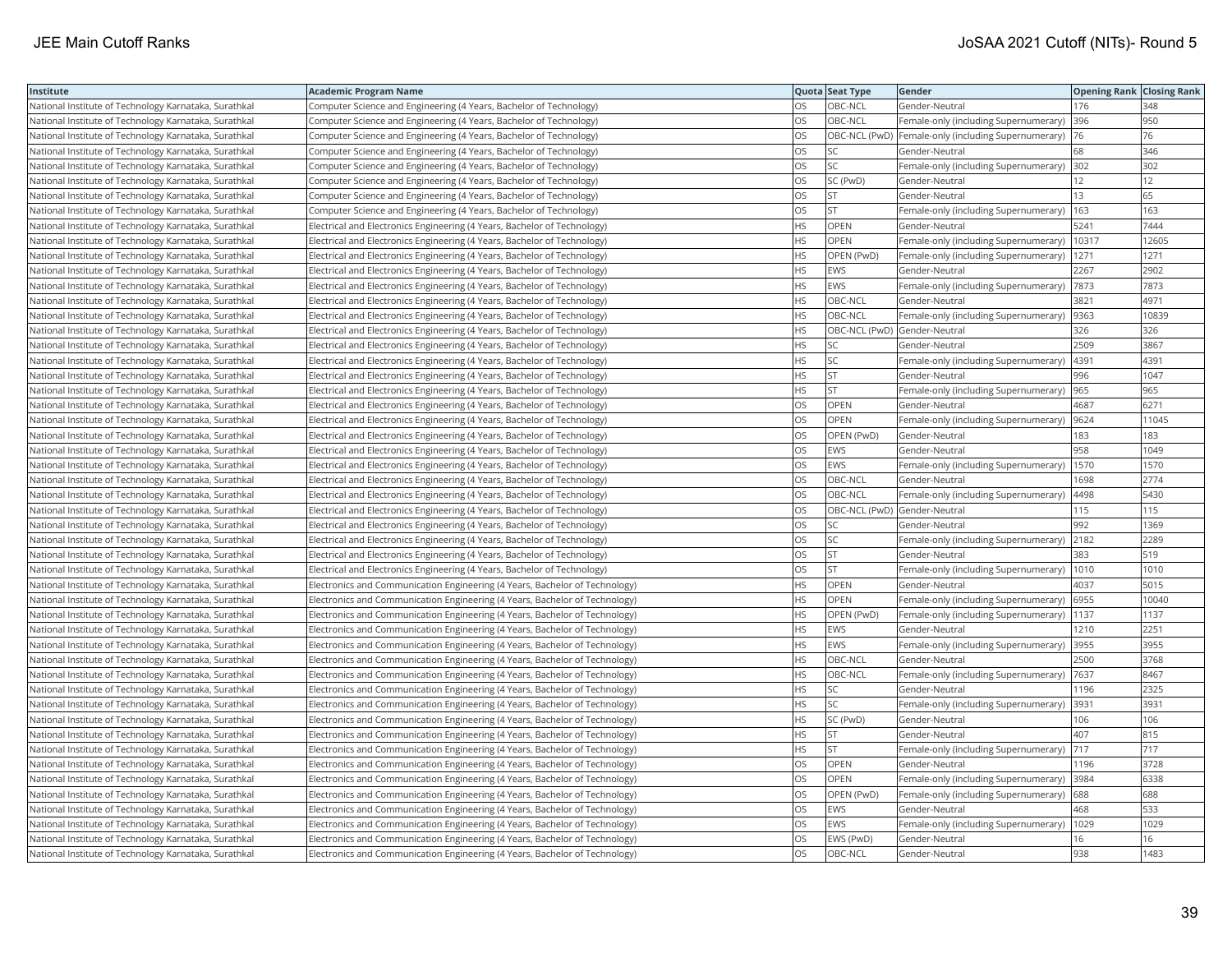| Institute                                             | <b>Academic Program Name</b>                                                |           | Quota Seat Type              | Gender                                              | <b>Opening Rank Closing Rank</b> |       |
|-------------------------------------------------------|-----------------------------------------------------------------------------|-----------|------------------------------|-----------------------------------------------------|----------------------------------|-------|
| National Institute of Technology Karnataka, Surathkal | Electronics and Communication Engineering (4 Years, Bachelor of Technology) | OS        | OBC-NCL                      | Female-only (including Supernumerary)               | 2082                             | 2813  |
| National Institute of Technology Karnataka, Surathkal | Electronics and Communication Engineering (4 Years, Bachelor of Technology) | OS        | OBC-NCL (PwD) Gender-Neutral |                                                     | 65                               | 65    |
| National Institute of Technology Karnataka, Surathkal | Electronics and Communication Engineering (4 Years, Bachelor of Technology) | <b>OS</b> | ISC.                         | Gender-Neutral                                      | 613                              | 791   |
| National Institute of Technology Karnataka, Surathkal | Electronics and Communication Engineering (4 Years, Bachelor of Technology) | OS        | <b>SC</b>                    | Female-only (including Supernumerary)               | 1335                             | 1685  |
| National Institute of Technology Karnataka, Surathkal | Electronics and Communication Engineering (4 Years, Bachelor of Technology) | OS        | <b>ST</b>                    | Gender-Neutral                                      | 333                              | 342   |
| National Institute of Technology Karnataka, Surathkal | Electronics and Communication Engineering (4 Years, Bachelor of Technology) | OS        | <b>ST</b>                    | Female-only (including Supernumerary)               | 707                              | 707   |
| National Institute of Technology Karnataka, Surathkal | Electronics and Communication Engineering (4 Years, Bachelor of Technology) | OS        | ST (PwD)                     | Gender-Neutral                                      | 14                               | 14    |
| National Institute of Technology Karnataka, Surathkal | Information Technology (4 Years, Bachelor of Technology)                    | HS        | <b>OPEN</b>                  | Gender-Neutral                                      | 2908                             | 4072  |
| National Institute of Technology Karnataka, Surathkal | Information Technology (4 Years, Bachelor of Technology)                    | <b>HS</b> | OPEN                         | Female-only (including Supernumerary)               | 5343                             | 5974  |
| National Institute of Technology Karnataka, Surathkal | Information Technology (4 Years, Bachelor of Technology)                    | <b>HS</b> | OPEN (PwD)                   | Gender-Neutral                                      | 371                              | 371   |
| National Institute of Technology Karnataka, Surathkal | Information Technology (4 Years, Bachelor of Technology)                    | <b>HS</b> | <b>EWS</b>                   | Gender-Neutral                                      | 853                              | 918   |
| National Institute of Technology Karnataka, Surathkal | Information Technology (4 Years, Bachelor of Technology)                    | <b>HS</b> | <b>EWS</b>                   | Female-only (including Supernumerary)               | 6287                             | 6287  |
| National Institute of Technology Karnataka, Surathkal | Information Technology (4 Years, Bachelor of Technology)                    | <b>HS</b> | OBC-NCL                      | Gender-Neutral                                      | 1771                             | 2719  |
| National Institute of Technology Karnataka, Surathkal | Information Technology (4 Years, Bachelor of Technology)                    | HS        | OBC-NCL                      | Female-only (including Supernumerary)               | 3907                             | 5509  |
| National Institute of Technology Karnataka, Surathkal | Information Technology (4 Years, Bachelor of Technology)                    | <b>HS</b> | <b>SC</b>                    | Gender-Neutral                                      | 820                              | 1077  |
| National Institute of Technology Karnataka, Surathkal | Information Technology (4 Years, Bachelor of Technology)                    | <b>HS</b> | lsc                          | Female-only (including Supernumerary)               | 2488                             | 2488  |
| National Institute of Technology Karnataka, Surathkal | Information Technology (4 Years, Bachelor of Technology)                    | HS        | SC (PwD)                     | Gender-Neutral                                      | 141                              | 141   |
| National Institute of Technology Karnataka, Surathkal | Information Technology (4 Years, Bachelor of Technology)                    | <b>HS</b> | <b>ST</b>                    | Gender-Neutral                                      | 271                              | 271   |
| National Institute of Technology Karnataka, Surathkal | Information Technology (4 Years, Bachelor of Technology)                    | <b>HS</b> | ST (PwD)                     | Gender-Neutral                                      | 37                               | 37    |
| National Institute of Technology Karnataka, Surathkal | Information Technology (4 Years, Bachelor of Technology)                    | OS        | OPEN                         | Gender-Neutral                                      | 1227                             | 1846  |
| National Institute of Technology Karnataka, Surathkal | Information Technology (4 Years, Bachelor of Technology)                    | OS        | <b>OPEN</b>                  | Female-only (including Supernumerary)               | 3007                             | 3203  |
| National Institute of Technology Karnataka, Surathkal | Information Technology (4 Years, Bachelor of Technology)                    | OS        | OPEN (PwD)                   | Gender-Neutral                                      | 100                              | 100   |
| National Institute of Technology Karnataka, Surathkal | Information Technology (4 Years, Bachelor of Technology)                    | OS        | <b>EWS</b>                   | Gender-Neutral                                      | 197                              | 211   |
| National Institute of Technology Karnataka, Surathkal | Information Technology (4 Years, Bachelor of Technology)                    | OS        | EWS                          | Female-only (including Supernumerary)               | 434                              | 434   |
| National Institute of Technology Karnataka, Surathkal | Information Technology (4 Years, Bachelor of Technology)                    | OS        | OBC-NCL                      | Gender-Neutral                                      | 447                              | 648   |
| National Institute of Technology Karnataka, Surathkal | Information Technology (4 Years, Bachelor of Technology)                    | OS        | OBC-NCL                      | Female-only (including Supernumerary)               | 1620                             | 1947  |
| National Institute of Technology Karnataka, Surathkal | Information Technology (4 Years, Bachelor of Technology)                    | <b>OS</b> |                              | OBC-NCL (PwD) Female-only (including Supernumerary) | 329                              | 329   |
| National Institute of Technology Karnataka, Surathkal | Information Technology (4 Years, Bachelor of Technology)                    | OS        | lsc                          | Gender-Neutral                                      | 362                              | 564   |
| National Institute of Technology Karnataka, Surathkal | Information Technology (4 Years, Bachelor of Technology)                    | OS        | <b>SC</b>                    | Female-only (including Supernumerary)   1065        |                                  | 1065  |
| National Institute of Technology Karnataka, Surathkal | Information Technology (4 Years, Bachelor of Technology)                    | OS        | <b>ST</b>                    | Gender-Neutral                                      | 77                               | 226   |
| National Institute of Technology Karnataka, Surathkal | Information Technology (4 Years, Bachelor of Technology)                    | <b>OS</b> | lst                          | Female-only (including Supernumerary)               | 630                              | 630   |
| National Institute of Technology Karnataka, Surathkal | Mechanical Engineering (4 Years, Bachelor of Technology)                    | HS        | OPEN                         | Gender-Neutral                                      | 6359                             | 12969 |
| National Institute of Technology Karnataka, Surathkal | Mechanical Engineering (4 Years, Bachelor of Technology)                    | <b>HS</b> | OPEN                         | Female-only (including Supernumerary)               | 15122                            | 20277 |
| National Institute of Technology Karnataka, Surathkal | Mechanical Engineering (4 Years, Bachelor of Technology)                    | <b>HS</b> | OPEN (PwD)                   | Gender-Neutral                                      | 471                              | 922   |
| National Institute of Technology Karnataka, Surathkal | Mechanical Engineering (4 Years, Bachelor of Technology)                    | <b>HS</b> | OPEN (PwD)                   | Female-only (including Supernumerary)               | 1335                             | 1335  |
| National Institute of Technology Karnataka, Surathkal | Mechanical Engineering (4 Years, Bachelor of Technology)                    | <b>HS</b> | <b>EWS</b>                   | Gender-Neutral                                      | 3297                             | 4072  |
| National Institute of Technology Karnataka, Surathkal | Mechanical Engineering (4 Years, Bachelor of Technology)                    | <b>HS</b> | <b>EWS</b>                   | Female-only (including Supernumerary) [9190         |                                  | 10318 |
| National Institute of Technology Karnataka, Surathkal | Mechanical Engineering (4 Years, Bachelor of Technology)                    | <b>HS</b> | OBC-NCL                      | Gender-Neutral                                      | 5102                             | 7222  |
| National Institute of Technology Karnataka, Surathkal | Mechanical Engineering (4 Years, Bachelor of Technology)                    | HS.       | OBC-NCL                      | Female-only (including Supernumerary)               | 11986                            | 16749 |
| National Institute of Technology Karnataka, Surathkal | Mechanical Engineering (4 Years, Bachelor of Technology)                    | HS        | OBC-NCL (PwD) Gender-Neutral |                                                     | 511                              | 511   |
| National Institute of Technology Karnataka, Surathkal | Mechanical Engineering (4 Years, Bachelor of Technology)                    | <b>HS</b> | <b>SC</b>                    | Gender-Neutral                                      | 4003                             | 5758  |
| National Institute of Technology Karnataka, Surathkal | Mechanical Engineering (4 Years, Bachelor of Technology)                    | HS        | <b>SC</b>                    | Female-only (including Supernumerary)               | 5318                             | 6315  |
| National Institute of Technology Karnataka, Surathkal | Mechanical Engineering (4 Years, Bachelor of Technology)                    | <b>HS</b> | <b>ST</b>                    | Gender-Neutral                                      | 852                              | 1770  |
| National Institute of Technology Karnataka, Surathkal | Mechanical Engineering (4 Years, Bachelor of Technology)                    | <b>HS</b> | <b>ST</b>                    | Female-only (including Supernumerary)               | 1422                             | 1665  |
| National Institute of Technology Karnataka, Surathkal | Mechanical Engineering (4 Years, Bachelor of Technology)                    | OS        | <b>OPEN</b>                  | Gender-Neutral                                      | 6093                             | 10692 |
| National Institute of Technology Karnataka, Surathkal | Mechanical Engineering (4 Years, Bachelor of Technology)                    | OS        | <b>OPEN</b>                  | Female-only (including Supernumerary)               | 15218                            | 18555 |
| National Institute of Technology Karnataka, Surathkal | Mechanical Engineering (4 Years, Bachelor of Technology)                    | <b>OS</b> | OPEN (PwD)                   | Gender-Neutral                                      | 586                              | 586   |
| National Institute of Technology Karnataka, Surathkal | Mechanical Engineering (4 Years, Bachelor of Technology)                    | OS        | EWS                          | Gender-Neutral                                      | 1389                             | 1600  |
| National Institute of Technology Karnataka, Surathkal | Mechanical Engineering (4 Years, Bachelor of Technology)                    | OS        | <b>EWS</b>                   | Female-only (including Supernumerary)               | 3572                             | 3618  |
| National Institute of Technology Karnataka, Surathkal | Mechanical Engineering (4 Years, Bachelor of Technology)                    | OS        | EWS (PwD)                    | Gender-Neutral                                      | 142                              | 142   |
| National Institute of Technology Karnataka, Surathkal | Mechanical Engineering (4 Years, Bachelor of Technology)                    | <b>OS</b> | <b>OBC-NCL</b>               | lGender-Neutral                                     | 2726                             | 4288  |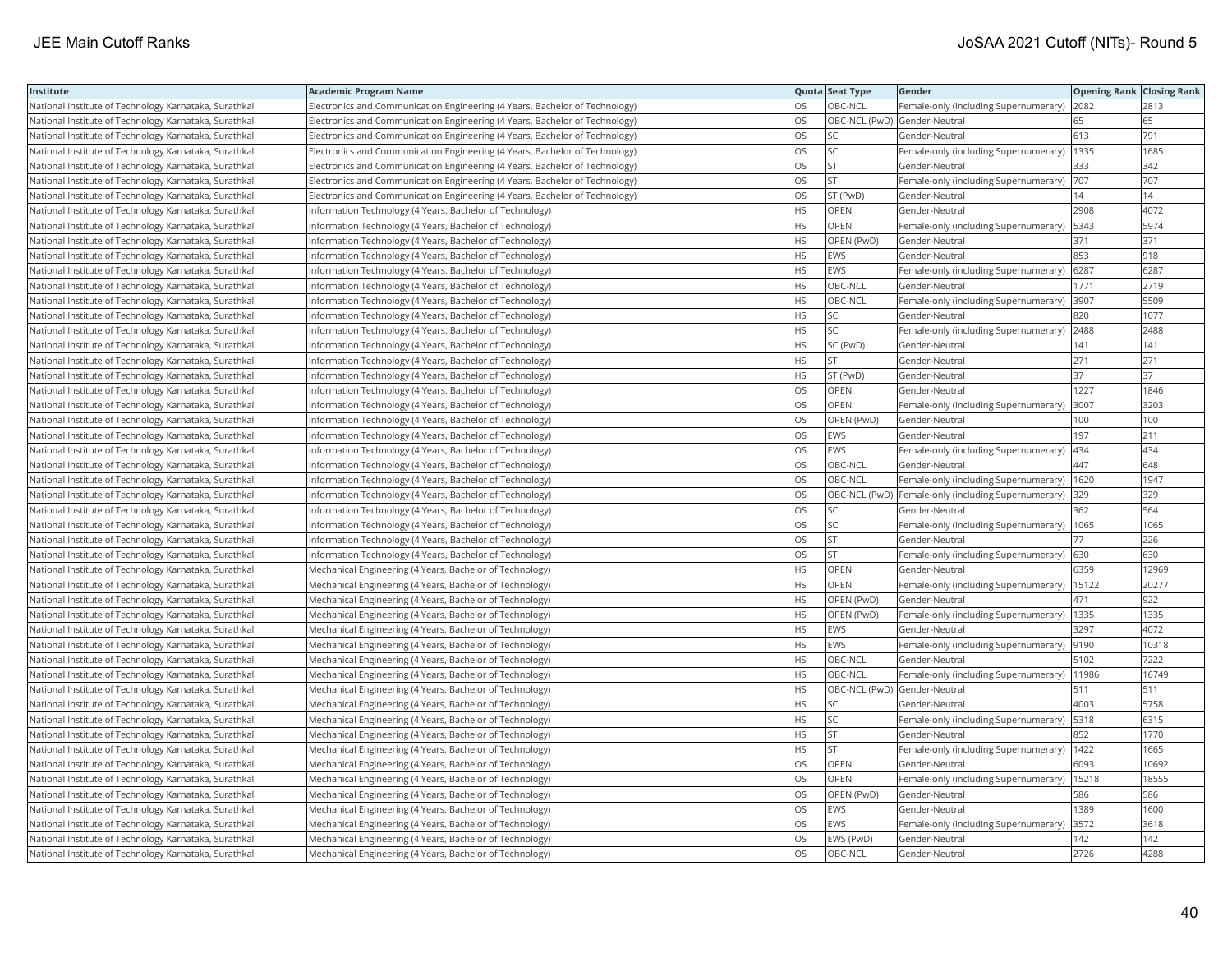| Institute                                             | <b>Academic Program Name</b>                                              |           | Quota Seat Type              | <b>Gender</b>                                | <b>Opening Rank Closing Rank</b> |        |
|-------------------------------------------------------|---------------------------------------------------------------------------|-----------|------------------------------|----------------------------------------------|----------------------------------|--------|
| National Institute of Technology Karnataka, Surathkal | Mechanical Engineering (4 Years, Bachelor of Technology)                  | OS        | OBC-NCL                      | Female-only (including Supernumerary)        | 7557                             | 9796   |
| National Institute of Technology Karnataka, Surathkal | Mechanical Engineering (4 Years, Bachelor of Technology)                  | <b>OS</b> | OBC-NCL (PwD) Gender-Neutral |                                              | 276                              | 276    |
| National Institute of Technology Karnataka, Surathkal | Mechanical Engineering (4 Years, Bachelor of Technology)                  | OS        | SC                           | Gender-Neutral                               | 1526                             | 2379   |
| National Institute of Technology Karnataka, Surathkal | Mechanical Engineering (4 Years, Bachelor of Technology)                  | OS        | <b>SC</b>                    | Female-only (including Supernumerary)        | 3940                             | 4023   |
| National Institute of Technology Karnataka, Surathkal | Mechanical Engineering (4 Years, Bachelor of Technology)                  | <b>OS</b> | lst                          | Gender-Neutral                               | 581                              | 914    |
| National Institute of Technology Karnataka, Surathkal | Mechanical Engineering (4 Years, Bachelor of Technology)                  | OS        | <b>ST</b>                    | Female-only (including Supernumerary)   1393 |                                  | 1393   |
| National Institute of Technology Karnataka, Surathkal | Metallurgical and Materials Engineering (4 Years, Bachelor of Technology) | <b>HS</b> | OPEN                         | Gender-Neutral                               | 17980                            | 28478  |
| National Institute of Technology Karnataka, Surathkal | Metallurgical and Materials Engineering (4 Years, Bachelor of Technology) | <b>HS</b> | <b>OPEN</b>                  | Female-only (including Supernumerary)        | 22734                            | 27465  |
| National Institute of Technology Karnataka, Surathkal | Metallurgical and Materials Engineering (4 Years, Bachelor of Technology) | HS.       | OPEN (PwD)                   | Gender-Neutral                               | 1107                             | 1107   |
| National Institute of Technology Karnataka, Surathkal | Metallurgical and Materials Engineering (4 Years, Bachelor of Technology) | <b>HS</b> | EWS                          | Gender-Neutral                               | 4973                             | 6161   |
| National Institute of Technology Karnataka, Surathkal | Metallurgical and Materials Engineering (4 Years, Bachelor of Technology) | <b>HS</b> | <b>EWS</b>                   | Female-only (including Supernumerary)        | 17642                            | 17642  |
| National Institute of Technology Karnataka, Surathkal | Metallurgical and Materials Engineering (4 Years, Bachelor of Technology) | <b>HS</b> | OBC-NCL                      | Gender-Neutral                               | 7814                             | 12364  |
| National Institute of Technology Karnataka, Surathkal | Metallurgical and Materials Engineering (4 Years, Bachelor of Technology) | <b>HS</b> | OBC-NCL                      | Female-only (including Supernumerary)        | 22196                            | 24277  |
| National Institute of Technology Karnataka, Surathkal | Metallurgical and Materials Engineering (4 Years, Bachelor of Technology) | <b>HS</b> | SC.                          | Gender-Neutral                               | 5142                             | 7136   |
| National Institute of Technology Karnataka, Surathkal | Metallurgical and Materials Engineering (4 Years, Bachelor of Technology) | <b>HS</b> | SC                           | Female-only (including Supernumerary) 8363   |                                  | 8363   |
| National Institute of Technology Karnataka, Surathkal | Metallurgical and Materials Engineering (4 Years, Bachelor of Technology) | HS.       | <b>ST</b>                    | Gender-Neutral                               | 2750                             | 2992   |
| National Institute of Technology Karnataka, Surathkal | Metallurgical and Materials Engineering (4 Years, Bachelor of Technology) | OS        | OPEN                         | Gender-Neutral                               | 13084                            | 19909  |
| National Institute of Technology Karnataka, Surathkal | Metallurgical and Materials Engineering (4 Years, Bachelor of Technology) | OS        | OPEN                         | Female-only (including Supernumerary)        | 28603                            | 32744  |
| National Institute of Technology Karnataka, Surathkal | Metallurgical and Materials Engineering (4 Years, Bachelor of Technology) | OS        | OPEN (PwD)                   | Gender-Neutral                               | 1067                             | 1067   |
| National Institute of Technology Karnataka, Surathkal | Metallurgical and Materials Engineering (4 Years, Bachelor of Technology) | <b>OS</b> | EWS                          | Gender-Neutral                               | 3167                             | 3185   |
| National Institute of Technology Karnataka, Surathkal | Metallurgical and Materials Engineering (4 Years, Bachelor of Technology) | <b>OS</b> | OBC-NCL                      | Gender-Neutral                               | 6924                             | 7485   |
| National Institute of Technology Karnataka, Surathkal | Metallurgical and Materials Engineering (4 Years, Bachelor of Technology) | OS        | OBC-NCL                      | Female-only (including Supernumerary)        | 13498                            | 13498  |
| National Institute of Technology Karnataka, Surathkal | Metallurgical and Materials Engineering (4 Years, Bachelor of Technology) | OS        | SC.                          | Gender-Neutral                               | 3526                             | 4283   |
| National Institute of Technology Karnataka, Surathkal | Metallurgical and Materials Engineering (4 Years, Bachelor of Technology) | OS        | lsc                          | Female-only (including Supernumerary)        | 6079                             | 6079   |
| National Institute of Technology Karnataka, Surathkal | Metallurgical and Materials Engineering (4 Years, Bachelor of Technology) | OS        | <b>ST</b>                    | Gender-Neutral                               | 1479                             | 1479   |
| National Institute of Technology Karnataka, Surathkal | Metallurgical and Materials Engineering (4 Years, Bachelor of Technology) | OS        | <b>ST</b>                    | Female-only (including Supernumerary)        | 2647                             | 2647   |
| National Institute of Technology Karnataka, Surathkal | Mining Engineering (4 Years, Bachelor of Technology)                      | <b>HS</b> | OPEN                         | Gender-Neutral                               | 28628                            | 35032  |
| National Institute of Technology Karnataka, Surathkal | Mining Engineering (4 Years, Bachelor of Technology)                      | <b>HS</b> | OPEN                         | Female-only (including Supernumerary)        | 29626                            | 38237  |
| National Institute of Technology Karnataka, Surathkal | Mining Engineering (4 Years, Bachelor of Technology)                      | <b>HS</b> | EWS                          | Gender-Neutral                               | 6426                             | 6965   |
| National Institute of Technology Karnataka, Surathkal | Mining Engineering (4 Years, Bachelor of Technology)                      | <b>HS</b> | EWS                          | Female-only (including Supernumerary)        | 17801                            | 17801  |
| National Institute of Technology Karnataka, Surathkal | Mining Engineering (4 Years, Bachelor of Technology)                      | <b>HS</b> | OBC-NCL                      | Gender-Neutral                               | 12728                            | 15461  |
| National Institute of Technology Karnataka, Surathkal | Mining Engineering (4 Years, Bachelor of Technology)                      | <b>HS</b> | OBC-NCL                      | Female-only (including Supernumerary)        | 25306                            | 30466  |
| National Institute of Technology Karnataka, Surathkal | Mining Engineering (4 Years, Bachelor of Technology)                      | <b>HS</b> | SC                           | Gender-Neutral                               | 6303                             | 9357   |
| National Institute of Technology Karnataka, Surathkal | Mining Engineering (4 Years, Bachelor of Technology)                      | <b>HS</b> | SC.                          | Female-only (including Supernumerary)        | 8346                             | 8346   |
| National Institute of Technology Karnataka, Surathkal | Mining Engineering (4 Years, Bachelor of Technology)                      | <b>HS</b> | lst                          | Gender-Neutral                               | 2200                             | 3252   |
| National Institute of Technology Karnataka, Surathkal | Mining Engineering (4 Years, Bachelor of Technology)                      | OS        | OPEN                         | Gender-Neutral                               | 20577                            | 24907  |
| National Institute of Technology Karnataka, Surathkal | Mining Engineering (4 Years, Bachelor of Technology)                      | OS        | OPEN                         | Female-only (including Supernumerary)        | 34991                            | 39273  |
| National Institute of Technology Karnataka, Surathkal | Mining Engineering (4 Years, Bachelor of Technology)                      | OS        | EWS                          | Gender-Neutral                               | 3679                             | 3808   |
| National Institute of Technology Karnataka, Surathkal | Mining Engineering (4 Years, Bachelor of Technology)                      | OS        | OBC-NCL                      | Gender-Neutral                               | 7606                             | 8581   |
| National Institute of Technology Karnataka, Surathkal | Mining Engineering (4 Years, Bachelor of Technology)                      | OS        | OBC-NCL                      | Female-only (including Supernumerary)        | 16464                            | 16464  |
| National Institute of Technology Karnataka, Surathkal | Mining Engineering (4 Years, Bachelor of Technology)                      | OS        | SC.                          | Gender-Neutral                               | 3681                             | 4965   |
| National Institute of Technology Karnataka, Surathkal | Mining Engineering (4 Years, Bachelor of Technology)                      | OS        | <b>SC</b>                    | Female-only (including Supernumerary)        | 8905                             | 8905   |
| National Institute of Technology Karnataka, Surathkal | Mining Engineering (4 Years, Bachelor of Technology)                      | OS        | <b>ST</b>                    | Gender-Neutral                               | 1659                             | 1659   |
| National Institute of Technology Karnataka, Surathkal | Mining Engineering (4 Years, Bachelor of Technology)                      | OS        | lst                          | Female-only (including Supernumerary)        | 1830                             | 1830   |
| National Institute of Technology Meghalaya            | Civil Engineering (4 Years, Bachelor of Technology)                       | <b>HS</b> | OPEN                         | Gender-Neutral                               | 160377                           | 200209 |
| National Institute of Technology Meghalaya            | Civil Engineering (4 Years, Bachelor of Technology)                       | <b>HS</b> | OPEN                         | Female-only (including Supernumerary)        | 139212                           | 266835 |
| National Institute of Technology Meghalaya            | Civil Engineering (4 Years, Bachelor of Technology)                       | <b>HS</b> | <b>ST</b>                    | Gender-Neutral                               | 4572                             | 8420   |
| National Institute of Technology Meghalaya            | Civil Engineering (4 Years, Bachelor of Technology)                       | HS.       | ST                           | Female-only (including Supernumerary)        | 6035                             | 6461   |
| National Institute of Technology Meghalaya            | Civil Engineering (4 Years, Bachelor of Technology)                       | OS        | OPEN                         | Gender-Neutral                               | 41714                            | 45386  |
| National Institute of Technology Meghalaya            | Civil Engineering (4 Years, Bachelor of Technology)                       | OS        | OPEN                         | Female-only (including Supernumerary)        | 55185                            | 57244  |
| National Institute of Technology Meghalaya            | Civil Engineering (4 Years, Bachelor of Technology)                       | <b>OS</b> | <b>EWS</b>                   | Gender-Neutral                               | 7137                             | 7137   |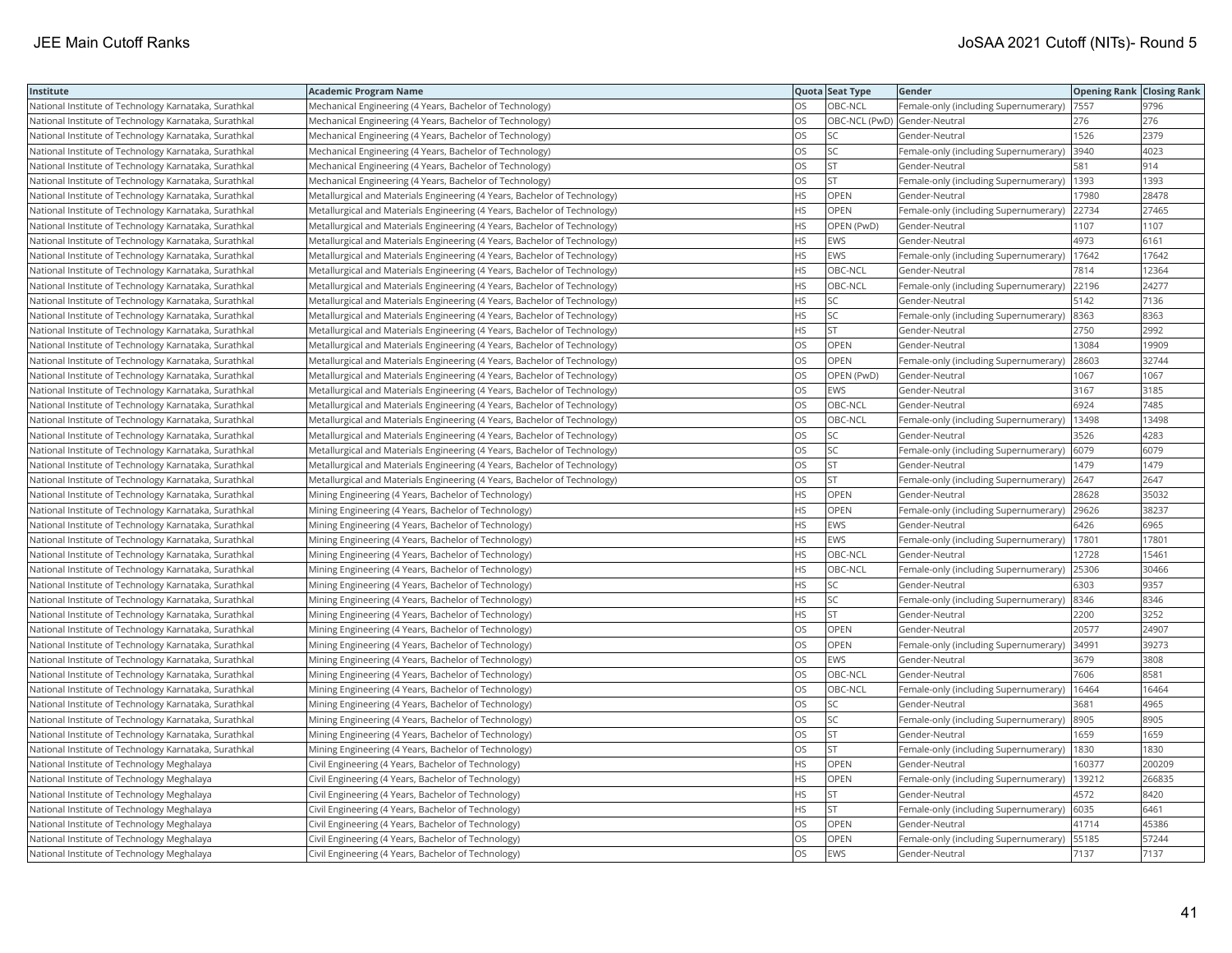| Institute                                  | <b>Academic Program Name</b>                                                 |           | Quota Seat Type | Gender                                      | <b>Opening Rank   Closing Rank</b> |        |
|--------------------------------------------|------------------------------------------------------------------------------|-----------|-----------------|---------------------------------------------|------------------------------------|--------|
| National Institute of Technology Meghalaya | Civil Engineering (4 Years, Bachelor of Technology)                          | OS        | OBC-NCL         | Gender-Neutral                              | 12248                              | 12862  |
| National Institute of Technology Meghalaya | Civil Engineering (4 Years, Bachelor of Technology)                          | OS.       | OBC-NCL         | Female-only (including Supernumerary)       | 20954                              | 20954  |
| National Institute of Technology Meghalaya | Civil Engineering (4 Years, Bachelor of Technology)                          | OS        | SC              | Gender-Neutral                              | 8207                               | 8223   |
| National Institute of Technology Meghalaya | Civil Engineering (4 Years, Bachelor of Technology)                          | OS        | <b>ST</b>       | Gender-Neutral                              | 1719                               | 1719   |
| National Institute of Technology Meghalaya | Computer Science and Engineering (4 Years, Bachelor of Technology)           | HS        | OPEN            | Gender-Neutral                              | 74161                              | 92090  |
| National Institute of Technology Meghalaya | Computer Science and Engineering (4 Years, Bachelor of Technology)           | <b>HS</b> | OPEN            | Female-only (including Supernumerary)       | 163702                             | 163702 |
| National Institute of Technology Meghalaya | Computer Science and Engineering (4 Years, Bachelor of Technology)           | HS        | SC              | Gender-Neutral                              | 9370                               | 20366  |
| National Institute of Technology Meghalaya | Computer Science and Engineering (4 Years, Bachelor of Technology)           | HS.       | ST              | Gender-Neutral                              | 3334                               | 7775   |
| National Institute of Technology Meghalaya | Computer Science and Engineering (4 Years, Bachelor of Technology)           | HS.       | <b>ST</b>       | Female-only (including Supernumerary)       | 6203                               | 6397   |
| National Institute of Technology Meghalaya | Computer Science and Engineering (4 Years, Bachelor of Technology)           | <b>OS</b> | OPEN            | Gender-Neutral                              | 11402                              | 18016  |
| National Institute of Technology Meghalaya | Computer Science and Engineering (4 Years, Bachelor of Technology)           | <b>OS</b> | <b>OPEN</b>     | Female-only (including Supernumerary)       | 25033                              | 25033  |
| National Institute of Technology Meghalaya | Computer Science and Engineering (4 Years, Bachelor of Technology)           | OS        | EWS             | Gender-Neutral                              | 2580                               | 2580   |
| National Institute of Technology Meghalaya | Computer Science and Engineering (4 Years, Bachelor of Technology)           | OS        | EWS (PwD)       | Gender-Neutral                              | 105                                | 105    |
| National Institute of Technology Meghalaya | Computer Science and Engineering (4 Years, Bachelor of Technology)           | OS        | OBC-NCL         | Gender-Neutral                              | 4685                               | 6306   |
| National Institute of Technology Meghalaya | Computer Science and Engineering (4 Years, Bachelor of Technology)           | OS        | OBC-NCL         | Female-only (including Supernumerary)       | 10742                              | 10742  |
| National Institute of Technology Meghalaya | Computer Science and Engineering (4 Years, Bachelor of Technology)           | OS        | SC              | Gender-Neutral                              | 3015                               | 3015   |
| National Institute of Technology Meghalaya | Computer Science and Engineering (4 Years, Bachelor of Technology)           | OS        | SC              | Female-only (including Supernumerary)       | 4184                               | 4184   |
| National Institute of Technology Meghalaya | Computer Science and Engineering (4 Years, Bachelor of Technology)           | <b>OS</b> | <b>ST</b>       | Gender-Neutral                              | 900                                | 900    |
| National Institute of Technology Meghalaya | Electrical and Electronics Engineering (4 Years, Bachelor of Technology)     | <b>HS</b> | OPEN            | Gender-Neutral                              | 177385                             | 179284 |
| National Institute of Technology Meghalaya | Electrical and Electronics Engineering (4 Years, Bachelor of Technology)     | HS        | <b>OPEN</b>     | Female-only (including Supernumerary)       | 393925                             | 393925 |
| National Institute of Technology Meghalaya | Electrical and Electronics Engineering (4 Years, Bachelor of Technology)     | HS        | SC              | Gender-Neutral                              | 41854                              | 41854  |
| National Institute of Technology Meghalaya | Electrical and Electronics Engineering (4 Years, Bachelor of Technology)     | <b>HS</b> | <b>ST</b>       | Gender-Neutral                              | 4207                               | 14082  |
| National Institute of Technology Meghalaya | Electrical and Electronics Engineering (4 Years, Bachelor of Technology)     | HS        | <b>ST</b>       | Female-only (including Supernumerary)       | 11699                              | 12957  |
| National Institute of Technology Meghalaya | Electrical and Electronics Engineering (4 Years, Bachelor of Technology)     | OS.       | OPEN            | Gender-Neutral                              | 31028                              | 34098  |
| National Institute of Technology Meghalaya | Electrical and Electronics Engineering (4 Years, Bachelor of Technology)     | OS        | <b>OPEN</b>     | Female-only (including Supernumerary)       | 39904                              | 39904  |
| National Institute of Technology Meghalaya | Electrical and Electronics Engineering (4 Years, Bachelor of Technology)     | OS        | OPEN (PwD)      | Gender-Neutral                              | 2024                               | 2024   |
| National Institute of Technology Meghalaya | Electrical and Electronics Engineering (4 Years, Bachelor of Technology)     | OS.       | <b>EWS</b>      | Gender-Neutral                              | 5603                               | 5629   |
| National Institute of Technology Meghalaya | Electrical and Electronics Engineering (4 Years, Bachelor of Technology)     | OS        | OBC-NCL         | Gender-Neutral                              | 9280                               | 10200  |
| National Institute of Technology Meghalaya | Electrical and Electronics Engineering (4 Years, Bachelor of Technology)     | OS        | OBC-NCL         | Female-only (including Supernumerary)       | 16595                              | 16595  |
| National Institute of Technology Meghalaya | Electrical and Electronics Engineering (4 Years, Bachelor of Technology)     | OS        | SC              | Gender-Neutral                              | 5053                               | 6137   |
| National Institute of Technology Meghalaya | Electrical and Electronics Engineering (4 Years, Bachelor of Technology)     | OS        | <b>ST</b>       | Gender-Neutral                              | 1823                               | 1823   |
| National Institute of Technology Meghalaya | Electrical and Electronics Engineering (4 Years, Bachelor of Technology)     | OS        | <b>ST</b>       | Female-only (including Supernumerary)       | 3682                               | 3682   |
| National Institute of Technology Meghalaya | Electronics and Communication Engineering (4 Years, Bachelor of Technology)  | HS        | OPEN            | Gender-Neutral                              | 93953                              | 167053 |
| National Institute of Technology Meghalaya | Electronics and Communication Engineering (4 Years, Bachelor of Technology)  | HS        | OPEN            | Female-only (including Supernumerary)       | 153961                             | 153961 |
| National Institute of Technology Meghalaya | Electronics and Communication Engineering (4 Years, Bachelor of Technology)  | HS.       | <b>ST</b>       | Gender-Neutral                              | 5729                               | 23326  |
| National Institute of Technology Meghalaya | Electronics and Communication Engineering (4 Years, Bachelor of Technology)  | HS        | <b>ST</b>       | Female-only (including Supernumerary) 7376  |                                    | 14182  |
| National Institute of Technology Meghalaya | Electronics and Communication Engineering (4 Years, Bachelor of Technology)  | OS        | OPEN            | Gender-Neutral                              | 18855                              | 24910  |
| National Institute of Technology Meghalaya | Electronics and Communication Engineering (4 Years, Bachelor of Technology)  | OS        | OPEN            | Female-only (including Supernumerary) 30379 |                                    | 30379  |
| National Institute of Technology Meghalaya | Electronics and Communication Engineering (4 Years, Bachelor of Technology)  | OS        | OPEN (PwD)      | Gender-Neutral                              | 1557                               | 1557   |
| National Institute of Technology Meghalaya | Electronics and Communication Engineering (4 Years, Bachelor of Technology)  | OS        | EWS             | Gender-Neutral                              | 3684                               | 3684   |
| National Institute of Technology Meghalaya | [Electronics and Communication Engineering (4 Years, Bachelor of Technology) | OS        | EWS             | Female-only (including Supernumerary)       | 6261                               | 6261   |
| National Institute of Technology Meghalaya | Electronics and Communication Engineering (4 Years, Bachelor of Technology)  | OS.       | OBC-NCL         | Gender-Neutral                              | 7525                               | 8793   |
| National Institute of Technology Meghalaya | Electronics and Communication Engineering (4 Years, Bachelor of Technology)  | <b>OS</b> | OBC-NCL         | Female-only (including Supernumerary)       | 11145                              | 11145  |
| National Institute of Technology Meghalaya | Electronics and Communication Engineering (4 Years, Bachelor of Technology)  | OS        | SC              | Gender-Neutral                              | 4780                               | 4780   |
| National Institute of Technology Meghalaya | Electronics and Communication Engineering (4 Years, Bachelor of Technology)  | OS        | SC              | Female-only (including Supernumerary) 6003  |                                    | 6003   |
| National Institute of Technology Meghalaya | Electronics and Communication Engineering (4 Years, Bachelor of Technology)  | OS        | <b>ST</b>       | Gender-Neutral                              | 1814                               | 1814   |
| National Institute of Technology Meghalaya | Mechanical Engineering (4 Years, Bachelor of Technology)                     | HS.       | <b>OPEN</b>     | Gender-Neutral                              | 193746                             | 197147 |
| National Institute of Technology Meghalaya | Mechanical Engineering (4 Years, Bachelor of Technology)                     | НS        | OPEN            | Female-only (including Supernumerary)       | 384755                             | 384755 |
| National Institute of Technology Meghalaya | Mechanical Engineering (4 Years, Bachelor of Technology)                     | HS        | EWS             | Female-only (including Supernumerary)       | 49357                              | 49357  |
| National Institute of Technology Meghalaya | Mechanical Engineering (4 Years, Bachelor of Technology)                     | HS.       | <b>SC</b>       | Gender-Neutral                              | 29105                              | 29105  |
| National Institute of Technology Meghalaya | Mechanical Engineering (4 Years, Bachelor of Technology)                     | <b>HS</b> | <b>ST</b>       | Gender-Neutral                              | 6277                               | 17969  |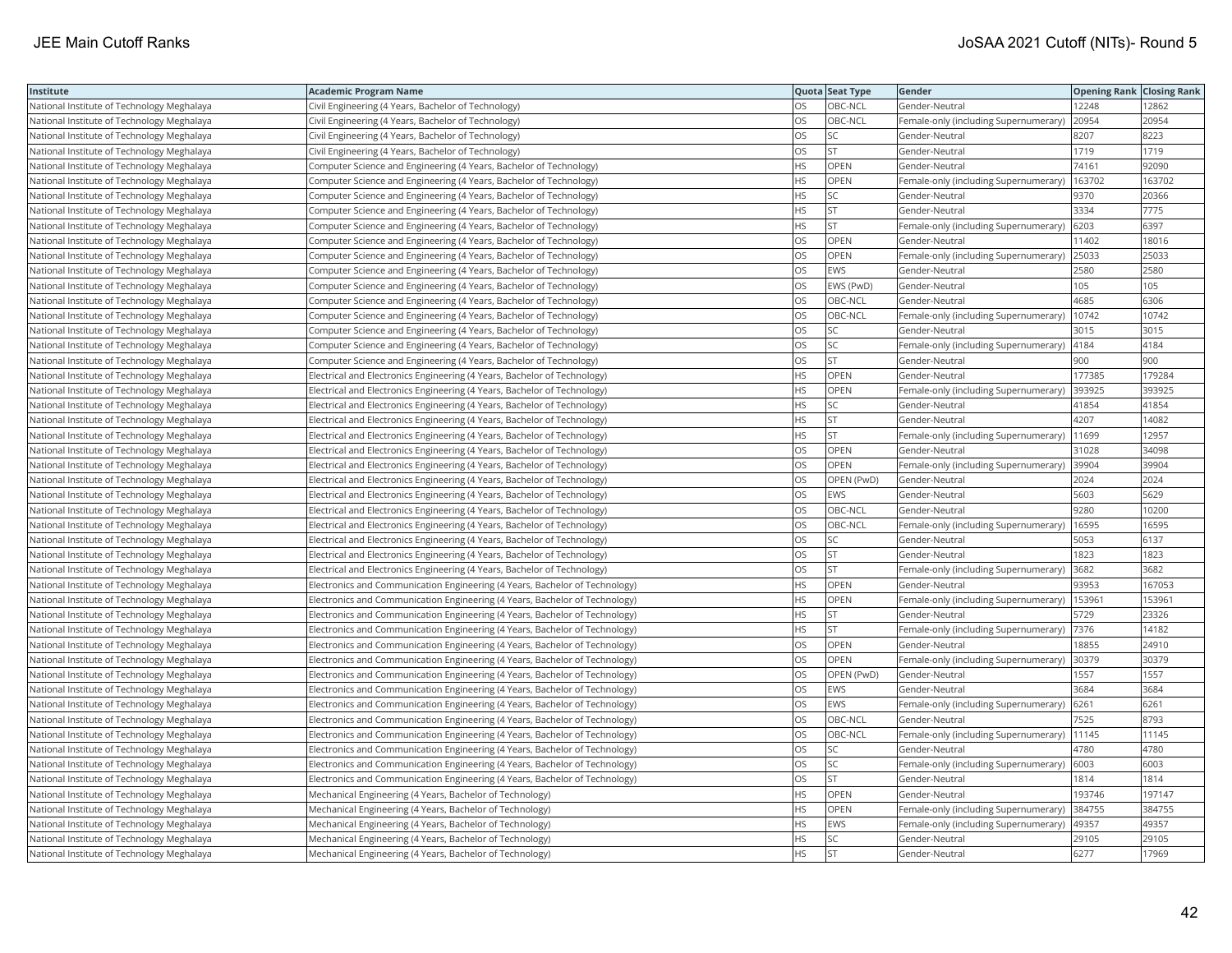| Institute                                  | <b>Academic Program Name</b>                                                  |           | Quota Seat Type | Gender                                        | <b>Opening Rank Closing Rank</b> |       |
|--------------------------------------------|-------------------------------------------------------------------------------|-----------|-----------------|-----------------------------------------------|----------------------------------|-------|
| National Institute of Technology Meghalaya | Mechanical Engineering (4 Years, Bachelor of Technology)                      | HS        | <b>ST</b>       | Female-only (including Supernumerary)         | 14989                            | 16764 |
| National Institute of Technology Meghalaya | Mechanical Engineering (4 Years, Bachelor of Technology)                      | OS        | OPEN            | Gender-Neutral                                | 30993                            | 39301 |
| National Institute of Technology Meghalaya | Mechanical Engineering (4 Years, Bachelor of Technology)                      | OS        | OPEN            | Female-only (including Supernumerary) 51731   |                                  | 51731 |
| National Institute of Technology Meghalaya | Mechanical Engineering (4 Years, Bachelor of Technology)                      | OS        | <b>EWS</b>      | Gender-Neutral                                | 5986                             | 5986  |
| National Institute of Technology Meghalaya | Mechanical Engineering (4 Years, Bachelor of Technology)                      | OS        | OBC-NCL         | Gender-Neutral                                | 10209                            | 10209 |
| National Institute of Technology Meghalaya | Mechanical Engineering (4 Years, Bachelor of Technology)                      | OS        | OBC-NCL         | Female-only (including Supernumerary)         | 19483                            | 19483 |
| National Institute of Technology Meghalaya | Mechanical Engineering (4 Years, Bachelor of Technology)                      | OS        | SC              | Gender-Neutral                                | 7302                             | 7521  |
| National Institute of Technology Meghalaya | Mechanical Engineering (4 Years, Bachelor of Technology)                      | OS        | SC              | Female-only (including Supernumerary)         | 9238                             | 9238  |
| National Institute of Technology Meghalaya | Mechanical Engineering (4 Years, Bachelor of Technology)                      | OS        | <b>ST</b>       | Gender-Neutral                                | 2419                             | 2419  |
| National Institute of Technology Nagaland  | Civil Engineering (4 Years, Bachelor of Technology)                           | ΗS        | ST              | Gender-Neutral                                | 3070                             | 6460  |
| National Institute of Technology Nagaland  | Civil Engineering (4 Years, Bachelor of Technology)                           | <b>HS</b> | <b>ST</b>       | Female-only (including Supernumerary)         | 5131                             | 5371  |
| National Institute of Technology Nagaland  | Civil Engineering (4 Years, Bachelor of Technology)                           | OS        | OPEN            | Gender-Neutral                                | 50839                            | 52753 |
| National Institute of Technology Nagaland  | Civil Engineering (4 Years, Bachelor of Technology)                           | OS        | <b>OPEN</b>     | Female-only (including Supernumerary) 61610   |                                  | 62082 |
| National Institute of Technology Nagaland  | Civil Engineering (4 Years, Bachelor of Technology)                           | OS        | <b>EWS</b>      | Gender-Neutral                                | 8155                             | 8271  |
| National Institute of Technology Nagaland  | Civil Engineering (4 Years, Bachelor of Technology)                           | OS        | OBC-NCL         | Gender-Neutral                                | 14640                            | 15083 |
| National Institute of Technology Nagaland  | Civil Engineering (4 Years, Bachelor of Technology)                           | OS        | OBC-NCL         | Female-only (including Supernumerary)         | 21800                            | 21800 |
| National Institute of Technology Nagaland  | Civil Engineering (4 Years, Bachelor of Technology)                           | OS        | SC              | Gender-Neutral                                | 8778                             | 8778  |
| National Institute of Technology Nagaland  | Civil Engineering (4 Years, Bachelor of Technology)                           | OS        | SC              | Female-only (including Supernumerary)         | 10341                            | 10341 |
| National Institute of Technology Nagaland  | Computer Science and Engineering (4 Years, Bachelor of Technology)            | <b>HS</b> | <b>ST</b>       | Gender-Neutral                                | 5251                             | 11495 |
| National Institute of Technology Nagaland  | Computer Science and Engineering (4 Years, Bachelor of Technology)            | HS        | <b>ST</b>       | Female-only (including Supernumerary)         | 7182                             | 10555 |
| National Institute of Technology Nagaland  | Computer Science and Engineering (4 Years, Bachelor of Technology)            | OS        | OPEN            | Gender-Neutral                                | 20245                            | 28869 |
| National Institute of Technology Nagaland  | Computer Science and Engineering (4 Years, Bachelor of Technology)            | OS        | OPEN            | Female-only (including Supernumerary) 34974   |                                  | 34974 |
| National Institute of Technology Nagaland  | Computer Science and Engineering (4 Years, Bachelor of Technology)            | OS        | OPEN (PwD)      | Gender-Neutral                                | 655                              | 655   |
| National Institute of Technology Nagaland  | Computer Science and Engineering (4 Years, Bachelor of Technology)            | OS        | <b>EWS</b>      | Gender-Neutral                                | 5238                             | 5266  |
| National Institute of Technology Nagaland  | Computer Science and Engineering (4 Years, Bachelor of Technology)            | OS        | OBC-NCL         | Gender-Neutral                                | 8164                             | 8501  |
| National Institute of Technology Nagaland  | Computer Science and Engineering (4 Years, Bachelor of Technology)            | OS        | OBC-NCL         | Female-only (including Supernumerary)         | 14442                            | 14442 |
| National Institute of Technology Nagaland  | Computer Science and Engineering (4 Years, Bachelor of Technology)            | OS        | <b>SC</b>       | Gender-Neutral                                | 4230                             | 4846  |
| National Institute of Technology Nagaland  | Electrical and Electronics Engineering (4 Years, Bachelor of Technology)      | HS        | <b>ST</b>       | Gender-Neutral                                | 6975                             | 11251 |
| National Institute of Technology Nagaland  | Electrical and Electronics Engineering (4 Years, Bachelor of Technology)      | HS        | <b>ST</b>       | Female-only (including Supernumerary)         | 6577                             | 8468  |
| National Institute of Technology Nagaland  | Electrical and Electronics Engineering (4 Years, Bachelor of Technology)      | OS        | OPEN            | Gender-Neutral                                | 39943                            | 43682 |
| National Institute of Technology Nagaland  | Electrical and Electronics Engineering (4 Years, Bachelor of Technology)      | OS        | OPEN            | Female-only (including Supernumerary)   43092 |                                  | 43092 |
| National Institute of Technology Nagaland  | Electrical and Electronics Engineering (4 Years, Bachelor of Technology)      | OS        | EWS             | Gender-Neutral                                | 6748                             | 7153  |
| National Institute of Technology Nagaland  | Electrical and Electronics Engineering (4 Years, Bachelor of Technology)      | OS        | <b>EWS</b>      | Female-only (including Supernumerary)         | 9159                             | 9159  |
| National Institute of Technology Nagaland  | Electrical and Electronics Engineering (4 Years, Bachelor of Technology)      | OS        | OBC-NCL         | Gender-Neutral                                | 12260                            | 12402 |
| National Institute of Technology Nagaland  | Electrical and Electronics Engineering (4 Years, Bachelor of Technology)      | OS        | OBC-NCL         | Female-only (including Supernumerary)         | 17908                            | 17908 |
| National Institute of Technology Nagaland  | Electrical and Electronics Engineering (4 Years, Bachelor of Technology)      | OS        | SC              | Gender-Neutral                                | 7077                             | 7652  |
| National Institute of Technology Nagaland  | Electrical and Electronics Engineering (4 Years, Bachelor of Technology)      | OS        | SC              | Female-only (including Supernumerary)         | 9006                             | 9006  |
| National Institute of Technology Nagaland  | Electronics and Communication Engineering (4 Years, Bachelor of Technology)   | ΗS        | ST              | Gender-Neutral                                | 8288                             | 26561 |
| National Institute of Technology Nagaland  | Electronics and Communication Engineering (4 Years, Bachelor of Technology)   | <b>HS</b> | <b>ST</b>       | Female-only (including Supernumerary)         | 9065                             | 17028 |
| National Institute of Technology Nagaland  | Electronics and Communication Engineering (4 Years, Bachelor of Technology)   | OS        | OPEN            | Gender-Neutral                                | 35025                            | 38041 |
| National Institute of Technology Nagaland  | Electronics and Communication Engineering (4 Years, Bachelor of Technology)   | OS        | OPEN            | Female-only (including Supernumerary)         | 43855                            | 44633 |
| National Institute of Technology Nagaland  | Electronics and Communication Engineering (4 Years, Bachelor of Technology)   | OS        | <b>EWS</b>      | Gender-Neutral                                | 5987                             | 6188  |
| National Institute of Technology Nagaland  | Electronics and Communication Engineering (4 Years, Bachelor of Technology)   | OS        | OBC-NCL         | Gender-Neutral                                | 9943                             | 11442 |
| National Institute of Technology Nagaland  | Electronics and Communication Engineering (4 Years, Bachelor of Technology)   | OS        | OBC-NCL         | Female-only (including Supernumerary)         | 16458                            | 16458 |
| National Institute of Technology Nagaland  | Electronics and Communication Engineering (4 Years, Bachelor of Technology)   | OS        | SC              | Gender-Neutral                                | 5014                             | 5798  |
| National Institute of Technology Nagaland  | Electronics and Instrumentation Engineering (4 Years, Bachelor of Technology) | ΗS        | <b>ST</b>       | Gender-Neutral                                | 14629                            | 14629 |
| National Institute of Technology Nagaland  | Electronics and Instrumentation Engineering (4 Years, Bachelor of Technology) | OS        | <b>OPEN</b>     | Gender-Neutral                                | 35427                            | 45837 |
| National Institute of Technology Nagaland  | Electronics and Instrumentation Engineering (4 Years, Bachelor of Technology) | OS        | OPEN            | Female-only (including Supernumerary)         | 46047                            | 51369 |
| National Institute of Technology Nagaland  | Electronics and Instrumentation Engineering (4 Years, Bachelor of Technology) | OS        | <b>EWS</b>      | Gender-Neutral                                | 7235                             | 7419  |
| National Institute of Technology Nagaland  | Electronics and Instrumentation Engineering (4 Years, Bachelor of Technology) | OS        | OBC-NCL         | Gender-Neutral                                | 11753                            | 13148 |
| National Institute of Technology Nagaland  | Electronics and Instrumentation Engineering (4 Years, Bachelor of Technology) | <b>OS</b> | OBC-NCL         | Female-only (including Supernumerary)         | 19748                            | 19748 |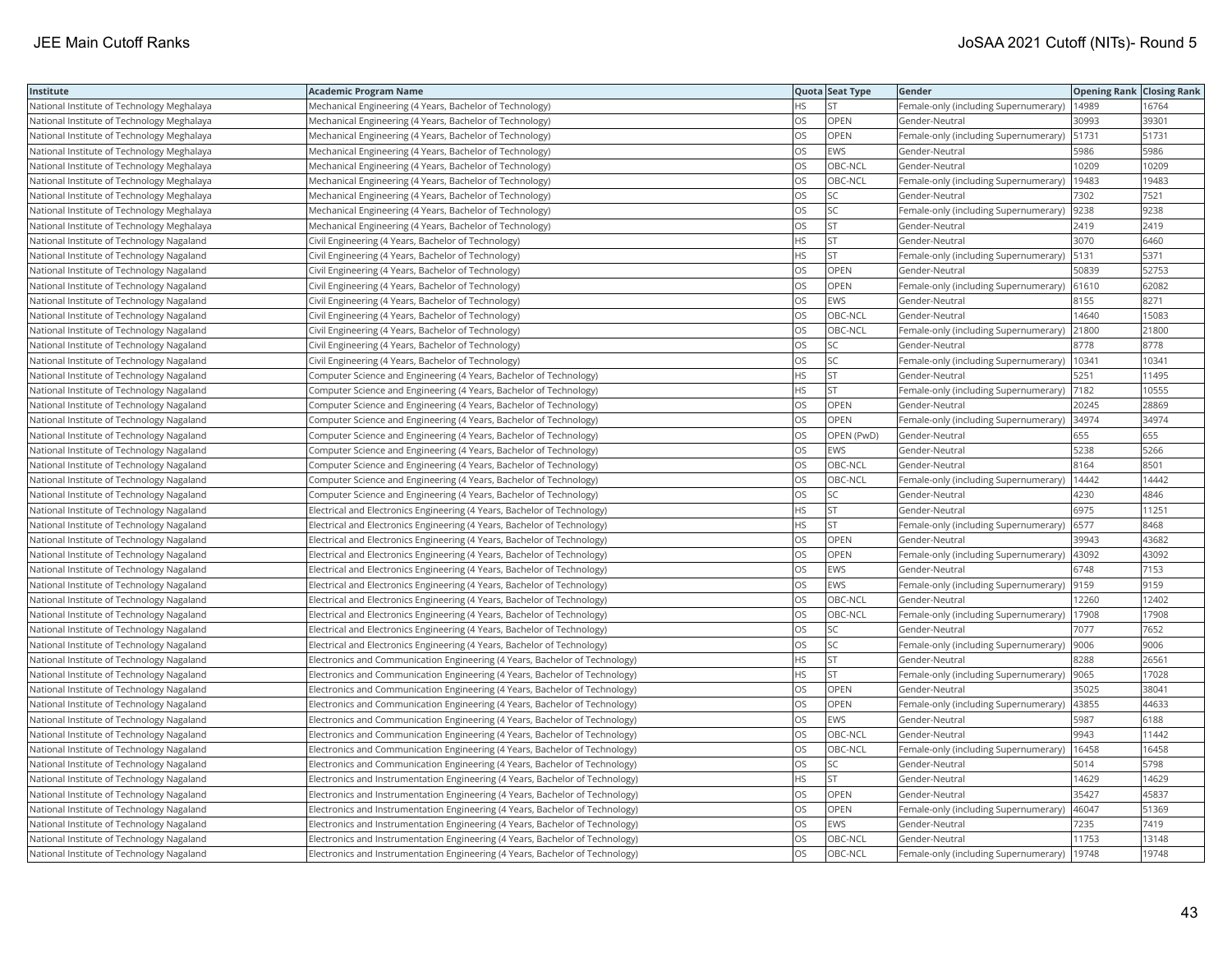| Institute                                 | <b>Academic Program Name</b>                                                  |           | Quota Seat Type              | Gender                                      | <b>Opening Rank Closing Rank</b> |       |
|-------------------------------------------|-------------------------------------------------------------------------------|-----------|------------------------------|---------------------------------------------|----------------------------------|-------|
| National Institute of Technology Nagaland | Electronics and Instrumentation Engineering (4 Years, Bachelor of Technology) | OS        | SC                           | Gender-Neutral                              | 6199                             | 8015  |
| National Institute of Technology Nagaland | Mechanical Engineering (4 Years, Bachelor of Technology)                      | HS        | <b>ST</b>                    | Gender-Neutral                              | 12025                            | 29018 |
| National Institute of Technology Nagaland | Mechanical Engineering (4 Years, Bachelor of Technology)                      | HS        | <b>ST</b>                    | Female-only (including Supernumerary)       | 18308                            | 19063 |
| National Institute of Technology Nagaland | Mechanical Engineering (4 Years, Bachelor of Technology)                      | OS        | OPEN                         | Gender-Neutral                              | 42647                            | 48340 |
| National Institute of Technology Nagaland | Mechanical Engineering (4 Years, Bachelor of Technology)                      | OS        | <b>OPEN</b>                  | Female-only (including Supernumerary)       | 57798                            | 59375 |
| National Institute of Technology Nagaland | Mechanical Engineering (4 Years, Bachelor of Technology)                      | OS        | EWS                          | Gender-Neutral                              | 7439                             | 7646  |
| National Institute of Technology Nagaland | Mechanical Engineering (4 Years, Bachelor of Technology)                      | OS        | OBC-NCL                      | Gender-Neutral                              | 12692                            | 14513 |
| National Institute of Technology Nagaland | Mechanical Engineering (4 Years, Bachelor of Technology)                      | OS        | OBC-NCL                      | Female-only (including Supernumerary)       | 22170                            | 22170 |
| National Institute of Technology Nagaland | Mechanical Engineering (4 Years, Bachelor of Technology)                      | OS        | SC                           | Gender-Neutral                              | 8309                             | 8504  |
| National Institute of Technology Patna    | Architecture (5 Years, Bachelor of Architecture)                              | HS        | OPEN                         | Gender-Neutral                              | 1605                             | 3856  |
| National Institute of Technology Patna    | Architecture (5 Years, Bachelor of Architecture)                              | HS        | OPEN                         | Female-only (including Supernumerary)       | 1771                             | 1974  |
| National Institute of Technology Patna    | Architecture (5 Years, Bachelor of Architecture)                              | HS        | <b>EWS</b>                   | Gender-Neutral                              | 313                              | 406   |
| National Institute of Technology Patna    | Architecture (5 Years, Bachelor of Architecture)                              | HS        | EWS                          | Female-only (including Supernumerary) 382   |                                  | 382   |
| National Institute of Technology Patna    | Architecture (5 Years, Bachelor of Architecture)                              | HS        | OBC-NCL                      | Gender-Neutral                              | 1224                             | 2379  |
| National Institute of Technology Patna    | Architecture (5 Years, Bachelor of Architecture)                              | <b>HS</b> | OBC-NCL                      | Female-only (including Supernumerary)   133 |                                  | 1133  |
| National Institute of Technology Patna    | Architecture (5 Years, Bachelor of Architecture)                              | HS        | SC                           | Gender-Neutral                              | 502                              | 597   |
| National Institute of Technology Patna    | Architecture (5 Years, Bachelor of Architecture)                              | HS        | SC                           | Female-only (including Supernumerary) 232   |                                  | 232   |
| National Institute of Technology Patna    | Architecture (5 Years, Bachelor of Architecture)                              | HS        | <b>ST</b>                    | Gender-Neutral                              | 148                              | 535   |
| National Institute of Technology Patna    | Architecture (5 Years, Bachelor of Architecture)                              | OS        | <b>OPEN</b>                  | Gender-Neutral                              | 1021                             | 1237  |
| National Institute of Technology Patna    | Architecture (5 Years, Bachelor of Architecture)                              | OS        | <b>OPEN</b>                  | Female-only (including Supernumerary)       | 919                              | 1228  |
| National Institute of Technology Patna    | Architecture (5 Years, Bachelor of Architecture)                              | OS        | <b>EWS</b>                   | Gender-Neutral                              | 306                              | 325   |
| National Institute of Technology Patna    | Architecture (5 Years, Bachelor of Architecture)                              | OS        | <b>EWS</b>                   | Female-only (including Supernumerary) 291   |                                  | 291   |
| National Institute of Technology Patna    | Architecture (5 Years, Bachelor of Architecture)                              | OS        | OBC-NCL                      | Gender-Neutral                              | 580                              | 638   |
| National Institute of Technology Patna    | Architecture (5 Years, Bachelor of Architecture)                              | OS        | OBC-NCL                      | Female-only (including Supernumerary)   574 |                                  | 574   |
| National Institute of Technology Patna    | Architecture (5 Years, Bachelor of Architecture)                              | OS        | SC                           | Gender-Neutral                              | 241                              | 274   |
| National Institute of Technology Patna    | Architecture (5 Years, Bachelor of Architecture)                              | OS        | SC                           | Female-only (including Supernumerary) 257   |                                  | 257   |
| National Institute of Technology Patna    | Architecture (5 Years, Bachelor of Architecture)                              | OS        | <b>ST</b>                    | Gender-Neutral                              | 123                              | 123   |
| National Institute of Technology Patna    | Civil Engineering (4 Years, Bachelor of Technology)                           | HS        | <b>OPEN</b>                  | Gender-Neutral                              | 8721                             | 37667 |
| National Institute of Technology Patna    | Civil Engineering (4 Years, Bachelor of Technology)                           | HS        | OPEN                         | Female-only (including Supernumerary) 20579 |                                  | 53235 |
| National Institute of Technology Patna    | Civil Engineering (4 Years, Bachelor of Technology)                           | НS        | OPEN (PwD)                   | Gender-Neutral                              | 228                              | 228   |
| National Institute of Technology Patna    | Civil Engineering (4 Years, Bachelor of Technology)                           | HS        | <b>EWS</b>                   | Gender-Neutral                              | 5647                             | 5870  |
| National Institute of Technology Patna    | Civil Engineering (4 Years, Bachelor of Technology)                           | HS        | <b>EWS</b>                   | Female-only (including Supernumerary)       | 8451                             | 8451  |
| National Institute of Technology Patna    | Civil Engineering (4 Years, Bachelor of Technology)                           | HS        | OBC-NCL                      | Gender-Neutral                              | 10262                            | 10959 |
| National Institute of Technology Patna    | Civil Engineering (4 Years, Bachelor of Technology)                           | HS        | OBC-NCL                      | Female-only (including Supernumerary)       | 15302                            | 15826 |
| National Institute of Technology Patna    | Civil Engineering (4 Years, Bachelor of Technology)                           | <b>HS</b> | OBC-NCL (PwD) Gender-Neutral |                                             | 593                              | 593   |
| National Institute of Technology Patna    | Civil Engineering (4 Years, Bachelor of Technology)                           | HS        | SC                           | Gender-Neutral                              | 2121                             | 6742  |
| National Institute of Technology Patna    | Civil Engineering (4 Years, Bachelor of Technology)                           | HS        | <b>SC</b>                    | Female-only (including Supernumerary) 8526  |                                  | 8779  |
| National Institute of Technology Patna    | Civil Engineering (4 Years, Bachelor of Technology)                           | HS        | <b>ST</b>                    | Gender-Neutral                              | 2770                             | 3327  |
| National Institute of Technology Patna    | Civil Engineering (4 Years, Bachelor of Technology)                           | ΗS        | <b>ST</b>                    | Female-only (including Supernumerary)       | 3138                             | 3138  |
| National Institute of Technology Patna    | Civil Engineering (4 Years, Bachelor of Technology)                           | <b>HS</b> | ST (PwD)                     | Gender-Neutral                              | 33                               | 33    |
| National Institute of Technology Patna    | Civil Engineering (4 Years, Bachelor of Technology)                           | OS        | OPEN                         | Gender-Neutral                              | 33926                            | 39708 |
| National Institute of Technology Patna    | Civil Engineering (4 Years, Bachelor of Technology)                           | OS        | OPEN                         | Female-only (including Supernumerary) 25384 |                                  | 45349 |
| National Institute of Technology Patna    | Civil Engineering (4 Years, Bachelor of Technology)                           | OS        | OPEN (PwD)                   | Gender-Neutral                              | 1567                             | 1567  |
| National Institute of Technology Patna    | Civil Engineering (4 Years, Bachelor of Technology)                           | OS        | <b>EWS</b>                   | Gender-Neutral                              | 6009                             | 6084  |
| National Institute of Technology Patna    | Civil Engineering (4 Years, Bachelor of Technology)                           | OS        | <b>EWS</b>                   | Female-only (including Supernumerary)  7579 |                                  | 7579  |
| National Institute of Technology Patna    | Civil Engineering (4 Years, Bachelor of Technology)                           | OS        | OBC-NCL                      | Gender-Neutral                              | 10492                            | 12539 |
| National Institute of Technology Patna    | Civil Engineering (4 Years, Bachelor of Technology)                           | OS        | OBC-NCL                      | Female-only (including Supernumerary)       | 16177                            | 18112 |
| National Institute of Technology Patna    | Civil Engineering (4 Years, Bachelor of Technology)                           | OS        | SC                           | Gender-Neutral                              | 5072                             | 6632  |
| National Institute of Technology Patna    | Civil Engineering (4 Years, Bachelor of Technology)                           | OS        | SC                           | Female-only (including Supernumerary)       | 6899                             | 7135  |
| National Institute of Technology Patna    | Civil Engineering (4 Years, Bachelor of Technology)                           | OS        | <b>ST</b>                    | Gender-Neutral                              | 1745                             | 2215  |
| National Institute of Technology Patna    | Civil Engineering (4 Years, Bachelor of Technology)                           | OS        | <b>ST</b>                    | Female-only (including Supernumerary) 2458  |                                  | 2458  |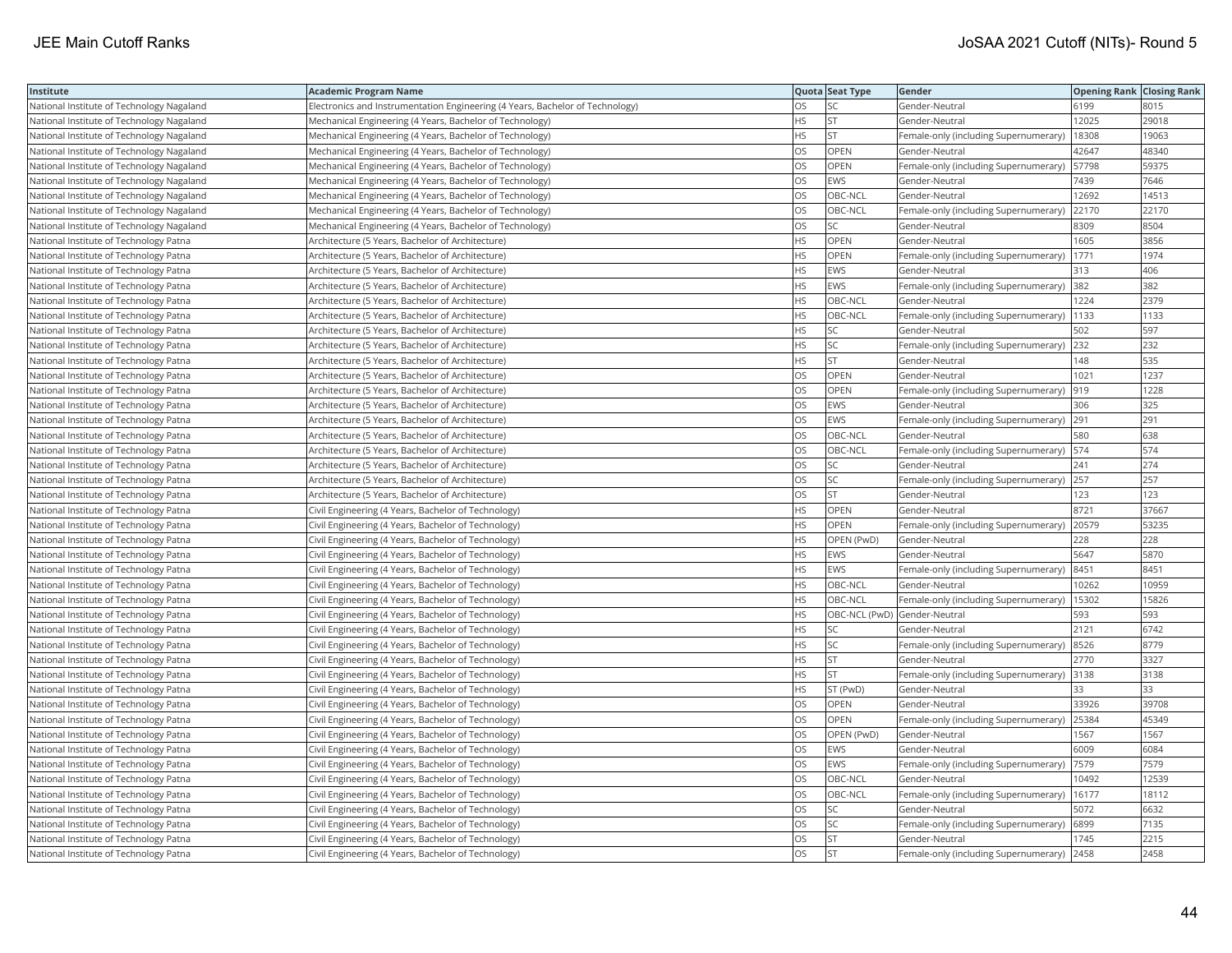| Institute                              | Academic Program Name                                              |           | Quota Seat Type              | Gender                                        | <b>Opening Rank   Closing Rank</b> |       |
|----------------------------------------|--------------------------------------------------------------------|-----------|------------------------------|-----------------------------------------------|------------------------------------|-------|
| National Institute of Technology Patna | Computer Science and Engineering (4 Years, Bachelor of Technology) | НS        | OPEN                         | Gender-Neutral                                | 2608                               | 15471 |
| National Institute of Technology Patna | Computer Science and Engineering (4 Years, Bachelor of Technology) | <b>HS</b> | OPEN                         | Female-only (including Supernumerary)         | 18766                              | 22368 |
| National Institute of Technology Patna | Computer Science and Engineering (4 Years, Bachelor of Technology) | HS        | OPEN (PwD)                   | Gender-Neutral                                | 463                                | 491   |
| National Institute of Technology Patna | Computer Science and Engineering (4 Years, Bachelor of Technology) | HS        | OPEN (PwD)                   | Female-only (including Supernumerary)         | 540                                | 540   |
| National Institute of Technology Patna | Computer Science and Engineering (4 Years, Bachelor of Technology) | HS        | <b>EWS</b>                   | Gender-Neutral                                | 2144                               | 2365  |
| National Institute of Technology Patna | Computer Science and Engineering (4 Years, Bachelor of Technology) | HS        | <b>EWS</b>                   | Female-only (including Supernumerary) 3220    |                                    | 3669  |
| National Institute of Technology Patna | Computer Science and Engineering (4 Years, Bachelor of Technology) | HS        | EWS (PwD)                    | Gender-Neutral                                | 74                                 | 74    |
| National Institute of Technology Patna | Computer Science and Engineering (4 Years, Bachelor of Technology) | <b>HS</b> | OBC-NCL                      | Gender-Neutral                                | 3267                               | 4273  |
| National Institute of Technology Patna | Computer Science and Engineering (4 Years, Bachelor of Technology) | HS        | OBC-NCL                      | Female-only (including Supernumerary)         | 5904                               | 7807  |
| National Institute of Technology Patna | Computer Science and Engineering (4 Years, Bachelor of Technology) | <b>HS</b> | OBC-NCL (PwD) Gender-Neutral |                                               | 200                                | 200   |
| National Institute of Technology Patna | Computer Science and Engineering (4 Years, Bachelor of Technology) | HS        | <b>SC</b>                    | Gender-Neutral                                | 974                                | 3594  |
| National Institute of Technology Patna | Computer Science and Engineering (4 Years, Bachelor of Technology) | HS        | SC                           | Female-only (including Supernumerary)  3410   |                                    | 3654  |
| National Institute of Technology Patna | Computer Science and Engineering (4 Years, Bachelor of Technology) | HS        | SC (PwD)                     | Gender-Neutral                                | 128                                | 128   |
| National Institute of Technology Patna | Computer Science and Engineering (4 Years, Bachelor of Technology) | НS        | <b>ST</b>                    | Gender-Neutral                                | 775                                | 1110  |
| National Institute of Technology Patna | Computer Science and Engineering (4 Years, Bachelor of Technology) | HS        | <b>ST</b>                    | Female-only (including Supernumerary)         | 1863                               | 1863  |
| National Institute of Technology Patna | Computer Science and Engineering (4 Years, Bachelor of Technology) | OS.       | <b>OPEN</b>                  | Gender-Neutral                                | 0234                               | 12927 |
| National Institute of Technology Patna | Computer Science and Engineering (4 Years, Bachelor of Technology) | OS        | <b>OPEN</b>                  | Female-only (including Supernumerary)         | 17015                              | 20525 |
| National Institute of Technology Patna | Computer Science and Engineering (4 Years, Bachelor of Technology) | OS        | OPEN (PwD)                   | Gender-Neutral                                | 397                                | 415   |
| National Institute of Technology Patna | Computer Science and Engineering (4 Years, Bachelor of Technology) | OS.       | <b>EWS</b>                   | Gender-Neutral                                | 1747                               | 1916  |
| National Institute of Technology Patna | Computer Science and Engineering (4 Years, Bachelor of Technology) | OS        | <b>EWS</b>                   | Female-only (including Supernumerary)         | 2963                               | 2963  |
| National Institute of Technology Patna | Computer Science and Engineering (4 Years, Bachelor of Technology) | OS        | OBC-NCL                      | Gender-Neutral                                | 2716                               | 4432  |
| National Institute of Technology Patna | Computer Science and Engineering (4 Years, Bachelor of Technology) | OS        | OBC-NCL                      | Female-only (including Supernumerary) 6731    |                                    | 8246  |
| National Institute of Technology Patna | Computer Science and Engineering (4 Years, Bachelor of Technology) | OS        | OBC-NCL (PwD) Gender-Neutral |                                               | 188                                | 188   |
| National Institute of Technology Patna | Computer Science and Engineering (4 Years, Bachelor of Technology) | OS        | SC                           | Gender-Neutral                                | 2090                               | 2561  |
| National Institute of Technology Patna | Computer Science and Engineering (4 Years, Bachelor of Technology) | OS        | SC                           | Female-only (including Supernumerary)         | 3279                               | 3795  |
| National Institute of Technology Patna | Computer Science and Engineering (4 Years, Bachelor of Technology) | OS        | SC (PwD)                     | Gender-Neutral                                | 51                                 | 51    |
| National Institute of Technology Patna | Computer Science and Engineering (4 Years, Bachelor of Technology) | OS.       | <b>ST</b>                    | Gender-Neutral                                | 1064                               | 1287  |
| National Institute of Technology Patna | Computer Science and Engineering (4 Years, Bachelor of Technology) | OS        | <b>ST</b>                    | Female-only (including Supernumerary)         | 1676                               | 1884  |
| National Institute of Technology Patna | Electrical Engineering (4 Years, Bachelor of Technology)           | HS        | OPEN                         | Gender-Neutral                                | 21946                              | 28111 |
| National Institute of Technology Patna | Electrical Engineering (4 Years, Bachelor of Technology)           | HS        | OPEN                         | Female-only (including Supernumerary)         | 6284                               | 40699 |
| National Institute of Technology Patna | Electrical Engineering (4 Years, Bachelor of Technology)           | HS        | OPEN (PwD)                   | Gender-Neutral                                | 1412                               | 1412  |
| National Institute of Technology Patna | Electrical Engineering (4 Years, Bachelor of Technology)           | HS        | EWS                          | Gender-Neutral                                | 4196                               | 4475  |
| National Institute of Technology Patna | Electrical Engineering (4 Years, Bachelor of Technology)           | HS        | <b>EWS</b>                   | Female-only (including Supernumerary)         | 6437                               | 6437  |
| National Institute of Technology Patna | Electrical Engineering (4 Years, Bachelor of Technology)           | HS        | OBC-NCL                      | Gender-Neutral                                | 6701                               | 8402  |
| National Institute of Technology Patna | Electrical Engineering (4 Years, Bachelor of Technology)           | HS        | OBC-NCL                      | Female-only (including Supernumerary)   12239 |                                    | 13040 |
| National Institute of Technology Patna | Electrical Engineering (4 Years, Bachelor of Technology)           | HS        | OBC-NCL (PwD) Gender-Neutral |                                               | 539                                | 539   |
| National Institute of Technology Patna | Electrical Engineering (4 Years, Bachelor of Technology)           | HS        | SC                           | Gender-Neutral                                | 4673                               | 5398  |
| National Institute of Technology Patna | Electrical Engineering (4 Years, Bachelor of Technology)           | HS        | SC                           | Female-only (including Supernumerary)   5560  |                                    | 7412  |
| National Institute of Technology Patna | Electrical Engineering (4 Years, Bachelor of Technology)           | HS.       | <b>ST</b>                    | Gender-Neutral                                | 1153                               | 2522  |
| National Institute of Technology Patna | Electrical Engineering (4 Years, Bachelor of Technology)           | HS        | <b>ST</b>                    | Female-only (including Supernumerary)         | 5237                               | 5237  |
| National Institute of Technology Patna | Electrical Engineering (4 Years, Bachelor of Technology)           | OS        | OPEN                         | Gender-Neutral                                | 10295                              | 25106 |
| National Institute of Technology Patna | Electrical Engineering (4 Years, Bachelor of Technology)           | OS        | <b>OPEN</b>                  | Female-only (including Supernumerary)         | 28868                              | 33084 |
| National Institute of Technology Patna | Electrical Engineering (4 Years, Bachelor of Technology)           | OS        | OPEN (PwD)                   | Gender-Neutral                                | 1167                               | 1167  |
| National Institute of Technology Patna | Electrical Engineering (4 Years, Bachelor of Technology)           | OS        | <b>EWS</b>                   | Gender-Neutral                                | 3687                               | 3939  |
| National Institute of Technology Patna | Electrical Engineering (4 Years, Bachelor of Technology)           | OS        | <b>EWS</b>                   | Female-only (including Supernumerary)   5155  |                                    | 5155  |
| National Institute of Technology Patna | Electrical Engineering (4 Years, Bachelor of Technology)           | OS        | OBC-NCL                      | Gender-Neutral                                | 7237                               | 8568  |
| National Institute of Technology Patna | Electrical Engineering (4 Years, Bachelor of Technology)           | OS.       | OBC-NCL                      | Female-only (including Supernumerary)         | 13084                              | 13562 |
| National Institute of Technology Patna | Electrical Engineering (4 Years, Bachelor of Technology)           | OS        | OBC-NCL (PwD) Gender-Neutral |                                               | 570                                | 570   |
| National Institute of Technology Patna | Electrical Engineering (4 Years, Bachelor of Technology)           | OS        | SC                           | Gender-Neutral                                | 1962                               | 5039  |
| National Institute of Technology Patna | Electrical Engineering (4 Years, Bachelor of Technology)           | OS        | <b>SC</b>                    | Female-only (including Supernumerary)         | 5593                               | 6194  |
| National Institute of Technology Patna | Electrical Engineering (4 Years, Bachelor of Technology)           | <b>OS</b> | <b>ST</b>                    | Gender-Neutral                                | 1641                               | 2142  |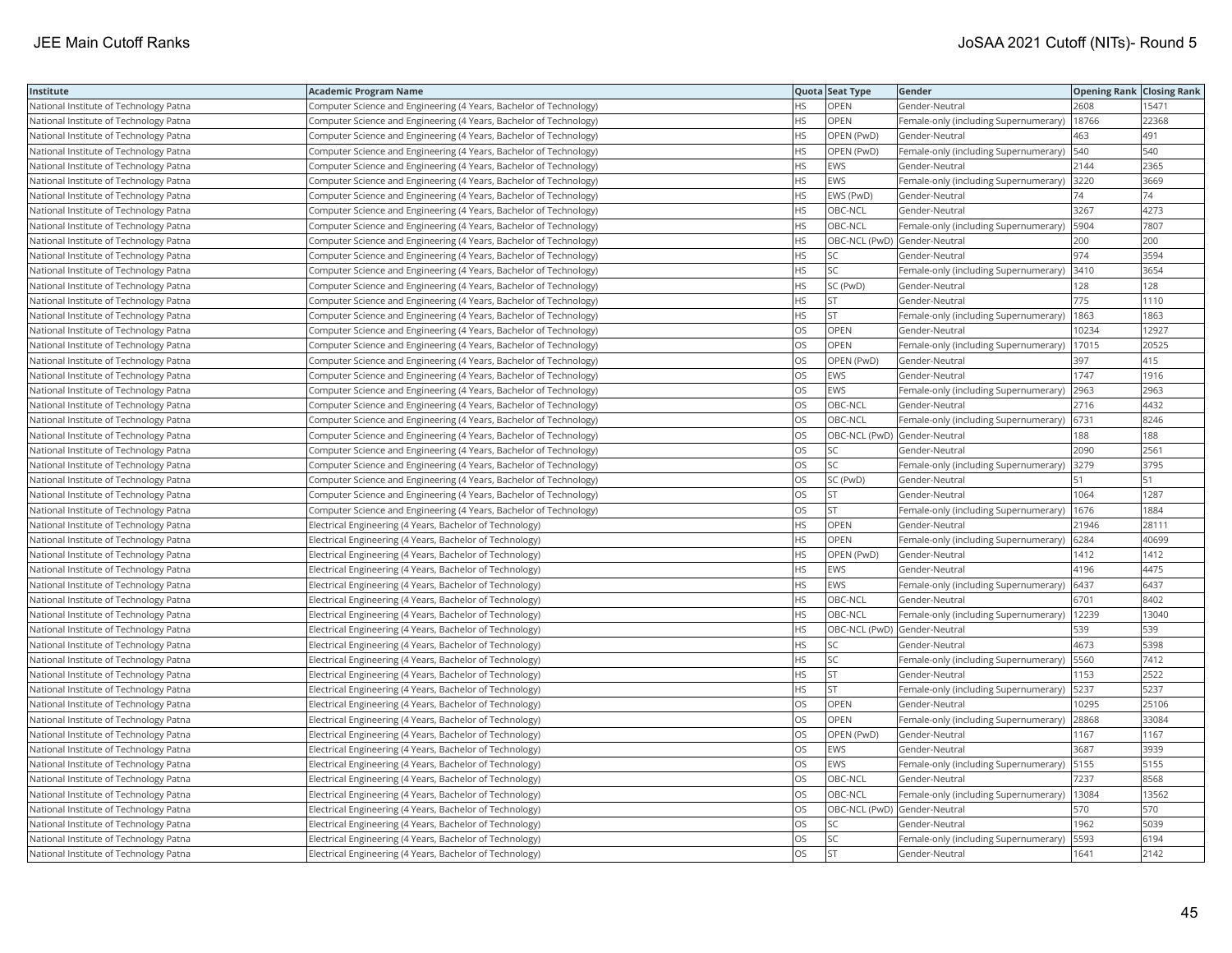| Institute                              | <b>Academic Program Name</b>                                                |           | Quota Seat Type              | Gender                                      | <b>Opening Rank Closing Rank</b> |       |
|----------------------------------------|-----------------------------------------------------------------------------|-----------|------------------------------|---------------------------------------------|----------------------------------|-------|
| National Institute of Technology Patna | Electrical Engineering (4 Years, Bachelor of Technology)                    | <b>OS</b> | lst.                         | Female-only (including Supernumerary)       | 2243                             | 2243  |
| National Institute of Technology Patna | Electronics and Communication Engineering (4 Years, Bachelor of Technology) | <b>HS</b> | OPEN                         | Gender-Neutral                              | 18006                            | 21748 |
| National Institute of Technology Patna | Electronics and Communication Engineering (4 Years, Bachelor of Technology) | <b>HS</b> | OPEN                         | Female-only (including Supernumerary)       | 25588                            | 31526 |
| National Institute of Technology Patna | Electronics and Communication Engineering (4 Years, Bachelor of Technology) | <b>HS</b> | OPEN (PwD)                   | Gender-Neutral                              | 416                              | 416   |
| National Institute of Technology Patna | Electronics and Communication Engineering (4 Years, Bachelor of Technology) | <b>HS</b> | <b>EWS</b>                   | Gender-Neutral                              | 3129                             | 3232  |
| National Institute of Technology Patna | Electronics and Communication Engineering (4 Years, Bachelor of Technology) | <b>HS</b> | EWS                          | Female-only (including Supernumerary)       | 5048                             | 5394  |
| National Institute of Technology Patna | Electronics and Communication Engineering (4 Years, Bachelor of Technology) | HS.       | OBC-NCL                      | Gender-Neutral                              | 4895                             | 6407  |
| National Institute of Technology Patna | Electronics and Communication Engineering (4 Years, Bachelor of Technology) | <b>HS</b> | OBC-NCL                      | Female-only (including Supernumerary)       | 8565                             | 9746  |
| National Institute of Technology Patna | Electronics and Communication Engineering (4 Years, Bachelor of Technology) | <b>HS</b> | OBC-NCL (PwD) Gender-Neutral |                                             | 386                              | 386   |
| National Institute of Technology Patna | Electronics and Communication Engineering (4 Years, Bachelor of Technology) | <b>HS</b> | SC.                          | Gender-Neutral                              | 3704                             | 4835  |
| National Institute of Technology Patna | Electronics and Communication Engineering (4 Years, Bachelor of Technology) | <b>HS</b> | <b>SC</b>                    | Female-only (including Supernumerary)       | 3990                             | 4251  |
| National Institute of Technology Patna | Electronics and Communication Engineering (4 Years, Bachelor of Technology) | <b>HS</b> | SC (PwD)                     | Gender-Neutral                              | 151                              | 151   |
| National Institute of Technology Patna | Electronics and Communication Engineering (4 Years, Bachelor of Technology) | <b>HS</b> | <b>ST</b>                    | Gender-Neutral                              | 1514                             | 2104  |
| National Institute of Technology Patna | Electronics and Communication Engineering (4 Years, Bachelor of Technology) | <b>HS</b> | <b>ST</b>                    | Female-only (including Supernumerary)       | 3180                             | 3180  |
| National Institute of Technology Patna | Electronics and Communication Engineering (4 Years, Bachelor of Technology) | <b>OS</b> | <b>OPEN</b>                  | Gender-Neutral                              | 14828                            | 19362 |
| National Institute of Technology Patna | Electronics and Communication Engineering (4 Years, Bachelor of Technology) | OS        | OPEN                         | Female-only (including Supernumerary)       | 23521                            | 26504 |
| National Institute of Technology Patna | Electronics and Communication Engineering (4 Years, Bachelor of Technology) | OS        | OPEN (PwD)                   | Gender-Neutral                              | 815                              | 898   |
| National Institute of Technology Patna | Electronics and Communication Engineering (4 Years, Bachelor of Technology) | OS        | EWS                          | Gender-Neutral                              | 2752                             | 2914  |
| National Institute of Technology Patna | Electronics and Communication Engineering (4 Years, Bachelor of Technology) | <b>OS</b> | EWS                          | Female-only (including Supernumerary)       | 4345                             | 4848  |
| National Institute of Technology Patna | Electronics and Communication Engineering (4 Years, Bachelor of Technology) | OS        | EWS (PwD)                    | Gender-Neutral                              | 117                              | 117   |
| National Institute of Technology Patna | Electronics and Communication Engineering (4 Years, Bachelor of Technology) | OS        | OBC-NCL                      | Gender-Neutral                              | 4946                             | 6696  |
| National Institute of Technology Patna | Electronics and Communication Engineering (4 Years, Bachelor of Technology) | OS        | OBC-NCL                      | Female-only (including Supernumerary)       | 8058                             | 10727 |
| National Institute of Technology Patna | Electronics and Communication Engineering (4 Years, Bachelor of Technology) | OS        | OBC-NCL (PwD) Gender-Neutral |                                             | 385                              | 385   |
| National Institute of Technology Patna | Electronics and Communication Engineering (4 Years, Bachelor of Technology) | OS        | SC                           | Gender-Neutral                              | 3605                             | 4155  |
| National Institute of Technology Patna | Electronics and Communication Engineering (4 Years, Bachelor of Technology) | OS        | SC.                          | Female-only (including Supernumerary)       | 4931                             | 5163  |
| National Institute of Technology Patna | Electronics and Communication Engineering (4 Years, Bachelor of Technology) | OS        | <b>ST</b>                    | Gender-Neutral                              | 1399                             | 1720  |
| National Institute of Technology Patna | Electronics and Communication Engineering (4 Years, Bachelor of Technology) | <b>OS</b> | lst.                         | Female-only (including Supernumerary)       | 1955                             | 1955  |
| National Institute of Technology Patna | Mechanical Engineering (4 Years, Bachelor of Technology)                    | <b>HS</b> | OPEN                         | Gender-Neutral                              | 22137                            | 33694 |
| National Institute of Technology Patna | Mechanical Engineering (4 Years, Bachelor of Technology)                    | <b>HS</b> | OPEN                         | Female-only (including Supernumerary) 35237 |                                  | 51021 |
| National Institute of Technology Patna | Mechanical Engineering (4 Years, Bachelor of Technology)                    | <b>HS</b> | OPEN (PwD)                   | Gender-Neutral                              | 946                              | 1327  |
| National Institute of Technology Patna | Mechanical Engineering (4 Years, Bachelor of Technology)                    | <b>HS</b> | EWS                          | Gender-Neutral                              | 5070                             | 5446  |
| National Institute of Technology Patna | Mechanical Engineering (4 Years, Bachelor of Technology)                    | <b>HS</b> | EWS                          | Female-only (including Supernumerary)       | 7869                             | 7869  |
| National Institute of Technology Patna | Mechanical Engineering (4 Years, Bachelor of Technology)                    | <b>HS</b> | OBC-NCL                      | Gender-Neutral                              | 8519                             | 10342 |
| National Institute of Technology Patna | Mechanical Engineering (4 Years, Bachelor of Technology)                    | <b>HS</b> | OBC-NCL                      | Female-only (including Supernumerary)       | 14766                            | 16061 |
| National Institute of Technology Patna | Mechanical Engineering (4 Years, Bachelor of Technology)                    | <b>HS</b> | OBC-NCL (PwD) Gender-Neutral |                                             | 853                              | 853   |
| National Institute of Technology Patna | Mechanical Engineering (4 Years, Bachelor of Technology)                    | <b>HS</b> | SC.                          | Gender-Neutral                              | 3424                             | 6592  |
| National Institute of Technology Patna | Mechanical Engineering (4 Years, Bachelor of Technology)                    | <b>HS</b> | lsc                          | Female-only (including Supernumerary)       | 9460                             | 9745  |
| National Institute of Technology Patna | Mechanical Engineering (4 Years, Bachelor of Technology)                    | <b>HS</b> | <b>ST</b>                    | Gender-Neutral                              | 2695                             | 2858  |
| National Institute of Technology Patna | Mechanical Engineering (4 Years, Bachelor of Technology)                    | HS        | <b>ST</b>                    | Female-only (including Supernumerary)       | 2812                             | 2812  |
| National Institute of Technology Patna | Mechanical Engineering (4 Years, Bachelor of Technology)                    | <b>OS</b> | <b>OPEN</b>                  | Gender-Neutral                              | 26828                            | 31353 |
| National Institute of Technology Patna | Mechanical Engineering (4 Years, Bachelor of Technology)                    | OS        | OPEN                         | Female-only (including Supernumerary)       | 39049                            | 42853 |
| National Institute of Technology Patna | Mechanical Engineering (4 Years, Bachelor of Technology)                    | OS        | OPEN (PwD)                   | Gender-Neutral                              | 1726                             | 1726  |
| National Institute of Technology Patna | Mechanical Engineering (4 Years, Bachelor of Technology)                    | <b>OS</b> | EWS                          | Gender-Neutral                              | 4736                             | 4987  |
| National Institute of Technology Patna | Mechanical Engineering (4 Years, Bachelor of Technology)                    | OS        | EWS                          | Female-only (including Supernumerary)       | 6627                             | 6627  |
| National Institute of Technology Patna | Mechanical Engineering (4 Years, Bachelor of Technology)                    | <b>OS</b> | OBC-NCL                      | Gender-Neutral                              | 9094                             | 10247 |
| National Institute of Technology Patna | Mechanical Engineering (4 Years, Bachelor of Technology)                    | OS        | OBC-NCL                      | Female-only (including Supernumerary)       | 17872                            | 18256 |
| National Institute of Technology Patna | Mechanical Engineering (4 Years, Bachelor of Technology)                    | OS        | OBC-NCL (PwD) Gender-Neutral |                                             | 879                              | 879   |
| National Institute of Technology Patna | Mechanical Engineering (4 Years, Bachelor of Technology)                    | OS        | SC                           | Gender-Neutral                              | 5688                             | 6381  |
| National Institute of Technology Patna | Mechanical Engineering (4 Years, Bachelor of Technology)                    | OS        | SC                           | Female-only (including Supernumerary)       | 9058                             | 9156  |
| National Institute of Technology Patna | Mechanical Engineering (4 Years, Bachelor of Technology)                    | OS        | <b>ST</b>                    | Gender-Neutral                              | 1941                             | 2514  |
| National Institute of Technology Patna | Mechanical Engineering (4 Years, Bachelor of Technology)                    | <b>OS</b> | st                           | Female-only (including Supernumerary)       | 2963                             | 2963  |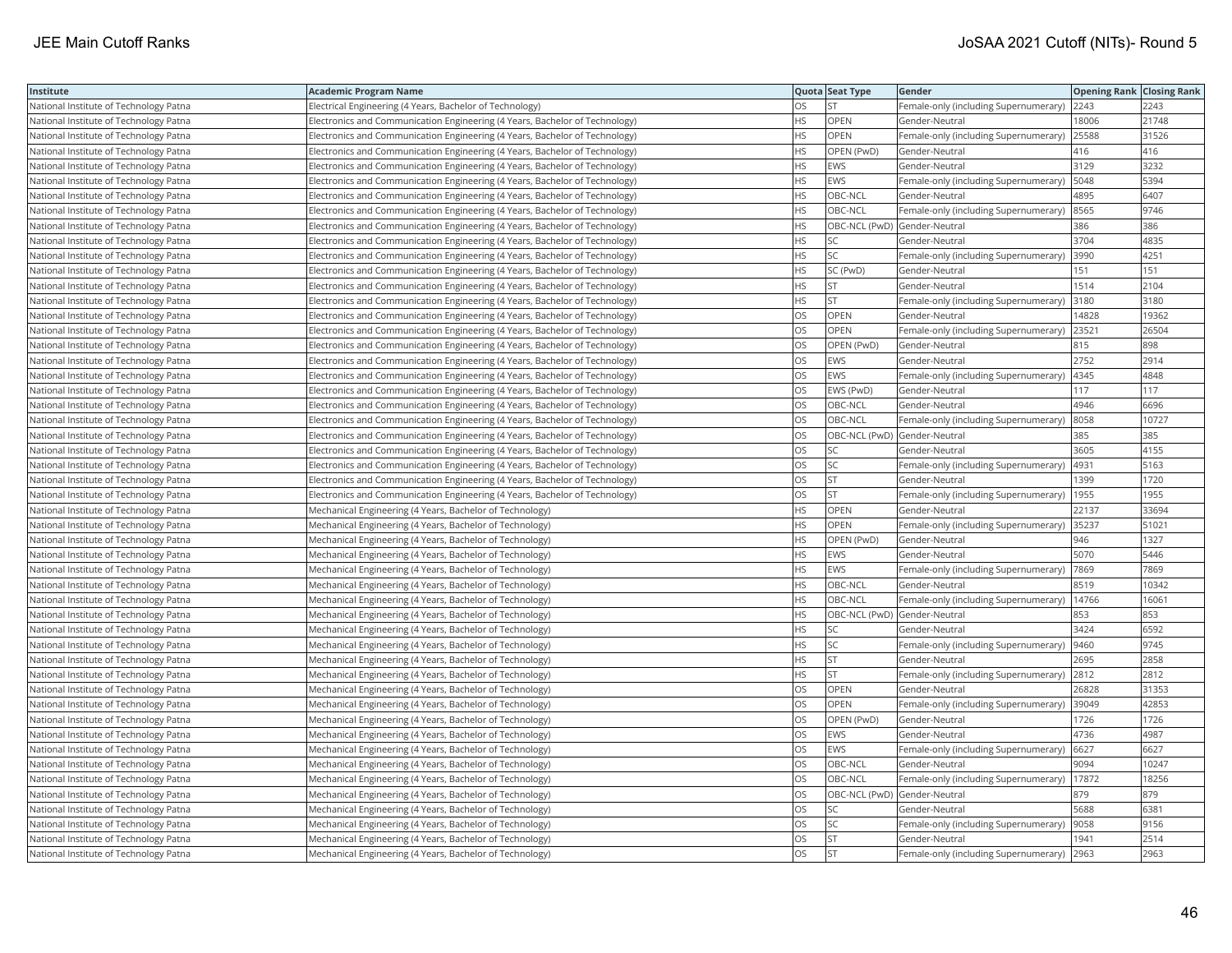| Institute                                   | Academic Program Name                                                       |           | Quota Seat Type              | Gender                                        | <b>Opening Rank Closing Rank</b> |        |
|---------------------------------------------|-----------------------------------------------------------------------------|-----------|------------------------------|-----------------------------------------------|----------------------------------|--------|
| National Institute of Technology Puducherry | Civil Engineering (4 Years, Bachelor of Technology)                         | HS.       | OPEN                         | Gender-Neutral                                | 196940                           | 227325 |
| National Institute of Technology Puducherry | Civil Engineering (4 Years, Bachelor of Technology)                         | <b>HS</b> | OPEN                         | Female-only (including Supernumerary)         | 195943                           | 195943 |
| National Institute of Technology Puducherry | Civil Engineering (4 Years, Bachelor of Technology)                         | <b>HS</b> | OBC-NCL                      | Gender-Neutral                                | 73560                            | 77805  |
| National Institute of Technology Puducherry | Civil Engineering (4 Years, Bachelor of Technology)                         | HS.       | OBC-NCL                      | Female-only (including Supernumerary)         | 77807                            | 77807  |
| National Institute of Technology Puducherry | Civil Engineering (4 Years, Bachelor of Technology)                         | HS.       | SC                           | Gender-Neutral                                | 17846                            | 17846  |
| National Institute of Technology Puducherry | Civil Engineering (4 Years, Bachelor of Technology)                         | HS        | SC                           | Female-only (including Supernumerary) 30826   |                                  | 30826  |
| National Institute of Technology Puducherry | Civil Engineering (4 Years, Bachelor of Technology)                         | OS        | OPEN                         | Gender-Neutral                                | 35359                            | 40205  |
| National Institute of Technology Puducherry | Civil Engineering (4 Years, Bachelor of Technology)                         | OS        | OPEN                         | Female-only (including Supernumerary)         | 40337                            | 40337  |
| National Institute of Technology Puducherry | Civil Engineering (4 Years, Bachelor of Technology)                         | OS        | <b>EWS</b>                   | Gender-Neutral                                | 6354                             | 6354   |
| National Institute of Technology Puducherry | Civil Engineering (4 Years, Bachelor of Technology)                         | OS.       | OBC-NCL                      | Gender-Neutral                                | 11721                            | 12617  |
| National Institute of Technology Puducherry | Civil Engineering (4 Years, Bachelor of Technology)                         | OS.       | OBC-NCL                      | Female-only (including Supernumerary)         | 17388                            | 17388  |
| National Institute of Technology Puducherry | Civil Engineering (4 Years, Bachelor of Technology)                         | OS        | SC                           | Gender-Neutral                                | 6163                             | 6982   |
| National Institute of Technology Puducherry | Civil Engineering (4 Years, Bachelor of Technology)                         | OS.       | <b>ST</b>                    | Female-only (including Supernumerary) 2424    |                                  | 2424   |
| National Institute of Technology Puducherry | Computer Science and Engineering (4 Years, Bachelor of Technology)          | HS        | OPEN                         | Gender-Neutral                                | 34728                            | 81304  |
| National Institute of Technology Puducherry | Computer Science and Engineering (4 Years, Bachelor of Technology)          | HS        | OPEN                         | Female-only (including Supernumerary) 82067   |                                  | 109089 |
| National Institute of Technology Puducherry | Computer Science and Engineering (4 Years, Bachelor of Technology)          | HS.       | OPEN (PwD)                   | Gender-Neutral                                | 932                              | 932    |
| National Institute of Technology Puducherry | Computer Science and Engineering (4 Years, Bachelor of Technology)          | HS        | <b>EWS</b>                   | Gender-Neutral                                | 28170                            | 34360  |
| National Institute of Technology Puducherry | Computer Science and Engineering (4 Years, Bachelor of Technology)          | HS        | OBC-NCL                      | Gender-Neutral                                | 28153                            | 37550  |
| National Institute of Technology Puducherry | Computer Science and Engineering (4 Years, Bachelor of Technology)          | <b>HS</b> | OBC-NCL                      | Female-only (including Supernumerary)         | 39697                            | 39697  |
| National Institute of Technology Puducherry | Computer Science and Engineering (4 Years, Bachelor of Technology)          | HS        | SC                           | Gender-Neutral                                | 4736                             | 9022   |
| National Institute of Technology Puducherry | Computer Science and Engineering (4 Years, Bachelor of Technology)          | HS        | SC                           | Female-only (including Supernumerary)         | 8400                             | 8400   |
| National Institute of Technology Puducherry | Computer Science and Engineering (4 Years, Bachelor of Technology)          | HS.       | <b>ST</b>                    | Gender-Neutral                                | 2860                             | 2860   |
| National Institute of Technology Puducherry | Computer Science and Engineering (4 Years, Bachelor of Technology)          | HS        | <b>ST</b>                    | Female-only (including Supernumerary)         | 9098                             | 9098   |
| National Institute of Technology Puducherry | Computer Science and Engineering (4 Years, Bachelor of Technology)          | OS        | OPEN                         | Gender-Neutral                                | 10934                            | 15197  |
| National Institute of Technology Puducherry | Computer Science and Engineering (4 Years, Bachelor of Technology)          | OS        | OPEN                         | Female-only (including Supernumerary)         | 20216                            | 20750  |
| National Institute of Technology Puducherry | Computer Science and Engineering (4 Years, Bachelor of Technology)          | OS        | EWS                          | Gender-Neutral                                | 2205                             | 2214   |
| National Institute of Technology Puducherry | Computer Science and Engineering (4 Years, Bachelor of Technology)          | <b>OS</b> | OBC-NCL                      | Gender-Neutral                                | 4120                             | 4623   |
| National Institute of Technology Puducherry | Computer Science and Engineering (4 Years, Bachelor of Technology)          | OS        | OBC-NCL                      | Female-only (including Supernumerary)         | 6558                             | 7317   |
| National Institute of Technology Puducherry | Computer Science and Engineering (4 Years, Bachelor of Technology)          | OS        | SC                           | Gender-Neutral                                | 2540                             | 2764   |
| National Institute of Technology Puducherry | Computer Science and Engineering (4 Years, Bachelor of Technology)          | OS        | SC                           | Female-only (including Supernumerary)         | 3157                             | 3157   |
| National Institute of Technology Puducherry | Computer Science and Engineering (4 Years, Bachelor of Technology)          | OS        | <b>ST</b>                    | Gender-Neutral                                | 962                              | 1163   |
| National Institute of Technology Puducherry | Electrical and Electronics Engineering (4 Years, Bachelor of Technology)    | ΗS        | OPEN                         | Gender-Neutral                                | 57154                            | 150243 |
| National Institute of Technology Puducherry | Electrical and Electronics Engineering (4 Years, Bachelor of Technology)    | HS        | OPEN                         | Female-only (including Supernumerary)         | 13588                            | 162982 |
| National Institute of Technology Puducherry | Electrical and Electronics Engineering (4 Years, Bachelor of Technology)    | HS        | EWS                          | Gender-Neutral                                | 77571                            | 77571  |
| National Institute of Technology Puducherry | Electrical and Electronics Engineering (4 Years, Bachelor of Technology)    | HS        | OBC-NCL                      | Gender-Neutral                                | 49370                            | 51920  |
| National Institute of Technology Puducherry | Electrical and Electronics Engineering (4 Years, Bachelor of Technology)    | <b>HS</b> | OBC-NCL                      | Female-only (including Supernumerary)         | 50154                            | 54778  |
| National Institute of Technology Puducherry | Electrical and Electronics Engineering (4 Years, Bachelor of Technology)    | HS        | SC                           | Gender-Neutral                                | 10799                            | 18047  |
| National Institute of Technology Puducherry | Electrical and Electronics Engineering (4 Years, Bachelor of Technology)    | ΗS        | <b>ST</b>                    | Gender-Neutral                                | 6826                             | 6826   |
| National Institute of Technology Puducherry | Electrical and Electronics Engineering (4 Years, Bachelor of Technology)    | OS.       | <b>OPEN</b>                  | Gender-Neutral                                | 23678                            | 29730  |
| National Institute of Technology Puducherry | Electrical and Electronics Engineering (4 Years, Bachelor of Technology)    | OS        | OPEN                         | Female-only (including Supernumerary)         | 28415                            | 28415  |
| National Institute of Technology Puducherry | Electrical and Electronics Engineering (4 Years, Bachelor of Technology)    | OS.       | OPEN (PwD)                   | Female-only (including Supernumerary)         | 2247                             | 2247   |
| National Institute of Technology Puducherry | Electrical and Electronics Engineering (4 Years, Bachelor of Technology)    | OS        | EWS                          | Gender-Neutral                                | 4477                             | 4593   |
| National Institute of Technology Puducherry | Electrical and Electronics Engineering (4 Years, Bachelor of Technology)    | OS        | EWS                          | Female-only (including Supernumerary)         | 5154                             | 5154   |
| National Institute of Technology Puducherry | Electrical and Electronics Engineering (4 Years, Bachelor of Technology)    | OS        | OBC-NCL                      | Gender-Neutral                                | 8091                             | 9387   |
| National Institute of Technology Puducherry | Electrical and Electronics Engineering (4 Years, Bachelor of Technology)    | OS        | OBC-NCL                      | Female-only (including Supernumerary)   11689 |                                  | 11689  |
| National Institute of Technology Puducherry | Electrical and Electronics Engineering (4 Years, Bachelor of Technology)    | OS        | OBC-NCL (PwD) Gender-Neutral |                                               | 615                              | 615    |
| National Institute of Technology Puducherry | Electrical and Electronics Engineering (4 Years, Bachelor of Technology)    | <b>OS</b> | <b>SC</b>                    | Gender-Neutral                                | 4451                             | 5523   |
| National Institute of Technology Puducherry | Electrical and Electronics Engineering (4 Years, Bachelor of Technology)    | OS        | SC                           | Female-only (including Supernumerary)         | 5832                             | 5832   |
| National Institute of Technology Puducherry | Electrical and Electronics Engineering (4 Years, Bachelor of Technology)    | OS        | <b>ST</b>                    | Gender-Neutral                                | 1708                             | 2002   |
| National Institute of Technology Puducherry | Electrical and Electronics Engineering (4 Years, Bachelor of Technology)    | OS.       | <b>ST</b>                    | Female-only (including Supernumerary)         | 2273                             | 2273   |
| National Institute of Technology Puducherry | Electronics and Communication Engineering (4 Years, Bachelor of Technology) | <b>HS</b> | OPEN                         | Gender-Neutral                                | 59700                            | 127462 |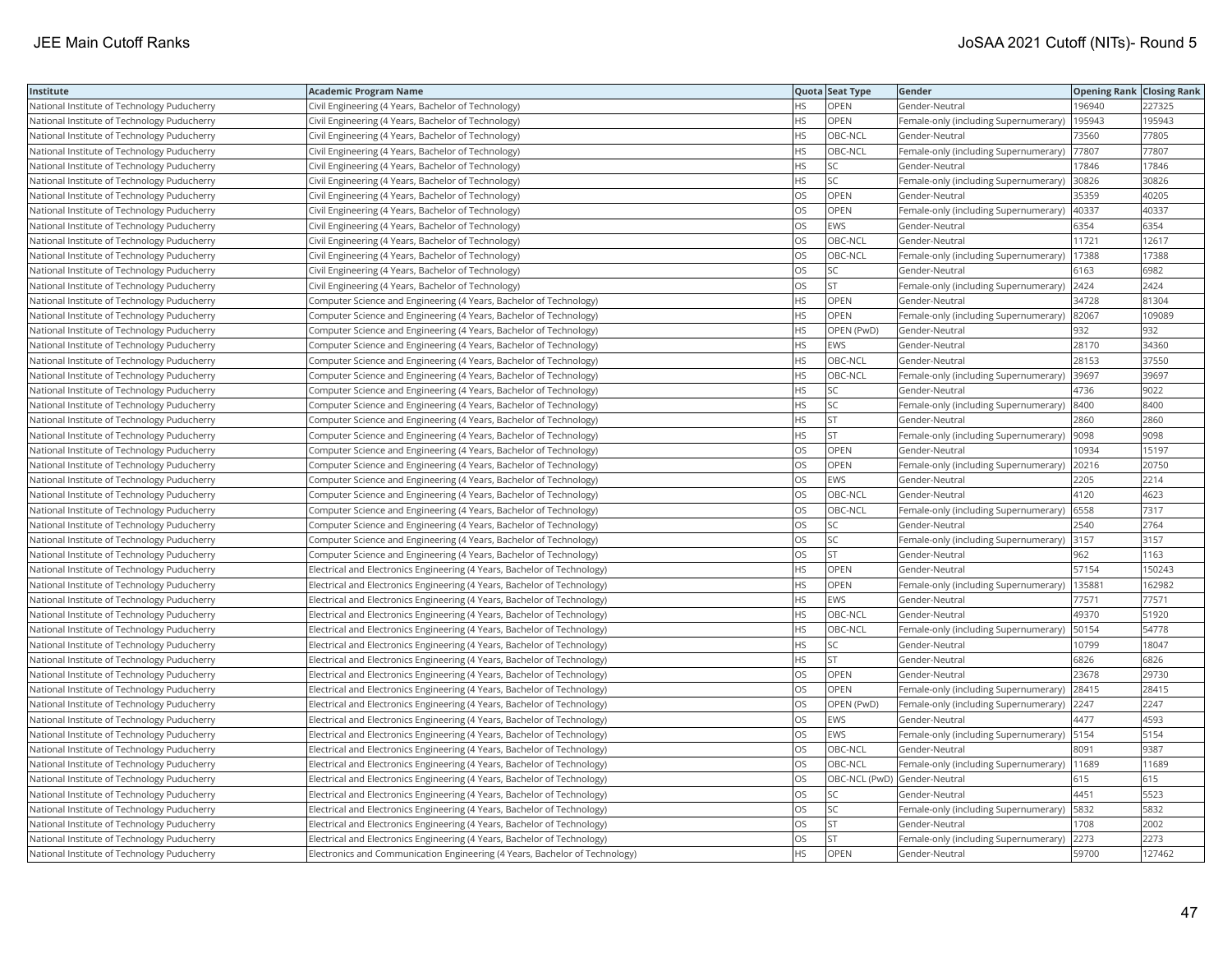| Institute                                   | Academic Program Name                                                       |           | Quota Seat Type | Gender                                        | <b>Opening Rank Closing Rank</b> |        |
|---------------------------------------------|-----------------------------------------------------------------------------|-----------|-----------------|-----------------------------------------------|----------------------------------|--------|
| National Institute of Technology Puducherry | Electronics and Communication Engineering (4 Years, Bachelor of Technology) | HS        | OPEN            | Female-only (including Supernumerary)         | 126782                           | 141283 |
| National Institute of Technology Puducherry | Electronics and Communication Engineering (4 Years, Bachelor of Technology) | HS.       | EWS             | Gender-Neutral                                | 22322                            | 58065  |
| National Institute of Technology Puducherry | Electronics and Communication Engineering (4 Years, Bachelor of Technology) | HS.       | OBC-NCL         | Gender-Neutral                                | 37826                            | 42446  |
| National Institute of Technology Puducherry | Electronics and Communication Engineering (4 Years, Bachelor of Technology) | <b>HS</b> | OBC-NCL         | Female-only (including Supernumerary)         | 43325                            | 46252  |
| National Institute of Technology Puducherry | Electronics and Communication Engineering (4 Years, Bachelor of Technology) | HS.       | SC              | Gender-Neutral                                | 6144                             | 15717  |
| National Institute of Technology Puducherry | Electronics and Communication Engineering (4 Years, Bachelor of Technology) | HS        | SC              | Female-only (including Supernumerary)   15516 |                                  | 15516  |
| National Institute of Technology Puducherry | Electronics and Communication Engineering (4 Years, Bachelor of Technology) | HS.       | <b>ST</b>       | Gender-Neutral                                | 6981                             | 14829  |
| National Institute of Technology Puducherry | Electronics and Communication Engineering (4 Years, Bachelor of Technology) | HS.       | <b>ST</b>       | Female-only (including Supernumerary)         | 9807                             | 9807   |
| National Institute of Technology Puducherry | Electronics and Communication Engineering (4 Years, Bachelor of Technology) | OS        | OPEN            | Gender-Neutral                                | 16377                            | 21253  |
| National Institute of Technology Puducherry | Electronics and Communication Engineering (4 Years, Bachelor of Technology) | OS.       | <b>OPEN</b>     | Female-only (including Supernumerary)         | 21219                            | 23800  |
| National Institute of Technology Puducherry | Electronics and Communication Engineering (4 Years, Bachelor of Technology) | OS        | OPEN (PwD)      | Gender-Neutral                                | 487                              | 487    |
| National Institute of Technology Puducherry | Electronics and Communication Engineering (4 Years, Bachelor of Technology) | OS.       | <b>EWS</b>      | Gender-Neutral                                | 3078                             | 3176   |
| National Institute of Technology Puducherry | Electronics and Communication Engineering (4 Years, Bachelor of Technology) | OS        | EWS             | Female-only (including Supernumerary)         | 4940                             | 4940   |
| National Institute of Technology Puducherry | Electronics and Communication Engineering (4 Years, Bachelor of Technology) | OS        | OBC-NCL         | Gender-Neutral                                | 6004                             | 7112   |
| National Institute of Technology Puducherry | Electronics and Communication Engineering (4 Years, Bachelor of Technology) | <b>OS</b> | OBC-NCL         | Female-only (including Supernumerary)         | 7928                             | 7928   |
| National Institute of Technology Puducherry | Electronics and Communication Engineering (4 Years, Bachelor of Technology) | OS        | <b>SC</b>       | Gender-Neutral                                | 3423                             | 4215   |
| National Institute of Technology Puducherry | Electronics and Communication Engineering (4 Years, Bachelor of Technology) | OS        | SC              | Female-only (including Supernumerary)         | 5455                             | 5455   |
| National Institute of Technology Puducherry | Electronics and Communication Engineering (4 Years, Bachelor of Technology) | OS.       | <b>ST</b>       | Gender-Neutral                                | 1535                             | 1566   |
| National Institute of Technology Puducherry | Mechanical Engineering (4 Years, Bachelor of Technology)                    | HS.       | OPEN            | Gender-Neutral                                | 134056                           | 175827 |
| National Institute of Technology Puducherry | Mechanical Engineering (4 Years, Bachelor of Technology)                    | <b>HS</b> | <b>OPEN</b>     | Female-only (including Supernumerary)         | 176079                           | 181971 |
| National Institute of Technology Puducherry | Mechanical Engineering (4 Years, Bachelor of Technology)                    | HS.       | OBC-NCL         | Gender-Neutral                                | 54959                            | 61226  |
| National Institute of Technology Puducherry | Mechanical Engineering (4 Years, Bachelor of Technology)                    | HS        | OBC-NCL         | Female-only (including Supernumerary)         | 58429                            | 58429  |
| National Institute of Technology Puducherry | Mechanical Engineering (4 Years, Bachelor of Technology)                    | HS.       | SC              | Gender-Neutral                                | 14868                            | 21027  |
| National Institute of Technology Puducherry | Mechanical Engineering (4 Years, Bachelor of Technology)                    | OS        | OPEN            | Gender-Neutral                                | 26262                            | 31903  |
| National Institute of Technology Puducherry | Mechanical Engineering (4 Years, Bachelor of Technology)                    | OS        | OPEN            | Female-only (including Supernumerary)         | 41451                            | 41451  |
| National Institute of Technology Puducherry | Mechanical Engineering (4 Years, Bachelor of Technology)                    | OS.       | OPEN (PwD)      | Gender-Neutral                                | 1789                             | 1789   |
| National Institute of Technology Puducherry | Mechanical Engineering (4 Years, Bachelor of Technology)                    | <b>OS</b> | EWS             | Gender-Neutral                                | 4834                             | 4834   |
| National Institute of Technology Puducherry | Mechanical Engineering (4 Years, Bachelor of Technology)                    | OS        | OBC-NCL         | Gender-Neutral                                | 10036                            | 10556  |
| National Institute of Technology Puducherry | Mechanical Engineering (4 Years, Bachelor of Technology)                    | OS        | OBC-NCL         | Female-only (including Supernumerary)         | 17290                            | 17290  |
| National Institute of Technology Puducherry | Mechanical Engineering (4 Years, Bachelor of Technology)                    | OS        | SC              | Gender-Neutral                                | 6292                             | 6292   |
| National Institute of Technology Puducherry | Mechanical Engineering (4 Years, Bachelor of Technology)                    | OS.       | <b>SC</b>       | Female-only (including Supernumerary)  6996   |                                  | 6996   |
| National Institute of Technology Puducherry | Mechanical Engineering (4 Years, Bachelor of Technology)                    | OS        | <b>ST</b>       | Gender-Neutral                                | 2492                             | 2492   |
| National Institute of Technology Raipur     | Architecture (5 Years, Bachelor of Architecture)                            | HS.       | OPEN            | Gender-Neutral                                | 1128                             | 1992   |
| National Institute of Technology Raipur     | Architecture (5 Years, Bachelor of Architecture)                            | HS.       | <b>OPEN</b>     | Female-only (including Supernumerary)         | 641                              | 641    |
| National Institute of Technology Raipur     | Architecture (5 Years, Bachelor of Architecture)                            | <b>HS</b> | EWS             | Gender-Neutral                                | 431                              | 431    |
| National Institute of Technology Raipur     | Architecture (5 Years, Bachelor of Architecture)                            | <b>HS</b> | <b>EWS</b>      | Female-only (including Supernumerary)         | 390                              | 390    |
| National Institute of Technology Raipur     | Architecture (5 Years, Bachelor of Architecture)                            | HS.       | OBC-NCL         | Gender-Neutral                                | 913                              | 1505   |
| National Institute of Technology Raipur     | Architecture (5 Years, Bachelor of Architecture)                            | HS        | OBC-NCL         | Female-only (including Supernumerary) 883     |                                  | 883    |
| National Institute of Technology Raipur     | Architecture (5 Years, Bachelor of Architecture)                            | HS.       | SC              | Gender-Neutral                                | 548                              | 1104   |
| National Institute of Technology Raipur     | Architecture (5 Years, Bachelor of Architecture)                            | HS        | <b>ST</b>       | Gender-Neutral                                | 143                              | 143    |
| National Institute of Technology Raipur     | Architecture (5 Years, Bachelor of Architecture)                            | HS.       | <b>ST</b>       | Female-only (including Supernumerary)         | 248                              | 248    |
| National Institute of Technology Raipur     | Architecture (5 Years, Bachelor of Architecture)                            | OS.       | <b>OPEN</b>     | Gender-Neutral                                | 936                              | 1195   |
| National Institute of Technology Raipur     | Architecture (5 Years, Bachelor of Architecture)                            | <b>OS</b> | OPEN            | Female-only (including Supernumerary)         | 937                              | 1014   |
| National Institute of Technology Raipur     | Architecture (5 Years, Bachelor of Architecture)                            | OS        | EWS             | Gender-Neutral                                | 204                              | 283    |
| National Institute of Technology Raipur     | Architecture (5 Years, Bachelor of Architecture)                            | OS        | OBC-NCL         | Gender-Neutral                                | 543                              | 571    |
| National Institute of Technology Raipur     | Architecture (5 Years, Bachelor of Architecture)                            | OS        | OBC-NCL         | Female-only (including Supernumerary)         | 532                              | 532    |
| National Institute of Technology Raipur     | Architecture (5 Years, Bachelor of Architecture)                            | OS.       | <b>SC</b>       | Gender-Neutral                                | 221                              | 256    |
| National Institute of Technology Raipur     | Architecture (5 Years, Bachelor of Architecture)                            | OS        | SC              | Female-only (including Supernumerary)         | 191                              | 191    |
| National Institute of Technology Raipur     | Architecture (5 Years, Bachelor of Architecture)                            | OS        | <b>ST</b>       | Gender-Neutral                                | 105                              | 105    |
| National Institute of Technology Raipur     | Bio Medical Engineering (4 Years, Bachelor of Technology)                   | HS.       | OPEN            | Gender-Neutral                                | 79961                            | 100001 |
| National Institute of Technology Raipur     | Bio Medical Engineering (4 Years, Bachelor of Technology)                   | <b>HS</b> | <b>OPEN</b>     | Female-only (including Supernumerary)         | 48239                            | 100577 |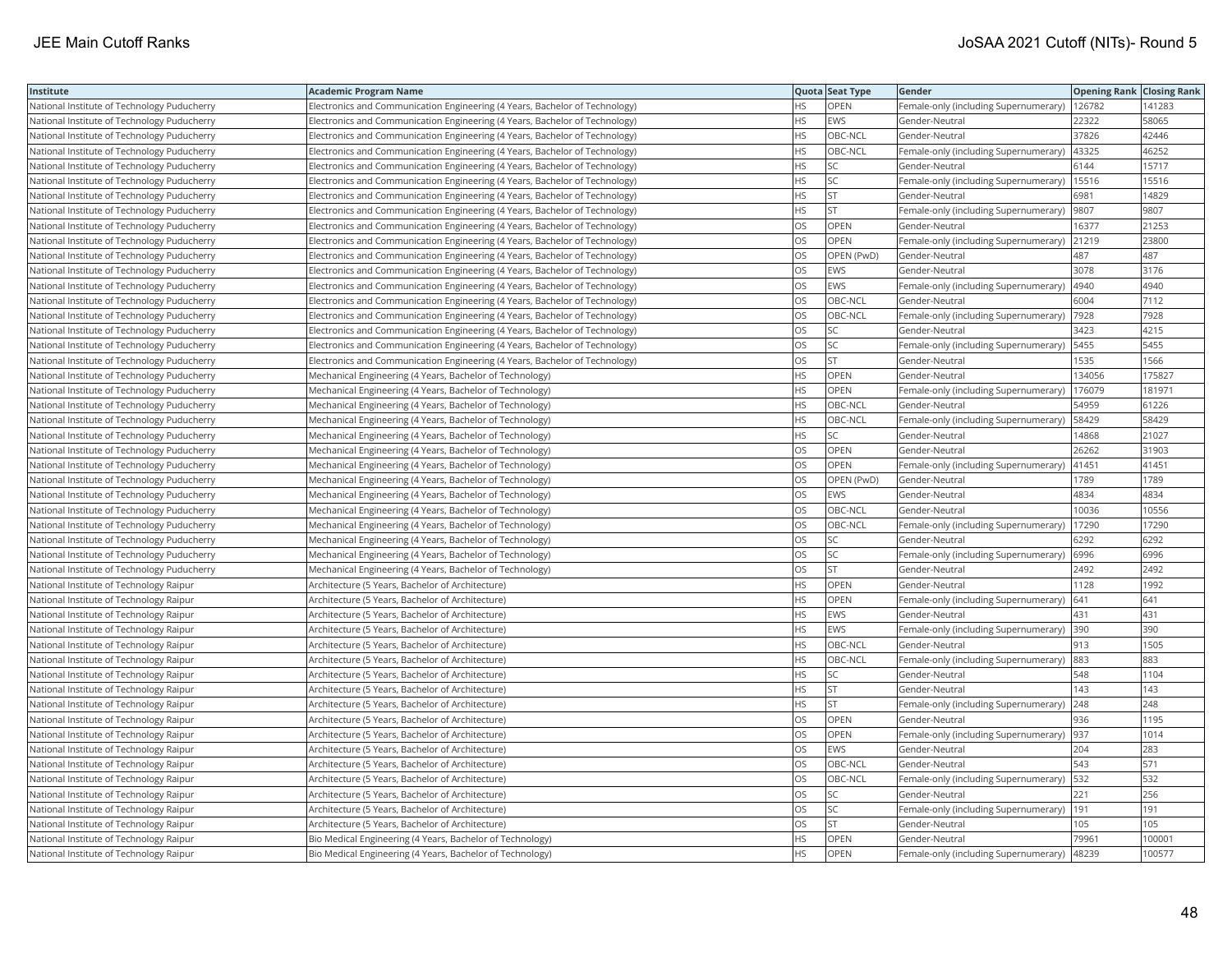| Institute                               | Academic Program Name                                     |           | Quota Seat Type | Gender                                     | <b>Opening Rank Closing Rank</b> |       |
|-----------------------------------------|-----------------------------------------------------------|-----------|-----------------|--------------------------------------------|----------------------------------|-------|
| National Institute of Technology Raipur | Bio Medical Engineering (4 Years, Bachelor of Technology) | HS        | EWS             | Gender-Neutral                             | 16563                            | 19879 |
| National Institute of Technology Raipur | Bio Medical Engineering (4 Years, Bachelor of Technology) | <b>HS</b> | OBC-NCL         | Gender-Neutral                             | 29133                            | 30479 |
| National Institute of Technology Raipur | Bio Medical Engineering (4 Years, Bachelor of Technology) | HS        | OBC-NCL         | Female-only (including Supernumerary)      | 40144                            | 44721 |
| National Institute of Technology Raipur | Bio Medical Engineering (4 Years, Bachelor of Technology) | HS        | SC              | Gender-Neutral                             | 7815                             | 16217 |
| National Institute of Technology Raipur | Bio Medical Engineering (4 Years, Bachelor of Technology) | HS        | SC              | Female-only (including Supernumerary)      | 14773                            | 14773 |
| National Institute of Technology Raipur | Bio Medical Engineering (4 Years, Bachelor of Technology) | ΗS        | <b>ST</b>       | Gender-Neutral                             | 3855                             | 4234  |
| National Institute of Technology Raipur | Bio Medical Engineering (4 Years, Bachelor of Technology) | OS        | OPEN            | Gender-Neutral                             | 40348                            | 48025 |
| National Institute of Technology Raipur | Bio Medical Engineering (4 Years, Bachelor of Technology) | OS        | OPEN            | Female-only (including Supernumerary)      | 49868                            | 52816 |
| National Institute of Technology Raipur | Bio Medical Engineering (4 Years, Bachelor of Technology) | OS        | EWS             | Gender-Neutral                             | 7295                             | 7420  |
| National Institute of Technology Raipur | Bio Medical Engineering (4 Years, Bachelor of Technology) | OS        | EWS             | Female-only (including Supernumerary)      | 9654                             | 9654  |
| National Institute of Technology Raipur | Bio Medical Engineering (4 Years, Bachelor of Technology) | OS.       | OBC-NCL         | Gender-Neutral                             | 14267                            | 15031 |
| National Institute of Technology Raipur | Bio Medical Engineering (4 Years, Bachelor of Technology) | OS        | OBC-NCL         | Female-only (including Supernumerary)      | 19623                            | 20106 |
| National Institute of Technology Raipur | Bio Medical Engineering (4 Years, Bachelor of Technology) | OS        | SC              | Gender-Neutral                             | 8092                             | 8665  |
| National Institute of Technology Raipur | Bio Medical Engineering (4 Years, Bachelor of Technology) | OS        | SC              | Female-only (including Supernumerary)      | 9768                             | 9855  |
| National Institute of Technology Raipur | Bio Medical Engineering (4 Years, Bachelor of Technology) | OS        | <b>ST</b>       | Gender-Neutral                             | 3253                             | 3389  |
| National Institute of Technology Raipur | Bio Technology (4 Years, Bachelor of Technology)          | HS.       | <b>OPEN</b>     | Gender-Neutral                             | 55440                            | 89184 |
| National Institute of Technology Raipur | Bio Technology (4 Years, Bachelor of Technology)          | HS        | <b>OPEN</b>     | Female-only (including Supernumerary)      | 60866                            | 86338 |
| National Institute of Technology Raipur | Bio Technology (4 Years, Bachelor of Technology)          | HS        | EWS             | Gender-Neutral                             | 16182                            | 17620 |
| National Institute of Technology Raipur | Bio Technology (4 Years, Bachelor of Technology)          | <b>HS</b> | <b>EWS</b>      | Female-only (including Supernumerary)      | 15869                            | 15869 |
| National Institute of Technology Raipur | Bio Technology (4 Years, Bachelor of Technology)          | HS        | OBC-NCL         | Gender-Neutral                             | 25429                            | 28176 |
| National Institute of Technology Raipur | Bio Technology (4 Years, Bachelor of Technology)          | HS.       | OBC-NCL         | Female-only (including Supernumerary)      | 41352                            | 43214 |
| National Institute of Technology Raipur | Bio Technology (4 Years, Bachelor of Technology)          | HS.       | SC              | Gender-Neutral                             | 11586                            | 14135 |
| National Institute of Technology Raipur | Bio Technology (4 Years, Bachelor of Technology)          | HS        | SC              | Female-only (including Supernumerary)      | 13269                            | 13269 |
| National Institute of Technology Raipur | Bio Technology (4 Years, Bachelor of Technology)          | HS        | <b>ST</b>       | Gender-Neutral                             | 3461                             | 3810  |
| National Institute of Technology Raipur | Bio Technology (4 Years, Bachelor of Technology)          | HS.       | <b>ST</b>       | Female-only (including Supernumerary)      | 3532                             | 3532  |
| National Institute of Technology Raipur | Bio Technology (4 Years, Bachelor of Technology)          | OS        | OPEN            | Gender-Neutral                             | 37342                            | 45003 |
| National Institute of Technology Raipur | Bio Technology (4 Years, Bachelor of Technology)          | OS.       | <b>OPEN</b>     | Female-only (including Supernumerary)      | 48908                            | 50341 |
| National Institute of Technology Raipur | Bio Technology (4 Years, Bachelor of Technology)          | OS        | OPEN (PwD)      | Female-only (including Supernumerary)      | 1211                             | 1211  |
| National Institute of Technology Raipur | Bio Technology (4 Years, Bachelor of Technology)          | OS        | EWS             | Gender-Neutral                             | 6950                             | 7242  |
| National Institute of Technology Raipur | Bio Technology (4 Years, Bachelor of Technology)          | OS        | OBC-NCL         | Gender-Neutral                             | 13120                            | 14165 |
| National Institute of Technology Raipur | Bio Technology (4 Years, Bachelor of Technology)          | OS        | OBC-NCL         | Female-only (including Supernumerary)      | 17607                            | 18985 |
| National Institute of Technology Raipur | Bio Technology (4 Years, Bachelor of Technology)          | OS        | SC              | Gender-Neutral                             | 7067                             | 8399  |
| National Institute of Technology Raipur | Bio Technology (4 Years, Bachelor of Technology)          | OS        | SC              | Female-only (including Supernumerary)      | 9338                             | 9338  |
| National Institute of Technology Raipur | Bio Technology (4 Years, Bachelor of Technology)          | OS        | <b>ST</b>       | Gender-Neutral                             | 2342                             | 3292  |
| National Institute of Technology Raipur | Bio Technology (4 Years, Bachelor of Technology)          | OS.       | <b>ST</b>       | Female-only (including Supernumerary) 3109 |                                  | 3109  |
| National Institute of Technology Raipur | Chemical Engineering (4 Years, Bachelor of Technology)    | HS.       | <b>OPEN</b>     | Gender-Neutral                             | 47819                            | 58801 |
| National Institute of Technology Raipur | Chemical Engineering (4 Years, Bachelor of Technology)    | HS        | OPEN            | Female-only (including Supernumerary)      | 48383                            | 63563 |
| National Institute of Technology Raipur | Chemical Engineering (4 Years, Bachelor of Technology)    | ΗS        | EWS             | Gender-Neutral                             | 12217                            | 13474 |
| National Institute of Technology Raipur | Chemical Engineering (4 Years, Bachelor of Technology)    | HS.       | <b>EWS</b>      | Female-only (including Supernumerary)      | 10409                            | 10409 |
| National Institute of Technology Raipur | Chemical Engineering (4 Years, Bachelor of Technology)    | HS        | OBC-NCL         | Gender-Neutral                             | 16531                            | 20012 |
| National Institute of Technology Raipur | Chemical Engineering (4 Years, Bachelor of Technology)    | <b>HS</b> | OBC-NCL         | Female-only (including Supernumerary)      | 33777                            | 36724 |
| National Institute of Technology Raipur | Chemical Engineering (4 Years, Bachelor of Technology)    | HS.       | SC              | Gender-Neutral                             | 9107                             | 11001 |
| National Institute of Technology Raipur | Chemical Engineering (4 Years, Bachelor of Technology)    | HS        | SC              | Female-only (including Supernumerary)      | 12123                            | 12123 |
| National Institute of Technology Raipur | Chemical Engineering (4 Years, Bachelor of Technology)    | HS        | <b>ST</b>       | Gender-Neutral                             | 2908                             | 3261  |
| National Institute of Technology Raipur | Chemical Engineering (4 Years, Bachelor of Technology)    | OS        | OPEN            | Gender-Neutral                             | 29199                            | 34351 |
| National Institute of Technology Raipur | Chemical Engineering (4 Years, Bachelor of Technology)    | OS        | OPEN            | Female-only (including Supernumerary)      | 35118                            | 39562 |
| National Institute of Technology Raipur | Chemical Engineering (4 Years, Bachelor of Technology)    | OS.       | <b>EWS</b>      | Gender-Neutral                             | 5526                             | 5666  |
| National Institute of Technology Raipur | Chemical Engineering (4 Years, Bachelor of Technology)    | OS        | EWS             | Female-only (including Supernumerary)      | 6916                             | 6916  |
| National Institute of Technology Raipur | Chemical Engineering (4 Years, Bachelor of Technology)    | OS        | OBC-NCL         | Gender-Neutral                             | 9669                             | 11856 |
| National Institute of Technology Raipur | Chemical Engineering (4 Years, Bachelor of Technology)    | OS        | OBC-NCL         | Female-only (including Supernumerary)      | 13115                            | 15046 |
| National Institute of Technology Raipur | Chemical Engineering (4 Years, Bachelor of Technology)    | <b>OS</b> | <b>SC</b>       | Gender-Neutral                             | 5937                             | 6837  |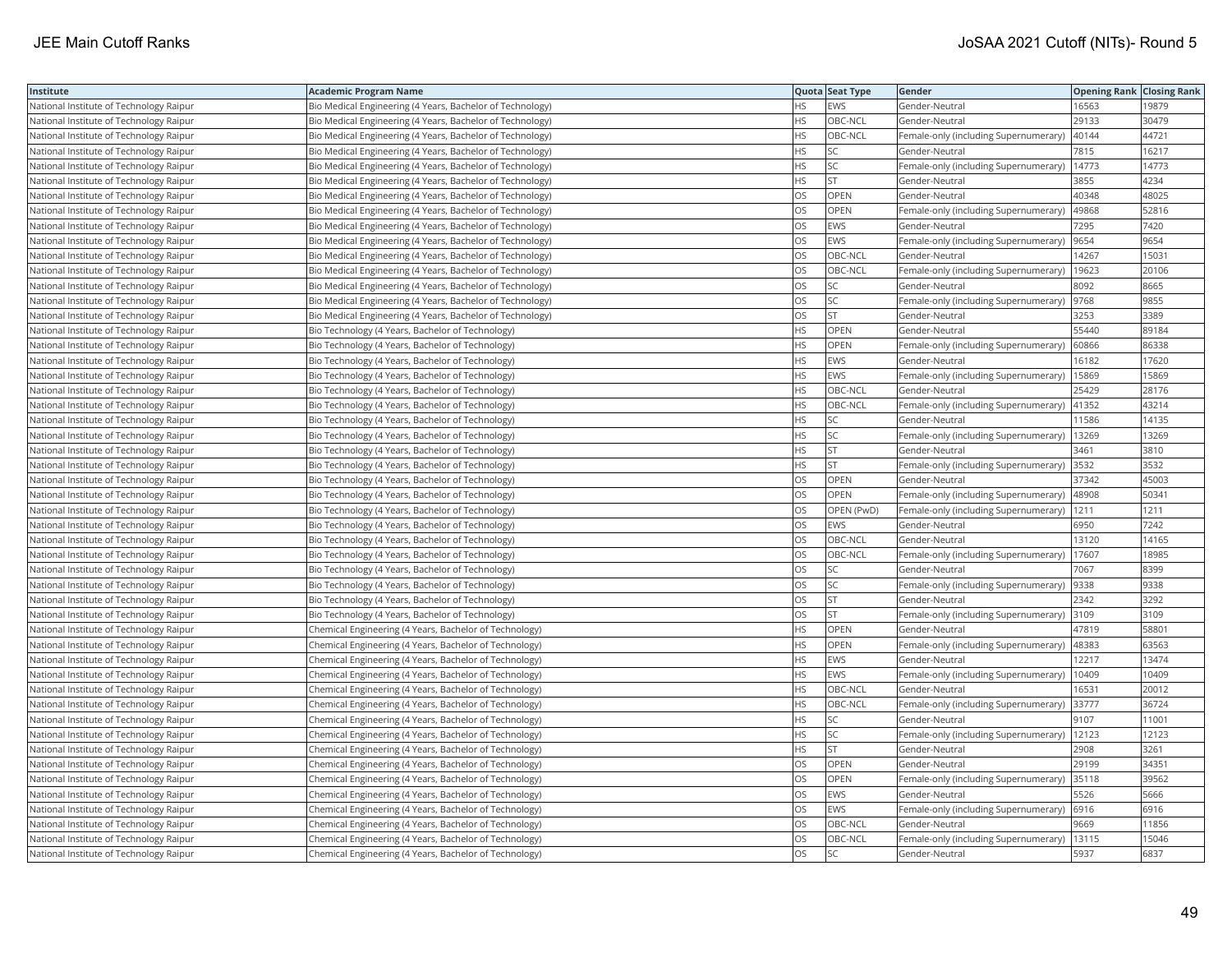| Institute                               | Academic Program Name                                              |           | Quota Seat Type              | Gender                                        | <b>Opening Rank Closing Rank</b> |       |
|-----------------------------------------|--------------------------------------------------------------------|-----------|------------------------------|-----------------------------------------------|----------------------------------|-------|
| National Institute of Technology Raipur | Chemical Engineering (4 Years, Bachelor of Technology)             | OS        | SC                           | Female-only (including Supernumerary)         | 8054                             | 8054  |
| National Institute of Technology Raipur | Chemical Engineering (4 Years, Bachelor of Technology)             | OS        | <b>ST</b>                    | Gender-Neutral                                | 2571                             | 2602  |
| National Institute of Technology Raipur | Chemical Engineering (4 Years, Bachelor of Technology)             | OS.       | <b>ST</b>                    | Female-only (including Supernumerary)         | 2953                             | 2953  |
| National Institute of Technology Raipur | Civil Engineering (4 Years, Bachelor of Technology)                | HS.       | OPEN                         | Gender-Neutral                                | 46382                            | 52954 |
| National Institute of Technology Raipur | Civil Engineering (4 Years, Bachelor of Technology)                | HS.       | <b>OPEN</b>                  | Female-only (including Supernumerary)         | 47928                            | 58558 |
| National Institute of Technology Raipur | Civil Engineering (4 Years, Bachelor of Technology)                | HS        | OPEN (PwD)                   | Gender-Neutral                                | 1839                             | 1839  |
| National Institute of Technology Raipur | Civil Engineering (4 Years, Bachelor of Technology)                | HS        | EWS                          | Gender-Neutral                                | 12109                            | 13483 |
| National Institute of Technology Raipur | Civil Engineering (4 Years, Bachelor of Technology)                | HS.       | EWS                          | Female-only (including Supernumerary)         | 11538                            | 11538 |
| National Institute of Technology Raipur | Civil Engineering (4 Years, Bachelor of Technology)                | HS        | OBC-NCL                      | Gender-Neutral                                | 14230                            | 17985 |
| National Institute of Technology Raipur | Civil Engineering (4 Years, Bachelor of Technology)                | <b>HS</b> | OBC-NCL                      | Female-only (including Supernumerary)         | 27089                            | 36236 |
| National Institute of Technology Raipur | Civil Engineering (4 Years, Bachelor of Technology)                | HS.       | <b>SC</b>                    | Gender-Neutral                                | 6176                             | 9412  |
| National Institute of Technology Raipur | Civil Engineering (4 Years, Bachelor of Technology)                | HS        | SC                           | Female-only (including Supernumerary)         | 11833                            | 11833 |
| National Institute of Technology Raipur | Civil Engineering (4 Years, Bachelor of Technology)                | HS.       | lst                          | Gender-Neutral                                | 1662                             | 2374  |
| National Institute of Technology Raipur | Civil Engineering (4 Years, Bachelor of Technology)                | HS        | <b>ST</b>                    | Female-only (including Supernumerary)         | 2730                             | 2730  |
| National Institute of Technology Raipur | Civil Engineering (4 Years, Bachelor of Technology)                | OS        | OPEN                         | Gender-Neutral                                | 33941                            | 36834 |
| National Institute of Technology Raipur | Civil Engineering (4 Years, Bachelor of Technology)                | OS.       | OPEN                         | Female-only (including Supernumerary)         | 41162                            | 47013 |
| National Institute of Technology Raipur | Civil Engineering (4 Years, Bachelor of Technology)                | OS        | OPEN (PwD)                   | Gender-Neutral                                | 1370                             | 1370  |
| National Institute of Technology Raipur | Civil Engineering (4 Years, Bachelor of Technology)                | OS        | EWS                          | Gender-Neutral                                | 5581                             | 5677  |
| National Institute of Technology Raipur | Civil Engineering (4 Years, Bachelor of Technology)                | OS.       | EWS                          | Female-only (including Supernumerary)         | 7632                             | 7632  |
| National Institute of Technology Raipur | Civil Engineering (4 Years, Bachelor of Technology)                | OS        | OBC-NCL                      | Gender-Neutral                                | 9339                             | 11234 |
| National Institute of Technology Raipur | Civil Engineering (4 Years, Bachelor of Technology)                | OS        | OBC-NCL                      | Female-only (including Supernumerary)         | 17813                            | 18193 |
| National Institute of Technology Raipur | Civil Engineering (4 Years, Bachelor of Technology)                | OS        | OBC-NCL (PwD) Gender-Neutral |                                               | 777                              | 777   |
| National Institute of Technology Raipur | Civil Engineering (4 Years, Bachelor of Technology)                | OS        | <b>SC</b>                    | Gender-Neutral                                | 5362                             | 6272  |
| National Institute of Technology Raipur | Civil Engineering (4 Years, Bachelor of Technology)                | OS        | SC                           | Female-only (including Supernumerary)         | 5666                             | 6748  |
| National Institute of Technology Raipur | Civil Engineering (4 Years, Bachelor of Technology)                | OS        | <b>ST</b>                    | Gender-Neutral                                | 1494                             | 1939  |
| National Institute of Technology Raipur | Civil Engineering (4 Years, Bachelor of Technology)                | OS        | <b>ST</b>                    | Female-only (including Supernumerary)         | 2495                             | 2495  |
| National Institute of Technology Raipur | Computer Science and Engineering (4 Years, Bachelor of Technology) | HS.       | OPEN                         | Gender-Neutral                                | 8508                             | 17579 |
| National Institute of Technology Raipur | Computer Science and Engineering (4 Years, Bachelor of Technology) | HS        | <b>OPEN</b>                  | Female-only (including Supernumerary) 2606    |                                  | 25847 |
| National Institute of Technology Raipur | Computer Science and Engineering (4 Years, Bachelor of Technology) | HS        | OPEN (PwD)                   | Gender-Neutral                                | 724                              | 724   |
| National Institute of Technology Raipur | Computer Science and Engineering (4 Years, Bachelor of Technology) | HS        | EWS                          | Gender-Neutral                                | 2881                             | 4592  |
| National Institute of Technology Raipur | Computer Science and Engineering (4 Years, Bachelor of Technology) | HS        | EWS                          | Female-only (including Supernumerary)         | 6537                             | 6537  |
| National Institute of Technology Raipur | Computer Science and Engineering (4 Years, Bachelor of Technology) | HS        | OBC-NCL                      | Gender-Neutral                                | 3962                             | 7873  |
| National Institute of Technology Raipur | Computer Science and Engineering (4 Years, Bachelor of Technology) | HS        | OBC-NCL                      | Female-only (including Supernumerary)   11092 |                                  | 12412 |
| National Institute of Technology Raipur | Computer Science and Engineering (4 Years, Bachelor of Technology) | HS        | OBC-NCL (PwD) Gender-Neutral |                                               | 634                              | 634   |
| National Institute of Technology Raipur | Computer Science and Engineering (4 Years, Bachelor of Technology) | HS        | SC.                          | Gender-Neutral                                | 2437                             | 3509  |
| National Institute of Technology Raipur | Computer Science and Engineering (4 Years, Bachelor of Technology) | HS.       | <b>SC</b>                    | Female-only (including Supernumerary)         | 4354                             | 5262  |
| National Institute of Technology Raipur | Computer Science and Engineering (4 Years, Bachelor of Technology) | HS        | SC (PwD)                     | Gender-Neutral                                | 105                              | 105   |
| National Institute of Technology Raipur | Computer Science and Engineering (4 Years, Bachelor of Technology) | HS        | <b>ST</b>                    | Gender-Neutral                                | 729                              | 981   |
| National Institute of Technology Raipur | Computer Science and Engineering (4 Years, Bachelor of Technology) | <b>HS</b> | <b>ST</b>                    | Female-only (including Supernumerary)         | 2055                             | 2055  |
| National Institute of Technology Raipur | Computer Science and Engineering (4 Years, Bachelor of Technology) | OS        | OPEN                         | Gender-Neutral                                | 8124                             | 10180 |
| National Institute of Technology Raipur | Computer Science and Engineering (4 Years, Bachelor of Technology) | OS        | OPEN                         | Female-only (including Supernumerary)         | 12567                            | 14339 |
| National Institute of Technology Raipur | Computer Science and Engineering (4 Years, Bachelor of Technology) | OS        | OPEN (PwD)                   | Gender-Neutral                                | 350                              | 350   |
| National Institute of Technology Raipur | Computer Science and Engineering (4 Years, Bachelor of Technology) | OS        | EWS                          | Gender-Neutral                                | 1316                             | 1536  |
| National Institute of Technology Raipur | Computer Science and Engineering (4 Years, Bachelor of Technology) | OS        | EWS                          | Female-only (including Supernumerary)         | 2194                             | 2194  |
| National Institute of Technology Raipur | Computer Science and Engineering (4 Years, Bachelor of Technology) | OS        | EWS (PwD)                    | Female-only (including Supernumerary) 88      |                                  | 88    |
| National Institute of Technology Raipur | Computer Science and Engineering (4 Years, Bachelor of Technology) | OS        | OBC-NCL                      | Gender-Neutral                                | 2731                             | 3263  |
| National Institute of Technology Raipur | Computer Science and Engineering (4 Years, Bachelor of Technology) | OS.       | OBC-NCL                      | Female-only (including Supernumerary)  5151   |                                  | 6322  |
| National Institute of Technology Raipur | Computer Science and Engineering (4 Years, Bachelor of Technology) | OS        | OBC-NCL (PwD) Gender-Neutral |                                               | 174                              | 174   |
| National Institute of Technology Raipur | Computer Science and Engineering (4 Years, Bachelor of Technology) | OS        | SC                           | Gender-Neutral                                | 1267                             | 2342  |
| National Institute of Technology Raipur | Computer Science and Engineering (4 Years, Bachelor of Technology) | OS.       | <b>SC</b>                    | Female-only (including Supernumerary)         | 2756                             | 2756  |
| National Institute of Technology Raipur | Computer Science and Engineering (4 Years, Bachelor of Technology) | <b>OS</b> | SC (PwD)                     | Gender-Neutral                                | 171                              | 171   |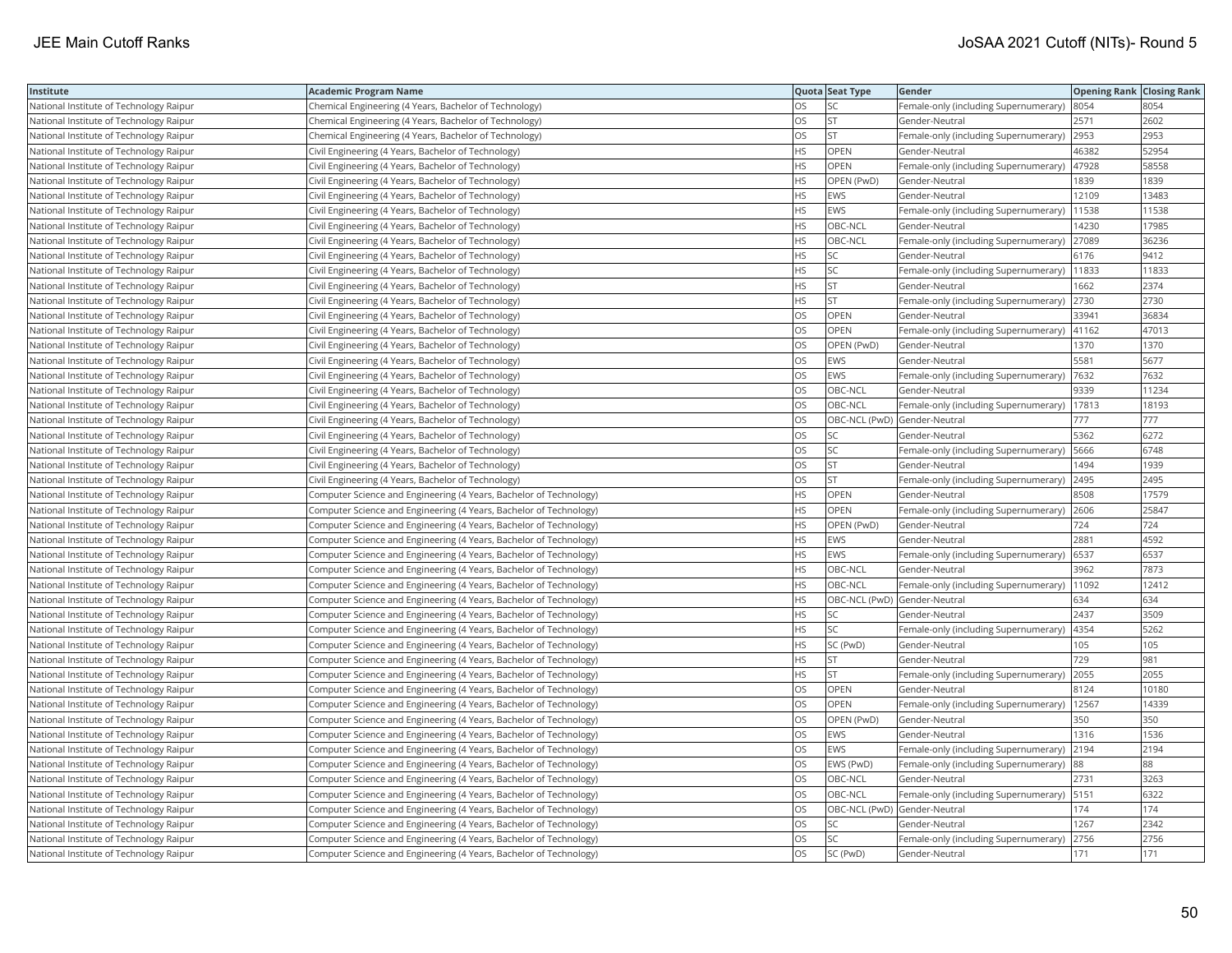| Institute                               | <b>Academic Program Name</b>                                                |           | Quota Seat Type | Gender                                       | <b>Opening Rank   Closing Rank</b> |       |
|-----------------------------------------|-----------------------------------------------------------------------------|-----------|-----------------|----------------------------------------------|------------------------------------|-------|
| National Institute of Technology Raipur | Computer Science and Engineering (4 Years, Bachelor of Technology)          | OS        | <b>ST</b>       | Gender-Neutral                               | 669                                | 763   |
| National Institute of Technology Raipur | Computer Science and Engineering (4 Years, Bachelor of Technology)          | OS        | <b>ST</b>       | Female-only (including Supernumerary)        | 883                                | 883   |
| National Institute of Technology Raipur | Electrical Engineering (4 Years, Bachelor of Technology)                    | <b>HS</b> | OPEN            | Gender-Neutral                               | 31094                              | 42482 |
| National Institute of Technology Raipur | Electrical Engineering (4 Years, Bachelor of Technology)                    | HS        | <b>OPEN</b>     | Female-only (including Supernumerary) 37860  |                                    | 42135 |
| National Institute of Technology Raipur | Electrical Engineering (4 Years, Bachelor of Technology)                    | НS        | OPEN (PwD)      | Gender-Neutral                               | 2268                               | 2268  |
| National Institute of Technology Raipur | Electrical Engineering (4 Years, Bachelor of Technology)                    | ΗS        | <b>EWS</b>      | Gender-Neutral                               | 7469                               | 9883  |
| National Institute of Technology Raipur | Electrical Engineering (4 Years, Bachelor of Technology)                    | ΗS        | EWS             | Female-only (including Supernumerary)        | 12310                              | 12310 |
| National Institute of Technology Raipur | Electrical Engineering (4 Years, Bachelor of Technology)                    | HS        | OBC-NCL         | Gender-Neutral                               | 11743                              | 13974 |
| National Institute of Technology Raipur | Electrical Engineering (4 Years, Bachelor of Technology)                    | HS        | OBC-NCL         | Female-only (including Supernumerary)        | 32393                              | 37465 |
| National Institute of Technology Raipur | Electrical Engineering (4 Years, Bachelor of Technology)                    | HS        | <b>SC</b>       | Gender-Neutral                               | 5771                               | 7280  |
| National Institute of Technology Raipur | Electrical Engineering (4 Years, Bachelor of Technology)                    | <b>HS</b> | <b>SC</b>       | Female-only (including Supernumerary)        | 10014                              | 11397 |
| National Institute of Technology Raipur | Electrical Engineering (4 Years, Bachelor of Technology)                    | HS        | <b>ST</b>       | Gender-Neutral                               | 1059                               | 2000  |
| National Institute of Technology Raipur | Electrical Engineering (4 Years, Bachelor of Technology)                    | HS        | <b>ST</b>       | Female-only (including Supernumerary)        | 2217                               | 2217  |
| National Institute of Technology Raipur | Electrical Engineering (4 Years, Bachelor of Technology)                    | OS        | OPEN            | Gender-Neutral                               | 19848                              | 22874 |
| National Institute of Technology Raipur | Electrical Engineering (4 Years, Bachelor of Technology)                    | OS        | OPEN            | Female-only (including Supernumerary) 26634  |                                    | 29298 |
| National Institute of Technology Raipur | Electrical Engineering (4 Years, Bachelor of Technology)                    | OS        | OPEN (PwD)      | Gender-Neutral                               | 1226                               | 1226  |
| National Institute of Technology Raipur | Electrical Engineering (4 Years, Bachelor of Technology)                    | OS        | <b>EWS</b>      | Gender-Neutral                               | 3284                               | 3442  |
| National Institute of Technology Raipur | Electrical Engineering (4 Years, Bachelor of Technology)                    | OS        | <b>EWS</b>      | Female-only (including Supernumerary)        | 4561                               | 4844  |
| National Institute of Technology Raipur | Electrical Engineering (4 Years, Bachelor of Technology)                    | <b>OS</b> | OBC-NCL         | Gender-Neutral                               | 6475                               | 7346  |
| National Institute of Technology Raipur | Electrical Engineering (4 Years, Bachelor of Technology)                    | OS        | OBC-NCL         | Female-only (including Supernumerary)        | 10264                              | 12521 |
| National Institute of Technology Raipur | Electrical Engineering (4 Years, Bachelor of Technology)                    | OS        | <b>SC</b>       | Gender-Neutral                               | 4243                               | 4637  |
| National Institute of Technology Raipur | Electrical Engineering (4 Years, Bachelor of Technology)                    | OS        | SC              | Female-only (including Supernumerary)   4752 |                                    | 5445  |
| National Institute of Technology Raipur | Electrical Engineering (4 Years, Bachelor of Technology)                    | OS        | ST              | Gender-Neutral                               | 1624                               | 1761  |
| National Institute of Technology Raipur | Electrical Engineering (4 Years, Bachelor of Technology)                    | OS        | <b>ST</b>       | Female-only (including Supernumerary)        | 2156                               | 2156  |
| National Institute of Technology Raipur | Electronics and Communication Engineering (4 Years, Bachelor of Technology) | HS        | OPEN            | Gender-Neutral                               | 18614                              | 3263  |
| National Institute of Technology Raipur | Electronics and Communication Engineering (4 Years, Bachelor of Technology) | HS        | OPEN            | Female-only (including Supernumerary)        | 26083                              | 37657 |
| National Institute of Technology Raipur | Electronics and Communication Engineering (4 Years, Bachelor of Technology) | HS        | OPEN (PwD)      | Gender-Neutral                               | 1372                               | 1372  |
| National Institute of Technology Raipur | Electronics and Communication Engineering (4 Years, Bachelor of Technology) | <b>HS</b> | <b>EWS</b>      | Gender-Neutral                               | 5833                               | 6817  |
| National Institute of Technology Raipur | Electronics and Communication Engineering (4 Years, Bachelor of Technology) | HS        | <b>EWS</b>      | Female-only (including Supernumerary)        | 8031                               | 8031  |
| National Institute of Technology Raipur | Electronics and Communication Engineering (4 Years, Bachelor of Technology) | ΗS        | OBC-NCL         | Gender-Neutral                               | 9906                               | 11633 |
| National Institute of Technology Raipur | Electronics and Communication Engineering (4 Years, Bachelor of Technology) | <b>HS</b> | OBC-NCL         | Female-only (including Supernumerary) 23666  |                                    | 28044 |
| National Institute of Technology Raipur | Electronics and Communication Engineering (4 Years, Bachelor of Technology) | ΗS        | SC              | Gender-Neutral                               | 4954                               | 5692  |
| National Institute of Technology Raipur | Electronics and Communication Engineering (4 Years, Bachelor of Technology) | HS        | SC              | Female-only (including Supernumerary)        | 7360                               | 7970  |
| National Institute of Technology Raipur | Electronics and Communication Engineering (4 Years, Bachelor of Technology) | HS        | <b>ST</b>       | Gender-Neutral                               | 1824                               | 2574  |
| National Institute of Technology Raipur | Electronics and Communication Engineering (4 Years, Bachelor of Technology) | НS        | <b>ST</b>       | Female-only (including Supernumerary)        | 3367                               | 3367  |
| National Institute of Technology Raipur | Electronics and Communication Engineering (4 Years, Bachelor of Technology) | OS        | OPEN            | Gender-Neutral                               | 13013                              | 15842 |
| National Institute of Technology Raipur | Electronics and Communication Engineering (4 Years, Bachelor of Technology) | OS        | OPEN            | Female-only (including Supernumerary)        | 21392                              | 22289 |
| National Institute of Technology Raipur | Electronics and Communication Engineering (4 Years, Bachelor of Technology) | OS        | OPEN (PwD)      | Gender-Neutral                               | 598                                | 598   |
| National Institute of Technology Raipur | Electronics and Communication Engineering (4 Years, Bachelor of Technology) | OS        | OPEN (PwD)      | Female-only (including Supernumerary)   1297 |                                    | 1297  |
| National Institute of Technology Raipur | Electronics and Communication Engineering (4 Years, Bachelor of Technology) | OS.       | <b>EWS</b>      | Gender-Neutral                               | 2178                               | 2234  |
| National Institute of Technology Raipur | Electronics and Communication Engineering (4 Years, Bachelor of Technology) | OS        | EWS             | Female-only (including Supernumerary)        | 3584                               | 3584  |
| National Institute of Technology Raipur | Electronics and Communication Engineering (4 Years, Bachelor of Technology) | OS        | EWS (PwD)       | Gender-Neutral                               | 85                                 | 85    |
| National Institute of Technology Raipur | Electronics and Communication Engineering (4 Years, Bachelor of Technology) | OS        | OBC-NCL         | Gender-Neutral                               | 4539                               | 5343  |
| National Institute of Technology Raipur | Electronics and Communication Engineering (4 Years, Bachelor of Technology) | OS        | OBC-NCL         | Female-only (including Supernumerary)  8745  |                                    | 9779  |
| National Institute of Technology Raipur | Electronics and Communication Engineering (4 Years, Bachelor of Technology) | OS        |                 | OBC-NCL (PwD) Gender-Neutral                 | 322                                | 322   |
| National Institute of Technology Raipur | Electronics and Communication Engineering (4 Years, Bachelor of Technology) | OS        | SC              | Gender-Neutral                               | 3001                               | 3354  |
| National Institute of Technology Raipur | Electronics and Communication Engineering (4 Years, Bachelor of Technology) | OS        | <b>SC</b>       | Female-only (including Supernumerary)   4217 |                                    | 4437  |
| National Institute of Technology Raipur | Electronics and Communication Engineering (4 Years, Bachelor of Technology) | OS        | <b>ST</b>       | Gender-Neutral                               | 1313                               | 1508  |
| National Institute of Technology Raipur | Information Technology (4 Years, Bachelor of Technology)                    | HS        | OPEN            | Gender-Neutral                               | 18075                              | 24564 |
| National Institute of Technology Raipur | Information Technology (4 Years, Bachelor of Technology)                    | <b>HS</b> | OPEN            | Female-only (including Supernumerary)        | 26536                              | 29365 |
| National Institute of Technology Raipur | Information Technology (4 Years, Bachelor of Technology)                    | <b>HS</b> | OPEN (PwD)      | Gender-Neutral                               | 2201                               | 2201  |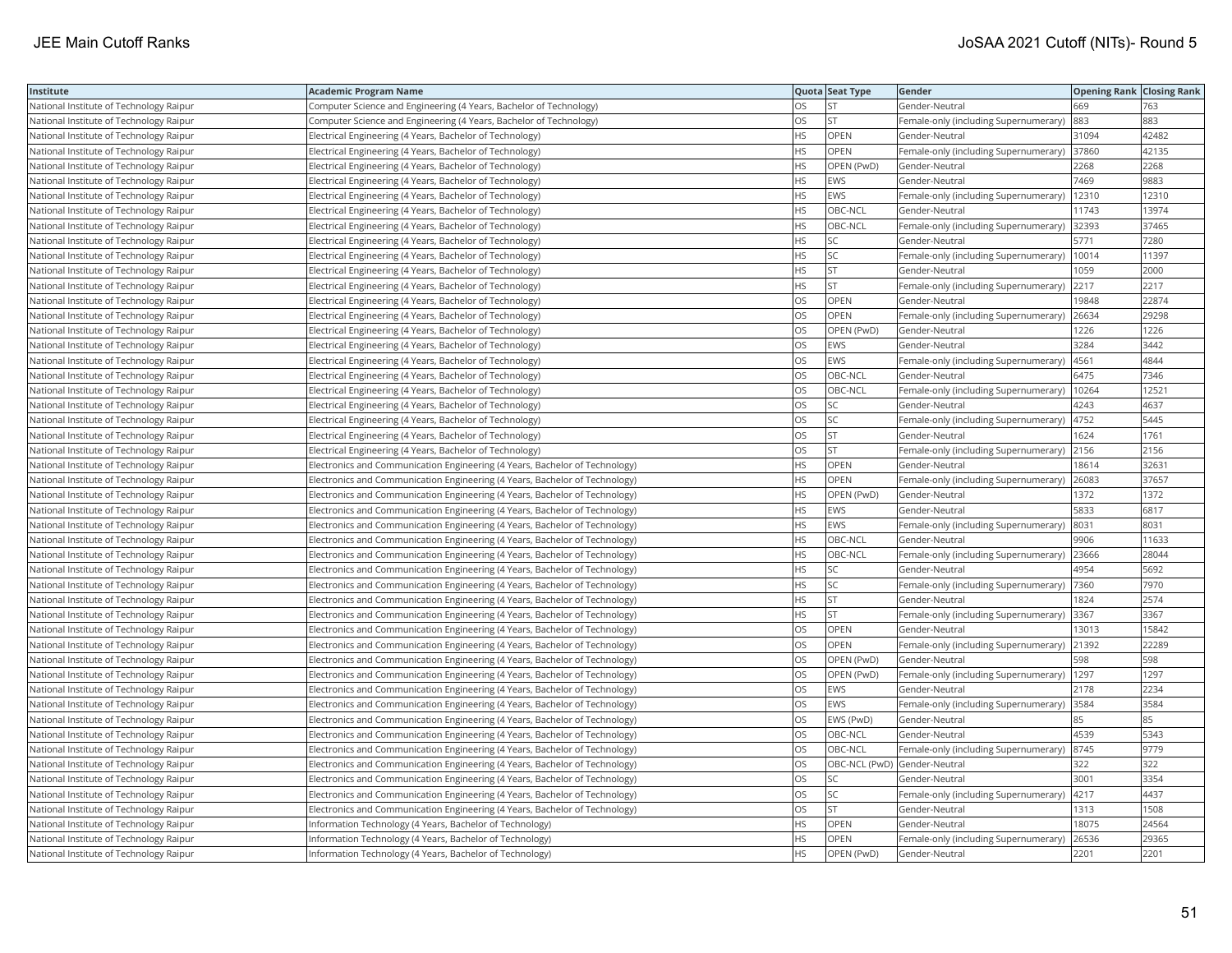| Institute                               | Academic Program Name                                                     |           | Quota Seat Type | Gender                                      | <b>Opening Rank Closing Rank</b> |       |
|-----------------------------------------|---------------------------------------------------------------------------|-----------|-----------------|---------------------------------------------|----------------------------------|-------|
| National Institute of Technology Raipur | Information Technology (4 Years, Bachelor of Technology)                  | НS        | EWS             | Gender-Neutral                              | 4621                             | 5016  |
| National Institute of Technology Raipur | Information Technology (4 Years, Bachelor of Technology)                  | <b>HS</b> | EWS             | Female-only (including Supernumerary)       | 7100                             | 7100  |
| National Institute of Technology Raipur | Information Technology (4 Years, Bachelor of Technology)                  | HS        | OBC-NCL         | Gender-Neutral                              | 7963                             | 9826  |
| National Institute of Technology Raipur | Information Technology (4 Years, Bachelor of Technology)                  | HS        | OBC-NCL         | Female-only (including Supernumerary)       | 15256                            | 22016 |
| National Institute of Technology Raipur | Information Technology (4 Years, Bachelor of Technology)                  | HS        | <b>SC</b>       | Gender-Neutral                              | 3769                             | 4886  |
| National Institute of Technology Raipur | Information Technology (4 Years, Bachelor of Technology)                  | HS.       | SC.             | Female-only (including Supernumerary) 6612  |                                  | 6612  |
| National Institute of Technology Raipur | Information Technology (4 Years, Bachelor of Technology)                  | ΗS        | <b>ST</b>       | Gender-Neutral                              | 1183                             | 1407  |
| National Institute of Technology Raipur | Information Technology (4 Years, Bachelor of Technology)                  | НS        | <b>ST</b>       | Female-only (including Supernumerary)       | 2356                             | 2356  |
| National Institute of Technology Raipur | Information Technology (4 Years, Bachelor of Technology)                  | OS        | OPEN            | Gender-Neutral                              | 0384                             | 12321 |
| National Institute of Technology Raipur | Information Technology (4 Years, Bachelor of Technology)                  | OS        | OPEN            | Female-only (including Supernumerary)       | 14524                            | 17363 |
| National Institute of Technology Raipur | Information Technology (4 Years, Bachelor of Technology)                  | <b>OS</b> | OPEN (PwD)      | Gender-Neutral                              | 390                              | 390   |
| National Institute of Technology Raipur | Information Technology (4 Years, Bachelor of Technology)                  | OS        | EWS             | Gender-Neutral                              | 1636                             | 1801  |
| National Institute of Technology Raipur | Information Technology (4 Years, Bachelor of Technology)                  | OS        | EWS             | Female-only (including Supernumerary)       | 2417                             | 2417  |
| National Institute of Technology Raipur | Information Technology (4 Years, Bachelor of Technology)                  | OS        | EWS (PwD)       | Gender-Neutral                              | 62                               | 62    |
| National Institute of Technology Raipur | Information Technology (4 Years, Bachelor of Technology)                  | OS.       | OBC-NCL         | Gender-Neutral                              | 3413                             | 4259  |
| National Institute of Technology Raipur | Information Technology (4 Years, Bachelor of Technology)                  | OS.       | OBC-NCL         | Female-only (including Supernumerary)       | 6414                             | 6863  |
| National Institute of Technology Raipur | Information Technology (4 Years, Bachelor of Technology)                  | OS        | SC              | Gender-Neutral                              | 2374                             | 2843  |
| National Institute of Technology Raipur | Information Technology (4 Years, Bachelor of Technology)                  | OS        | SC              | Female-only (including Supernumerary)       | 2822                             | 3569  |
| National Institute of Technology Raipur | Information Technology (4 Years, Bachelor of Technology)                  | OS.       | <b>ST</b>       | Gender-Neutral                              | 1140                             | 1196  |
| National Institute of Technology Raipur | Mechanical Engineering (4 Years, Bachelor of Technology)                  | HS        | <b>OPEN</b>     | Gender-Neutral                              | 30656                            | 46669 |
| National Institute of Technology Raipur | Mechanical Engineering (4 Years, Bachelor of Technology)                  | HS        | <b>OPEN</b>     | Female-only (including Supernumerary)       | 34131                            | 50731 |
| National Institute of Technology Raipur | Mechanical Engineering (4 Years, Bachelor of Technology)                  | ΗS        | EWS             | Gender-Neutral                              | 10921                            | 12014 |
| National Institute of Technology Raipur | Mechanical Engineering (4 Years, Bachelor of Technology)                  | HS        | EWS             | Female-only (including Supernumerary)       | 13221                            | 13221 |
| National Institute of Technology Raipur | Mechanical Engineering (4 Years, Bachelor of Technology)                  | HS.       | OBC-NCL         | Gender-Neutral                              | 12547                            | 16221 |
| National Institute of Technology Raipur | Mechanical Engineering (4 Years, Bachelor of Technology)                  | HS        | OBC-NCL         | Female-only (including Supernumerary)       | 35040                            | 37500 |
| National Institute of Technology Raipur | Mechanical Engineering (4 Years, Bachelor of Technology)                  | HS.       | <b>SC</b>       | Gender-Neutral                              | 6374                             | 8465  |
| National Institute of Technology Raipur | Mechanical Engineering (4 Years, Bachelor of Technology)                  | HS        | SC              | Female-only (including Supernumerary)       | 12410                            | 14313 |
| National Institute of Technology Raipur | Mechanical Engineering (4 Years, Bachelor of Technology)                  | HS.       | <b>ST</b>       | Gender-Neutral                              | 2446                             | 2715  |
| National Institute of Technology Raipur | Mechanical Engineering (4 Years, Bachelor of Technology)                  | HS        | <b>ST</b>       | Female-only (including Supernumerary)  3371 |                                  | 3371  |
| National Institute of Technology Raipur | Mechanical Engineering (4 Years, Bachelor of Technology)                  | OS        | OPEN            | Gender-Neutral                              | 24957                            | 28019 |
| National Institute of Technology Raipur | Mechanical Engineering (4 Years, Bachelor of Technology)                  | OS.       | OPEN            | Female-only (including Supernumerary) 32407 |                                  | 39612 |
| National Institute of Technology Raipur | Mechanical Engineering (4 Years, Bachelor of Technology)                  | OS        | OPEN (PwD)      | Gender-Neutral                              | 1627                             | 1627  |
| National Institute of Technology Raipur | Mechanical Engineering (4 Years, Bachelor of Technology)                  | OS        | EWS             | Gender-Neutral                              | 4148                             | 4336  |
| National Institute of Technology Raipur | Mechanical Engineering (4 Years, Bachelor of Technology)                  | OS        | EWS             | Female-only (including Supernumerary)       | 6827                             | 6827  |
| National Institute of Technology Raipur | Mechanical Engineering (4 Years, Bachelor of Technology)                  | OS        | OBC-NCL         | Gender-Neutral                              | 7491                             | 9415  |
| National Institute of Technology Raipur | Mechanical Engineering (4 Years, Bachelor of Technology)                  | OS        | OBC-NCL         | Female-only (including Supernumerary)       | 15060                            | 16434 |
| National Institute of Technology Raipur | Mechanical Engineering (4 Years, Bachelor of Technology)                  | OS        | <b>SC</b>       | Gender-Neutral                              | 5045                             | 5998  |
| National Institute of Technology Raipur | Mechanical Engineering (4 Years, Bachelor of Technology)                  | OS        | <b>SC</b>       | Female-only (including Supernumerary) 8005  |                                  | 8005  |
| National Institute of Technology Raipur | Mechanical Engineering (4 Years, Bachelor of Technology)                  | OS        | ST              | Gender-Neutral                              | 2059                             | 2267  |
| National Institute of Technology Raipur | Mechanical Engineering (4 Years, Bachelor of Technology)                  | OS.       | <b>ST</b>       | Female-only (including Supernumerary)       | 2361                             | 2361  |
| National Institute of Technology Raipur | Mechanical Engineering (4 Years, Bachelor of Technology)                  | OS        | ST (PwD)        | Gender-Neutral                              | 80                               | 80    |
| National Institute of Technology Raipur | Metallurgical and Materials Engineering (4 Years, Bachelor of Technology) | HS        | OPEN            | Gender-Neutral                              | 47219                            | 68887 |
| National Institute of Technology Raipur | Metallurgical and Materials Engineering (4 Years, Bachelor of Technology) | HS        | <b>OPEN</b>     | Female-only (including Supernumerary)       | 56982                            | 75393 |
| National Institute of Technology Raipur | Metallurgical and Materials Engineering (4 Years, Bachelor of Technology) | HS        | EWS             | Gender-Neutral                              | 13852                            | 14862 |
| National Institute of Technology Raipur | Metallurgical and Materials Engineering (4 Years, Bachelor of Technology) | HS        | EWS             | Female-only (including Supernumerary)       | 15563                            | 15563 |
| National Institute of Technology Raipur | Metallurgical and Materials Engineering (4 Years, Bachelor of Technology) | HS        | OBC-NCL         | Gender-Neutral                              | 20014                            | 24515 |
| National Institute of Technology Raipur | Metallurgical and Materials Engineering (4 Years, Bachelor of Technology) | HS.       | OBC-NCL         | Female-only (including Supernumerary) 37643 |                                  | 41071 |
| National Institute of Technology Raipur | Metallurgical and Materials Engineering (4 Years, Bachelor of Technology) | HS        | <b>SC</b>       | Gender-Neutral                              | 9801                             | 12160 |
| National Institute of Technology Raipur | Metallurgical and Materials Engineering (4 Years, Bachelor of Technology) | HS        | SC              | Female-only (including Supernumerary)       | 13317                            | 14323 |
| National Institute of Technology Raipur | Metallurgical and Materials Engineering (4 Years, Bachelor of Technology) | HS.       | <b>ST</b>       | Gender-Neutral                              | 3075                             | 3757  |
| National Institute of Technology Raipur | Metallurgical and Materials Engineering (4 Years, Bachelor of Technology) | <b>HS</b> | İst             | Female-only (including Supernumerary) 3672  |                                  | 3672  |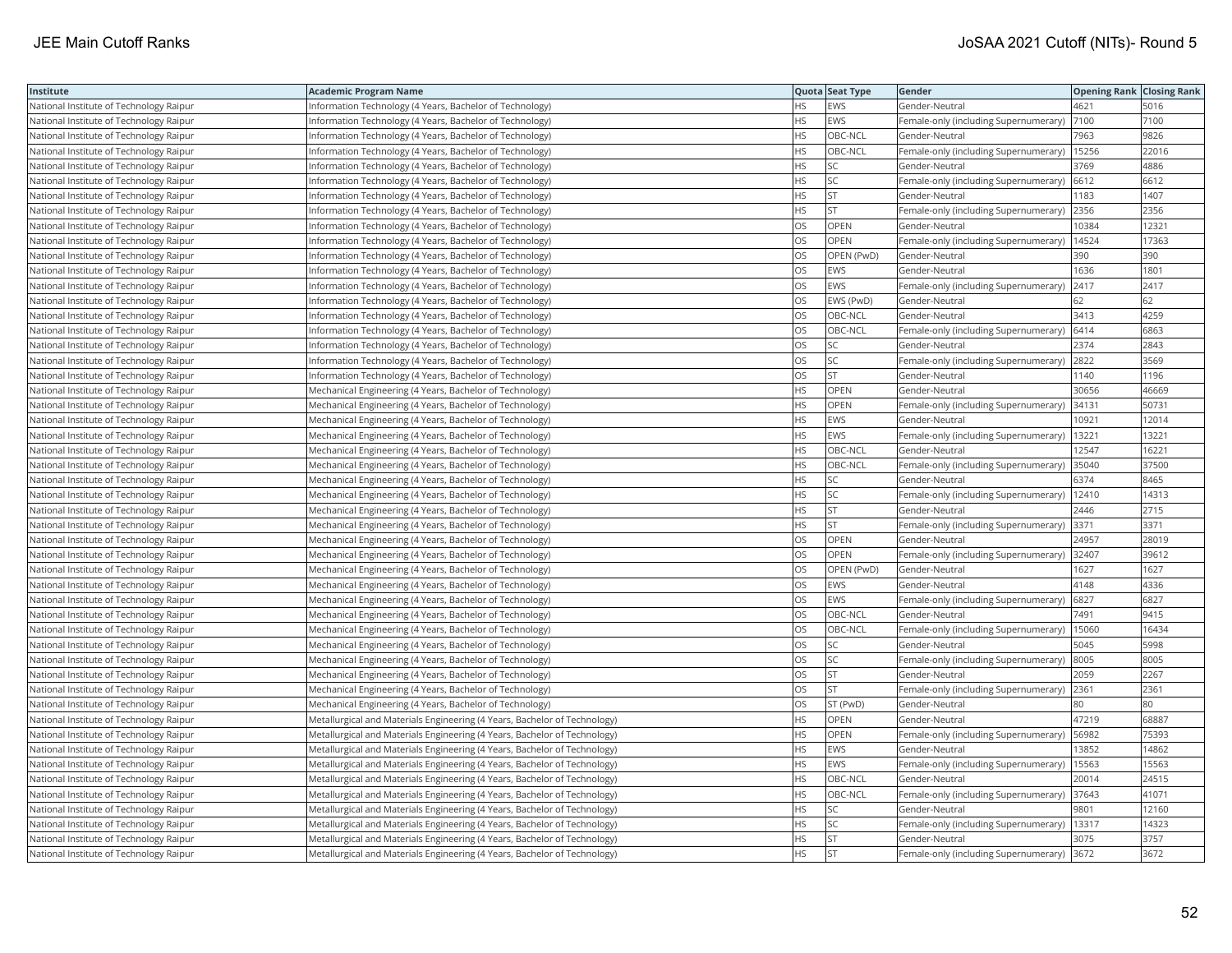| Institute                               | Academic Program Name                                                     |           | Quota Seat Type | Gender                                        | <b>Opening Rank   Closing Rank</b> |        |
|-----------------------------------------|---------------------------------------------------------------------------|-----------|-----------------|-----------------------------------------------|------------------------------------|--------|
| National Institute of Technology Raipur | Metallurgical and Materials Engineering (4 Years, Bachelor of Technology) | OS        | OPEN            | Gender-Neutral                                | 37440                              | 41770  |
| National Institute of Technology Raipur | Metallurgical and Materials Engineering (4 Years, Bachelor of Technology) | OS        | <b>OPEN</b>     | Female-only (including Supernumerary)         | 45611                              | 50427  |
| National Institute of Technology Raipur | Metallurgical and Materials Engineering (4 Years, Bachelor of Technology) | OS        | EWS             | Gender-Neutral                                | 6345                               | 6410   |
| National Institute of Technology Raipur | Metallurgical and Materials Engineering (4 Years, Bachelor of Technology) | OS        | EWS             | Female-only (including Supernumerary)  8872   |                                    | 8872   |
| National Institute of Technology Raipur | Metallurgical and Materials Engineering (4 Years, Bachelor of Technology) | OS        | OBC-NCL         | Gender-Neutral                                | 11447                              | 13752  |
| National Institute of Technology Raipur | Metallurgical and Materials Engineering (4 Years, Bachelor of Technology) | OS        | OBC-NCL         | Female-only (including Supernumerary)   19785 |                                    | 20087  |
| National Institute of Technology Raipur | Metallurgical and Materials Engineering (4 Years, Bachelor of Technology) | OS.       | SC              | Gender-Neutral                                | 7187                               | 8121   |
| National Institute of Technology Raipur | Metallurgical and Materials Engineering (4 Years, Bachelor of Technology) | OS        | SC              | Female-only (including Supernumerary)         | 9145                               | 9145   |
| National Institute of Technology Raipur | Metallurgical and Materials Engineering (4 Years, Bachelor of Technology) | OS        | ST              | Gender-Neutral                                | 2820                               | 3340   |
| National Institute of Technology Raipur | Metallurgical and Materials Engineering (4 Years, Bachelor of Technology) | OS.       | <b>ST</b>       | Female-only (including Supernumerary) 3473    |                                    | 3942   |
| National Institute of Technology Raipur | Mining Engineering (4 Years, Bachelor of Technology)                      | HS.       | OPEN            | Gender-Neutral                                | 68112                              | 76093  |
| National Institute of Technology Raipur | Mining Engineering (4 Years, Bachelor of Technology)                      | <b>HS</b> | <b>OPEN</b>     | Female-only (including Supernumerary)         | 78282                              | 94465  |
| National Institute of Technology Raipur | Mining Engineering (4 Years, Bachelor of Technology)                      | HS.       | EWS             | Gender-Neutral                                | 12332                              | 15265  |
| National Institute of Technology Raipur | Mining Engineering (4 Years, Bachelor of Technology)                      | HS        | EWS             | Female-only (including Supernumerary)         | 19250                              | 19250  |
| National Institute of Technology Raipur | Mining Engineering (4 Years, Bachelor of Technology)                      | <b>HS</b> | OBC-NCL         | Gender-Neutral                                | 21723                              | 24283  |
| National Institute of Technology Raipur | Mining Engineering (4 Years, Bachelor of Technology)                      | HS        | OBC-NCL         | Female-only (including Supernumerary)         | 39000                              | 43954  |
| National Institute of Technology Raipur | Mining Engineering (4 Years, Bachelor of Technology)                      | HS.       | SC              | Gender-Neutral                                | 9324                               | 11839  |
| National Institute of Technology Raipur | Mining Engineering (4 Years, Bachelor of Technology)                      | HS.       | SC              | Female-only (including Supernumerary)         | 13986                              | 16067  |
| National Institute of Technology Raipur | Mining Engineering (4 Years, Bachelor of Technology)                      | HS.       | <b>ST</b>       | Gender-Neutral                                | 2548                               | 3205   |
| National Institute of Technology Raipur | Mining Engineering (4 Years, Bachelor of Technology)                      | OS.       | OPEN            | Gender-Neutral                                | 39267                              | 45165  |
| National Institute of Technology Raipur | Mining Engineering (4 Years, Bachelor of Technology)                      | OS        | OPEN            | Female-only (including Supernumerary)         | 43090                              | 52145  |
| National Institute of Technology Raipur | Mining Engineering (4 Years, Bachelor of Technology)                      | OS        | <b>EWS</b>      | Gender-Neutral                                | 6879                               | 7034   |
| National Institute of Technology Raipur | Mining Engineering (4 Years, Bachelor of Technology)                      | OS        | EWS             | Female-only (including Supernumerary)         | 9160                               | 9160   |
| National Institute of Technology Raipur | Mining Engineering (4 Years, Bachelor of Technology)                      | OS        | OBC-NCL         | Gender-Neutral                                | 13681                              | 14371  |
| National Institute of Technology Raipur | Mining Engineering (4 Years, Bachelor of Technology)                      | OS        | OBC-NCL         | Female-only (including Supernumerary)         | 20388                              | 20982  |
| National Institute of Technology Raipur | Mining Engineering (4 Years, Bachelor of Technology)                      | OS        | <b>SC</b>       | Gender-Neutral                                | 7910                               | 8510   |
| National Institute of Technology Raipur | Mining Engineering (4 Years, Bachelor of Technology)                      | <b>OS</b> | SC              | Female-only (including Supernumerary)         | 9759                               | 9759   |
| National Institute of Technology Raipur | Mining Engineering (4 Years, Bachelor of Technology)                      | OS        | <b>ST</b>       | Gender-Neutral                                | 2974                               | 3274   |
| National Institute of Technology Raipur | Mining Engineering (4 Years, Bachelor of Technology)                      | OS        | <b>ST</b>       | Female-only (including Supernumerary) 3734    |                                    | 3734   |
| National Institute of Technology Sikkim | Civil Engineering (4 Years, Bachelor of Technology)                       | HS        | OPEN            | Gender-Neutral                                | 236253                             | 687365 |
| National Institute of Technology Sikkim | Civil Engineering (4 Years, Bachelor of Technology)                       | <b>HS</b> | <b>OPEN</b>     | Female-only (including Supernumerary)         | 183830                             | 673835 |
| National Institute of Technology Sikkim | Civil Engineering (4 Years, Bachelor of Technology)                       | OS        | OPEN            | Gender-Neutral                                | 39889                              | 48004  |
| National Institute of Technology Sikkim | Civil Engineering (4 Years, Bachelor of Technology)                       | OS        | OPEN            | Female-only (including Supernumerary)         | 54481                              | 54481  |
| National Institute of Technology Sikkim | Civil Engineering (4 Years, Bachelor of Technology)                       | OS.       | OBC-NCL         | Gender-Neutral                                | 12649                              | 13549  |
| National Institute of Technology Sikkim | Civil Engineering (4 Years, Bachelor of Technology)                       | <b>OS</b> | OBC-NCL         | Female-only (including Supernumerary)         | 21064                              | 21064  |
| National Institute of Technology Sikkim | Civil Engineering (4 Years, Bachelor of Technology)                       | OS        | SC              | Gender-Neutral                                | 6884                               | 6884   |
| National Institute of Technology Sikkim | Civil Engineering (4 Years, Bachelor of Technology)                       | OS        | SC              | Female-only (including Supernumerary)  9611   |                                    | 9611   |
| National Institute of Technology Sikkim | Civil Engineering (4 Years, Bachelor of Technology)                       | OS        | <b>ST</b>       | Gender-Neutral                                | 2337                               | 2400   |
| National Institute of Technology Sikkim | Computer Science and Engineering (4 Years, Bachelor of Technology)        | HS.       | OPEN            | Gender-Neutral                                | 116959                             | 202572 |
| National Institute of Technology Sikkim | Computer Science and Engineering (4 Years, Bachelor of Technology)        | HS        | OPEN            | Female-only (including Supernumerary)         | 116956                             | 136753 |
| National Institute of Technology Sikkim | Computer Science and Engineering (4 Years, Bachelor of Technology)        | HS        | OBC-NCL         | Gender-Neutral                                | 77124                              | 111870 |
| National Institute of Technology Sikkim | Computer Science and Engineering (4 Years, Bachelor of Technology)        | HS        | OBC-NCL         | Female-only (including Supernumerary)         | 63985                              | 63985  |
| National Institute of Technology Sikkim | Computer Science and Engineering (4 Years, Bachelor of Technology)        | HS        | SC              | Gender-Neutral                                | 27641                              | 68728  |
| National Institute of Technology Sikkim | Computer Science and Engineering (4 Years, Bachelor of Technology)        | HS        | <b>ST</b>       | Gender-Neutral                                | 4866                               | 4866   |
| National Institute of Technology Sikkim | Computer Science and Engineering (4 Years, Bachelor of Technology)        | HS.       | <b>ST</b>       | Female-only (including Supernumerary) 23898   |                                    | 23898  |
| National Institute of Technology Sikkim | Computer Science and Engineering (4 Years, Bachelor of Technology)        | OS        | OPEN            | Gender-Neutral                                | 19558                              | 23389  |
| National Institute of Technology Sikkim | Computer Science and Engineering (4 Years, Bachelor of Technology)        | OS.       | <b>OPEN</b>     | Female-only (including Supernumerary) 30939   |                                    | 31835  |
| National Institute of Technology Sikkim | Computer Science and Engineering (4 Years, Bachelor of Technology)        | OS        | OPEN (PwD)      | Gender-Neutral                                | 869                                | 869    |
| National Institute of Technology Sikkim | Computer Science and Engineering (4 Years, Bachelor of Technology)        | OS        | OBC-NCL         | Gender-Neutral                                | 6227                               | 7223   |
| National Institute of Technology Sikkim | Computer Science and Engineering (4 Years, Bachelor of Technology)        | OS        | OBC-NCL         | Female-only (including Supernumerary)         | 12095                              | 13631  |
| National Institute of Technology Sikkim | Computer Science and Engineering (4 Years, Bachelor of Technology)        | <b>OS</b> | <b>SC</b>       | Gender-Neutral                                | 4021                               | 4399   |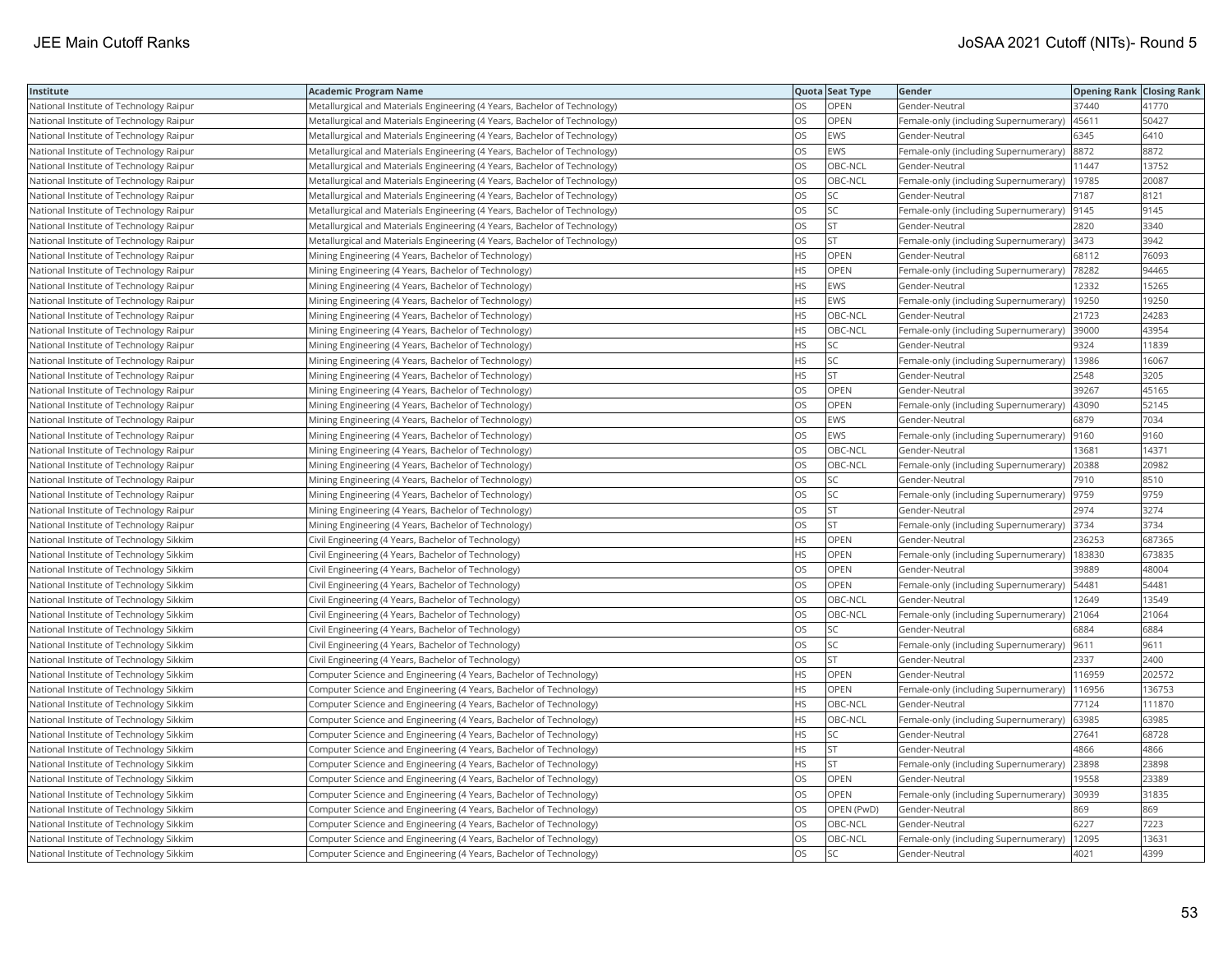| Institute                                          | Academic Program Name                                                       |           | Quota Seat Type              | Gender                                        | <b>Opening Rank Closing Rank</b> |        |
|----------------------------------------------------|-----------------------------------------------------------------------------|-----------|------------------------------|-----------------------------------------------|----------------------------------|--------|
| National Institute of Technology Sikkim            | Computer Science and Engineering (4 Years, Bachelor of Technology)          | OS.       | <b>ST</b>                    | Gender-Neutral                                | 1583                             | 1583   |
| National Institute of Technology Sikkim            | Electrical and Electronics Engineering (4 Years, Bachelor of Technology)    | HS.       | <b>OPEN</b>                  | Gender-Neutral                                | 216198                           | 391585 |
| National Institute of Technology Sikkim            | Electrical and Electronics Engineering (4 Years, Bachelor of Technology)    | HS.       | OPEN                         | Female-only (including Supernumerary)         | 308717                           | 336458 |
| National Institute of Technology Sikkim            | Electrical and Electronics Engineering (4 Years, Bachelor of Technology)    | HS.       | OBC-NCL                      | Gender-Neutral                                | 240221                           | 299749 |
| National Institute of Technology Sikkim            | Electrical and Electronics Engineering (4 Years, Bachelor of Technology)    | HS        | <b>ST</b>                    | Gender-Neutral                                | 15842                            | 15842  |
| National Institute of Technology Sikkim            | Electrical and Electronics Engineering (4 Years, Bachelor of Technology)    | <b>OS</b> | <b>OPEN</b>                  | Gender-Neutral                                | 34280                            | 40060  |
| National Institute of Technology Sikkim            | Electrical and Electronics Engineering (4 Years, Bachelor of Technology)    | OS        | OPEN                         | Female-only (including Supernumerary)         | 41960                            | 41960  |
| National Institute of Technology Sikkim            | Electrical and Electronics Engineering (4 Years, Bachelor of Technology)    | OS        | OBC-NCL                      | Gender-Neutral                                | 11610                            | 12166  |
| National Institute of Technology Sikkim            | Electrical and Electronics Engineering (4 Years, Bachelor of Technology)    | OS.       | OBC-NCL                      | Female-only (including Supernumerary)         | 18831                            | 18840  |
| National Institute of Technology Sikkim            | Electrical and Electronics Engineering (4 Years, Bachelor of Technology)    | OS        | OBC-NCL (PwD) Gender-Neutral |                                               | 910                              | 910    |
| National Institute of Technology Sikkim            | Electrical and Electronics Engineering (4 Years, Bachelor of Technology)    | <b>OS</b> | <b>SC</b>                    | Gender-Neutral                                | 6627                             | 6872   |
| National Institute of Technology Sikkim            | Electrical and Electronics Engineering (4 Years, Bachelor of Technology)    | OS        | <b>ST</b>                    | Gender-Neutral                                | 2080                             | 2080   |
| National Institute of Technology Sikkim            | Electronics and Communication Engineering (4 Years, Bachelor of Technology) | HS        | OPEN                         | Gender-Neutral                                | 217067                           | 369681 |
| National Institute of Technology Sikkim            | Electronics and Communication Engineering (4 Years, Bachelor of Technology) | HS        | <b>OPEN</b>                  | Female-only (including Supernumerary)         | 256634                           | 313642 |
| National Institute of Technology Sikkim            | Electronics and Communication Engineering (4 Years, Bachelor of Technology) | HS        | OBC-NCL                      | Gender-Neutral                                | 202863                           | 224000 |
| National Institute of Technology Sikkim            | Electronics and Communication Engineering (4 Years, Bachelor of Technology) | HS        | <b>ST</b>                    | Gender-Neutral                                | 15628                            | 15628  |
| National Institute of Technology Sikkim            | Electronics and Communication Engineering (4 Years, Bachelor of Technology) | OS        | OPEN                         | Gender-Neutral                                | 26588                            | 31771  |
| National Institute of Technology Sikkim            | Electronics and Communication Engineering (4 Years, Bachelor of Technology) | <b>OS</b> | OPEN                         | Female-only (including Supernumerary)         | 38184                            | 38184  |
| National Institute of Technology Sikkim            | Electronics and Communication Engineering (4 Years, Bachelor of Technology) | OS        | OBC-NCL                      | Gender-Neutral                                | 9083                             | 9464   |
| National Institute of Technology Sikkim            | Electronics and Communication Engineering (4 Years, Bachelor of Technology) | OS        | OBC-NCL                      | Female-only (including Supernumerary)         | 14835                            | 15822  |
| National Institute of Technology Sikkim            | Electronics and Communication Engineering (4 Years, Bachelor of Technology) | OS        | OBC-NCL (PwD) Gender-Neutral |                                               | 560                              | 560    |
| National Institute of Technology Sikkim            | Electronics and Communication Engineering (4 Years, Bachelor of Technology) | OS.       | <b>SC</b>                    | Gender-Neutral                                | 5341                             | 5474   |
| National Institute of Technology Sikkim            | Electronics and Communication Engineering (4 Years, Bachelor of Technology) | OS        | <b>ST</b>                    | Gender-Neutral                                | 2475                             | 2475   |
| National Institute of Technology Sikkim            | Mechanical Engineering (4 Years, Bachelor of Technology)                    | <b>HS</b> | OPEN                         | Gender-Neutral                                | 536796                           | 800929 |
| National Institute of Technology Sikkim            | Mechanical Engineering (4 Years, Bachelor of Technology)                    | HS        | OPEN                         | Female-only (including Supernumerary)         | 630778                           | 630778 |
| National Institute of Technology Sikkim            | Mechanical Engineering (4 Years, Bachelor of Technology)                    | OS        | OPEN                         | Gender-Neutral                                | 39875                            | 44172  |
| National Institute of Technology Sikkim            | Mechanical Engineering (4 Years, Bachelor of Technology)                    | OS.       | <b>OPEN</b>                  | Female-only (including Supernumerary)         | 53199                            | 53462  |
| National Institute of Technology Sikkim            | Mechanical Engineering (4 Years, Bachelor of Technology)                    | OS        | OBC-NCL                      | Gender-Neutral                                | 13082                            | 13189  |
| National Institute of Technology Sikkim            | Mechanical Engineering (4 Years, Bachelor of Technology)                    | OS        | SC                           | Gender-Neutral                                | 7334                             | 7796   |
| National Institute of Technology Sikkim            | Mechanical Engineering (4 Years, Bachelor of Technology)                    | OS.       | <b>ST</b>                    | Female-only (including Supernumerary)         | 3864                             | 3864   |
| National Institute of Technology Arunachal Pradesh | Civil Engineering (4 Years, Bachelor of Technology)                         | HS        | OPEN                         | Gender-Neutral                                | 144121                           | 246934 |
| National Institute of Technology Arunachal Pradesh | Civil Engineering (4 Years, Bachelor of Technology)                         | HS.       | OPEN                         | Female-only (including Supernumerary)         | 98848                            | 221949 |
| National Institute of Technology Arunachal Pradesh | Civil Engineering (4 Years, Bachelor of Technology)                         | HS        | OBC-NCL                      | Gender-Neutral                                | 79989                            | 79989  |
| National Institute of Technology Arunachal Pradesh | Civil Engineering (4 Years, Bachelor of Technology)                         | HS        | SC                           | Gender-Neutral                                | 24696                            | 24696  |
| National Institute of Technology Arunachal Pradesh | Civil Engineering (4 Years, Bachelor of Technology)                         | HS.       | <b>ST</b>                    | Gender-Neutral                                | 4384                             | 6548   |
| National Institute of Technology Arunachal Pradesh | Civil Engineering (4 Years, Bachelor of Technology)                         | HS        | <b>ST</b>                    | Female-only (including Supernumerary)         | 4393                             | 10744  |
| National Institute of Technology Arunachal Pradesh | Civil Engineering (4 Years, Bachelor of Technology)                         | OS        | OPEN                         | Gender-Neutral                                | 48930                            | 51473  |
| National Institute of Technology Arunachal Pradesh | Civil Engineering (4 Years, Bachelor of Technology)                         | OS        | OPEN                         | Female-only (including Supernumerary)   56026 |                                  | 61906  |
| National Institute of Technology Arunachal Pradesh | Civil Engineering (4 Years, Bachelor of Technology)                         | OS        | EWS                          | Gender-Neutral                                | 7902                             | 8366   |
| National Institute of Technology Arunachal Pradesh | Civil Engineering (4 Years, Bachelor of Technology)                         | OS        | EWS                          | Female-only (including Supernumerary)         | 9789                             | 10483  |
| National Institute of Technology Arunachal Pradesh | Civil Engineering (4 Years, Bachelor of Technology)                         | OS        | OBC-NCL                      | Gender-Neutral                                | 13437                            | 14735  |
| National Institute of Technology Arunachal Pradesh | Civil Engineering (4 Years, Bachelor of Technology)                         | OS.       | OBC-NCL                      | Female-only (including Supernumerary)         | 19885                            | 19885  |
| National Institute of Technology Arunachal Pradesh | Civil Engineering (4 Years, Bachelor of Technology)                         | <b>OS</b> | <b>SC</b>                    | Gender-Neutral                                | 6739                             | 7746   |
| National Institute of Technology Arunachal Pradesh | Civil Engineering (4 Years, Bachelor of Technology)                         | OS        | SC                           | Female-only (including Supernumerary)         | 9979                             | 9979   |
| National Institute of Technology Arunachal Pradesh | Civil Engineering (4 Years, Bachelor of Technology)                         | OS        | <b>ST</b>                    | Gender-Neutral                                | 2587                             | 2739   |
| National Institute of Technology Arunachal Pradesh | Computer Science and Engineering (4 Years, Bachelor of Technology)          | HS        | OPEN                         | Gender-Neutral                                | 73474                            | 207107 |
| National Institute of Technology Arunachal Pradesh | Computer Science and Engineering (4 Years, Bachelor of Technology)          | HS.       | <b>OPEN</b>                  | Female-only (including Supernumerary)         | 76692                            | 140110 |
| National Institute of Technology Arunachal Pradesh | Computer Science and Engineering (4 Years, Bachelor of Technology)          | HS        | EWS                          | Female-only (including Supernumerary)         | 51607                            | 51607  |
| National Institute of Technology Arunachal Pradesh | Computer Science and Engineering (4 Years, Bachelor of Technology)          | HS        | OBC-NCL                      | Gender-Neutral                                | 74097                            | 74097  |
| National Institute of Technology Arunachal Pradesh | Computer Science and Engineering (4 Years, Bachelor of Technology)          | HS.       | <b>SC</b>                    | Gender-Neutral                                | 11759                            | 11759  |
| National Institute of Technology Arunachal Pradesh | Computer Science and Engineering (4 Years, Bachelor of Technology)          | <b>HS</b> | <b>ST</b>                    | Gender-Neutral                                | 4872                             | 9338   |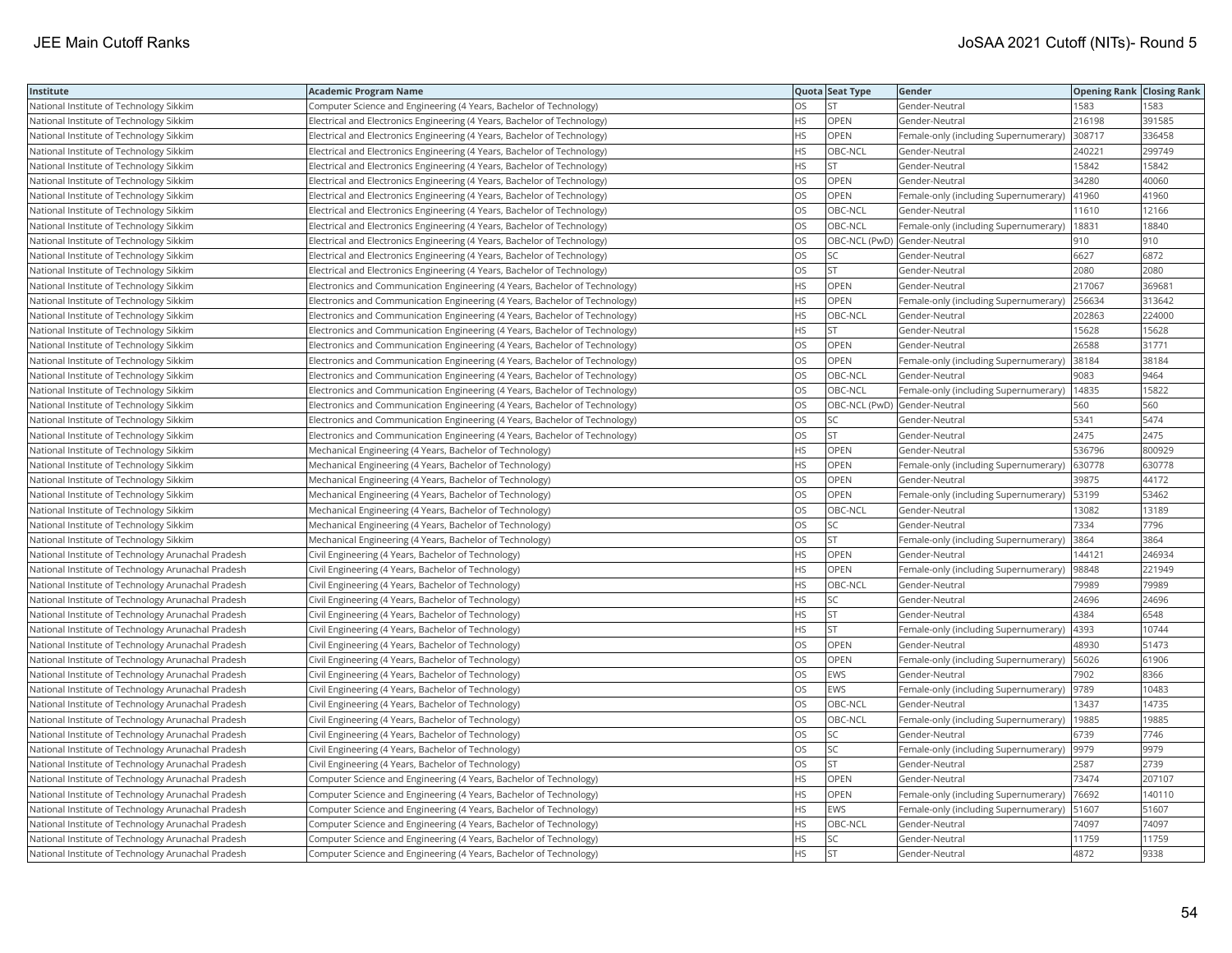| Institute                                          | <b>Academic Program Name</b>                                                |           | Quota Seat Type | Gender                                | <b>Opening Rank   Closing Rank</b> |        |
|----------------------------------------------------|-----------------------------------------------------------------------------|-----------|-----------------|---------------------------------------|------------------------------------|--------|
| National Institute of Technology Arunachal Pradesh | Computer Science and Engineering (4 Years, Bachelor of Technology)          | HS        | <b>ST</b>       | Female-only (including Supernumerary) | 7651                               | 15140  |
| National Institute of Technology Arunachal Pradesh | Computer Science and Engineering (4 Years, Bachelor of Technology)          | OS        | OPEN            | Gender-Neutral                        | 11063                              | 25745  |
| National Institute of Technology Arunachal Pradesh | Computer Science and Engineering (4 Years, Bachelor of Technology)          | OS        | OPEN            | Female-only (including Supernumerary) | 29506                              | 34854  |
| National Institute of Technology Arunachal Pradesh | Computer Science and Engineering (4 Years, Bachelor of Technology)          | OS        | EWS             | Gender-Neutral                        | 3915                               | 5169   |
| National Institute of Technology Arunachal Pradesh | Computer Science and Engineering (4 Years, Bachelor of Technology)          | OS        | <b>EWS</b>      | Female-only (including Supernumerary) | 6555                               | 7656   |
| National Institute of Technology Arunachal Pradesh | Computer Science and Engineering (4 Years, Bachelor of Technology)          | OS        | OBC-NCL         | Gender-Neutral                        | 7337                               | 8878   |
| National Institute of Technology Arunachal Pradesh | Computer Science and Engineering (4 Years, Bachelor of Technology)          | OS.       | OBC-NCL         | Female-only (including Supernumerary) | 12926                              | 12926  |
| National Institute of Technology Arunachal Pradesh | Computer Science and Engineering (4 Years, Bachelor of Technology)          | OS        | SC.             | Gender-Neutral                        | 3560                               | 4445   |
| National Institute of Technology Arunachal Pradesh | Computer Science and Engineering (4 Years, Bachelor of Technology)          | OS        | <b>SC</b>       | Female-only (including Supernumerary) | 5089                               | 5089   |
| National Institute of Technology Arunachal Pradesh | Computer Science and Engineering (4 Years, Bachelor of Technology)          | <b>OS</b> | lst.            | Gender-Neutral                        | 1796                               | 1875   |
| National Institute of Technology Arunachal Pradesh | Electrical Engineering (4 Years, Bachelor of Technology)                    | <b>HS</b> | OPEN            | Gender-Neutral                        | 208568                             | 442309 |
| National Institute of Technology Arunachal Pradesh | Electrical Engineering (4 Years, Bachelor of Technology)                    | <b>HS</b> | <b>OPEN</b>     | Female-only (including Supernumerary) | 357658                             | 540524 |
| National Institute of Technology Arunachal Pradesh | Electrical Engineering (4 Years, Bachelor of Technology)                    | <b>HS</b> | OBC-NCL         | Gender-Neutral                        | 196124                             | 196124 |
| National Institute of Technology Arunachal Pradesh | Electrical Engineering (4 Years, Bachelor of Technology)                    | <b>HS</b> | <b>ST</b>       | Gender-Neutral                        | 12721                              | 28584  |
| National Institute of Technology Arunachal Pradesh | Electrical Engineering (4 Years, Bachelor of Technology)                    | <b>HS</b> | İst             | Female-only (including Supernumerary) | 16763                              | 16763  |
| National Institute of Technology Arunachal Pradesh | Electrical Engineering (4 Years, Bachelor of Technology)                    | OS        | OPEN            | Gender-Neutral                        | 35660                              | 43105  |
| National Institute of Technology Arunachal Pradesh | Electrical Engineering (4 Years, Bachelor of Technology)                    | OS        | OPEN            | Female-only (including Supernumerary) | 48384                              | 49459  |
| National Institute of Technology Arunachal Pradesh | Electrical Engineering (4 Years, Bachelor of Technology)                    | OS        | <b>EWS</b>      | Gender-Neutral                        | 6579                               | 7173   |
| National Institute of Technology Arunachal Pradesh | Electrical Engineering (4 Years, Bachelor of Technology)                    | OS        | <b>EWS</b>      | Female-only (including Supernumerary) | 8822                               | 9266   |
| National Institute of Technology Arunachal Pradesh | Electrical Engineering (4 Years, Bachelor of Technology)                    | <b>OS</b> | OBC-NCL         | Gender-Neutral                        | 11652                              | 12483  |
| National Institute of Technology Arunachal Pradesh | Electrical Engineering (4 Years, Bachelor of Technology)                    | OS        | OBC-NCL         | Female-only (including Supernumerary) | 20013                              | 20013  |
| National Institute of Technology Arunachal Pradesh | Electrical Engineering (4 Years, Bachelor of Technology)                    | OS        | SC              | Gender-Neutral                        | 6861                               | 7800   |
| National Institute of Technology Arunachal Pradesh | Electrical Engineering (4 Years, Bachelor of Technology)                    | OS.       | lsc             | Female-only (including Supernumerary) | 9881                               | 9881   |
| National Institute of Technology Arunachal Pradesh | Electrical Engineering (4 Years, Bachelor of Technology)                    | OS        | <b>ST</b>       | Gender-Neutral                        | 2862                               | 2972   |
| National Institute of Technology Arunachal Pradesh | Electronics and Communication Engineering (4 Years, Bachelor of Technology) | <b>HS</b> | OPEN            | Gender-Neutral                        | 84955                              | 438175 |
| National Institute of Technology Arunachal Pradesh | Electronics and Communication Engineering (4 Years, Bachelor of Technology) | <b>HS</b> | <b>OPEN</b>     | Female-only (including Supernumerary) | 418930                             | 512001 |
| National Institute of Technology Arunachal Pradesh | Electronics and Communication Engineering (4 Years, Bachelor of Technology) | <b>HS</b> | OBC-NCL         | Gender-Neutral                        | 206026                             | 206026 |
| National Institute of Technology Arunachal Pradesh | Electronics and Communication Engineering (4 Years, Bachelor of Technology) | <b>HS</b> | lst.            | Gender-Neutral                        | 13596                              | 19232  |
| National Institute of Technology Arunachal Pradesh | Electronics and Communication Engineering (4 Years, Bachelor of Technology) | OS        | OPEN            | Gender-Neutral                        | 32890                              | 36592  |
| National Institute of Technology Arunachal Pradesh | Electronics and Communication Engineering (4 Years, Bachelor of Technology) | OS        | OPEN            | Female-only (including Supernumerary) | 39219                              | 41645  |
| National Institute of Technology Arunachal Pradesh | Electronics and Communication Engineering (4 Years, Bachelor of Technology) | <b>OS</b> | <b>EWS</b>      | Gender-Neutral                        | 5743                               | 6310   |
| National Institute of Technology Arunachal Pradesh | Electronics and Communication Engineering (4 Years, Bachelor of Technology) | OS        | EWS             | Female-only (including Supernumerary) | 7769                               | 8651   |
| National Institute of Technology Arunachal Pradesh | Electronics and Communication Engineering (4 Years, Bachelor of Technology) | OS        | OBC-NCL         | Gender-Neutral                        | 10401                              | 11068  |
| National Institute of Technology Arunachal Pradesh | Electronics and Communication Engineering (4 Years, Bachelor of Technology) | OS        | OBC-NCL         | Female-only (including Supernumerary) | 17650                              | 17650  |
| National Institute of Technology Arunachal Pradesh | Electronics and Communication Engineering (4 Years, Bachelor of Technology) | <b>OS</b> | lsc             | Gender-Neutral                        | 5754                               | 5827   |
| National Institute of Technology Arunachal Pradesh | Electronics and Communication Engineering (4 Years, Bachelor of Technology) | <b>OS</b> | <b>SC</b>       | Female-only (including Supernumerary) | 8579                               | 8579   |
| National Institute of Technology Arunachal Pradesh | Electronics and Communication Engineering (4 Years, Bachelor of Technology) | OS        | <b>ST</b>       | Gender-Neutral                        | 2553                               | 2625   |
| National Institute of Technology Arunachal Pradesh | Mechanical Engineering (4 Years, Bachelor of Technology)                    | <b>HS</b> | OPEN            | Gender-Neutral                        | 198146                             | 698231 |
| National Institute of Technology Arunachal Pradesh | Mechanical Engineering (4 Years, Bachelor of Technology)                    | HS.       | <b>OPEN</b>     | Female-only (including Supernumerary) | 531143                             | 650255 |
| National Institute of Technology Arunachal Pradesh | Mechanical Engineering (4 Years, Bachelor of Technology)                    | OS        | OPEN            | Gender-Neutral                        | 41414                              | 47504  |
| National Institute of Technology Arunachal Pradesh | Mechanical Engineering (4 Years, Bachelor of Technology)                    | OS        | OPEN            | Female-only (including Supernumerary) | 55093                              | 56267  |
| National Institute of Technology Arunachal Pradesh | Mechanical Engineering (4 Years, Bachelor of Technology)                    | OS        | <b>EWS</b>      | Gender-Neutral                        | 7343                               | 7862   |
| National Institute of Technology Arunachal Pradesh | Mechanical Engineering (4 Years, Bachelor of Technology)                    | <b>OS</b> | <b>EWS</b>      | Female-only (including Supernumerary) | 9824                               | 10628  |
| National Institute of Technology Arunachal Pradesh | Mechanical Engineering (4 Years, Bachelor of Technology)                    | <b>OS</b> | OBC-NCL         | Gender-Neutral                        | 12520                              | 14157  |
| National Institute of Technology Arunachal Pradesh | Mechanical Engineering (4 Years, Bachelor of Technology)                    | OS        | OBC-NCL         | Female-only (including Supernumerary) | 20641                              | 20641  |
| National Institute of Technology Arunachal Pradesh | Mechanical Engineering (4 Years, Bachelor of Technology)                    | OS        | SC              | Gender-Neutral                        | 7857                               | 8025   |
| National Institute of Technology Arunachal Pradesh | Mechanical Engineering (4 Years, Bachelor of Technology)                    | <b>OS</b> | lsc             | Female-only (including Supernumerary) | 10895                              | 10895  |
| National Institute of Technology Arunachal Pradesh | Mechanical Engineering (4 Years, Bachelor of Technology)                    | OS        | <b>ST</b>       | Gender-Neutral                        | 3174                               | 3174   |
| National Institute of Technology Arunachal Pradesh | Mechanical Engineering (4 Years, Bachelor of Technology)                    | OS        | <b>ST</b>       | Female-only (including Supernumerary) | 4709                               | 4709   |
| National Institute of Technology, Jamshedpur       | Civil Engineering (4 Years, Bachelor of Technology)                         | <b>HS</b> | OPEN            | Gender-Neutral                        | 1380                               | 38262  |
| National Institute of Technology, Jamshedpur       | Civil Engineering (4 Years, Bachelor of Technology)                         | <b>HS</b> | <b>OPEN</b>     | Female-only (including Supernumerary) | 43113                              | 51319  |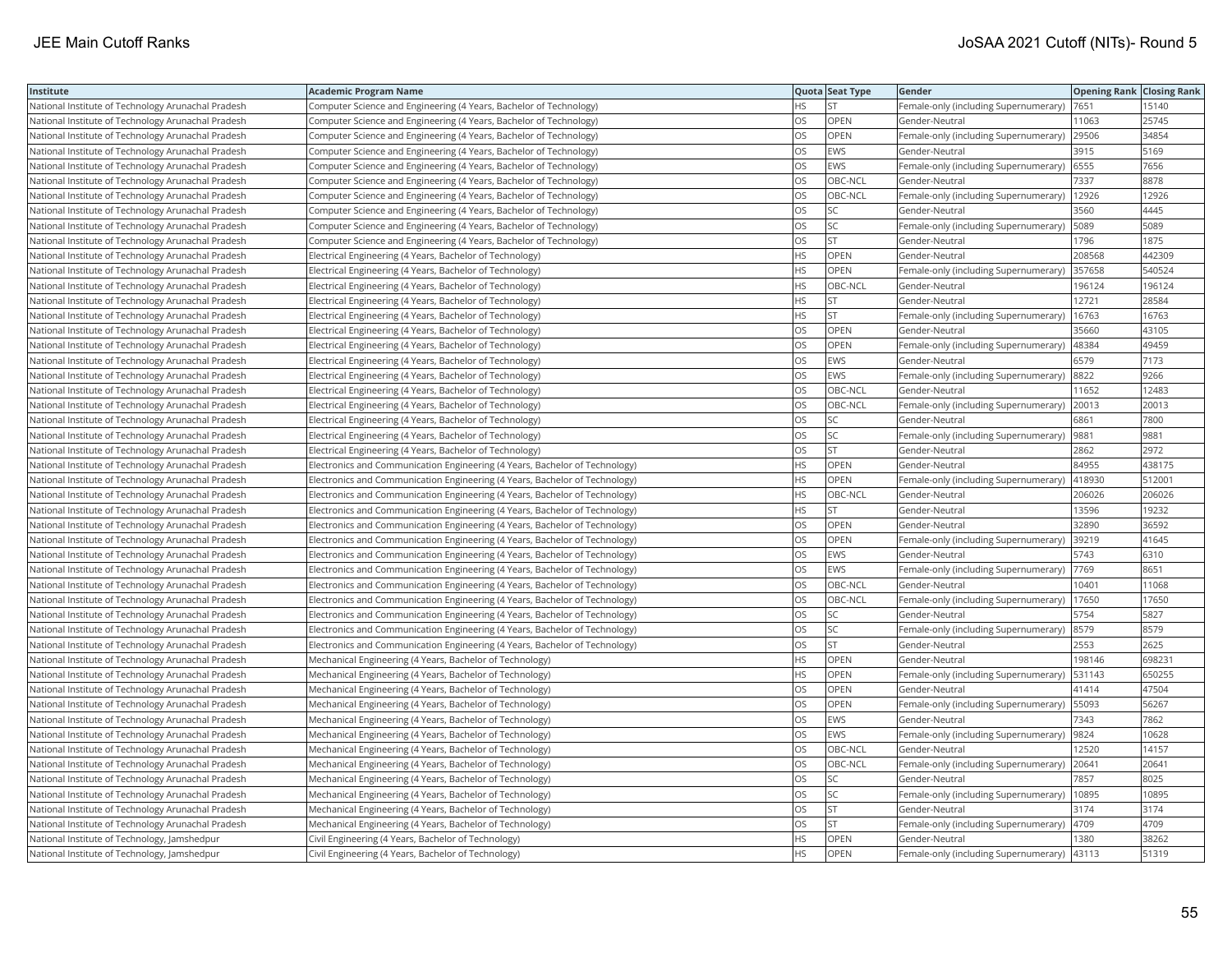| Institute                                    | <b>Academic Program Name</b>                                       |           | Quota Seat Type              | Gender                                        | <b>Opening Rank Closing Rank</b> |       |
|----------------------------------------------|--------------------------------------------------------------------|-----------|------------------------------|-----------------------------------------------|----------------------------------|-------|
| National Institute of Technology, Jamshedpur | Civil Engineering (4 Years, Bachelor of Technology)                | <b>HS</b> | OPEN (PwD)                   | Gender-Neutral                                | 1531                             | 1531  |
| National Institute of Technology, Jamshedpur | Civil Engineering (4 Years, Bachelor of Technology)                | <b>HS</b> | EWS                          | Gender-Neutral                                | 5907                             | 6898  |
| National Institute of Technology, Jamshedpur | Civil Engineering (4 Years, Bachelor of Technology)                | <b>HS</b> | <b>EWS</b>                   | Female-only (including Supernumerary)         | 7786                             | 7786  |
| National Institute of Technology, Jamshedpur | Civil Engineering (4 Years, Bachelor of Technology)                | <b>HS</b> | OBC-NCL                      | Gender-Neutral                                | 9722                             | 12130 |
| National Institute of Technology, Jamshedpur | Civil Engineering (4 Years, Bachelor of Technology)                | <b>HS</b> | OBC-NCL                      | Female-only (including Supernumerary)         | 17722                            | 18651 |
| National Institute of Technology, Jamshedpur | Civil Engineering (4 Years, Bachelor of Technology)                | <b>HS</b> | SC                           | Gender-Neutral                                | 3721                             | 8053  |
| National Institute of Technology, Jamshedpur | Civil Engineering (4 Years, Bachelor of Technology)                | <b>HS</b> | lsc                          | Female-only (including Supernumerary)         | 13121                            | 13173 |
| National Institute of Technology, Jamshedpur | Civil Engineering (4 Years, Bachelor of Technology)                | <b>HS</b> | <b>ST</b>                    | Gender-Neutral                                | 2039                             | 2280  |
| National Institute of Technology, Jamshedpur | Civil Engineering (4 Years, Bachelor of Technology)                | <b>HS</b> | ST                           | Female-only (including Supernumerary)         | 2289                             | 2289  |
| National Institute of Technology, Jamshedpur | Civil Engineering (4 Years, Bachelor of Technology)                | <b>OS</b> | OPEN                         | Gender-Neutral                                | 24625                            | 33594 |
| National Institute of Technology, Jamshedpur | Civil Engineering (4 Years, Bachelor of Technology)                | OS        | OPEN                         | Female-only (including Supernumerary)         | 42306                            | 47027 |
| National Institute of Technology, Jamshedpur | Civil Engineering (4 Years, Bachelor of Technology)                | OS        | OPEN (PwD)                   | Gender-Neutral                                | 1361                             | 1361  |
| National Institute of Technology, Jamshedpur | Civil Engineering (4 Years, Bachelor of Technology)                | OS        | <b>EWS</b>                   | Gender-Neutral                                | 5094                             | 5286  |
| National Institute of Technology, Jamshedpur | Civil Engineering (4 Years, Bachelor of Technology)                | OS        | EWS                          | Female-only (including Supernumerary)         | 7222                             | 7222  |
| National Institute of Technology, Jamshedpur | Civil Engineering (4 Years, Bachelor of Technology)                | <b>OS</b> | OBC-NCL                      | Gender-Neutral                                | 8306                             | 10085 |
| National Institute of Technology, Jamshedpur | Civil Engineering (4 Years, Bachelor of Technology)                | OS        | OBC-NCL                      | Female-only (including Supernumerary)         | 15972                            | 17077 |
| National Institute of Technology, Jamshedpur | Civil Engineering (4 Years, Bachelor of Technology)                | OS        | SC                           | Gender-Neutral                                | 3717                             | 6057  |
| National Institute of Technology, Jamshedpur | Civil Engineering (4 Years, Bachelor of Technology)                | OS        | SC.                          | Female-only (including Supernumerary)         | 6569                             | 7100  |
| National Institute of Technology, Jamshedpur | Civil Engineering (4 Years, Bachelor of Technology)                | OS        | SC (PwD)                     | Gender-Neutral                                | 169                              | 169   |
| National Institute of Technology, Jamshedpur | Civil Engineering (4 Years, Bachelor of Technology)                | OS        | lst.                         | Gender-Neutral                                | 1669                             | 2014  |
| National Institute of Technology, Jamshedpur | Civil Engineering (4 Years, Bachelor of Technology)                | OS        | <b>ST</b>                    | Female-only (including Supernumerary) 2617    |                                  | 2617  |
| National Institute of Technology, Jamshedpur | Computer Science and Engineering (4 Years, Bachelor of Technology) | <b>HS</b> | OPEN                         | Gender-Neutral                                | 3498                             | 9932  |
| National Institute of Technology, Jamshedpur | Computer Science and Engineering (4 Years, Bachelor of Technology) | <b>HS</b> | <b>OPEN</b>                  | Female-only (including Supernumerary)         | 3939                             | 18457 |
| National Institute of Technology, Jamshedpur | Computer Science and Engineering (4 Years, Bachelor of Technology) | <b>HS</b> | OPEN (PwD)                   | Gender-Neutral                                | 155                              | 155   |
| National Institute of Technology, Jamshedpur | Computer Science and Engineering (4 Years, Bachelor of Technology) | <b>HS</b> | OPEN (PwD)                   | Female-only (including Supernumerary)         | 842                              | 842   |
| National Institute of Technology, Jamshedpur | Computer Science and Engineering (4 Years, Bachelor of Technology) | <b>HS</b> | EWS                          | Gender-Neutral                                | 1391                             | 1682  |
| National Institute of Technology, Jamshedpur | Computer Science and Engineering (4 Years, Bachelor of Technology) | <b>HS</b> | EWS                          | Female-only (including Supernumerary)         | 5033                             | 5033  |
| National Institute of Technology, Jamshedpur | Computer Science and Engineering (4 Years, Bachelor of Technology) | <b>HS</b> | OBC-NCL                      | Gender-Neutral                                | 1956                             | 3414  |
| National Institute of Technology, Jamshedpur | Computer Science and Engineering (4 Years, Bachelor of Technology) | <b>HS</b> | OBC-NCL                      | Female-only (including Supernumerary)   4412  |                                  | 4933  |
| National Institute of Technology, Jamshedpur | Computer Science and Engineering (4 Years, Bachelor of Technology) | <b>HS</b> | OBC-NCL (PwD) Gender-Neutral |                                               | 219                              | 219   |
| National Institute of Technology, Jamshedpur | Computer Science and Engineering (4 Years, Bachelor of Technology) | <b>HS</b> | <b>SC</b>                    | Gender-Neutral                                | 774                              | 2438  |
| National Institute of Technology, Jamshedpur | Computer Science and Engineering (4 Years, Bachelor of Technology) | HS        | SC                           | Female-only (including Supernumerary)         | 3592                             | 4707  |
| National Institute of Technology, Jamshedpur | Computer Science and Engineering (4 Years, Bachelor of Technology) | <b>HS</b> | ST                           | Gender-Neutral                                | 250                              | 404   |
| National Institute of Technology, Jamshedpur | Computer Science and Engineering (4 Years, Bachelor of Technology) | <b>HS</b> | lst                          | Female-only (including Supernumerary)         | 788                              | 1713  |
| National Institute of Technology, Jamshedpur | Computer Science and Engineering (4 Years, Bachelor of Technology) | <b>OS</b> | OPEN                         | Gender-Neutral                                | 6087                             | 8289  |
| National Institute of Technology, Jamshedpur | Computer Science and Engineering (4 Years, Bachelor of Technology) | OS        | <b>OPEN</b>                  | Female-only (including Supernumerary)   11334 |                                  | 13679 |
| National Institute of Technology, Jamshedpur | Computer Science and Engineering (4 Years, Bachelor of Technology) | OS        | OPEN (PwD)                   | Gender-Neutral                                | 244                              | 244   |
| National Institute of Technology, Jamshedpur | Computer Science and Engineering (4 Years, Bachelor of Technology) | OS        | OPEN (PwD)                   | Female-only (including Supernumerary) 473     |                                  | 473   |
| National Institute of Technology, Jamshedpur | Computer Science and Engineering (4 Years, Bachelor of Technology) | <b>OS</b> | EWS                          | Gender-Neutral                                | 1062                             | 1124  |
| National Institute of Technology, Jamshedpur | Computer Science and Engineering (4 Years, Bachelor of Technology) | OS        | EWS                          | Female-only (including Supernumerary)         | 2011                             | 2011  |
| National Institute of Technology, Jamshedpur | Computer Science and Engineering (4 Years, Bachelor of Technology) | <b>OS</b> | EWS (PwD)                    | Gender-Neutral                                | 43                               | 43    |
| National Institute of Technology, Jamshedpur | Computer Science and Engineering (4 Years, Bachelor of Technology) | OS        | OBC-NCL                      | Gender-Neutral                                | 2112                             | 2680  |
| National Institute of Technology, Jamshedpur | Computer Science and Engineering (4 Years, Bachelor of Technology) | <b>OS</b> | OBC-NCL                      | Female-only (including Supernumerary)         | 5072                             | 5710  |
| National Institute of Technology, Jamshedpur | Computer Science and Engineering (4 Years, Bachelor of Technology) | OS        | OBC-NCL (PwD) Gender-Neutral |                                               | 124                              | 124   |
| National Institute of Technology, Jamshedpur | Computer Science and Engineering (4 Years, Bachelor of Technology) | OS        | SC.                          | Gender-Neutral                                | 1022                             | 1912  |
| National Institute of Technology, Jamshedpur | Computer Science and Engineering (4 Years, Bachelor of Technology) | OS        | SC                           | Female-only (including Supernumerary)         | 2711                             | 2814  |
| National Institute of Technology, Jamshedpur | Computer Science and Engineering (4 Years, Bachelor of Technology) | <b>OS</b> | SC (PwD)                     | Gender-Neutral                                | 83                               | 83    |
| National Institute of Technology, Jamshedpur | Computer Science and Engineering (4 Years, Bachelor of Technology) | OS        | <b>ST</b>                    | Gender-Neutral                                | 723                              | 802   |
| National Institute of Technology, Jamshedpur | Computer Science and Engineering (4 Years, Bachelor of Technology) | OS        | <b>ST</b>                    | Female-only (including Supernumerary)         | 1076                             | 1076  |
| National Institute of Technology, Jamshedpur | Electrical Engineering (4 Years, Bachelor of Technology)           | <b>HS</b> | OPEN                         | Gender-Neutral                                | 10639                            | 22663 |
| National Institute of Technology, Jamshedpur | Electrical Engineering (4 Years, Bachelor of Technology)           | <b>HS</b> | OPEN                         | Female-only (including Supernumerary)         | 23175                            | 28703 |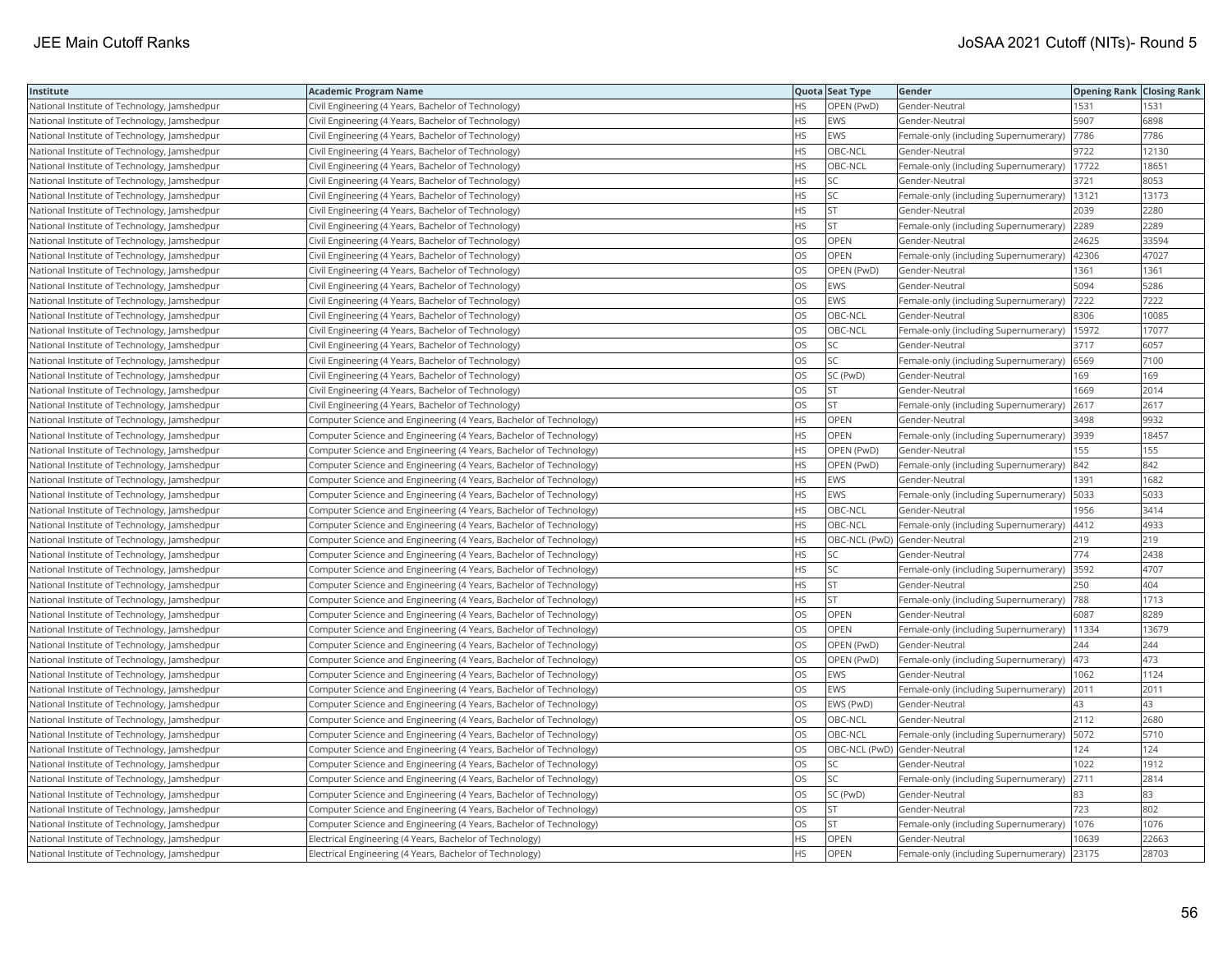| Institute                                    | Academic Program Name                                                        |           | Quota Seat Type              | Gender                                        | <b>Opening Rank Closing Rank</b> |       |
|----------------------------------------------|------------------------------------------------------------------------------|-----------|------------------------------|-----------------------------------------------|----------------------------------|-------|
| National Institute of Technology, Jamshedpur | Electrical Engineering (4 Years, Bachelor of Technology)                     | HS.       | OPEN (PwD)                   | Gender-Neutral                                | 569                              | 1419  |
| National Institute of Technology, Jamshedpur | Electrical Engineering (4 Years, Bachelor of Technology)                     | <b>HS</b> | <b>EWS</b>                   | Gender-Neutral                                | 3417                             | 3557  |
| National Institute of Technology, Jamshedpur | Electrical Engineering (4 Years, Bachelor of Technology)                     | <b>HS</b> | EWS                          | Female-only (including Supernumerary)         | 5897                             | 5897  |
| National Institute of Technology, Jamshedpur | Electrical Engineering (4 Years, Bachelor of Technology)                     | HS.       | OBC-NCL                      | Gender-Neutral                                | 5321                             | 6637  |
| National Institute of Technology, Jamshedpur | Electrical Engineering (4 Years, Bachelor of Technology)                     | <b>HS</b> | OBC-NCL                      | Female-only (including Supernumerary)   12733 |                                  | 13500 |
| National Institute of Technology, Jamshedpur | Electrical Engineering (4 Years, Bachelor of Technology)                     | HS        | OBC-NCL (PwD) Gender-Neutral |                                               | 638                              | 638   |
| National Institute of Technology, Jamshedpur | Electrical Engineering (4 Years, Bachelor of Technology)                     | HS        | <b>SC</b>                    | Gender-Neutral                                | 4191                             | 5659  |
| National Institute of Technology, Jamshedpur | Electrical Engineering (4 Years, Bachelor of Technology)                     | HS        | SC                           | Female-only (including Supernumerary)         | 5227                             | 5227  |
| National Institute of Technology, Jamshedpur | Electrical Engineering (4 Years, Bachelor of Technology)                     | HS        | <b>ST</b>                    | Gender-Neutral                                | 1335                             | 1441  |
| National Institute of Technology, Jamshedpur | Electrical Engineering (4 Years, Bachelor of Technology)                     | HS        | ST (PwD)                     | Gender-Neutral                                | 76                               | 76    |
| National Institute of Technology, Jamshedpur | Electrical Engineering (4 Years, Bachelor of Technology)                     | OS.       | <b>OPEN</b>                  | Gender-Neutral                                | 13708                            | 18760 |
| National Institute of Technology, Jamshedpur | Electrical Engineering (4 Years, Bachelor of Technology)                     | OS        | <b>OPEN</b>                  | Female-only (including Supernumerary)         | 24056                            | 26232 |
| National Institute of Technology, Jamshedpur | Electrical Engineering (4 Years, Bachelor of Technology)                     | OS        | OPEN (PwD)                   | Gender-Neutral                                | 825                              | 867   |
| National Institute of Technology, Jamshedpur | Electrical Engineering (4 Years, Bachelor of Technology)                     | OS        | EWS                          | Gender-Neutral                                | 2793                             | 2829  |
| National Institute of Technology, Jamshedpur | Electrical Engineering (4 Years, Bachelor of Technology)                     | OS        | EWS                          | Female-only (including Supernumerary)         | 4985                             | 5067  |
| National Institute of Technology, Jamshedpur | Electrical Engineering (4 Years, Bachelor of Technology)                     | OS        | OBC-NCL                      | Gender-Neutral                                | 4129                             | 6185  |
| National Institute of Technology, Jamshedpur | Electrical Engineering (4 Years, Bachelor of Technology)                     | OS        | OBC-NCL                      | Female-only (including Supernumerary)         | 8759                             | 12434 |
| National Institute of Technology, Jamshedpur | Electrical Engineering (4 Years, Bachelor of Technology)                     | OS        | OBC-NCL (PwD) Gender-Neutral |                                               | 321                              | 321   |
| National Institute of Technology, Jamshedpur | Electrical Engineering (4 Years, Bachelor of Technology)                     | OS        | SC                           | Gender-Neutral                                | 3092                             | 4222  |
| National Institute of Technology, Jamshedpur | Electrical Engineering (4 Years, Bachelor of Technology)                     | OS        | SC                           | Female-only (including Supernumerary)         | 5699                             | 5699  |
| National Institute of Technology, Jamshedpur | Electrical Engineering (4 Years, Bachelor of Technology)                     | OS        | <b>ST</b>                    | Gender-Neutral                                | 1590                             | 1946  |
| National Institute of Technology, Jamshedpur | Electronics and Communication Engineering (4 Years, Bachelor of Technology)  | HS        | OPEN                         | Gender-Neutral                                | 12543                            | 17392 |
| National Institute of Technology, Jamshedpur | Electronics and Communication Engineering (4 Years, Bachelor of Technology)  | HS.       | <b>OPEN</b>                  | Female-only (including Supernumerary)         | 19583                            | 21723 |
| National Institute of Technology, Jamshedpur | Electronics and Communication Engineering (4 Years, Bachelor of Technology)  | HS        | OPEN (PwD)                   | Gender-Neutral                                | 523                              | 523   |
| National Institute of Technology, Jamshedpur | Electronics and Communication Engineering (4 Years, Bachelor of Technology)  | HS        | OPEN (PwD)                   | Female-only (including Supernumerary)         | 1371                             | 1371  |
| National Institute of Technology, Jamshedpur | Electronics and Communication Engineering (4 Years, Bachelor of Technology)  | HS        | EWS                          | Gender-Neutral                                | 2474                             | 2693  |
| National Institute of Technology, Jamshedpur | Electronics and Communication Engineering (4 Years, Bachelor of Technology)  | <b>HS</b> | EWS                          | Female-only (including Supernumerary)         | 4760                             | 5116  |
| National Institute of Technology, Jamshedpur | Electronics and Communication Engineering (4 Years, Bachelor of Technology)  | HS.       | OBC-NCL                      | Gender-Neutral                                | 4316                             | 5255  |
| National Institute of Technology, Jamshedpur | Electronics and Communication Engineering (4 Years, Bachelor of Technology)  | HS.       | OBC-NCL                      | Female-only (including Supernumerary)   5951  |                                  | 6782  |
| National Institute of Technology, Jamshedpur | Electronics and Communication Engineering (4 Years, Bachelor of Technology)  | HS.       | OBC-NCL (PwD) Gender-Neutral |                                               | 337                              | 337   |
| National Institute of Technology, Jamshedpur | Electronics and Communication Engineering (4 Years, Bachelor of Technology)  | HS        | SC                           | Gender-Neutral                                | 2883                             | 3677  |
| National Institute of Technology, Jamshedpur | Electronics and Communication Engineering (4 Years, Bachelor of Technology)  | HS        | SC                           | Female-only (including Supernumerary)         | 6111                             | 7477  |
| National Institute of Technology, Jamshedpur | Electronics and Communication Engineering (4 Years, Bachelor of Technology)  | HS.       | <b>ST</b>                    | Gender-Neutral                                | 833                              | 1193  |
| National Institute of Technology, Jamshedpur | Electronics and Communication Engineering (4 Years, Bachelor of Technology)  | HS        | <b>ST</b>                    | Female-only (including Supernumerary)         | 2483                             | 2483  |
| National Institute of Technology, Jamshedpur | Electronics and Communication Engineering (4 Years, Bachelor of Technology)  | HS.       | ST (PwD)                     | Gender-Neutral                                | 57                               | 57    |
| National Institute of Technology, Jamshedpur | Electronics and Communication Engineering (4 Years, Bachelor of Technology)  | OS        | OPEN                         | Gender-Neutral                                | 9479                             | 13588 |
| National Institute of Technology, Jamshedpur | Electronics and Communication Engineering (4 Years, Bachelor of Technology)  | OS        | OPEN                         | Female-only (including Supernumerary) 20638   |                                  | 21608 |
| National Institute of Technology, Jamshedpur | Electronics and Communication Engineering (4 Years, Bachelor of Technology)  | OS        | OPEN (PwD)                   | Gender-Neutral                                | 653                              | 653   |
| National Institute of Technology, Jamshedpur | Electronics and Communication Engineering (4 Years, Bachelor of Technology)  | OS        | EWS                          | Gender-Neutral                                | 1815                             | 1896  |
| National Institute of Technology, Jamshedpur | Electronics and Communication Engineering (4 Years, Bachelor of Technology)  | OS.       | EWS                          | Female-only (including Supernumerary)         | 3373                             | 3373  |
| National Institute of Technology, Jamshedpur | Electronics and Communication Engineering (4 Years, Bachelor of Technology)  | OS        | EWS (PwD)                    | Gender-Neutral                                | 181                              | 81    |
| National Institute of Technology, Jamshedpur | Electronics and Communication Engineering (4 Years, Bachelor of Technology)  | OS        | OBC-NCL                      | Gender-Neutral                                | 2874                             | 4442  |
| National Institute of Technology, Jamshedpur | Electronics and Communication Engineering (4 Years, Bachelor of Technology)  | OS.       | OBC-NCL                      | Female-only (including Supernumerary)         | 7819                             | 8127  |
| National Institute of Technology, Jamshedpur | Electronics and Communication Engineering (4 Years, Bachelor of Technology)  | OS        | OBC-NCL (PwD) Gender-Neutral |                                               | 353                              | 353   |
| National Institute of Technology, Jamshedpur | Electronics and Communication Engineering (4 Years, Bachelor of Technology)  | OS        | SC                           | Gender-Neutral                                | 2498                             | 3318  |
| National Institute of Technology, Jamshedpur | Electronics and Communication Engineering (4 Years, Bachelor of Technology)  | OS        | <b>SC</b>                    | Female-only (including Supernumerary)         | 4488                             | 4903  |
| National Institute of Technology, Jamshedpur | Electronics and Communication Engineering (4 Years, Bachelor of Technology)  | OS        | <b>ST</b>                    | Gender-Neutral                                | 1265                             | 1385  |
| National Institute of Technology, Jamshedpur | [Electronics and Communication Engineering (4 Years, Bachelor of Technology) | OS        | <b>ST</b>                    | Female-only (including Supernumerary)         | 1857                             | 1857  |
| National Institute of Technology, Jamshedpur | Mechanical Engineering (4 Years, Bachelor of Technology)                     | <b>HS</b> | OPEN                         | Gender-Neutral                                | 10745                            | 27612 |
| National Institute of Technology, Jamshedpur | Mechanical Engineering (4 Years, Bachelor of Technology)                     | HS.       | <b>OPEN</b>                  | Female-only (including Supernumerary)         | 32776                            | 42015 |
| National Institute of Technology, Jamshedpur | Mechanical Engineering (4 Years, Bachelor of Technology)                     | HS        | EWS                          | Gender-Neutral                                | 4083                             | 4897  |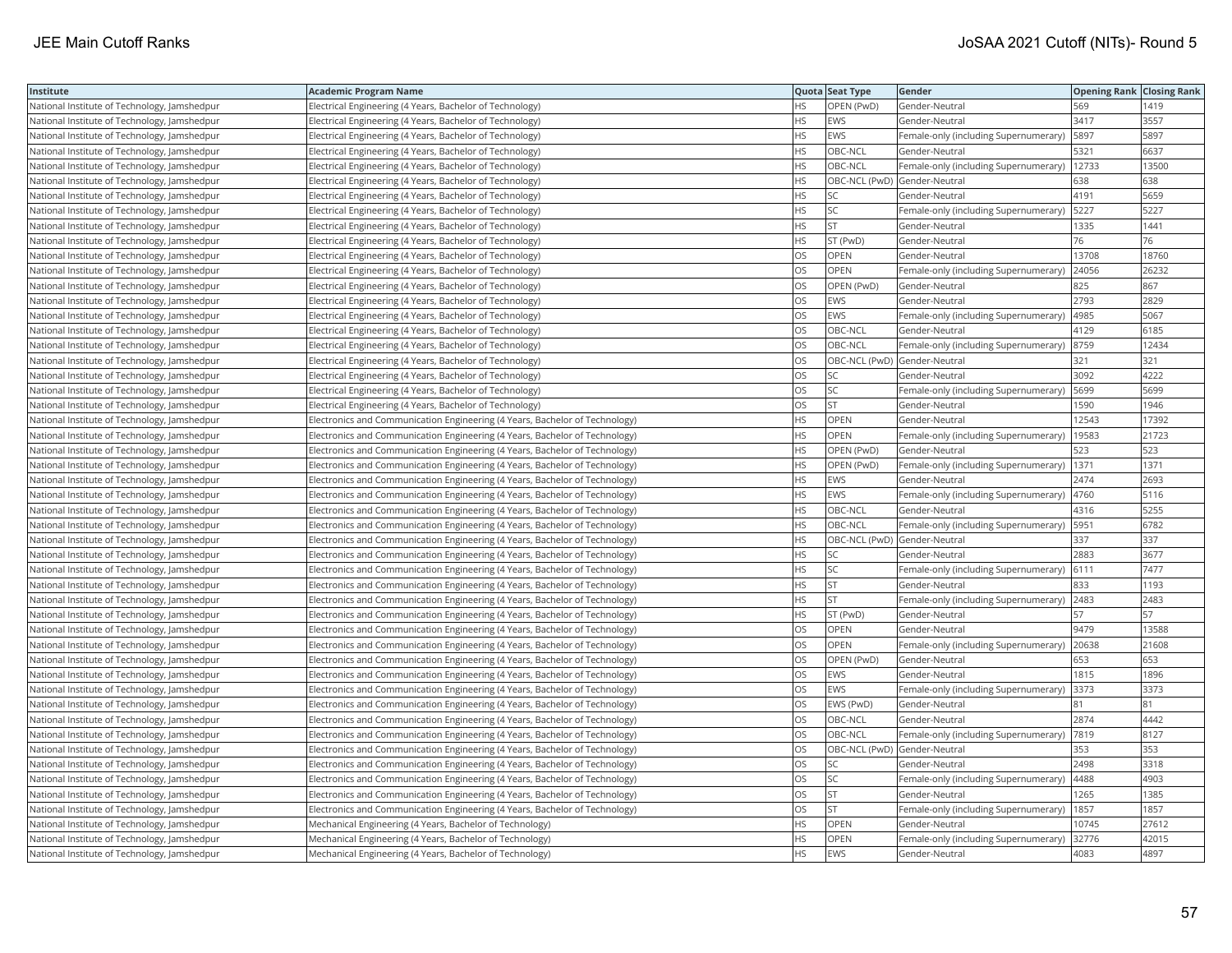| Institute                                    | <b>Academic Program Name</b>                                              |           | Quota Seat Type              | Gender                                      | <b>Opening Rank Closing Rank</b> |       |
|----------------------------------------------|---------------------------------------------------------------------------|-----------|------------------------------|---------------------------------------------|----------------------------------|-------|
| National Institute of Technology, Jamshedpur | Mechanical Engineering (4 Years, Bachelor of Technology)                  | <b>HS</b> | EWS                          | Female-only (including Supernumerary)       | 7598                             | 7598  |
| National Institute of Technology, Jamshedpur | Mechanical Engineering (4 Years, Bachelor of Technology)                  | <b>HS</b> | OBC-NCL                      | Gender-Neutral                              | 6685                             | 8617  |
| National Institute of Technology, Jamshedpur | Mechanical Engineering (4 Years, Bachelor of Technology)                  | <b>HS</b> | OBC-NCL                      | Female-only (including Supernumerary)       | 13956                            | 17189 |
| National Institute of Technology, Jamshedpur | Mechanical Engineering (4 Years, Bachelor of Technology)                  | <b>HS</b> | SC.                          | Gender-Neutral                              | 5174                             | 7333  |
| National Institute of Technology, Jamshedpur | Mechanical Engineering (4 Years, Bachelor of Technology)                  | <b>HS</b> | SC.                          | Female-only (including Supernumerary)       | 8938                             | 9589  |
| National Institute of Technology, Jamshedpur | Mechanical Engineering (4 Years, Bachelor of Technology)                  | <b>HS</b> | <b>ST</b>                    | Gender-Neutral                              | 1539                             | 1671  |
| National Institute of Technology, Jamshedpur | Mechanical Engineering (4 Years, Bachelor of Technology)                  | <b>HS</b> | <b>ST</b>                    | Female-only (including Supernumerary)       | 2863                             | 2863  |
| National Institute of Technology, Jamshedpur | Mechanical Engineering (4 Years, Bachelor of Technology)                  | OS        | OPEN                         | Gender-Neutral                              | 19133                            | 24507 |
| National Institute of Technology, Jamshedpur | Mechanical Engineering (4 Years, Bachelor of Technology)                  | OS        | OPEN                         | Female-only (including Supernumerary)       | 33823                            | 37751 |
| National Institute of Technology, Jamshedpur | Mechanical Engineering (4 Years, Bachelor of Technology)                  | OS        | OPEN (PwD)                   | Gender-Neutral                              | 1305                             | 1305  |
| National Institute of Technology, Jamshedpur | Mechanical Engineering (4 Years, Bachelor of Technology)                  | <b>OS</b> | EWS                          | Gender-Neutral                              | 3594                             | 3698  |
| National Institute of Technology, Jamshedpur | Mechanical Engineering (4 Years, Bachelor of Technology)                  | OS        | EWS                          | Female-only (including Supernumerary)       | 6333                             | 6333  |
| National Institute of Technology, Jamshedpur | Mechanical Engineering (4 Years, Bachelor of Technology)                  | OS        | OBC-NCL                      | Gender-Neutral                              | 7012                             | 8434  |
| National Institute of Technology, Jamshedpur | Mechanical Engineering (4 Years, Bachelor of Technology)                  | OS        | OBC-NCL                      | Female-only (including Supernumerary)       | 12998                            | 15000 |
| National Institute of Technology, Jamshedpur | Mechanical Engineering (4 Years, Bachelor of Technology)                  | OS        | OBC-NCL (PwD) Gender-Neutral |                                             | 699                              | 699   |
| National Institute of Technology, Jamshedpur | Mechanical Engineering (4 Years, Bachelor of Technology)                  | <b>OS</b> | SC                           | Gender-Neutral                              | 2654                             | 4997  |
| National Institute of Technology, Jamshedpur | Mechanical Engineering (4 Years, Bachelor of Technology)                  | OS        | <b>SC</b>                    | Female-only (including Supernumerary)       | 5802                             | 6336  |
| National Institute of Technology, Jamshedpur | Mechanical Engineering (4 Years, Bachelor of Technology)                  | OS        | ST                           | Gender-Neutral                              | 2138                             | 2305  |
| National Institute of Technology, Jamshedpur | Mechanical Engineering (4 Years, Bachelor of Technology)                  | <b>OS</b> | lst.                         | Female-only (including Supernumerary)       | 2938                             | 2938  |
| National Institute of Technology, Jamshedpur | Metallurgical and Materials Engineering (4 Years, Bachelor of Technology) | <b>HS</b> | OPEN                         | Gender-Neutral                              | 29192                            | 42444 |
| National Institute of Technology, Jamshedpur | Metallurgical and Materials Engineering (4 Years, Bachelor of Technology) | <b>HS</b> | OPEN                         | Female-only (including Supernumerary)       | 45200                            | 52885 |
| National Institute of Technology, Jamshedpur | Metallurgical and Materials Engineering (4 Years, Bachelor of Technology) | <b>HS</b> | EWS                          | Gender-Neutral                              | 7163                             | 7225  |
| National Institute of Technology, Jamshedpur | Metallurgical and Materials Engineering (4 Years, Bachelor of Technology) | <b>HS</b> | EWS                          | Female-only (including Supernumerary)       | 10162                            | 10162 |
| National Institute of Technology, Jamshedpur | Metallurgical and Materials Engineering (4 Years, Bachelor of Technology) | <b>HS</b> | OBC-NCL                      | Gender-Neutral                              | 10776                            | 13036 |
| National Institute of Technology, Jamshedpur | Metallurgical and Materials Engineering (4 Years, Bachelor of Technology) | <b>HS</b> | OBC-NCL                      | Female-only (including Supernumerary)       | 15488                            | 18654 |
| National Institute of Technology, Jamshedpur | Metallurgical and Materials Engineering (4 Years, Bachelor of Technology) | <b>HS</b> | SC                           | Gender-Neutral                              | 6156                             | 8924  |
| National Institute of Technology, Jamshedpur | Metallurgical and Materials Engineering (4 Years, Bachelor of Technology) | <b>HS</b> | lsc                          | Female-only (including Supernumerary)       | 11251                            | 11251 |
| National Institute of Technology, Jamshedpur | Metallurgical and Materials Engineering (4 Years, Bachelor of Technology) | <b>HS</b> | <b>ST</b>                    | Gender-Neutral                              | 2379                             | 3186  |
| National Institute of Technology, Jamshedpur | Metallurgical and Materials Engineering (4 Years, Bachelor of Technology) | <b>HS</b> | <b>ST</b>                    | Female-only (including Supernumerary)       | 4029                             | 4029  |
| National Institute of Technology, Jamshedpur | Metallurgical and Materials Engineering (4 Years, Bachelor of Technology) | OS        | OPEN                         | Gender-Neutral                              | 23593                            | 39941 |
| National Institute of Technology, Jamshedpur | Metallurgical and Materials Engineering (4 Years, Bachelor of Technology) | OS        | OPEN                         | Female-only (including Supernumerary)       | 45054                            | 49065 |
| National Institute of Technology, Jamshedpur | Metallurgical and Materials Engineering (4 Years, Bachelor of Technology) | OS        | EWS                          | Gender-Neutral                              | 6027                             | 6146  |
| National Institute of Technology, Jamshedpur | Metallurgical and Materials Engineering (4 Years, Bachelor of Technology) | OS        | EWS                          | Female-only (including Supernumerary)       | 7734                             | 7734  |
| National Institute of Technology, Jamshedpur | Metallurgical and Materials Engineering (4 Years, Bachelor of Technology) | <b>OS</b> | OBC-NCL                      | Gender-Neutral                              | 11209                            | 12536 |
| National Institute of Technology, Jamshedpur | Metallurgical and Materials Engineering (4 Years, Bachelor of Technology) | <b>OS</b> | OBC-NCL                      | Female-only (including Supernumerary)       | 17905                            | 19599 |
| National Institute of Technology, Jamshedpur | Metallurgical and Materials Engineering (4 Years, Bachelor of Technology) | OS        | SC.                          | Gender-Neutral                              | 4884                             | 7510  |
| National Institute of Technology, Jamshedpur | Metallurgical and Materials Engineering (4 Years, Bachelor of Technology) | <b>OS</b> | <b>SC</b>                    | Female-only (including Supernumerary) [9167 |                                  | 9167  |
| National Institute of Technology, Jamshedpur | Metallurgical and Materials Engineering (4 Years, Bachelor of Technology) | OS        | <b>ST</b>                    | Gender-Neutral                              | 1868                             | 3204  |
| National Institute of Technology, Jamshedpur | Metallurgical and Materials Engineering (4 Years, Bachelor of Technology) | <b>OS</b> | lst                          | Female-only (including Supernumerary)       | 3642                             | 3642  |
| National Institute of Technology, Jamshedpur | Production and Industrial Engineering (4 Years, Bachelor of Technology)   | <b>HS</b> | OPEN                         | Gender-Neutral                              | 32284                            | 45043 |
| National Institute of Technology, Jamshedpur | Production and Industrial Engineering (4 Years, Bachelor of Technology)   | <b>HS</b> | OPEN                         | Female-only (including Supernumerary)       | 42393                            | 52033 |
| National Institute of Technology, Jamshedpur | Production and Industrial Engineering (4 Years, Bachelor of Technology)   | <b>HS</b> | EWS                          | Gender-Neutral                              | 7337                             | 7451  |
| National Institute of Technology, Jamshedpur | Production and Industrial Engineering (4 Years, Bachelor of Technology)   | <b>HS</b> | EWS                          | Female-only (including Supernumerary)       | 9353                             | 9353  |
| National Institute of Technology, Jamshedpur | Production and Industrial Engineering (4 Years, Bachelor of Technology)   | <b>HS</b> | OBC-NCL                      | Gender-Neutral                              | 12201                            | 13986 |
| National Institute of Technology, Jamshedpur | Production and Industrial Engineering (4 Years, Bachelor of Technology)   | <b>HS</b> | OBC-NCL                      | Female-only (including Supernumerary)       | 19663                            | 20470 |
| National Institute of Technology, Jamshedpur | Production and Industrial Engineering (4 Years, Bachelor of Technology)   | <b>HS</b> | SC                           | Gender-Neutral                              | 8067                             | 8684  |
| National Institute of Technology, Jamshedpur | Production and Industrial Engineering (4 Years, Bachelor of Technology)   | <b>HS</b> | SC                           | Female-only (including Supernumerary)       | 14276                            | 14276 |
| National Institute of Technology, Jamshedpur | Production and Industrial Engineering (4 Years, Bachelor of Technology)   | HS.       | <b>ST</b>                    | Gender-Neutral                              | 3001                             | 3308  |
| National Institute of Technology, Jamshedpur | Production and Industrial Engineering (4 Years, Bachelor of Technology)   | OS        | OPEN                         | Gender-Neutral                              | 32833                            | 39104 |
| National Institute of Technology, Jamshedpur | Production and Industrial Engineering (4 Years, Bachelor of Technology)   | OS        | OPEN                         | Female-only (including Supernumerary)       | 47347                            | 48581 |
| National Institute of Technology, Jamshedpur | Production and Industrial Engineering (4 Years, Bachelor of Technology)   | <b>OS</b> | <b>EWS</b>                   | lGender-Neutral                             | 5891                             | 5930  |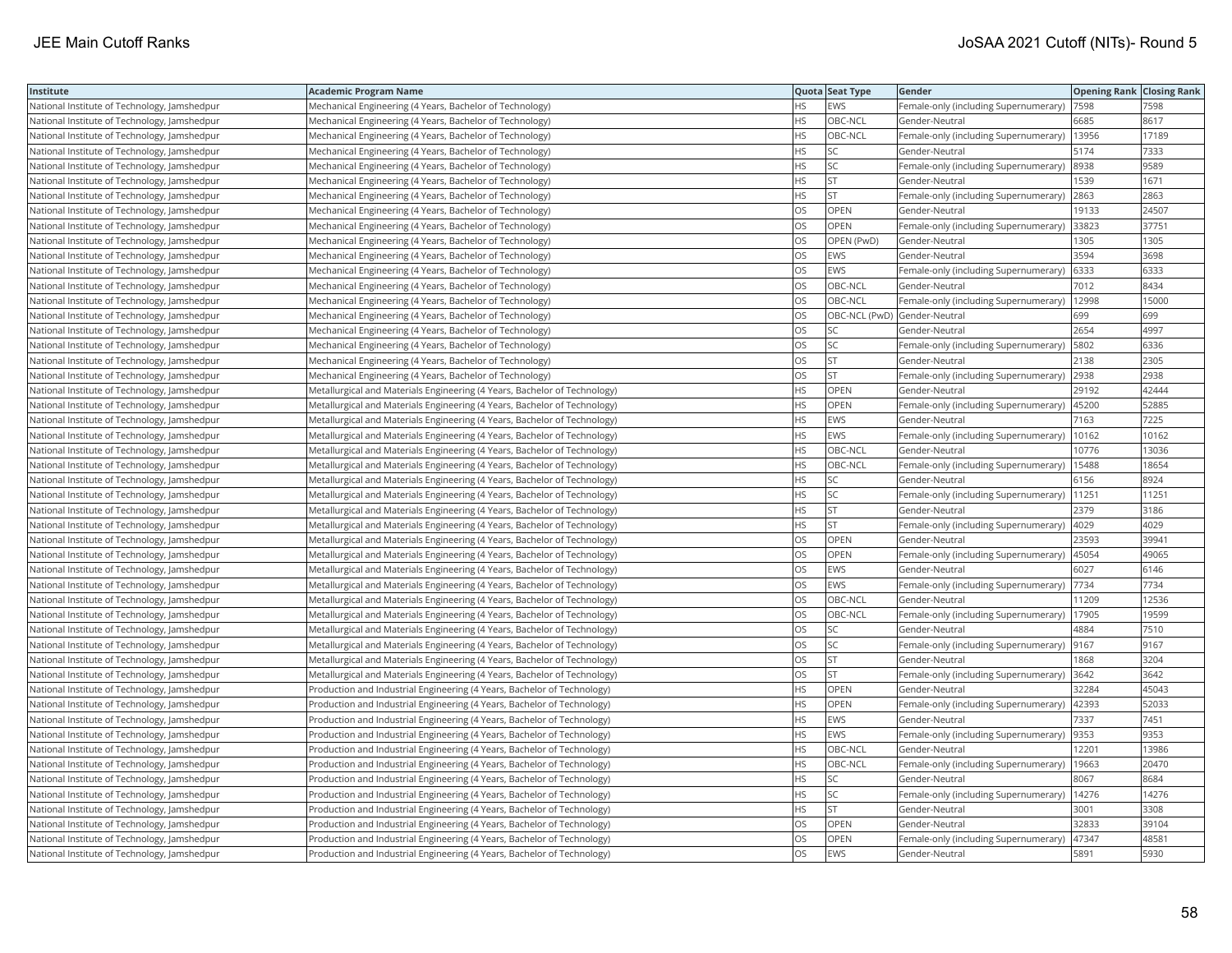| Institute                                     | <b>Academic Program Name</b>                                            |           | Quota Seat Type              | Gender                                      | <b>Opening Rank   Closing Rank</b> |       |
|-----------------------------------------------|-------------------------------------------------------------------------|-----------|------------------------------|---------------------------------------------|------------------------------------|-------|
| National Institute of Technology, Jamshedpur  | Production and Industrial Engineering (4 Years, Bachelor of Technology) | OS        | <b>EWS</b>                   | Female-only (including Supernumerary)       | 8865                               | 8865  |
| National Institute of Technology, Jamshedpur  | Production and Industrial Engineering (4 Years, Bachelor of Technology) | OS.       | OBC-NCL                      | Gender-Neutral                              | 11041                              | 12329 |
| National Institute of Technology, Jamshedpur  | Production and Industrial Engineering (4 Years, Bachelor of Technology) | OS        | OBC-NCL                      | Female-only (including Supernumerary)       | 17502                              | 20221 |
| National Institute of Technology, Jamshedpur  | Production and Industrial Engineering (4 Years, Bachelor of Technology) | OS        | <b>SC</b>                    | Gender-Neutral                              | 6758                               | 7010  |
| National Institute of Technology, Jamshedpur  | Production and Industrial Engineering (4 Years, Bachelor of Technology) | OS        | SC                           | Female-only (including Supernumerary)  9819 |                                    | 9819  |
| National Institute of Technology, Jamshedpur  | Production and Industrial Engineering (4 Years, Bachelor of Technology) | <b>OS</b> | lst                          | Gender-Neutral                              | 2959                               | 3300  |
| National Institute of Technology, Kurukshetra | Civil Engineering (4 Years, Bachelor of Technology)                     | HS        | OPEN                         | Gender-Neutral                              | 21007                              | 39881 |
| National Institute of Technology, Kurukshetra | Civil Engineering (4 Years, Bachelor of Technology)                     | <b>HS</b> | OPEN                         | Female-only (including Supernumerary)       | 33198                              | 46228 |
| National Institute of Technology, Kurukshetra | Civil Engineering (4 Years, Bachelor of Technology)                     | <b>HS</b> | OPEN (PwD)                   | Gender-Neutral                              | 689                                | 689   |
| National Institute of Technology, Kurukshetra | Civil Engineering (4 Years, Bachelor of Technology)                     | <b>HS</b> | <b>EWS</b>                   | Gender-Neutral                              | 6248                               | 7019  |
| National Institute of Technology, Kurukshetra | Civil Engineering (4 Years, Bachelor of Technology)                     | <b>HS</b> | EWS                          | Female-only (including Supernumerary)       | 7182                               | 7182  |
| National Institute of Technology, Kurukshetra | Civil Engineering (4 Years, Bachelor of Technology)                     | <b>HS</b> | OBC-NCL                      | Gender-Neutral                              | 10469                              | 15904 |
| National Institute of Technology, Kurukshetra | Civil Engineering (4 Years, Bachelor of Technology)                     | <b>HS</b> | OBC-NCL                      | Female-only (including Supernumerary)       | 17057                              | 18614 |
| National Institute of Technology, Kurukshetra | Civil Engineering (4 Years, Bachelor of Technology)                     | <b>HS</b> | lsc                          | Gender-Neutral                              | 2321                               | 6443  |
| National Institute of Technology, Kurukshetra | Civil Engineering (4 Years, Bachelor of Technology)                     | HS        | SC.                          | Female-only (including Supernumerary)       | 9835                               | 12053 |
| National Institute of Technology, Kurukshetra | Civil Engineering (4 Years, Bachelor of Technology)                     | HS        | <b>ST</b>                    | Gender-Neutral                              | 6139                               | 6139  |
| National Institute of Technology, Kurukshetra | Civil Engineering (4 Years, Bachelor of Technology)                     | <b>HS</b> | <b>ST</b>                    | Female-only (including Supernumerary)       | 15947                              | 15947 |
| National Institute of Technology, Kurukshetra | Civil Engineering (4 Years, Bachelor of Technology)                     | <b>OS</b> | OPEN                         | Gender-Neutral                              | 18693                              | 30223 |
| National Institute of Technology, Kurukshetra | Civil Engineering (4 Years, Bachelor of Technology)                     | OS        | <b>OPEN</b>                  | Female-only (including Supernumerary)       | 30268                              | 39906 |
| National Institute of Technology, Kurukshetra | Civil Engineering (4 Years, Bachelor of Technology)                     | OS        | OPEN (PwD)                   | Gender-Neutral                              | 1136                               | 1216  |
| National Institute of Technology, Kurukshetra | Civil Engineering (4 Years, Bachelor of Technology)                     | OS        | <b>EWS</b>                   | Gender-Neutral                              | 4588                               | 4919  |
| National Institute of Technology, Kurukshetra | Civil Engineering (4 Years, Bachelor of Technology)                     | <b>OS</b> | <b>EWS</b>                   | Female-only (including Supernumerary)       | 6780                               | 6806  |
| National Institute of Technology, Kurukshetra | Civil Engineering (4 Years, Bachelor of Technology)                     | OS        | OBC-NCL                      | Gender-Neutral                              | 7659                               | 9725  |
| National Institute of Technology, Kurukshetra | Civil Engineering (4 Years, Bachelor of Technology)                     | <b>OS</b> | OBC-NCL                      | Female-only (including Supernumerary)       | 13896                              | 17507 |
| National Institute of Technology, Kurukshetra | Civil Engineering (4 Years, Bachelor of Technology)                     | <b>OS</b> | OBC-NCL (PwD) Gender-Neutral |                                             | 479                                | 479   |
| National Institute of Technology, Kurukshetra | Civil Engineering (4 Years, Bachelor of Technology)                     | <b>OS</b> | <b>SC</b>                    | Gender-Neutral                              | 2873                               | 4949  |
| National Institute of Technology, Kurukshetra | Civil Engineering (4 Years, Bachelor of Technology)                     | <b>OS</b> | <b>SC</b>                    | Female-only (including Supernumerary)       | 6065                               | 6499  |
| National Institute of Technology, Kurukshetra | Civil Engineering (4 Years, Bachelor of Technology)                     | <b>OS</b> | <b>ST</b>                    | Gender-Neutral                              | 638                                | 787   |
| National Institute of Technology, Kurukshetra | Civil Engineering (4 Years, Bachelor of Technology)                     | OS        | <b>ST</b>                    | Female-only (including Supernumerary)       | 2023                               | 2023  |
| National Institute of Technology, Kurukshetra | Civil Engineering (4 Years, Bachelor of Technology)                     | <b>OS</b> | ST (PwD)                     | Gender-Neutral                              | 45                                 | 45    |
| National Institute of Technology, Kurukshetra | Computer Engineering (4 Years, Bachelor of Technology)                  | HS        | OPEN                         | Gender-Neutral                              | 624                                | 6110  |
| National Institute of Technology, Kurukshetra | Computer Engineering (4 Years, Bachelor of Technology)                  | <b>HS</b> | <b>OPEN</b>                  | Female-only (including Supernumerary)       | 1830                               | 11360 |
| National Institute of Technology, Kurukshetra | Computer Engineering (4 Years, Bachelor of Technology)                  | <b>HS</b> | OPEN (PwD)                   | Gender-Neutral                              | 171                                | 364   |
| National Institute of Technology, Kurukshetra | Computer Engineering (4 Years, Bachelor of Technology)                  | <b>HS</b> | OPEN (PwD)                   | Female-only (including Supernumerary)       | 190                                | 190   |
| National Institute of Technology, Kurukshetra | Computer Engineering (4 Years, Bachelor of Technology)                  | <b>HS</b> | <b>EWS</b>                   | Gender-Neutral                              | 822                                | 1157  |
| National Institute of Technology, Kurukshetra | Computer Engineering (4 Years, Bachelor of Technology)                  | <b>HS</b> | <b>EWS</b>                   | Female-only (including Supernumerary) 2709  |                                    | 3190  |
| National Institute of Technology, Kurukshetra | Computer Engineering (4 Years, Bachelor of Technology)                  | <b>HS</b> | OBC-NCL                      | Gender-Neutral                              | 1212                               | 3731  |
| National Institute of Technology, Kurukshetra | Computer Engineering (4 Years, Bachelor of Technology)                  | HS        | OBC-NCL                      | Female-only (including Supernumerary) 2991  |                                    | 6838  |
| National Institute of Technology, Kurukshetra | Computer Engineering (4 Years, Bachelor of Technology)                  | HS        | OBC-NCL (PwD) Gender-Neutral |                                             | 378                                | 378   |
| National Institute of Technology, Kurukshetra | Computer Engineering (4 Years, Bachelor of Technology)                  | <b>HS</b> | SC                           | Gender-Neutral                              | 895                                | 1886  |
| National Institute of Technology, Kurukshetra | Computer Engineering (4 Years, Bachelor of Technology)                  | <b>HS</b> | <b>SC</b>                    | Female-only (including Supernumerary)       | 3214                               | 4431  |
| National Institute of Technology, Kurukshetra | Computer Engineering (4 Years, Bachelor of Technology)                  | <b>HS</b> | <b>ST</b>                    | Gender-Neutral                              | 1191                               | 6372  |
| National Institute of Technology, Kurukshetra | Computer Engineering (4 Years, Bachelor of Technology)                  | <b>HS</b> | <b>ST</b>                    | Female-only (including Supernumerary)       | 4710                               | 6506  |
| National Institute of Technology, Kurukshetra | Computer Engineering (4 Years, Bachelor of Technology)                  | OS        | OPEN                         | Gender-Neutral                              | 1431                               | 5504  |
| National Institute of Technology, Kurukshetra | Computer Engineering (4 Years, Bachelor of Technology)                  | OS        | <b>OPEN</b>                  | Female-only (including Supernumerary)       | 7859                               | 10380 |
| National Institute of Technology, Kurukshetra | Computer Engineering (4 Years, Bachelor of Technology)                  | OS        | OPEN (PwD)                   | Gender-Neutral                              | 150                                | 192   |
| National Institute of Technology, Kurukshetra | Computer Engineering (4 Years, Bachelor of Technology)                  | <b>OS</b> | <b>EWS</b>                   | Gender-Neutral                              | 651                                | 819   |
| National Institute of Technology, Kurukshetra | Computer Engineering (4 Years, Bachelor of Technology)                  | OS        | EWS                          | Female-only (including Supernumerary)       | 1912                               | 1918  |
| National Institute of Technology, Kurukshetra | Computer Engineering (4 Years, Bachelor of Technology)                  | OS        | <b>OBC-NCL</b>               | Gender-Neutral                              | 1412                               | 2269  |
| National Institute of Technology, Kurukshetra | Computer Engineering (4 Years, Bachelor of Technology)                  | <b>OS</b> | OBC-NCL                      | Female-only (including Supernumerary)       | 3625                               | 4180  |
| National Institute of Technology, Kurukshetra | Computer Engineering (4 Years, Bachelor of Technology)                  | <b>OS</b> | OBC-NCL (PwD) Gender-Neutral |                                             | 101                                | 116   |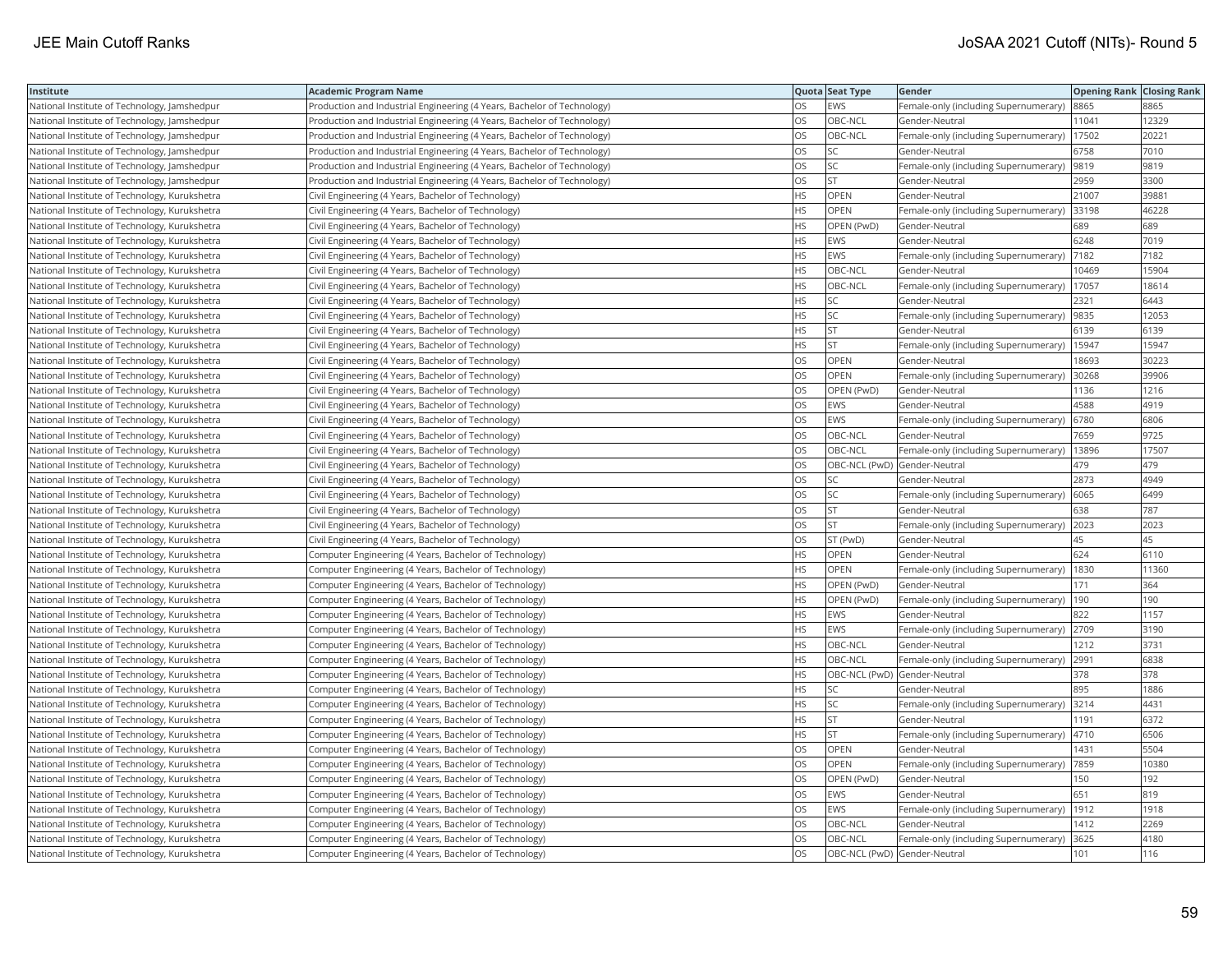| Institute                                     | <b>Academic Program Name</b>                                                |           | Quota Seat Type              | Gender                                       | <b>Opening Rank Closing Rank</b> |       |
|-----------------------------------------------|-----------------------------------------------------------------------------|-----------|------------------------------|----------------------------------------------|----------------------------------|-------|
| National Institute of Technology, Kurukshetra | Computer Engineering (4 Years, Bachelor of Technology)                      | OS        | SC                           | Gender-Neutral                               | 808                              | 1465  |
| National Institute of Technology, Kurukshetra | Computer Engineering (4 Years, Bachelor of Technology)                      | <b>OS</b> | lsc                          | Female-only (including Supernumerary)        | 2582                             | 2839  |
| National Institute of Technology, Kurukshetra | Computer Engineering (4 Years, Bachelor of Technology)                      | <b>OS</b> | SC (PwD)                     | Gender-Neutral                               | 95                               | 95    |
| National Institute of Technology, Kurukshetra | Computer Engineering (4 Years, Bachelor of Technology)                      | OS        | <b>ST</b>                    | Gender-Neutral                               | 397                              | 632   |
| National Institute of Technology, Kurukshetra | Computer Engineering (4 Years, Bachelor of Technology)                      | OS        | lst                          | Female-only (including Supernumerary)        | 732                              | 748   |
| National Institute of Technology, Kurukshetra | Electrical Engineering (4 Years, Bachelor of Technology)                    | <b>HS</b> | OPEN                         | Gender-Neutral                               | 9783                             | 20175 |
| National Institute of Technology, Kurukshetra | Electrical Engineering (4 Years, Bachelor of Technology)                    | <b>HS</b> | OPEN                         | Female-only (including Supernumerary)        | 22600                            | 30139 |
| National Institute of Technology, Kurukshetra | Electrical Engineering (4 Years, Bachelor of Technology)                    | <b>HS</b> | OPEN (PwD)                   | Gender-Neutral                               | 541                              | 541   |
| National Institute of Technology, Kurukshetra | Electrical Engineering (4 Years, Bachelor of Technology)                    | <b>HS</b> | EWS                          | Gender-Neutral                               | 2847                             | 3351  |
| National Institute of Technology, Kurukshetra | Electrical Engineering (4 Years, Bachelor of Technology)                    | <b>HS</b> | EWS                          | Female-only (including Supernumerary)        | 5066                             | 5066  |
| National Institute of Technology, Kurukshetra | Electrical Engineering (4 Years, Bachelor of Technology)                    | <b>HS</b> | OBC-NCL                      | Gender-Neutral                               | 6813                             | 9753  |
| National Institute of Technology, Kurukshetra | Electrical Engineering (4 Years, Bachelor of Technology)                    | <b>HS</b> | OBC-NCL                      | Female-only (including Supernumerary)        | 12504                            | 14525 |
| National Institute of Technology, Kurukshetra | Electrical Engineering (4 Years, Bachelor of Technology)                    | <b>HS</b> | SC.                          | Gender-Neutral                               | 3591                             | 4959  |
| National Institute of Technology, Kurukshetra | Electrical Engineering (4 Years, Bachelor of Technology)                    | <b>HS</b> | SC                           | Female-only (including Supernumerary)        | 6583                             | 6756  |
| National Institute of Technology, Kurukshetra | Electrical Engineering (4 Years, Bachelor of Technology)                    | <b>HS</b> | İst                          | Gender-Neutral                               | 5763                             | 23356 |
| National Institute of Technology, Kurukshetra | Electrical Engineering (4 Years, Bachelor of Technology)                    | HS        | lst                          | Female-only (including Supernumerary)        | 5031                             | 5031  |
| National Institute of Technology, Kurukshetra | Electrical Engineering (4 Years, Bachelor of Technology)                    | OS        | OPEN                         | Gender-Neutral                               | 11917                            | 14989 |
| National Institute of Technology, Kurukshetra | Electrical Engineering (4 Years, Bachelor of Technology)                    | <b>OS</b> | OPEN                         | Female-only (including Supernumerary)        | 18893                            | 21850 |
| National Institute of Technology, Kurukshetra | Electrical Engineering (4 Years, Bachelor of Technology)                    | OS        | OPEN (PwD)                   | Gender-Neutral                               | 256                              | 770   |
| National Institute of Technology, Kurukshetra | Electrical Engineering (4 Years, Bachelor of Technology)                    | OS        | <b>EWS</b>                   | Gender-Neutral                               | 2450                             | 2628  |
| National Institute of Technology, Kurukshetra | Electrical Engineering (4 Years, Bachelor of Technology)                    | OS        | EWS                          | Female-only (including Supernumerary)        | 3470                             | 3689  |
| National Institute of Technology, Kurukshetra | Electrical Engineering (4 Years, Bachelor of Technology)                    | OS        | OBC-NCL                      | Gender-Neutral                               | 4688                             | 5703  |
| National Institute of Technology, Kurukshetra | Electrical Engineering (4 Years, Bachelor of Technology)                    | OS        | OBC-NCL                      | Female-only (including Supernumerary)        | 8100                             | 9975  |
| National Institute of Technology, Kurukshetra | Electrical Engineering (4 Years, Bachelor of Technology)                    | OS        | OBC-NCL (PwD) Gender-Neutral |                                              | 274                              | 274   |
| National Institute of Technology, Kurukshetra | Electrical Engineering (4 Years, Bachelor of Technology)                    | <b>OS</b> | SC.                          | Gender-Neutral                               | 2762                             | 3798  |
| National Institute of Technology, Kurukshetra | Electrical Engineering (4 Years, Bachelor of Technology)                    | OS        | SC.                          | Female-only (including Supernumerary)        | 4338                             | 4841  |
| National Institute of Technology, Kurukshetra | Electrical Engineering (4 Years, Bachelor of Technology)                    | <b>OS</b> | lst                          | Gender-Neutral                               | 934                              | 1229  |
| National Institute of Technology, Kurukshetra | Electrical Engineering (4 Years, Bachelor of Technology)                    | OS        | <b>ST</b>                    | Female-only (including Supernumerary)        | 1853                             | 1853  |
| National Institute of Technology, Kurukshetra | Electronics and Communication Engineering (4 Years, Bachelor of Technology) | <b>HS</b> | OPEN                         | Gender-Neutral                               | 7191                             | 14138 |
| National Institute of Technology, Kurukshetra | Electronics and Communication Engineering (4 Years, Bachelor of Technology) | <b>HS</b> | <b>OPEN</b>                  | Female-only (including Supernumerary)        | 16358                            | 21637 |
| National Institute of Technology, Kurukshetra | Electronics and Communication Engineering (4 Years, Bachelor of Technology) | <b>HS</b> | OPEN (PwD)                   | Gender-Neutral                               | 536                              | 536   |
| National Institute of Technology, Kurukshetra | Electronics and Communication Engineering (4 Years, Bachelor of Technology) | <b>HS</b> | EWS                          | Gender-Neutral                               | 1977                             | 2385  |
| National Institute of Technology, Kurukshetra | Electronics and Communication Engineering (4 Years, Bachelor of Technology) | <b>HS</b> | EWS                          | Female-only (including Supernumerary)        | 4201                             | 4201  |
| National Institute of Technology, Kurukshetra | Electronics and Communication Engineering (4 Years, Bachelor of Technology) | <b>HS</b> | OBC-NCL                      | Gender-Neutral                               | 3917                             | 6790  |
| National Institute of Technology, Kurukshetra | Electronics and Communication Engineering (4 Years, Bachelor of Technology) | <b>HS</b> | OBC-NCL                      | Female-only (including Supernumerary)        | 10137                            | 11954 |
| National Institute of Technology, Kurukshetra | Electronics and Communication Engineering (4 Years, Bachelor of Technology) | <b>HS</b> | SC <sub>1</sub>              | Gender-Neutral                               | 2471                             | 3312  |
| National Institute of Technology, Kurukshetra | Electronics and Communication Engineering (4 Years, Bachelor of Technology) | <b>HS</b> | SC.                          | Female-only (including Supernumerary) 6016   |                                  | 6181  |
| National Institute of Technology, Kurukshetra | Electronics and Communication Engineering (4 Years, Bachelor of Technology) | <b>HS</b> | lst                          | Gender-Neutral                               | 7877                             | 17533 |
| National Institute of Technology, Kurukshetra | Electronics and Communication Engineering (4 Years, Bachelor of Technology) | <b>OS</b> | OPEN                         | Gender-Neutral                               | 8077                             | 11432 |
| National Institute of Technology, Kurukshetra | Electronics and Communication Engineering (4 Years, Bachelor of Technology) | OS        | OPEN                         | Female-only (including Supernumerary)        | 11623                            | 15734 |
| National Institute of Technology, Kurukshetra | Electronics and Communication Engineering (4 Years, Bachelor of Technology) | OS        | OPEN (PwD)                   | Gender-Neutral                               | 401                              | 401   |
| National Institute of Technology, Kurukshetra | Electronics and Communication Engineering (4 Years, Bachelor of Technology) | OS        | EWS                          | Gender-Neutral                               | 1492                             | 1551  |
| National Institute of Technology, Kurukshetra | Electronics and Communication Engineering (4 Years, Bachelor of Technology) | OS        | EWS                          | Female-only (including Supernumerary)        | 3044                             | 3159  |
| National Institute of Technology, Kurukshetra | Electronics and Communication Engineering (4 Years, Bachelor of Technology) | OS        | OBC-NCL                      | Gender-Neutral                               | 3567                             | 4011  |
| National Institute of Technology, Kurukshetra | Electronics and Communication Engineering (4 Years, Bachelor of Technology) | OS        | OBC-NCL                      | Female-only (including Supernumerary)   5610 |                                  | 7787  |
| National Institute of Technology, Kurukshetra | Electronics and Communication Engineering (4 Years, Bachelor of Technology) | OS        | OBC-NCL (PwD) Gender-Neutral |                                              | 167                              | 167   |
| National Institute of Technology, Kurukshetra | Electronics and Communication Engineering (4 Years, Bachelor of Technology) | OS        | SC                           | Gender-Neutral                               | 2255                             | 2659  |
| National Institute of Technology, Kurukshetra | Electronics and Communication Engineering (4 Years, Bachelor of Technology) | OS        | SC.                          | Female-only (including Supernumerary)        | 3438                             | 3825  |
| National Institute of Technology, Kurukshetra | Electronics and Communication Engineering (4 Years, Bachelor of Technology) | <b>OS</b> | İst                          | Gender-Neutral                               | 938                              | 1103  |
| National Institute of Technology, Kurukshetra | Electronics and Communication Engineering (4 Years, Bachelor of Technology) | OS        | lst                          | Female-only (including Supernumerary)        | 1615                             | 1615  |
| National Institute of Technology, Kurukshetra | Information Technology (4 Years, Bachelor of Technology)                    | <b>HS</b> | OPEN                         | Gender-Neutral                               | 6153                             | 9613  |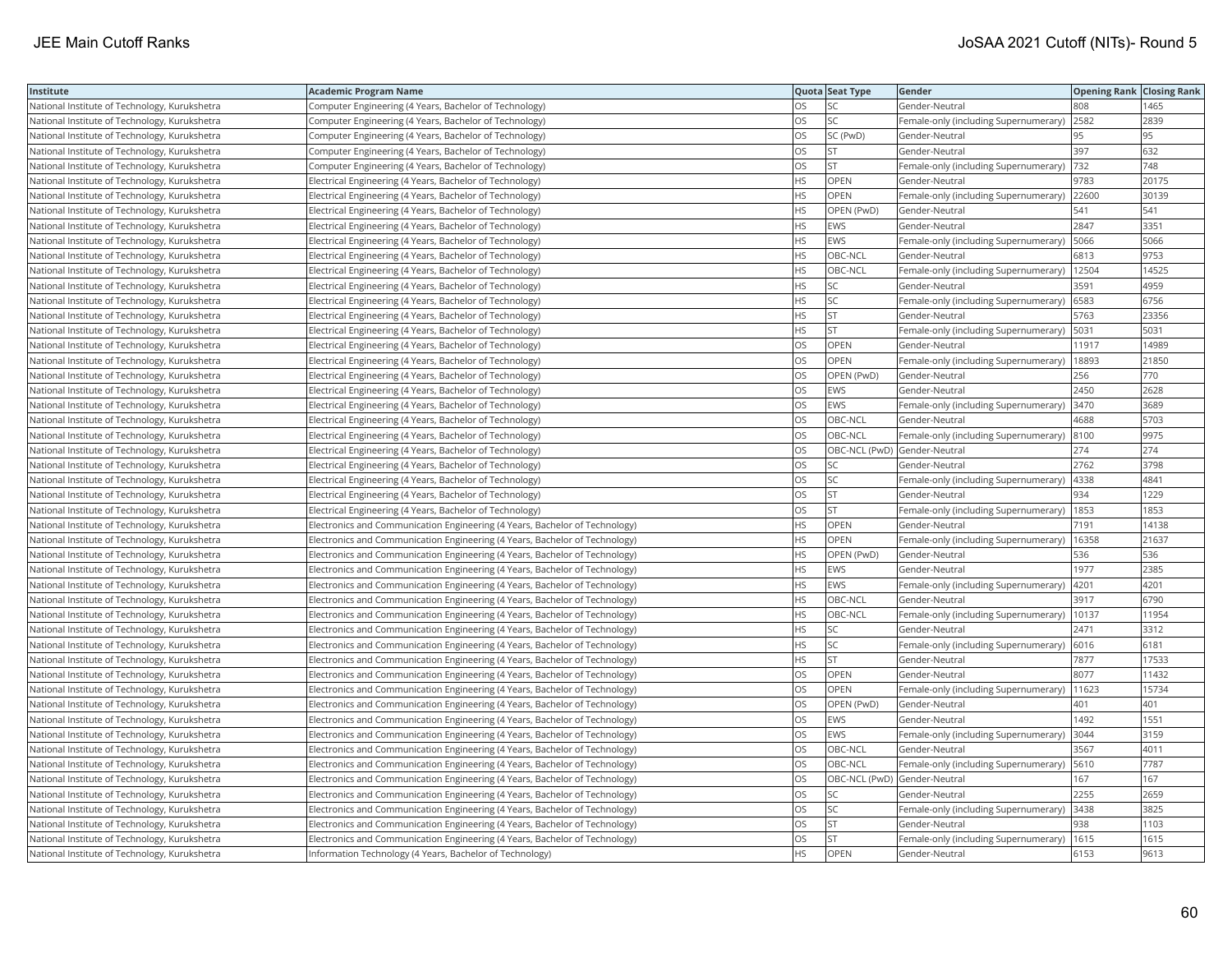| Institute                                     | <b>Academic Program Name</b>                                            |           | Quota Seat Type              | Gender                                      | <b>Opening Rank Closing Rank</b> |       |
|-----------------------------------------------|-------------------------------------------------------------------------|-----------|------------------------------|---------------------------------------------|----------------------------------|-------|
| National Institute of Technology, Kurukshetra | Information Technology (4 Years, Bachelor of Technology)                | <b>HS</b> | OPEN                         | Female-only (including Supernumerary)       | 11691                            | 14244 |
| National Institute of Technology, Kurukshetra | nformation Technology (4 Years, Bachelor of Technology)                 | HS.       | OPEN (PwD)                   | Gender-Neutral                              | 419                              | 419   |
| National Institute of Technology, Kurukshetra | Information Technology (4 Years, Bachelor of Technology)                | <b>HS</b> | OPEN (PwD)                   | Female-only (including Supernumerary)       | 665                              | 665   |
| National Institute of Technology, Kurukshetra | Information Technology (4 Years, Bachelor of Technology)                | <b>HS</b> | <b>EWS</b>                   | Gender-Neutral                              | 1246                             | 1683  |
| National Institute of Technology, Kurukshetra | Information Technology (4 Years, Bachelor of Technology)                | <b>HS</b> | EWS                          | Female-only (including Supernumerary)       | 3786                             | 3786  |
| National Institute of Technology, Kurukshetra | Information Technology (4 Years, Bachelor of Technology)                | <b>HS</b> | OBC-NCL                      | Gender-Neutral                              | 3733                             | 5143  |
| National Institute of Technology, Kurukshetra | Information Technology (4 Years, Bachelor of Technology)                | <b>HS</b> | OBC-NCL                      | Female-only (including Supernumerary)  7376 |                                  | 8515  |
| National Institute of Technology, Kurukshetra | Information Technology (4 Years, Bachelor of Technology)                | <b>HS</b> | lsc                          | Gender-Neutral                              | 1972                             | 2427  |
| National Institute of Technology, Kurukshetra | nformation Technology (4 Years, Bachelor of Technology)                 | HS        | SC                           | Female-only (including Supernumerary)       | 5345                             | 5632  |
| National Institute of Technology, Kurukshetra | Information Technology (4 Years, Bachelor of Technology)                | <b>HS</b> | <b>ST</b>                    | Gender-Neutral                              | 9057                             | 15292 |
| National Institute of Technology, Kurukshetra | Information Technology (4 Years, Bachelor of Technology)                | <b>HS</b> | lst                          | Female-only (including Supernumerary)       | 13728                            | 13728 |
| National Institute of Technology, Kurukshetra | Information Technology (4 Years, Bachelor of Technology)                | <b>OS</b> | <b>OPEN</b>                  | Gender-Neutral                              | 5230                             | 6641  |
| National Institute of Technology, Kurukshetra | Information Technology (4 Years, Bachelor of Technology)                | OS        | OPEN                         | Female-only (including Supernumerary)       | 9804                             | 11455 |
| National Institute of Technology, Kurukshetra | Information Technology (4 Years, Bachelor of Technology)                | OS        | OPEN (PwD)                   | Gender-Neutral                              | 200                              | 200   |
| National Institute of Technology, Kurukshetra | Information Technology (4 Years, Bachelor of Technology)                | OS        | EWS                          | Gender-Neutral                              | 824                              | 870   |
| National Institute of Technology, Kurukshetra | Information Technology (4 Years, Bachelor of Technology)                | OS        | EWS                          | Female-only (including Supernumerary)       | 2110                             | 2115  |
| National Institute of Technology, Kurukshetra | Information Technology (4 Years, Bachelor of Technology)                | OS        | OBC-NCL                      | Gender-Neutral                              | 2305                             | 2544  |
| National Institute of Technology, Kurukshetra | Information Technology (4 Years, Bachelor of Technology)                | OS        | OBC-NCL                      | Female-only (including Supernumerary)       | 5082                             | 5336  |
| National Institute of Technology, Kurukshetra | Information Technology (4 Years, Bachelor of Technology)                | OS        | OBC-NCL (PwD) Gender-Neutral |                                             | 134                              | 134   |
| National Institute of Technology, Kurukshetra | Information Technology (4 Years, Bachelor of Technology)                | <b>OS</b> | lsc                          | Gender-Neutral                              | 1514                             | 1832  |
| National Institute of Technology, Kurukshetra | Information Technology (4 Years, Bachelor of Technology)                | <b>OS</b> | <b>SC</b>                    | Female-only (including Supernumerary)       | 2307                             | 3086  |
| National Institute of Technology, Kurukshetra | Information Technology (4 Years, Bachelor of Technology)                | OS        | <b>ST</b>                    | Gender-Neutral                              | 625                              | 724   |
| National Institute of Technology, Kurukshetra | Information Technology (4 Years, Bachelor of Technology)                | OS        | <b>ST</b>                    | Female-only (including Supernumerary)  905  |                                  | 905   |
| National Institute of Technology, Kurukshetra | Mechanical Engineering (4 Years, Bachelor of Technology)                | <b>HS</b> | <b>OPEN</b>                  | Gender-Neutral                              | 16013                            | 27177 |
| National Institute of Technology, Kurukshetra | Mechanical Engineering (4 Years, Bachelor of Technology)                | <b>HS</b> | OPEN                         | Female-only (including Supernumerary)       | 34101                            | 39056 |
| National Institute of Technology, Kurukshetra | Mechanical Engineering (4 Years, Bachelor of Technology)                | <b>HS</b> | OPEN (PwD)                   | Gender-Neutral                              | 1718                             | 1718  |
| National Institute of Technology, Kurukshetra | Mechanical Engineering (4 Years, Bachelor of Technology)                | <b>HS</b> | EWS                          | Gender-Neutral                              | 4115                             | 4661  |
| National Institute of Technology, Kurukshetra | Mechanical Engineering (4 Years, Bachelor of Technology)                | <b>HS</b> | EWS                          | Female-only (including Supernumerary)       | 6045                             | 6045  |
| National Institute of Technology, Kurukshetra | Mechanical Engineering (4 Years, Bachelor of Technology)                | <b>HS</b> | OBC-NCL                      | Gender-Neutral                              | 6559                             | 11656 |
| National Institute of Technology, Kurukshetra | Mechanical Engineering (4 Years, Bachelor of Technology)                | <b>HS</b> | OBC-NCL                      | Female-only (including Supernumerary)       | 14537                            | 16789 |
| National Institute of Technology, Kurukshetra | Mechanical Engineering (4 Years, Bachelor of Technology)                | <b>HS</b> | SC                           | Gender-Neutral                              | 4226                             | 5823  |
| National Institute of Technology, Kurukshetra | Mechanical Engineering (4 Years, Bachelor of Technology)                | <b>HS</b> | <b>SC</b>                    | Female-only (including Supernumerary)       | 8874                             | 11424 |
| National Institute of Technology, Kurukshetra | Mechanical Engineering (4 Years, Bachelor of Technology)                | <b>HS</b> | <b>ST</b>                    | Gender-Neutral                              | 18751                            | 24286 |
| National Institute of Technology, Kurukshetra | Mechanical Engineering (4 Years, Bachelor of Technology)                | OS        | OPEN                         | Gender-Neutral                              | 16371                            | 21173 |
| National Institute of Technology, Kurukshetra | Mechanical Engineering (4 Years, Bachelor of Technology)                | <b>OS</b> | <b>OPEN</b>                  | Female-only (including Supernumerary)       | 29164                            | 31436 |
| National Institute of Technology, Kurukshetra | Mechanical Engineering (4 Years, Bachelor of Technology)                | OS        | OPEN (PwD)                   | Gender-Neutral                              | 1163                             | 1163  |
| National Institute of Technology, Kurukshetra | Mechanical Engineering (4 Years, Bachelor of Technology)                | OS        | EWS                          | Gender-Neutral                              | 3049                             | 3352  |
| National Institute of Technology, Kurukshetra | Mechanical Engineering (4 Years, Bachelor of Technology)                | OS        | EWS                          | Female-only (including Supernumerary)  4802 |                                  | 6022  |
| National Institute of Technology, Kurukshetra | Mechanical Engineering (4 Years, Bachelor of Technology)                | OS        | OBC-NCL                      | Gender-Neutral                              | 6206                             | 7466  |
| National Institute of Technology, Kurukshetra | Mechanical Engineering (4 Years, Bachelor of Technology)                | OS        | OBC-NCL                      | Female-only (including Supernumerary)       | 14487                            | 15223 |
| National Institute of Technology, Kurukshetra | Mechanical Engineering (4 Years, Bachelor of Technology)                | OS        | OBC-NCL (PwD) Gender-Neutral |                                             | 510                              | 510   |
| National Institute of Technology, Kurukshetra | Mechanical Engineering (4 Years, Bachelor of Technology)                | <b>OS</b> | SC                           | Gender-Neutral                              | 3751                             | 4742  |
| National Institute of Technology, Kurukshetra | Mechanical Engineering (4 Years, Bachelor of Technology)                | OS        | <b>SC</b>                    | Female-only (including Supernumerary)       | 6549                             | 7782  |
| National Institute of Technology, Kurukshetra | Mechanical Engineering (4 Years, Bachelor of Technology)                | OS        | Ist                          | Gender-Neutral                              | 1435                             | 1552  |
| National Institute of Technology, Kurukshetra | Mechanical Engineering (4 Years, Bachelor of Technology)                | OS        | <b>ST</b>                    | Female-only (including Supernumerary) 2176  |                                  | 2176  |
| National Institute of Technology, Kurukshetra | Production and Industrial Engineering (4 Years, Bachelor of Technology) | <b>HS</b> | OPEN                         | Gender-Neutral                              | 28661                            | 43231 |
| National Institute of Technology, Kurukshetra | Production and Industrial Engineering (4 Years, Bachelor of Technology) | <b>HS</b> | <b>OPEN</b>                  | Female-only (including Supernumerary)       | 41302                            | 48683 |
| National Institute of Technology, Kurukshetra | Production and Industrial Engineering (4 Years, Bachelor of Technology) | HS        | EWS                          | Gender-Neutral                              | 7021                             | 7387  |
| National Institute of Technology, Kurukshetra | Production and Industrial Engineering (4 Years, Bachelor of Technology) | <b>HS</b> | EWS                          | Female-only (including Supernumerary)       | 9329                             | 9329  |
| National Institute of Technology, Kurukshetra | Production and Industrial Engineering (4 Years, Bachelor of Technology) | <b>HS</b> | OBC-NCL                      | Gender-Neutral                              | 12756                            | 16125 |
| National Institute of Technology, Kurukshetra | Production and Industrial Engineering (4 Years, Bachelor of Technology) | <b>HS</b> | OBC-NCL                      | Female-only (including Supernumerary)       | 17093                            | 21539 |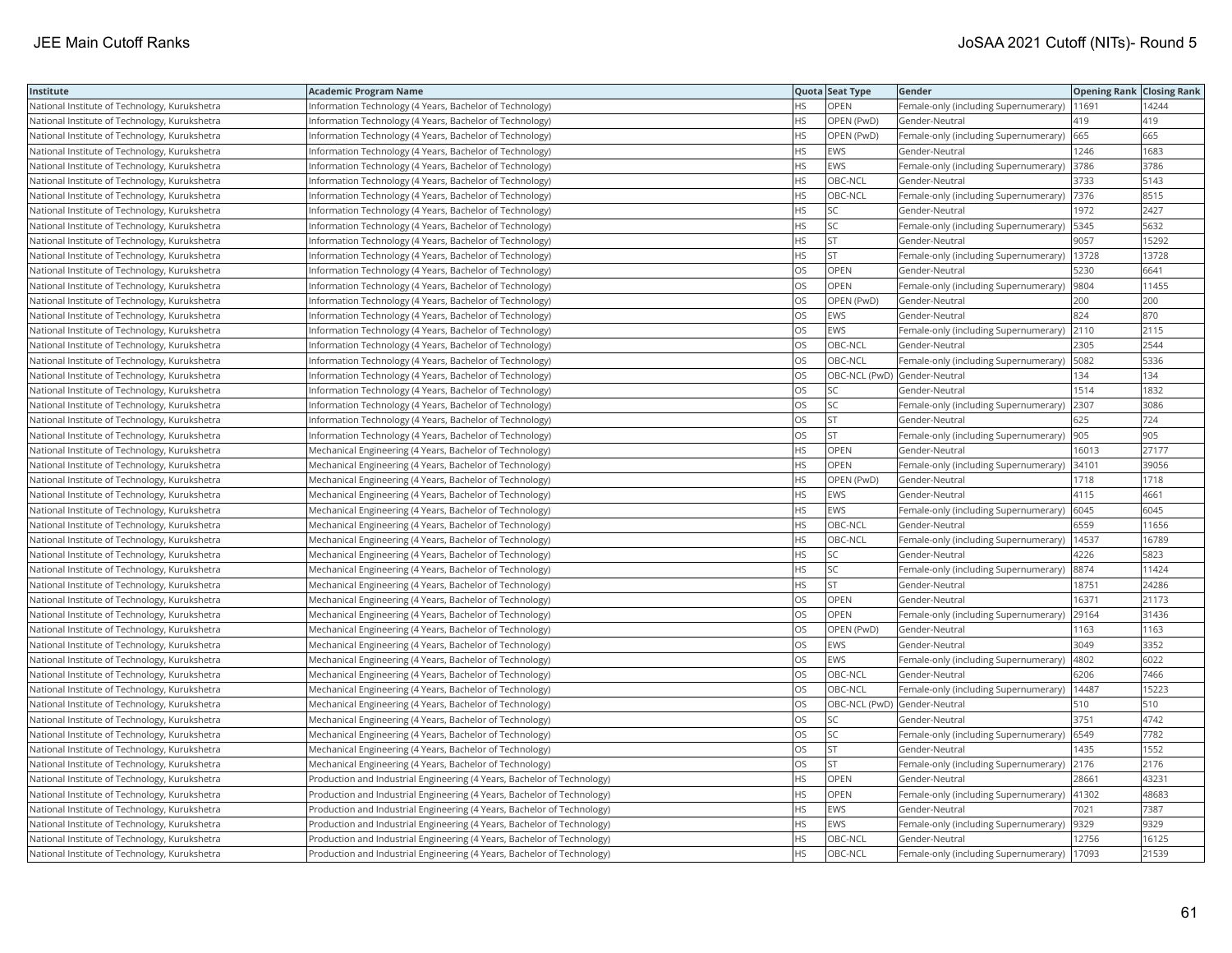| Institute                                     | <b>Academic Program Name</b>                                            |           | Quota Seat Type | Gender                                        | <b>Opening Rank Closing Rank</b> |        |
|-----------------------------------------------|-------------------------------------------------------------------------|-----------|-----------------|-----------------------------------------------|----------------------------------|--------|
| National Institute of Technology, Kurukshetra | Production and Industrial Engineering (4 Years, Bachelor of Technology) | <b>HS</b> | lsc             | Gender-Neutral                                | 7811                             | 8963   |
| National Institute of Technology, Kurukshetra | Production and Industrial Engineering (4 Years, Bachelor of Technology) | <b>HS</b> | lsc             | Female-only (including Supernumerary)         | 13250                            | 13559  |
| National Institute of Technology, Kurukshetra | Production and Industrial Engineering (4 Years, Bachelor of Technology) | OS        | OPEN            | Gender-Neutral                                | 29848                            | 33960  |
| National Institute of Technology, Kurukshetra | Production and Industrial Engineering (4 Years, Bachelor of Technology) | OS        | OPEN            | Female-only (including Supernumerary) 41377   |                                  | 42245  |
| National Institute of Technology, Kurukshetra | Production and Industrial Engineering (4 Years, Bachelor of Technology) | OS        | EWS             | Gender-Neutral                                | 5493                             | 5761   |
| National Institute of Technology, Kurukshetra | Production and Industrial Engineering (4 Years, Bachelor of Technology) | <b>OS</b> | <b>EWS</b>      | Female-only (including Supernumerary)         | 8222                             | 8222   |
| National Institute of Technology, Kurukshetra | Production and Industrial Engineering (4 Years, Bachelor of Technology) | OS        | OBC-NCL         | Gender-Neutral                                | 9638                             | 12237  |
| National Institute of Technology, Kurukshetra | Production and Industrial Engineering (4 Years, Bachelor of Technology) | <b>OS</b> | OBC-NCL         | Female-only (including Supernumerary)         | 17615                            | 19732  |
| National Institute of Technology, Kurukshetra | Production and Industrial Engineering (4 Years, Bachelor of Technology) | OS        | lsc             | Gender-Neutral                                | 5077                             | 6968   |
| National Institute of Technology, Kurukshetra | Production and Industrial Engineering (4 Years, Bachelor of Technology) | OS        | <b>SC</b>       | Female-only (including Supernumerary)         | 9347                             | 9347   |
| National Institute of Technology, Kurukshetra | Production and Industrial Engineering (4 Years, Bachelor of Technology) | OS        | lst             | Gender-Neutral                                | 2766                             | 2923   |
| National Institute of Technology, Kurukshetra | Production and Industrial Engineering (4 Years, Bachelor of Technology) | OS        | <b>ST</b>       | Female-only (including Supernumerary)         | 3805                             | 3805   |
| National Institute of Technology, Manipur     | Civil Engineering (4 Years, Bachelor of Technology)                     | HS        | OPEN            | Gender-Neutral                                | 105716                           | 195809 |
| National Institute of Technology, Manipur     | Civil Engineering (4 Years, Bachelor of Technology)                     | <b>HS</b> | OPEN            | Female-only (including Supernumerary)         | 188427                           | 188427 |
| National Institute of Technology, Manipur     | Civil Engineering (4 Years, Bachelor of Technology)                     | <b>HS</b> | OBC-NCL         | Gender-Neutral                                | 71029                            | 76490  |
| National Institute of Technology, Manipur     | Civil Engineering (4 Years, Bachelor of Technology)                     | <b>HS</b> | OBC-NCL         | Female-only (including Supernumerary)         | 65585                            | 65585  |
| National Institute of Technology, Manipur     | Civil Engineering (4 Years, Bachelor of Technology)                     | <b>HS</b> | <b>ST</b>       | Gender-Neutral                                | 3786                             | 5868   |
| National Institute of Technology, Manipur     | Civil Engineering (4 Years, Bachelor of Technology)                     | <b>HS</b> | lst             | Female-only (including Supernumerary)         | 8769                             | 10549  |
| National Institute of Technology, Manipur     | Civil Engineering (4 Years, Bachelor of Technology)                     | OS        | OPEN            | Gender-Neutral                                | 35257                            | 48136  |
| National Institute of Technology, Manipur     | Civil Engineering (4 Years, Bachelor of Technology)                     | OS        | <b>OPEN</b>     | Female-only (including Supernumerary)   56585 |                                  | 59563  |
| National Institute of Technology, Manipur     | Civil Engineering (4 Years, Bachelor of Technology)                     | OS        | EWS             | Gender-Neutral                                | 7707                             | 7920   |
| National Institute of Technology, Manipur     | Civil Engineering (4 Years, Bachelor of Technology)                     | <b>OS</b> | OBC-NCL         | Gender-Neutral                                | 13978                            | 14818  |
| National Institute of Technology, Manipur     | Civil Engineering (4 Years, Bachelor of Technology)                     | OS        | OBC-NCL         | Female-only (including Supernumerary)         | 19922                            | 19922  |
| National Institute of Technology, Manipur     | Civil Engineering (4 Years, Bachelor of Technology)                     | OS        | SC              | Gender-Neutral                                | 7714                             | 8357   |
| National Institute of Technology, Manipur     | Civil Engineering (4 Years, Bachelor of Technology)                     | OS        | <b>ST</b>       | Gender-Neutral                                | 2619                             | 2619   |
| National Institute of Technology, Manipur     | Computer Science and Engineering (4 Years, Bachelor of Technology)      | <b>HS</b> | OPEN            | Gender-Neutral                                | 90159                            | 265669 |
| National Institute of Technology, Manipur     | Computer Science and Engineering (4 Years, Bachelor of Technology)      | <b>HS</b> | OPEN            | Female-only (including Supernumerary)         | 220298                           | 273790 |
| National Institute of Technology, Manipur     | Computer Science and Engineering (4 Years, Bachelor of Technology)      | <b>HS</b> | OBC-NCL         | Gender-Neutral                                | 92700                            | 137213 |
| National Institute of Technology, Manipur     | Computer Science and Engineering (4 Years, Bachelor of Technology)      | <b>HS</b> | OBC-NCL         | Female-only (including Supernumerary)         | 207485                           | 207485 |
| National Institute of Technology, Manipur     | Computer Science and Engineering (4 Years, Bachelor of Technology)      | HS        | SC              | Gender-Neutral                                | 16979                            | 16979  |
| National Institute of Technology, Manipur     | Computer Science and Engineering (4 Years, Bachelor of Technology)      | HS        | <b>ST</b>       | Gender-Neutral                                | 5884                             | 10009  |
| National Institute of Technology, Manipur     | Computer Science and Engineering (4 Years, Bachelor of Technology)      | <b>HS</b> | lst             | Female-only (including Supernumerary)         | 13506                            | 15176  |
| National Institute of Technology, Manipur     | Computer Science and Engineering (4 Years, Bachelor of Technology)      | OS        | OPEN            | Gender-Neutral                                | 20285                            | 26475  |
| National Institute of Technology, Manipur     | Computer Science and Engineering (4 Years, Bachelor of Technology)      | OS        | OPEN            | Female-only (including Supernumerary)         | 30948                            | 33299  |
| National Institute of Technology, Manipur     | Computer Science and Engineering (4 Years, Bachelor of Technology)      | <b>OS</b> | OPEN (PwD)      | lGender-Neutral                               | 978                              | 978    |
| National Institute of Technology, Manipur     | Computer Science and Engineering (4 Years, Bachelor of Technology)      | <b>OS</b> | <b>EWS</b>      | Gender-Neutral                                | 4191                             | 4786   |
| National Institute of Technology, Manipur     | Computer Science and Engineering (4 Years, Bachelor of Technology)      | OS        | EWS             | Female-only (including Supernumerary)   5564  |                                  | 5564   |
| National Institute of Technology, Manipur     | Computer Science and Engineering (4 Years, Bachelor of Technology)      | OS        | OBC-NCL         | Gender-Neutral                                | 6552                             | 9181   |
| National Institute of Technology, Manipur     | Computer Science and Engineering (4 Years, Bachelor of Technology)      | OS        | OBC-NCL         | Female-only (including Supernumerary)         | 11115                            | 14031  |
| National Institute of Technology, Manipur     | Computer Science and Engineering (4 Years, Bachelor of Technology)      | OS        | SC              | Gender-Neutral                                | 3875                             | 4216   |
| National Institute of Technology, Manipur     | Computer Science and Engineering (4 Years, Bachelor of Technology)      | OS        | SC.             | Female-only (including Supernumerary)         | 5564                             | 5564   |
| National Institute of Technology, Manipur     | Computer Science and Engineering (4 Years, Bachelor of Technology)      | OS        | lst             | Gender-Neutral                                | 1378                             | 1738   |
| National Institute of Technology, Manipur     | Electrical Engineering (4 Years, Bachelor of Technology)                | <b>HS</b> | OPEN            | Gender-Neutral                                | 165079                           | 302338 |
| National Institute of Technology, Manipur     | Electrical Engineering (4 Years, Bachelor of Technology)                | <b>HS</b> | OPEN            | Female-only (including Supernumerary)         | 145761                           | 145761 |
| National Institute of Technology, Manipur     | Electrical Engineering (4 Years, Bachelor of Technology)                | <b>HS</b> | OBC-NCL         | Gender-Neutral                                | 103069                           | 108083 |
| National Institute of Technology, Manipur     | Electrical Engineering (4 Years, Bachelor of Technology)                | <b>HS</b> | OBC-NCL         | Female-only (including Supernumerary)         | 191303                           | 191303 |
| National Institute of Technology, Manipur     | Electrical Engineering (4 Years, Bachelor of Technology)                | <b>HS</b> | SC              | Gender-Neutral                                | 27999                            | 27999  |
| National Institute of Technology, Manipur     | Electrical Engineering (4 Years, Bachelor of Technology)                | HS        | <b>ST</b>       | Gender-Neutral                                | 7477                             | 17536  |
| National Institute of Technology, Manipur     | Electrical Engineering (4 Years, Bachelor of Technology)                | <b>HS</b> | <b>ST</b>       | Female-only (including Supernumerary)         | 11698                            | 12939  |
| National Institute of Technology, Manipur     | Electrical Engineering (4 Years, Bachelor of Technology)                | <b>OS</b> | OPEN            | Gender-Neutral                                | 38191                            | 41776  |
| National Institute of Technology, Manipur     | Electrical Engineering (4 Years, Bachelor of Technology)                | <b>OS</b> | OPEN            | Female-only (including Supernumerary)         | 43694                            | 46462  |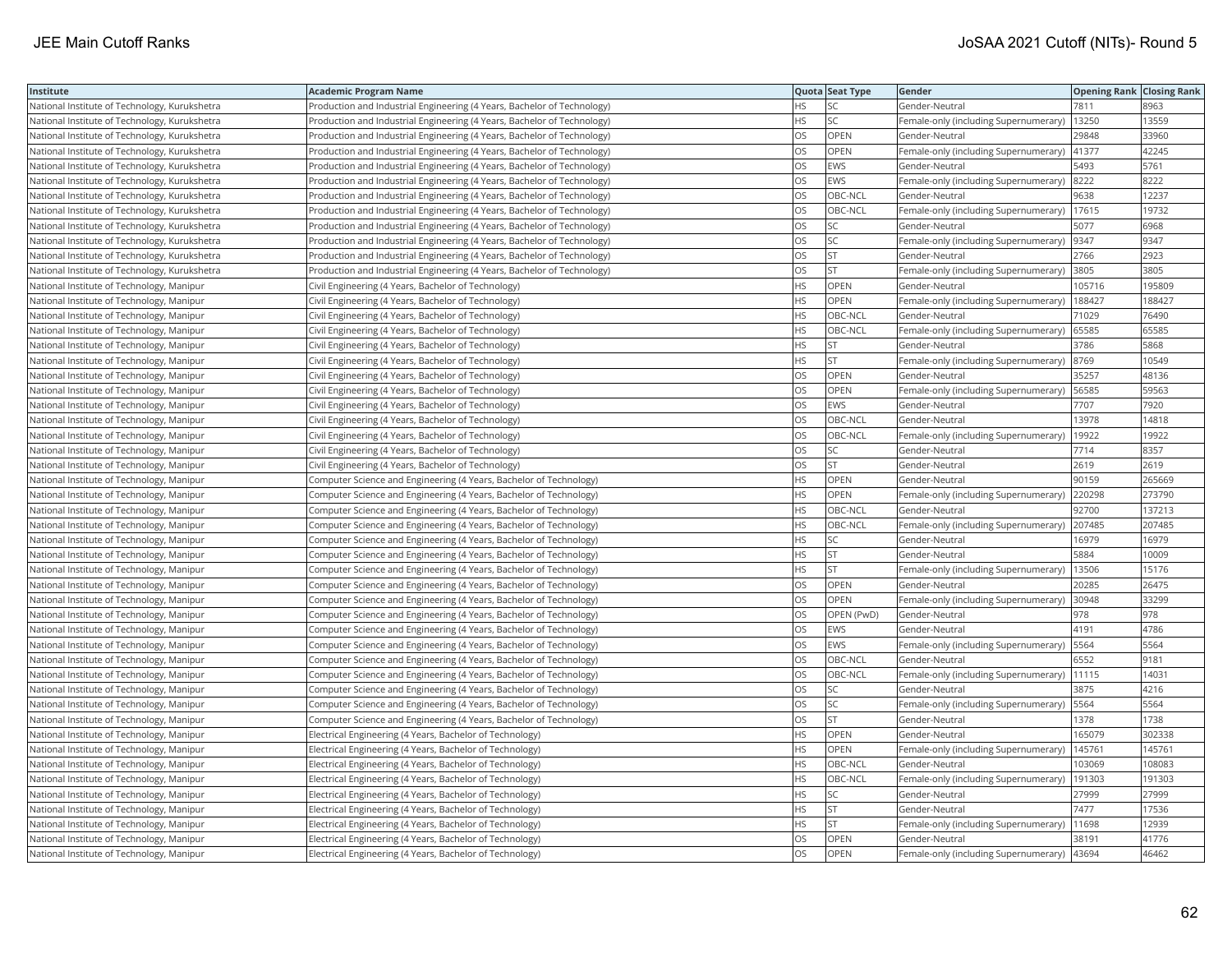| Institute                                 | Academic Program Name                                                       |           | Quota Seat Type              | Gender                                | <b>Opening Rank Closing Rank</b> |        |
|-------------------------------------------|-----------------------------------------------------------------------------|-----------|------------------------------|---------------------------------------|----------------------------------|--------|
| National Institute of Technology, Manipur | Electrical Engineering (4 Years, Bachelor of Technology)                    | OS        | EWS                          | Gender-Neutral                        | 6323                             | 6589   |
| National Institute of Technology, Manipur | Electrical Engineering (4 Years, Bachelor of Technology)                    | OS.       | OBC-NCL                      | Gender-Neutral                        | 11723                            | 11974  |
| National Institute of Technology, Manipur | Electrical Engineering (4 Years, Bachelor of Technology)                    | OS        | OBC-NCL                      | Female-only (including Supernumerary) | 19223                            | 19223  |
| National Institute of Technology, Manipur | Electrical Engineering (4 Years, Bachelor of Technology)                    | OS        | SC                           | Gender-Neutral                        | 7138                             | 7575   |
| National Institute of Technology, Manipur | Electrical Engineering (4 Years, Bachelor of Technology)                    | OS        | SC                           | Female-only (including Supernumerary) | 10118                            | 10118  |
| National Institute of Technology, Manipur | Electrical Engineering (4 Years, Bachelor of Technology)                    | <b>OS</b> | <b>ST</b>                    | Gender-Neutral                        | 2377                             | 2377   |
| National Institute of Technology, Manipur | Electronics and Communication Engineering (4 Years, Bachelor of Technology) | HS        | OPEN                         | Gender-Neutral                        | 240706                           | 512537 |
| National Institute of Technology, Manipur | Electronics and Communication Engineering (4 Years, Bachelor of Technology) | HS        | OPEN                         | Female-only (including Supernumerary) | 307552                           | 460025 |
| National Institute of Technology, Manipur | Electronics and Communication Engineering (4 Years, Bachelor of Technology) | HS.       | OBC-NCL                      | Gender-Neutral                        | 200475                           | 258655 |
| National Institute of Technology, Manipur | Electronics and Communication Engineering (4 Years, Bachelor of Technology) | OS        | OPEN                         | Gender-Neutral                        | 27263                            | 35318  |
| National Institute of Technology, Manipur | Electronics and Communication Engineering (4 Years, Bachelor of Technology) | OS        | OPEN                         | Female-only (including Supernumerary) | 42899                            | 43924  |
| National Institute of Technology, Manipur | Electronics and Communication Engineering (4 Years, Bachelor of Technology) | OS        | EWS                          | Gender-Neutral                        | 5321                             | 5432   |
| National Institute of Technology, Manipur | Electronics and Communication Engineering (4 Years, Bachelor of Technology) | OS        | OBC-NCL                      | Gender-Neutral                        | 9137                             | 10380  |
| National Institute of Technology, Manipur | Electronics and Communication Engineering (4 Years, Bachelor of Technology) | OS        | OBC-NCL                      | Female-only (including Supernumerary) | 14853                            | 14853  |
| National Institute of Technology, Manipur | Electronics and Communication Engineering (4 Years, Bachelor of Technology) | OS        | OBC-NCL (PwD) Gender-Neutral |                                       | 545                              | 545    |
| National Institute of Technology, Manipur | Electronics and Communication Engineering (4 Years, Bachelor of Technology) | OS        | SC                           | Gender-Neutral                        | 5344                             | 5351   |
| National Institute of Technology, Manipur | Electronics and Communication Engineering (4 Years, Bachelor of Technology) | OS        | SC                           | Female-only (including Supernumerary) | 7568                             | 7568   |
| National Institute of Technology, Manipur | Electronics and Communication Engineering (4 Years, Bachelor of Technology) | <b>OS</b> | <b>ST</b>                    | Gender-Neutral                        | 1945                             | 2134   |
| National Institute of Technology, Manipur | Mechanical Engineering (4 Years, Bachelor of Technology)                    | HS        | OPEN                         | Gender-Neutral                        | 239816                           | 567911 |
| National Institute of Technology, Manipur | Mechanical Engineering (4 Years, Bachelor of Technology)                    | HS        | <b>OPEN</b>                  | Female-only (including Supernumerary) | 550562                           | 550562 |
| National Institute of Technology, Manipur | Mechanical Engineering (4 Years, Bachelor of Technology)                    | HS        | <b>ST</b>                    | Gender-Neutral                        | 17912                            | 24943  |
| National Institute of Technology, Manipur | Mechanical Engineering (4 Years, Bachelor of Technology)                    | OS.       | <b>OPEN</b>                  | Gender-Neutral                        | 43142                            | 47280  |
| National Institute of Technology, Manipur | Mechanical Engineering (4 Years, Bachelor of Technology)                    | OS        | OPEN                         | Female-only (including Supernumerary) | 53534                            | 56203  |
| National Institute of Technology, Manipur | Mechanical Engineering (4 Years, Bachelor of Technology)                    | <b>OS</b> | EWS                          | Gender-Neutral                        | 7271                             | 7334   |
| National Institute of Technology, Manipur | Mechanical Engineering (4 Years, Bachelor of Technology)                    | OS        | OBC-NCL                      | Gender-Neutral                        | 13205                            | 13785  |
| National Institute of Technology, Manipur | Mechanical Engineering (4 Years, Bachelor of Technology)                    | OS        | OBC-NCL                      | Female-only (including Supernumerary) | 21780                            | 21780  |
| National Institute of Technology, Manipur | Mechanical Engineering (4 Years, Bachelor of Technology)                    | OS.       | <b>SC</b>                    | Gender-Neutral                        | 6140                             | 7274   |
| National Institute of Technology, Manipur | Mechanical Engineering (4 Years, Bachelor of Technology)                    | OS        | SC                           | Female-only (including Supernumerary) | 10498                            | 10498  |
| National Institute of Technology, Manipur | Mechanical Engineering (4 Years, Bachelor of Technology)                    | OS        | ST                           | Gender-Neutral                        | 2673                             | 2673   |
| National Institute of Technology, Mizoram | Civil Engineering (4 Years, Bachelor of Technology)                         | HS        | OPEN                         | Gender-Neutral                        | 184253                           | 545369 |
| National Institute of Technology, Mizoram | Civil Engineering (4 Years, Bachelor of Technology)                         | HS        | OPEN                         | Female-only (including Supernumerary) | 257757                           | 359524 |
| National Institute of Technology, Mizoram | Civil Engineering (4 Years, Bachelor of Technology)                         | HS.       | <b>ST</b>                    | Gender-Neutral                        | 8699                             | 18699  |
| National Institute of Technology, Mizoram | Civil Engineering (4 Years, Bachelor of Technology)                         | OS        | OPEN                         | Gender-Neutral                        | 49324                            | 53532  |
| National Institute of Technology, Mizoram | Civil Engineering (4 Years, Bachelor of Technology)                         | OS        | OPEN                         | Female-only (including Supernumerary) | 59840                            | 60669  |
| National Institute of Technology, Mizoram | Civil Engineering (4 Years, Bachelor of Technology)                         | OS.       | <b>EWS</b>                   | Gender-Neutral                        | 8374                             | 8379   |
| National Institute of Technology, Mizoram | Civil Engineering (4 Years, Bachelor of Technology)                         | OS        | OBC-NCL                      | Gender-Neutral                        | 14866                            | 15058  |
| National Institute of Technology, Mizoram | Civil Engineering (4 Years, Bachelor of Technology)                         | OS        | OBC-NCL                      | Female-only (including Supernumerary) | 21999                            | 21999  |
| National Institute of Technology, Mizoram | Civil Engineering (4 Years, Bachelor of Technology)                         | OS        | SC                           | Gender-Neutral                        | 8347                             | 8697   |
| National Institute of Technology, Mizoram | Civil Engineering (4 Years, Bachelor of Technology)                         | OS        | SC                           | Female-only (including Supernumerary) | 10224                            | 10224  |
| National Institute of Technology, Mizoram | Civil Engineering (4 Years, Bachelor of Technology)                         | OS        | <b>ST</b>                    | Gender-Neutral                        | 3067                             | 3067   |
| National Institute of Technology, Mizoram | Computer Science and Engineering (4 Years, Bachelor of Technology)          | HS        | OPEN                         | Gender-Neutral                        | 197705                           | 483570 |
| National Institute of Technology, Mizoram | Computer Science and Engineering (4 Years, Bachelor of Technology)          | HS        | OPEN                         | Female-only (including Supernumerary) | 199199                           | 313397 |
| National Institute of Technology, Mizoram | Computer Science and Engineering (4 Years, Bachelor of Technology)          | HS        | <b>SC</b>                    | Female-only (including Supernumerary) | 71289                            | 71289  |
| National Institute of Technology, Mizoram | Computer Science and Engineering (4 Years, Bachelor of Technology)          | HS        | <b>ST</b>                    | Gender-Neutral                        | 17573                            | 17573  |
| National Institute of Technology, Mizoram | Computer Science and Engineering (4 Years, Bachelor of Technology)          | OS        | OPEN                         | Gender-Neutral                        | 24041                            | 28506  |
| National Institute of Technology, Mizoram | Computer Science and Engineering (4 Years, Bachelor of Technology)          | OS        | OPEN                         | Female-only (including Supernumerary) | 33743                            | 33743  |
| National Institute of Technology, Mizoram | Computer Science and Engineering (4 Years, Bachelor of Technology)          | <b>OS</b> | <b>EWS</b>                   | Gender-Neutral                        | 4299                             | 4299   |
| National Institute of Technology, Mizoram | Computer Science and Engineering (4 Years, Bachelor of Technology)          | OS        | EWS                          | Female-only (including Supernumerary) | 7119                             | 7119   |
| National Institute of Technology, Mizoram | Computer Science and Engineering (4 Years, Bachelor of Technology)          | OS        | OBC-NCL                      | Gender-Neutral                        | 7338                             | 9555   |
| National Institute of Technology, Mizoram | Computer Science and Engineering (4 Years, Bachelor of Technology)          | OS.       | OBC-NCL                      | Female-only (including Supernumerary) | 13444                            | 13444  |
| National Institute of Technology, Mizoram | Computer Science and Engineering (4 Years, Bachelor of Technology)          | <b>OS</b> | <b>SC</b>                    | Gender-Neutral                        | 4080                             | 4798   |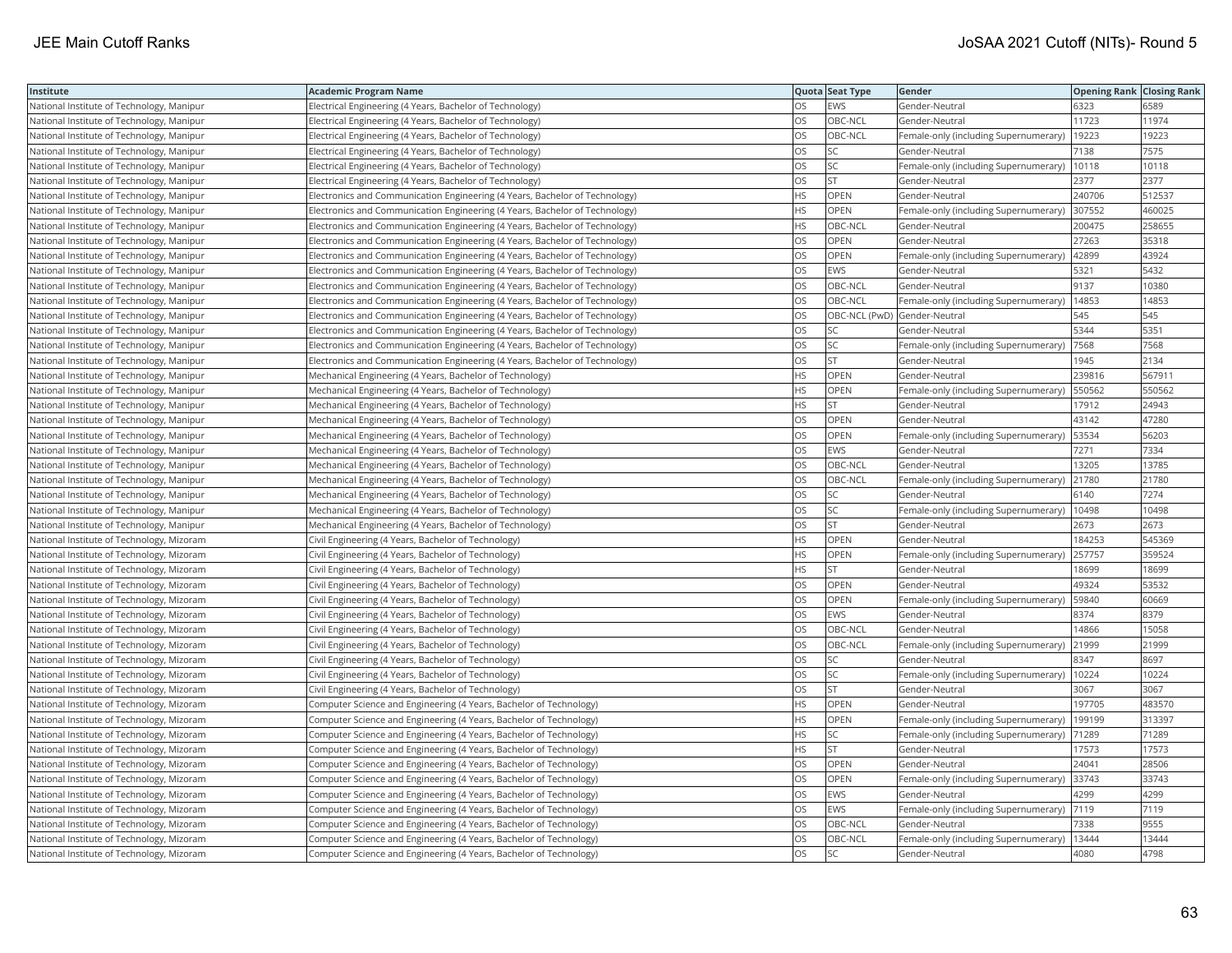| Institute                                  | <b>Academic Program Name</b>                                                |           | Quota Seat Type | Gender                                      | <b>Opening Rank Closing Rank</b> |        |
|--------------------------------------------|-----------------------------------------------------------------------------|-----------|-----------------|---------------------------------------------|----------------------------------|--------|
| National Institute of Technology, Mizoram  | Computer Science and Engineering (4 Years, Bachelor of Technology)          | OS        | <b>ST</b>       | Gender-Neutral                              | 1917                             | 1917   |
| National Institute of Technology, Mizoram  | Computer Science and Engineering (4 Years, Bachelor of Technology)          | OS        | <b>ST</b>       | Female-only (including Supernumerary)       | 2274                             | 2274   |
| National Institute of Technology, Mizoram  | Electrical and Electronics Engineering (4 Years, Bachelor of Technology)    | <b>HS</b> | OPEN            | Gender-Neutral                              | 352847                           | 823633 |
| National Institute of Technology, Mizoram  | Electrical and Electronics Engineering (4 Years, Bachelor of Technology)    | OS        | OPEN            | Gender-Neutral                              | 42614                            | 43971  |
| National Institute of Technology, Mizoram  | Electrical and Electronics Engineering (4 Years, Bachelor of Technology)    | OS        | OPEN            | Female-only (including Supernumerary)       | 50156                            | 50156  |
| National Institute of Technology, Mizoram  | Electrical and Electronics Engineering (4 Years, Bachelor of Technology)    | OS        | EWS             | Gender-Neutral                              | 6702                             | 6702   |
| National Institute of Technology, Mizoram  | Electrical and Electronics Engineering (4 Years, Bachelor of Technology)    | OS        | EWS             | Female-only (including Supernumerary)  7961 |                                  | 7961   |
| National Institute of Technology, Mizoram  | Electrical and Electronics Engineering (4 Years, Bachelor of Technology)    | OS        | OBC-NCL         | Gender-Neutral                              | 12051                            | 12759  |
| National Institute of Technology, Mizoram  | Electrical and Electronics Engineering (4 Years, Bachelor of Technology)    | OS        | OBC-NCL         | Female-only (including Supernumerary)       | 19215                            | 19215  |
| National Institute of Technology, Mizoram  | Electrical and Electronics Engineering (4 Years, Bachelor of Technology)    | OS        | <b>SC</b>       | Gender-Neutral                              | 6712                             | 7828   |
| National Institute of Technology, Mizoram  | Electrical and Electronics Engineering (4 Years, Bachelor of Technology)    | <b>OS</b> | <b>ST</b>       | Gender-Neutral                              | 2390                             | 2390   |
| National Institute of Technology, Mizoram  | Electrical and Electronics Engineering (4 Years, Bachelor of Technology)    | OS        | <b>ST</b>       | Female-only (including Supernumerary)       | 3637                             | 3637   |
| National Institute of Technology, Mizoram  | Electronics and Communication Engineering (4 Years, Bachelor of Technology) | HS        | <b>OPEN</b>     | Gender-Neutral                              | 146512                           | 784612 |
| National Institute of Technology, Mizoram  | Electronics and Communication Engineering (4 Years, Bachelor of Technology) | HS        | OPEN            | Female-only (including Supernumerary)       | 550243                           | 550243 |
| National Institute of Technology, Mizoram  | Electronics and Communication Engineering (4 Years, Bachelor of Technology) | OS        | OPEN            | Gender-Neutral                              | 29867                            | 39010  |
| National Institute of Technology, Mizoram  | Electronics and Communication Engineering (4 Years, Bachelor of Technology) | OS        | OPEN            | Female-only (including Supernumerary)       | 44190                            | 44190  |
| National Institute of Technology, Mizoram  | Electronics and Communication Engineering (4 Years, Bachelor of Technology) | OS        | EWS             | Gender-Neutral                              | 5899                             | 5899   |
| National Institute of Technology, Mizoram  | Electronics and Communication Engineering (4 Years, Bachelor of Technology) | OS        | <b>EWS</b>      | Female-only (including Supernumerary)       | 7663                             | 7663   |
| National Institute of Technology, Mizoram  | Electronics and Communication Engineering (4 Years, Bachelor of Technology) | OS        | OBC-NCL         | Gender-Neutral                              | 10944                            | 11247  |
| National Institute of Technology, Mizoram  | Electronics and Communication Engineering (4 Years, Bachelor of Technology) | OS        | OBC-NCL         | Female-only (including Supernumerary)       | 17709                            | 17709  |
| National Institute of Technology, Mizoram  | Electronics and Communication Engineering (4 Years, Bachelor of Technology) | OS        | <b>SC</b>       | Gender-Neutral                              | 6204                             | 6623   |
| National Institute of Technology, Mizoram  | Electronics and Communication Engineering (4 Years, Bachelor of Technology) | OS        | <b>ST</b>       | Gender-Neutral                              | 2431                             | 2431   |
| National Institute of Technology, Mizoram  | Electronics and Communication Engineering (4 Years, Bachelor of Technology) | OS        | <b>ST</b>       | Female-only (including Supernumerary) 3617  |                                  | 3617   |
| National Institute of Technology, Mizoram  | Mechanical Engineering (4 Years, Bachelor of Technology)                    | <b>HS</b> | <b>OPEN</b>     | Gender-Neutral                              | 529992                           | 758442 |
| National Institute of Technology, Mizoram  | Mechanical Engineering (4 Years, Bachelor of Technology)                    | HS        | OPEN            | Female-only (including Supernumerary)       | 567860                           | 567860 |
| National Institute of Technology, Mizoram  | Mechanical Engineering (4 Years, Bachelor of Technology)                    | OS        | OPEN            | Gender-Neutral                              | 46294                            | 47495  |
| National Institute of Technology, Mizoram  | Mechanical Engineering (4 Years, Bachelor of Technology)                    | OS        | OPEN            | Female-only (including Supernumerary)       | 57193                            | 59680  |
| National Institute of Technology, Mizoram  | Mechanical Engineering (4 Years, Bachelor of Technology)                    | OS        | <b>EWS</b>      | Gender-Neutral                              | 7636                             | 7636   |
| National Institute of Technology, Mizoram  | Mechanical Engineering (4 Years, Bachelor of Technology)                    | OS        | <b>EWS</b>      | Female-only (including Supernumerary)       | 10486                            | 10486  |
| National Institute of Technology, Mizoram  | Mechanical Engineering (4 Years, Bachelor of Technology)                    | OS        | OBC-NCL         | Gender-Neutral                              | 13717                            | 14425  |
| National Institute of Technology, Mizoram  | Mechanical Engineering (4 Years, Bachelor of Technology)                    | OS        | OBC-NCL         | Female-only (including Supernumerary) 22484 |                                  | 22484  |
| National Institute of Technology, Mizoram  | Mechanical Engineering (4 Years, Bachelor of Technology)                    | OS        | SC              | Gender-Neutral                              | 7967                             | 8163   |
| National Institute of Technology, Mizoram  | Mechanical Engineering (4 Years, Bachelor of Technology)                    | OS        | <b>ST</b>       | Gender-Neutral                              | 3280                             | 3309   |
| National Institute of Technology, Rourkela | Architecture (5 Years, Bachelor of Architecture)                            | HS        | OPEN            | Gender-Neutral                              | 300                              | 1238   |
| National Institute of Technology, Rourkela | Architecture (5 Years, Bachelor of Architecture)                            | HS        | OBC-NCL         | Gender-Neutral                              | 629                              | 952    |
| National Institute of Technology, Rourkela | Architecture (5 Years, Bachelor of Architecture)                            | <b>HS</b> | <b>SC</b>       | Gender-Neutral                              | 171                              | 171    |
| National Institute of Technology, Rourkela | Architecture (5 Years, Bachelor of Architecture)                            | HS        | <b>ST</b>       | Gender-Neutral                              | 23                               | 23     |
| National Institute of Technology, Rourkela | Architecture (5 Years, Bachelor of Architecture)                            | OS        | OPEN            | Gender-Neutral                              | 605                              | 702    |
| National Institute of Technology, Rourkela | Architecture (5 Years, Bachelor of Architecture)                            | OS        | OBC-NCL         | Gender-Neutral                              | 299                              | 379    |
| National Institute of Technology, Rourkela | Architecture (5 Years, Bachelor of Architecture)                            | OS        | SC              | Gender-Neutral                              | 32                               | 32     |
| National Institute of Technology, Rourkela | Architecture (5 Years, Bachelor of Architecture)                            | OS        | <b>ST</b>       | Gender-Neutral                              | 18                               | 18     |
| National Institute of Technology, Rourkela | Bio Medical Engineering (4 Years, Bachelor of Technology)                   | <b>HS</b> | OPEN            | Gender-Neutral                              | 38508                            | 51414  |
| National Institute of Technology, Rourkela | Bio Medical Engineering (4 Years, Bachelor of Technology)                   | HS        | <b>OPEN</b>     | Female-only (including Supernumerary)       | 41333                            | 44548  |
| National Institute of Technology, Rourkela | Bio Medical Engineering (4 Years, Bachelor of Technology)                   | <b>HS</b> | <b>EWS</b>      | Gender-Neutral                              | 9597                             | 9597   |
| National Institute of Technology, Rourkela | Bio Medical Engineering (4 Years, Bachelor of Technology)                   | HS.       | OBC-NCL         | Gender-Neutral                              | 14996                            | 23652  |
| National Institute of Technology, Rourkela | Bio Medical Engineering (4 Years, Bachelor of Technology)                   | <b>HS</b> | OBC-NCL         | Female-only (including Supernumerary)       | 22618                            | 22618  |
| National Institute of Technology, Rourkela | Bio Medical Engineering (4 Years, Bachelor of Technology)                   | ΗS        | <b>SC</b>       | Gender-Neutral                              | 8096                             | 8557   |
| National Institute of Technology, Rourkela | Bio Medical Engineering (4 Years, Bachelor of Technology)                   | НS        | <b>SC</b>       | Female-only (including Supernumerary) 8352  |                                  | 8352   |
| National Institute of Technology, Rourkela | Bio Medical Engineering (4 Years, Bachelor of Technology)                   | HS        | <b>ST</b>       | Gender-Neutral                              | 3088                             | 4417   |
| National Institute of Technology, Rourkela | Bio Medical Engineering (4 Years, Bachelor of Technology)                   | OS        | OPEN            | Gender-Neutral                              | 18093                            | 35803  |
| National Institute of Technology, Rourkela | Bio Medical Engineering (4 Years, Bachelor of Technology)                   | <b>OS</b> | <b>OPEN</b>     | Female-only (including Supernumerary) 30106 |                                  | 38799  |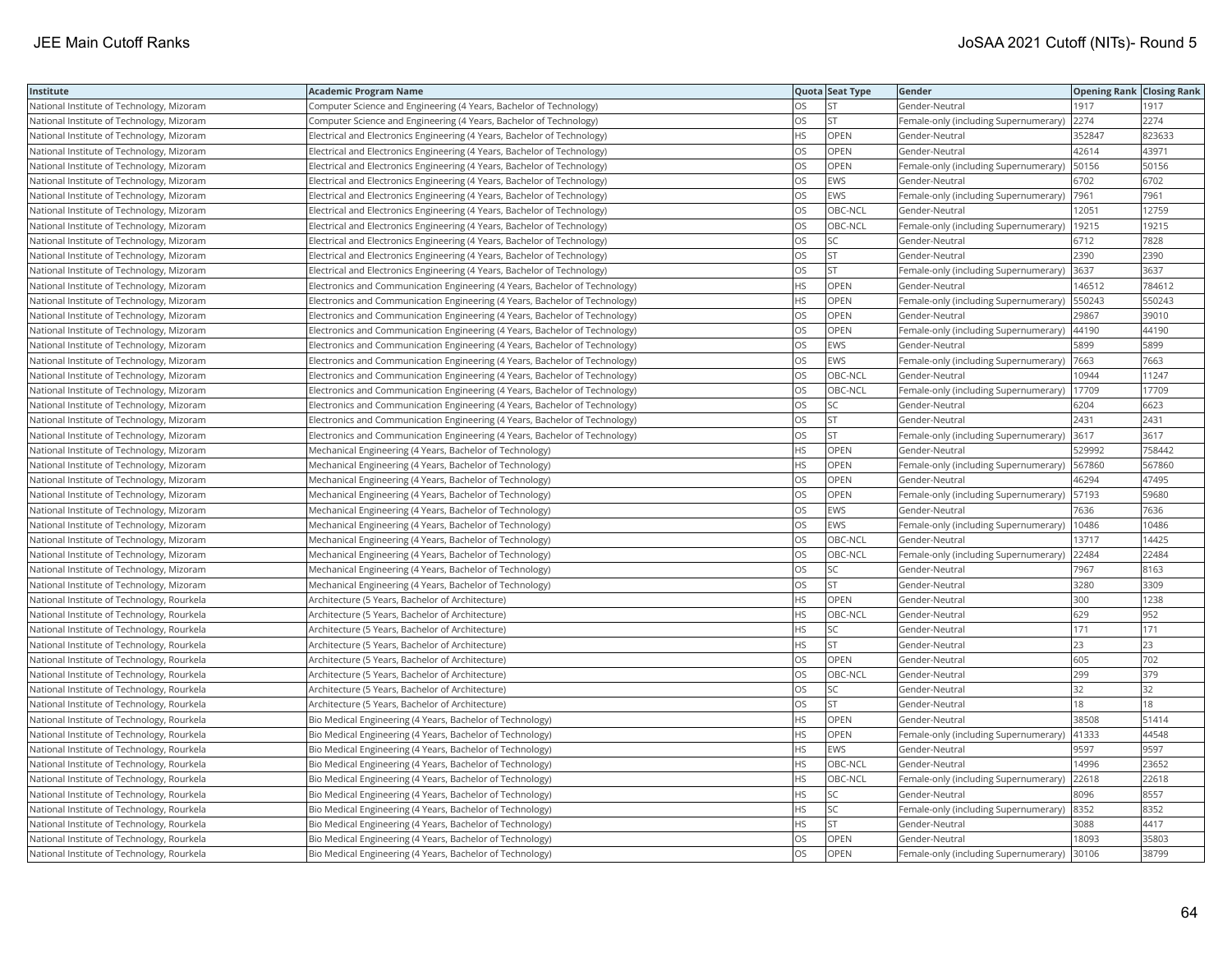| Institute                                  | Academic Program Name                                                                                         |           | Quota Seat Type | Gender                                     | <b>Opening Rank Closing Rank</b> |       |
|--------------------------------------------|---------------------------------------------------------------------------------------------------------------|-----------|-----------------|--------------------------------------------|----------------------------------|-------|
| National Institute of Technology, Rourkela | Bio Medical Engineering (4 Years, Bachelor of Technology)                                                     | OS.       | EWS             | Gender-Neutral                             | 5424                             | 5424  |
| National Institute of Technology, Rourkela | Bio Medical Engineering (4 Years, Bachelor of Technology)                                                     | OS        | OBC-NCL         | Gender-Neutral                             | 11118                            | 11981 |
| National Institute of Technology, Rourkela | Bio Medical Engineering (4 Years, Bachelor of Technology)                                                     | OS        | OBC-NCL         | Female-only (including Supernumerary)      | 15615                            | 15615 |
| National Institute of Technology, Rourkela | Bio Medical Engineering (4 Years, Bachelor of Technology)                                                     | OS        | SC              | Gender-Neutral                             | 4521                             | 7101  |
| National Institute of Technology, Rourkela | Bio Medical Engineering (4 Years, Bachelor of Technology)                                                     | OS        | SC              | Female-only (including Supernumerary)      | 6081                             | 6081  |
| National Institute of Technology, Rourkela | Bio Medical Engineering (4 Years, Bachelor of Technology)                                                     | OS        | <b>ST</b>       | Gender-Neutral                             | 1509                             | 1509  |
| National Institute of Technology, Rourkela | Bio Technology (4 Years, Bachelor of Technology)                                                              | HS.       | <b>OPEN</b>     | Gender-Neutral                             | 33736                            | 45878 |
| National Institute of Technology, Rourkela | Bio Technology (4 Years, Bachelor of Technology)                                                              | HS        | OPEN            | Female-only (including Supernumerary)      | 34678                            | 41056 |
| National Institute of Technology, Rourkela | Bio Technology (4 Years, Bachelor of Technology)                                                              | <b>HS</b> | EWS             | Gender-Neutral                             | 8661                             | 9557  |
| National Institute of Technology, Rourkela | Bio Technology (4 Years, Bachelor of Technology)                                                              | HS        | OBC-NCL         | Gender-Neutral                             | 14458                            | 19372 |
| National Institute of Technology, Rourkela | Bio Technology (4 Years, Bachelor of Technology)                                                              | HS        | OBC-NCL         | Female-only (including Supernumerary)      | 18862                            | 18862 |
| National Institute of Technology, Rourkela | Bio Technology (4 Years, Bachelor of Technology)                                                              | HS        | <b>SC</b>       | Gender-Neutral                             | 5095                             | 6734  |
| National Institute of Technology, Rourkela | Bio Technology (4 Years, Bachelor of Technology)                                                              | HS        | SC              | Female-only (including Supernumerary) 6645 |                                  | 6645  |
| National Institute of Technology, Rourkela | Bio Technology (4 Years, Bachelor of Technology)                                                              | HS        | <b>ST</b>       | Gender-Neutral                             | 2716                             | 2716  |
| National Institute of Technology, Rourkela | Bio Technology (4 Years, Bachelor of Technology)                                                              | OS.       | <b>OPEN</b>     | Gender-Neutral                             | 18437                            | 27787 |
| National Institute of Technology, Rourkela | Bio Technology (4 Years, Bachelor of Technology)                                                              | OS        | OPEN            | Female-only (including Supernumerary)      | 27476                            | 28599 |
| National Institute of Technology, Rourkela | Bio Technology (4 Years, Bachelor of Technology)                                                              | OS        | EWS             | Gender-Neutral                             | 4679                             | 5247  |
| National Institute of Technology, Rourkela | Bio Technology (4 Years, Bachelor of Technology)                                                              | OS        | OBC-NCL         | Gender-Neutral                             | 7693                             | 10231 |
| National Institute of Technology, Rourkela | Bio Technology (4 Years, Bachelor of Technology)                                                              | OS.       | OBC-NCL         | Female-only (including Supernumerary)      | 9749                             | 9749  |
| National Institute of Technology, Rourkela | Bio Technology (4 Years, Bachelor of Technology)                                                              | OS        | SC              | Gender-Neutral                             | 1377                             | 6138  |
| National Institute of Technology, Rourkela | Bio Technology (4 Years, Bachelor of Technology)                                                              | OS        | SC              | Female-only (including Supernumerary)      | 5361                             | 5361  |
| National Institute of Technology, Rourkela | Bio Technology (4 Years, Bachelor of Technology)                                                              | OS        | <b>ST</b>       | Gender-Neutral                             | 612                              | 612   |
| National Institute of Technology, Rourkela | Ceramic Engineering (4 Years, Bachelor of Technology)                                                         | ΗS        | OPEN            | Gender-Neutral                             | 30266                            | 47358 |
| National Institute of Technology, Rourkela | Ceramic Engineering (4 Years, Bachelor of Technology)                                                         | HS        | OPEN            | Female-only (including Supernumerary)      | 42279                            | 52956 |
| National Institute of Technology, Rourkela | Ceramic Engineering (4 Years, Bachelor of Technology)                                                         | HS        | OPEN (PwD)      | Gender-Neutral                             | 1208                             | 1208  |
| National Institute of Technology, Rourkela | Ceramic Engineering (4 Years, Bachelor of Technology)                                                         | HS        | EWS             | Gender-Neutral                             | 7724                             | 9532  |
| National Institute of Technology, Rourkela | Ceramic Engineering (4 Years, Bachelor of Technology)                                                         | <b>HS</b> | OBC-NCL         | Gender-Neutral                             | 16764                            | 20690 |
| National Institute of Technology, Rourkela | Ceramic Engineering (4 Years, Bachelor of Technology)                                                         | HS        | OBC-NCL         | Female-only (including Supernumerary)      | 20362                            | 20362 |
| National Institute of Technology, Rourkela | Ceramic Engineering (4 Years, Bachelor of Technology)                                                         | HS        | SC              | Gender-Neutral                             | 7555                             | 7709  |
| National Institute of Technology, Rourkela | Ceramic Engineering (4 Years, Bachelor of Technology)                                                         | НS        | SC              | Female-only (including Supernumerary)      | 7792                             | 7792  |
| National Institute of Technology, Rourkela | Ceramic Engineering (4 Years, Bachelor of Technology)                                                         | HS        | <b>ST</b>       | Gender-Neutral                             | 3108                             | 3216  |
| National Institute of Technology, Rourkela | Ceramic Engineering (4 Years, Bachelor of Technology)                                                         | OS        | OPEN            | Gender-Neutral                             | 30886                            | 36096 |
| National Institute of Technology, Rourkela | Ceramic Engineering (4 Years, Bachelor of Technology)                                                         | OS        | OPEN            | Female-only (including Supernumerary)      | 38556                            | 45159 |
| National Institute of Technology, Rourkela | Ceramic Engineering (4 Years, Bachelor of Technology)                                                         | OS        | EWS             | Gender-Neutral                             | 5447                             | 5489  |
| National Institute of Technology, Rourkela | Ceramic Engineering (4 Years, Bachelor of Technology)                                                         | OS        | OBC-NCL         | Gender-Neutral                             | 10475                            | 11775 |
| National Institute of Technology, Rourkela | Ceramic Engineering (4 Years, Bachelor of Technology)                                                         | OS        | OBC-NCL         | Female-only (including Supernumerary)      | 16762                            | 16762 |
| National Institute of Technology, Rourkela | Ceramic Engineering (4 Years, Bachelor of Technology)                                                         | OS        | <b>SC</b>       | Gender-Neutral                             | 4641                             | 7009  |
| National Institute of Technology, Rourkela | Ceramic Engineering (4 Years, Bachelor of Technology)                                                         | OS        | SC.             | Female-only (including Supernumerary)      | 9549                             | 9549  |
| National Institute of Technology, Rourkela | Ceramic Engineering (4 Years, Bachelor of Technology)                                                         | OS        | <b>ST</b>       | Gender-Neutral                             | 1805                             | 2912  |
| National Institute of Technology, Rourkela | (Ceramic Engineering and M.Tech Industrial Ceramic (5 Years, Bachelor and Master of Technology (Dual Degree)) | HS.       | <b>OPEN</b>     | Gender-Neutral                             | 52615                            | 55046 |
| National Institute of Technology, Rourkela | (Ceramic Engineering and M.Tech Industrial Ceramic (5 Years, Bachelor and Master of Technology (Dual Degree)) | HS        | EWS             | Gender-Neutral                             | 10974                            | 10974 |
| National Institute of Technology, Rourkela | (Ceramic Engineering and M.Tech Industrial Ceramic (5 Years, Bachelor and Master of Technology (Dual Degree)) | ΗS        | OBC-NCL         | Gender-Neutral                             | 26251                            | 27540 |
| National Institute of Technology, Rourkela | (Ceramic Engineering and M.Tech Industrial Ceramic (5 Years, Bachelor and Master of Technology (Dual Degree)) | HS.       | <b>SC</b>       | Gender-Neutral                             | 9987                             | 9987  |
| National Institute of Technology, Rourkela | (Ceramic Engineering and M.Tech Industrial Ceramic (5 Years, Bachelor and Master of Technology (Dual Degree)) | HS        | <b>ST</b>       | Gender-Neutral                             | 6564                             | 6564  |
| National Institute of Technology, Rourkela | (Ceramic Engineering and M.Tech Industrial Ceramic (5 Years, Bachelor and Master of Technology (Dual Degree)) | OS.       | <b>OPEN</b>     | Gender-Neutral                             | 35746                            | 37374 |
| National Institute of Technology, Rourkela | (Ceramic Engineering and M.Tech Industrial Ceramic (5 Years, Bachelor and Master of Technology (Dual Degree)) | OS        | OBC-NCL         | Gender-Neutral                             | 12564                            | 12605 |
| National Institute of Technology, Rourkela | (Ceramic Engineering and M.Tech Industrial Ceramic (5 Years, Bachelor and Master of Technology (Dual Degree)) | OS        | SC              | Gender-Neutral                             | 8833                             | 8833  |
| National Institute of Technology, Rourkela | (Ceramic Engineering and M.Tech Industrial Ceramic (5 Years, Bachelor and Master of Technology (Dual Degree)) | OS        | <b>ST</b>       | Gender-Neutral                             | 3089                             | 3089  |
| National Institute of Technology, Rourkela | Chemical Engineering (4 Years, Bachelor of Technology)                                                        | ΗS        | OPEN            | Gender-Neutral                             | 18411                            | 25350 |
| National Institute of Technology, Rourkela | Chemical Engineering (4 Years, Bachelor of Technology)                                                        | <b>HS</b> | OPEN            | Female-only (including Supernumerary)      | 23709                            | 30896 |
| National Institute of Technology, Rourkela | Chemical Engineering (4 Years, Bachelor of Technology)                                                        | <b>HS</b> | OPEN (PwD)      | Gender-Neutral                             | 1164                             | 1164  |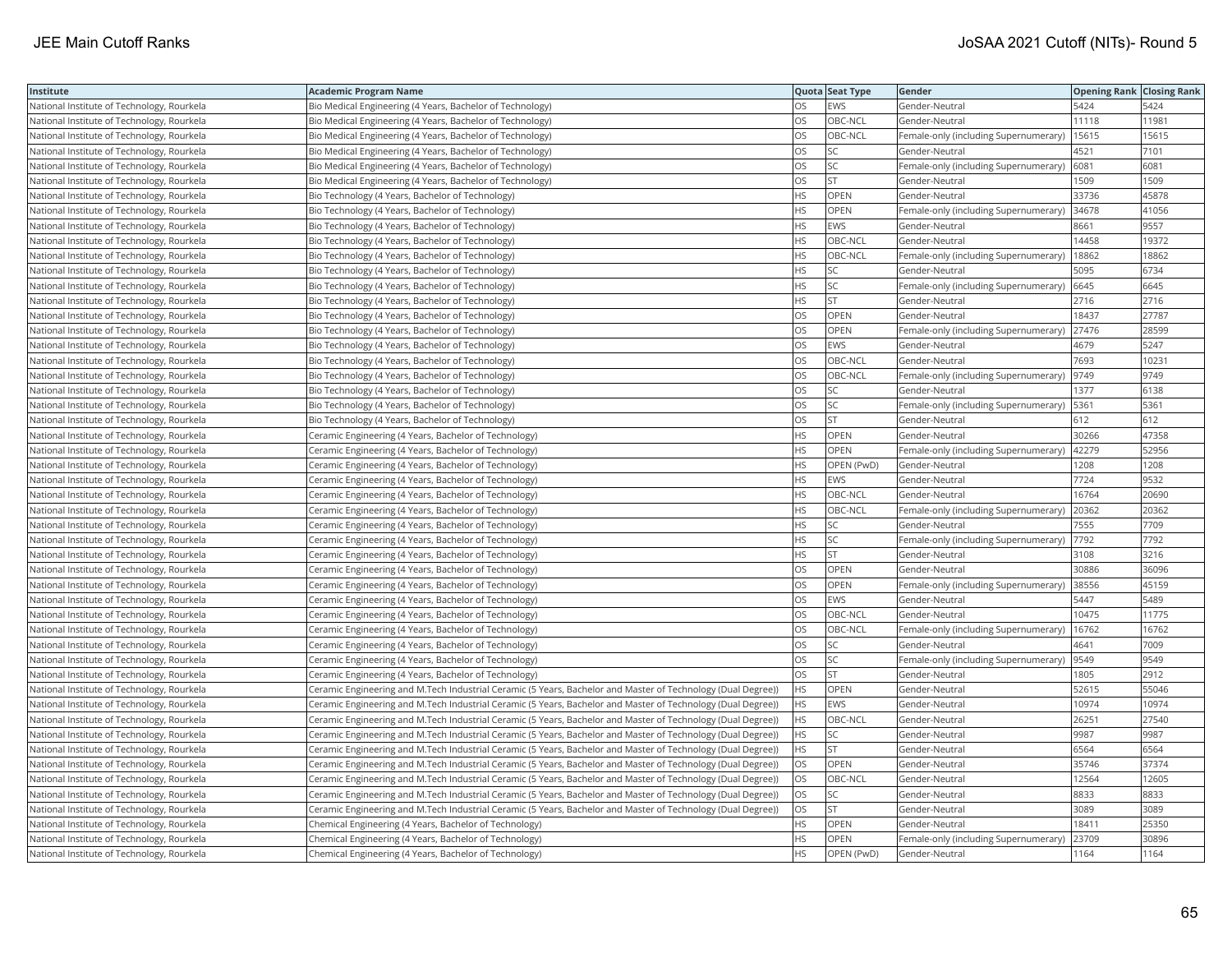| Institute                                  | <b>Academic Program Name</b>                                                    |           | Quota Seat Type              | Gender                                       | <b>Opening Rank Closing Rank</b> |       |
|--------------------------------------------|---------------------------------------------------------------------------------|-----------|------------------------------|----------------------------------------------|----------------------------------|-------|
| National Institute of Technology, Rourkela | Chemical Engineering (4 Years, Bachelor of Technology)                          | HS        | <b>EWS</b>                   | Gender-Neutral                               | 6644                             | 6895  |
| National Institute of Technology, Rourkela | Chemical Engineering (4 Years, Bachelor of Technology)                          | <b>HS</b> | OBC-NCL                      | Gender-Neutral                               | 6220                             | 11820 |
| National Institute of Technology, Rourkela | Chemical Engineering (4 Years, Bachelor of Technology)                          | HS.       | OBC-NCL                      | Female-only (including Supernumerary)        | 18317                            | 19105 |
| National Institute of Technology, Rourkela | Chemical Engineering (4 Years, Bachelor of Technology)                          | HS        | SC                           | Gender-Neutral                               | 4779                             | 6077  |
| National Institute of Technology, Rourkela | Chemical Engineering (4 Years, Bachelor of Technology)                          | HS.       | SC                           | Female-only (including Supernumerary) 6770   |                                  | 6770  |
| National Institute of Technology, Rourkela | Chemical Engineering (4 Years, Bachelor of Technology)                          | ΗS        | <b>ST</b>                    | Gender-Neutral                               | 2177                             | 2313  |
| National Institute of Technology, Rourkela | Chemical Engineering (4 Years, Bachelor of Technology)                          | ΗS        | <b>ST</b>                    | Female-only (including Supernumerary)   1285 |                                  | 1285  |
| National Institute of Technology, Rourkela | Chemical Engineering (4 Years, Bachelor of Technology)                          | OS        | OPEN                         | Gender-Neutral                               | 11705                            | 17657 |
| National Institute of Technology, Rourkela | Chemical Engineering (4 Years, Bachelor of Technology)                          | OS        | OPEN                         | Female-only (including Supernumerary)        | 22173                            | 22706 |
| National Institute of Technology, Rourkela | Chemical Engineering (4 Years, Bachelor of Technology)                          | OS        | OPEN (PwD)                   | Gender-Neutral                               | 741                              | 741   |
| National Institute of Technology, Rourkela | Chemical Engineering (4 Years, Bachelor of Technology)                          | OS        | <b>EWS</b>                   | Gender-Neutral                               | 2671                             | 2797  |
| National Institute of Technology, Rourkela | Chemical Engineering (4 Years, Bachelor of Technology)                          | OS        | OBC-NCL                      | Gender-Neutral                               | 4896                             | 6520  |
| National Institute of Technology, Rourkela | Chemical Engineering (4 Years, Bachelor of Technology)                          | OS        | OBC-NCL                      | Female-only (including Supernumerary)  9705  |                                  | 9769  |
| National Institute of Technology, Rourkela | Chemical Engineering (4 Years, Bachelor of Technology)                          | OS        | OBC-NCL (PwD) Gender-Neutral |                                              | 463                              | 463   |
| National Institute of Technology, Rourkela | Chemical Engineering (4 Years, Bachelor of Technology)                          | OS        | SC                           | Gender-Neutral                               | 3415                             | 3999  |
| National Institute of Technology, Rourkela | Chemical Engineering (4 Years, Bachelor of Technology)                          | ΟS        | SC                           | Female-only (including Supernumerary)        | 5060                             | 5060  |
| National Institute of Technology, Rourkela | Chemical Engineering (4 Years, Bachelor of Technology)                          | OS        | <b>ST</b>                    | Gender-Neutral                               | 1150                             | 1234  |
| National Institute of Technology, Rourkela | Chemical Engineering (4 Years, Bachelor of Technology)                          | OS        | <b>ST</b>                    | Female-only (including Supernumerary)        | 400                              | 400   |
| National Institute of Technology, Rourkela | Chemical Engineering (5 Years, Bachelor and Master of Technology (Dual Degree)) | HS        | OPEN                         | Gender-Neutral                               | 34342                            | 35514 |
| National Institute of Technology, Rourkela | Chemical Engineering (5 Years, Bachelor and Master of Technology (Dual Degree)) | HS        | OBC-NCL                      | Gender-Neutral                               | 11873                            | 14528 |
| National Institute of Technology, Rourkela | Chemical Engineering (5 Years, Bachelor and Master of Technology (Dual Degree)) | HS        | SC                           | Gender-Neutral                               | 3392                             | 3392  |
| National Institute of Technology, Rourkela | Chemical Engineering (5 Years, Bachelor and Master of Technology (Dual Degree)) | HS        | <b>ST</b>                    | Gender-Neutral                               | 3062                             | 3062  |
| National Institute of Technology, Rourkela | Chemical Engineering (5 Years, Bachelor and Master of Technology (Dual Degree)) | OS        | <b>OPEN</b>                  | Gender-Neutral                               | 23003                            | 24864 |
| National Institute of Technology, Rourkela | Chemical Engineering (5 Years, Bachelor and Master of Technology (Dual Degree)) | OS        | <b>EWS</b>                   | Gender-Neutral                               | 3773                             | 3773  |
| National Institute of Technology, Rourkela | Chemical Engineering (5 Years, Bachelor and Master of Technology (Dual Degree)) | OS        | OBC-NCL                      | Gender-Neutral                               | 7343                             | 7343  |
| National Institute of Technology, Rourkela | Chemical Engineering (5 Years, Bachelor and Master of Technology (Dual Degree)) | OS        | <b>SC</b>                    | Gender-Neutral                               | 4381                             | 4381  |
| National Institute of Technology, Rourkela | Chemistry (5 Years, Integrated Master of Science)                               | <b>HS</b> | OPEN                         | Gender-Neutral                               | 53779                            | 58985 |
| National Institute of Technology, Rourkela | Chemistry (5 Years, Integrated Master of Science)                               | ΗS        | EWS                          | Gender-Neutral                               | 10533                            | 10533 |
| National Institute of Technology, Rourkela | Chemistry (5 Years, Integrated Master of Science)                               | HS        | OBC-NCL                      | Gender-Neutral                               | 26955                            | 28708 |
| National Institute of Technology, Rourkela | Chemistry (5 Years, Integrated Master of Science)                               | HS        | SC                           | Gender-Neutral                               | 8287                             | 8705  |
| National Institute of Technology, Rourkela | Chemistry (5 Years, Integrated Master of Science)                               | HS        | <b>ST</b>                    | Gender-Neutral                               | 6494                             | 6494  |
| National Institute of Technology, Rourkela | Chemistry (5 Years, Integrated Master of Science)                               | OS        | OPEN                         | Gender-Neutral                               | 29562                            | 37076 |
| National Institute of Technology, Rourkela | Chemistry (5 Years, Integrated Master of Science)                               | OS        | OPEN (PwD)                   | Gender-Neutral                               | 2273                             | 2273  |
| National Institute of Technology, Rourkela | Chemistry (5 Years, Integrated Master of Science)                               | OS        | <b>EWS</b>                   | Gender-Neutral                               | 6397                             | 6985  |
| National Institute of Technology, Rourkela | Chemistry (5 Years, Integrated Master of Science)                               | OS        | OBC-NCL                      | Gender-Neutral                               | 13747                            | 14722 |
| National Institute of Technology, Rourkela | Chemistry (5 Years, Integrated Master of Science)                               | OS        | SC                           | Gender-Neutral                               | 7036                             | 8307  |
| National Institute of Technology, Rourkela | Chemistry (5 Years, Integrated Master of Science)                               | OS        | ST                           | Gender-Neutral                               | 3475                             | 3475  |
| National Institute of Technology, Rourkela | Civil Engineering (4 Years, Bachelor of Technology)                             | HS        | OPEN                         | Gender-Neutral                               | 14994                            | 28308 |
| National Institute of Technology, Rourkela | Civil Engineering (4 Years, Bachelor of Technology)                             | HS        | OPEN                         | Female-only (including Supernumerary)        | 30085                            | 40310 |
| National Institute of Technology, Rourkela | Civil Engineering (4 Years, Bachelor of Technology)                             | <b>HS</b> | OPEN (PwD)                   | Gender-Neutral                               | 657                              | 657   |
| National Institute of Technology, Rourkela | Civil Engineering (4 Years, Bachelor of Technology)                             | HS        | <b>EWS</b>                   | Gender-Neutral                               | 6507                             | 7077  |
| National Institute of Technology, Rourkela | Civil Engineering (4 Years, Bachelor of Technology)                             | HS        | OBC-NCL                      | Gender-Neutral                               | 9808                             | 13375 |
| National Institute of Technology, Rourkela | Civil Engineering (4 Years, Bachelor of Technology)                             | <b>HS</b> | OBC-NCL                      | Female-only (including Supernumerary)        | 16902                            | 19334 |
| National Institute of Technology, Rourkela | Civil Engineering (4 Years, Bachelor of Technology)                             | HS        | OBC-NCL (PwD) Gender-Neutral |                                              | 633                              | 633   |
| National Institute of Technology, Rourkela | Civil Engineering (4 Years, Bachelor of Technology)                             | ΗS        | SC                           | Gender-Neutral                               | 2562                             | 5392  |
| National Institute of Technology, Rourkela | Civil Engineering (4 Years, Bachelor of Technology)                             | ΗS        | <b>SC</b>                    | Female-only (including Supernumerary)        | 5587                             | 5587  |
| National Institute of Technology, Rourkela | Civil Engineering (4 Years, Bachelor of Technology)                             | HS        | <b>ST</b>                    | Gender-Neutral                               | 1560                             | 2551  |
| National Institute of Technology, Rourkela | Civil Engineering (4 Years, Bachelor of Technology)                             | HS        | <b>ST</b>                    | Female-only (including Supernumerary)        | 1309                             | 1309  |
| National Institute of Technology, Rourkela | Civil Engineering (4 Years, Bachelor of Technology)                             | OS        | OPEN                         | Gender-Neutral                               | 15385                            | 21038 |
| National Institute of Technology, Rourkela | Civil Engineering (4 Years, Bachelor of Technology)                             | OS        | <b>OPEN</b>                  | Female-only (including Supernumerary)        | 31076                            | 33906 |
| National Institute of Technology, Rourkela | Civil Engineering (4 Years, Bachelor of Technology)                             | OS        | OPEN (PwD)                   | Gender-Neutral                               | 663                              | 663   |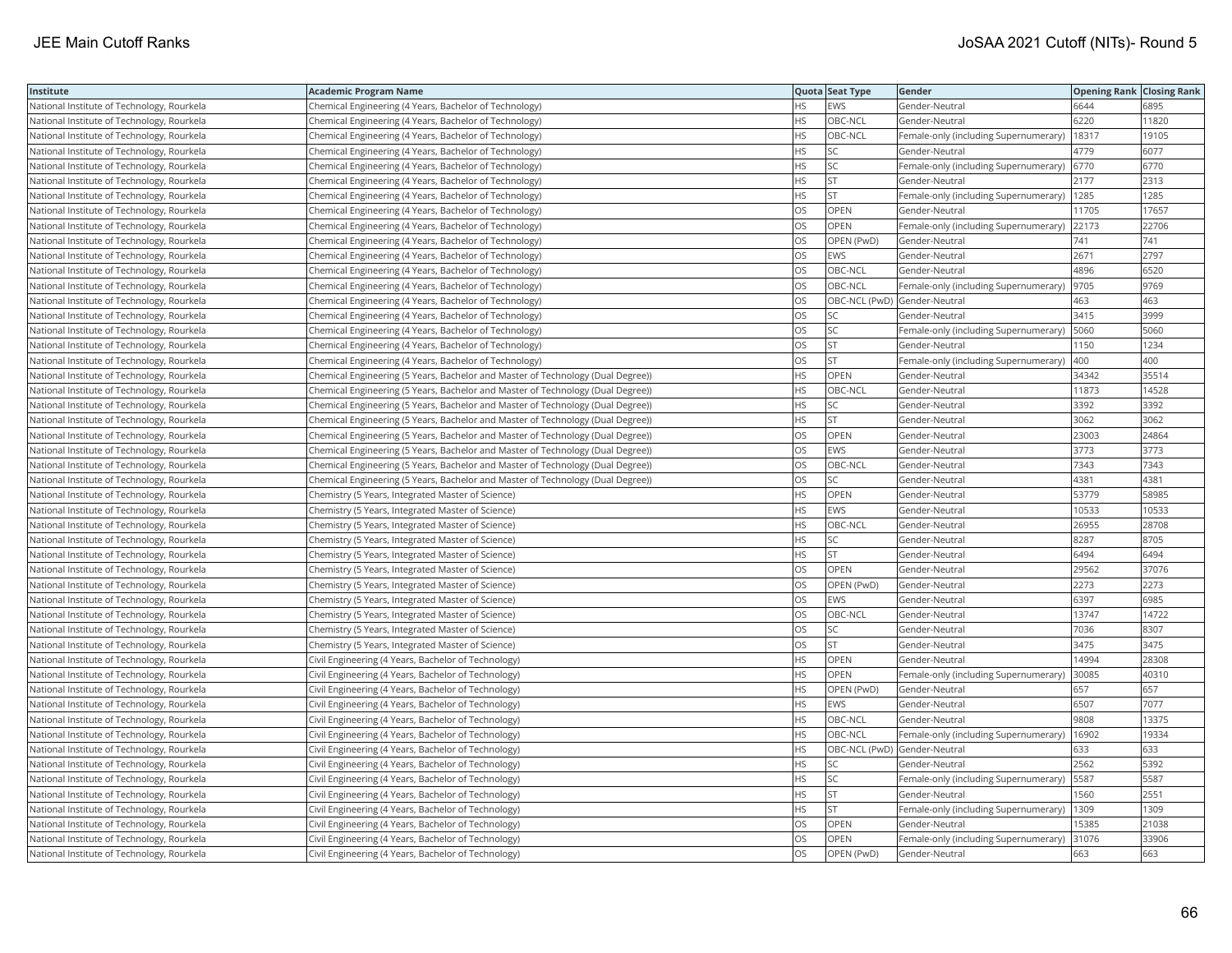| Institute                                  | Academic Program Name                                              |           | Quota Seat Type              | Gender                                       | <b>Opening Rank Closing Rank</b> |       |
|--------------------------------------------|--------------------------------------------------------------------|-----------|------------------------------|----------------------------------------------|----------------------------------|-------|
| National Institute of Technology, Rourkela | Civil Engineering (4 Years, Bachelor of Technology)                | OS        | EWS                          | Gender-Neutral                               | 3012                             | 3323  |
| National Institute of Technology, Rourkela | Civil Engineering (4 Years, Bachelor of Technology)                | OS.       | EWS (PwD)                    | Gender-Neutral                               | 79                               | 79    |
| National Institute of Technology, Rourkela | Civil Engineering (4 Years, Bachelor of Technology)                | OS        | OBC-NCL                      | Gender-Neutral                               | 6547                             | 7030  |
| National Institute of Technology, Rourkela | Civil Engineering (4 Years, Bachelor of Technology)                | OS        | OBC-NCL                      | Female-only (including Supernumerary)        | 12548                            | 12610 |
| National Institute of Technology, Rourkela | Civil Engineering (4 Years, Bachelor of Technology)                | OS        | OBC-NCL (PwD) Gender-Neutral |                                              | 272                              | 272   |
| National Institute of Technology, Rourkela | Civil Engineering (4 Years, Bachelor of Technology)                | OS        | SC                           | Gender-Neutral                               | 3119                             | 3668  |
| National Institute of Technology, Rourkela | Civil Engineering (4 Years, Bachelor of Technology)                | OS.       | <b>SC</b>                    | Female-only (including Supernumerary)        | 3345                             | 3345  |
| National Institute of Technology, Rourkela | Civil Engineering (4 Years, Bachelor of Technology)                | OS        | <b>ST</b>                    | Gender-Neutral                               | 611                              | 1152  |
| National Institute of Technology, Rourkela | Civil Engineering (4 Years, Bachelor of Technology)                | OS        | ST.                          | Female-only (including Supernumerary)        | 871                              | 871   |
| National Institute of Technology, Rourkela | Computer Science and Engineering (4 Years, Bachelor of Technology) | <b>HS</b> | OPEN                         | Gender-Neutral                               | 1874                             | 9349  |
| National Institute of Technology, Rourkela | Computer Science and Engineering (4 Years, Bachelor of Technology) | HS.       | OPEN                         | Female-only (including Supernumerary)        | 2023                             | 8437  |
| National Institute of Technology, Rourkela | Computer Science and Engineering (4 Years, Bachelor of Technology) | <b>HS</b> | OPEN (PwD)                   | Gender-Neutral                               | 247                              | 247   |
| National Institute of Technology, Rourkela | Computer Science and Engineering (4 Years, Bachelor of Technology) | HS.       | OPEN (PwD)                   | Female-only (including Supernumerary) 422    |                                  | 422   |
| National Institute of Technology, Rourkela | Computer Science and Engineering (4 Years, Bachelor of Technology) | HS        | EWS                          | Gender-Neutral                               | 1295                             | 3374  |
| National Institute of Technology, Rourkela | Computer Science and Engineering (4 Years, Bachelor of Technology) | <b>HS</b> | OBC-NCL                      | Gender-Neutral                               | 1780                             | 4643  |
| National Institute of Technology, Rourkela | Computer Science and Engineering (4 Years, Bachelor of Technology) | HS        | OBC-NCL                      | Female-only (including Supernumerary)        | 7622                             | 10457 |
| National Institute of Technology, Rourkela | Computer Science and Engineering (4 Years, Bachelor of Technology) | HS.       | OBC-NCL (PwD) Gender-Neutral |                                              | 92                               | 92    |
| National Institute of Technology, Rourkela | Computer Science and Engineering (4 Years, Bachelor of Technology) | HS.       | <b>SC</b>                    | Gender-Neutral                               | 563                              | 1538  |
| National Institute of Technology, Rourkela | Computer Science and Engineering (4 Years, Bachelor of Technology) | HS.       | SC                           | Female-only (including Supernumerary)        | 1389                             | 1389  |
| National Institute of Technology, Rourkela | Computer Science and Engineering (4 Years, Bachelor of Technology) | HS        | SC (PwD)                     | Gender-Neutral                               | 68                               | 68    |
| National Institute of Technology, Rourkela | Computer Science and Engineering (4 Years, Bachelor of Technology) | HS.       | <b>ST</b>                    | Gender-Neutral                               | 157                              | 303   |
| National Institute of Technology, Rourkela | Computer Science and Engineering (4 Years, Bachelor of Technology) | HS        | <b>ST</b>                    | Female-only (including Supernumerary)        | 497                              | 497   |
| National Institute of Technology, Rourkela | Computer Science and Engineering (4 Years, Bachelor of Technology) | OS        | OPEN                         | Gender-Neutral                               | 861                              | 2174  |
| National Institute of Technology, Rourkela | Computer Science and Engineering (4 Years, Bachelor of Technology) | OS        | <b>OPEN</b>                  | Female-only (including Supernumerary)        | 2649                             | 3315  |
| National Institute of Technology, Rourkela | Computer Science and Engineering (4 Years, Bachelor of Technology) | OS        | OPEN (PwD)                   | Gender-Neutral                               | 60                               | 60    |
| National Institute of Technology, Rourkela | Computer Science and Engineering (4 Years, Bachelor of Technology) | OS        | OPEN (PwD)                   | Female-only (including Supernumerary)   432  |                                  | 432   |
| National Institute of Technology, Rourkela | Computer Science and Engineering (4 Years, Bachelor of Technology) | <b>OS</b> | EWS                          | Gender-Neutral                               | 246                              | 405   |
| National Institute of Technology, Rourkela | Computer Science and Engineering (4 Years, Bachelor of Technology) | OS        | OBC-NCL                      | Gender-Neutral                               | 449                              | 630   |
| National Institute of Technology, Rourkela | Computer Science and Engineering (4 Years, Bachelor of Technology) | OS        | OBC-NCL                      | Female-only (including Supernumerary)   1811 |                                  | 2428  |
| National Institute of Technology, Rourkela | Computer Science and Engineering (4 Years, Bachelor of Technology) | OS        | OBC-NCL (PwD) Gender-Neutral |                                              | 55                               | 55    |
| National Institute of Technology, Rourkela | Computer Science and Engineering (4 Years, Bachelor of Technology) | OS.       | <b>SC</b>                    | Gender-Neutral                               | 396                              | 573   |
| National Institute of Technology, Rourkela | Computer Science and Engineering (4 Years, Bachelor of Technology) | OS        | SC                           | Female-only (including Supernumerary)        | 1042                             | 1042  |
| National Institute of Technology, Rourkela | Computer Science and Engineering (4 Years, Bachelor of Technology) | OS        | SC (PwD)                     | Gender-Neutral                               |                                  |       |
| National Institute of Technology, Rourkela | Computer Science and Engineering (4 Years, Bachelor of Technology) | OS.       | <b>ST</b>                    | Gender-Neutral                               | 125                              | 185   |
| National Institute of Technology, Rourkela | Computer Science and Engineering (4 Years, Bachelor of Technology) | <b>OS</b> | <b>ST</b>                    | Female-only (including Supernumerary)        | 252                              | 252   |
| National Institute of Technology, Rourkela | Electrical Engineering (4 Years, Bachelor of Technology)           | HS        | <b>OPEN</b>                  | Gender-Neutral                               | 1108                             | 17977 |
| National Institute of Technology, Rourkela | Electrical Engineering (4 Years, Bachelor of Technology)           | HS.       | <b>OPEN</b>                  | Female-only (including Supernumerary)  15609 |                                  | 28874 |
| National Institute of Technology, Rourkela | Electrical Engineering (4 Years, Bachelor of Technology)           | HS        | OPEN (PwD)                   | Gender-Neutral                               | 391                              | 391   |
| National Institute of Technology, Rourkela | Electrical Engineering (4 Years, Bachelor of Technology)           | <b>HS</b> | OPEN (PwD)                   | Female-only (including Supernumerary)        | 435                              | 435   |
| National Institute of Technology, Rourkela | Electrical Engineering (4 Years, Bachelor of Technology)           | HS        | EWS                          | Gender-Neutral                               | 4343                             | 6103  |
| National Institute of Technology, Rourkela | Electrical Engineering (4 Years, Bachelor of Technology)           | HS.       | OBC-NCL                      | Gender-Neutral                               | 6011                             | 9309  |
| National Institute of Technology, Rourkela | Electrical Engineering (4 Years, Bachelor of Technology)           | HS.       | OBC-NCL                      | Female-only (including Supernumerary)        | 12574                            | 15363 |
| National Institute of Technology, Rourkela | Electrical Engineering (4 Years, Bachelor of Technology)           | HS        | OBC-NCL (PwD) Gender-Neutral |                                              | 532                              | 532   |
| National Institute of Technology, Rourkela | Electrical Engineering (4 Years, Bachelor of Technology)           | HS        | <b>SC</b>                    | Gender-Neutral                               | 2045                             | 3112  |
| National Institute of Technology, Rourkela | Electrical Engineering (4 Years, Bachelor of Technology)           | HS.       | SC                           | Female-only (including Supernumerary)  3326  |                                  | 3326  |
| National Institute of Technology, Rourkela | Electrical Engineering (4 Years, Bachelor of Technology)           | HS        | SC (PwD)                     | Gender-Neutral                               | 147                              | 147   |
| National Institute of Technology, Rourkela | Electrical Engineering (4 Years, Bachelor of Technology)           | HS.       | <b>ST</b>                    | Gender-Neutral                               | 892                              | 1454  |
| National Institute of Technology, Rourkela | Electrical Engineering (4 Years, Bachelor of Technology)           | НS        | <b>ST</b>                    | Female-only (including Supernumerary) 2973   |                                  | 2973  |
| National Institute of Technology, Rourkela | Electrical Engineering (4 Years, Bachelor of Technology)           | OS        | OPEN                         | Gender-Neutral                               | 7169                             | 10481 |
| National Institute of Technology, Rourkela | Electrical Engineering (4 Years, Bachelor of Technology)           | OS.       | OPEN                         | Female-only (including Supernumerary)        | 15788                            | 17246 |
| National Institute of Technology, Rourkela | Electrical Engineering (4 Years, Bachelor of Technology)           | <b>OS</b> | OPEN (PwD)                   | Gender-Neutral                               | 604                              | 604   |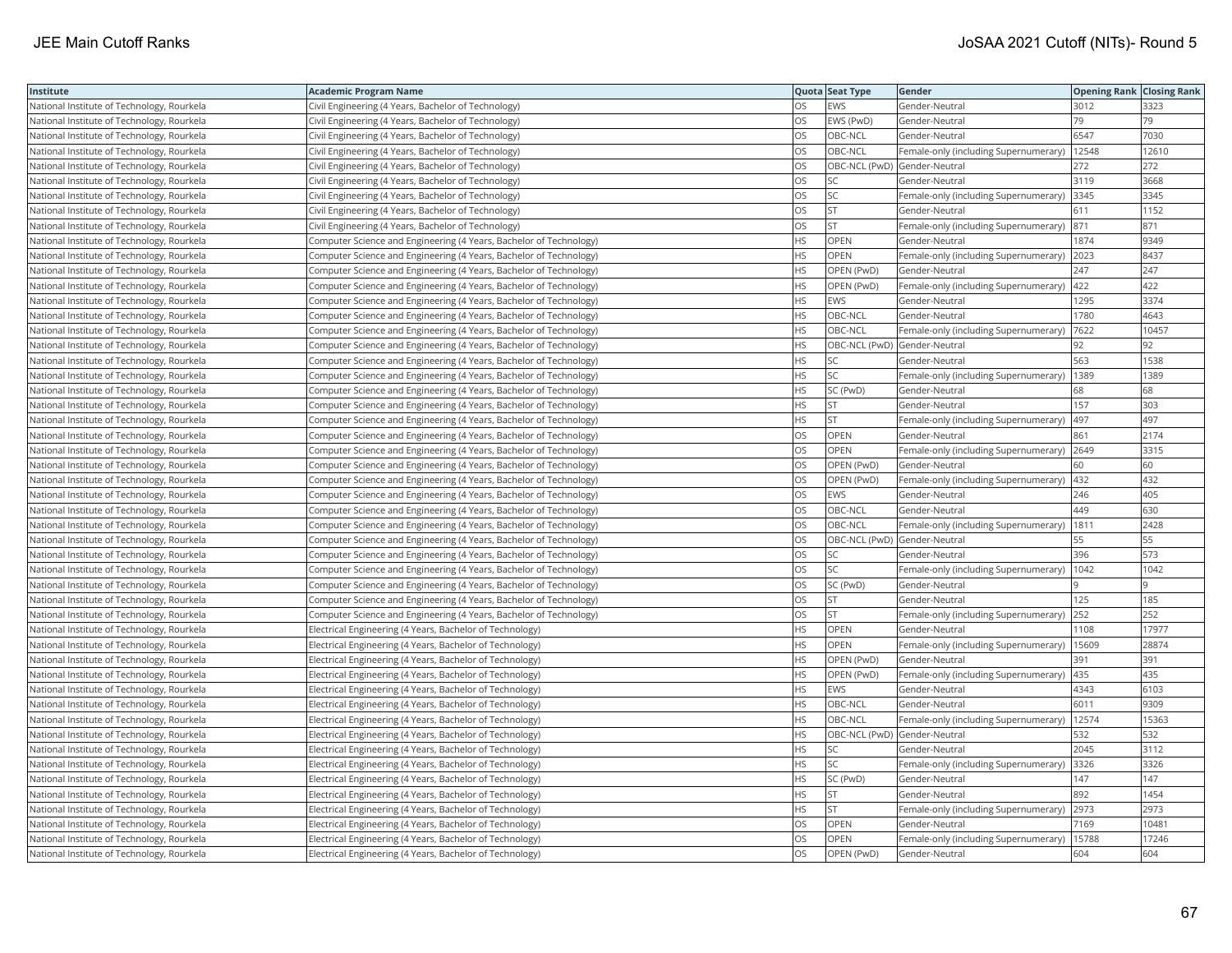| Institute                                  | <b>Academic Program Name</b>                                                  |           | Quota Seat Type | Gender                                        | <b>Opening Rank Closing Rank</b> |       |
|--------------------------------------------|-------------------------------------------------------------------------------|-----------|-----------------|-----------------------------------------------|----------------------------------|-------|
| National Institute of Technology, Rourkela | Electrical Engineering (4 Years, Bachelor of Technology)                      | OS        | OPEN (PwD)      | Female-only (including Supernumerary)         | 1109                             | 1109  |
| National Institute of Technology, Rourkela | Electrical Engineering (4 Years, Bachelor of Technology)                      | OS        | EWS             | Gender-Neutral                                | 1362                             | 1662  |
| National Institute of Technology, Rourkela | Electrical Engineering (4 Years, Bachelor of Technology)                      | OS        | OBC-NCL         | Gender-Neutral                                | 3340                             | 3933  |
| National Institute of Technology, Rourkela | Electrical Engineering (4 Years, Bachelor of Technology)                      | OS        | OBC-NCL         | Female-only (including Supernumerary)         | 7046                             | 7731  |
| National Institute of Technology, Rourkela | Electrical Engineering (4 Years, Bachelor of Technology)                      | OS        |                 | OBC-NCL (PwD) Gender-Neutral                  | 268                              | 268   |
| National Institute of Technology, Rourkela | Electrical Engineering (4 Years, Bachelor of Technology)                      | OS        | SC              | Gender-Neutral                                | 784                              | 2439  |
| National Institute of Technology, Rourkela | Electrical Engineering (4 Years, Bachelor of Technology)                      | OS        | SC              | Female-only (including Supernumerary) 2466    |                                  | 2466  |
| National Institute of Technology, Rourkela | Electrical Engineering (4 Years, Bachelor of Technology)                      | OS        | <b>ST</b>       | Gender-Neutral                                | 446                              | 680   |
| National Institute of Technology, Rourkela | Electrical Engineering (4 Years, Bachelor of Technology)                      | OS        | <b>ST</b>       | Female-only (including Supernumerary)         | 757                              | 757   |
| National Institute of Technology, Rourkela | Electronics and Communication Engineering (4 Years, Bachelor of Technology)   | <b>HS</b> | OPEN            | Gender-Neutral                                | 9417                             | 11208 |
| National Institute of Technology, Rourkela | Electronics and Communication Engineering (4 Years, Bachelor of Technology)   | <b>HS</b> | OPEN            | Female-only (including Supernumerary)         | 10514                            | 14558 |
| National Institute of Technology, Rourkela | Electronics and Communication Engineering (4 Years, Bachelor of Technology)   | <b>HS</b> | OPEN (PwD)      | Gender-Neutral                                | 372                              | 372   |
| National Institute of Technology, Rourkela | Electronics and Communication Engineering (4 Years, Bachelor of Technology)   | HS        | <b>EWS</b>      | Gender-Neutral                                | 3431                             | 3508  |
| National Institute of Technology, Rourkela | Electronics and Communication Engineering (4 Years, Bachelor of Technology)   | HS        | OBC-NCL         | Gender-Neutral                                | 3310                             | 5878  |
| National Institute of Technology, Rourkela | Electronics and Communication Engineering (4 Years, Bachelor of Technology)   | HS        | OBC-NCL         | Female-only (including Supernumerary)         | 12663                            | 12663 |
| National Institute of Technology, Rourkela | Electronics and Communication Engineering (4 Years, Bachelor of Technology)   | HS        |                 | OBC-NCL (PwD) Gender-Neutral                  | 190                              | 190   |
| National Institute of Technology, Rourkela | Electronics and Communication Engineering (4 Years, Bachelor of Technology)   | <b>HS</b> | SC              | Gender-Neutral                                | 643                              | 2025  |
| National Institute of Technology, Rourkela | Electronics and Communication Engineering (4 Years, Bachelor of Technology)   | HS        | SC              | Female-only (including Supernumerary)         | 1786                             | 3447  |
| National Institute of Technology, Rourkela | Electronics and Communication Engineering (4 Years, Bachelor of Technology)   | <b>HS</b> | <b>ST</b>       | Gender-Neutral                                | 559                              | 782   |
| National Institute of Technology, Rourkela | Electronics and Communication Engineering (4 Years, Bachelor of Technology)   | <b>HS</b> | <b>ST</b>       | Female-only (including Supernumerary) 3953    |                                  | 3953  |
| National Institute of Technology, Rourkela | Electronics and Communication Engineering (4 Years, Bachelor of Technology)   | OS        | <b>OPEN</b>     | Gender-Neutral                                | 4635                             | 5688  |
| National Institute of Technology, Rourkela | Electronics and Communication Engineering (4 Years, Bachelor of Technology)   | <b>OS</b> | OPEN            | Female-only (including Supernumerary)  7752   |                                  | 8933  |
| National Institute of Technology, Rourkela | Electronics and Communication Engineering (4 Years, Bachelor of Technology)   | OS        | <b>EWS</b>      | Gender-Neutral                                | 682                              | 732   |
| National Institute of Technology, Rourkela | Electronics and Communication Engineering (4 Years, Bachelor of Technology)   | OS        | OBC-NCL         | Gender-Neutral                                | 1760                             | 2128  |
| National Institute of Technology, Rourkela | Electronics and Communication Engineering (4 Years, Bachelor of Technology)   | OS        | OBC-NCL         | Female-only (including Supernumerary)         | 3502                             | 3502  |
| National Institute of Technology, Rourkela | Electronics and Communication Engineering (4 Years, Bachelor of Technology)   | OS        | <b>SC</b>       | Gender-Neutral                                | 955                              | 1305  |
| National Institute of Technology, Rourkela | Electronics and Communication Engineering (4 Years, Bachelor of Technology)   | OS        | SC              | Female-only (including Supernumerary)         | 1516                             | 1738  |
| National Institute of Technology, Rourkela | Electronics and Communication Engineering (4 Years, Bachelor of Technology)   | OS        | <b>ST</b>       | Gender-Neutral                                | 356                              | 437   |
| National Institute of Technology, Rourkela | Electronics and Communication Engineering (4 Years, Bachelor of Technology)   | OS.       | <b>ST</b>       | Female-only (including Supernumerary)         | 726                              | 726   |
| National Institute of Technology, Rourkela | Electronics and Instrumentation Engineering (4 Years, Bachelor of Technology) | HS        | OPEN            | Gender-Neutral                                | 12473                            | 17521 |
| National Institute of Technology, Rourkela | Electronics and Instrumentation Engineering (4 Years, Bachelor of Technology) | HS        | OPEN            | Female-only (including Supernumerary)   15007 |                                  | 23181 |
| National Institute of Technology, Rourkela | Electronics and Instrumentation Engineering (4 Years, Bachelor of Technology) | <b>HS</b> | OPEN (PwD)      | Gender-Neutral                                | 429                              | 429   |
| National Institute of Technology, Rourkela | Electronics and Instrumentation Engineering (4 Years, Bachelor of Technology) | <b>HS</b> | <b>EWS</b>      | Gender-Neutral                                | 3881                             | 4904  |
| National Institute of Technology, Rourkela | Electronics and Instrumentation Engineering (4 Years, Bachelor of Technology) | HS        | OBC-NCL         | Gender-Neutral                                | 7281                             | 9500  |
| National Institute of Technology, Rourkela | Electronics and Instrumentation Engineering (4 Years, Bachelor of Technology) | <b>HS</b> | OBC-NCL         | Female-only (including Supernumerary)         | 13181                            | 13347 |
| National Institute of Technology, Rourkela | Electronics and Instrumentation Engineering (4 Years, Bachelor of Technology) | HS        | <b>SC</b>       | Gender-Neutral                                | 2237                             | 3333  |
| National Institute of Technology, Rourkela | Electronics and Instrumentation Engineering (4 Years, Bachelor of Technology) | HS        | SC              | Female-only (including Supernumerary) 3995    |                                  | 3995  |
| National Institute of Technology, Rourkela | Electronics and Instrumentation Engineering (4 Years, Bachelor of Technology) | HS        | <b>ST</b>       | Gender-Neutral                                | 1585                             | 2146  |
| National Institute of Technology, Rourkela | Electronics and Instrumentation Engineering (4 Years, Bachelor of Technology) | OS        | OPEN            | Gender-Neutral                                | 10015                            | 12238 |
| National Institute of Technology, Rourkela | Electronics and Instrumentation Engineering (4 Years, Bachelor of Technology) | OS        | OPEN            | Female-only (including Supernumerary)         | 10143                            | 15313 |
| National Institute of Technology, Rourkela | Electronics and Instrumentation Engineering (4 Years, Bachelor of Technology) | OS        | OPEN (PwD)      | Gender-Neutral                                | 595                              | 595   |
| National Institute of Technology, Rourkela | Electronics and Instrumentation Engineering (4 Years, Bachelor of Technology) | OS        | <b>EWS</b>      | Gender-Neutral                                | 1748                             | 1887  |
| National Institute of Technology, Rourkela | Electronics and Instrumentation Engineering (4 Years, Bachelor of Technology) | OS        | OBC-NCL         | Gender-Neutral                                | 3449                             | 4721  |
| National Institute of Technology, Rourkela | Electronics and Instrumentation Engineering (4 Years, Bachelor of Technology) | OS        | OBC-NCL         | Female-only (including Supernumerary)         | 7780                             | 9512  |
| National Institute of Technology, Rourkela | Electronics and Instrumentation Engineering (4 Years, Bachelor of Technology) | OS        | <b>SC</b>       | Gender-Neutral                                | 2166                             | 3244  |
| National Institute of Technology, Rourkela | Electronics and Instrumentation Engineering (4 Years, Bachelor of Technology) | OS        | SC              | Female-only (including Supernumerary)         | 3687                             | 3687  |
| National Institute of Technology, Rourkela | Electronics and Instrumentation Engineering (4 Years, Bachelor of Technology) | OS        | <b>ST</b>       | Gender-Neutral                                | 1112                             | 1112  |
| National Institute of Technology, Rourkela | Electronics and Instrumentation Engineering (4 Years, Bachelor of Technology) | OS        | ST (PwD)        | Gender-Neutral                                | 68                               | 68    |
| National Institute of Technology, Rourkela | Food Process Engineering (4 Years, Bachelor of Technology)                    | HS        | OPEN            | Gender-Neutral                                | 48209                            | 58526 |
| National Institute of Technology, Rourkela | Food Process Engineering (4 Years, Bachelor of Technology)                    | HS.       | OPEN            | Female-only (including Supernumerary)         | 62434                            | 62447 |
| National Institute of Technology, Rourkela | Food Process Engineering (4 Years, Bachelor of Technology)                    | <b>HS</b> | <b>EWS</b>      | Gender-Neutral                                | 10083                            | 10372 |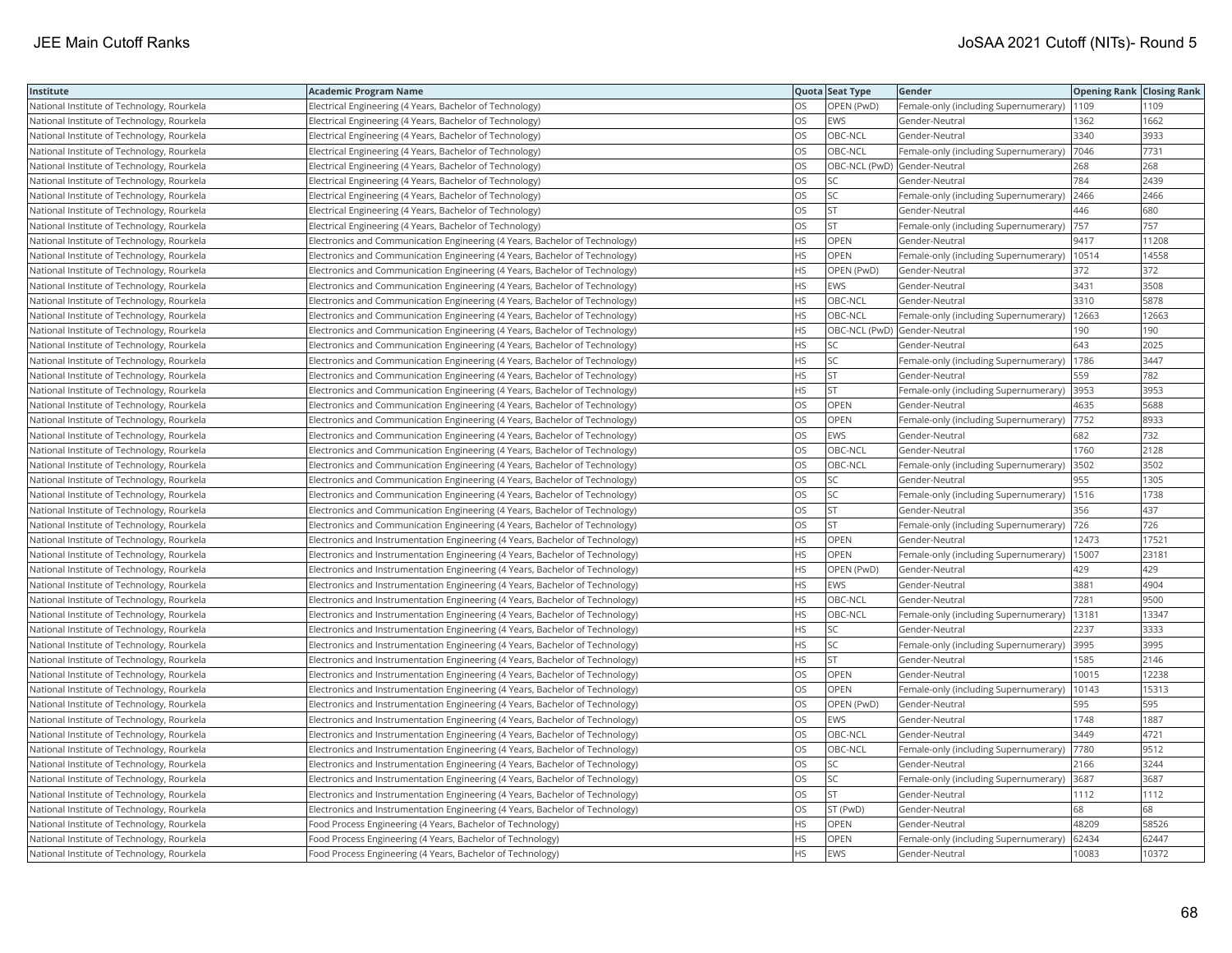| Institute                                  | Academic Program Name                                      |           | Quota Seat Type | Gender                                | <b>Opening Rank Closing Rank</b> |       |
|--------------------------------------------|------------------------------------------------------------|-----------|-----------------|---------------------------------------|----------------------------------|-------|
| National Institute of Technology, Rourkela | Food Process Engineering (4 Years, Bachelor of Technology) | HS        | OBC-NCL         | Gender-Neutral                        | 22841                            | 25524 |
| National Institute of Technology, Rourkela | Food Process Engineering (4 Years, Bachelor of Technology) | <b>HS</b> | OBC-NCL         | Female-only (including Supernumerary) | 28395                            | 28395 |
| National Institute of Technology, Rourkela | Food Process Engineering (4 Years, Bachelor of Technology) | <b>HS</b> | <b>SC</b>       | Gender-Neutral                        | 8149                             | 10056 |
| National Institute of Technology, Rourkela | Food Process Engineering (4 Years, Bachelor of Technology) | HS        | SC              | Female-only (including Supernumerary) | 10742                            | 10742 |
| National Institute of Technology, Rourkela | Food Process Engineering (4 Years, Bachelor of Technology) | HS        | <b>ST</b>       | Gender-Neutral                        | 3707                             | 3707  |
| National Institute of Technology, Rourkela | Food Process Engineering (4 Years, Bachelor of Technology) | OS        | OPEN            | Gender-Neutral                        | 25375                            | 34978 |
| National Institute of Technology, Rourkela | Food Process Engineering (4 Years, Bachelor of Technology) | OS        | OPEN            | Female-only (including Supernumerary) | 39760                            | 43544 |
| National Institute of Technology, Rourkela | Food Process Engineering (4 Years, Bachelor of Technology) | OS        | EWS             | Gender-Neutral                        | 5371                             | 5621  |
| National Institute of Technology, Rourkela | Food Process Engineering (4 Years, Bachelor of Technology) | OS        | OBC-NCL         | Gender-Neutral                        | 10462                            | 12476 |
| National Institute of Technology, Rourkela | Food Process Engineering (4 Years, Bachelor of Technology) | OS        | OBC-NCL         | Female-only (including Supernumerary) | 16598                            | 16598 |
| National Institute of Technology, Rourkela | Food Process Engineering (4 Years, Bachelor of Technology) | OS.       | <b>SC</b>       | Gender-Neutral                        | 6320                             | 7802  |
| National Institute of Technology, Rourkela | Food Process Engineering (4 Years, Bachelor of Technology) | OS        | SC              | Female-only (including Supernumerary) | 8186                             | 8186  |
| National Institute of Technology, Rourkela | Food Process Engineering (4 Years, Bachelor of Technology) | OS        | lst             | Gender-Neutral                        | 1769                             | 1769  |
| National Institute of Technology, Rourkela | Industrial Design (4 Years, Bachelor of Technology)        | HS        | OPEN            | Gender-Neutral                        | 33112                            | 47975 |
| National Institute of Technology, Rourkela | Industrial Design (4 Years, Bachelor of Technology)        | HS        | OPEN            | Female-only (including Supernumerary) | 53067                            | 53962 |
| National Institute of Technology, Rourkela | Industrial Design (4 Years, Bachelor of Technology)        | HS.       | <b>EWS</b>      | Gender-Neutral                        | 7986                             | 10000 |
| National Institute of Technology, Rourkela | Industrial Design (4 Years, Bachelor of Technology)        | HS        | OBC-NCL         | Gender-Neutral                        | 16684                            | 23957 |
| National Institute of Technology, Rourkela | Industrial Design (4 Years, Bachelor of Technology)        | HS        | OBC-NCL         | Female-only (including Supernumerary) | 23398                            | 23398 |
| National Institute of Technology, Rourkela | Industrial Design (4 Years, Bachelor of Technology)        | <b>HS</b> | <b>SC</b>       | Gender-Neutral                        | 4169                             | 6456  |
| National Institute of Technology, Rourkela | Industrial Design (4 Years, Bachelor of Technology)        | HS        | <b>ST</b>       | Gender-Neutral                        | 3241                             | 3241  |
| National Institute of Technology, Rourkela | Industrial Design (4 Years, Bachelor of Technology)        | HS        | <b>ST</b>       | Female-only (including Supernumerary) | 5795                             | 5795  |
| National Institute of Technology, Rourkela | Industrial Design (4 Years, Bachelor of Technology)        | OS        | <b>OPEN</b>     | Gender-Neutral                        | 21167                            | 29698 |
| National Institute of Technology, Rourkela | Industrial Design (4 Years, Bachelor of Technology)        | OS        | OPEN            | Female-only (including Supernumerary) | 20827                            | 33453 |
| National Institute of Technology, Rourkela | Industrial Design (4 Years, Bachelor of Technology)        | OS        | EWS             | Gender-Neutral                        | 4671                             | 4870  |
| National Institute of Technology, Rourkela | Industrial Design (4 Years, Bachelor of Technology)        | OS        | OBC-NCL         | Gender-Neutral                        | 8154                             | 11172 |
| National Institute of Technology, Rourkela | Industrial Design (4 Years, Bachelor of Technology)        | OS        | OBC-NCL         | Female-only (including Supernumerary) | 14765                            | 14765 |
| National Institute of Technology, Rourkela | Industrial Design (4 Years, Bachelor of Technology)        | OS.       | <b>SC</b>       | Gender-Neutral                        | 6235                             | 6291  |
| National Institute of Technology, Rourkela | Industrial Design (4 Years, Bachelor of Technology)        | OS        | <b>ST</b>       | Gender-Neutral                        | 2167                             | 2167  |
| National Institute of Technology, Rourkela | Industrial Design (4 Years, Bachelor of Technology)        | OS        | <b>ST</b>       | Female-only (including Supernumerary) | 3635                             | 3635  |
| National Institute of Technology, Rourkela | Life Science (5 Years, Integrated Master of Science)       | HS        | OPEN            | Gender-Neutral                        | 52646                            | 65342 |
| National Institute of Technology, Rourkela | Life Science (5 Years, Integrated Master of Science)       | HS        | <b>EWS</b>      | Gender-Neutral                        | 10697                            | 11463 |
| National Institute of Technology, Rourkela | Life Science (5 Years, Integrated Master of Science)       | HS        | OBC-NCL         | Gender-Neutral                        | 30988                            | 38614 |
| National Institute of Technology, Rourkela | Life Science (5 Years, Integrated Master of Science)       | HS        | SC              | Gender-Neutral                        | 8895                             | 11482 |
| National Institute of Technology, Rourkela | Life Science (5 Years, Integrated Master of Science)       | HS        | <b>ST</b>       | Gender-Neutral                        | 6619                             | 6619  |
| National Institute of Technology, Rourkela | Life Science (5 Years, Integrated Master of Science)       | <b>OS</b> | OPEN            | Gender-Neutral                        | 48087                            | 54458 |
| National Institute of Technology, Rourkela | Life Science (5 Years, Integrated Master of Science)       | OS        | EWS             | Gender-Neutral                        | 8511                             | 8511  |
| National Institute of Technology, Rourkela | Life Science (5 Years, Integrated Master of Science)       | OS        | OBC-NCL         | Gender-Neutral                        | 15931                            | 16630 |
| National Institute of Technology, Rourkela | Life Science (5 Years, Integrated Master of Science)       | OS        | SC              | Gender-Neutral                        | 9939                             | 10160 |
| National Institute of Technology, Rourkela | Life Science (5 Years, Integrated Master of Science)       | OS.       | <b>ST</b>       | Gender-Neutral                        | 3649                             | 3649  |
| National Institute of Technology, Rourkela | Mathematics (5 Years, Integrated Master of Science)        | HS        | OPEN            | Gender-Neutral                        | 45051                            | 53356 |
| National Institute of Technology, Rourkela | Mathematics (5 Years, Integrated Master of Science)        | <b>HS</b> | <b>EWS</b>      | Gender-Neutral                        | 9613                             | 9613  |
| National Institute of Technology, Rourkela | Mathematics (5 Years, Integrated Master of Science)        | HS.       | OBC-NCL         | Gender-Neutral                        | 17915                            | 20355 |
| National Institute of Technology, Rourkela | Mathematics (5 Years, Integrated Master of Science)        | HS        | SC              | Gender-Neutral                        | 10093                            | 10162 |
| National Institute of Technology, Rourkela | Mathematics (5 Years, Integrated Master of Science)        | HS        | <b>ST</b>       | Gender-Neutral                        | 5266                             | 5266  |
| National Institute of Technology, Rourkela | Mathematics (5 Years, Integrated Master of Science)        | OS        | OPEN            | Gender-Neutral                        | 8598                             | 19924 |
| National Institute of Technology, Rourkela | Mathematics (5 Years, Integrated Master of Science)        | OS        | OPEN (PwD)      | Gender-Neutral                        | 1823                             | 1823  |
| National Institute of Technology, Rourkela | Mathematics (5 Years, Integrated Master of Science)        | OS.       | <b>EWS</b>      | Gender-Neutral                        | 4388                             | 4388  |
| National Institute of Technology, Rourkela | Mathematics (5 Years, Integrated Master of Science)        | OS        | OBC-NCL         | Gender-Neutral                        | 8949                             | 1067' |
| National Institute of Technology, Rourkela | Mathematics (5 Years, Integrated Master of Science)        | OS        | SC              | Gender-Neutral                        | 7323                             | 8413  |
| National Institute of Technology, Rourkela | Mathematics (5 Years, Integrated Master of Science)        | OS.       | <b>ST</b>       | Gender-Neutral                        | 1743                             | 1743  |
| National Institute of Technology, Rourkela | Mechanical Engineering (4 Years, Bachelor of Technology)   | <b>HS</b> | OPEN            | Gender-Neutral                        | 13826                            | 20472 |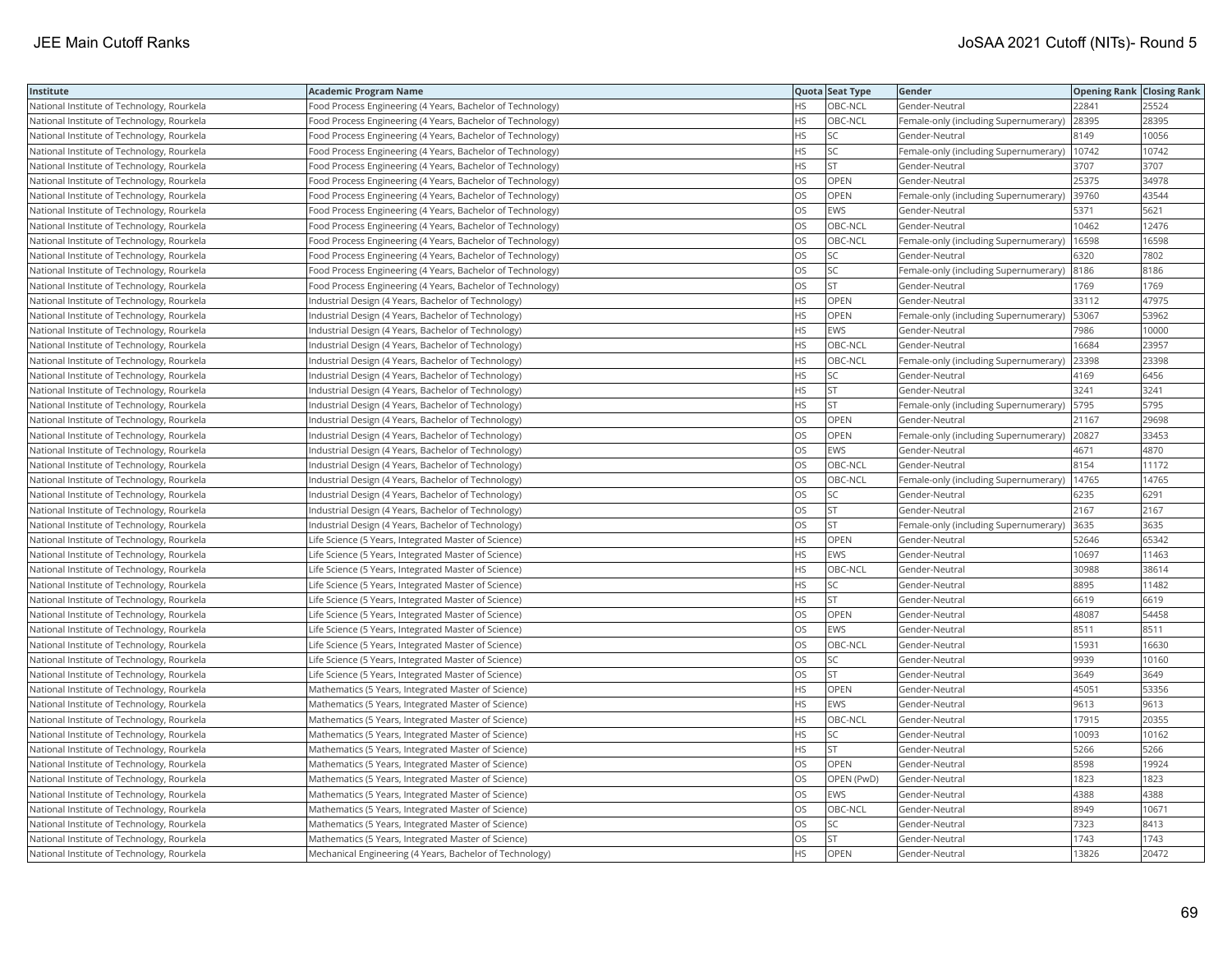| Institute                                  | <b>Academic Program Name</b>                                                                       |           | Quota Seat Type              | Gender                                                   | <b>Opening Rank Closing Rank</b> |       |
|--------------------------------------------|----------------------------------------------------------------------------------------------------|-----------|------------------------------|----------------------------------------------------------|----------------------------------|-------|
| National Institute of Technology, Rourkela | Mechanical Engineering (4 Years, Bachelor of Technology)                                           | ΗS        | OPEN                         | Female-only (including Supernumerary)                    | 30189                            | 34530 |
| National Institute of Technology, Rourkela | Mechanical Engineering (4 Years, Bachelor of Technology)                                           | HS        | OPEN (PwD)                   | Gender-Neutral                                           | 649                              | 649   |
| National Institute of Technology, Rourkela | Mechanical Engineering (4 Years, Bachelor of Technology)                                           | НS        | <b>EWS</b>                   | Gender-Neutral                                           | 5333                             | 6360  |
| National Institute of Technology, Rourkela | Mechanical Engineering (4 Years, Bachelor of Technology)                                           | HS        | EWS (PwD)                    | Gender-Neutral                                           | 186                              | 186   |
| National Institute of Technology, Rourkela | Mechanical Engineering (4 Years, Bachelor of Technology)                                           | <b>HS</b> | OBC-NCL                      | Gender-Neutral                                           | 5781                             | 10863 |
| National Institute of Technology, Rourkela | Mechanical Engineering (4 Years, Bachelor of Technology)                                           | HS        | OBC-NCL                      | Female-only (including Supernumerary)                    | 15245                            | 16597 |
| National Institute of Technology, Rourkela | Mechanical Engineering (4 Years, Bachelor of Technology)                                           | ΗS        |                              | OBC-NCL (PwD) Female-only (including Supernumerary)  517 |                                  | 517   |
| National Institute of Technology, Rourkela | Mechanical Engineering (4 Years, Bachelor of Technology)                                           | <b>HS</b> | SC                           | Gender-Neutral                                           | 1624                             | 3745  |
| National Institute of Technology, Rourkela | Mechanical Engineering (4 Years, Bachelor of Technology)                                           | HS        | SC                           | Female-only (including Supernumerary)                    | 4032                             | 4032  |
| National Institute of Technology, Rourkela | Mechanical Engineering (4 Years, Bachelor of Technology)                                           | HS        | <b>ST</b>                    | Gender-Neutral                                           | 428                              | 1443  |
| National Institute of Technology, Rourkela | Mechanical Engineering (4 Years, Bachelor of Technology)                                           | НS        | <b>ST</b>                    | Female-only (including Supernumerary)                    | 2759                             | 2759  |
| National Institute of Technology, Rourkela | Mechanical Engineering (4 Years, Bachelor of Technology)                                           | OS        | OPEN                         | Gender-Neutral                                           | 11239                            | 13813 |
| National Institute of Technology, Rourkela | Mechanical Engineering (4 Years, Bachelor of Technology)                                           | OS        | <b>OPEN</b>                  | Female-only (including Supernumerary)                    | 21670                            | 23014 |
| National Institute of Technology, Rourkela | Mechanical Engineering (4 Years, Bachelor of Technology)                                           | OS        | OPEN (PwD)                   | Gender-Neutral                                           | 533                              | 533   |
| National Institute of Technology, Rourkela | Mechanical Engineering (4 Years, Bachelor of Technology)                                           | OS        | EWS                          | Gender-Neutral                                           | 1975                             | 2204  |
| National Institute of Technology, Rourkela | Mechanical Engineering (4 Years, Bachelor of Technology)                                           | OS        | EWS (PwD)                    | Gender-Neutral                                           | 172                              | 172   |
| National Institute of Technology, Rourkela | Mechanical Engineering (4 Years, Bachelor of Technology)                                           | OS        | OBC-NCL                      | Gender-Neutral                                           | 4449                             | 5041  |
| National Institute of Technology, Rourkela | Mechanical Engineering (4 Years, Bachelor of Technology)                                           | OS        | OBC-NCL                      | Female-only (including Supernumerary)                    | 11322                            | 11684 |
| National Institute of Technology, Rourkela | Mechanical Engineering (4 Years, Bachelor of Technology)                                           | OS        | OBC-NCL (PwD) Gender-Neutral |                                                          | 330                              | 330   |
| National Institute of Technology, Rourkela | Mechanical Engineering (4 Years, Bachelor of Technology)                                           | OS        | SC                           | Gender-Neutral                                           | 549                              | 3000  |
| National Institute of Technology, Rourkela | Mechanical Engineering (4 Years, Bachelor of Technology)                                           | OS        | <b>SC</b>                    | Female-only (including Supernumerary)                    | 4025                             | 4025  |
| National Institute of Technology, Rourkela | Mechanical Engineering (4 Years, Bachelor of Technology)                                           | OS        | <b>ST</b>                    | Gender-Neutral                                           | 849                              | 1027  |
| National Institute of Technology, Rourkela | Mechanical Engineering (4 Years, Bachelor of Technology)                                           | OS        | ST                           | Female-only (including Supernumerary)                    | 1635                             | 1635  |
| National Institute of Technology, Rourkela | Mechanical Engineering (4 Years, Bachelor of Technology)                                           | OS        | ST (PwD)                     | Gender-Neutral                                           | 66                               | 66    |
| National Institute of Technology, Rourkela | Metallurgical and Materials Engineering (4 Years, Bachelor of Technology)                          | HS        | OPEN                         | Gender-Neutral                                           | 25848                            | 36651 |
| National Institute of Technology, Rourkela | Metallurgical and Materials Engineering (4 Years, Bachelor of Technology)                          | HS        | OPEN                         | Female-only (including Supernumerary)                    | 34684                            | 41969 |
| National Institute of Technology, Rourkela | Metallurgical and Materials Engineering (4 Years, Bachelor of Technology)                          | HS        | <b>EWS</b>                   | Gender-Neutral                                           | 7098                             | 7259  |
| National Institute of Technology, Rourkela | Metallurgical and Materials Engineering (4 Years, Bachelor of Technology)                          | HS        | OBC-NCL                      | Gender-Neutral                                           | 13111                            | 15009 |
| National Institute of Technology, Rourkela | Metallurgical and Materials Engineering (4 Years, Bachelor of Technology)                          | <b>HS</b> | OBC-NCL                      | Female-only (including Supernumerary)                    | 16731                            | 16731 |
| National Institute of Technology, Rourkela | Metallurgical and Materials Engineering (4 Years, Bachelor of Technology)                          | HS        | SC                           | Gender-Neutral                                           | 4011                             | 7123  |
| National Institute of Technology, Rourkela | Metallurgical and Materials Engineering (4 Years, Bachelor of Technology)                          | НS        | SC                           | Female-only (including Supernumerary) 6663               |                                  | 6663  |
| National Institute of Technology, Rourkela | Metallurgical and Materials Engineering (4 Years, Bachelor of Technology)                          | HS        | <b>ST</b>                    | Gender-Neutral                                           | 2577                             | 2836  |
| National Institute of Technology, Rourkela | Metallurgical and Materials Engineering (4 Years, Bachelor of Technology)                          | OS        | OPEN                         | Gender-Neutral                                           | 20676                            | 25233 |
| National Institute of Technology, Rourkela | Metallurgical and Materials Engineering (4 Years, Bachelor of Technology)                          | OS        | OPEN                         | Female-only (including Supernumerary)                    | 34309                            | 3803  |
| National Institute of Technology, Rourkela | Metallurgical and Materials Engineering (4 Years, Bachelor of Technology)                          | OS        | OPEN (PwD)                   | Gender-Neutral                                           | 1169                             | 1169  |
| National Institute of Technology, Rourkela | Metallurgical and Materials Engineering (4 Years, Bachelor of Technology)                          | OS        | <b>EWS</b>                   | Gender-Neutral                                           | 3686                             | 4076  |
| National Institute of Technology, Rourkela | Metallurgical and Materials Engineering (4 Years, Bachelor of Technology)                          | OS        | OBC-NCL                      | Gender-Neutral                                           | 8294                             | 9801  |
| National Institute of Technology, Rourkela | Metallurgical and Materials Engineering (4 Years, Bachelor of Technology)                          | OS        | OBC-NCL                      | Female-only (including Supernumerary)                    | 14522                            | 14522 |
| National Institute of Technology, Rourkela | Metallurgical and Materials Engineering (4 Years, Bachelor of Technology)                          | OS        | OBC-NCL (PwD) Gender-Neutral |                                                          | 691                              | 691   |
| National Institute of Technology, Rourkela | Metallurgical and Materials Engineering (4 Years, Bachelor of Technology)                          | OS        | SC                           | Gender-Neutral                                           | 5073                             | 5674  |
| National Institute of Technology, Rourkela | Metallurgical and Materials Engineering (4 Years, Bachelor of Technology)                          | OS        | SC                           | Female-only (including Supernumerary)                    | 7214                             | 7214  |
| National Institute of Technology, Rourkela | Metallurgical and Materials Engineering (4 Years, Bachelor of Technology)                          | OS        | <b>ST</b>                    | Gender-Neutral                                           | 1567                             | 1712  |
| National Institute of Technology, Rourkela | Metallurgical and Materials Engineering (5 Years, Bachelor and Master of Technology (Dual Degree)) | HS        | OPEN                         | Gender-Neutral                                           | 44351                            | 48427 |
| National Institute of Technology, Rourkela | Metallurgical and Materials Engineering (5 Years, Bachelor and Master of Technology (Dual Degree)) | HS        | <b>EWS</b>                   | Gender-Neutral                                           | 10086                            | 10086 |
| National Institute of Technology, Rourkela | Metallurgical and Materials Engineering (5 Years, Bachelor and Master of Technology (Dual Degree)) | <b>HS</b> | OBC-NCL                      | Gender-Neutral                                           | 20750                            | 20750 |
| National Institute of Technology, Rourkela | Metallurgical and Materials Engineering (5 Years, Bachelor and Master of Technology (Dual Degree)) | HS        | <b>SC</b>                    | Gender-Neutral                                           | 9310                             | 9310  |
| National Institute of Technology, Rourkela | Metallurgical and Materials Engineering (5 Years, Bachelor and Master of Technology (Dual Degree)) | OS        | OPEN                         | Gender-Neutral                                           | 27565                            | 28385 |
| National Institute of Technology, Rourkela | Metallurgical and Materials Engineering (5 Years, Bachelor and Master of Technology (Dual Degree)) | OS        | OPEN (PwD)                   | Gender-Neutral                                           | 1809                             | 1809  |
| National Institute of Technology, Rourkela | Metallurgical and Materials Engineering (5 Years, Bachelor and Master of Technology (Dual Degree)) | OS        | <b>EWS</b>                   | Gender-Neutral                                           | 5380                             | 5380  |
| National Institute of Technology, Rourkela | Metallurgical and Materials Engineering (5 Years, Bachelor and Master of Technology (Dual Degree)) | OS        | OBC-NCL                      | Gender-Neutral                                           | 11248                            | 11250 |
| National Institute of Technology, Rourkela | Metallurgical and Materials Engineering (5 Years, Bachelor and Master of Technology (Dual Degree)) | <b>OS</b> | <b>SC</b>                    | Gender-Neutral                                           | 6413                             | 6413  |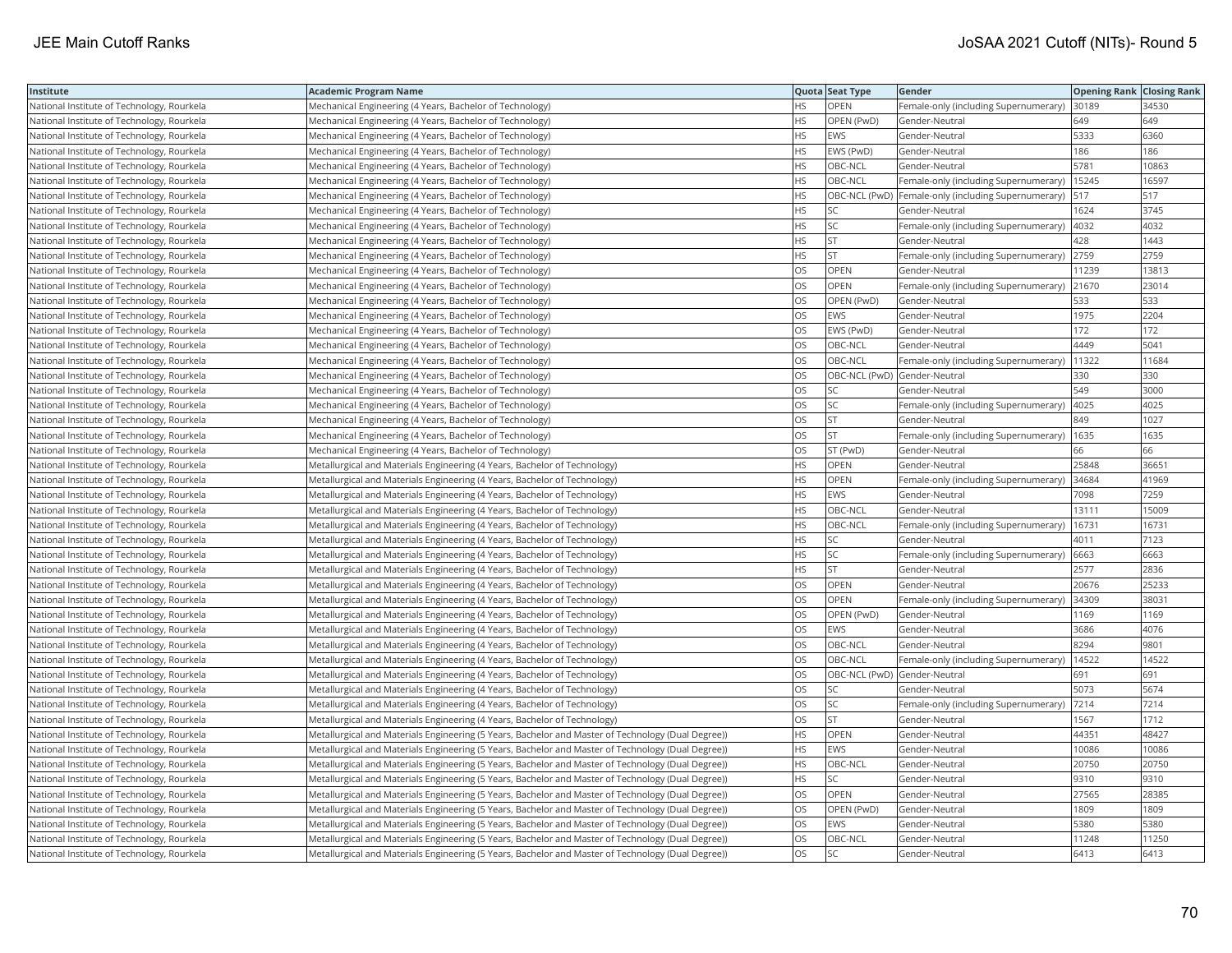| Institute                                  | Academic Program Name                                                          |           | Quota Seat Type              | Gender                                      | <b>Opening Rank Closing Rank</b> |       |
|--------------------------------------------|--------------------------------------------------------------------------------|-----------|------------------------------|---------------------------------------------|----------------------------------|-------|
| National Institute of Technology, Rourkela | Mining Engineering (4 Years, Bachelor of Technology)                           | HS.       | OPEN                         | Gender-Neutral                              | 33173                            | 43949 |
| National Institute of Technology, Rourkela | Mining Engineering (4 Years, Bachelor of Technology)                           | <b>HS</b> | OPEN                         | Female-only (including Supernumerary)       | 42589                            | 46074 |
| National Institute of Technology, Rourkela | Mining Engineering (4 Years, Bachelor of Technology)                           | <b>HS</b> | EWS                          | Gender-Neutral                              | 7883                             | 8556  |
| National Institute of Technology, Rourkela | Mining Engineering (4 Years, Bachelor of Technology)                           | HS        | OBC-NCL                      | Gender-Neutral                              | 13975                            | 16408 |
| National Institute of Technology, Rourkela | Mining Engineering (4 Years, Bachelor of Technology)                           | HS        | <b>SC</b>                    | Gender-Neutral                              | 6312                             | 7322  |
| National Institute of Technology, Rourkela | Mining Engineering (4 Years, Bachelor of Technology)                           | HS        | <b>ST</b>                    | Gender-Neutral                              | 2508                             | 3079  |
| National Institute of Technology, Rourkela | Mining Engineering (4 Years, Bachelor of Technology)                           | OS        | OPEN                         | Gender-Neutral                              | 21085                            | 30688 |
| National Institute of Technology, Rourkela | Mining Engineering (4 Years, Bachelor of Technology)                           | OS        | OPEN                         | Female-only (including Supernumerary)       | 39412                            | 40572 |
| National Institute of Technology, Rourkela | Mining Engineering (4 Years, Bachelor of Technology)                           | OS        | EWS                          | Gender-Neutral                              | 4715                             | 4837  |
| National Institute of Technology, Rourkela | Mining Engineering (4 Years, Bachelor of Technology)                           | OS        | OBC-NCL                      | Gender-Neutral                              | 10155                            | 11182 |
| National Institute of Technology, Rourkela | Mining Engineering (4 Years, Bachelor of Technology)                           | OS.       | <b>SC</b>                    | Gender-Neutral                              | 5407                             | 6314  |
| National Institute of Technology, Rourkela | Mining Engineering (4 Years, Bachelor of Technology)                           | OS        | <b>ST</b>                    | Gender-Neutral                              | 1711                             | 1721  |
| National Institute of Technology, Rourkela | Mining Engineering (5 Years, Bachelor and Master of Technology (Dual Degree))  | HS        | OPEN                         | Gender-Neutral                              | 51281                            | 56712 |
| National Institute of Technology, Rourkela | (Mining Engineering (5 Years, Bachelor and Master of Technology (Dual Degree)) | НS        | OBC-NCL                      | Gender-Neutral                              | 22519                            | 23980 |
| National Institute of Technology, Rourkela | Mining Engineering (5 Years, Bachelor and Master of Technology (Dual Degree))  | HS        | <b>SC</b>                    | Gender-Neutral                              | 7490                             | 7490  |
| National Institute of Technology, Rourkela | Mining Engineering (5 Years, Bachelor and Master of Technology (Dual Degree))  | OS.       | OPEN                         | Gender-Neutral                              | 34223                            | 34886 |
| National Institute of Technology, Rourkela | (Mining Engineering (5 Years, Bachelor and Master of Technology (Dual Degree)  | OS        | EWS                          | Gender-Neutral                              | 6180                             | 6180  |
| National Institute of Technology, Rourkela | Mining Engineering (5 Years, Bachelor and Master of Technology (Dual Degree))  | OS        | OBC-NCL                      | Gender-Neutral                              | 11624                            | 11624 |
| National Institute of Technology, Rourkela | Mining Engineering (5 Years, Bachelor and Master of Technology (Dual Degree))  | OS.       | SC                           | Gender-Neutral                              | 6415                             | 6415  |
| National Institute of Technology, Rourkela | Mining Engineering (5 Years, Bachelor and Master of Technology (Dual Degree))  | OS        | <b>ST</b>                    | Gender-Neutral                              | 2794                             | 2794  |
| National Institute of Technology, Rourkela | Physics (5 Years, Integrated Master of Science)                                | HS        | OPEN                         | Gender-Neutral                              | 26093                            | 48100 |
| National Institute of Technology, Rourkela | Physics (5 Years, Integrated Master of Science)                                | HS        | EWS                          | Gender-Neutral                              | 7368                             | 7368  |
| National Institute of Technology, Rourkela | Physics (5 Years, Integrated Master of Science)                                | HS        | OBC-NCL                      | Gender-Neutral                              | 14769                            | 24500 |
| National Institute of Technology, Rourkela | Physics (5 Years, Integrated Master of Science)                                | HS        | SC                           | Gender-Neutral                              | 8844                             | 10715 |
| National Institute of Technology, Rourkela | Physics (5 Years, Integrated Master of Science)                                | HS        | <b>ST</b>                    | Gender-Neutral                              | 4158                             | 4158  |
| National Institute of Technology, Rourkela | Physics (5 Years, Integrated Master of Science)                                | OS        | OPEN                         | Gender-Neutral                              | 7956                             | 14999 |
| National Institute of Technology, Rourkela | Physics (5 Years, Integrated Master of Science)                                | <b>OS</b> | <b>EWS</b>                   | Gender-Neutral                              | 3028                             | 3028  |
| National Institute of Technology, Rourkela | Physics (5 Years, Integrated Master of Science)                                | OS        | OBC-NCL                      | Gender-Neutral                              | 9303                             | 10451 |
| National Institute of Technology, Rourkela | Physics (5 Years, Integrated Master of Science)                                | OS        | SC                           | Gender-Neutral                              | 2297                             | 3504  |
| National Institute of Technology, Rourkela | Physics (5 Years, Integrated Master of Science)                                | OS        | <b>ST</b>                    | Gender-Neutral                              | 2245                             | 2245  |
| National Institute of Technology, Silchar  | Civil Engineering (4 Years, Bachelor of Technology)                            | HS        | <b>OPEN</b>                  | Gender-Neutral                              | 36540                            | 73037 |
| National Institute of Technology, Silchar  | Civil Engineering (4 Years, Bachelor of Technology)                            | HS        | OPEN                         | Female-only (including Supernumerary)       | 46867                            | 81453 |
| National Institute of Technology, Silchar  | Civil Engineering (4 Years, Bachelor of Technology)                            | HS        | OPEN (PwD)                   | Gender-Neutral                              | 1272                             | 1272  |
| National Institute of Technology, Silchar  | Civil Engineering (4 Years, Bachelor of Technology)                            | HS        | <b>EWS</b>                   | Gender-Neutral                              | 11118                            | 12085 |
| National Institute of Technology, Silchar  | Civil Engineering (4 Years, Bachelor of Technology)                            | HS        | <b>EWS</b>                   | Female-only (including Supernumerary)       | 21218                            | 21218 |
| National Institute of Technology, Silchar  | Civil Engineering (4 Years, Bachelor of Technology)                            | HS        | OBC-NCL                      | Gender-Neutral                              | 25903                            | 40820 |
| National Institute of Technology, Silchar  | Civil Engineering (4 Years, Bachelor of Technology)                            | HS        | OBC-NCL                      | Female-only (including Supernumerary)       | 29802                            | 48452 |
| National Institute of Technology, Silchar  | Civil Engineering (4 Years, Bachelor of Technology)                            | HS        | SC                           | Gender-Neutral                              | 5193                             | 10735 |
| National Institute of Technology, Silchar  | Civil Engineering (4 Years, Bachelor of Technology)                            | HS        | <b>SC</b>                    | Female-only (including Supernumerary)       | 8818                             | 15632 |
| National Institute of Technology, Silchar  | Civil Engineering (4 Years, Bachelor of Technology)                            | HS        | <b>ST</b>                    | Gender-Neutral                              | 1536                             | 2220  |
| National Institute of Technology, Silchar  | Civil Engineering (4 Years, Bachelor of Technology)                            | <b>HS</b> | <b>ST</b>                    | Female-only (including Supernumerary)       | 856                              | 856   |
| National Institute of Technology, Silchar  | Civil Engineering (4 Years, Bachelor of Technology)                            | OS        | OPEN                         | Gender-Neutral                              | 31972                            | 39210 |
| National Institute of Technology, Silchar  | Civil Engineering (4 Years, Bachelor of Technology)                            | OS        | OPEN                         | Female-only (including Supernumerary)       | 43554                            | 49870 |
| National Institute of Technology, Silchar  | Civil Engineering (4 Years, Bachelor of Technology)                            | OS        | OPEN (PwD)                   | Gender-Neutral                              | 2042                             | 2042  |
| National Institute of Technology, Silchar  | Civil Engineering (4 Years, Bachelor of Technology)                            | OS        | EWS                          | Gender-Neutral                              | 5892                             | 6033  |
| National Institute of Technology, Silchar  | Civil Engineering (4 Years, Bachelor of Technology)                            | OS        | EWS                          | Female-only (including Supernumerary)       | 7665                             | 8163  |
| National Institute of Technology, Silchar  | Civil Engineering (4 Years, Bachelor of Technology)                            | <b>OS</b> | OBC-NCL                      | Gender-Neutral                              | 10619                            | 11842 |
| National Institute of Technology, Silchar  | Civil Engineering (4 Years, Bachelor of Technology)                            | OS        | OBC-NCL                      | Female-only (including Supernumerary)       | 17838                            | 18683 |
| National Institute of Technology, Silchar  | Civil Engineering (4 Years, Bachelor of Technology)                            | OS        | OBC-NCL (PwD) Gender-Neutral |                                             | 931                              | 931   |
| National Institute of Technology, Silchar  | Civil Engineering (4 Years, Bachelor of Technology)                            | OS        | <b>SC</b>                    | Gender-Neutral                              | 5492                             | 6519  |
| National Institute of Technology, Silchar  | Civil Engineering (4 Years, Bachelor of Technology)                            | <b>OS</b> | <b>SC</b>                    | Female-only (including Supernumerary)  7451 |                                  | 9013  |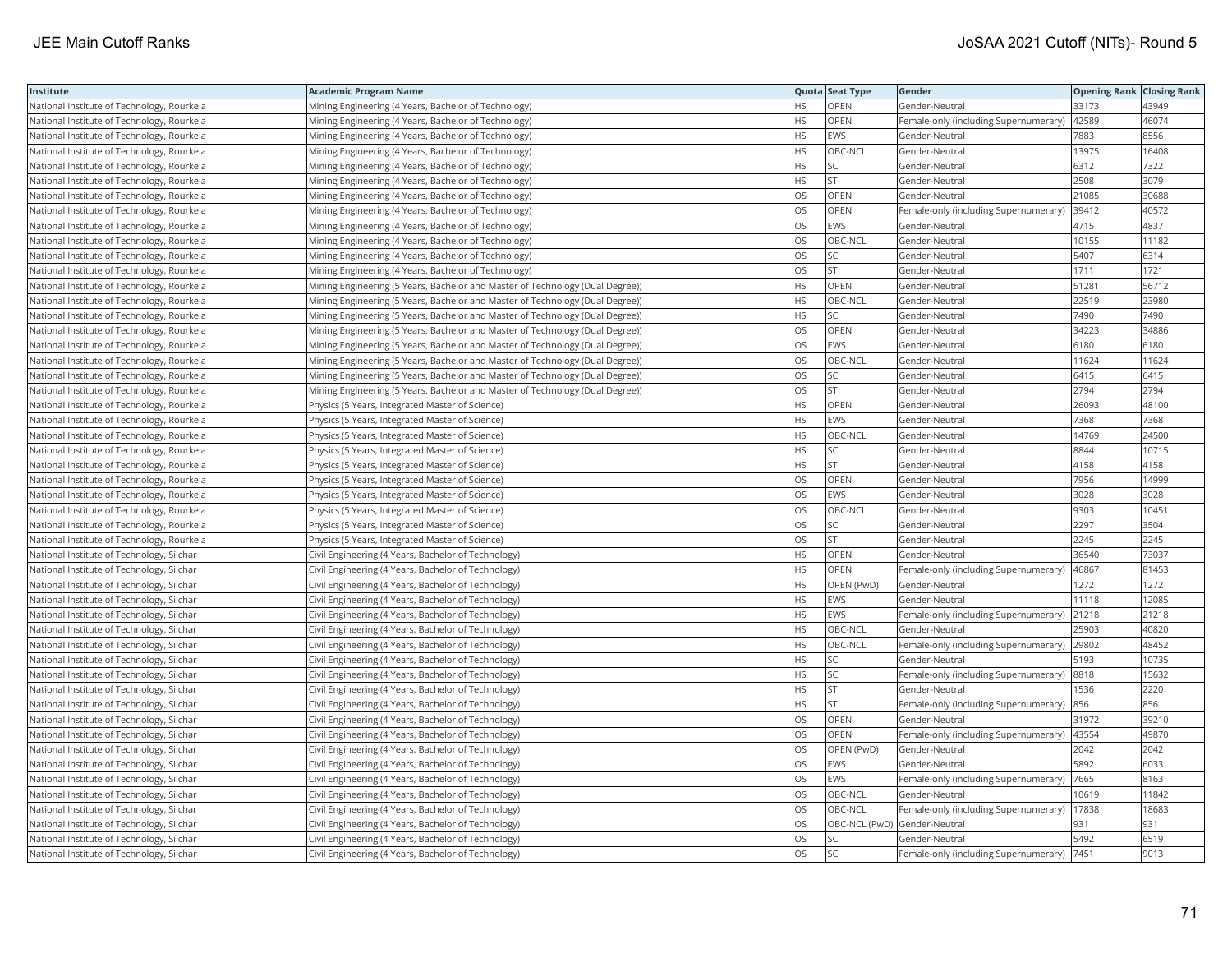| Institute                                 | Academic Program Name                                              |           | Quota Seat Type              | Gender                                        | <b>Opening Rank   Closing Rank</b> |       |
|-------------------------------------------|--------------------------------------------------------------------|-----------|------------------------------|-----------------------------------------------|------------------------------------|-------|
| National Institute of Technology, Silchar | Civil Engineering (4 Years, Bachelor of Technology)                | OS.       | <b>ST</b>                    | Gender-Neutral                                | 1445                               | 1637  |
| National Institute of Technology, Silchar | Civil Engineering (4 Years, Bachelor of Technology)                | OS.       | <b>ST</b>                    | Female-only (including Supernumerary)         | 1185                               | 1185  |
| National Institute of Technology, Silchar | Computer Science and Engineering (4 Years, Bachelor of Technology) | HS        | OPEN                         | Gender-Neutral                                | 7291                               | 25115 |
| National Institute of Technology, Silchar | Computer Science and Engineering (4 Years, Bachelor of Technology) | <b>HS</b> | <b>OPEN</b>                  | Female-only (including Supernumerary)         | 10598                              | 35103 |
| National Institute of Technology, Silchar | Computer Science and Engineering (4 Years, Bachelor of Technology) | HS        | OPEN (PwD)                   | Gender-Neutral                                | 737                                | 737   |
| National Institute of Technology, Silchar | Computer Science and Engineering (4 Years, Bachelor of Technology) | HS        | EWS                          | Gender-Neutral                                | 3865                               | 5492  |
| National Institute of Technology, Silchar | Computer Science and Engineering (4 Years, Bachelor of Technology) | HS        | <b>EWS</b>                   | Female-only (including Supernumerary)         | 5449                               | 8892  |
| National Institute of Technology, Silchar | Computer Science and Engineering (4 Years, Bachelor of Technology) | HS        | OBC-NCL                      | Gender-Neutral                                | 6840                               | 14764 |
| National Institute of Technology, Silchar | Computer Science and Engineering (4 Years, Bachelor of Technology) | <b>HS</b> | OBC-NCL                      | Female-only (including Supernumerary)         | 15809                              | 28479 |
| National Institute of Technology, Silchar | Computer Science and Engineering (4 Years, Bachelor of Technology) | HS        | OBC-NCL (PwD) Gender-Neutral |                                               | 361                                | 361   |
| National Institute of Technology, Silchar | Computer Science and Engineering (4 Years, Bachelor of Technology) | HS        | SC                           | Gender-Neutral                                | 605                                | 3024  |
| National Institute of Technology, Silchar | Computer Science and Engineering (4 Years, Bachelor of Technology) | HS        | SC                           | Female-only (including Supernumerary) 2083    |                                    | 7855  |
| National Institute of Technology, Silchar | Computer Science and Engineering (4 Years, Bachelor of Technology) | HS        | <b>ST</b>                    | Gender-Neutral                                | 711                                | 977   |
| National Institute of Technology, Silchar | Computer Science and Engineering (4 Years, Bachelor of Technology) | HS        | <b>ST</b>                    | Female-only (including Supernumerary)   1570  |                                    | 1570  |
| National Institute of Technology, Silchar | Computer Science and Engineering (4 Years, Bachelor of Technology) | HS.       | ST (PwD)                     | Gender-Neutral                                | 19                                 | 19    |
| National Institute of Technology, Silchar | Computer Science and Engineering (4 Years, Bachelor of Technology) | OS        | OPEN                         | Gender-Neutral                                | 8134                               | 11264 |
| National Institute of Technology, Silchar | Computer Science and Engineering (4 Years, Bachelor of Technology) | OS        | OPEN                         | Female-only (including Supernumerary)         | 13732                              | 15767 |
| National Institute of Technology, Silchar | Computer Science and Engineering (4 Years, Bachelor of Technology) | OS        | OPEN (PwD)                   | Female-only (including Supernumerary)         | 766                                | 766   |
| National Institute of Technology, Silchar | Computer Science and Engineering (4 Years, Bachelor of Technology) | OS.       | <b>EWS</b>                   | Gender-Neutral                                | 1489                               | 1587  |
| National Institute of Technology, Silchar | Computer Science and Engineering (4 Years, Bachelor of Technology) | OS        | EWS                          | Female-only (including Supernumerary) 2973    |                                    | 3069  |
| National Institute of Technology, Silchar | Computer Science and Engineering (4 Years, Bachelor of Technology) | OS        | OBC-NCL                      | Gender-Neutral                                | 2961                               | 3656  |
| National Institute of Technology, Silchar | Computer Science and Engineering (4 Years, Bachelor of Technology) | OS        | OBC-NCL                      | Female-only (including Supernumerary) 6775    |                                    | 7572  |
| National Institute of Technology, Silchar | Computer Science and Engineering (4 Years, Bachelor of Technology) | OS        | OBC-NCL (PwD) Gender-Neutral |                                               | 152                                | 181   |
| National Institute of Technology, Silchar | Computer Science and Engineering (4 Years, Bachelor of Technology) | OS        | SC                           | Gender-Neutral                                | 1275                               | 2443  |
| National Institute of Technology, Silchar | Computer Science and Engineering (4 Years, Bachelor of Technology) | OS        | SC                           | Female-only (including Supernumerary)         | 3072                               | 3264  |
| National Institute of Technology, Silchar | Computer Science and Engineering (4 Years, Bachelor of Technology) | OS        | SC (PwD)                     | Gender-Neutral                                | 56                                 | 56    |
| National Institute of Technology, Silchar | Computer Science and Engineering (4 Years, Bachelor of Technology) | OS.       | <b>ST</b>                    | Gender-Neutral                                | 546                                | 774   |
| National Institute of Technology, Silchar | Computer Science and Engineering (4 Years, Bachelor of Technology) | OS        | <b>ST</b>                    | Female-only (including Supernumerary)   1144  |                                    | 1144  |
| National Institute of Technology, Silchar | Electrical Engineering (4 Years, Bachelor of Technology)           | HS        | OPEN                         | Gender-Neutral                                | 42093                              | 60514 |
| National Institute of Technology, Silchar | Electrical Engineering (4 Years, Bachelor of Technology)           | НS        | OPEN                         | Female-only (including Supernumerary)         | 48258                              | 56663 |
| National Institute of Technology, Silchar | Electrical Engineering (4 Years, Bachelor of Technology)           | HS        | <b>EWS</b>                   | Gender-Neutral                                | 9331                               | 10123 |
| National Institute of Technology, Silchar | Electrical Engineering (4 Years, Bachelor of Technology)           | HS.       | <b>EWS</b>                   | Female-only (including Supernumerary)         | 15051                              | 18446 |
| National Institute of Technology, Silchar | Electrical Engineering (4 Years, Bachelor of Technology)           | HS        | OBC-NCL                      | Gender-Neutral                                | 21410                              | 30615 |
| National Institute of Technology, Silchar | Electrical Engineering (4 Years, Bachelor of Technology)           | HS.       | OBC-NCL                      | Female-only (including Supernumerary)         | 39069                              | 41673 |
| National Institute of Technology, Silchar | Electrical Engineering (4 Years, Bachelor of Technology)           | HS        | <b>SC</b>                    | Gender-Neutral                                | 3902                               | 8303  |
| National Institute of Technology, Silchar | Electrical Engineering (4 Years, Bachelor of Technology)           | HS        | SC                           | Female-only (including Supernumerary)         | 13320                              | 15468 |
| National Institute of Technology, Silchar | Electrical Engineering (4 Years, Bachelor of Technology)           | HS        | <b>ST</b>                    | Gender-Neutral                                | 1444                               | 2223  |
| National Institute of Technology, Silchar | Electrical Engineering (4 Years, Bachelor of Technology)           | HS.       | <b>ST</b>                    | Female-only (including Supernumerary)   1584  |                                    | 1584  |
| National Institute of Technology, Silchar | Electrical Engineering (4 Years, Bachelor of Technology)           | OS        | OPEN                         | Gender-Neutral                                | 16162                              | 24064 |
| National Institute of Technology, Silchar | Electrical Engineering (4 Years, Bachelor of Technology)           | <b>OS</b> | <b>OPEN</b>                  | Female-only (including Supernumerary)         | 23916                              | 31319 |
| National Institute of Technology, Silchar | Electrical Engineering (4 Years, Bachelor of Technology)           | OS        | OPEN (PwD)                   | Gender-Neutral                                | 1032                               | 1032  |
| National Institute of Technology, Silchar | Electrical Engineering (4 Years, Bachelor of Technology)           | OS        | OPEN (PwD)                   | Female-only (including Supernumerary)         | 1889                               | 1889  |
| National Institute of Technology, Silchar | Electrical Engineering (4 Years, Bachelor of Technology)           | OS.       | <b>EWS</b>                   | Gender-Neutral                                | 3529                               | 3811  |
| National Institute of Technology, Silchar | Electrical Engineering (4 Years, Bachelor of Technology)           | OS        | EWS                          | Female-only (including Supernumerary)   5263  |                                    | 5263  |
| National Institute of Technology, Silchar | Electrical Engineering (4 Years, Bachelor of Technology)           | OS        | OBC-NCL                      | Gender-Neutral                                | 6085                               | 7999  |
| National Institute of Technology, Silchar | Electrical Engineering (4 Years, Bachelor of Technology)           | OS        | OBC-NCL                      | Female-only (including Supernumerary)   13480 |                                    | 14372 |
| National Institute of Technology, Silchar | Electrical Engineering (4 Years, Bachelor of Technology)           | OS        | OBC-NCL (PwD) Gender-Neutral |                                               | 599                                | 599   |
| National Institute of Technology, Silchar | Electrical Engineering (4 Years, Bachelor of Technology)           | OS        | <b>SC</b>                    | Gender-Neutral                                | 4268                               | 5010  |
| National Institute of Technology, Silchar | Electrical Engineering (4 Years, Bachelor of Technology)           | OS        | SC                           | Female-only (including Supernumerary)         | 6616                               | 6661  |
| National Institute of Technology, Silchar | Electrical Engineering (4 Years, Bachelor of Technology)           | OS        | <b>ST</b>                    | Gender-Neutral                                | 1548                               | 1933  |
| National Institute of Technology, Silchar | Electrical Engineering (4 Years, Bachelor of Technology)           | OS        | İst                          | Female-only (including Supernumerary) 2382    |                                    | 2382  |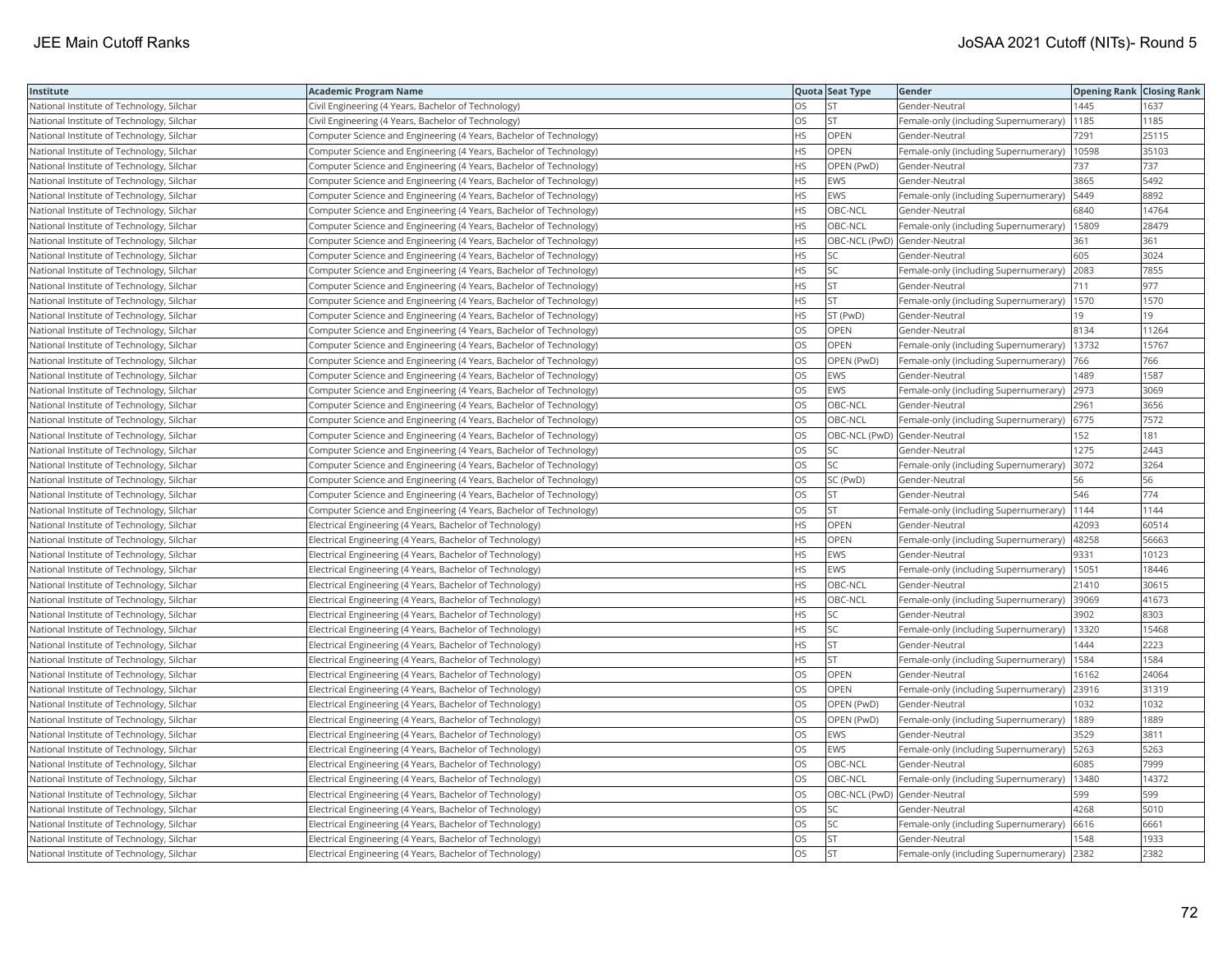| Institute                                 | <b>Academic Program Name</b>                                                   |           | Quota Seat Type              | Gender                                      | <b>Opening Rank   Closing Rank</b> |       |
|-------------------------------------------|--------------------------------------------------------------------------------|-----------|------------------------------|---------------------------------------------|------------------------------------|-------|
| National Institute of Technology, Silchar | Electronics and Communication Engineering (4 Years, Bachelor of Technology)    | HS.       | OPEN                         | Gender-Neutral                              | 25171                              | 39276 |
| National Institute of Technology, Silchar | Electronics and Communication Engineering (4 Years, Bachelor of Technology)    | HS.       | <b>OPEN</b>                  | Female-only (including Supernumerary)       | 35631                              | 47605 |
| National Institute of Technology, Silchar | Electronics and Communication Engineering (4 Years, Bachelor of Technology)    | HS.       | OPEN (PwD)                   | Gender-Neutral                              | 1038                               | 1038  |
| National Institute of Technology, Silchar | Electronics and Communication Engineering (4 Years, Bachelor of Technology)    | HS.       | EWS                          | Gender-Neutral                              | 6109                               | 7717  |
| National Institute of Technology, Silchar | Electronics and Communication Engineering (4 Years, Bachelor of Technology)    | HS        | <b>EWS</b>                   | Female-only (including Supernumerary)       | 11237                              | 11237 |
| National Institute of Technology, Silchar | Electronics and Communication Engineering (4 Years, Bachelor of Technology)    | <b>HS</b> | OBC-NCL                      | Gender-Neutral                              | 14820                              | 20405 |
| National Institute of Technology, Silchar | Electronics and Communication Engineering (4 Years, Bachelor of Technology)    | НS        | OBC-NCL                      | Female-only (including Supernumerary)       | 18049                              | 31129 |
| National Institute of Technology, Silchar | Electronics and Communication Engineering (4 Years, Bachelor of Technology)    | <b>HS</b> | <b>SC</b>                    | Gender-Neutral                              | 3517                               | 5853  |
| National Institute of Technology, Silchar | Electronics and Communication Engineering (4 Years, Bachelor of Technology)    | HS.       | <b>SC</b>                    | Female-only (including Supernumerary)       | 8255                               | 12500 |
| National Institute of Technology, Silchar | Electronics and Communication Engineering (4 Years, Bachelor of Technology)    | HS        | <b>ST</b>                    | Gender-Neutral                              | 1330                               | 1686  |
| National Institute of Technology, Silchar | Electronics and Communication Engineering (4 Years, Bachelor of Technology)    | <b>HS</b> | <b>ST</b>                    | Female-only (including Supernumerary)       | 2884                               | 2884  |
| National Institute of Technology, Silchar | Electronics and Communication Engineering (4 Years, Bachelor of Technology)    | OS        | OPEN                         | Gender-Neutral                              | 12225                              | 17216 |
| National Institute of Technology, Silchar | Electronics and Communication Engineering (4 Years, Bachelor of Technology)    | OS        | OPEN                         | Female-only (including Supernumerary) 22659 |                                    | 23110 |
| National Institute of Technology, Silchar | Electronics and Communication Engineering (4 Years, Bachelor of Technology)    | OS        | OPEN (PwD)                   | Gender-Neutral                              | 563                                | 563   |
| National Institute of Technology, Silchar | Electronics and Communication Engineering (4 Years, Bachelor of Technology)    | OS        | OPEN (PwD)                   | Female-only (including Supernumerary)       | 1118                               | 1118  |
| National Institute of Technology, Silchar | Electronics and Communication Engineering (4 Years, Bachelor of Technology)    | OS        | EWS                          | Gender-Neutral                              | 2383                               | 2593  |
| National Institute of Technology, Silchar | Electronics and Communication Engineering (4 Years, Bachelor of Technology)    | OS        | EWS                          | Female-only (including Supernumerary)       | 4035                               | 4047  |
| National Institute of Technology, Silchar | Electronics and Communication Engineering (4 Years, Bachelor of Technology)    | OS.       | EWS (PwD)                    | Gender-Neutral                              | 151                                | 151   |
| National Institute of Technology, Silchar | Electronics and Communication Engineering (4 Years, Bachelor of Technology)    | OS        | OBC-NCL                      | Gender-Neutral                              | 4597                               | 5683  |
| National Institute of Technology, Silchar | Electronics and Communication Engineering (4 Years, Bachelor of Technology)    | OS        | OBC-NCL                      | Female-only (including Supernumerary)       | 8548                               | 10414 |
| National Institute of Technology, Silchar | Electronics and Communication Engineering (4 Years, Bachelor of Technology)    | OS        | OBC-NCL (PwD) Gender-Neutral |                                             | 394                                | 394   |
| National Institute of Technology, Silchar | Electronics and Communication Engineering (4 Years, Bachelor of Technology)    | OS        | SC                           | Gender-Neutral                              | 3014                               | 3861  |
| National Institute of Technology, Silchar | Electronics and Communication Engineering (4 Years, Bachelor of Technology)    | OS.       | <b>SC</b>                    | Female-only (including Supernumerary)       | 4018                               | 5639  |
| National Institute of Technology, Silchar | Electronics and Communication Engineering (4 Years, Bachelor of Technology)    | OS        | <b>ST</b>                    | Gender-Neutral                              | 1274                               | 1439  |
| National Institute of Technology, Silchar | Electronics and Communication Engineering (4 Years, Bachelor of Technology)    | OS        | ST.                          | Female-only (including Supernumerary)       | 1889                               | 1889  |
| National Institute of Technology, Silchar | Electronics and Instrumentation Engineering (4 Years, Bachelor of Technology)  | <b>HS</b> | <b>OPEN</b>                  | Gender-Neutral                              | 39304                              | 56174 |
| National Institute of Technology, Silchar | Electronics and Instrumentation Engineering (4 Years, Bachelor of Technology)  | HS.       | OPEN                         | Female-only (including Supernumerary)       | 53834                              | 60249 |
| National Institute of Technology, Silchar | Electronics and Instrumentation Engineering (4 Years, Bachelor of Technology)  | HS        | EWS                          | Gender-Neutral                              | 8593                               | 9475  |
| National Institute of Technology, Silchar | [Electronics and Instrumentation Engineering (4 Years, Bachelor of Technology) | HS        | EWS                          | Female-only (including Supernumerary)       | 18304                              | 18304 |
| National Institute of Technology, Silchar | Electronics and Instrumentation Engineering (4 Years, Bachelor of Technology)  | HS        | OBC-NCL                      | Gender-Neutral                              | 21899                              | 33257 |
| National Institute of Technology, Silchar | Electronics and Instrumentation Engineering (4 Years, Bachelor of Technology)  | <b>HS</b> | OBC-NCL                      | Female-only (including Supernumerary)       | 38095                              | 47720 |
| National Institute of Technology, Silchar | Electronics and Instrumentation Engineering (4 Years, Bachelor of Technology)  | ΗS        | SC                           | Gender-Neutral                              | 8297                               | 10349 |
| National Institute of Technology, Silchar | Electronics and Instrumentation Engineering (4 Years, Bachelor of Technology)  | HS        | SC                           | Female-only (including Supernumerary)       | 15740                              | 15740 |
| National Institute of Technology, Silchar | Electronics and Instrumentation Engineering (4 Years, Bachelor of Technology)  | HS        | <b>ST</b>                    | Gender-Neutral                              | 2391                               | 2391  |
| National Institute of Technology, Silchar | Electronics and Instrumentation Engineering (4 Years, Bachelor of Technology)  | HS        | <b>ST</b>                    | Female-only (including Supernumerary)       | 3254                               | 3254  |
| National Institute of Technology, Silchar | Electronics and Instrumentation Engineering (4 Years, Bachelor of Technology)  | OS        | <b>OPEN</b>                  | Gender-Neutral                              | 17830                              | 25080 |
| National Institute of Technology, Silchar | Electronics and Instrumentation Engineering (4 Years, Bachelor of Technology)  | OS        | OPEN                         | Female-only (including Supernumerary)       | 24849                              | 30021 |
| National Institute of Technology, Silchar | Electronics and Instrumentation Engineering (4 Years, Bachelor of Technology)  | OS        | OPEN (PwD)                   | Gender-Neutral                              | 1954                               | 1954  |
| National Institute of Technology, Silchar | Electronics and Instrumentation Engineering (4 Years, Bachelor of Technology)  | OS        | <b>EWS</b>                   | Gender-Neutral                              | 3875                               | 4114  |
| National Institute of Technology, Silchar | Electronics and Instrumentation Engineering (4 Years, Bachelor of Technology)  | <b>OS</b> | <b>EWS</b>                   | Female-only (including Supernumerary)       | 5404                               | 5404  |
| National Institute of Technology, Silchar | Electronics and Instrumentation Engineering (4 Years, Bachelor of Technology)  | OS        | OBC-NCL                      | Gender-Neutral                              | 7946                               | 9004  |
| National Institute of Technology, Silchar | Electronics and Instrumentation Engineering (4 Years, Bachelor of Technology)  | OS        | OBC-NCL                      | Female-only (including Supernumerary)       | 12868                              | 14849 |
| National Institute of Technology, Silchar | Electronics and Instrumentation Engineering (4 Years, Bachelor of Technology)  | OS.       | <b>SC</b>                    | Gender-Neutral                              | 4567                               | 5428  |
| National Institute of Technology, Silchar | Electronics and Instrumentation Engineering (4 Years, Bachelor of Technology)  | OS        | SC                           | Female-only (including Supernumerary)       | 7874                               | 7874  |
| National Institute of Technology, Silchar | Electronics and Instrumentation Engineering (4 Years, Bachelor of Technology)  | OS.       | lst                          | Gender-Neutral                              | 2613                               | 2697  |
| National Institute of Technology, Silchar | [Electronics and Instrumentation Engineering (4 Years, Bachelor of Technology) | OS        | <b>ST</b>                    | Female-only (including Supernumerary)       | 2444                               | 2444  |
| National Institute of Technology, Silchar | Mechanical Engineering (4 Years, Bachelor of Technology)                       | HS.       | OPEN                         | Gender-Neutral                              | 36150                              | 65442 |
| National Institute of Technology, Silchar | Mechanical Engineering (4 Years, Bachelor of Technology)                       | НS        | <b>OPEN</b>                  | Female-only (including Supernumerary)       | 61212                              | 75057 |
| National Institute of Technology, Silchar | Mechanical Engineering (4 Years, Bachelor of Technology)                       | HS        | OPEN (PwD)                   | Gender-Neutral                              | 2121                               | 2121  |
| National Institute of Technology, Silchar | Mechanical Engineering (4 Years, Bachelor of Technology)                       | HS.       | <b>EWS</b>                   | Gender-Neutral                              | 10662                              | 11355 |
| National Institute of Technology, Silchar | Mechanical Engineering (4 Years, Bachelor of Technology)                       | <b>HS</b> | <b>EWS</b>                   | Female-only (including Supernumerary)       | 20390                              | 20851 |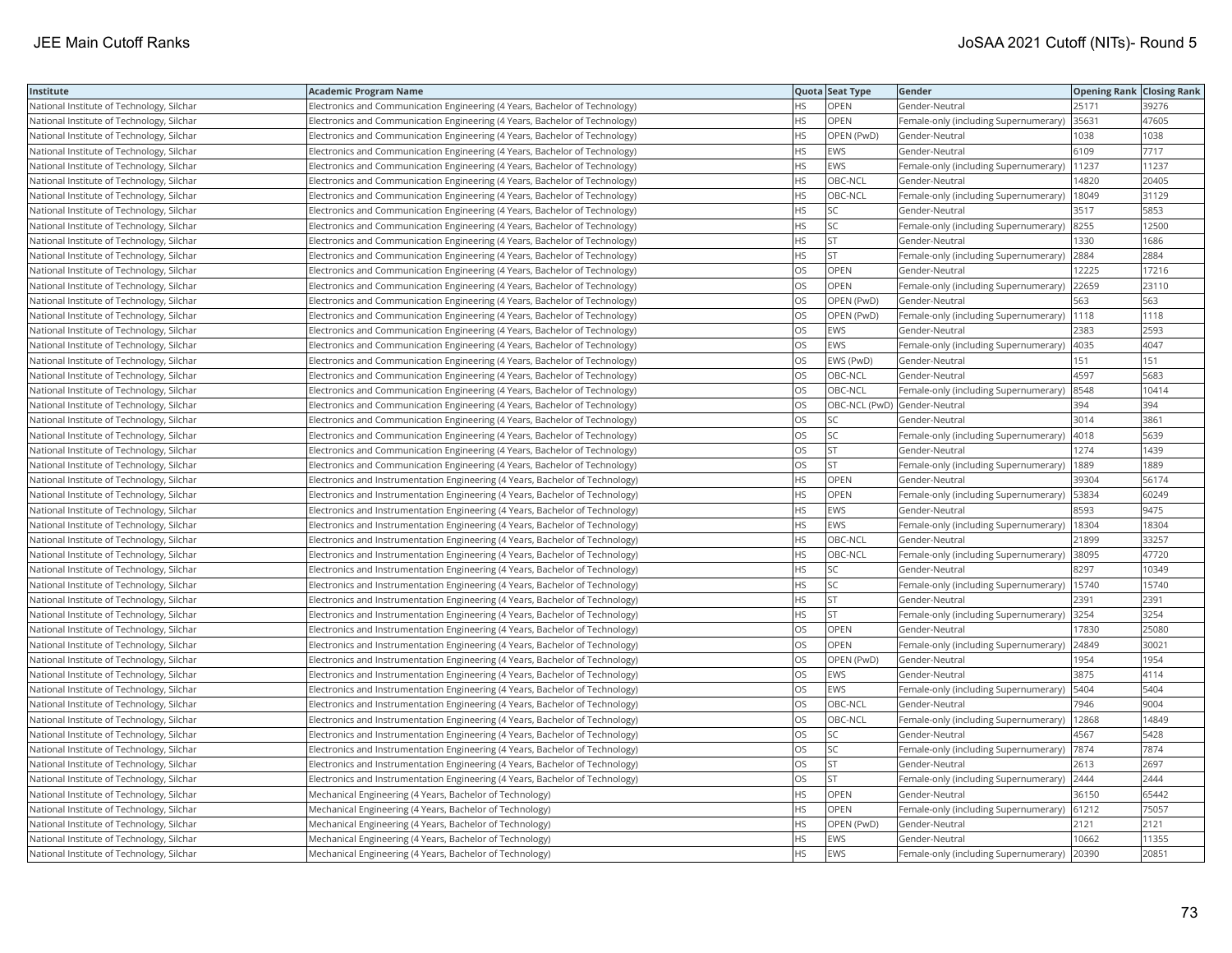| Institute                                  | Academic Program Name                                    |           | Quota Seat Type              | Gender                                      | <b>Opening Rank Closing Rank</b> |        |
|--------------------------------------------|----------------------------------------------------------|-----------|------------------------------|---------------------------------------------|----------------------------------|--------|
| National Institute of Technology, Silchar  | Mechanical Engineering (4 Years, Bachelor of Technology) | HS.       | OBC-NCL                      | Gender-Neutral                              | 20191                            | 37399  |
| National Institute of Technology, Silchar  | Mechanical Engineering (4 Years, Bachelor of Technology) | HS.       | OBC-NCL                      | Female-only (including Supernumerary)       | 33262                            | 46497  |
| National Institute of Technology, Silchar  | Mechanical Engineering (4 Years, Bachelor of Technology) | HS.       | <b>SC</b>                    | Gender-Neutral                              | 4929                             | 9495   |
| National Institute of Technology, Silchar  | Mechanical Engineering (4 Years, Bachelor of Technology) | HS        | SC                           | Female-only (including Supernumerary)       | 17178                            | 20151  |
| National Institute of Technology, Silchar  | Mechanical Engineering (4 Years, Bachelor of Technology) | HS.       | <b>ST</b>                    | Gender-Neutral                              | 1763                             | 2687   |
| National Institute of Technology, Silchar  | Mechanical Engineering (4 Years, Bachelor of Technology) | HS.       | <b>ST</b>                    | Female-only (including Supernumerary) 3142  |                                  | 3142   |
| National Institute of Technology, Silchar  | Mechanical Engineering (4 Years, Bachelor of Technology) | OS        | OPEN                         | Gender-Neutral                              | 26185                            | 30626  |
| National Institute of Technology, Silchar  | Mechanical Engineering (4 Years, Bachelor of Technology) | OS.       | <b>OPEN</b>                  | Female-only (including Supernumerary) 34676 |                                  | 39971  |
| National Institute of Technology, Silchar  | Mechanical Engineering (4 Years, Bachelor of Technology) | OS        | EWS                          | Gender-Neutral                              | 4708                             | 4986   |
| National Institute of Technology, Silchar  | Mechanical Engineering (4 Years, Bachelor of Technology) | OS        | <b>EWS</b>                   | Female-only (including Supernumerary)  7145 |                                  | 7145   |
| National Institute of Technology, Silchar  | Mechanical Engineering (4 Years, Bachelor of Technology) | <b>OS</b> | OBC-NCL                      | Gender-Neutral                              | 8776                             | 10310  |
| National Institute of Technology, Silchar  | Mechanical Engineering (4 Years, Bachelor of Technology) | <b>OS</b> | OBC-NCL                      | Female-only (including Supernumerary)       | 16880                            | 17902  |
| National Institute of Technology, Silchar  | Mechanical Engineering (4 Years, Bachelor of Technology) | OS        | OBC-NCL (PwD) Gender-Neutral |                                             | 649                              | 649    |
| National Institute of Technology, Silchar  | Mechanical Engineering (4 Years, Bachelor of Technology) | OS        | SC                           | Gender-Neutral                              | 5132                             | 5859   |
| National Institute of Technology, Silchar  | Mechanical Engineering (4 Years, Bachelor of Technology) | OS        | SC                           | Female-only (including Supernumerary) 8877  |                                  | 8921   |
| National Institute of Technology, Silchar  | Mechanical Engineering (4 Years, Bachelor of Technology) | OS        | <b>ST</b>                    | Gender-Neutral                              | 1666                             | 2207   |
| National Institute of Technology, Silchar  | Mechanical Engineering (4 Years, Bachelor of Technology) | OS.       | <b>ST</b>                    | Female-only (including Supernumerary)       | 2788                             | 3257   |
| National Institute of Technology, Srinagar | Chemical Engineering (4 Years, Bachelor of Technology)   |           | OPEN                         | Gender-Neutral                              | 76210                            | 89145  |
| National Institute of Technology, Srinagar | Chemical Engineering (4 Years, Bachelor of Technology)   | IK        | OPEN                         | Female-only (including Supernumerary)       | 110259                           | 150110 |
| National Institute of Technology, Srinagar | Chemical Engineering (4 Years, Bachelor of Technology)   |           | OPEN (PwD)                   | Gender-Neutral                              | 1506                             | 1506   |
| National Institute of Technology, Srinagar | Chemical Engineering (4 Years, Bachelor of Technology)   |           | EWS                          | Gender-Neutral                              | 50914                            | 56118  |
| National Institute of Technology, Srinagar | Chemical Engineering (4 Years, Bachelor of Technology)   | IK        | SC                           | Gender-Neutral                              | 25246                            | 31998  |
| National Institute of Technology, Srinagar | Chemical Engineering (4 Years, Bachelor of Technology)   |           | <b>ST</b>                    | Gender-Neutral                              | 5075                             | 5904   |
| National Institute of Technology, Srinagar | Chemical Engineering (4 Years, Bachelor of Technology)   |           | <b>ST</b>                    | Female-only (including Supernumerary)       | 9875                             | 9875   |
| National Institute of Technology, Srinagar | Chemical Engineering (4 Years, Bachelor of Technology)   |           | ST (PwD)                     | Gender-Neutral                              | 49                               | 49     |
| National Institute of Technology, Srinagar | Chemical Engineering (4 Years, Bachelor of Technology)   | LA        | OPEN                         | Gender-Neutral                              | 318532                           | 442556 |
| National Institute of Technology, Srinagar | Chemical Engineering (4 Years, Bachelor of Technology)   | OS        | OPEN                         | Gender-Neutral                              | 41045                            | 50554  |
| National Institute of Technology, Srinagar | Chemical Engineering (4 Years, Bachelor of Technology)   | OS        | OPEN                         | Female-only (including Supernumerary)       | 49599                            | 54831  |
| National Institute of Technology, Srinagar | Chemical Engineering (4 Years, Bachelor of Technology)   | OS        | <b>EWS</b>                   | Gender-Neutral                              | 7741                             | 7969   |
| National Institute of Technology, Srinagar | Chemical Engineering (4 Years, Bachelor of Technology)   | OS        | EWS                          | Female-only (including Supernumerary)  9192 |                                  | 9192   |
| National Institute of Technology, Srinagar | Chemical Engineering (4 Years, Bachelor of Technology)   | OS        | OBC-NCL                      | Gender-Neutral                              | 13563                            | 15330  |
| National Institute of Technology, Srinagar | Chemical Engineering (4 Years, Bachelor of Technology)   | OS.       | OBC-NCL                      | Female-only (including Supernumerary)       | 21307                            | 21683  |
| National Institute of Technology, Srinagar | Chemical Engineering (4 Years, Bachelor of Technology)   | OS        | SC                           | Gender-Neutral                              | 7542                             | 8644   |
| National Institute of Technology, Srinagar | Chemical Engineering (4 Years, Bachelor of Technology)   | OS        | SC                           | Female-only (including Supernumerary)       | 10237                            | 10738  |
| National Institute of Technology, Srinagar | Chemical Engineering (4 Years, Bachelor of Technology)   | OS.       | <b>ST</b>                    | Gender-Neutral                              | 3123                             | 3392   |
| National Institute of Technology, Srinagar | Chemical Engineering (4 Years, Bachelor of Technology)   | OS        | lst                          | Female-only (including Supernumerary)       | 3866                             | 3866   |
| National Institute of Technology, Srinagar | Civil Engineering (4 Years, Bachelor of Technology)      | ΙK        | OPEN                         | Gender-Neutral                              | 3874                             | 60535  |
| National Institute of Technology, Srinagar | Civil Engineering (4 Years, Bachelor of Technology)      |           | OPEN                         | Female-only (including Supernumerary) 35731 |                                  | 78456  |
| National Institute of Technology, Srinagar | Civil Engineering (4 Years, Bachelor of Technology)      |           | OPEN (PwD)                   | Gender-Neutral                              | 700                              | 776    |
| National Institute of Technology, Srinagar | Civil Engineering (4 Years, Bachelor of Technology)      |           | <b>EWS</b>                   | Gender-Neutral                              | 22772                            | 31573  |
| National Institute of Technology, Srinagar | Civil Engineering (4 Years, Bachelor of Technology)      |           | <b>EWS</b>                   | Female-only (including Supernumerary)       | 24716                            | 74911  |
| National Institute of Technology, Srinagar | Civil Engineering (4 Years, Bachelor of Technology)      | IK        | OBC-NCL                      | Gender-Neutral                              | 53930                            | 252647 |
| National Institute of Technology, Srinagar | Civil Engineering (4 Years, Bachelor of Technology)      |           | OBC-NCL                      | Female-only (including Supernumerary)       | 94841                            | 122080 |
| National Institute of Technology, Srinagar | Civil Engineering (4 Years, Bachelor of Technology)      |           | SC                           | Gender-Neutral                              | 11785                            | 18725  |
| National Institute of Technology, Srinagar | Civil Engineering (4 Years, Bachelor of Technology)      | ΙK        | <b>SC</b>                    | Female-only (including Supernumerary) 27272 |                                  | 27272  |
| National Institute of Technology, Srinagar | Civil Engineering (4 Years, Bachelor of Technology)      |           | ST                           | Gender-Neutral                              | 705                              | 4346   |
| National Institute of Technology, Srinagar | Civil Engineering (4 Years, Bachelor of Technology)      |           | <b>ST</b>                    | Female-only (including Supernumerary)       | 5587                             | 5587   |
| National Institute of Technology, Srinagar | Civil Engineering (4 Years, Bachelor of Technology)      | LA        | OPEN                         | Gender-Neutral                              | 173760                           | 236539 |
| National Institute of Technology, Srinagar | Civil Engineering (4 Years, Bachelor of Technology)      | LA        | OPEN                         | Female-only (including Supernumerary)       | 195891                           | 386574 |
| National Institute of Technology, Srinagar | Civil Engineering (4 Years, Bachelor of Technology)      | OS.       | OPEN                         | Gender-Neutral                              | 46084                            | 52456  |
| National Institute of Technology, Srinagar | Civil Engineering (4 Years, Bachelor of Technology)      | <b>OS</b> | <b>OPEN</b>                  | Female-only (including Supernumerary)       | 56589                            | 62510  |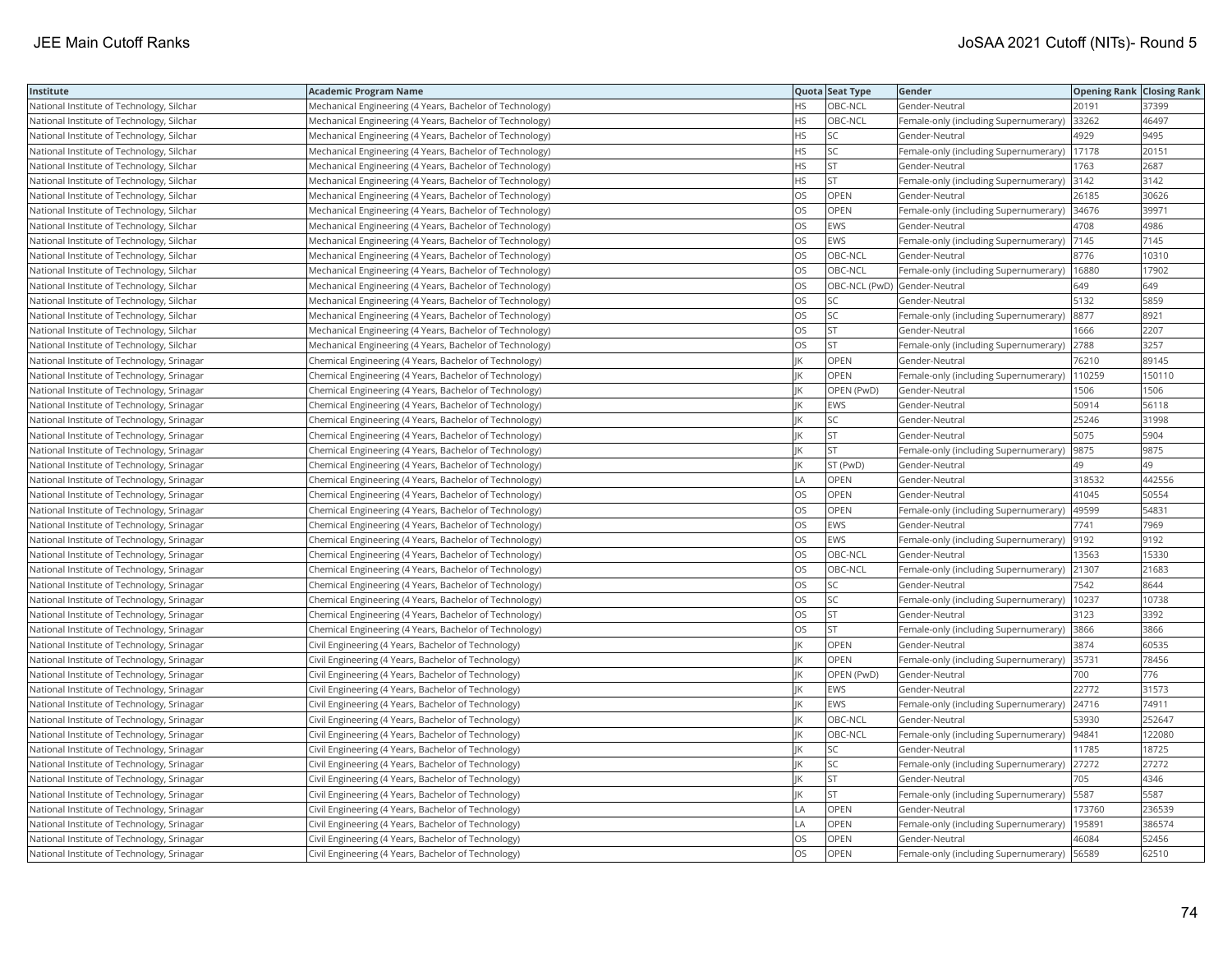| Institute                                  | Academic Program Name                                              |           | Quota Seat Type              | Gender                                       | <b>Opening Rank Closing Rank</b> |        |
|--------------------------------------------|--------------------------------------------------------------------|-----------|------------------------------|----------------------------------------------|----------------------------------|--------|
| National Institute of Technology, Srinagar | Civil Engineering (4 Years, Bachelor of Technology)                | OS        | EWS                          | Gender-Neutral                               | 7972                             | 8071   |
| National Institute of Technology, Srinagar | Civil Engineering (4 Years, Bachelor of Technology)                | OS        | EWS                          | Female-only (including Supernumerary)        | 9800                             | 9908   |
| National Institute of Technology, Srinagar | Civil Engineering (4 Years, Bachelor of Technology)                | <b>OS</b> | OBC-NCL                      | Gender-Neutral                               | 14202                            | 15671  |
| National Institute of Technology, Srinagar | Civil Engineering (4 Years, Bachelor of Technology)                | OS        | OBC-NCL                      | Female-only (including Supernumerary)        | 20683                            | 21926  |
| National Institute of Technology, Srinagar | Civil Engineering (4 Years, Bachelor of Technology)                | OS        | <b>SC</b>                    | Gender-Neutral                               | 6356                             | 8597   |
| National Institute of Technology, Srinagar | Civil Engineering (4 Years, Bachelor of Technology)                | OS        | SC                           | Female-only (including Supernumerary)  8948  |                                  | 9274   |
| National Institute of Technology, Srinagar | Civil Engineering (4 Years, Bachelor of Technology)                | OS        | <b>ST</b>                    | Gender-Neutral                               | 2691                             | 2975   |
| National Institute of Technology, Srinagar | Civil Engineering (4 Years, Bachelor of Technology)                | OS        | <b>ST</b>                    | Female-only (including Supernumerary)        | 3828                             | 3828   |
| National Institute of Technology, Srinagar | Computer Science and Engineering (4 Years, Bachelor of Technology) |           | OPEN                         | Gender-Neutral                               | 640                              | 24463  |
| National Institute of Technology, Srinagar | Computer Science and Engineering (4 Years, Bachelor of Technology) | IK        | OPEN                         | Female-only (including Supernumerary)        | 40998                            | 55188  |
| National Institute of Technology, Srinagar | Computer Science and Engineering (4 Years, Bachelor of Technology) |           | OPEN (PwD)                   | Gender-Neutral                               | 529                              | 529    |
| National Institute of Technology, Srinagar | Computer Science and Engineering (4 Years, Bachelor of Technology) |           | EWS                          | Gender-Neutral                               | 10475                            | 12207  |
| National Institute of Technology, Srinagar | Computer Science and Engineering (4 Years, Bachelor of Technology) |           | EWS                          | Female-only (including Supernumerary)        | 16452                            | 16452  |
| National Institute of Technology, Srinagar | Computer Science and Engineering (4 Years, Bachelor of Technology) |           | OBC-NCL                      | Gender-Neutral                               | 16599                            | 44844  |
| National Institute of Technology, Srinagar | Computer Science and Engineering (4 Years, Bachelor of Technology) |           | OBC-NCL                      | Female-only (including Supernumerary)        | 41692                            | 80998  |
| National Institute of Technology, Srinagar | Computer Science and Engineering (4 Years, Bachelor of Technology) |           | <b>SC</b>                    | Gender-Neutral                               | 3041                             | 7287   |
| National Institute of Technology, Srinagar | Computer Science and Engineering (4 Years, Bachelor of Technology) | IK        | <b>SC</b>                    | Female-only (including Supernumerary) 6845   |                                  | 6845   |
| National Institute of Technology, Srinagar | Computer Science and Engineering (4 Years, Bachelor of Technology) |           | ST.                          | Gender-Neutral                               | 955                              | 1878   |
| National Institute of Technology, Srinagar | Computer Science and Engineering (4 Years, Bachelor of Technology) |           | <b>ST</b>                    | Female-only (including Supernumerary)        | 12237                            | 12237  |
| National Institute of Technology, Srinagar | Computer Science and Engineering (4 Years, Bachelor of Technology) | LA        | OPEN                         | Gender-Neutral                               | 145043                           | 265454 |
| National Institute of Technology, Srinagar | Computer Science and Engineering (4 Years, Bachelor of Technology) | OS        | OPEN                         | Gender-Neutral                               | 18391                            | 22125  |
| National Institute of Technology, Srinagar | Computer Science and Engineering (4 Years, Bachelor of Technology) | OS        | OPEN                         | Female-only (including Supernumerary) 24713  |                                  | 33604  |
| National Institute of Technology, Srinagar | Computer Science and Engineering (4 Years, Bachelor of Technology) | OS        | OPEN (PwD)                   | Gender-Neutral                               | 918                              | 918    |
| National Institute of Technology, Srinagar | Computer Science and Engineering (4 Years, Bachelor of Technology) | OS        | EWS                          | Gender-Neutral                               | 3261                             | 3564   |
| National Institute of Technology, Srinagar | Computer Science and Engineering (4 Years, Bachelor of Technology) | OS        | EWS                          | Female-only (including Supernumerary)        | 5083                             | 5083   |
| National Institute of Technology, Srinagar | Computer Science and Engineering (4 Years, Bachelor of Technology) | OS        | OBC-NCL                      | Gender-Neutral                               | 5769                             | 6922   |
| National Institute of Technology, Srinagar | Computer Science and Engineering (4 Years, Bachelor of Technology) | <b>OS</b> | OBC-NCL                      | Female-only (including Supernumerary)        | 10382                            | 11397  |
| National Institute of Technology, Srinagar | Computer Science and Engineering (4 Years, Bachelor of Technology) | OS        | OBC-NCL (PwD) Gender-Neutral |                                              | 344                              | 344    |
| National Institute of Technology, Srinagar | Computer Science and Engineering (4 Years, Bachelor of Technology) | OS        | SC                           | Gender-Neutral                               | 2285                             | 3459   |
| National Institute of Technology, Srinagar | Computer Science and Engineering (4 Years, Bachelor of Technology) | OS        | SC                           | Female-only (including Supernumerary)        | 4384                             | 4465   |
| National Institute of Technology, Srinagar | Computer Science and Engineering (4 Years, Bachelor of Technology) | OS        | <b>ST</b>                    | Gender-Neutral                               | 1647                             | 1839   |
| National Institute of Technology, Srinagar | Electrical Engineering (4 Years, Bachelor of Technology)           |           | OPEN                         | Gender-Neutral                               | 45868                            | 65807  |
| National Institute of Technology, Srinagar | Electrical Engineering (4 Years, Bachelor of Technology)           | IK        | OPEN                         | Female-only (including Supernumerary)        | 96353                            | 106224 |
| National Institute of Technology, Srinagar | Electrical Engineering (4 Years, Bachelor of Technology)           |           | OPEN (PwD)                   | Gender-Neutral                               | 1358                             | 1358   |
| National Institute of Technology, Srinagar | Electrical Engineering (4 Years, Bachelor of Technology)           |           | EWS                          | Gender-Neutral                               | 16674                            | 35267  |
| National Institute of Technology, Srinagar | Electrical Engineering (4 Years, Bachelor of Technology)           |           | EWS                          | Female-only (including Supernumerary)        | 64728                            | 64728  |
| National Institute of Technology, Srinagar | Electrical Engineering (4 Years, Bachelor of Technology)           |           | OBC-NCL                      | Gender-Neutral                               | 53829                            | 305382 |
| National Institute of Technology, Srinagar | Electrical Engineering (4 Years, Bachelor of Technology)           |           | SC                           | Gender-Neutral                               | 14214                            | 21151  |
| National Institute of Technology, Srinagar | Electrical Engineering (4 Years, Bachelor of Technology)           |           | <b>SC</b>                    | Female-only (including Supernumerary)        | 25956                            | 26377  |
| National Institute of Technology, Srinagar | Electrical Engineering (4 Years, Bachelor of Technology)           |           | <b>ST</b>                    | Gender-Neutral                               | 4914                             | 5005   |
| National Institute of Technology, Srinagar | Electrical Engineering (4 Years, Bachelor of Technology)           |           | <b>ST</b>                    | Female-only (including Supernumerary)        | 8775                             | 8775   |
| National Institute of Technology, Srinagar | Electrical Engineering (4 Years, Bachelor of Technology)           | LA        | OPEN                         | Gender-Neutral                               | 261880                           | 279865 |
| National Institute of Technology, Srinagar | Electrical Engineering (4 Years, Bachelor of Technology)           | LA        | OPEN                         | Female-only (including Supernumerary)        | 394666                           | 394666 |
| National Institute of Technology, Srinagar | Electrical Engineering (4 Years, Bachelor of Technology)           | OS        | OPEN                         | Gender-Neutral                               | 36097                            | 41447  |
| National Institute of Technology, Srinagar | Electrical Engineering (4 Years, Bachelor of Technology)           | OS        | OPEN                         | Female-only (including Supernumerary)  48798 |                                  | 51874  |
| National Institute of Technology, Srinagar | Electrical Engineering (4 Years, Bachelor of Technology)           | OS        | OPEN (PwD)                   | Gender-Neutral                               | 1267                             | 1267   |
| National Institute of Technology, Srinagar | Electrical Engineering (4 Years, Bachelor of Technology)           | OS.       | <b>EWS</b>                   | Gender-Neutral                               | 6272                             | 6629   |
| National Institute of Technology, Srinagar | Electrical Engineering (4 Years, Bachelor of Technology)           | OS        | EWS                          | Female-only (including Supernumerary)        | 8557                             | 8557   |
| National Institute of Technology, Srinagar | Electrical Engineering (4 Years, Bachelor of Technology)           | OS        | OBC-NCL                      | Gender-Neutral                               | 10729                            | 12560  |
| National Institute of Technology, Srinagar | Electrical Engineering (4 Years, Bachelor of Technology)           | OS.       | OBC-NCL                      | Female-only (including Supernumerary)        | 19072                            | 19612  |
| National Institute of Technology, Srinagar | Electrical Engineering (4 Years, Bachelor of Technology)           | <b>OS</b> | <b>SC</b>                    | Gender-Neutral                               | 5390                             | 6806   |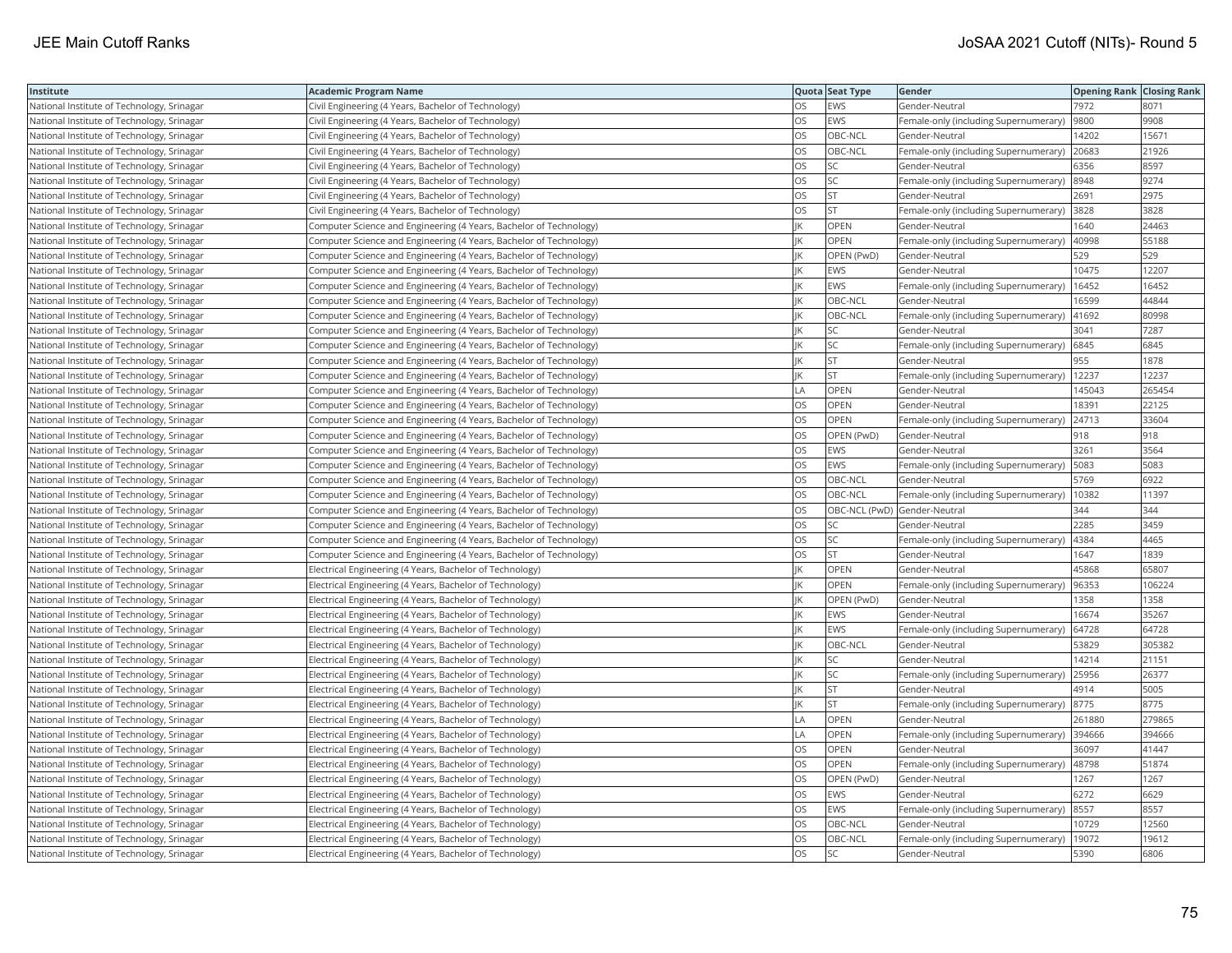| Institute                                  | Academic Program Name                                                       |     | Quota Seat Type              | Gender                                        | <b>Opening Rank Closing Rank</b> |        |
|--------------------------------------------|-----------------------------------------------------------------------------|-----|------------------------------|-----------------------------------------------|----------------------------------|--------|
| National Institute of Technology, Srinagar | Electrical Engineering (4 Years, Bachelor of Technology)                    | OS. | <b>SC</b>                    | Female-only (including Supernumerary)         | 7820                             | 8537   |
| National Institute of Technology, Srinagar | Electrical Engineering (4 Years, Bachelor of Technology)                    | OS  | <b>ST</b>                    | Gender-Neutral                                | 1948                             | 2405   |
| National Institute of Technology, Srinagar | Electrical Engineering (4 Years, Bachelor of Technology)                    | OS  | <b>ST</b>                    | Female-only (including Supernumerary)         | 3565                             | 3565   |
| National Institute of Technology, Srinagar | Electronics and Communication Engineering (4 Years, Bachelor of Technology) |     | <b>OPEN</b>                  | Gender-Neutral                                | 34904                            | 45196  |
| National Institute of Technology, Srinagar | Electronics and Communication Engineering (4 Years, Bachelor of Technology) |     | <b>OPEN</b>                  | Female-only (including Supernumerary)         | 59528                            | 93755  |
| National Institute of Technology, Srinagar | Electronics and Communication Engineering (4 Years, Bachelor of Technology) |     | OPEN (PwD)                   | Gender-Neutral                                | 1230                             | 1230   |
| National Institute of Technology, Srinagar | Electronics and Communication Engineering (4 Years, Bachelor of Technology) |     | <b>EWS</b>                   | Gender-Neutral                                | 18344                            | 26278  |
| National Institute of Technology, Srinagar | Electronics and Communication Engineering (4 Years, Bachelor of Technology) |     | EWS                          | Female-only (including Supernumerary)         | 53789                            | 53789  |
| National Institute of Technology, Srinagar | Electronics and Communication Engineering (4 Years, Bachelor of Technology) |     | OBC-NCL                      | Gender-Neutral                                | 77516                            | 251936 |
| National Institute of Technology, Srinagar | Electronics and Communication Engineering (4 Years, Bachelor of Technology) |     | OBC-NCL                      | Female-only (including Supernumerary)         | 113212                           | 113212 |
| National Institute of Technology, Srinagar | Electronics and Communication Engineering (4 Years, Bachelor of Technology) | IK  | SC                           | Gender-Neutral                                | 5992                             | 18080  |
| National Institute of Technology, Srinagar | Electronics and Communication Engineering (4 Years, Bachelor of Technology) |     | SC                           | Female-only (including Supernumerary)         | 14185                            | 24048  |
| National Institute of Technology, Srinagar | Electronics and Communication Engineering (4 Years, Bachelor of Technology) | IK  | <b>ST</b>                    | Gender-Neutral                                | 2778                             | 4776   |
| National Institute of Technology, Srinagar | Electronics and Communication Engineering (4 Years, Bachelor of Technology) |     | <b>ST</b>                    | Female-only (including Supernumerary)         | 10870                            | 10870  |
| National Institute of Technology, Srinagar | Electronics and Communication Engineering (4 Years, Bachelor of Technology) | LA  | <b>OPEN</b>                  | Gender-Neutral                                | 166453                           | 301608 |
| National Institute of Technology, Srinagar | Electronics and Communication Engineering (4 Years, Bachelor of Technology) | LA  | OPEN                         | Female-only (including Supernumerary)         | 533995                           | 533995 |
| National Institute of Technology, Srinagar | Electronics and Communication Engineering (4 Years, Bachelor of Technology) | OS  | OPEN                         | Gender-Neutral                                | 22454                            | 34268  |
| National Institute of Technology, Srinagar | Electronics and Communication Engineering (4 Years, Bachelor of Technology) | OS  | OPEN                         | Female-only (including Supernumerary)         | 36720                            | 42498  |
| National Institute of Technology, Srinagar | Electronics and Communication Engineering (4 Years, Bachelor of Technology) | OS. | OPEN (PwD)                   | Gender-Neutral                                | 1119                             | 1119   |
| National Institute of Technology, Srinagar | Electronics and Communication Engineering (4 Years, Bachelor of Technology) | OS  | EWS                          | Gender-Neutral                                | 5171                             | 5308   |
| National Institute of Technology, Srinagar | Electronics and Communication Engineering (4 Years, Bachelor of Technology) | OS  | EWS                          | Female-only (including Supernumerary)         | 6487                             | 6487   |
| National Institute of Technology, Srinagar | Electronics and Communication Engineering (4 Years, Bachelor of Technology) | OS. | OBC-NCL                      | Gender-Neutral                                | 8471                             | 10148  |
| National Institute of Technology, Srinagar | Electronics and Communication Engineering (4 Years, Bachelor of Technology) | OS  | OBC-NCL                      | Female-only (including Supernumerary)         | 14394                            | 16431  |
| National Institute of Technology, Srinagar | Electronics and Communication Engineering (4 Years, Bachelor of Technology) | OS  | OBC-NCL (PwD) Gender-Neutral |                                               | 521                              | 521    |
| National Institute of Technology, Srinagar | Electronics and Communication Engineering (4 Years, Bachelor of Technology) | OS  | SC                           | Gender-Neutral                                | 4503                             | 6075   |
| National Institute of Technology, Srinagar | Electronics and Communication Engineering (4 Years, Bachelor of Technology) | OS  | SC                           | Female-only (including Supernumerary)         | 8056                             | 8129   |
| National Institute of Technology, Srinagar | Electronics and Communication Engineering (4 Years, Bachelor of Technology) | OS. | lst                          | Gender-Neutral                                | 2269                             | 2883   |
| National Institute of Technology, Srinagar | Electronics and Communication Engineering (4 Years, Bachelor of Technology) | OS  | lst.                         | Female-only (including Supernumerary) 3514    |                                  | 3514   |
| National Institute of Technology, Srinagar | Information Technology (4 Years, Bachelor of Technology)                    | IK  | OPEN                         | Gender-Neutral                                | 26764                            | 36710  |
| National Institute of Technology, Srinagar | Information Technology (4 Years, Bachelor of Technology)                    |     | OPEN                         | Female-only (including Supernumerary)         | 62217                            | 92526  |
| National Institute of Technology, Srinagar | Information Technology (4 Years, Bachelor of Technology)                    |     | OPEN (PwD)                   | Gender-Neutral                                | 734                              | 734    |
| National Institute of Technology, Srinagar | Information Technology (4 Years, Bachelor of Technology)                    |     | <b>EWS</b>                   | Gender-Neutral                                | 15451                            | 21592  |
| National Institute of Technology, Srinagar | Information Technology (4 Years, Bachelor of Technology)                    |     | EWS                          | Female-only (including Supernumerary)         | 48663                            | 48663  |
| National Institute of Technology, Srinagar | Information Technology (4 Years, Bachelor of Technology)                    |     | OBC-NCL                      | Gender-Neutral                                | 55293                            | 85476  |
| National Institute of Technology, Srinagar | Information Technology (4 Years, Bachelor of Technology)                    |     | <b>SC</b>                    | Gender-Neutral                                | 7693                             | 11733  |
| National Institute of Technology, Srinagar | Information Technology (4 Years, Bachelor of Technology)                    |     | SC                           | Female-only (including Supernumerary)         | 8214                             | 8214   |
| National Institute of Technology, Srinagar | Information Technology (4 Years, Bachelor of Technology)                    |     | lst                          | Gender-Neutral                                | 2095                             | 2736   |
| National Institute of Technology, Srinagar | Information Technology (4 Years, Bachelor of Technology)                    |     | <b>ST</b>                    | Female-only (including Supernumerary)  8764   |                                  | 8764   |
| National Institute of Technology, Srinagar | Information Technology (4 Years, Bachelor of Technology)                    | LA  | OPEN                         | Gender-Neutral                                | 243352                           | 267750 |
| National Institute of Technology, Srinagar | Information Technology (4 Years, Bachelor of Technology)                    | OS. | <b>OPEN</b>                  | Gender-Neutral                                | 22879                            | 27616  |
| National Institute of Technology, Srinagar | Information Technology (4 Years, Bachelor of Technology)                    | OS  | OPEN                         | Female-only (including Supernumerary)         | 35055                            | 37867  |
| National Institute of Technology, Srinagar | Information Technology (4 Years, Bachelor of Technology)                    | OS  | OPEN (PwD)                   | Gender-Neutral                                | 1079                             | 1079   |
| National Institute of Technology, Srinagar | Information Technology (4 Years, Bachelor of Technology)                    | OS. | <b>EWS</b>                   | Gender-Neutral                                | 4243                             | 4331   |
| National Institute of Technology, Srinagar | Information Technology (4 Years, Bachelor of Technology)                    | OS  | EWS                          | Female-only (including Supernumerary)         | 6336                             | 6336   |
| National Institute of Technology, Srinagar | Information Technology (4 Years, Bachelor of Technology)                    | OS. | OBC-NCL                      | Gender-Neutral                                | 6974                             | 8378   |
| National Institute of Technology, Srinagar | Information Technology (4 Years, Bachelor of Technology)                    | OS  | OBC-NCL                      | Female-only (including Supernumerary)   13127 |                                  | 13358  |
| National Institute of Technology, Srinagar | Information Technology (4 Years, Bachelor of Technology)                    | OS  | SC                           | Gender-Neutral                                | 3567                             | 4377   |
| National Institute of Technology, Srinagar | Information Technology (4 Years, Bachelor of Technology)                    | OS  | <b>SC</b>                    | Female-only (including Supernumerary)         | 5414                             | 5955   |
| National Institute of Technology, Srinagar | Information Technology (4 Years, Bachelor of Technology)                    | OS  | <b>ST</b>                    | Gender-Neutral                                | 848                              | 2003   |
| National Institute of Technology, Srinagar | Information Technology (4 Years, Bachelor of Technology)                    | OS. | <b>ST</b>                    | Female-only (including Supernumerary)         | 3326                             | 3326   |
| National Institute of Technology, Srinagar | Mechanical Engineering (4 Years, Bachelor of Technology)                    | IK  | OPEN                         | Gender-Neutral                                | 50063                            | 75120  |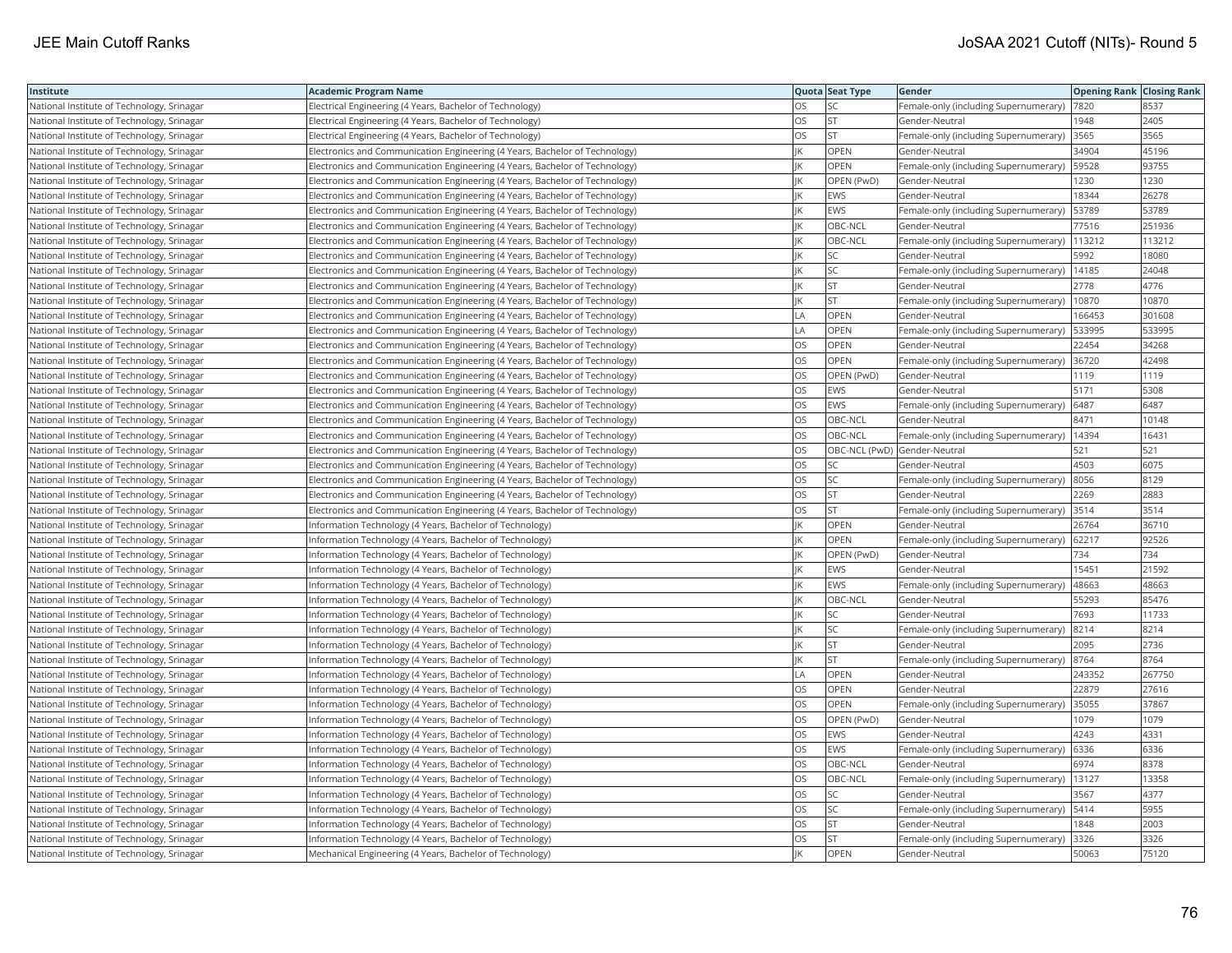| Institute                                         | <b>Academic Program Name</b>                                              |                | Quota Seat Type | Gender                                        | <b>Opening Rank Closing Rank</b> |        |
|---------------------------------------------------|---------------------------------------------------------------------------|----------------|-----------------|-----------------------------------------------|----------------------------------|--------|
| National Institute of Technology, Srinagar        | Mechanical Engineering (4 Years, Bachelor of Technology)                  |                | OPEN            | Female-only (including Supernumerary)   97827 |                                  | 122203 |
| National Institute of Technology, Srinagar        | Mechanical Engineering (4 Years, Bachelor of Technology)                  |                | OPEN (PwD)      | Gender-Neutral                                | 1410                             | 1410   |
| National Institute of Technology, Srinagar        | Mechanical Engineering (4 Years, Bachelor of Technology)                  |                | <b>EWS</b>      | Gender-Neutral                                | 27080                            | 46351  |
| National Institute of Technology, Srinagar        | Mechanical Engineering (4 Years, Bachelor of Technology)                  |                | OBC-NCL         | Gender-Neutral                                | 92386                            | 203985 |
| National Institute of Technology, Srinagar        | Mechanical Engineering (4 Years, Bachelor of Technology)                  |                | SC              | Gender-Neutral                                | 14118                            | 23399  |
| National Institute of Technology, Srinagar        | Mechanical Engineering (4 Years, Bachelor of Technology)                  |                | <b>ST</b>       | Gender-Neutral                                | 3480                             | 4842   |
| National Institute of Technology, Srinagar        | Mechanical Engineering (4 Years, Bachelor of Technology)                  |                | <b>ST</b>       | Female-only (including Supernumerary)         | 10710                            | 10710  |
| National Institute of Technology, Srinagar        | Mechanical Engineering (4 Years, Bachelor of Technology)                  | LA             | OPEN            | Gender-Neutral                                | 259066                           | 290815 |
| National Institute of Technology, Srinagar        | Mechanical Engineering (4 Years, Bachelor of Technology)                  | $\overline{A}$ | OPEN            | Female-only (including Supernumerary)         | 284977                           | 284977 |
| National Institute of Technology, Srinagar        | Mechanical Engineering (4 Years, Bachelor of Technology)                  | OS             | OPEN            | Gender-Neutral                                | 30027                            | 44891  |
| National Institute of Technology, Srinagar        | Mechanical Engineering (4 Years, Bachelor of Technology)                  | OS             | OPEN            | Female-only (including Supernumerary)         | 51262                            | 57256  |
| National Institute of Technology, Srinagar        | Mechanical Engineering (4 Years, Bachelor of Technology)                  | OS             | EWS             | Gender-Neutral                                | 6939                             | 7167   |
| National Institute of Technology, Srinagar        | Mechanical Engineering (4 Years, Bachelor of Technology)                  | OS             | <b>EWS</b>      | Female-only (including Supernumerary)         | 9049                             | 9049   |
| National Institute of Technology, Srinagar        | Mechanical Engineering (4 Years, Bachelor of Technology)                  | OS             | OBC-NCL         | Gender-Neutral                                | 11574                            | 14374  |
| National Institute of Technology, Srinagar        | Mechanical Engineering (4 Years, Bachelor of Technology)                  | OS             | OBC-NCL         | Female-only (including Supernumerary)   19917 |                                  | 21355  |
| National Institute of Technology, Srinagar        | Mechanical Engineering (4 Years, Bachelor of Technology)                  | OS             | SC              | Gender-Neutral                                | 6781                             | 7772   |
| National Institute of Technology, Srinagar        | Mechanical Engineering (4 Years, Bachelor of Technology)                  | OS             | SC              | Female-only (including Supernumerary)   9232  |                                  | 10599  |
| National Institute of Technology, Srinagar        | Mechanical Engineering (4 Years, Bachelor of Technology)                  | OS             | <b>ST</b>       | Gender-Neutral                                | 2638                             | 3054   |
| National Institute of Technology, Srinagar        | Mechanical Engineering (4 Years, Bachelor of Technology)                  | OS             | <b>ST</b>       | Female-only (including Supernumerary) 3756    |                                  | 3756   |
| National Institute of Technology, Srinagar        | Metallurgical and Materials Engineering (4 Years, Bachelor of Technology) |                | OPEN            | Gender-Neutral                                | 89073                            | 106057 |
| National Institute of Technology, Srinagar        | Metallurgical and Materials Engineering (4 Years, Bachelor of Technology) |                | <b>OPEN</b>     | Female-only (including Supernumerary)         | 150768                           | 173426 |
| National Institute of Technology, Srinagar        | Metallurgical and Materials Engineering (4 Years, Bachelor of Technology) |                | OPEN (PwD)      | Gender-Neutral                                | 1737                             | 1737   |
| National Institute of Technology, Srinagar        | Metallurgical and Materials Engineering (4 Years, Bachelor of Technology) |                | <b>EWS</b>      | Gender-Neutral                                | 30692                            | 60205  |
| National Institute of Technology, Srinagar        | Metallurgical and Materials Engineering (4 Years, Bachelor of Technology) |                | <b>EWS</b>      | Female-only (including Supernumerary)         | 71852                            | 71852  |
| National Institute of Technology, Srinagar        | Metallurgical and Materials Engineering (4 Years, Bachelor of Technology) |                | OBC-NCL         | Gender-Neutral                                | 217318                           | 217318 |
| National Institute of Technology, Srinagar        | Metallurgical and Materials Engineering (4 Years, Bachelor of Technology) |                | SC              | Gender-Neutral                                | 28369                            | 34922  |
| National Institute of Technology, Srinagar        | Metallurgical and Materials Engineering (4 Years, Bachelor of Technology) | IK             | ST              | Gender-Neutral                                | 5964                             | 6124   |
| National Institute of Technology, Srinagar        | Metallurgical and Materials Engineering (4 Years, Bachelor of Technology) |                | <b>ST</b>       | Female-only (including Supernumerary)         | 16436                            | 16436  |
| National Institute of Technology, Srinagar        | Metallurgical and Materials Engineering (4 Years, Bachelor of Technology) | LA             | OPEN            | Gender-Neutral                                | 332546                           | 533147 |
| National Institute of Technology, Srinagar        | Metallurgical and Materials Engineering (4 Years, Bachelor of Technology) | OS             | OPEN            | Gender-Neutral                                | 42957                            | 54558  |
| National Institute of Technology, Srinagar        | Metallurgical and Materials Engineering (4 Years, Bachelor of Technology) | OS             | OPEN            | Female-only (including Supernumerary)   58436 |                                  | 63384  |
| National Institute of Technology, Srinagar        | Metallurgical and Materials Engineering (4 Years, Bachelor of Technology) | OS             | <b>EWS</b>      | Gender-Neutral                                | 8310                             | 8386   |
| National Institute of Technology, Srinagar        | Metallurgical and Materials Engineering (4 Years, Bachelor of Technology) | OS             | <b>EWS</b>      | Female-only (including Supernumerary)         | 9990                             | 9990   |
| National Institute of Technology, Srinagar        | Metallurgical and Materials Engineering (4 Years, Bachelor of Technology) | OS             | OBC-NCL         | Gender-Neutral                                | 15356                            | 15962  |
| National Institute of Technology, Srinagar        | Metallurgical and Materials Engineering (4 Years, Bachelor of Technology) | OS             | OBC-NCL         | Female-only (including Supernumerary)         | 22580                            | 22942  |
| National Institute of Technology, Srinagar        | Metallurgical and Materials Engineering (4 Years, Bachelor of Technology) | OS             | SC              | Gender-Neutral                                | 8600                             | 9028   |
| National Institute of Technology, Srinagar        | Metallurgical and Materials Engineering (4 Years, Bachelor of Technology) | OS             | <b>SC</b>       | Female-only (including Supernumerary)         | 10808                            | 11074  |
| National Institute of Technology, Srinagar        | Metallurgical and Materials Engineering (4 Years, Bachelor of Technology) | OS             | <b>ST</b>       | Gender-Neutral                                | 3650                             | 3850   |
| National Institute of Technology, Srinagar        | Metallurgical and Materials Engineering (4 Years, Bachelor of Technology) | OS             | <b>ST</b>       | Female-only (including Supernumerary)         | 4788                             | 4788   |
| National Institute of Technology, Tiruchirappalli | Architecture (5 Years, Bachelor of Architecture)                          | <b>HS</b>      | <b>OPEN</b>     | Gender-Neutral                                | 149                              | 506    |
| National Institute of Technology, Tiruchirappalli | Architecture (5 Years, Bachelor of Architecture)                          | HS             | OPEN            | Female-only (including Supernumerary)         | $\vert 77$                       | 275    |
| National Institute of Technology, Tiruchirappall  | Architecture (5 Years, Bachelor of Architecture)                          | HS             | EWS             | Gender-Neutral                                | 1167                             | 1964   |
| National Institute of Technology, Tiruchirappalli | Architecture (5 Years, Bachelor of Architecture)                          | <b>HS</b>      | <b>EWS</b>      | Female-only (including Supernumerary)         | 301                              | 301    |
| National Institute of Technology, Tiruchirappalli | Architecture (5 Years, Bachelor of Architecture)                          | HS             | OBC-NCL         | Gender-Neutral                                | 152                              | 342    |
| National Institute of Technology, Tiruchirappalli | Architecture (5 Years, Bachelor of Architecture)                          | HS             | OBC-NCL         | Female-only (including Supernumerary) 223     |                                  | 285    |
| National Institute of Technology, Tiruchirappalli | Architecture (5 Years, Bachelor of Architecture)                          | ΗS             | SC              | Gender-Neutral                                | 46                               | 55     |
| National Institute of Technology, Tiruchirappalli | Architecture (5 Years, Bachelor of Architecture)                          | <b>HS</b>      | SC              | Female-only (including Supernumerary)  12     |                                  | 12     |
| National Institute of Technology, Tiruchirappalli | Architecture (5 Years, Bachelor of Architecture)                          | HS             | <b>ST</b>       | Gender-Neutral                                | 1286                             | 2433   |
| National Institute of Technology, Tiruchirappalli | Architecture (5 Years, Bachelor of Architecture)                          | OS             | OPEN            | Gender-Neutral                                | 62                               | 481    |
| National Institute of Technology, Tiruchirappalli | Architecture (5 Years, Bachelor of Architecture)                          | OS             | OPEN            | Female-only (including Supernumerary)         | 253                              | 316    |
| National Institute of Technology, Tiruchirappall  | Architecture (5 Years, Bachelor of Architecture)                          | <b>OS</b>      | <b>EWS</b>      | Gender-Neutral                                | 62                               | 106    |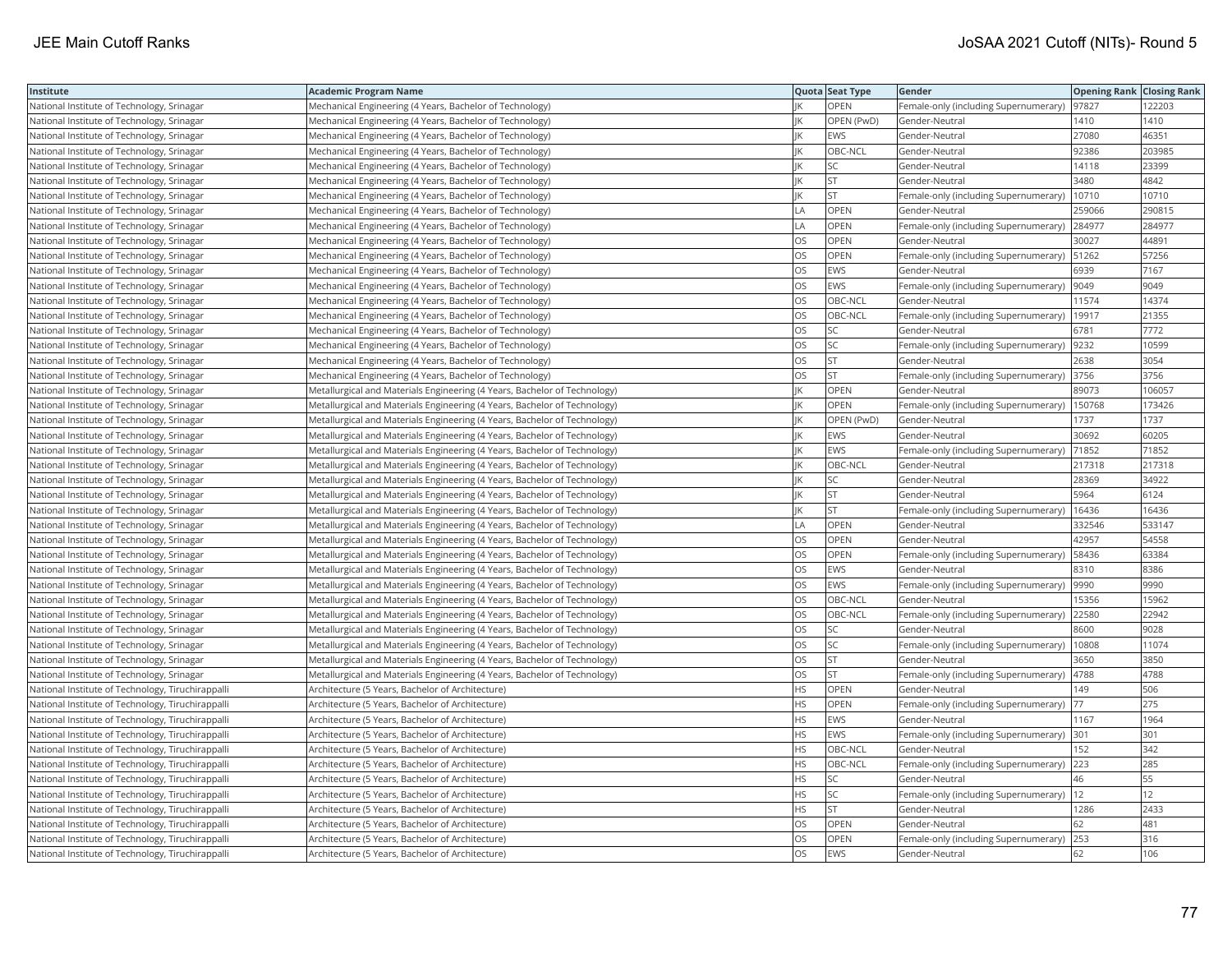| Institute                                         | <b>Academic Program Name</b>                           |           | Quota Seat Type              | Gender                                               | <b>Opening Rank Closing Rank</b> |       |
|---------------------------------------------------|--------------------------------------------------------|-----------|------------------------------|------------------------------------------------------|----------------------------------|-------|
| National Institute of Technology, Tiruchirappalli | Architecture (5 Years, Bachelor of Architecture)       | OS        | OBC-NCL                      | Gender-Neutral                                       | 134                              | 231   |
| National Institute of Technology, Tiruchirappalli | Architecture (5 Years, Bachelor of Architecture)       | OS        | OBC-NCL                      | Female-only (including Supernumerary)                | 176                              | 176   |
| National Institute of Technology, Tiruchirappalli | Architecture (5 Years, Bachelor of Architecture)       | <b>OS</b> | lsc                          | Gender-Neutral                                       | 89                               | 116   |
| National Institute of Technology, Tiruchirappalli | Architecture (5 Years, Bachelor of Architecture)       | OS        | <b>SC</b>                    | Female-only (including Supernumerary) 65             |                                  | 65    |
| National Institute of Technology, Tiruchirappalli | Architecture (5 Years, Bachelor of Architecture)       | OS        | <b>ST</b>                    | Gender-Neutral                                       | 16                               | 16    |
| National Institute of Technology, Tiruchirappalli | Architecture (5 Years, Bachelor of Architecture)       | OS        | <b>ST</b>                    | Female-only (including Supernumerary)  42            |                                  | 42    |
| National Institute of Technology, Tiruchirappalli | Chemical Engineering (4 Years, Bachelor of Technology) | <b>HS</b> | OPEN                         | Gender-Neutral                                       | 16554                            | 21384 |
| National Institute of Technology, Tiruchirappalli | Chemical Engineering (4 Years, Bachelor of Technology) | <b>HS</b> | OPEN                         | Female-only (including Supernumerary)                | 21399                            | 25689 |
| National Institute of Technology, Tiruchirappalli | Chemical Engineering (4 Years, Bachelor of Technology) | <b>HS</b> | EWS                          | Gender-Neutral                                       | 10982                            | 27175 |
| National Institute of Technology, Tiruchirappalli | Chemical Engineering (4 Years, Bachelor of Technology) | <b>HS</b> | EWS                          | Female-only (including Supernumerary)                | 18428                            | 18428 |
| National Institute of Technology, Tiruchirappalli | Chemical Engineering (4 Years, Bachelor of Technology) | <b>HS</b> | OBC-NCL                      | Gender-Neutral                                       | 5520                             | 7016  |
| National Institute of Technology, Tiruchirappalli | Chemical Engineering (4 Years, Bachelor of Technology) | <b>HS</b> | OBC-NCL                      | Female-only (including Supernumerary)                | 9377                             | 10303 |
| National Institute of Technology, Tiruchirappalli | Chemical Engineering (4 Years, Bachelor of Technology) | <b>HS</b> | OBC-NCL (PwD) Gender-Neutral |                                                      | 543                              | 543   |
| National Institute of Technology, Tiruchirappalli | Chemical Engineering (4 Years, Bachelor of Technology) | HS        | SC                           | Gender-Neutral                                       | 3620                             | 5228  |
| National Institute of Technology, Tiruchirappalli | Chemical Engineering (4 Years, Bachelor of Technology) | HS        | SC                           | Female-only (including Supernumerary)                | 4412                             | 4412  |
| National Institute of Technology, Tiruchirappalli | Chemical Engineering (4 Years, Bachelor of Technology) | <b>HS</b> | lst                          | Gender-Neutral                                       | 2578                             | 8518  |
| National Institute of Technology, Tiruchirappalli | Chemical Engineering (4 Years, Bachelor of Technology) | <b>HS</b> | <b>ST</b>                    | Female-only (including Supernumerary)                | 17086                            | 17086 |
| National Institute of Technology, Tiruchirappalli | Chemical Engineering (4 Years, Bachelor of Technology) | OS        | OPEN                         | Gender-Neutral                                       | 3020                             | 12515 |
| National Institute of Technology, Tiruchirappalli | Chemical Engineering (4 Years, Bachelor of Technology) | <b>OS</b> | <b>OPEN</b>                  | Female-only (including Supernumerary)                | 12689                            | 16811 |
| National Institute of Technology, Tiruchirappalli | Chemical Engineering (4 Years, Bachelor of Technology) | OS        | OPEN (PwD)                   | Gender-Neutral                                       | 607                              | 607   |
| National Institute of Technology, Tiruchirappalli | Chemical Engineering (4 Years, Bachelor of Technology) | OS        | EWS                          | Gender-Neutral                                       | 1769                             | 1949  |
| National Institute of Technology, Tiruchirappalli | Chemical Engineering (4 Years, Bachelor of Technology) | OS        | EWS                          | Female-only (including Supernumerary)                | 3890                             | 3890  |
| National Institute of Technology, Tiruchirappalli | Chemical Engineering (4 Years, Bachelor of Technology) | OS        | OBC-NCL                      | Gender-Neutral                                       | 3424                             | 5204  |
| National Institute of Technology, Tiruchirappalli | Chemical Engineering (4 Years, Bachelor of Technology) | OS        | OBC-NCL                      | Female-only (including Supernumerary)                | 5844                             | 5844  |
| National Institute of Technology, Tiruchirappalli | Chemical Engineering (4 Years, Bachelor of Technology) | OS        |                              | OBC-NCL (PwD)  Female-only (including Supernumerary) | 609                              | 609   |
| National Institute of Technology, Tiruchirappalli | Chemical Engineering (4 Years, Bachelor of Technology) | OS        | SC                           | Gender-Neutral                                       | 1470                             | 2459  |
| National Institute of Technology, Tiruchirappalli | Chemical Engineering (4 Years, Bachelor of Technology) | <b>OS</b> | lsc                          | Female-only (including Supernumerary)                | 3496                             | 3496  |
| National Institute of Technology, Tiruchirappalli | Chemical Engineering (4 Years, Bachelor of Technology) | OS        | <b>ST</b>                    | Gender-Neutral                                       | 880                              | 1023  |
| National Institute of Technology, Tiruchirappalli | Chemical Engineering (4 Years, Bachelor of Technology) | OS        | ST (PwD)                     | Gender-Neutral                                       | 30                               | 30    |
| National Institute of Technology, Tiruchirappalli | Civil Engineering (4 Years, Bachelor of Technology)    | <b>HS</b> | OPEN                         | Gender-Neutral                                       | 15979                            | 31072 |
| National Institute of Technology, Tiruchirappalli | Civil Engineering (4 Years, Bachelor of Technology)    | <b>HS</b> | OPEN                         | Female-only (including Supernumerary)                | 27325                            | 32583 |
| National Institute of Technology, Tiruchirappalli | Civil Engineering (4 Years, Bachelor of Technology)    | HS        | EWS                          | Gender-Neutral                                       | 34312                            | 69838 |
| National Institute of Technology, Tiruchirappalli | Civil Engineering (4 Years, Bachelor of Technology)    | <b>HS</b> | EWS                          | Female-only (including Supernumerary)                | 18899                            | 18899 |
| National Institute of Technology, Tiruchirappalli | Civil Engineering (4 Years, Bachelor of Technology)    | <b>HS</b> | OBC-NCL                      | Gender-Neutral                                       | 7605                             | 10063 |
| National Institute of Technology, Tiruchirappalli | Civil Engineering (4 Years, Bachelor of Technology)    | <b>HS</b> | OBC-NCL                      | Female-only (including Supernumerary)                | 8267                             | 10361 |
| National Institute of Technology, Tiruchirappalli | Civil Engineering (4 Years, Bachelor of Technology)    | <b>HS</b> | OBC-NCL (PwD) Gender-Neutral |                                                      | 741                              | 741   |
| National Institute of Technology, Tiruchirappalli | Civil Engineering (4 Years, Bachelor of Technology)    | <b>HS</b> | SC.                          | Gender-Neutral                                       | 5286                             | 7332  |
| National Institute of Technology, Tiruchirappalli | Civil Engineering (4 Years, Bachelor of Technology)    | <b>HS</b> | SC                           | Female-only (including Supernumerary)   5978         |                                  | 7282  |
| National Institute of Technology, Tiruchirappalli | Civil Engineering (4 Years, Bachelor of Technology)    | <b>HS</b> | <b>ST</b>                    | Gender-Neutral                                       | 5929                             | 9294  |
| National Institute of Technology, Tiruchirappalli | Civil Engineering (4 Years, Bachelor of Technology)    | <b>HS</b> | ST                           | Female-only (including Supernumerary)                | 7270                             | 7270  |
| National Institute of Technology, Tiruchirappalli | Civil Engineering (4 Years, Bachelor of Technology)    | OS        | OPEN                         | Gender-Neutral                                       | 386                              | 15118 |
| National Institute of Technology, Tiruchirappalli | Civil Engineering (4 Years, Bachelor of Technology)    | OS        | OPEN                         | Female-only (including Supernumerary)                | 16015                            | 20421 |
| National Institute of Technology, Tiruchirappalli | Civil Engineering (4 Years, Bachelor of Technology)    | OS        | OPEN (PwD)                   | Gender-Neutral                                       | 94                               | 94    |
| National Institute of Technology, Tiruchirappalli | Civil Engineering (4 Years, Bachelor of Technology)    | OS        | EWS                          | Gender-Neutral                                       | 2117                             | 2559  |
| National Institute of Technology, Tiruchirappalli | Civil Engineering (4 Years, Bachelor of Technology)    | <b>OS</b> | <b>EWS</b>                   | Female-only (including Supernumerary)  4163          |                                  | 4163  |
| National Institute of Technology, Tiruchirappalli | Civil Engineering (4 Years, Bachelor of Technology)    | OS        | EWS (PwD)                    | Gender-Neutral                                       | 78                               | 78    |
| National Institute of Technology, Tiruchirappalli | Civil Engineering (4 Years, Bachelor of Technology)    | <b>OS</b> | OBC-NCL                      | Gender-Neutral                                       | 3282                             | 5393  |
| National Institute of Technology, Tiruchirappalli | Civil Engineering (4 Years, Bachelor of Technology)    | OS        | OBC-NCL                      | Female-only (including Supernumerary)                | 5960                             | 9610  |
| National Institute of Technology, Tiruchirappalli | Civil Engineering (4 Years, Bachelor of Technology)    | OS        | OBC-NCL (PwD) Gender-Neutral |                                                      | 185                              | 185   |
| National Institute of Technology, Tiruchirappalli | Civil Engineering (4 Years, Bachelor of Technology)    | OS        | SC.                          | Gender-Neutral                                       | 1294                             | 2230  |
| National Institute of Technology, Tiruchirappalli | Civil Engineering (4 Years, Bachelor of Technology)    | <b>OS</b> | lsc                          | Female-only (including Supernumerary) 3062           |                                  | 3660  |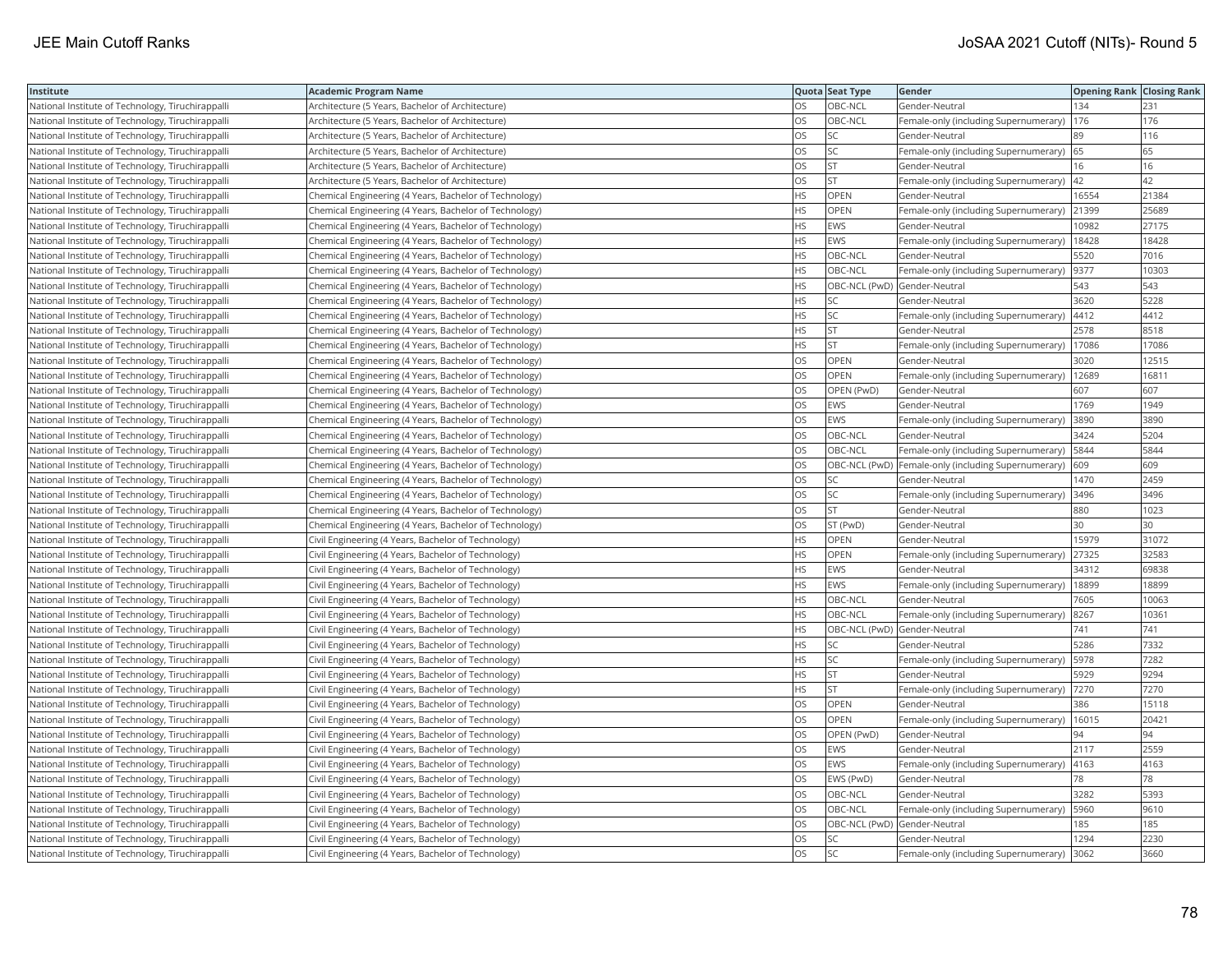| Institute                                         | <b>Academic Program Name</b>                                             |           | Quota Seat Type              | Gender                                                | <b>Opening Rank Closing Rank</b> |       |
|---------------------------------------------------|--------------------------------------------------------------------------|-----------|------------------------------|-------------------------------------------------------|----------------------------------|-------|
| National Institute of Technology, Tiruchirappalli | Civil Engineering (4 Years, Bachelor of Technology)                      | OS        | <b>ST</b>                    | Gender-Neutral                                        | 280                              | 478   |
| National Institute of Technology, Tiruchirappalli | Civil Engineering (4 Years, Bachelor of Technology)                      | OS        | <b>ST</b>                    | Female-only (including Supernumerary)                 | 658                              | 658   |
| National Institute of Technology, Tiruchirappalli | Computer Science and Engineering (4 Years, Bachelor of Technology)       | <b>HS</b> | OPEN                         | Gender-Neutral                                        | 742                              | 5470  |
| National Institute of Technology, Tiruchirappalli | Computer Science and Engineering (4 Years, Bachelor of Technology)       | <b>HS</b> | <b>OPEN</b>                  | Female-only (including Supernumerary)                 | 4133                             | 7464  |
| National Institute of Technology, Tiruchirappalli | Computer Science and Engineering (4 Years, Bachelor of Technology)       | <b>HS</b> | OPEN (PwD)                   | Gender-Neutral                                        | 211                              | 211   |
| National Institute of Technology, Tiruchirappalli | Computer Science and Engineering (4 Years, Bachelor of Technology)       | <b>HS</b> | OPEN (PwD)                   | Female-only (including Supernumerary) 2077            |                                  | 2077  |
| National Institute of Technology, Tiruchirappalli | Computer Science and Engineering (4 Years, Bachelor of Technology)       | <b>HS</b> | EWS                          | Gender-Neutral                                        | 1532                             | 4246  |
| National Institute of Technology, Tiruchirappalli | Computer Science and Engineering (4 Years, Bachelor of Technology)       | <b>HS</b> | EWS                          | Female-only (including Supernumerary)                 | 2250                             | 2250  |
| National Institute of Technology, Tiruchirappalli | Computer Science and Engineering (4 Years, Bachelor of Technology)       | <b>HS</b> | OBC-NCL                      | Gender-Neutral                                        | 988                              | 1723  |
| National Institute of Technology, Tiruchirappalli | Computer Science and Engineering (4 Years, Bachelor of Technology)       | <b>HS</b> | OBC-NCL                      | Female-only (including Supernumerary)   1579          |                                  | 2598  |
| National Institute of Technology, Tiruchirappalli | Computer Science and Engineering (4 Years, Bachelor of Technology)       | <b>HS</b> | lsc                          | Gender-Neutral                                        | 449                              | 1558  |
| National Institute of Technology, Tiruchirappalli | Computer Science and Engineering (4 Years, Bachelor of Technology)       | <b>HS</b> | lsc                          | Female-only (including Supernumerary)                 | 531                              | 790   |
| National Institute of Technology, Tiruchirappalli | Computer Science and Engineering (4 Years, Bachelor of Technology)       | <b>HS</b> | SC (PwD)                     | Gender-Neutral                                        |                                  |       |
| National Institute of Technology, Tiruchirappalli | Computer Science and Engineering (4 Years, Bachelor of Technology)       | <b>HS</b> | <b>ST</b>                    | Gender-Neutral                                        | 508                              | 2028  |
| National Institute of Technology, Tiruchirappalli | Computer Science and Engineering (4 Years, Bachelor of Technology)       | <b>HS</b> | <b>ST</b>                    | Female-only (including Supernumerary) 277             |                                  | 277   |
| National Institute of Technology, Tiruchirappalli | Computer Science and Engineering (4 Years, Bachelor of Technology)       | OS        | OPEN                         | Gender-Neutral                                        |                                  | 588   |
| National Institute of Technology, Tiruchirappalli | Computer Science and Engineering (4 Years, Bachelor of Technology)       | OS        | OPEN                         | Female-only (including Supernumerary) 207             |                                  | 1045  |
| National Institute of Technology, Tiruchirappalli | Computer Science and Engineering (4 Years, Bachelor of Technology)       | OS        | OPEN (PwD)                   | Gender-Neutral                                        |                                  |       |
| National Institute of Technology, Tiruchirappalli | Computer Science and Engineering (4 Years, Bachelor of Technology)       | OS        | EWS                          | Gender-Neutral                                        | 75                               | 101   |
| National Institute of Technology, Tiruchirappalli | Computer Science and Engineering (4 Years, Bachelor of Technology)       | <b>OS</b> | <b>EWS</b>                   | Female-only (including Supernumerary)                 | 221                              | 221   |
| National Institute of Technology, Tiruchirappalli | Computer Science and Engineering (4 Years, Bachelor of Technology)       | <b>OS</b> | OBC-NCL                      | Gender-Neutral                                        | 94                               | 275   |
| National Institute of Technology, Tiruchirappalli | Computer Science and Engineering (4 Years, Bachelor of Technology)       | <b>OS</b> | <b>OBC-NCL</b>               | Female-only (including Supernumerary)   174           |                                  | 361   |
| National Institute of Technology, Tiruchirappalli | Computer Science and Engineering (4 Years, Bachelor of Technology)       | OS        | OBC-NCL (PwD) Gender-Neutral |                                                       | 11                               | 111   |
| National Institute of Technology, Tiruchirappalli | Computer Science and Engineering (4 Years, Bachelor of Technology)       | OS        | SC.                          | Gender-Neutral                                        | 17                               | 150   |
| National Institute of Technology, Tiruchirappalli | Computer Science and Engineering (4 Years, Bachelor of Technology)       | OS        | SC                           | Female-only (including Supernumerary)                 | 85                               | 168   |
| National Institute of Technology, Tiruchirappalli | Computer Science and Engineering (4 Years, Bachelor of Technology)       | <b>OS</b> | İst                          | Gender-Neutral                                        | 38                               | 47    |
| National Institute of Technology, Tiruchirappalli | Computer Science and Engineering (4 Years, Bachelor of Technology)       | OS        | <b>ST</b>                    | Female-only (including Supernumerary)                 | 59                               | 59    |
| National Institute of Technology, Tiruchirappalli | Electrical and Electronics Engineering (4 Years, Bachelor of Technology) | <b>HS</b> | OPEN                         | Gender-Neutral                                        | 7964                             | 10229 |
| National Institute of Technology, Tiruchirappalli | Electrical and Electronics Engineering (4 Years, Bachelor of Technology) | <b>HS</b> | <b>OPEN</b>                  | Female-only (including Supernumerary)                 | 16308                            | 18635 |
| National Institute of Technology, Tiruchirappalli | Electrical and Electronics Engineering (4 Years, Bachelor of Technology) | <b>HS</b> | OPEN (PwD)                   | Gender-Neutral                                        | 280                              | 280   |
| National Institute of Technology, Tiruchirappalli | Electrical and Electronics Engineering (4 Years, Bachelor of Technology) | <b>HS</b> | <b>EWS</b>                   | Gender-Neutral                                        | 6189                             | 8684  |
| National Institute of Technology, Tiruchirappalli | Electrical and Electronics Engineering (4 Years, Bachelor of Technology) | <b>HS</b> | EWS                          | Female-only (including Supernumerary) (6332           |                                  | 6332  |
| National Institute of Technology, Tiruchirappalli | Electrical and Electronics Engineering (4 Years, Bachelor of Technology) | <b>HS</b> | OBC-NCL                      | Gender-Neutral                                        | 2456                             | 3195  |
| National Institute of Technology, Tiruchirappalli | Electrical and Electronics Engineering (4 Years, Bachelor of Technology) | <b>HS</b> | OBC-NCL                      | Female-only (including Supernumerary)                 | 4078                             | 5194  |
| National Institute of Technology, Tiruchirappalli | Electrical and Electronics Engineering (4 Years, Bachelor of Technology) | <b>HS</b> | SC                           | Gender-Neutral                                        | 775                              | 3684  |
| National Institute of Technology, Tiruchirappalli | Electrical and Electronics Engineering (4 Years, Bachelor of Technology) | <b>HS</b> | SC.                          | Female-only (including Supernumerary)                 | 2643                             | 3527  |
| National Institute of Technology, Tiruchirappalli | Electrical and Electronics Engineering (4 Years, Bachelor of Technology) | <b>HS</b> | <b>ST</b>                    | Gender-Neutral                                        | 486                              | 4696  |
| National Institute of Technology, Tiruchirappalli | Electrical and Electronics Engineering (4 Years, Bachelor of Technology) | <b>HS</b> | <b>ST</b>                    | Female-only (including Supernumerary)                 | 3867                             | 3867  |
| National Institute of Technology, Tiruchirappalli | Electrical and Electronics Engineering (4 Years, Bachelor of Technology) | OS        | <b>OPEN</b>                  | Gender-Neutral                                        | 2608                             | 5088  |
| National Institute of Technology, Tiruchirappalli | Electrical and Electronics Engineering (4 Years, Bachelor of Technology) | OS        | OPEN                         | Female-only (including Supernumerary) 8128            |                                  | 9111  |
| National Institute of Technology, Tiruchirappalli | Electrical and Electronics Engineering (4 Years, Bachelor of Technology) | OS        | OPEN (PwD)                   | Gender-Neutral                                        | 74                               | 74    |
| National Institute of Technology, Tiruchirappalli | Electrical and Electronics Engineering (4 Years, Bachelor of Technology) | OS        | <b>EWS</b>                   | Gender-Neutral                                        | 839                              | 989   |
| National Institute of Technology, Tiruchirappalli | Electrical and Electronics Engineering (4 Years, Bachelor of Technology) | OS        | <b>EWS</b>                   | Female-only (including Supernumerary)                 | 1689                             | 1689  |
| National Institute of Technology, Tiruchirappalli | Electrical and Electronics Engineering (4 Years, Bachelor of Technology) | <b>OS</b> | OBC-NCL                      | Gender-Neutral                                        | 1405                             | 2215  |
| National Institute of Technology, Tiruchirappalli | Electrical and Electronics Engineering (4 Years, Bachelor of Technology) | <b>OS</b> | OBC-NCL                      | Female-only (including Supernumerary)                 | 3075                             | 4170  |
| National Institute of Technology, Tiruchirappalli | Electrical and Electronics Engineering (4 Years, Bachelor of Technology) | <b>OS</b> |                              | OBC-NCL (PwD)   Female-only (including Supernumerary) | 107                              | 107   |
| National Institute of Technology, Tiruchirappalli | Electrical and Electronics Engineering (4 Years, Bachelor of Technology) | <b>OS</b> | SC.                          | Gender-Neutral                                        | 901                              | 1254  |
| National Institute of Technology, Tiruchirappalli | Electrical and Electronics Engineering (4 Years, Bachelor of Technology) | OS        | SC                           | Female-only (including Supernumerary) 2002            |                                  | 2177  |
| National Institute of Technology, Tiruchirappalli | Electrical and Electronics Engineering (4 Years, Bachelor of Technology) | OS        | SC (PwD)                     | Gender-Neutral                                        | 53                               | 53    |
| National Institute of Technology, Tiruchirappalli | Electrical and Electronics Engineering (4 Years, Bachelor of Technology) | OS        | <b>ST</b>                    | Gender-Neutral                                        | 103                              | 376   |
| National Institute of Technology, Tiruchirappalli | Electrical and Electronics Engineering (4 Years, Bachelor of Technology) | <b>OS</b> | İst                          | Female-only (including Supernumerary)                 | 649                              | 649   |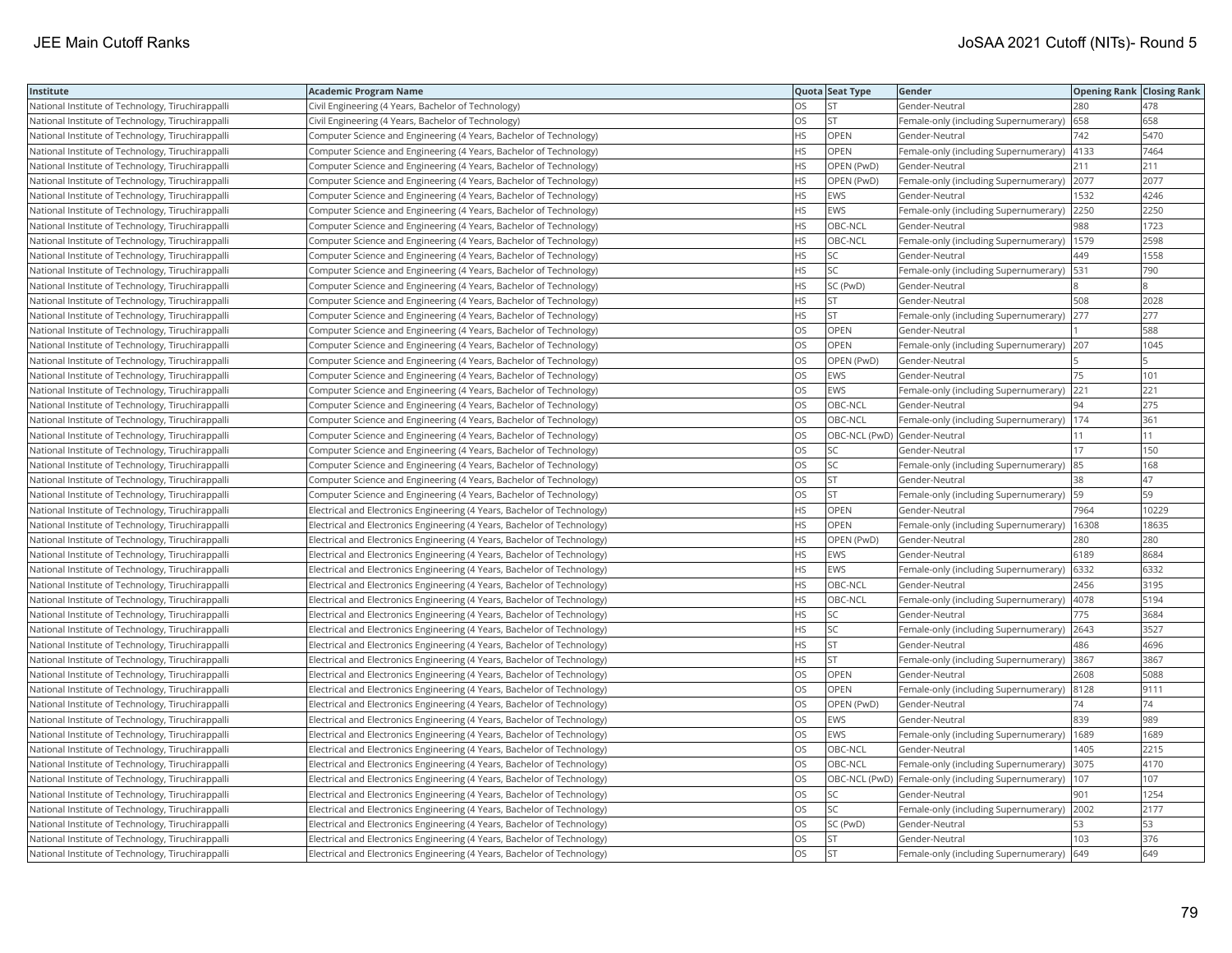| Institute                                         | <b>Academic Program Name</b>                                                |           | Quota Seat Type              | Gender                                        | <b>Opening Rank Closing Rank</b> |       |
|---------------------------------------------------|-----------------------------------------------------------------------------|-----------|------------------------------|-----------------------------------------------|----------------------------------|-------|
| National Institute of Technology, Tiruchirappalli | Electronics and Communication Engineering (4 Years, Bachelor of Technology) | <b>HS</b> | OPEN                         | Gender-Neutral                                | 5364                             | 7966  |
| National Institute of Technology, Tiruchirappalli | Electronics and Communication Engineering (4 Years, Bachelor of Technology) | <b>HS</b> | <b>OPEN</b>                  | Female-only (including Supernumerary)         | 11870                            | 14671 |
| National Institute of Technology, Tiruchirappalli | Electronics and Communication Engineering (4 Years, Bachelor of Technology) | <b>HS</b> | OPEN (PwD)                   | Gender-Neutral                                | 287                              | 287   |
| National Institute of Technology, Tiruchirappalli | Electronics and Communication Engineering (4 Years, Bachelor of Technology) | <b>HS</b> | <b>EWS</b>                   | Gender-Neutral                                | 1530                             | 5701  |
| National Institute of Technology, Tiruchirappalli | Electronics and Communication Engineering (4 Years, Bachelor of Technology) | <b>HS</b> | EWS                          | Female-only (including Supernumerary)   5906  |                                  | 5906  |
| National Institute of Technology, Tiruchirappalli | Electronics and Communication Engineering (4 Years, Bachelor of Technology) | <b>HS</b> | OBC-NCL                      | Gender-Neutral                                | 1751                             | 2379  |
| National Institute of Technology, Tiruchirappalli | Electronics and Communication Engineering (4 Years, Bachelor of Technology) | <b>HS</b> | OBC-NCL                      | Female-only (including Supernumerary)         | 3081                             | 4046  |
| National Institute of Technology, Tiruchirappalli | Electronics and Communication Engineering (4 Years, Bachelor of Technology) | <b>HS</b> | SC                           | Gender-Neutral                                | 1613                             | 3018  |
| National Institute of Technology, Tiruchirappalli | Electronics and Communication Engineering (4 Years, Bachelor of Technology) | <b>HS</b> | SC.                          | Female-only (including Supernumerary)         | 2344                             | 3152  |
| National Institute of Technology, Tiruchirappalli | Electronics and Communication Engineering (4 Years, Bachelor of Technology) | <b>HS</b> | İst                          | Gender-Neutral                                | 2460                             | 3283  |
| National Institute of Technology, Tiruchirappalli | Electronics and Communication Engineering (4 Years, Bachelor of Technology) | <b>HS</b> | <b>ST</b>                    | Female-only (including Supernumerary)   534   |                                  | 534   |
| National Institute of Technology, Tiruchirappalli | Electronics and Communication Engineering (4 Years, Bachelor of Technology) | <b>OS</b> | <b>OPEN</b>                  | Gender-Neutral                                | 1713                             | 2928  |
| National Institute of Technology, Tiruchirappalli | Electronics and Communication Engineering (4 Years, Bachelor of Technology) | OS        | <b>OPEN</b>                  | Female-only (including Supernumerary) 2050    |                                  | 3971  |
| National Institute of Technology, Tiruchirappalli | Electronics and Communication Engineering (4 Years, Bachelor of Technology) | OS        | OPEN (PwD)                   | Gender-Neutral                                | 73                               | 73    |
| National Institute of Technology, Tiruchirappalli | Electronics and Communication Engineering (4 Years, Bachelor of Technology) | <b>OS</b> | <b>EWS</b>                   | Gender-Neutral                                | 310                              | 430   |
| National Institute of Technology, Tiruchirappalli | Electronics and Communication Engineering (4 Years, Bachelor of Technology) | OS        | EWS                          | Female-only (including Supernumerary)         | 913                              | 913   |
| National Institute of Technology, Tiruchirappalli | Electronics and Communication Engineering (4 Years, Bachelor of Technology) | OS        | OBC-NCL                      | Gender-Neutral                                | 694                              | 1295  |
| National Institute of Technology, Tiruchirappalli | Electronics and Communication Engineering (4 Years, Bachelor of Technology) | OS        | OBC-NCL                      | Female-only (including Supernumerary)         | 1570                             | 2366  |
| National Institute of Technology, Tiruchirappalli | Electronics and Communication Engineering (4 Years, Bachelor of Technology) | OS        | OBC-NCL (PwD) Gender-Neutral |                                               | 61                               | 61    |
| National Institute of Technology, Tiruchirappalli | Electronics and Communication Engineering (4 Years, Bachelor of Technology) | OS        | lsc                          | Gender-Neutral                                | 178                              | 582   |
| National Institute of Technology, Tiruchirappalli | Electronics and Communication Engineering (4 Years, Bachelor of Technology) | OS        | SC.                          | Female-only (including Supernumerary)         | 786                              | 1157  |
| National Institute of Technology, Tiruchirappalli | Electronics and Communication Engineering (4 Years, Bachelor of Technology) | OS        | SC (PwD)                     | Gender-Neutral                                | 32                               | 32    |
| National Institute of Technology, Tiruchirappalli | Electronics and Communication Engineering (4 Years, Bachelor of Technology) | <b>OS</b> | İst                          | Gender-Neutral                                | 178                              | 267   |
| National Institute of Technology, Tiruchirappalli | Electronics and Communication Engineering (4 Years, Bachelor of Technology) | OS        | lst                          | Female-only (including Supernumerary)         | 244                              | 244   |
| National Institute of Technology, Tiruchirappalli | Instrumentation and Control Engineering (4 Years, Bachelor of Technology)   | <b>HS</b> | OPEN                         | Gender-Neutral                                | 10663                            | 15589 |
| National Institute of Technology, Tiruchirappalli | Instrumentation and Control Engineering (4 Years, Bachelor of Technology)   | <b>HS</b> | <b>OPEN</b>                  | Female-only (including Supernumerary)         | 19171                            | 24247 |
| National Institute of Technology, Tiruchirappalli | Instrumentation and Control Engineering (4 Years, Bachelor of Technology)   | <b>HS</b> | OPEN (PwD)                   | Gender-Neutral                                | 1736                             | 1736  |
| National Institute of Technology, Tiruchirappalli | Instrumentation and Control Engineering (4 Years, Bachelor of Technology)   | <b>HS</b> | EWS                          | Gender-Neutral                                | 9343                             | 22753 |
| National Institute of Technology, Tiruchirappalli | Instrumentation and Control Engineering (4 Years, Bachelor of Technology)   | <b>HS</b> | EWS                          | Female-only (including Supernumerary) 20595   |                                  | 20595 |
| National Institute of Technology, Tiruchirappalli | Instrumentation and Control Engineering (4 Years, Bachelor of Technology)   | <b>HS</b> | OBC-NCL                      | Gender-Neutral                                | 3805                             | 5926  |
| National Institute of Technology, Tiruchirappalli | Instrumentation and Control Engineering (4 Years, Bachelor of Technology)   | <b>HS</b> | OBC-NCL                      | Female-only (including Supernumerary) 6562    |                                  | 7361  |
| National Institute of Technology, Tiruchirappalli | nstrumentation and Control Engineering (4 Years, Bachelor of Technology)    | HS        | SC                           | Gender-Neutral                                | 4796                             | 6233  |
| National Institute of Technology, Tiruchirappalli | Instrumentation and Control Engineering (4 Years, Bachelor of Technology)   | <b>HS</b> | SC                           | Female-only (including Supernumerary)         | 3907                             | 4818  |
| National Institute of Technology, Tiruchirappalli | Instrumentation and Control Engineering (4 Years, Bachelor of Technology)   | <b>HS</b> | <b>ST</b>                    | Gender-Neutral                                | 5853                             | 8569  |
| National Institute of Technology, Tiruchirappalli | Instrumentation and Control Engineering (4 Years, Bachelor of Technology)   | <b>HS</b> | İst                          | Female-only (including Supernumerary)   5563  |                                  | 5563  |
| National Institute of Technology, Tiruchirappalli | Instrumentation and Control Engineering (4 Years, Bachelor of Technology)   | <b>OS</b> | <b>OPEN</b>                  | Gender-Neutral                                | 8326                             | 13240 |
| National Institute of Technology, Tiruchirappalli | Instrumentation and Control Engineering (4 Years, Bachelor of Technology)   | <b>OS</b> | <b>OPEN</b>                  | Female-only (including Supernumerary)   11443 |                                  | 14451 |
| National Institute of Technology, Tiruchirappalli | Instrumentation and Control Engineering (4 Years, Bachelor of Technology)   | OS        | OPEN (PwD)                   | Gender-Neutral                                | 384                              | 384   |
| National Institute of Technology, Tiruchirappalli | Instrumentation and Control Engineering (4 Years, Bachelor of Technology)   | <b>OS</b> | <b>EWS</b>                   | Gender-Neutral                                | 1766                             | 2292  |
| National Institute of Technology, Tiruchirappalli | nstrumentation and Control Engineering (4 Years, Bachelor of Technology)    | OS        | <b>EWS</b>                   | Female-only (including Supernumerary)         | 3472                             | 3472  |
| National Institute of Technology, Tiruchirappall  | Instrumentation and Control Engineering (4 Years, Bachelor of Technology)   | OS        | OBC-NCL                      | Gender-Neutral                                | 3753                             | 5027  |
| National Institute of Technology, Tiruchirappalli | Instrumentation and Control Engineering (4 Years, Bachelor of Technology)   | OS        | OBC-NCL                      | Female-only (including Supernumerary)         | 10611                            | 11241 |
| National Institute of Technology, Tiruchirappalli | Instrumentation and Control Engineering (4 Years, Bachelor of Technology)   | <b>OS</b> | OBC-NCL (PwD) Gender-Neutral |                                               | 161                              | 161   |
| National Institute of Technology, Tiruchirappalli | Instrumentation and Control Engineering (4 Years, Bachelor of Technology)   | OS        | SC                           | Gender-Neutral                                | 1784                             | 2979  |
| National Institute of Technology, Tiruchirappalli | Instrumentation and Control Engineering (4 Years, Bachelor of Technology)   | OS        | SC.                          | Female-only (including Supernumerary)   3417  |                                  | 3801  |
| National Institute of Technology, Tiruchirappalli | Instrumentation and Control Engineering (4 Years, Bachelor of Technology)   | OS        | SC (PwD)                     | Gender-Neutral                                | 70                               | 70    |
| National Institute of Technology, Tiruchirappalli | Instrumentation and Control Engineering (4 Years, Bachelor of Technology)   | <b>OS</b> | lst                          | Gender-Neutral                                | 846                              | 1041  |
| National Institute of Technology, Tiruchirappalli | nstrumentation and Control Engineering (4 Years, Bachelor of Technology)    | OS        | <b>ST</b>                    | Female-only (including Supernumerary)         | 983                              | 983   |
| National Institute of Technology, Tiruchirappalli | Mechanical Engineering (4 Years, Bachelor of Technology)                    | <b>HS</b> | OPEN                         | Gender-Neutral                                | 3741                             | 13572 |
| National Institute of Technology, Tiruchirappalli | Mechanical Engineering (4 Years, Bachelor of Technology)                    | <b>HS</b> | OPEN                         | Female-only (including Supernumerary)         | 19030                            | 25852 |
| National Institute of Technology, Tiruchirappalli | Mechanical Engineering (4 Years, Bachelor of Technology)                    | <b>HS</b> | <b>EWS</b>                   | Gender-Neutral                                | 8766                             | 26381 |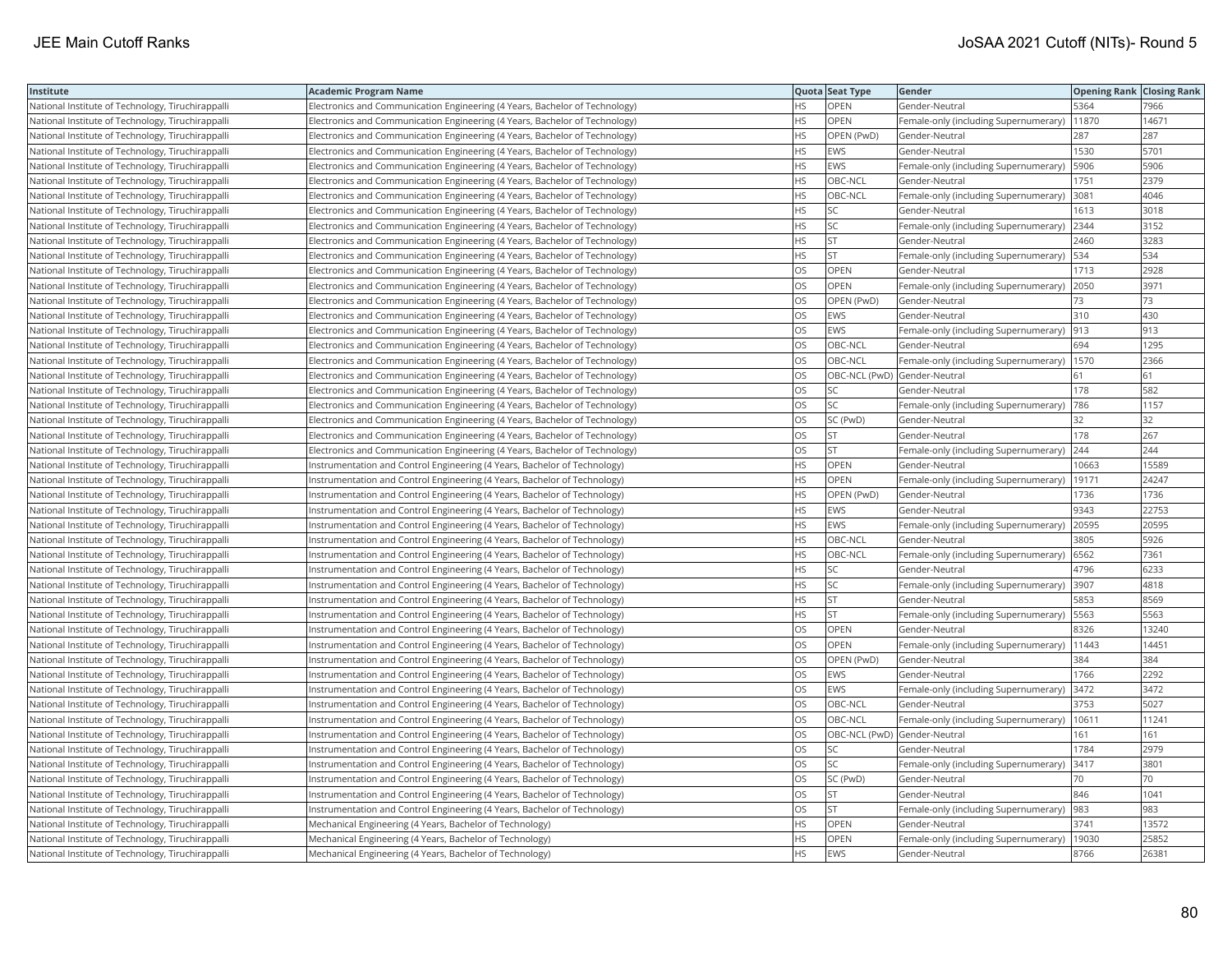| Institute                                         | Academic Program Name                                                     |           | Quota Seat Type              | Gender                                              | <b>Opening Rank Closing Rank</b> |       |
|---------------------------------------------------|---------------------------------------------------------------------------|-----------|------------------------------|-----------------------------------------------------|----------------------------------|-------|
| National Institute of Technology, Tiruchirappalli | Mechanical Engineering (4 Years, Bachelor of Technology)                  | НS        | EWS                          | Female-only (including Supernumerary)               | 16503                            | 16503 |
| National Institute of Technology, Tiruchirappalli | Mechanical Engineering (4 Years, Bachelor of Technology)                  | HS.       | OBC-NCL                      | Gender-Neutral                                      | 2957                             | 4477  |
| National Institute of Technology, Tiruchirappalli | Mechanical Engineering (4 Years, Bachelor of Technology)                  | HS        | OBC-NCL                      | Female-only (including Supernumerary)               | 6294                             | 7977  |
| National Institute of Technology, Tiruchirappalli | Mechanical Engineering (4 Years, Bachelor of Technology)                  | HS        | OBC-NCL (PwD) Gender-Neutral |                                                     | 212                              | 212   |
| National Institute of Technology, Tiruchirappalli | Mechanical Engineering (4 Years, Bachelor of Technology)                  | <b>HS</b> | <b>SC</b>                    | Gender-Neutral                                      | 666                              | 3744  |
| National Institute of Technology, Tiruchirappalli | Mechanical Engineering (4 Years, Bachelor of Technology)                  | HS        | SC                           | Female-only (including Supernumerary)   4137        |                                  | 4877  |
| National Institute of Technology, Tiruchirappalli | Mechanical Engineering (4 Years, Bachelor of Technology)                  | HS        | SC (PwD)                     | Gender-Neutral                                      | 76                               | 76    |
| National Institute of Technology, Tiruchirappalli | Mechanical Engineering (4 Years, Bachelor of Technology)                  | HS.       | <b>ST</b>                    | Gender-Neutral                                      | 3795                             | 5900  |
| National Institute of Technology, Tiruchirappalli | Mechanical Engineering (4 Years, Bachelor of Technology)                  | HS        | <b>ST</b>                    | Female-only (including Supernumerary)               | 5259                             | 5259  |
| National Institute of Technology, Tiruchirappalli | Mechanical Engineering (4 Years, Bachelor of Technology)                  | OS        | OPEN                         | Gender-Neutral                                      | 5451                             | 8010  |
| National Institute of Technology, Tiruchirappalli | Mechanical Engineering (4 Years, Bachelor of Technology)                  | OS        | <b>OPEN</b>                  | Female-only (including Supernumerary)               | 15404                            | 18386 |
| National Institute of Technology, Tiruchirappalli | Mechanical Engineering (4 Years, Bachelor of Technology)                  | <b>OS</b> | OPEN (PwD)                   | Gender-Neutral                                      | 119                              | 119   |
| National Institute of Technology, Tiruchirappalli | Mechanical Engineering (4 Years, Bachelor of Technology)                  | OS        | EWS                          | Gender-Neutral                                      | 1085                             | 1479  |
| National Institute of Technology, Tiruchirappalli | Mechanical Engineering (4 Years, Bachelor of Technology)                  | OS        | EWS                          | Female-only (including Supernumerary) 3387          |                                  | 3387  |
| National Institute of Technology, Tiruchirappalli | Mechanical Engineering (4 Years, Bachelor of Technology)                  | OS        | EWS (PwD)                    | Gender-Neutral                                      | 65                               | 65    |
| National Institute of Technology, Tiruchirappalli | Mechanical Engineering (4 Years, Bachelor of Technology)                  | OS        | OBC-NCL                      | Gender-Neutral                                      | 2161                             | 3396  |
| National Institute of Technology, Tiruchirappalli | Mechanical Engineering (4 Years, Bachelor of Technology)                  | OS        | OBC-NCL                      | Female-only (including Supernumerary)               | 5761                             | 8149  |
| National Institute of Technology, Tiruchirappalli | Mechanical Engineering (4 Years, Bachelor of Technology)                  | OS        | OBC-NCL (PwD) Gender-Neutral |                                                     | 99                               | 99    |
| National Institute of Technology, Tiruchirappalli | Mechanical Engineering (4 Years, Bachelor of Technology)                  | OS.       | <b>SC</b>                    | Gender-Neutral                                      | 1260                             | 1826  |
| National Institute of Technology, Tiruchirappalli | Mechanical Engineering (4 Years, Bachelor of Technology)                  | <b>OS</b> | SC                           | Female-only (including Supernumerary)               | 3089                             | 3165  |
| National Institute of Technology, Tiruchirappalli | Mechanical Engineering (4 Years, Bachelor of Technology)                  | OS        | <b>ST</b>                    | Gender-Neutral                                      | 319                              | 500   |
| National Institute of Technology, Tiruchirappalli | Mechanical Engineering (4 Years, Bachelor of Technology)                  | OS        | <b>ST</b>                    | Female-only (including Supernumerary)  801          |                                  | 801   |
| National Institute of Technology, Tiruchirappalli | Metallurgical and Materials Engineering (4 Years, Bachelor of Technology) | HS        | OPEN                         | Gender-Neutral                                      | 16657                            | 31773 |
| National Institute of Technology, Tiruchirappalli | Metallurgical and Materials Engineering (4 Years, Bachelor of Technology) | HS        | OPEN                         | Female-only (including Supernumerary)               | 30519                            | 34766 |
| National Institute of Technology, Tiruchirappalli | Metallurgical and Materials Engineering (4 Years, Bachelor of Technology) | HS        | <b>EWS</b>                   | Gender-Neutral                                      | 23993                            | 44448 |
| National Institute of Technology, Tiruchirappalli | Metallurgical and Materials Engineering (4 Years, Bachelor of Technology) | HS        | EWS                          | Female-only (including Supernumerary)               | 38635                            | 38635 |
| National Institute of Technology, Tiruchirappalli | Metallurgical and Materials Engineering (4 Years, Bachelor of Technology) | HS.       | OBC-NCL                      | Gender-Neutral                                      | 7682                             | 9365  |
| National Institute of Technology, Tiruchirappalli | Metallurgical and Materials Engineering (4 Years, Bachelor of Technology) | <b>HS</b> | OBC-NCL                      | Female-only (including Supernumerary)               | 11979                            | 13224 |
| National Institute of Technology, Tiruchirappalli | Metallurgical and Materials Engineering (4 Years, Bachelor of Technology) | HS.       | OBC-NCL (PwD) Gender-Neutral |                                                     | 941                              | 941   |
| National Institute of Technology, Tiruchirappalli | Metallurgical and Materials Engineering (4 Years, Bachelor of Technology) | HS.       | SC                           | Gender-Neutral                                      | 4576                             | 7169  |
| National Institute of Technology, Tiruchirappalli | Metallurgical and Materials Engineering (4 Years, Bachelor of Technology) | HS        | SC                           | Female-only (including Supernumerary)  9079         |                                  | 9079  |
| National Institute of Technology, Tiruchirappalli | Metallurgical and Materials Engineering (4 Years, Bachelor of Technology) | HS        | <b>ST</b>                    | Gender-Neutral                                      | 9676                             | 11395 |
| National Institute of Technology, Tiruchirappalli | Metallurgical and Materials Engineering (4 Years, Bachelor of Technology) | HS.       | <b>ST</b>                    | Female-only (including Supernumerary)               | 12314                            | 12314 |
| National Institute of Technology, Tiruchirappalli | Metallurgical and Materials Engineering (4 Years, Bachelor of Technology) | OS        | OPEN                         | Gender-Neutral                                      | 13562                            | 19049 |
| National Institute of Technology, Tiruchirappalli | Metallurgical and Materials Engineering (4 Years, Bachelor of Technology) | OS        | OPEN                         | Female-only (including Supernumerary)               | 28003                            | 31919 |
| National Institute of Technology, Tiruchirappalli | Metallurgical and Materials Engineering (4 Years, Bachelor of Technology) | OS.       | OPEN (PwD)                   | Gender-Neutral                                      | 893                              | 893   |
| National Institute of Technology, Tiruchirappalli | Metallurgical and Materials Engineering (4 Years, Bachelor of Technology) | OS        | EWS                          | Gender-Neutral                                      | 2957                             | 3269  |
| National Institute of Technology, Tiruchirappalli | Metallurgical and Materials Engineering (4 Years, Bachelor of Technology) | OS        | EWS                          | Female-only (including Supernumerary)   5614        |                                  | 5614  |
| National Institute of Technology, Tiruchirappalli | Metallurgical and Materials Engineering (4 Years, Bachelor of Technology) | OS        | OBC-NCL                      | Gender-Neutral                                      | 4200                             | 7139  |
| National Institute of Technology, Tiruchirappalli | Metallurgical and Materials Engineering (4 Years, Bachelor of Technology) | <b>OS</b> | OBC-NCL                      | Female-only (including Supernumerary)               | 12689                            | 12689 |
| National Institute of Technology, Tiruchirappalli | Metallurgical and Materials Engineering (4 Years, Bachelor of Technology) | OS.       |                              | OBC-NCL (PwD) Female-only (including Supernumerary) | 716                              | 716   |
| National Institute of Technology, Tiruchirappalli | Metallurgical and Materials Engineering (4 Years, Bachelor of Technology) | OS        | SC                           | Gender-Neutral                                      | 2958                             | 4061  |
| National Institute of Technology, Tiruchirappalli | Metallurgical and Materials Engineering (4 Years, Bachelor of Technology) | OS        | SC                           | Female-only (including Supernumerary)               | 6028                             | 6028  |
| National Institute of Technology, Tiruchirappalli | Metallurgical and Materials Engineering (4 Years, Bachelor of Technology) | OS.       | <b>ST</b>                    | Gender-Neutral                                      | 831                              | 1419  |
| National Institute of Technology, Tiruchirappalli | Metallurgical and Materials Engineering (4 Years, Bachelor of Technology) | OS        | ST (PwD)                     | Gender-Neutral                                      | 42                               | 42    |
| National Institute of Technology, Tiruchirappalli | Production Engineering (4 Years, Bachelor of Technology)                  | HS        | OPEN                         | Gender-Neutral                                      | 15620                            | 25671 |
| National Institute of Technology, Tiruchirappalli | Production Engineering (4 Years, Bachelor of Technology)                  | HS.       | OPEN                         | Female-only (including Supernumerary)               | 28242                            | 42766 |
| National Institute of Technology, Tiruchirappalli | Production Engineering (4 Years, Bachelor of Technology)                  | HS        | <b>EWS</b>                   | Gender-Neutral                                      | 33647                            | 65552 |
| National Institute of Technology, Tiruchirappalli | Production Engineering (4 Years, Bachelor of Technology)                  | HS        | EWS                          | Female-only (including Supernumerary)               | 28362                            | 28362 |
| National Institute of Technology, Tiruchirappalli | Production Engineering (4 Years, Bachelor of Technology)                  | <b>HS</b> | OBC-NCL                      | Gender-Neutral                                      | 6246                             | 8394  |
| National Institute of Technology, Tiruchirappalli | Production Engineering (4 Years, Bachelor of Technology)                  | <b>HS</b> | OBC-NCL                      | Female-only (including Supernumerary)   13699       |                                  | 13829 |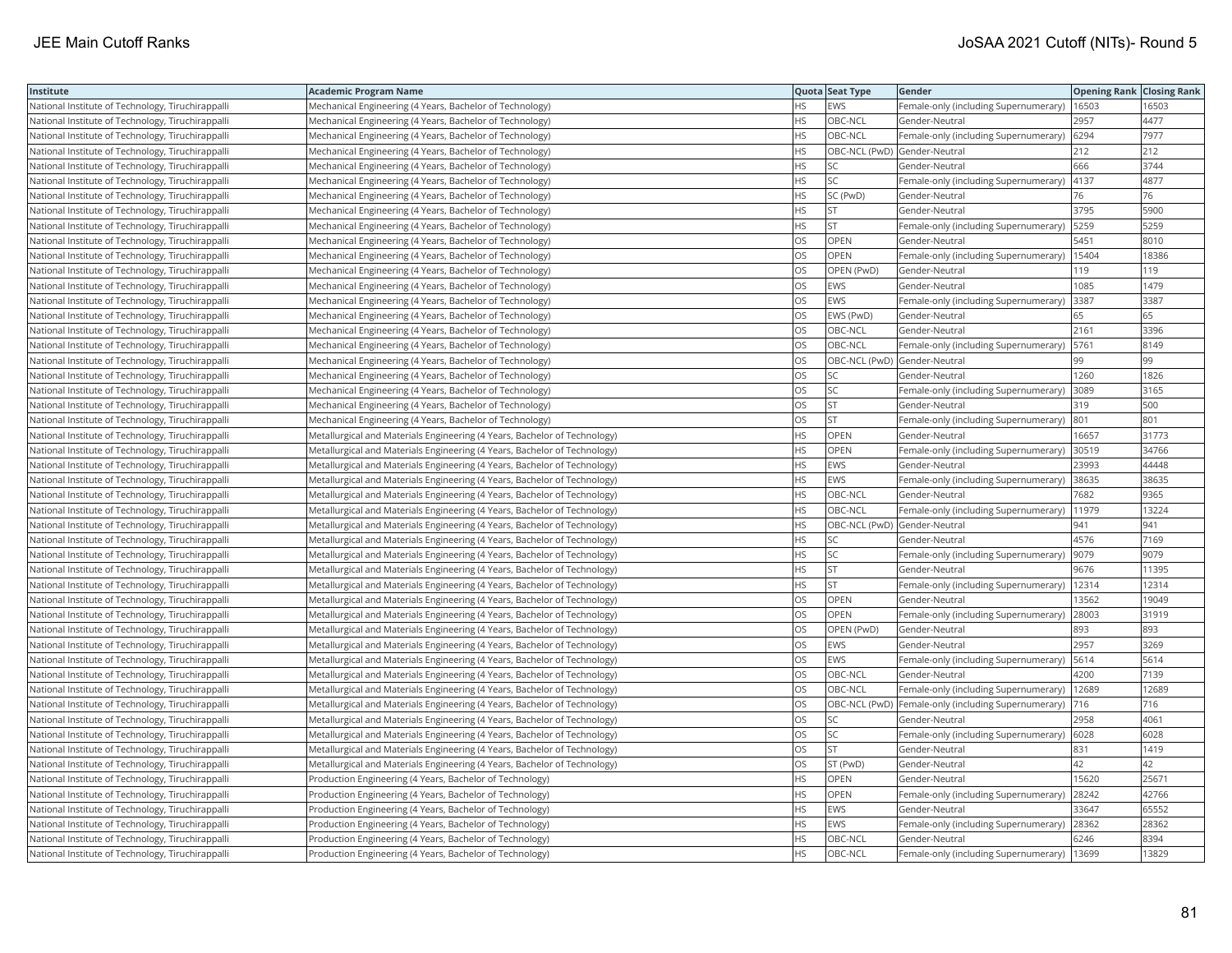| <b>Institute</b>                                  | Academic Program Name                                              |           | Quota Seat Type              | Gender                                               | <b>Opening Rank Closing Rank</b> |       |
|---------------------------------------------------|--------------------------------------------------------------------|-----------|------------------------------|------------------------------------------------------|----------------------------------|-------|
| National Institute of Technology, Tiruchirappalli | Production Engineering (4 Years, Bachelor of Technology)           | HS        | OBC-NCL (PwD) Gender-Neutral |                                                      | 291                              | 291   |
| National Institute of Technology, Tiruchirappalli | Production Engineering (4 Years, Bachelor of Technology)           | HS.       |                              | OBC-NCL (PwD)  Female-only (including Supernumerary) | 575                              | 575   |
| National Institute of Technology, Tiruchirappalli | Production Engineering (4 Years, Bachelor of Technology)           | HS        | <b>SC</b>                    | Gender-Neutral                                       | 3936                             | 7247  |
| National Institute of Technology, Tiruchirappalli | Production Engineering (4 Years, Bachelor of Technology)           | HS        | SC                           | Female-only (including Supernumerary)                | 7071                             | 9288  |
| National Institute of Technology, Tiruchirappalli | Production Engineering (4 Years, Bachelor of Technology)           | HS.       | <b>ST</b>                    | Gender-Neutral                                       | 9553                             | 12316 |
| National Institute of Technology, Tiruchirappalli | Production Engineering (4 Years, Bachelor of Technology)           | HS.       | <b>ST</b>                    | Female-only (including Supernumerary)                | 16362                            | 16362 |
| National Institute of Technology, Tiruchirappalli | Production Engineering (4 Years, Bachelor of Technology)           | OS        | OPEN                         | Gender-Neutral                                       | 14379                            | 20911 |
| National Institute of Technology, Tiruchirappalli | Production Engineering (4 Years, Bachelor of Technology)           | OS.       | <b>OPEN</b>                  | Female-only (including Supernumerary)                | 22596                            | 31120 |
| National Institute of Technology, Tiruchirappalli | Production Engineering (4 Years, Bachelor of Technology)           | OS        | OPEN (PwD)                   | Gender-Neutral                                       | 1218                             | 1218  |
| National Institute of Technology, Tiruchirappalli | Production Engineering (4 Years, Bachelor of Technology)           | OS        | EWS                          | Gender-Neutral                                       | 2988                             | 3565  |
| National Institute of Technology, Tiruchirappalli | Production Engineering (4 Years, Bachelor of Technology)           | OS.       | EWS                          | Female-only (including Supernumerary)                | 6065                             | 6065  |
| National Institute of Technology, Tiruchirappalli | Production Engineering (4 Years, Bachelor of Technology)           | OS.       | EWS (PwD)                    | Gender-Neutral                                       | 222                              | 222   |
| National Institute of Technology, Tiruchirappalli | Production Engineering (4 Years, Bachelor of Technology)           | OS        | OBC-NCL                      | Gender-Neutral                                       | 5142                             | 8475  |
| National Institute of Technology, Tiruchirappalli | Production Engineering (4 Years, Bachelor of Technology)           | OS        | OBC-NCL                      | Female-only (including Supernumerary)  9417          |                                  | 14061 |
| National Institute of Technology, Tiruchirappalli | Production Engineering (4 Years, Bachelor of Technology)           | OS        | OBC-NCL (PwD) Gender-Neutral |                                                      | 661                              | 661   |
| National Institute of Technology, Tiruchirappalli | Production Engineering (4 Years, Bachelor of Technology)           | OS        | SC                           | Gender-Neutral                                       | 3428                             | 4327  |
| National Institute of Technology, Tiruchirappalli | Production Engineering (4 Years, Bachelor of Technology)           | OS        | SC                           | Female-only (including Supernumerary)                | 6502                             | 7873  |
| National Institute of Technology, Tiruchirappalli | Production Engineering (4 Years, Bachelor of Technology)           | OS        | <b>ST</b>                    | Gender-Neutral                                       | 941                              | 1654  |
| National Institute of Technology, Tiruchirappalli | Production Engineering (4 Years, Bachelor of Technology)           | OS        | <b>ST</b>                    | Female-only (including Supernumerary)                | 1587                             | 1587  |
| National Institute of Technology, Uttarakhand     | Civil Engineering (4 Years, Bachelor of Technology)                | <b>HS</b> | <b>OPEN</b>                  | Gender-Neutral                                       | 44593                            | 65208 |
| National Institute of Technology, Uttarakhand     | Civil Engineering (4 Years, Bachelor of Technology)                | HS        | <b>OPEN</b>                  | Female-only (including Supernumerary)                | 64988                            | 66488 |
| National Institute of Technology, Uttarakhand     | Civil Engineering (4 Years, Bachelor of Technology)                | HS.       | EWS                          | Gender-Neutral                                       | 10939                            | 10939 |
| National Institute of Technology, Uttarakhand     | Civil Engineering (4 Years, Bachelor of Technology)                | HS        | OBC-NCL                      | Gender-Neutral                                       | 24889                            | 29821 |
| National Institute of Technology, Uttarakhand     | Civil Engineering (4 Years, Bachelor of Technology)                | HS.       | OBC-NCL                      | Female-only (including Supernumerary)                | 27303                            | 27303 |
| National Institute of Technology, Uttarakhand     | Civil Engineering (4 Years, Bachelor of Technology)                | HS        | SC                           | Gender-Neutral                                       | 8520                             | 8565  |
| National Institute of Technology, Uttarakhand     | Civil Engineering (4 Years, Bachelor of Technology)                | HS.       | SC                           | Female-only (including Supernumerary)  9765          |                                  | 9765  |
| National Institute of Technology, Uttarakhand     | Civil Engineering (4 Years, Bachelor of Technology)                | HS        | <b>ST</b>                    | Gender-Neutral                                       | 2436                             | 4538  |
| National Institute of Technology, Uttarakhand     | Civil Engineering (4 Years, Bachelor of Technology)                | OS        | OPEN                         | Gender-Neutral                                       | 31836                            | 40586 |
| National Institute of Technology, Uttarakhand     | Civil Engineering (4 Years, Bachelor of Technology)                | OS.       | <b>OPEN</b>                  | Female-only (including Supernumerary)                | 46188                            | 46188 |
| National Institute of Technology, Uttarakhand     | Civil Engineering (4 Years, Bachelor of Technology)                | OS        | EWS                          | Gender-Neutral                                       | 6157                             | 6157  |
| National Institute of Technology, Uttarakhand     | Civil Engineering (4 Years, Bachelor of Technology)                | OS        | OBC-NCL                      | Gender-Neutral                                       | 12170                            | 12597 |
| National Institute of Technology, Uttarakhand     | Civil Engineering (4 Years, Bachelor of Technology)                | OS.       | OBC-NCL                      | Female-only (including Supernumerary)                | 20370                            | 20379 |
| National Institute of Technology, Uttarakhand     | Civil Engineering (4 Years, Bachelor of Technology)                | OS        | SC                           | Gender-Neutral                                       | 5176                             | 6541  |
| National Institute of Technology, Uttarakhand     | Civil Engineering (4 Years, Bachelor of Technology)                | OS        | SC                           | Female-only (including Supernumerary)                | 7914                             | 7914  |
| National Institute of Technology, Uttarakhand     | Civil Engineering (4 Years, Bachelor of Technology)                | OS.       | <b>ST</b>                    | Gender-Neutral                                       | 2027                             | 2027  |
| National Institute of Technology, Uttarakhand     | Computer Science and Engineering (4 Years, Bachelor of Technology) | HS        | OPEN                         | Gender-Neutral                                       | 15214                            | 27050 |
| National Institute of Technology, Uttarakhand     | Computer Science and Engineering (4 Years, Bachelor of Technology) | HS.       | OPEN                         | Female-only (including Supernumerary)                | 42560                            | 42560 |
| National Institute of Technology, Uttarakhand     | Computer Science and Engineering (4 Years, Bachelor of Technology) | HS.       | <b>EWS</b>                   | Gender-Neutral                                       | 5110                             | 5110  |
| National Institute of Technology, Uttarakhand     | Computer Science and Engineering (4 Years, Bachelor of Technology) | HS        | EWS                          | Female-only (including Supernumerary)                | 18195                            | 18195 |
| National Institute of Technology, Uttarakhand     | Computer Science and Engineering (4 Years, Bachelor of Technology) | HS        | OBC-NCL                      | Gender-Neutral                                       | 6556                             | 14582 |
| National Institute of Technology, Uttarakhand     | Computer Science and Engineering (4 Years, Bachelor of Technology) | <b>HS</b> | OBC-NCL                      | Female-only (including Supernumerary)                | 16229                            | 18692 |
| National Institute of Technology, Uttarakhand     | Computer Science and Engineering (4 Years, Bachelor of Technology) | HS        | SC                           | Gender-Neutral                                       | 3703                             | 5525  |
| National Institute of Technology, Uttarakhand     | Computer Science and Engineering (4 Years, Bachelor of Technology) | HS        | <b>ST</b>                    | Gender-Neutral                                       | 2376                             | 2376  |
| National Institute of Technology, Uttarakhand     | Computer Science and Engineering (4 Years, Bachelor of Technology) | OS        | <b>OPEN</b>                  | Gender-Neutral                                       | 13800                            | 15204 |
| National Institute of Technology, Uttarakhand     | Computer Science and Engineering (4 Years, Bachelor of Technology) | OS        | OPEN                         | Female-only (including Supernumerary)                | 17654                            | 17654 |
| National Institute of Technology, Uttarakhand     | Computer Science and Engineering (4 Years, Bachelor of Technology) | OS        | EWS                          | Gender-Neutral                                       | 2084                             | 2298  |
| National Institute of Technology, Uttarakhand     | Computer Science and Engineering (4 Years, Bachelor of Technology) | OS.       | <b>EWS</b>                   | Female-only (including Supernumerary)  4257          |                                  | 4257  |
| National Institute of Technology, Uttarakhand     | Computer Science and Engineering (4 Years, Bachelor of Technology) | OS        | OBC-NCL                      | Gender-Neutral                                       | 4593                             | 4921  |
| National Institute of Technology, Uttarakhand     | Computer Science and Engineering (4 Years, Bachelor of Technology) | OS        | SC                           | Gender-Neutral                                       | 3332                             | 3399  |
| National Institute of Technology, Uttarakhand     | Computer Science and Engineering (4 Years, Bachelor of Technology) | OS        | <b>SC</b>                    | Female-only (including Supernumerary)                | 3651                             | 3651  |
| National Institute of Technology, Uttarakhand     | Computer Science and Engineering (4 Years, Bachelor of Technology) | <b>OS</b> | İst                          | Gender-Neutral                                       | 1470                             | 1470  |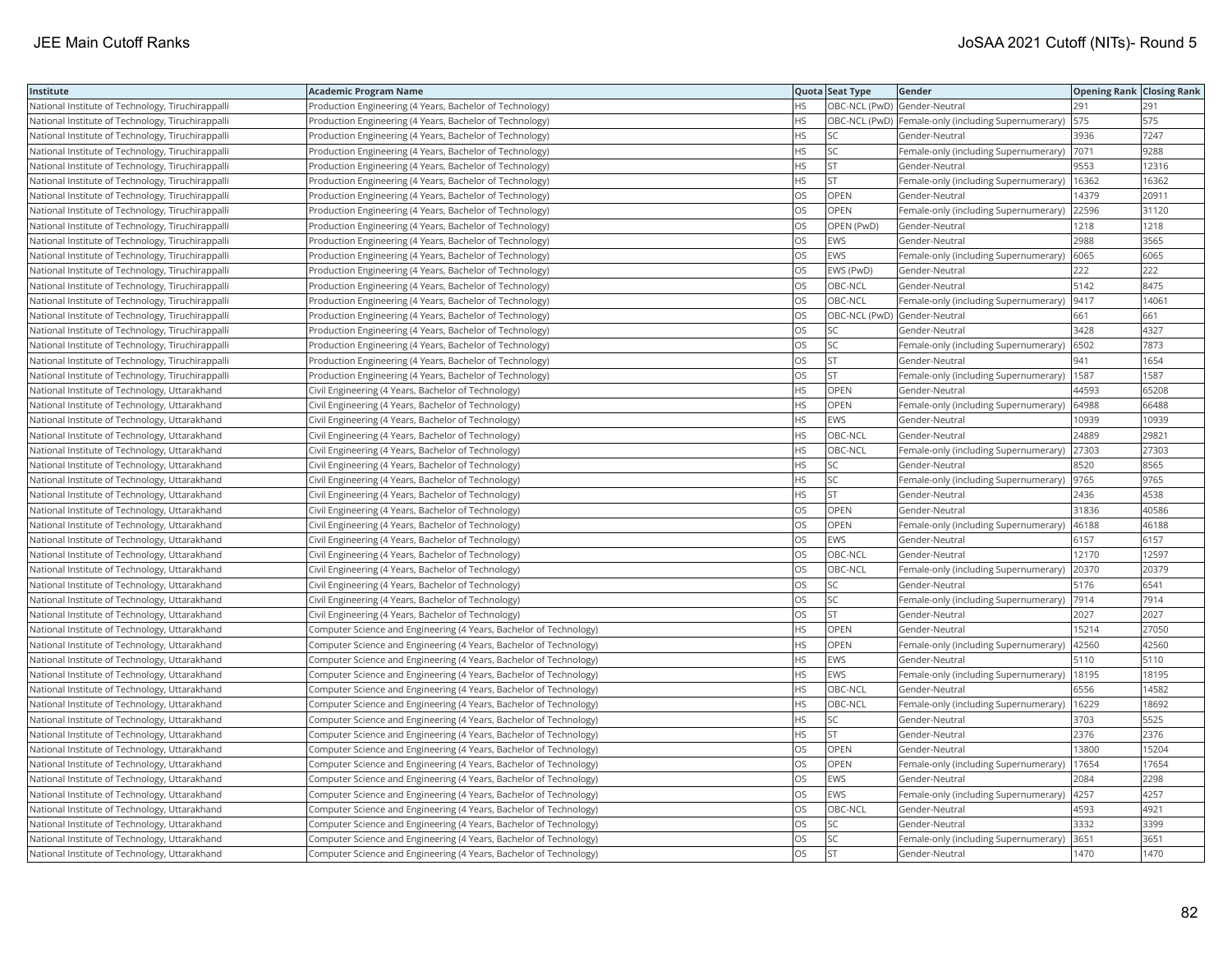| Institute                                     | <b>Academic Program Name</b>                                                |           | Quota Seat Type | Gender                                | <b>Opening Rank Closing Rank</b> |       |
|-----------------------------------------------|-----------------------------------------------------------------------------|-----------|-----------------|---------------------------------------|----------------------------------|-------|
| National Institute of Technology, Uttarakhand | Computer Science and Engineering (4 Years, Bachelor of Technology)          | <b>OS</b> | lst.            | Female-only (including Supernumerary) | 2909                             | 2909  |
| National Institute of Technology, Uttarakhand | Electrical and Electronics Engineering (4 Years, Bachelor of Technology)    | <b>HS</b> | <b>OPEN</b>     | Gender-Neutral                        | 38453                            | 46551 |
| National Institute of Technology, Uttarakhand | Electrical and Electronics Engineering (4 Years, Bachelor of Technology)    | <b>HS</b> | OPEN            | Female-only (including Supernumerary) | 52592                            | 52592 |
| National Institute of Technology, Uttarakhand | Electrical and Electronics Engineering (4 Years, Bachelor of Technology)    | <b>HS</b> | <b>EWS</b>      | Gender-Neutral                        | 8138                             | 8987  |
| National Institute of Technology, Uttarakhand | Electrical and Electronics Engineering (4 Years, Bachelor of Technology)    | <b>HS</b> | OBC-NCL         | Gender-Neutral                        | 19933                            | 23112 |
| National Institute of Technology, Uttarakhand | Electrical and Electronics Engineering (4 Years, Bachelor of Technology)    | <b>HS</b> | OBC-NCL         | Female-only (including Supernumerary) | 18709                            | 29722 |
| National Institute of Technology, Uttarakhand | Electrical and Electronics Engineering (4 Years, Bachelor of Technology)    | HS        | SC              | Gender-Neutral                        | 9091                             | 9519  |
| National Institute of Technology, Uttarakhand | Electrical and Electronics Engineering (4 Years, Bachelor of Technology)    | <b>HS</b> | <b>ST</b>       | Gender-Neutral                        | 6655                             | 6655  |
| National Institute of Technology, Uttarakhand | Electrical and Electronics Engineering (4 Years, Bachelor of Technology)    | <b>OS</b> | OPEN            | Gender-Neutral                        | 23184                            | 28011 |
| National Institute of Technology, Uttarakhand | Electrical and Electronics Engineering (4 Years, Bachelor of Technology)    | <b>OS</b> | OPEN            | Female-only (including Supernumerary) | 28183                            | 30072 |
| National Institute of Technology, Uttarakhand | Electrical and Electronics Engineering (4 Years, Bachelor of Technology)    | <b>OS</b> | EWS             | Gender-Neutral                        | 4737                             | 4737  |
| National Institute of Technology, Uttarakhand | Electrical and Electronics Engineering (4 Years, Bachelor of Technology)    | OS        | OBC-NCL         | Gender-Neutral                        | 8704                             | 9844  |
| National Institute of Technology, Uttarakhand | Electrical and Electronics Engineering (4 Years, Bachelor of Technology)    | OS        | OBC-NCL         | Female-only (including Supernumerary) | 14380                            | 14380 |
| National Institute of Technology, Uttarakhand | Electrical and Electronics Engineering (4 Years, Bachelor of Technology)    | OS        | SC              | Gender-Neutral                        | 6151                             | 6364  |
| National Institute of Technology, Uttarakhand | Electrical and Electronics Engineering (4 Years, Bachelor of Technology)    | OS        | SC              | Female-only (including Supernumerary) | 6625                             | 6625  |
| National Institute of Technology, Uttarakhand | Electrical and Electronics Engineering (4 Years, Bachelor of Technology)    | OS        | <b>ST</b>       | Gender-Neutral                        | 2231                             | 2231  |
| National Institute of Technology, Uttarakhand | Electronics and Communication Engineering (4 Years, Bachelor of Technology) | <b>HS</b> | OPEN            | Gender-Neutral                        | 30225                            | 39272 |
| National Institute of Technology, Uttarakhand | Electronics and Communication Engineering (4 Years, Bachelor of Technology) | <b>HS</b> | <b>OPEN</b>     | Female-only (including Supernumerary) | 43609                            | 50895 |
| National Institute of Technology, Uttarakhand | Electronics and Communication Engineering (4 Years, Bachelor of Technology) | <b>HS</b> | EWS             | Gender-Neutral                        | 6624                             | 6624  |
| National Institute of Technology, Uttarakhand | Electronics and Communication Engineering (4 Years, Bachelor of Technology) | <b>HS</b> | <b>EWS</b>      | Female-only (including Supernumerary) | 18773                            | 18773 |
| National Institute of Technology, Uttarakhand | Electronics and Communication Engineering (4 Years, Bachelor of Technology) | <b>HS</b> | OBC-NCL         | Gender-Neutral                        | 16724                            | 18226 |
| National Institute of Technology, Uttarakhand | Electronics and Communication Engineering (4 Years, Bachelor of Technology) | <b>HS</b> | lsc             | Gender-Neutral                        | 6363                             | 7794  |
| National Institute of Technology, Uttarakhand | Electronics and Communication Engineering (4 Years, Bachelor of Technology) | HS        | SC              | Female-only (including Supernumerary) | 9883                             | 9883  |
| National Institute of Technology, Uttarakhand | Electronics and Communication Engineering (4 Years, Bachelor of Technology) | <b>HS</b> | lst             | Gender-Neutral                        | 2568                             | 3860  |
| National Institute of Technology, Uttarakhand | Electronics and Communication Engineering (4 Years, Bachelor of Technology) | <b>OS</b> | OPEN            | Gender-Neutral                        | 17344                            | 21344 |
| National Institute of Technology, Uttarakhand | Electronics and Communication Engineering (4 Years, Bachelor of Technology) | OS        | OPEN            | Female-only (including Supernumerary) | 25679                            | 25679 |
| National Institute of Technology, Uttarakhand | Electronics and Communication Engineering (4 Years, Bachelor of Technology) | <b>OS</b> | OPEN (PwD)      | Gender-Neutral                        | 492                              | 492   |
| National Institute of Technology, Uttarakhand | Electronics and Communication Engineering (4 Years, Bachelor of Technology) | OS        | <b>EWS</b>      | Gender-Neutral                        | 3199                             | 3199  |
| National Institute of Technology, Uttarakhand | Electronics and Communication Engineering (4 Years, Bachelor of Technology) | OS        | <b>EWS</b>      | Female-only (including Supernumerary) | 5065                             | 5065  |
| National Institute of Technology, Uttarakhand | Electronics and Communication Engineering (4 Years, Bachelor of Technology) | OS        | OBC-NCL         | Gender-Neutral                        | 6728                             | 7651  |
| National Institute of Technology, Uttarakhand | Electronics and Communication Engineering (4 Years, Bachelor of Technology) | OS        | OBC-NCL         | Female-only (including Supernumerary) | 13159                            | 13159 |
| National Institute of Technology, Uttarakhand | Electronics and Communication Engineering (4 Years, Bachelor of Technology) | OS        | SC              | Gender-Neutral                        | 4646                             | 5032  |
| National Institute of Technology, Uttarakhand | Electronics and Communication Engineering (4 Years, Bachelor of Technology) | OS        | <b>ST</b>       | Gender-Neutral                        | 1883                             | 1883  |
| National Institute of Technology, Uttarakhand | Mechanical Engineering (4 Years, Bachelor of Technology)                    | <b>HS</b> | OPEN            | Gender-Neutral                        | 44179                            | 57060 |
| National Institute of Technology, Uttarakhand | Mechanical Engineering (4 Years, Bachelor of Technology)                    | <b>HS</b> | <b>OPEN</b>     | Female-only (including Supernumerary) | 55182                            | 55182 |
| National Institute of Technology, Uttarakhand | Mechanical Engineering (4 Years, Bachelor of Technology)                    | <b>HS</b> | <b>EWS</b>      | Gender-Neutral                        | 9482                             | 9482  |
| National Institute of Technology, Uttarakhand | Mechanical Engineering (4 Years, Bachelor of Technology)                    | <b>HS</b> | OBC-NCL         | Gender-Neutral                        | 18399                            | 26381 |
| National Institute of Technology, Uttarakhand | Mechanical Engineering (4 Years, Bachelor of Technology)                    | <b>HS</b> | SC              | Gender-Neutral                        | 9738                             | 10577 |
| National Institute of Technology, Uttarakhand | Mechanical Engineering (4 Years, Bachelor of Technology)                    | HS        | SC              | Female-only (including Supernumerary) | 10214                            | 10214 |
| National Institute of Technology, Uttarakhand | Mechanical Engineering (4 Years, Bachelor of Technology)                    | <b>HS</b> | İst             | Gender-Neutral                        | 5680                             | 5680  |
| National Institute of Technology, Uttarakhand | Mechanical Engineering (4 Years, Bachelor of Technology)                    | <b>HS</b> | <b>ST</b>       | Female-only (including Supernumerary) | 6713                             | 6713  |
| National Institute of Technology, Uttarakhand | Mechanical Engineering (4 Years, Bachelor of Technology)                    | <b>OS</b> | OPEN            | Gender-Neutral                        | 28227                            | 33854 |
| National Institute of Technology, Uttarakhand | Mechanical Engineering (4 Years, Bachelor of Technology)                    | <b>OS</b> | <b>OPEN</b>     | Female-only (including Supernumerary) | 43967                            | 44431 |
| National Institute of Technology, Uttarakhand | Mechanical Engineering (4 Years, Bachelor of Technology)                    | OS        | EWS             | Gender-Neutral                        | 5136                             | 5594  |
| National Institute of Technology, Uttarakhand | Mechanical Engineering (4 Years, Bachelor of Technology)                    | OS        | OBC-NCL         | Gender-Neutral                        | 9937                             | 10546 |
| National Institute of Technology, Uttarakhand | Mechanical Engineering (4 Years, Bachelor of Technology)                    | OS        | OBC-NCL         | Female-only (including Supernumerary) | 17066                            | 17066 |
| National Institute of Technology, Uttarakhand | Mechanical Engineering (4 Years, Bachelor of Technology)                    | <b>OS</b> | SC              | Gender-Neutral                        | 6180                             | 6242  |
| National Institute of Technology, Uttarakhand | Mechanical Engineering (4 Years, Bachelor of Technology)                    | OS        | <b>ST</b>       | Gender-Neutral                        | 2187                             | 2187  |
| National Institute of Technology, Warangal    | Bio Technology (4 Years, Bachelor of Technology)                            | <b>HS</b> | OPEN            | Gender-Neutral                        | 21458                            | 37434 |
| National Institute of Technology, Warangal    | Bio Technology (4 Years, Bachelor of Technology)                            | <b>HS</b> | <b>OPEN</b>     | Female-only (including Supernumerary) | 32711                            | 36771 |
| National Institute of Technology, Warangal    | Bio Technology (4 Years, Bachelor of Technology)                            | <b>HS</b> | OPEN (PwD)      | Gender-Neutral                        | 951                              | 951   |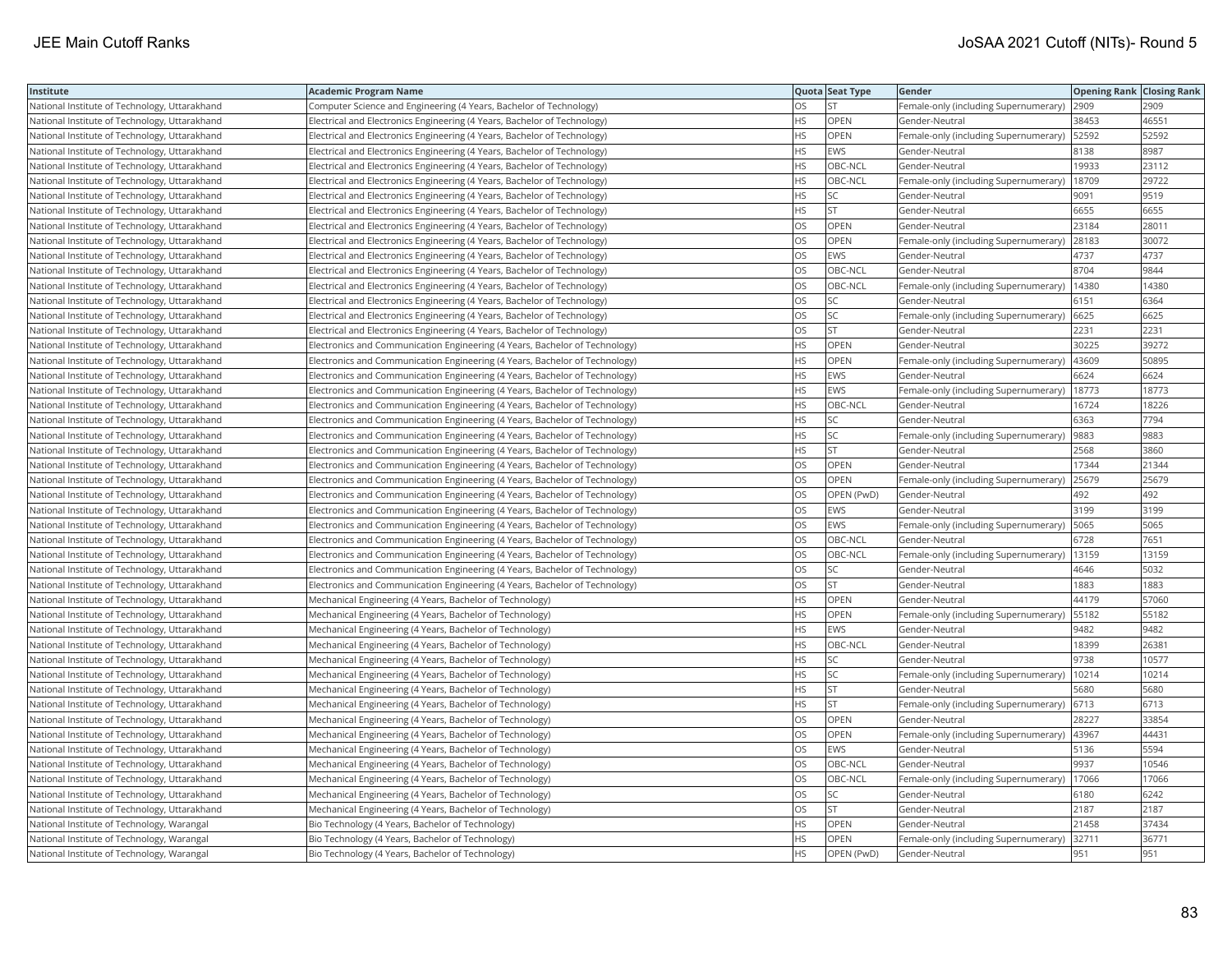| Institute                                  | Academic Program Name                                  |           | Quota Seat Type              | Gender                                       | <b>Opening Rank Closing Rank</b> |       |
|--------------------------------------------|--------------------------------------------------------|-----------|------------------------------|----------------------------------------------|----------------------------------|-------|
| National Institute of Technology, Warangal | Bio Technology (4 Years, Bachelor of Technology)       | HS        | EWS                          | Gender-Neutral                               | 5780                             | 6348  |
| National Institute of Technology, Warangal | Bio Technology (4 Years, Bachelor of Technology)       | <b>HS</b> | <b>EWS</b>                   | Female-only (including Supernumerary)        | 5966                             | 5966  |
| National Institute of Technology, Warangal | Bio Technology (4 Years, Bachelor of Technology)       | HS        | OBC-NCL                      | Gender-Neutral                               | 9673                             | 12367 |
| National Institute of Technology, Warangal | Bio Technology (4 Years, Bachelor of Technology)       | HS        | OBC-NCL                      | Female-only (including Supernumerary)        | 10771                            | 12392 |
| National Institute of Technology, Warangal | Bio Technology (4 Years, Bachelor of Technology)       | HS        | <b>SC</b>                    | Gender-Neutral                               | 5928                             | 7111  |
| National Institute of Technology, Warangal | Bio Technology (4 Years, Bachelor of Technology)       | HS        | SC                           | Female-only (including Supernumerary)   6110 |                                  | 6110  |
| National Institute of Technology, Warangal | Bio Technology (4 Years, Bachelor of Technology)       | HS        | <b>ST</b>                    | Gender-Neutral                               | 1626                             | 1716  |
| National Institute of Technology, Warangal | Bio Technology (4 Years, Bachelor of Technology)       | HS.       | <b>ST</b>                    | Female-only (including Supernumerary)        | 1994                             | 1994  |
| National Institute of Technology, Warangal | Bio Technology (4 Years, Bachelor of Technology)       | OS        | OPEN                         | Gender-Neutral                               | 14007                            | 23985 |
| National Institute of Technology, Warangal | Bio Technology (4 Years, Bachelor of Technology)       | OS        | OPEN                         | Female-only (including Supernumerary)        | 20453                            | 27007 |
| National Institute of Technology, Warangal | Bio Technology (4 Years, Bachelor of Technology)       | OS.       | OPEN (PwD)                   | Gender-Neutral                               | 1036                             | 1036  |
| National Institute of Technology, Warangal | Bio Technology (4 Years, Bachelor of Technology)       | OS        | EWS                          | Gender-Neutral                               | 3608                             | 3873  |
| National Institute of Technology, Warangal | Bio Technology (4 Years, Bachelor of Technology)       | OS        | <b>EWS</b>                   | Female-only (including Supernumerary)        | 6401                             | 6401  |
| National Institute of Technology, Warangal | Bio Technology (4 Years, Bachelor of Technology)       | OS        | OBC-NCL                      | Gender-Neutral                               | 7739                             | 9683  |
| National Institute of Technology, Warangal | Bio Technology (4 Years, Bachelor of Technology)       | OS        | OBC-NCL                      | Female-only (including Supernumerary)        | 12726                            | 15340 |
| National Institute of Technology, Warangal | Bio Technology (4 Years, Bachelor of Technology)       | OS        | OBC-NCL (PwD) Gender-Neutral |                                              | 403                              | 403   |
| National Institute of Technology, Warangal | Bio Technology (4 Years, Bachelor of Technology)       | OS        | SC                           | Gender-Neutral                               | 1487                             | 4994  |
| National Institute of Technology, Warangal | Bio Technology (4 Years, Bachelor of Technology)       | OS        | SC                           | Female-only (including Supernumerary)        | 3147                             | 3147  |
| National Institute of Technology, Warangal | Bio Technology (4 Years, Bachelor of Technology)       | OS        | <b>ST</b>                    | Gender-Neutral                               | 1749                             | 1985  |
| National Institute of Technology, Warangal | Bio Technology (4 Years, Bachelor of Technology)       | OS        | <b>ST</b>                    | Female-only (including Supernumerary)        | 1715                             | 1715  |
| National Institute of Technology, Warangal | Chemical Engineering (4 Years, Bachelor of Technology) | HS        | OPEN                         | Gender-Neutral                               | 13382                            | 20618 |
| National Institute of Technology, Warangal | Chemical Engineering (4 Years, Bachelor of Technology) | HS        | OPEN                         | Female-only (including Supernumerary)        | 16993                            | 32082 |
| National Institute of Technology, Warangal | Chemical Engineering (4 Years, Bachelor of Technology) | HS.       | OPEN (PwD)                   | Gender-Neutral                               | 581                              | 581   |
| National Institute of Technology, Warangal | Chemical Engineering (4 Years, Bachelor of Technology) | HS        | EWS                          | Gender-Neutral                               | 2953                             | 3164  |
| National Institute of Technology, Warangal | Chemical Engineering (4 Years, Bachelor of Technology) | HS        | EWS                          | Female-only (including Supernumerary)        | 4914                             | 4914  |
| National Institute of Technology, Warangal | Chemical Engineering (4 Years, Bachelor of Technology) | <b>HS</b> | OBC-NCL                      | Gender-Neutral                               | 5454                             | 7599  |
| National Institute of Technology, Warangal | Chemical Engineering (4 Years, Bachelor of Technology) | HS        | OBC-NCL                      | Female-only (including Supernumerary)        | 7760                             | 10794 |
| National Institute of Technology, Warangal | Chemical Engineering (4 Years, Bachelor of Technology) | ΗS        | OBC-NCL (PwD) Gender-Neutral |                                              | 280                              | 280   |
| National Institute of Technology, Warangal | Chemical Engineering (4 Years, Bachelor of Technology) | HS        | SC                           | Gender-Neutral                               | 2784                             | 4783  |
| National Institute of Technology, Warangal | Chemical Engineering (4 Years, Bachelor of Technology) | HS        | SC                           | Female-only (including Supernumerary)        | 3804                             | 3955  |
| National Institute of Technology, Warangal | Chemical Engineering (4 Years, Bachelor of Technology) | HS        | <b>ST</b>                    | Gender-Neutral                               | 960                              | 1156  |
| National Institute of Technology, Warangal | Chemical Engineering (4 Years, Bachelor of Technology) | HS        | <b>ST</b>                    | Female-only (including Supernumerary)        | 1356                             | 1356  |
| National Institute of Technology, Warangal | Chemical Engineering (4 Years, Bachelor of Technology) | OS        | OPEN                         | Gender-Neutral                               | 12481                            | 14788 |
| National Institute of Technology, Warangal | Chemical Engineering (4 Years, Bachelor of Technology) | OS        | OPEN                         | Female-only (including Supernumerary)        | 16906                            | 20171 |
| National Institute of Technology, Warangal | Chemical Engineering (4 Years, Bachelor of Technology) | OS.       | OPEN (PwD)                   | Gender-Neutral                               | 849                              | 849   |
| National Institute of Technology, Warangal | Chemical Engineering (4 Years, Bachelor of Technology) | OS        | EWS                          | Gender-Neutral                               | 2256                             | 2369  |
| National Institute of Technology, Warangal | Chemical Engineering (4 Years, Bachelor of Technology) | OS        | EWS                          | Female-only (including Supernumerary)        | 4066                             | 4066  |
| National Institute of Technology, Warangal | Chemical Engineering (4 Years, Bachelor of Technology) | OS        | OBC-NCL                      | Gender-Neutral                               | 4917                             | 5846  |
| National Institute of Technology, Warangal | Chemical Engineering (4 Years, Bachelor of Technology) | OS        | OBC-NCL                      | Female-only (including Supernumerary)        | 5149                             | 8526  |
| National Institute of Technology, Warangal | Chemical Engineering (4 Years, Bachelor of Technology) | OS.       | OBC-NCL (PwD) Gender-Neutral |                                              | 349                              | 349   |
| National Institute of Technology, Warangal | Chemical Engineering (4 Years, Bachelor of Technology) | OS        | SC                           | Gender-Neutral                               | 2425                             | 3378  |
| National Institute of Technology, Warangal | Chemical Engineering (4 Years, Bachelor of Technology) | OS        | SC                           | Female-only (including Supernumerary)        | 4276                             | 5057  |
| National Institute of Technology, Warangal | Chemical Engineering (4 Years, Bachelor of Technology) | OS.       | lst                          | Gender-Neutral                               | 1000                             | 1353  |
| National Institute of Technology, Warangal | Chemical Engineering (4 Years, Bachelor of Technology) | OS        | <b>ST</b>                    | Female-only (including Supernumerary)        | 1412                             | 1412  |
| National Institute of Technology, Warangal | Chemistry (5 Years, Integrated Master of Science)      | ΗS        | OPEN                         | Gender-Neutral                               | 49693                            | 57042 |
| National Institute of Technology, Warangal | Chemistry (5 Years, Integrated Master of Science)      | HS        | EWS                          | Gender-Neutral                               | 9311                             | 9311  |
| National Institute of Technology, Warangal | Chemistry (5 Years, Integrated Master of Science)      | HS        | OBC-NCL                      | Gender-Neutral                               | 16033                            | 16237 |
| National Institute of Technology, Warangal | Chemistry (5 Years, Integrated Master of Science)      | HS        | SC                           | Gender-Neutral                               | 7474                             | 7799  |
| National Institute of Technology, Warangal | Chemistry (5 Years, Integrated Master of Science)      | HS.       | ST                           | Gender-Neutral                               | 3537                             | 3537  |
| National Institute of Technology, Warangal | Chemistry (5 Years, Integrated Master of Science)      | OS.       | <b>OPEN</b>                  | Gender-Neutral                               | 25785                            | 29086 |
| National Institute of Technology, Warangal | Chemistry (5 Years, Integrated Master of Science)      | OS        | EWS                          | Gender-Neutral                               | 6561                             | 6561  |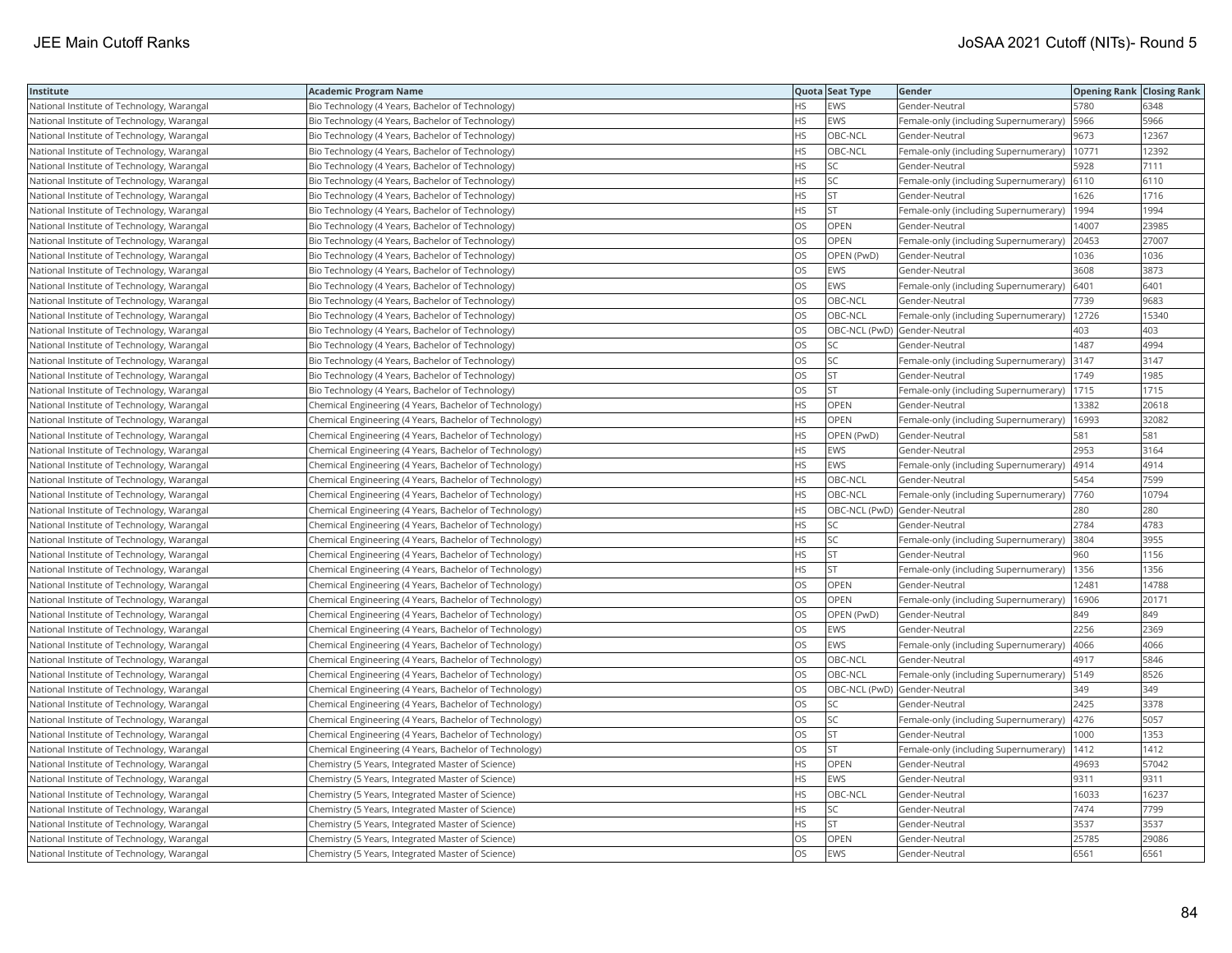| Institute                                  | <b>Academic Program Name</b>                                       |           | Quota Seat Type              | Gender                                                  | <b>Opening Rank Closing Rank</b> |       |
|--------------------------------------------|--------------------------------------------------------------------|-----------|------------------------------|---------------------------------------------------------|----------------------------------|-------|
| National Institute of Technology, Warangal | Chemistry (5 Years, Integrated Master of Science)                  | OS        | OBC-NCL                      | Gender-Neutral                                          | 13376                            | 14580 |
| National Institute of Technology, Warangal | Chemistry (5 Years, Integrated Master of Science)                  | OS        | <b>SC</b>                    | Gender-Neutral                                          | 5038                             | 6917  |
| National Institute of Technology, Warangal | Civil Engineering (4 Years, Bachelor of Technology)                | <b>HS</b> | OPEN                         | Gender-Neutral                                          | 17196                            | 26119 |
| National Institute of Technology, Warangal | Civil Engineering (4 Years, Bachelor of Technology)                | HS        | OPEN                         | Female-only (including Supernumerary)                   | 29569                            | 32251 |
| National Institute of Technology, Warangal | Civil Engineering (4 Years, Bachelor of Technology)                | HS        | OPEN (PwD)                   | Gender-Neutral                                          | 877                              | 877   |
| National Institute of Technology, Warangal | Civil Engineering (4 Years, Bachelor of Technology)                | ΗS        | <b>EWS</b>                   | Gender-Neutral                                          | 3883                             | 4781  |
| National Institute of Technology, Warangal | Civil Engineering (4 Years, Bachelor of Technology)                | ΗS        | EWS                          | Female-only (including Supernumerary)  5069             |                                  | 5069  |
| National Institute of Technology, Warangal | Civil Engineering (4 Years, Bachelor of Technology)                | HS        | OBC-NCL                      | Gender-Neutral                                          | 6666                             | 8800  |
| National Institute of Technology, Warangal | Civil Engineering (4 Years, Bachelor of Technology)                | HS        | OBC-NCL                      | Female-only (including Supernumerary)                   | 8352                             | 10408 |
| National Institute of Technology, Warangal | Civil Engineering (4 Years, Bachelor of Technology)                | HS        | OBC-NCL (PwD) Gender-Neutral |                                                         | 850                              | 850   |
| National Institute of Technology, Warangal | Civil Engineering (4 Years, Bachelor of Technology)                | HS        | <b>SC</b>                    | Gender-Neutral                                          | 2348                             | 3790  |
| National Institute of Technology, Warangal | Civil Engineering (4 Years, Bachelor of Technology)                | HS        | SC                           | Female-only (including Supernumerary)                   | 3640                             | 3908  |
| National Institute of Technology, Warangal | Civil Engineering (4 Years, Bachelor of Technology)                | HS.       | <b>ST</b>                    | Gender-Neutral                                          | 515                              | 698   |
| National Institute of Technology, Warangal | Civil Engineering (4 Years, Bachelor of Technology)                | ΗS        | <b>ST</b>                    | Female-only (including Supernumerary) 558               |                                  | 558   |
| National Institute of Technology, Warangal | Civil Engineering (4 Years, Bachelor of Technology)                | OS        | OPEN                         | Gender-Neutral                                          | 11597                            | 18316 |
| National Institute of Technology, Warangal | Civil Engineering (4 Years, Bachelor of Technology)                | OS        | OPEN                         | Female-only (including Supernumerary)                   | 25274                            | 29058 |
| National Institute of Technology, Warangal | Civil Engineering (4 Years, Bachelor of Technology)                | OS        | OPEN (PwD)                   | Gender-Neutral                                          | 442                              | 442   |
| National Institute of Technology, Warangal | Civil Engineering (4 Years, Bachelor of Technology)                | OS        | <b>EWS</b>                   | Gender-Neutral                                          | 2725                             | 2982  |
| National Institute of Technology, Warangal | Civil Engineering (4 Years, Bachelor of Technology)                | OS        | <b>EWS</b>                   | Female-only (including Supernumerary)                   | 4947                             | 4947  |
| National Institute of Technology, Warangal | Civil Engineering (4 Years, Bachelor of Technology)                | OS        | OBC-NCL                      | Gender-Neutral                                          | 4371                             | 6329  |
| National Institute of Technology, Warangal | Civil Engineering (4 Years, Bachelor of Technology)                | OS        | OBC-NCL                      | Female-only (including Supernumerary) 8688              |                                  | 9908  |
| National Institute of Technology, Warangal | Civil Engineering (4 Years, Bachelor of Technology)                | OS        |                              | OBC-NCL (PwD) Female-only (including Supernumerary) 684 |                                  | 684   |
| National Institute of Technology, Warangal | Civil Engineering (4 Years, Bachelor of Technology)                | OS        | <b>SC</b>                    | Gender-Neutral                                          | 2134                             | 2985  |
| National Institute of Technology, Warangal | Civil Engineering (4 Years, Bachelor of Technology)                | OS        | <b>SC</b>                    | Female-only (including Supernumerary)  4300             |                                  | 4583  |
| National Institute of Technology, Warangal | Civil Engineering (4 Years, Bachelor of Technology)                | OS        | <b>ST</b>                    | Gender-Neutral                                          | 640                              | 858   |
| National Institute of Technology, Warangal | Civil Engineering (4 Years, Bachelor of Technology)                | OS        | <b>ST</b>                    | Female-only (including Supernumerary)   1020            |                                  | 1020  |
| National Institute of Technology, Warangal | Computer Science and Engineering (4 Years, Bachelor of Technology) | HS        | OPEN                         | Gender-Neutral                                          | 1003                             | 2852  |
| National Institute of Technology, Warangal | Computer Science and Engineering (4 Years, Bachelor of Technology) | <b>HS</b> | OPEN                         | Female-only (including Supernumerary)                   | 980                              | 3276  |
| National Institute of Technology, Warangal | Computer Science and Engineering (4 Years, Bachelor of Technology) | HS        | OPEN (PwD)                   | Gender-Neutral                                          | 71                               | 71    |
| National Institute of Technology, Warangal | Computer Science and Engineering (4 Years, Bachelor of Technology) | ΗS        | <b>EWS</b>                   | Gender-Neutral                                          | 344                              | 587   |
| National Institute of Technology, Warangal | Computer Science and Engineering (4 Years, Bachelor of Technology) | <b>HS</b> | EWS                          | Female-only (including Supernumerary)   403             |                                  | 403   |
| National Institute of Technology, Warangal | Computer Science and Engineering (4 Years, Bachelor of Technology) | HS        | OBC-NCL                      | Gender-Neutral                                          | 487                              | 1089  |
| National Institute of Technology, Warangal | Computer Science and Engineering (4 Years, Bachelor of Technology) | HS        | OBC-NCL                      | Female-only (including Supernumerary)                   | 550                              | 770   |
| National Institute of Technology, Warangal | Computer Science and Engineering (4 Years, Bachelor of Technology) | HS        |                              | OBC-NCL (PwD)  Female-only (including Supernumerary)    | 67                               | 67    |
| National Institute of Technology, Warangal | Computer Science and Engineering (4 Years, Bachelor of Technology) | НS        | SC                           | Gender-Neutral                                          | 245                              | 496   |
| National Institute of Technology, Warangal | Computer Science and Engineering (4 Years, Bachelor of Technology) | HS        | SC                           | Female-only (including Supernumerary)                   | 636                              | 972   |
| National Institute of Technology, Warangal | Computer Science and Engineering (4 Years, Bachelor of Technology) | HS        | SC (PwD)                     | Gender-Neutral                                          | 24                               | 24    |
| National Institute of Technology, Warangal | Computer Science and Engineering (4 Years, Bachelor of Technology) | HS        | <b>ST</b>                    | Gender-Neutral                                          | 27                               | 94    |
| National Institute of Technology, Warangal | Computer Science and Engineering (4 Years, Bachelor of Technology) | ΗS        | ST                           | Female-only (including Supernumerary) 205               |                                  | 205   |
| National Institute of Technology, Warangal | Computer Science and Engineering (4 Years, Bachelor of Technology) | <b>HS</b> | ST (PwD)                     | Gender-Neutral                                          |                                  |       |
| National Institute of Technology, Warangal | Computer Science and Engineering (4 Years, Bachelor of Technology) | OS        | OPEN                         | Gender-Neutral                                          | 453                              | 1355  |
| National Institute of Technology, Warangal | Computer Science and Engineering (4 Years, Bachelor of Technology) | OS        | OPEN                         | Female-only (including Supernumerary)  719              |                                  | 1884  |
| National Institute of Technology, Warangal | Computer Science and Engineering (4 Years, Bachelor of Technology) | OS        | OPEN (PwD)                   | Gender-Neutral                                          | 48                               | 48    |
| National Institute of Technology, Warangal | Computer Science and Engineering (4 Years, Bachelor of Technology) | OS        | <b>EWS</b>                   | Gender-Neutral                                          | 138                              | 179   |
| National Institute of Technology, Warangal | Computer Science and Engineering (4 Years, Bachelor of Technology) | OS        | <b>EWS</b>                   | Female-only (including Supernumerary) 306               |                                  | 306   |
| National Institute of Technology, Warangal | Computer Science and Engineering (4 Years, Bachelor of Technology) | OS        | OBC-NCL                      | Gender-Neutral                                          | 259                              | 428   |
| National Institute of Technology, Warangal | Computer Science and Engineering (4 Years, Bachelor of Technology) | OS.       | OBC-NCL                      | Female-only (including Supernumerary)   1030            |                                  | 1343  |
| National Institute of Technology, Warangal | Computer Science and Engineering (4 Years, Bachelor of Technology) | OS        | OBC-NCL (PwD) Gender-Neutral |                                                         | 31                               | 31    |
| National Institute of Technology, Warangal | Computer Science and Engineering (4 Years, Bachelor of Technology) | OS        | SC                           | Gender-Neutral                                          | 23                               | 367   |
| National Institute of Technology, Warangal | Computer Science and Engineering (4 Years, Bachelor of Technology) | OS        | SC                           | Female-only (including Supernumerary)                   | 588                              | 780   |
| National Institute of Technology, Warangal | Computer Science and Engineering (4 Years, Bachelor of Technology) | OS        | <b>ST</b>                    | Gender-Neutral                                          | 88                               | 119   |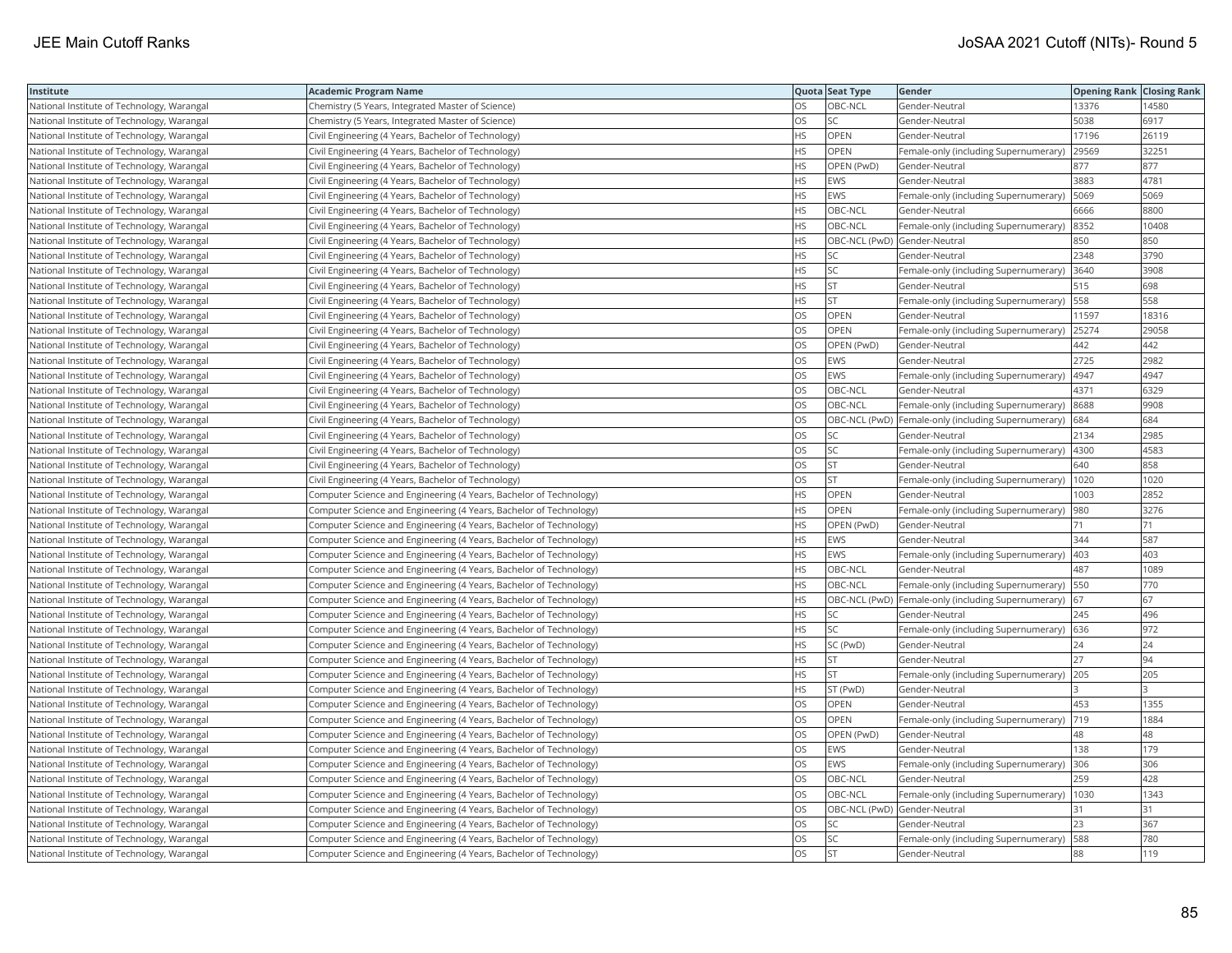| Institute                                  | <b>Academic Program Name</b>                                                 |           | Quota Seat Type              | Gender                                                  | <b>Opening Rank   Closing Rank</b> |       |
|--------------------------------------------|------------------------------------------------------------------------------|-----------|------------------------------|---------------------------------------------------------|------------------------------------|-------|
| National Institute of Technology, Warangal | Computer Science and Engineering (4 Years, Bachelor of Technology)           | OS.       | <b>ST</b>                    | Female-only (including Supernumerary)                   | 292                                | 292   |
| National Institute of Technology, Warangal | Electrical and Electronics Engineering (4 Years, Bachelor of Technology)     | HS.       | <b>OPEN</b>                  | Gender-Neutral                                          | 6038                               | 9908  |
| National Institute of Technology, Warangal | Electrical and Electronics Engineering (4 Years, Bachelor of Technology)     | HS.       | OPEN                         | Female-only (including Supernumerary)  9225             |                                    | 12985 |
| National Institute of Technology, Warangal | Electrical and Electronics Engineering (4 Years, Bachelor of Technology)     | HS.       | OPEN (PwD)                   | Gender-Neutral                                          | 300                                | 300   |
| National Institute of Technology, Warangal | Electrical and Electronics Engineering (4 Years, Bachelor of Technology)     | HS        | EWS                          | Gender-Neutral                                          | 1318                               | 1493  |
| National Institute of Technology, Warangal | Electrical and Electronics Engineering (4 Years, Bachelor of Technology)     | <b>HS</b> | <b>EWS</b>                   | Female-only (including Supernumerary)                   | 2348                               | 2348  |
| National Institute of Technology, Warangal | Electrical and Electronics Engineering (4 Years, Bachelor of Technology)     | HS        | EWS (PwD)                    | Gender-Neutral                                          | 68                                 | 68    |
| National Institute of Technology, Warangal | Electrical and Electronics Engineering (4 Years, Bachelor of Technology)     | HS.       | OBC-NCL                      | Gender-Neutral                                          | 2363                               | 3900  |
| National Institute of Technology, Warangal | Electrical and Electronics Engineering (4 Years, Bachelor of Technology)     | <b>HS</b> | OBC-NCL                      | Female-only (including Supernumerary)                   | 2897                               | 4112  |
| National Institute of Technology, Warangal | Electrical and Electronics Engineering (4 Years, Bachelor of Technology)     | HS.       | OBC-NCL (PwD) Gender-Neutral |                                                         | 102                                | 102   |
| National Institute of Technology, Warangal | Electrical and Electronics Engineering (4 Years, Bachelor of Technology)     | HS        | <b>SC</b>                    | Gender-Neutral                                          | 1649                               | 2017  |
| National Institute of Technology, Warangal | Electrical and Electronics Engineering (4 Years, Bachelor of Technology)     | HS.       | SC                           | Female-only (including Supernumerary) 2661              |                                    | 2705  |
| National Institute of Technology, Warangal | Electrical and Electronics Engineering (4 Years, Bachelor of Technology)     | HS.       | SC (PwD)                     | Gender-Neutral                                          | 104                                | 104   |
| National Institute of Technology, Warangal | Electrical and Electronics Engineering (4 Years, Bachelor of Technology)     | HS.       | <b>ST</b>                    | Gender-Neutral                                          | 143                                | 520   |
| National Institute of Technology, Warangal | Electrical and Electronics Engineering (4 Years, Bachelor of Technology)     | HS        | <b>ST</b>                    | Female-only (including Supernumerary)                   | 773                                | 773   |
| National Institute of Technology, Warangal | Electrical and Electronics Engineering (4 Years, Bachelor of Technology)     | OS        | OPEN                         | Gender-Neutral                                          | 4597                               | 7057  |
| National Institute of Technology, Warangal | Electrical and Electronics Engineering (4 Years, Bachelor of Technology)     | OS        | <b>OPEN</b>                  | Female-only (including Supernumerary)                   | 7329                               | 10184 |
| National Institute of Technology, Warangal | Electrical and Electronics Engineering (4 Years, Bachelor of Technology)     | <b>OS</b> | OPEN (PwD)                   | Gender-Neutral                                          | 410                                | 410   |
| National Institute of Technology, Warangal | Electrical and Electronics Engineering (4 Years, Bachelor of Technology)     | OS        | OPEN (PwD)                   | Female-only (including Supernumerary)                   | 725                                | 725   |
| National Institute of Technology, Warangal | Electrical and Electronics Engineering (4 Years, Bachelor of Technology)     | OS        | EWS                          | Gender-Neutral                                          | 934                                | 1184  |
| National Institute of Technology, Warangal | Electrical and Electronics Engineering (4 Years, Bachelor of Technology)     | OS        | EWS                          | Female-only (including Supernumerary)   1378            |                                    | 1378  |
| National Institute of Technology, Warangal | Electrical and Electronics Engineering (4 Years, Bachelor of Technology)     | OS.       | OBC-NCL                      | Gender-Neutral                                          | 2221                               | 3041  |
| National Institute of Technology, Warangal | Electrical and Electronics Engineering (4 Years, Bachelor of Technology)     | OS        | OBC-NCL                      | Female-only (including Supernumerary) 3751              |                                    | 5436  |
| National Institute of Technology, Warangal | Electrical and Electronics Engineering (4 Years, Bachelor of Technology)     | <b>OS</b> | <b>SC</b>                    | Gender-Neutral                                          | 1400                               | 1702  |
| National Institute of Technology, Warangal | Electrical and Electronics Engineering (4 Years, Bachelor of Technology)     | OS        | SC                           | Female-only (including Supernumerary)                   | 2317                               | 2774  |
| National Institute of Technology, Warangal | Electrical and Electronics Engineering (4 Years, Bachelor of Technology)     | OS        | <b>ST</b>                    | Gender-Neutral                                          | 573                                | 694   |
| National Institute of Technology, Warangal | Electrical and Electronics Engineering (4 Years, Bachelor of Technology)     | OS.       | <b>ST</b>                    | Female-only (including Supernumerary)                   | 647                                | 647   |
| National Institute of Technology, Warangal | Electronics and Communication Engineering (4 Years, Bachelor of Technology)  | HS        | OPEN                         | Gender-Neutral                                          | 3223                               | 6035  |
| National Institute of Technology, Warangal | Electronics and Communication Engineering (4 Years, Bachelor of Technology)  | <b>HS</b> | OPEN                         | Female-only (including Supernumerary)   6111            |                                    | 8382  |
| National Institute of Technology, Warangal | Electronics and Communication Engineering (4 Years, Bachelor of Technology)  | HS        | OPEN (PwD)                   | Gender-Neutral                                          | 184                                | 184   |
| National Institute of Technology, Warangal | Electronics and Communication Engineering (4 Years, Bachelor of Technology)  | HS        | <b>EWS</b>                   | Gender-Neutral                                          | 729                                | 923   |
| National Institute of Technology, Warangal | Electronics and Communication Engineering (4 Years, Bachelor of Technology)  | HS.       | <b>EWS</b>                   | Female-only (including Supernumerary)                   | 1131                               | 1131  |
| National Institute of Technology, Warangal | Electronics and Communication Engineering (4 Years, Bachelor of Technology)  | HS        | OBC-NCL                      | Gender-Neutral                                          | 1291                               | 2184  |
| National Institute of Technology, Warangal | Electronics and Communication Engineering (4 Years, Bachelor of Technology)  | HS        | OBC-NCL                      | Female-only (including Supernumerary)                   | 2199                               | 2937  |
| National Institute of Technology, Warangal | Electronics and Communication Engineering (4 Years, Bachelor of Technology)  | <b>HS</b> |                              | OBC-NCL (PwD) Female-only (including Supernumerary) 278 |                                    | 278   |
| National Institute of Technology, Warangal | Electronics and Communication Engineering (4 Years, Bachelor of Technology)  | HS        | SC                           | Gender-Neutral                                          | 711                                | 1523  |
| National Institute of Technology, Warangal | Electronics and Communication Engineering (4 Years, Bachelor of Technology)  | HS        | SC                           | Female-only (including Supernumerary)  1169             |                                    | 1433  |
| National Institute of Technology, Warangal | Electronics and Communication Engineering (4 Years, Bachelor of Technology)  | HS        | <b>ST</b>                    | Gender-Neutral                                          | 188                                | 507   |
| National Institute of Technology, Warangal | Electronics and Communication Engineering (4 Years, Bachelor of Technology)  | HS        | <b>ST</b>                    | Female-only (including Supernumerary)                   | 240                                | 240   |
| National Institute of Technology, Warangal | Electronics and Communication Engineering (4 Years, Bachelor of Technology)  | OS        | <b>OPEN</b>                  | Gender-Neutral                                          | 2200                               | 4515  |
| National Institute of Technology, Warangal | [Electronics and Communication Engineering (4 Years, Bachelor of Technology) | OS        | OPEN                         | Female-only (including Supernumerary)                   | 3088                               | 7319  |
| National Institute of Technology, Warangal | Electronics and Communication Engineering (4 Years, Bachelor of Technology)  | <b>OS</b> | OPEN (PwD)                   | Gender-Neutral                                          | 148                                | 148   |
| National Institute of Technology, Warangal | Electronics and Communication Engineering (4 Years, Bachelor of Technology)  | <b>OS</b> | <b>EWS</b>                   | Gender-Neutral                                          | 565                                | 641   |
| National Institute of Technology, Warangal | Electronics and Communication Engineering (4 Years, Bachelor of Technology)  | OS        | EWS (PwD)                    | Female-only (including Supernumerary)                   | 54                                 | 54    |
| National Institute of Technology, Warangal | Electronics and Communication Engineering (4 Years, Bachelor of Technology)  | OS        | OBC-NCL                      | Gender-Neutral                                          | 1489                               | 1781  |
| National Institute of Technology, Warangal | Electronics and Communication Engineering (4 Years, Bachelor of Technology)  | OS        | OBC-NCL                      | Female-only (including Supernumerary)   2013            |                                    | 2518  |
| National Institute of Technology, Warangal | Electronics and Communication Engineering (4 Years, Bachelor of Technology)  | OS.       | OBC-NCL (PwD) Gender-Neutral |                                                         | 100                                | 100   |
| National Institute of Technology, Warangal | Electronics and Communication Engineering (4 Years, Bachelor of Technology)  | OS        | <b>SC</b>                    | Gender-Neutral                                          | 795                                | 1185  |
| National Institute of Technology, Warangal | Electronics and Communication Engineering (4 Years, Bachelor of Technology)  | OS        | SC                           | Female-only (including Supernumerary)                   | 1218                               | 1307  |
| National Institute of Technology, Warangal | Electronics and Communication Engineering (4 Years, Bachelor of Technology)  | OS.       | SC (PwD)                     | Gender-Neutral                                          | 22                                 | 22    |
| National Institute of Technology, Warangal | Electronics and Communication Engineering (4 Years, Bachelor of Technology)  | <b>OS</b> | <b>ST</b>                    | Gender-Neutral                                          | 322                                | 398   |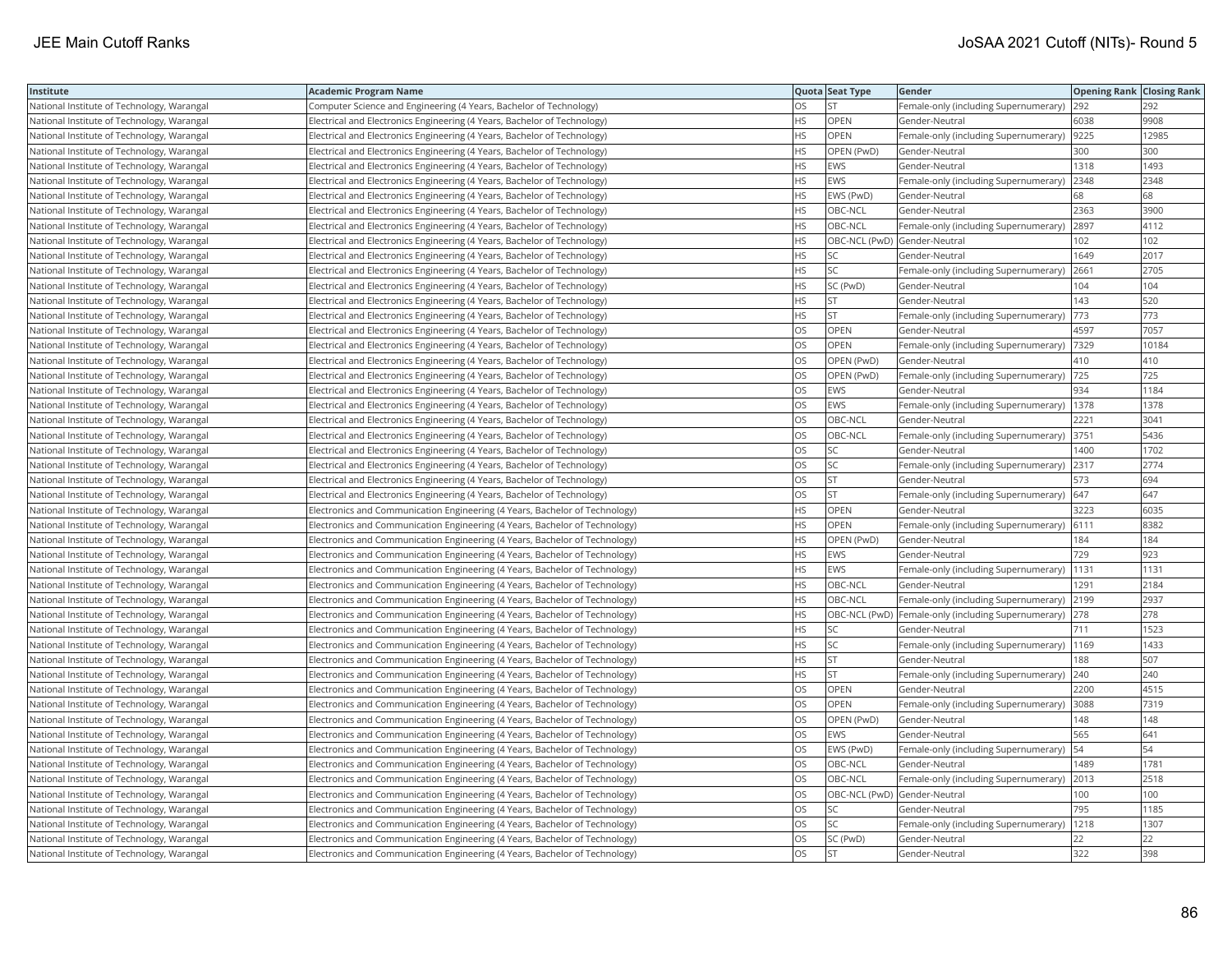| Institute                                  | <b>Academic Program Name</b>                                                |           | Quota Seat Type              | Gender                                      | <b>Opening Rank Closing Rank</b> |       |
|--------------------------------------------|-----------------------------------------------------------------------------|-----------|------------------------------|---------------------------------------------|----------------------------------|-------|
| National Institute of Technology, Warangal | Electronics and Communication Engineering (4 Years, Bachelor of Technology) | OS        | <b>ST</b>                    | Female-only (including Supernumerary)       | 531                              | 531   |
| National Institute of Technology, Warangal | Mathematics (5 Years, Integrated Master of Science)                         | HS.       | <b>OPEN</b>                  | Gender-Neutral                              | 20111                            | 43935 |
| National Institute of Technology, Warangal | Mathematics (5 Years, Integrated Master of Science)                         | HS        | <b>EWS</b>                   | Gender-Neutral                              | 7453                             | 7453  |
| National Institute of Technology, Warangal | Mathematics (5 Years, Integrated Master of Science)                         | HS        | OBC-NCL                      | Gender-Neutral                              | 13572                            | 14762 |
| National Institute of Technology, Warangal | Mathematics (5 Years, Integrated Master of Science)                         | ٦S        | SC                           | Gender-Neutral                              | 8473                             | 8473  |
| National Institute of Technology, Warangal | Mathematics (5 Years, Integrated Master of Science)                         | <b>HS</b> | <b>ST</b>                    | Gender-Neutral                              | 1618                             | 1618  |
| National Institute of Technology, Warangal | Mathematics (5 Years, Integrated Master of Science)                         | OS        | OPEN                         | Gender-Neutral                              | 12609                            | 19155 |
| National Institute of Technology, Warangal | Mathematics (5 Years, Integrated Master of Science)                         | OS        | EWS                          | Gender-Neutral                              | 3770                             | 3770  |
| National Institute of Technology, Warangal | Mathematics (5 Years, Integrated Master of Science)                         | OS        | OBC-NCL                      | Gender-Neutral                              | 8005                             | 10314 |
| National Institute of Technology, Warangal | Mathematics (5 Years, Integrated Master of Science)                         | OS        | SC                           | Gender-Neutral                              | 5347                             | 5856  |
| National Institute of Technology, Warangal | Mechanical Engineering (4 Years, Bachelor of Technology)                    | HS        | OPEN                         | Gender-Neutral                              | 10248                            | 15242 |
| National Institute of Technology, Warangal | Mechanical Engineering (4 Years, Bachelor of Technology)                    | HS        | <b>OPEN</b>                  | Female-only (including Supernumerary)       | 16656                            | 26387 |
| National Institute of Technology, Warangal | Mechanical Engineering (4 Years, Bachelor of Technology)                    | ΗS        | OPEN (PwD)                   | Gender-Neutral                              | 368                              | 368   |
| National Institute of Technology, Warangal | Mechanical Engineering (4 Years, Bachelor of Technology)                    | <b>HS</b> | OPEN (PwD)                   | Female-only (including Supernumerary)       | 430                              | 430   |
| National Institute of Technology, Warangal | Mechanical Engineering (4 Years, Bachelor of Technology)                    | HS        | <b>EWS</b>                   | Gender-Neutral                              | 2125                             | 2391  |
| National Institute of Technology, Warangal | Mechanical Engineering (4 Years, Bachelor of Technology)                    | HS        | EWS                          | Female-only (including Supernumerary)       | 4925                             | 4925  |
| National Institute of Technology, Warangal | Mechanical Engineering (4 Years, Bachelor of Technology)                    | HS        | OBC-NCL                      | Gender-Neutral                              | 3444                             | 5752  |
| National Institute of Technology, Warangal | Mechanical Engineering (4 Years, Bachelor of Technology)                    | HS        | OBC-NCL                      | Female-only (including Supernumerary)       | 7334                             | 9313  |
| National Institute of Technology, Warangal | Mechanical Engineering (4 Years, Bachelor of Technology)                    | HS        | OBC-NCL (PwD) Gender-Neutral |                                             | 244                              | 244   |
| National Institute of Technology, Warangal | Mechanical Engineering (4 Years, Bachelor of Technology)                    | HS        | SC                           | Gender-Neutral                              | 2481                             | 4112  |
| National Institute of Technology, Warangal | Mechanical Engineering (4 Years, Bachelor of Technology)                    | ΗS        | SC                           | Female-only (including Supernumerary)       | 4012                             | 4308  |
| National Institute of Technology, Warangal | Mechanical Engineering (4 Years, Bachelor of Technology)                    | <b>HS</b> | <b>ST</b>                    | Gender-Neutral                              | 736                              | 777   |
| National Institute of Technology, Warangal | Mechanical Engineering (4 Years, Bachelor of Technology)                    | ٦S        | <b>ST</b>                    | Female-only (including Supernumerary)       | 1199                             | 1199  |
| National Institute of Technology, Warangal | Mechanical Engineering (4 Years, Bachelor of Technology)                    | OS        | OPEN                         | Gender-Neutral                              | 7896                             | 11379 |
| National Institute of Technology, Warangal | Mechanical Engineering (4 Years, Bachelor of Technology)                    | OS        | OPEN                         | Female-only (including Supernumerary)       | 5638                             | 19706 |
| National Institute of Technology, Warangal | Mechanical Engineering (4 Years, Bachelor of Technology)                    | OS        | OPEN (PwD)                   | Gender-Neutral                              | 652                              | 652   |
| National Institute of Technology, Warangal | Mechanical Engineering (4 Years, Bachelor of Technology)                    | OS        | <b>EWS</b>                   | Gender-Neutral                              | 1603                             | 1993  |
| National Institute of Technology, Warangal | Mechanical Engineering (4 Years, Bachelor of Technology)                    | OS        | <b>EWS</b>                   | Female-only (including Supernumerary)  3704 |                                  | 3704  |
| National Institute of Technology, Warangal | Mechanical Engineering (4 Years, Bachelor of Technology)                    | OS        | OBC-NCL                      | Gender-Neutral                              | 3005                             | 4551  |
| National Institute of Technology, Warangal | Mechanical Engineering (4 Years, Bachelor of Technology)                    | OS        | OBC-NCL                      | Female-only (including Supernumerary)       | 10248                            | 10582 |
| National Institute of Technology, Warangal | Mechanical Engineering (4 Years, Bachelor of Technology)                    | OS        | OBC-NCL (PwD) Gender-Neutral |                                             | 286                              | 286   |
| National Institute of Technology, Warangal | Mechanical Engineering (4 Years, Bachelor of Technology)                    | OS        | <b>SC</b>                    | Gender-Neutral                              | 849                              | 2614  |
| National Institute of Technology, Warangal | Mechanical Engineering (4 Years, Bachelor of Technology)                    | OS        | SC                           | Female-only (including Supernumerary) 3320  |                                  | 3981  |
| National Institute of Technology, Warangal | Mechanical Engineering (4 Years, Bachelor of Technology)                    | OS        | <b>ST</b>                    | Gender-Neutral                              | 1042                             | 1301  |
| National Institute of Technology, Warangal | Mechanical Engineering (4 Years, Bachelor of Technology)                    | OS        | <b>ST</b>                    | Female-only (including Supernumerary)       | 1332                             | 1332  |
| National Institute of Technology, Warangal | Metallurgical and Materials Engineering (4 Years, Bachelor of Technology)   | HS        | OPEN                         | Gender-Neutral                              | 20925                            | 32286 |
| National Institute of Technology, Warangal | Metallurgical and Materials Engineering (4 Years, Bachelor of Technology)   | HS        | <b>OPEN</b>                  | Female-only (including Supernumerary) 37971 |                                  | 40367 |
| National Institute of Technology, Warangal | Metallurgical and Materials Engineering (4 Years, Bachelor of Technology)   | HS        | OPEN (PwD)                   | Gender-Neutral                              | 814                              | 814   |
| National Institute of Technology, Warangal | Metallurgical and Materials Engineering (4 Years, Bachelor of Technology)   | HS        | <b>EWS</b>                   | Gender-Neutral                              | 5250                             | 6010  |
| National Institute of Technology, Warangal | Metallurgical and Materials Engineering (4 Years, Bachelor of Technology)   | HS        | EWS                          | Female-only (including Supernumerary)       | 6531                             | 6531  |
| National Institute of Technology, Warangal | Metallurgical and Materials Engineering (4 Years, Bachelor of Technology)   | HS        | OBC-NCL                      | Gender-Neutral                              | 8758                             | 10661 |
| National Institute of Technology, Warangal | Metallurgical and Materials Engineering (4 Years, Bachelor of Technology)   | <b>HS</b> | OBC-NCL                      | Female-only (including Supernumerary)       | 12429                            | 12596 |
| National Institute of Technology, Warangal | Metallurgical and Materials Engineering (4 Years, Bachelor of Technology)   | <b>HS</b> | <b>SC</b>                    | Gender-Neutral                              | 5244                             | 6206  |
| National Institute of Technology, Warangal | Metallurgical and Materials Engineering (4 Years, Bachelor of Technology)   | HS        | SC                           | Female-only (including Supernumerary)       | 6743                             | 6743  |
| National Institute of Technology, Warangal | Metallurgical and Materials Engineering (4 Years, Bachelor of Technology)   | HS        | <b>ST</b>                    | Gender-Neutral                              | 1500                             | 1500  |
| National Institute of Technology, Warangal | Metallurgical and Materials Engineering (4 Years, Bachelor of Technology)   | HS        | <b>ST</b>                    | Female-only (including Supernumerary) 2017  |                                  | 2017  |
| National Institute of Technology, Warangal | Metallurgical and Materials Engineering (4 Years, Bachelor of Technology)   | OS        | <b>OPEN</b>                  | Gender-Neutral                              | 19240                            | 22927 |
| National Institute of Technology, Warangal | Metallurgical and Materials Engineering (4 Years, Bachelor of Technology)   | OS        | OPEN                         | Female-only (including Supernumerary)       | 27341                            | 32471 |
| National Institute of Technology, Warangal | Metallurgical and Materials Engineering (4 Years, Bachelor of Technology)   | OS        | <b>EWS</b>                   | Gender-Neutral                              | 3499                             | 3601  |
| National Institute of Technology, Warangal | Metallurgical and Materials Engineering (4 Years, Bachelor of Technology)   | OS        | <b>EWS</b>                   | Female-only (including Supernumerary)       | 5876                             | 5876  |
| National Institute of Technology, Warangal | Metallurgical and Materials Engineering (4 Years, Bachelor of Technology)   | <b>OS</b> | OBC-NCL                      | Gender-Neutral                              | 7365                             | 8640  |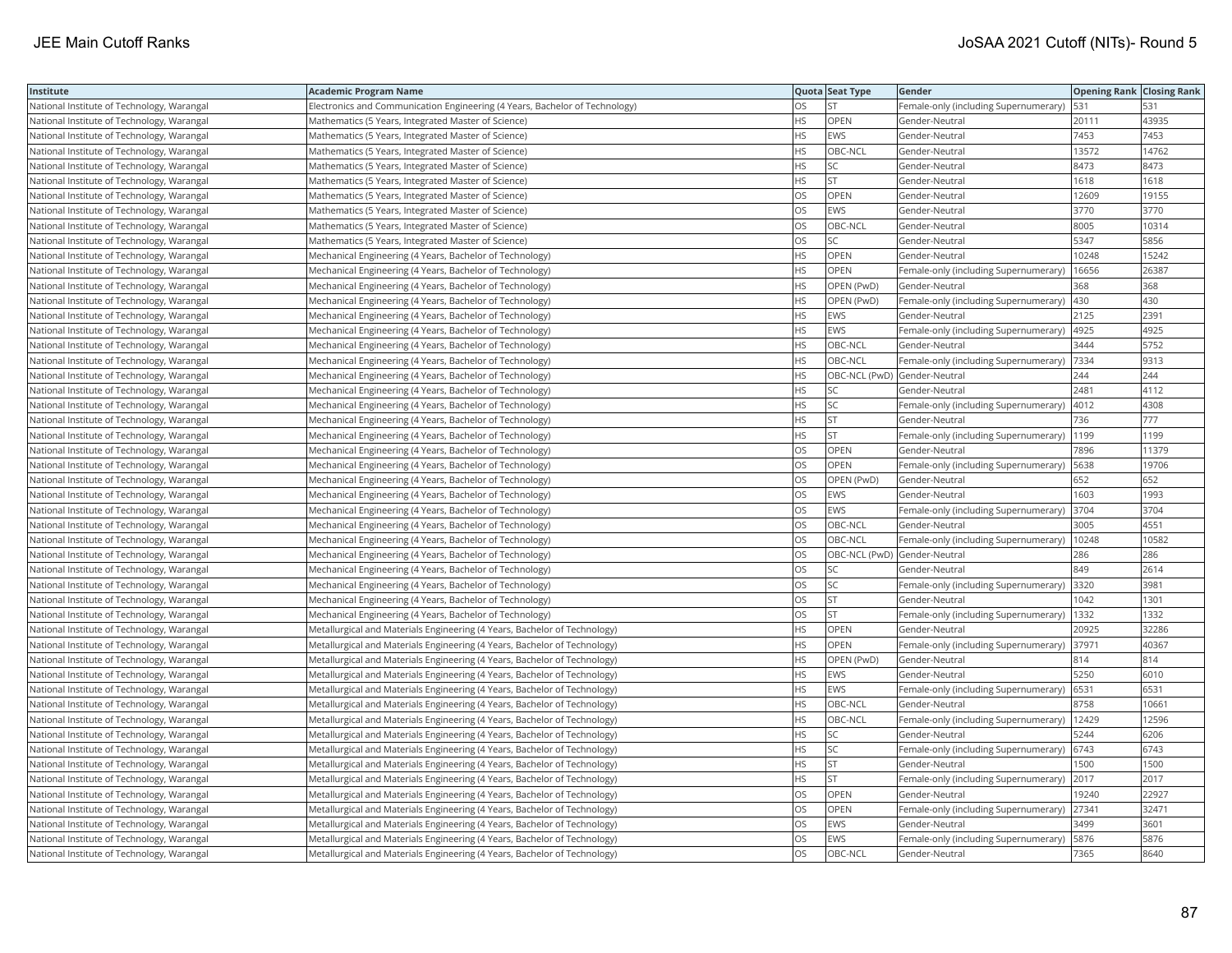| Institute                                                  | <b>Academic Program Name</b>                                              |           | Quota Seat Type | Gender                                      | <b>Opening Rank Closing Rank</b> |       |
|------------------------------------------------------------|---------------------------------------------------------------------------|-----------|-----------------|---------------------------------------------|----------------------------------|-------|
| National Institute of Technology, Warangal                 | Metallurgical and Materials Engineering (4 Years, Bachelor of Technology) | OS        | OBC-NCL         | Female-only (including Supernumerary)       | 10639                            | 14904 |
| National Institute of Technology, Warangal                 | Metallurgical and Materials Engineering (4 Years, Bachelor of Technology) | OS        | <b>SC</b>       | Gender-Neutral                              | 3977                             | 4375  |
| National Institute of Technology, Warangal                 | Metallurgical and Materials Engineering (4 Years, Bachelor of Technology) | <b>OS</b> | <b>SC</b>       | Female-only (including Supernumerary)       | 5833                             | 5833  |
| National Institute of Technology, Warangal                 | Metallurgical and Materials Engineering (4 Years, Bachelor of Technology) | OS        | <b>ST</b>       | Gender-Neutral                              | 1921                             | 2099  |
| National Institute of Technology, Warangal                 | Metallurgical and Materials Engineering (4 Years, Bachelor of Technology) | OS        | <b>ST</b>       | Female-only (including Supernumerary)       | 3119                             | 3119  |
| National Institute of Technology, Warangal                 | Metallurgical and Materials Engineering (4 Years, Bachelor of Technology) | OS        | ST (PwD)        | Gender-Neutral                              | 47                               | 47    |
| National Institute of Technology, Warangal                 | Physics (5 Years, Integrated Master of Science)                           | <b>HS</b> | OPEN            | Gender-Neutral                              | 31396                            | 48068 |
| National Institute of Technology, Warangal                 | Physics (5 Years, Integrated Master of Science)                           | <b>HS</b> | <b>EWS</b>      | Gender-Neutral                              | 7634                             | 7634  |
| National Institute of Technology, Warangal                 | Physics (5 Years, Integrated Master of Science)                           | <b>HS</b> | OBC-NCL         | Gender-Neutral                              | 13075                            | 13149 |
| National Institute of Technology, Warangal                 | Physics (5 Years, Integrated Master of Science)                           | <b>HS</b> | SC              | Gender-Neutral                              | 9044                             | 9044  |
| National Institute of Technology, Warangal                 | Physics (5 Years, Integrated Master of Science)                           | <b>HS</b> | lst.            | Gender-Neutral                              | 548                              | 3220  |
| National Institute of Technology, Warangal                 | Physics (5 Years, Integrated Master of Science)                           | OS        | OPEN            | Gender-Neutral                              | 9882                             | 13967 |
| National Institute of Technology, Warangal                 | Physics (5 Years, Integrated Master of Science)                           | <b>OS</b> | <b>EWS</b>      | Gender-Neutral                              | 4688                             | 4688  |
| National Institute of Technology, Warangal                 | Physics (5 Years, Integrated Master of Science)                           | OS        | OBC-NCL         | Gender-Neutral                              | 8034                             | 12158 |
| National Institute of Technology, Warangal                 | Physics (5 Years, Integrated Master of Science)                           | OS        | <b>SC</b>       | Gender-Neutral                              | 4610                             | 4610  |
| National Institute of Technology, Warangal                 | Physics (5 Years, Integrated Master of Science)                           | OS.       | lst.            | Gender-Neutral                              | 2710                             | 2710  |
| Sardar Vallabhbhai National Institute of Technology, Surat | Chemical Engineering (4 Years, Bachelor of Technology)                    | <b>HS</b> | OPEN            | Gender-Neutral                              | 16474                            | 32492 |
| Sardar Vallabhbhai National Institute of Technology, Surat | Chemical Engineering (4 Years, Bachelor of Technology)                    | <b>HS</b> | OPEN            | Female-only (including Supernumerary)       | 38864                            | 43049 |
| Sardar Vallabhbhai National Institute of Technology, Surat | Chemical Engineering (4 Years, Bachelor of Technology)                    | <b>HS</b> | OPEN (PwD)      | Gender-Neutral                              | 611                              | 611   |
| Sardar Vallabhbhai National Institute of Technology, Surat | Chemical Engineering (4 Years, Bachelor of Technology)                    | <b>HS</b> | <b>EWS</b>      | Gender-Neutral                              | 4900                             | 7052  |
| Sardar Vallabhbhai National Institute of Technology, Surat | Chemical Engineering (4 Years, Bachelor of Technology)                    | <b>HS</b> | <b>EWS</b>      | Female-only (including Supernumerary)       | 6934                             | 6934  |
| Sardar Vallabhbhai National Institute of Technology, Surat | Chemical Engineering (4 Years, Bachelor of Technology)                    | <b>HS</b> | OBC-NCL         | Gender-Neutral                              | 10683                            | 20148 |
| Sardar Vallabhbhai National Institute of Technology, Surat | Chemical Engineering (4 Years, Bachelor of Technology)                    | HS        | OBC-NCL         | Female-only (including Supernumerary)       | 23059                            | 26011 |
| Sardar Vallabhbhai National Institute of Technology, Surat | Chemical Engineering (4 Years, Bachelor of Technology)                    | HS.       | SC.             | Gender-Neutral                              | 2787                             | 9440  |
| Sardar Vallabhbhai National Institute of Technology, Surat | Chemical Engineering (4 Years, Bachelor of Technology)                    | <b>HS</b> | <b>SC</b>       | Female-only (including Supernumerary)       | 11543                            | 14910 |
| Sardar Vallabhbhai National Institute of Technology, Surat | Chemical Engineering (4 Years, Bachelor of Technology)                    | <b>HS</b> | <b>ST</b>       | Gender-Neutral                              | 2798                             | 4315  |
| Sardar Vallabhbhai National Institute of Technology, Surat | Chemical Engineering (4 Years, Bachelor of Technology)                    | <b>HS</b> | <b>ST</b>       | Female-only (including Supernumerary)       | 3988                             | 3988  |
| Sardar Vallabhbhai National Institute of Technology, Surat | Chemical Engineering (4 Years, Bachelor of Technology)                    | OS        | <b>OPEN</b>     | Gender-Neutral                              | 17886                            | 27507 |
| Sardar Vallabhbhai National Institute of Technology, Surat | Chemical Engineering (4 Years, Bachelor of Technology)                    | OS        | OPEN            | Female-only (including Supernumerary) 30297 |                                  | 34170 |
| Sardar Vallabhbhai National Institute of Technology, Surat | Chemical Engineering (4 Years, Bachelor of Technology)                    | OS        | OPEN (PwD)      | Gender-Neutral                              | 1849                             | 1849  |
| Sardar Vallabhbhai National Institute of Technology, Surat | Chemical Engineering (4 Years, Bachelor of Technology)                    | <b>OS</b> | <b>EWS</b>      | Gender-Neutral                              | 4087                             | 4303  |
| Sardar Vallabhbhai National Institute of Technology, Surat | Chemical Engineering (4 Years, Bachelor of Technology)                    | OS        | EWS             | Female-only (including Supernumerary)       | 6184                             | 6184  |
| Sardar Vallabhbhai National Institute of Technology, Surat | Chemical Engineering (4 Years, Bachelor of Technology)                    | OS        | OBC-NCL         | Gender-Neutral                              | 8199                             | 9526  |
| Sardar Vallabhbhai National Institute of Technology, Surat | Chemical Engineering (4 Years, Bachelor of Technology)                    | <b>OS</b> | OBC-NCL         | Female-only (including Supernumerary)       | 11516                            | 14857 |
| Sardar Vallabhbhai National Institute of Technology, Surat | Chemical Engineering (4 Years, Bachelor of Technology)                    | <b>OS</b> | <b>SC</b>       | Gender-Neutral                              | 5042                             | 6237  |
| Sardar Vallabhbhai National Institute of Technology, Surat | Chemical Engineering (4 Years, Bachelor of Technology)                    | OS        | <b>SC</b>       | Female-only (including Supernumerary)       | 7357                             | 7371  |
| Sardar Vallabhbhai National Institute of Technology, Surat | Chemical Engineering (4 Years, Bachelor of Technology)                    | OS        | <b>ST</b>       | Gender-Neutral                              | 2369                             | 2533  |
| Sardar Vallabhbhai National Institute of Technology, Surat | Chemical Engineering (4 Years, Bachelor of Technology)                    | OS        | <b>ST</b>       | Female-only (including Supernumerary) 2604  |                                  | 2604  |
| Sardar Vallabhbhai National Institute of Technology, Surat | Chemistry (5 Years, Integrated Master of Science)                         | HS.       | <b>OPEN</b>     | Gender-Neutral                              | 47706                            | 83675 |
| Sardar Vallabhbhai National Institute of Technology, Surat | Chemistry (5 Years, Integrated Master of Science)                         | HS.       | EWS             | Gender-Neutral                              | 13365                            | 18025 |
| Sardar Vallabhbhai National Institute of Technology, Surat | Chemistry (5 Years, Integrated Master of Science)                         | <b>HS</b> | OBC-NCL         | Gender-Neutral                              | 30403                            | 80166 |
| Sardar Vallabhbhai National Institute of Technology, Surat | Chemistry (5 Years, Integrated Master of Science)                         | HS        | <b>SC</b>       | Gender-Neutral                              | 17906                            | 47629 |
| Sardar Vallabhbhai National Institute of Technology, Surat | Chemistry (5 Years, Integrated Master of Science)                         | <b>HS</b> | <b>ST</b>       | Gender-Neutral                              | 5769                             | 6920  |
| Sardar Vallabhbhai National Institute of Technology, Surat | Chemistry (5 Years, Integrated Master of Science)                         | OS        | <b>OPEN</b>     | Gender-Neutral                              | 37869                            | 48233 |
| Sardar Vallabhbhai National Institute of Technology, Surat | Chemistry (5 Years, Integrated Master of Science)                         | <b>OS</b> | OPEN (PwD)      | Gender-Neutral                              | 992                              | 992   |
| Sardar Vallabhbhai National Institute of Technology, Surat | Chemistry (5 Years, Integrated Master of Science)                         | OS        | <b>EWS</b>      | Gender-Neutral                              | 7818                             | 8258  |
| Sardar Vallabhbhai National Institute of Technology, Surat | Chemistry (5 Years, Integrated Master of Science)                         | <b>OS</b> | OBC-NCL         | Gender-Neutral                              | 14676                            | 16576 |
| Sardar Vallabhbhai National Institute of Technology, Surat | Chemistry (5 Years, Integrated Master of Science)                         | OS        | SC.             | Gender-Neutral                              | 8052                             | 10218 |
| Sardar Vallabhbhai National Institute of Technology, Surat | Chemistry (5 Years, Integrated Master of Science)                         | OS        | <b>ST</b>       | Gender-Neutral                              | 3825                             | 3922  |
| Sardar Vallabhbhai National Institute of Technology, Surat | Civil Engineering (4 Years, Bachelor of Technology)                       | <b>HS</b> | <b>OPEN</b>     | Gender-Neutral                              | 14399                            | 36315 |
| Sardar Vallabhbhai National Institute of Technology, Surat | Civil Engineering (4 Years, Bachelor of Technology)                       | <b>HS</b> | <b>OPEN</b>     | Female-only (including Supernumerary)       | 29352                            | 47375 |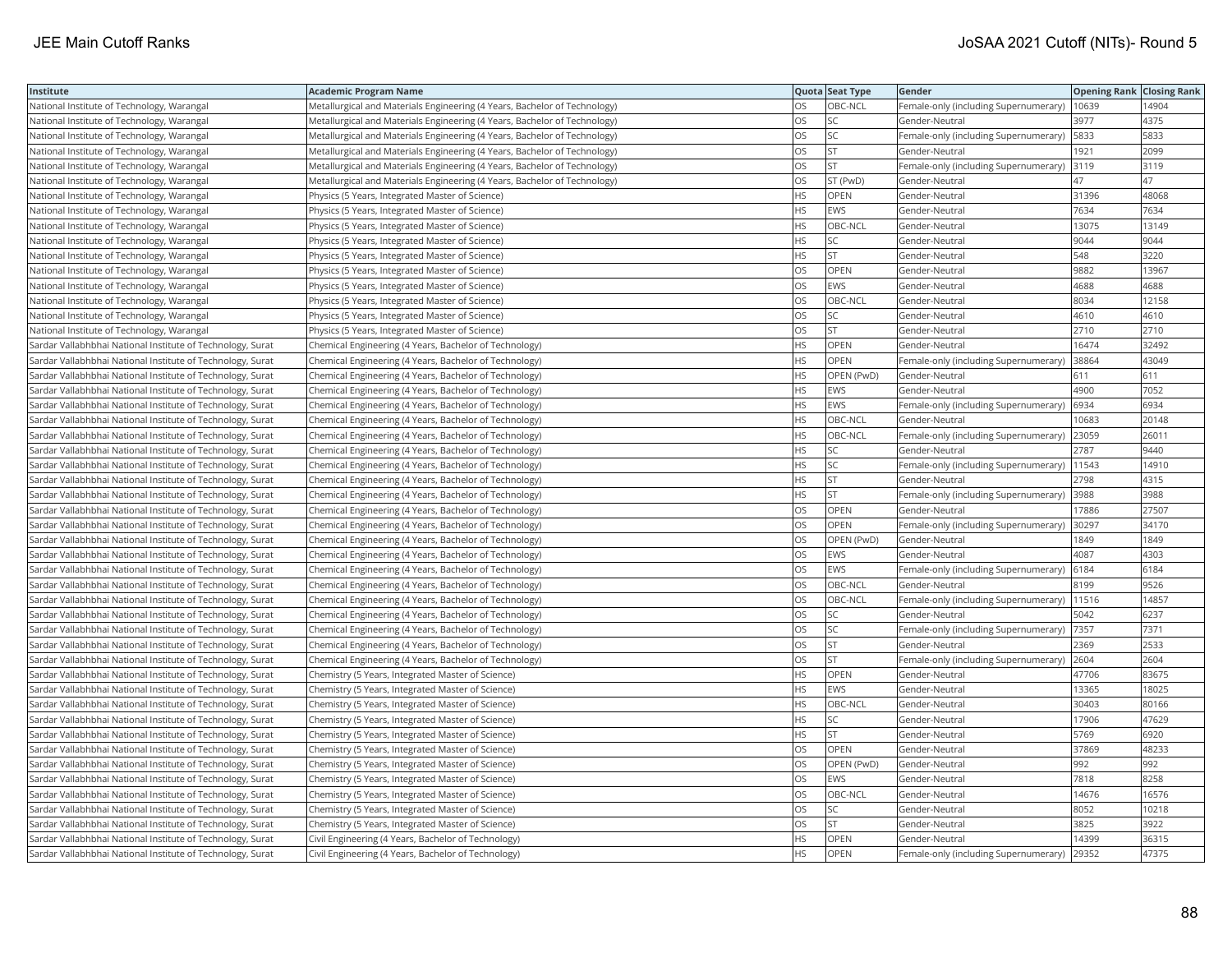| Institute                                                  | <b>Academic Program Name</b>                                       |           | Quota Seat Type              | Gender                                       | <b>Opening Rank Closing Rank</b> |       |
|------------------------------------------------------------|--------------------------------------------------------------------|-----------|------------------------------|----------------------------------------------|----------------------------------|-------|
| Sardar Vallabhbhai National Institute of Technology, Surat | Civil Engineering (4 Years, Bachelor of Technology)                | HS        | <b>EWS</b>                   | Gender-Neutral                               | 6227                             | 7227  |
| Sardar Vallabhbhai National Institute of Technology, Surat | Civil Engineering (4 Years, Bachelor of Technology)                | HS.       | EWS                          | Female-only (including Supernumerary)        | 12054                            | 12054 |
| Sardar Vallabhbhai National Institute of Technology, Surat | Civil Engineering (4 Years, Bachelor of Technology)                | <b>HS</b> | OBC-NCL                      | Gender-Neutral                               | 12887                            | 23524 |
| Sardar Vallabhbhai National Institute of Technology, Surat | Civil Engineering (4 Years, Bachelor of Technology)                | <b>HS</b> | OBC-NCL                      | Female-only (including Supernumerary)        | 23011                            | 27538 |
| Sardar Vallabhbhai National Institute of Technology, Surat | Civil Engineering (4 Years, Bachelor of Technology)                | <b>HS</b> | <b>SC</b>                    | Gender-Neutral                               | 3697                             | 8403  |
| Sardar Vallabhbhai National Institute of Technology, Surat | Civil Engineering (4 Years, Bachelor of Technology)                | <b>HS</b> | <b>SC</b>                    | Female-only (including Supernumerary)   5501 |                                  | 18979 |
| Sardar Vallabhbhai National Institute of Technology, Surat | Civil Engineering (4 Years, Bachelor of Technology)                | <b>HS</b> | <b>ST</b>                    | Gender-Neutral                               | 1055                             | 1487  |
| Sardar Vallabhbhai National Institute of Technology, Surat | Civil Engineering (4 Years, Bachelor of Technology)                | <b>HS</b> | lst                          | Female-only (including Supernumerary)        | 2283                             | 2283  |
| Sardar Vallabhbhai National Institute of Technology, Surat | Civil Engineering (4 Years, Bachelor of Technology)                | OS        | OPEN                         | Gender-Neutral                               | 25720                            | 31195 |
| Sardar Vallabhbhai National Institute of Technology, Surat | Civil Engineering (4 Years, Bachelor of Technology)                | OS        | OPEN                         | Female-only (including Supernumerary)        | 36361                            | 40693 |
| Sardar Vallabhbhai National Institute of Technology, Surat | Civil Engineering (4 Years, Bachelor of Technology)                | <b>OS</b> | OPEN (PwD)                   | Gender-Neutral                               | 1115                             | 1115  |
| Sardar Vallabhbhai National Institute of Technology, Surat | Civil Engineering (4 Years, Bachelor of Technology)                | <b>OS</b> | EWS                          | Gender-Neutral                               | 4875                             | 5075  |
| Sardar Vallabhbhai National Institute of Technology, Surat | Civil Engineering (4 Years, Bachelor of Technology)                | OS        | EWS                          | Female-only (including Supernumerary)        | 6497                             | 6497  |
| Sardar Vallabhbhai National Institute of Technology, Surat | Civil Engineering (4 Years, Bachelor of Technology)                | OS        | OBC-NCL                      | Gender-Neutral                               | 7915                             | 9961  |
| Sardar Vallabhbhai National Institute of Technology, Surat | Civil Engineering (4 Years, Bachelor of Technology)                | OS        | OBC-NCL                      | Female-only (including Supernumerary)        | 17011                            | 17309 |
| Sardar Vallabhbhai National Institute of Technology, Surat | Civil Engineering (4 Years, Bachelor of Technology)                | OS        | SC                           | Gender-Neutral                               | 4328                             | 5486  |
| Sardar Vallabhbhai National Institute of Technology, Surat | Civil Engineering (4 Years, Bachelor of Technology)                | OS        | SC                           | Female-only (including Supernumerary)        | 5634                             | 6230  |
| Sardar Vallabhbhai National Institute of Technology, Surat | Civil Engineering (4 Years, Bachelor of Technology)                | OS        | <b>ST</b>                    | Gender-Neutral                               | 636                              | 1248  |
| Sardar Vallabhbhai National Institute of Technology, Surat | Civil Engineering (4 Years, Bachelor of Technology)                | OS        | <b>ST</b>                    | Female-only (including Supernumerary)        | 1815                             | 1815  |
| Sardar Vallabhbhai National Institute of Technology, Surat | Computer Science and Engineering (4 Years, Bachelor of Technology) | <b>HS</b> | <b>OPEN</b>                  | Gender-Neutral                               | 4396                             | 6629  |
| Sardar Vallabhbhai National Institute of Technology, Surat | Computer Science and Engineering (4 Years, Bachelor of Technology) | <b>HS</b> | <b>OPEN</b>                  | Female-only (including Supernumerary) 9360   |                                  | 11688 |
| Sardar Vallabhbhai National Institute of Technology, Surat | Computer Science and Engineering (4 Years, Bachelor of Technology) | <b>HS</b> | OPEN (PwD)                   | Gender-Neutral                               | 201                              | 201   |
| Sardar Vallabhbhai National Institute of Technology, Surat | Computer Science and Engineering (4 Years, Bachelor of Technology) | <b>HS</b> | EWS                          | Gender-Neutral                               | 925                              | 1262  |
| Sardar Vallabhbhai National Institute of Technology, Surat | Computer Science and Engineering (4 Years, Bachelor of Technology) | <b>HS</b> | EWS                          | Female-only (including Supernumerary)        | 1863                             | 1863  |
| Sardar Vallabhbhai National Institute of Technology, Surat | Computer Science and Engineering (4 Years, Bachelor of Technology) | <b>HS</b> | OBC-NCL                      | Gender-Neutral                               | 1467                             | 2794  |
| Sardar Vallabhbhai National Institute of Technology, Surat | Computer Science and Engineering (4 Years, Bachelor of Technology) | <b>HS</b> | OBC-NCL                      | Female-only (including Supernumerary)        | 4361                             | 9723  |
| Sardar Vallabhbhai National Institute of Technology, Surat | Computer Science and Engineering (4 Years, Bachelor of Technology) | <b>HS</b> | OBC-NCL (PwD) Gender-Neutral |                                              | 241                              | 241   |
| Sardar Vallabhbhai National Institute of Technology, Surat | Computer Science and Engineering (4 Years, Bachelor of Technology) | <b>HS</b> | SC                           | Gender-Neutral                               | 317                              | 1293  |
| Sardar Vallabhbhai National Institute of Technology, Surat | Computer Science and Engineering (4 Years, Bachelor of Technology) | <b>HS</b> | SC.                          | Female-only (including Supernumerary)        | 2529                             | 3603  |
| Sardar Vallabhbhai National Institute of Technology, Surat | Computer Science and Engineering (4 Years, Bachelor of Technology) | <b>HS</b> | <b>ST</b>                    | Gender-Neutral                               | 158                              | 538   |
| Sardar Vallabhbhai National Institute of Technology, Surat | Computer Science and Engineering (4 Years, Bachelor of Technology) | <b>HS</b> | <b>ST</b>                    | Female-only (including Supernumerary)        | 1998                             | 1998  |
| Sardar Vallabhbhai National Institute of Technology, Surat | Computer Science and Engineering (4 Years, Bachelor of Technology) | <b>OS</b> | <b>OPEN</b>                  | Gender-Neutral                               | 2080                             | 5238  |
| Sardar Vallabhbhai National Institute of Technology, Surat | Computer Science and Engineering (4 Years, Bachelor of Technology) | OS        | OPEN                         | Female-only (including Supernumerary)        | 1430                             | 7138  |
| Sardar Vallabhbhai National Institute of Technology, Surat | Computer Science and Engineering (4 Years, Bachelor of Technology) | OS        | OPEN (PwD)                   | Gender-Neutral                               | 231                              | 231   |
| Sardar Vallabhbhai National Institute of Technology, Surat | Computer Science and Engineering (4 Years, Bachelor of Technology) | <b>OS</b> | EWS                          | Gender-Neutral                               | 596                              | 695   |
| Sardar Vallabhbhai National Institute of Technology, Surat | Computer Science and Engineering (4 Years, Bachelor of Technology) | <b>OS</b> | EWS                          | Female-only (including Supernumerary)        | 1443                             | 1443  |
| Sardar Vallabhbhai National Institute of Technology, Surat | Computer Science and Engineering (4 Years, Bachelor of Technology) | OS        | OBC-NCL                      | Gender-Neutral                               | 1123                             | 2266  |
| Sardar Vallabhbhai National Institute of Technology, Surat | Computer Science and Engineering (4 Years, Bachelor of Technology) | OS        | OBC-NCL                      | Female-only (including Supernumerary) 3121   |                                  | 3592  |
| Sardar Vallabhbhai National Institute of Technology, Surat | Computer Science and Engineering (4 Years, Bachelor of Technology) | OS        | OBC-NCL (PwD) Gender-Neutral |                                              | 87                               | 87    |
| Sardar Vallabhbhai National Institute of Technology, Surat | Computer Science and Engineering (4 Years, Bachelor of Technology) | OS        | SC                           | Gender-Neutral                               | 1075                             | 1247  |
| Sardar Vallabhbhai National Institute of Technology, Surat | Computer Science and Engineering (4 Years, Bachelor of Technology) | OS        | SC.                          | Female-only (including Supernumerary)        | 1543                             | 1945  |
| Sardar Vallabhbhai National Institute of Technology, Surat | Computer Science and Engineering (4 Years, Bachelor of Technology) | OS        | SC (PwD)                     | Gender-Neutral                               | 42                               | 42    |
| Sardar Vallabhbhai National Institute of Technology, Surat | Computer Science and Engineering (4 Years, Bachelor of Technology) | OS        | <b>ST</b>                    | Gender-Neutral                               | 413                              | 491   |
| Sardar Vallabhbhai National Institute of Technology, Surat | Computer Science and Engineering (4 Years, Bachelor of Technology) | OS        | lst.                         | Female-only (including Supernumerary)        | 501                              | 501   |
| Sardar Vallabhbhai National Institute of Technology, Surat | Electrical Engineering (4 Years, Bachelor of Technology)           | <b>HS</b> | OPEN                         | Gender-Neutral                               | 15075                            | 20910 |
| Sardar Vallabhbhai National Institute of Technology, Surat | Electrical Engineering (4 Years, Bachelor of Technology)           | <b>HS</b> | OPEN                         | Female-only (including Supernumerary)        | 20454                            | 27073 |
| Sardar Vallabhbhai National Institute of Technology, Surat | Electrical Engineering (4 Years, Bachelor of Technology)           | <b>HS</b> | <b>EWS</b>                   | Gender-Neutral                               | 2978                             | 3383  |
| Sardar Vallabhbhai National Institute of Technology, Surat | Electrical Engineering (4 Years, Bachelor of Technology)           | HS        | EWS                          | Female-only (including Supernumerary)        | 11524                            | 11524 |
| Sardar Vallabhbhai National Institute of Technology, Surat | Electrical Engineering (4 Years, Bachelor of Technology)           | <b>HS</b> | OBC-NCL                      | Gender-Neutral                               | 8449                             | 12087 |
| Sardar Vallabhbhai National Institute of Technology, Surat | Electrical Engineering (4 Years, Bachelor of Technology)           | <b>HS</b> | OBC-NCL                      | Female-only (including Supernumerary)        | 19550                            | 22605 |
| Sardar Vallabhbhai National Institute of Technology, Surat | Electrical Engineering (4 Years, Bachelor of Technology)           | <b>HS</b> | SC                           | Gender-Neutral                               | 4914                             | 6545  |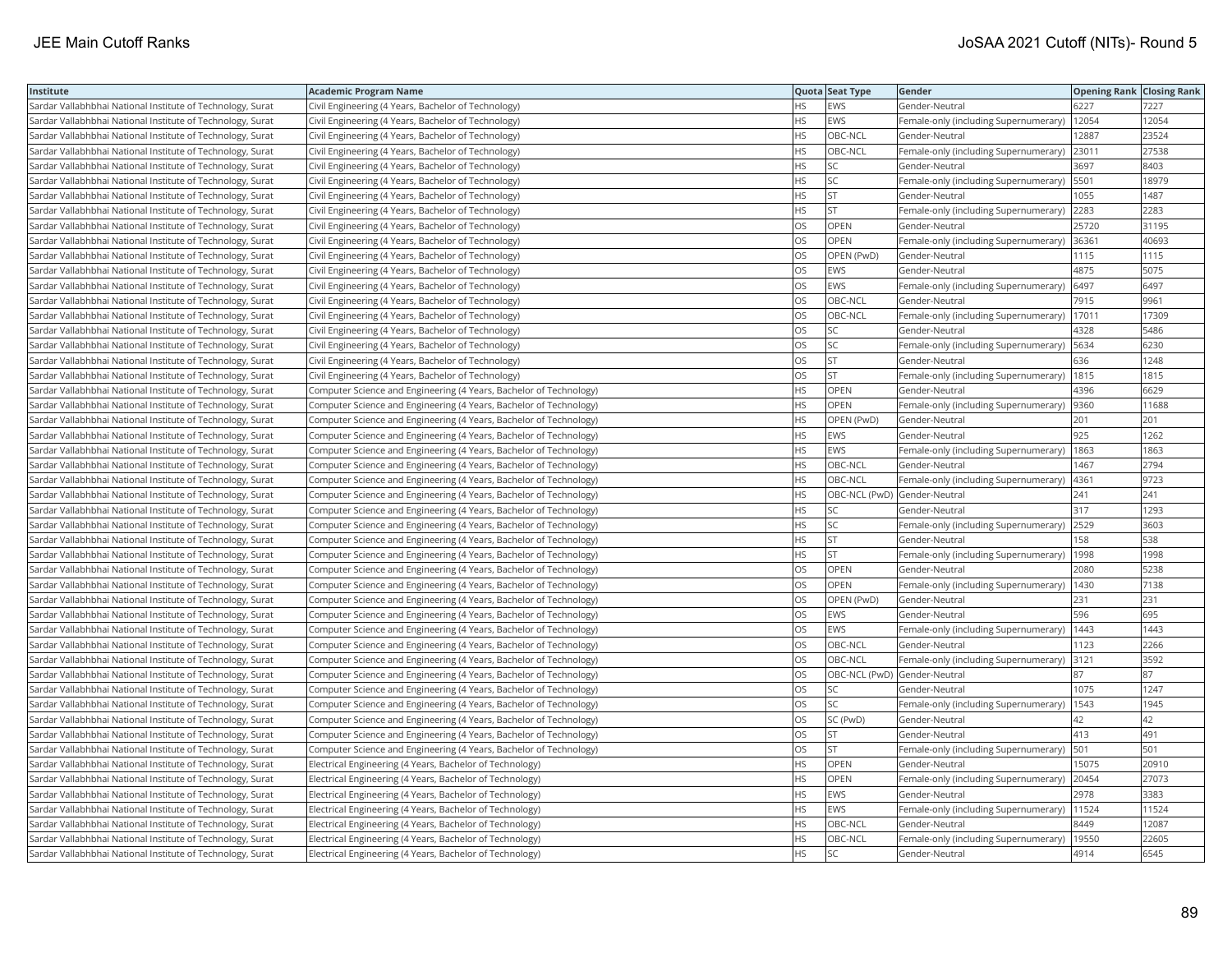| Institute                                                  | Academic Program Name                                                        |           | Quota Seat Type              | <b>Gender</b>                                | <b>Opening Rank Closing Rank</b> |       |
|------------------------------------------------------------|------------------------------------------------------------------------------|-----------|------------------------------|----------------------------------------------|----------------------------------|-------|
| Sardar Vallabhbhai National Institute of Technology, Surat | Electrical Engineering (4 Years, Bachelor of Technology)                     | HS        | SC                           | Female-only (including Supernumerary)        | 9726                             | 12566 |
| Sardar Vallabhbhai National Institute of Technology, Surat | Electrical Engineering (4 Years, Bachelor of Technology)                     | HS.       | <b>ST</b>                    | Gender-Neutral                               | 1520                             | 4375  |
| Sardar Vallabhbhai National Institute of Technology, Surat | Electrical Engineering (4 Years, Bachelor of Technology)                     | HS        | <b>ST</b>                    | Female-only (including Supernumerary)        | 3206                             | 3206  |
| Sardar Vallabhbhai National Institute of Technology, Surat | Electrical Engineering (4 Years, Bachelor of Technology)                     | OS.       | OPEN                         | Gender-Neutral                               | 13890                            | 15662 |
| Sardar Vallabhbhai National Institute of Technology, Surat | Electrical Engineering (4 Years, Bachelor of Technology)                     | OS.       | <b>OPEN</b>                  | Female-only (including Supernumerary)        | 18441                            | 20855 |
| Sardar Vallabhbhai National Institute of Technology, Surat | Electrical Engineering (4 Years, Bachelor of Technology)                     | OS        | OPEN (PwD)                   | Gender-Neutral                               | 955                              | 955   |
| Sardar Vallabhbhai National Institute of Technology, Surat | Electrical Engineering (4 Years, Bachelor of Technology)                     | OS        | EWS                          | Gender-Neutral                               | 2182                             | 2393  |
| Sardar Vallabhbhai National Institute of Technology, Surat | Electrical Engineering (4 Years, Bachelor of Technology)                     | OS.       | <b>EWS</b>                   | Female-only (including Supernumerary)        | 3730                             | 3730  |
| Sardar Vallabhbhai National Institute of Technology, Surat | Electrical Engineering (4 Years, Bachelor of Technology)                     | OS        | OBC-NCL                      | Gender-Neutral                               | 4812                             | 5892  |
| Sardar Vallabhbhai National Institute of Technology, Surat | Electrical Engineering (4 Years, Bachelor of Technology)                     | OS        | OBC-NCL                      | Female-only (including Supernumerary)        | 9346                             | 10782 |
| Sardar Vallabhbhai National Institute of Technology, Surat | Electrical Engineering (4 Years, Bachelor of Technology)                     | OS.       | <b>SC</b>                    | Gender-Neutral                               | 2866                             | 3600  |
| Sardar Vallabhbhai National Institute of Technology, Surat | Electrical Engineering (4 Years, Bachelor of Technology)                     | OS.       | <b>SC</b>                    | Female-only (including Supernumerary) 3391   |                                  | 5278  |
| Sardar Vallabhbhai National Institute of Technology, Surat | Electrical Engineering (4 Years, Bachelor of Technology)                     | OS        | <b>ST</b>                    | Gender-Neutral                               | 1267                             | 1324  |
| Sardar Vallabhbhai National Institute of Technology, Surat | Electrical Engineering (4 Years, Bachelor of Technology)                     | OS        | <b>ST</b>                    | Female-only (including Supernumerary)   1748 |                                  | 1748  |
| Sardar Vallabhbhai National Institute of Technology, Surat | Electronics and Communication Engineering (4 Years, Bachelor of Technology)  | HS        | <b>OPEN</b>                  | Gender-Neutral                               | 7737                             | 14996 |
| Sardar Vallabhbhai National Institute of Technology, Surat | Electronics and Communication Engineering (4 Years, Bachelor of Technology)  | HS        | OPEN                         | Female-only (including Supernumerary)        | 12882                            | 18995 |
| Sardar Vallabhbhai National Institute of Technology, Surat | Electronics and Communication Engineering (4 Years, Bachelor of Technology)  | <b>HS</b> | OPEN (PwD)                   | Gender-Neutral                               | 383                              | 383   |
| Sardar Vallabhbhai National Institute of Technology, Surat | [Electronics and Communication Engineering (4 Years, Bachelor of Technology) | HS        | OPEN (PwD)                   | Female-only (including Supernumerary)        | 1379                             | 1379  |
| Sardar Vallabhbhai National Institute of Technology, Surat | Electronics and Communication Engineering (4 Years, Bachelor of Technology)  | HS.       | EWS                          | Gender-Neutral                               | 2075                             | 2685  |
| Sardar Vallabhbhai National Institute of Technology, Surat | Electronics and Communication Engineering (4 Years, Bachelor of Technology)  | <b>HS</b> | <b>EWS</b>                   | Female-only (including Supernumerary)        | 6147                             | 6686  |
| Sardar Vallabhbhai National Institute of Technology, Surat | Electronics and Communication Engineering (4 Years, Bachelor of Technology)  | HS        | OBC-NCL                      | Gender-Neutral                               | 3417                             | 8285  |
| Sardar Vallabhbhai National Institute of Technology, Surat | Electronics and Communication Engineering (4 Years, Bachelor of Technology)  | HS.       | OBC-NCL                      | Female-only (including Supernumerary) 7822   |                                  | 19429 |
| Sardar Vallabhbhai National Institute of Technology, Surat | Electronics and Communication Engineering (4 Years, Bachelor of Technology)  | HS        | OBC-NCL (PwD) Gender-Neutral |                                              | 295                              | 295   |
| Sardar Vallabhbhai National Institute of Technology, Surat | Electronics and Communication Engineering (4 Years, Bachelor of Technology)  | HS.       | SC                           | Gender-Neutral                               | 2388                             | 5251  |
| Sardar Vallabhbhai National Institute of Technology, Surat | Electronics and Communication Engineering (4 Years, Bachelor of Technology)  | HS        | SC                           | Female-only (including Supernumerary)        | 7631                             | 8206  |
| Sardar Vallabhbhai National Institute of Technology, Surat | Electronics and Communication Engineering (4 Years, Bachelor of Technology)  | <b>HS</b> | <b>ST</b>                    | Gender-Neutral                               | 547                              | 1966  |
| Sardar Vallabhbhai National Institute of Technology, Surat | Electronics and Communication Engineering (4 Years, Bachelor of Technology)  | HS.       | <b>ST</b>                    | Female-only (including Supernumerary)        | 3246                             | 3246  |
| Sardar Vallabhbhai National Institute of Technology, Surat | Electronics and Communication Engineering (4 Years, Bachelor of Technology)  | OS        | <b>OPEN</b>                  | Gender-Neutral                               | 10199                            | 12086 |
| Sardar Vallabhbhai National Institute of Technology, Surat | Electronics and Communication Engineering (4 Years, Bachelor of Technology)  | OS.       | <b>OPEN</b>                  | Female-only (including Supernumerary)        | 12263                            | 16156 |
| Sardar Vallabhbhai National Institute of Technology, Surat | [Electronics and Communication Engineering (4 Years, Bachelor of Technology) | OS        | OPEN (PwD)                   | Gender-Neutral                               | 423                              | 423   |
| Sardar Vallabhbhai National Institute of Technology, Surat | Electronics and Communication Engineering (4 Years, Bachelor of Technology)  | OS        | OPEN (PwD)                   | Female-only (including Supernumerary)   1373 |                                  | 1373  |
| Sardar Vallabhbhai National Institute of Technology, Surat | Electronics and Communication Engineering (4 Years, Bachelor of Technology)  | OS.       | <b>EWS</b>                   | Gender-Neutral                               | 1612                             | 1719  |
| Sardar Vallabhbhai National Institute of Technology, Surat | [Electronics and Communication Engineering (4 Years, Bachelor of Technology) | OS        | EWS                          | Female-only (including Supernumerary)        | 2490                             | 2579  |
| Sardar Vallabhbhai National Institute of Technology, Surat | Electronics and Communication Engineering (4 Years, Bachelor of Technology)  | OS        | EWS (PwD)                    | Gender-Neutral                               | 48                               | 48    |
| Sardar Vallabhbhai National Institute of Technology, Surat | Electronics and Communication Engineering (4 Years, Bachelor of Technology)  | OS.       | OBC-NCL                      | Gender-Neutral                               | 3321                             | 4277  |
| Sardar Vallabhbhai National Institute of Technology, Surat | Electronics and Communication Engineering (4 Years, Bachelor of Technology)  | OS        | OBC-NCL                      | Female-only (including Supernumerary)        | 6936                             | 7305  |
| Sardar Vallabhbhai National Institute of Technology, Surat | Electronics and Communication Engineering (4 Years, Bachelor of Technology)  | OS        | OBC-NCL (PwD) Gender-Neutral |                                              | 197                              | 197   |
| Sardar Vallabhbhai National Institute of Technology, Surat | Electronics and Communication Engineering (4 Years, Bachelor of Technology)  | OS        | SC                           | Gender-Neutral                               | 2234                             | 2759  |
| Sardar Vallabhbhai National Institute of Technology, Surat | Electronics and Communication Engineering (4 Years, Bachelor of Technology)  | OS        | <b>SC</b>                    | Female-only (including Supernumerary)        | 2971                             | 3840  |
| Sardar Vallabhbhai National Institute of Technology, Surat | Electronics and Communication Engineering (4 Years, Bachelor of Technology)  | OS        | <b>ST</b>                    | Gender-Neutral                               | 827                              | 950   |
| Sardar Vallabhbhai National Institute of Technology, Surat | Electronics and Communication Engineering (4 Years, Bachelor of Technology)  | OS        | <b>ST</b>                    | Female-only (including Supernumerary)        | 844                              | 844   |
| Sardar Vallabhbhai National Institute of Technology, Surat | Mathematics (5 Years, Integrated Master of Science)                          | HS.       | OPEN                         | Gender-Neutral                               | 20869                            | 68929 |
| Sardar Vallabhbhai National Institute of Technology, Surat | Mathematics (5 Years, Integrated Master of Science)                          | HS        | EWS                          | Gender-Neutral                               | 10872                            | 17762 |
| Sardar Vallabhbhai National Institute of Technology, Surat | Mathematics (5 Years, Integrated Master of Science)                          | HS        | OBC-NCL                      | Gender-Neutral                               | 20972                            | 69392 |
| Sardar Vallabhbhai National Institute of Technology, Surat | Mathematics (5 Years, Integrated Master of Science)                          | HS        | SC                           | Gender-Neutral                               | 13515                            | 31357 |
| Sardar Vallabhbhai National Institute of Technology, Surat | Mathematics (5 Years, Integrated Master of Science)                          | HS        | <b>ST</b>                    | Gender-Neutral                               | 4076                             | 7842  |
| Sardar Vallabhbhai National Institute of Technology, Surat | Mathematics (5 Years, Integrated Master of Science)                          | OS.       | <b>OPEN</b>                  | Gender-Neutral                               | 19602                            | 41434 |
| Sardar Vallabhbhai National Institute of Technology, Surat | Mathematics (5 Years, Integrated Master of Science)                          | OS        | EWS                          | Gender-Neutral                               | 6836                             | 7445  |
| Sardar Vallabhbhai National Institute of Technology, Surat | Mathematics (5 Years, Integrated Master of Science)                          | OS        | OBC-NCL                      | Gender-Neutral                               | 12312                            | 15988 |
| Sardar Vallabhbhai National Institute of Technology, Surat | Mathematics (5 Years, Integrated Master of Science)                          | OS.       | <b>SC</b>                    | Gender-Neutral                               | 7113                             | 9559  |
| Sardar Vallabhbhai National Institute of Technology, Surat | Mathematics (5 Years, Integrated Master of Science)                          | <b>OS</b> | <b>ST</b>                    | Gender-Neutral                               | 3443                             | 3834  |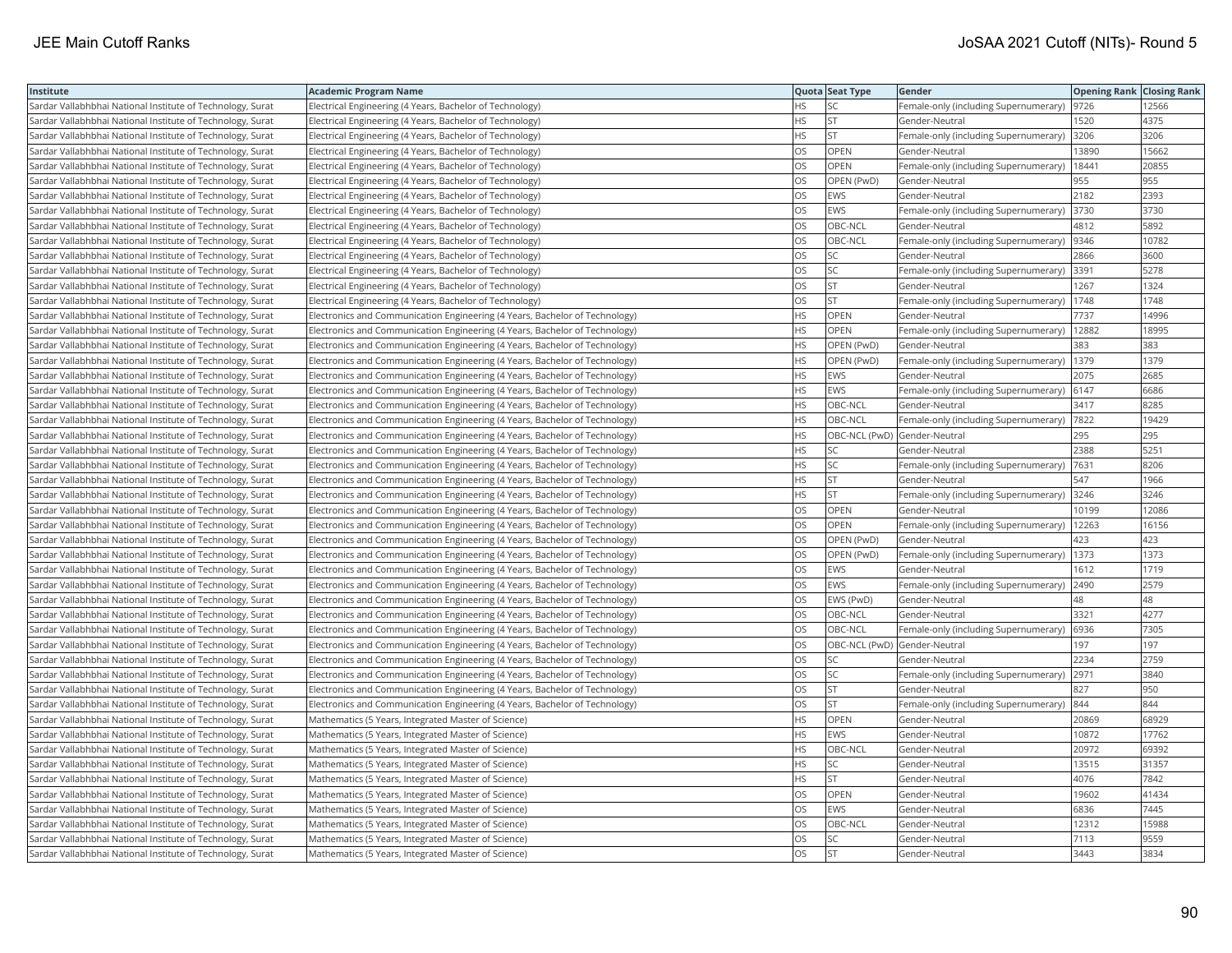| Institute                                                  | <b>Academic Program Name</b>                             |           | Quota Seat Type              | Gender                                        | <b>Opening Rank Closing Rank</b> |        |
|------------------------------------------------------------|----------------------------------------------------------|-----------|------------------------------|-----------------------------------------------|----------------------------------|--------|
| Sardar Vallabhbhai National Institute of Technology, Surat | Mechanical Engineering (4 Years, Bachelor of Technology) | <b>HS</b> | OPEN                         | Gender-Neutral                                | 6715                             | 30723  |
| Sardar Vallabhbhai National Institute of Technology, Surat | Mechanical Engineering (4 Years, Bachelor of Technology) | <b>HS</b> | <b>OPEN</b>                  | Female-only (including Supernumerary)         | 33785                            | 42572  |
| Sardar Vallabhbhai National Institute of Technology, Surat | Mechanical Engineering (4 Years, Bachelor of Technology) | HS        | OPEN (PwD)                   | Gender-Neutral                                | 1709                             | 1709   |
| Sardar Vallabhbhai National Institute of Technology, Surat | Mechanical Engineering (4 Years, Bachelor of Technology) | <b>HS</b> | EWS                          | Gender-Neutral                                | 4626                             | 6156   |
| Sardar Vallabhbhai National Institute of Technology, Surat | Mechanical Engineering (4 Years, Bachelor of Technology) | <b>HS</b> | <b>EWS</b>                   | Female-only (including Supernumerary)         | 7075                             | 13241  |
| Sardar Vallabhbhai National Institute of Technology, Surat | Mechanical Engineering (4 Years, Bachelor of Technology) | HS        | OBC-NCL                      | Gender-Neutral                                | 8251                             | 16446  |
| Sardar Vallabhbhai National Institute of Technology, Surat | Mechanical Engineering (4 Years, Bachelor of Technology) | <b>HS</b> | OBC-NCL                      | Female-only (including Supernumerary)   16197 |                                  | 34015  |
| Sardar Vallabhbhai National Institute of Technology, Surat | Mechanical Engineering (4 Years, Bachelor of Technology) | <b>HS</b> | lsc                          | Gender-Neutral                                | 5780                             | 11021  |
| Sardar Vallabhbhai National Institute of Technology, Surat | Mechanical Engineering (4 Years, Bachelor of Technology) | HS        | <b>SC</b>                    | Female-only (including Supernumerary)         | 10894                            | 13350  |
| Sardar Vallabhbhai National Institute of Technology, Surat | Mechanical Engineering (4 Years, Bachelor of Technology) | <b>HS</b> | <b>ST</b>                    | Gender-Neutral                                | 1988                             | 4115   |
| Sardar Vallabhbhai National Institute of Technology, Surat | Mechanical Engineering (4 Years, Bachelor of Technology) | <b>HS</b> | lst.                         | Female-only (including Supernumerary)         | 2316                             | 2316   |
| Sardar Vallabhbhai National Institute of Technology, Surat | Mechanical Engineering (4 Years, Bachelor of Technology) | <b>OS</b> | <b>OPEN</b>                  | Gender-Neutral                                | 16586                            | 22811  |
| Sardar Vallabhbhai National Institute of Technology, Surat | Mechanical Engineering (4 Years, Bachelor of Technology) | OS        | OPEN                         | Female-only (including Supernumerary)         | 26020                            | 34164  |
| Sardar Vallabhbhai National Institute of Technology, Surat | Mechanical Engineering (4 Years, Bachelor of Technology) | OS        | OPEN (PwD)                   | Gender-Neutral                                | 518                              | 1074   |
| Sardar Vallabhbhai National Institute of Technology, Surat | Mechanical Engineering (4 Years, Bachelor of Technology) | OS        | <b>EWS</b>                   | Gender-Neutral                                | 3302                             | 3423   |
| Sardar Vallabhbhai National Institute of Technology, Surat | Mechanical Engineering (4 Years, Bachelor of Technology) | OS        | <b>EWS</b>                   | Female-only (including Supernumerary)         | 6153                             | 6532   |
| Sardar Vallabhbhai National Institute of Technology, Surat | Mechanical Engineering (4 Years, Bachelor of Technology) | OS        | OBC-NCL                      | Gender-Neutral                                | 6868                             | 8369   |
| Sardar Vallabhbhai National Institute of Technology, Surat | Mechanical Engineering (4 Years, Bachelor of Technology) | OS        | OBC-NCL                      | Female-only (including Supernumerary)         | 14304                            | 16044  |
| Sardar Vallabhbhai National Institute of Technology, Surat | Mechanical Engineering (4 Years, Bachelor of Technology) | OS        | OBC-NCL (PwD) Gender-Neutral |                                               | 848                              | 848    |
| Sardar Vallabhbhai National Institute of Technology, Surat | Mechanical Engineering (4 Years, Bachelor of Technology) | <b>OS</b> | lsc                          | Gender-Neutral                                | 3419                             | 4962   |
| Sardar Vallabhbhai National Institute of Technology, Surat | Mechanical Engineering (4 Years, Bachelor of Technology) | <b>OS</b> | <b>SC</b>                    | Female-only (including Supernumerary)         | 6017                             | 6171   |
| Sardar Vallabhbhai National Institute of Technology, Surat | Mechanical Engineering (4 Years, Bachelor of Technology) | OS        | <b>ST</b>                    | Gender-Neutral                                | 1522                             | 1842   |
| Sardar Vallabhbhai National Institute of Technology, Surat | Mechanical Engineering (4 Years, Bachelor of Technology) | OS        | <b>ST</b>                    | Female-only (including Supernumerary)         | 2737                             | 2835   |
| Sardar Vallabhbhai National Institute of Technology, Surat | Physics (5 Years, Integrated Master of Science)          | HS.       | <b>OPEN</b>                  | Gender-Neutral                                | 9403                             | 56398  |
| Sardar Vallabhbhai National Institute of Technology, Surat | Physics (5 Years, Integrated Master of Science)          | <b>HS</b> | EWS                          | Gender-Neutral                                | 16979                            | 19131  |
| Sardar Vallabhbhai National Institute of Technology, Surat | Physics (5 Years, Integrated Master of Science)          | <b>HS</b> | OBC-NCL                      | Gender-Neutral                                | 83021                            | 101285 |
| Sardar Vallabhbhai National Institute of Technology, Surat | Physics (5 Years, Integrated Master of Science)          | <b>HS</b> | <b>SC</b>                    | Gender-Neutral                                | 12421                            | 33761  |
| Sardar Vallabhbhai National Institute of Technology, Surat | Physics (5 Years, Integrated Master of Science)          | <b>HS</b> | <b>ST</b>                    | Gender-Neutral                                | 4594                             | 5353   |
| Sardar Vallabhbhai National Institute of Technology, Surat | Physics (5 Years, Integrated Master of Science)          | <b>OS</b> | <b>OPEN</b>                  | Gender-Neutral                                | 18962                            | 40846  |
| Sardar Vallabhbhai National Institute of Technology, Surat | Physics (5 Years, Integrated Master of Science)          | OS        | <b>EWS</b>                   | Gender-Neutral                                | 7164                             | 7686   |
| Sardar Vallabhbhai National Institute of Technology, Surat | Physics (5 Years, Integrated Master of Science)          | OS        | OBC-NCL                      | Gender-Neutral                                | 10735                            | 15681  |
| Sardar Vallabhbhai National Institute of Technology, Surat | Physics (5 Years, Integrated Master of Science)          | OS.       | lsc                          | Gender-Neutral                                | 5690                             | 9146   |
| Sardar Vallabhbhai National Institute of Technology, Surat | Physics (5 Years, Integrated Master of Science)          | OS        | <b>ST</b>                    | Gender-Neutral                                | 2826                             | 3363   |
| Visvesvaraya National Institute of Technology, Nagpur      | Architecture (5 Years, Bachelor of Architecture)         | <b>HS</b> | OPEN                         | Gender-Neutral                                | 195                              | 713    |
| Visvesvaraya National Institute of Technology, Nagpur      | Architecture (5 Years, Bachelor of Architecture)         | <b>HS</b> | <b>OPEN</b>                  | Female-only (including Supernumerary)         | 141                              | 167    |
| Visvesvaraya National Institute of Technology, Nagpur      | Architecture (5 Years, Bachelor of Architecture)         | <b>HS</b> | OPEN (PwD)                   | Gender-Neutral                                | 23                               | 23     |
| Visvesvaraya National Institute of Technology, Nagpur      | Architecture (5 Years, Bachelor of Architecture)         | <b>HS</b> | <b>EWS</b>                   | Gender-Neutral                                | 74                               | 136    |
| Visvesvaraya National Institute of Technology, Nagpur      | Architecture (5 Years, Bachelor of Architecture)         | <b>HS</b> | <b>EWS</b>                   | Female-only (including Supernumerary)         | 108                              | 108    |
| Visvesvaraya National Institute of Technology, Nagpur      | Architecture (5 Years, Bachelor of Architecture)         | <b>HS</b> | OBC-NCL                      | Gender-Neutral                                | 204                              | 426    |
| Visvesvaraya National Institute of Technology, Nagpur      | Architecture (5 Years, Bachelor of Architecture)         | HS.       | OBC-NCL                      | Female-only (including Supernumerary)         | 187                              | 202    |
| Visvesvaraya National Institute of Technology, Nagpur      | Architecture (5 Years, Bachelor of Architecture)         | HS        | OBC-NCL (PwD) Gender-Neutral |                                               | 50                               | 50     |
| Visvesvaraya National Institute of Technology, Nagpur      | Architecture (5 Years, Bachelor of Architecture)         | <b>HS</b> | <b>SC</b>                    | Gender-Neutral                                | 117                              | 231    |
| Visvesvaraya National Institute of Technology, Nagpur      | Architecture (5 Years, Bachelor of Architecture)         | <b>HS</b> | <b>SC</b>                    | Female-only (including Supernumerary)         | 60                               | 78     |
| Visvesvaraya National Institute of Technology, Nagpur      | Architecture (5 Years, Bachelor of Architecture)         | <b>HS</b> | <b>ST</b>                    | Gender-Neutral                                | 79                               | 138    |
| Visvesvaraya National Institute of Technology, Nagpur      | Architecture (5 Years, Bachelor of Architecture)         | OS        | OPEN                         | Gender-Neutral                                | 666                              | 1011   |
| Visvesvaraya National Institute of Technology, Nagpur      | Architecture (5 Years, Bachelor of Architecture)         | OS        | OPEN                         | Female-only (including Supernumerary)         | 676                              | 802    |
| Visvesvaraya National Institute of Technology, Nagpur      | Architecture (5 Years, Bachelor of Architecture)         | <b>OS</b> | <b>EWS</b>                   | Gender-Neutral                                | 262                              | 282    |
| Visvesvaraya National Institute of Technology, Nagpur      | Architecture (5 Years, Bachelor of Architecture)         | OS        | EWS                          | Female-only (including Supernumerary)         | 224                              | 224    |
| Visvesvaraya National Institute of Technology, Nagpur      | Architecture (5 Years, Bachelor of Architecture)         | OS        | OBC-NCL                      | Gender-Neutral                                | 422                              | 501    |
| Visvesvaraya National Institute of Technology, Nagpur      | Architecture (5 Years, Bachelor of Architecture)         | OS        | OBC-NCL                      | Female-only (including Supernumerary)         | 375                              | 385    |
| Visvesvaraya National Institute of Technology, Nagpur      | Architecture (5 Years, Bachelor of Architecture)         | <b>OS</b> | lsc                          | Gender-Neutral                                | 159                              | 229    |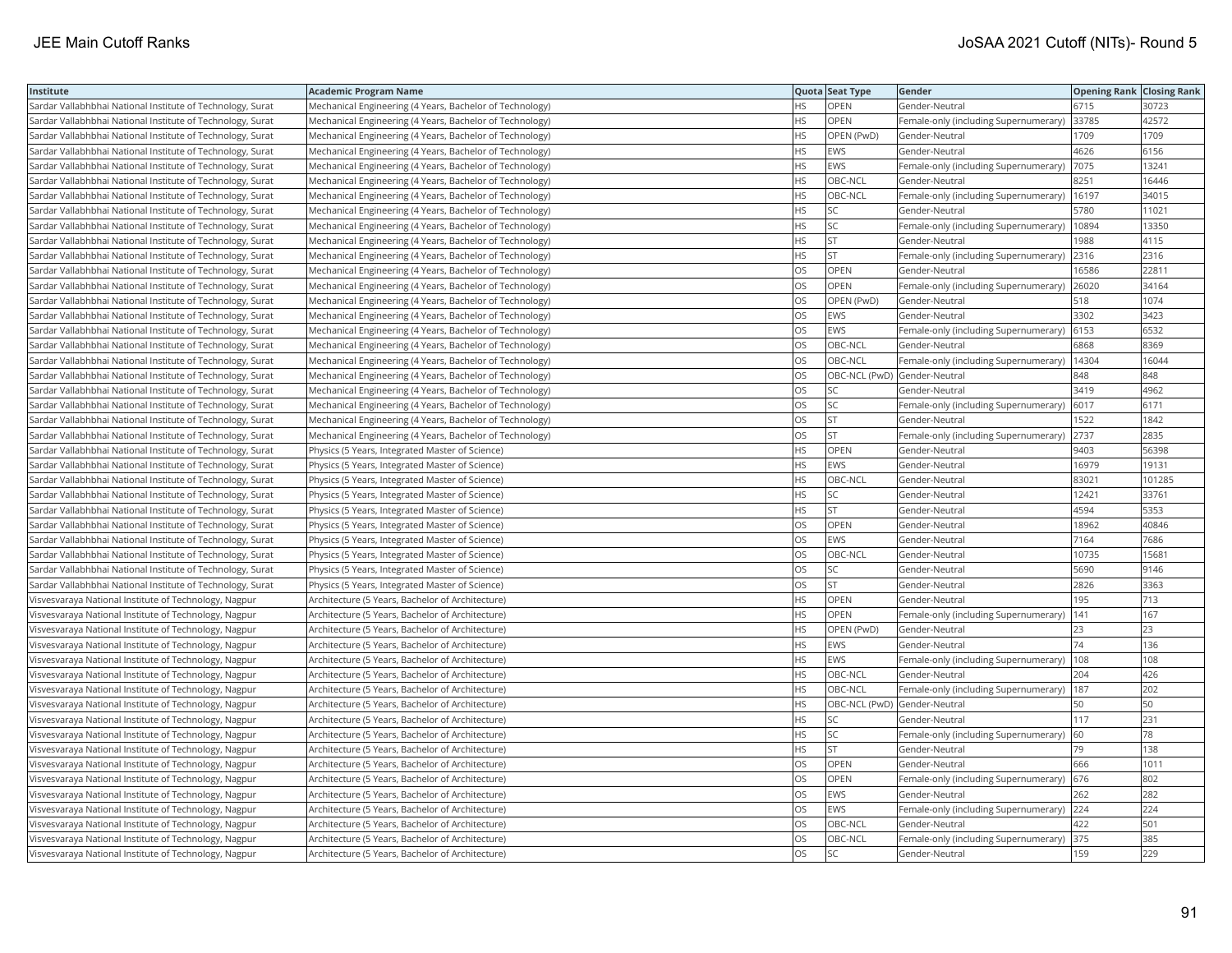| Institute                                             | <b>Academic Program Name</b>                                       |           | Quota Seat Type              | Gender                                        | <b>Opening Rank Closing Rank</b> |       |
|-------------------------------------------------------|--------------------------------------------------------------------|-----------|------------------------------|-----------------------------------------------|----------------------------------|-------|
| Visvesvaraya National Institute of Technology, Nagpur | Architecture (5 Years, Bachelor of Architecture)                   | OS        | SC                           | Female-only (including Supernumerary)         | 187                              | 214   |
| Visvesvaraya National Institute of Technology, Nagpur | Architecture (5 Years, Bachelor of Architecture)                   | OS.       | lst                          | Gender-Neutral                                | 58                               | 92    |
| Visvesvaraya National Institute of Technology, Nagpur | Chemical Engineering (4 Years, Bachelor of Technology)             | HS        | <b>OPEN</b>                  | Gender-Neutral                                | 16720                            | 24071 |
| Visvesvaraya National Institute of Technology, Nagpur | Chemical Engineering (4 Years, Bachelor of Technology)             | HS        | OPEN                         | Female-only (including Supernumerary)         | 26422                            | 36696 |
| Visvesvaraya National Institute of Technology, Nagpur | Chemical Engineering (4 Years, Bachelor of Technology)             | <b>HS</b> | OPEN (PwD)                   | Gender-Neutral                                | 645                              | 645   |
| Visvesvaraya National Institute of Technology, Nagpur | Chemical Engineering (4 Years, Bachelor of Technology)             | HS        | EWS                          | Gender-Neutral                                | 3709                             | 4265  |
| Visvesvaraya National Institute of Technology, Nagpur | Chemical Engineering (4 Years, Bachelor of Technology)             | ΗS        | EWS                          | Female-only (including Supernumerary)         | 7399                             | 7399  |
| Visvesvaraya National Institute of Technology, Nagpur | Chemical Engineering (4 Years, Bachelor of Technology)             | HS.       | OBC-NCL                      | Gender-Neutral                                | 6568                             | 9416  |
| Visvesvaraya National Institute of Technology, Nagpur | Chemical Engineering (4 Years, Bachelor of Technology)             | HS        | OBC-NCL                      | Female-only (including Supernumerary)         | 11912                            | 13109 |
| Visvesvaraya National Institute of Technology, Nagpur | Chemical Engineering (4 Years, Bachelor of Technology)             | HS        | SC                           | Gender-Neutral                                | 3404                             | 4980  |
| Visvesvaraya National Institute of Technology, Nagpur | Chemical Engineering (4 Years, Bachelor of Technology)             | HS        | <b>SC</b>                    | Female-only (including Supernumerary)         | 3185                             | 3185  |
| Visvesvaraya National Institute of Technology, Nagpur | Chemical Engineering (4 Years, Bachelor of Technology)             | HS        | <b>ST</b>                    | Gender-Neutral                                | 2186                             | 3289  |
| Visvesvaraya National Institute of Technology, Nagpur | Chemical Engineering (4 Years, Bachelor of Technology)             | HS        | <b>ST</b>                    | Female-only (including Supernumerary)         | 2490                             | 2490  |
| Visvesvaraya National Institute of Technology, Nagpur | Chemical Engineering (4 Years, Bachelor of Technology)             | OS        | OPEN                         | Gender-Neutral                                | 20239                            | 26548 |
| Visvesvaraya National Institute of Technology, Nagpur | Chemical Engineering (4 Years, Bachelor of Technology)             | OS        | OPEN                         | Female-only (including Supernumerary)         | 28820                            | 33092 |
| Visvesvaraya National Institute of Technology, Nagpur | Chemical Engineering (4 Years, Bachelor of Technology)             | OS        | OPEN (PwD)                   | Gender-Neutral                                | 1324                             | 1324  |
| Visvesvaraya National Institute of Technology, Nagpur | Chemical Engineering (4 Years, Bachelor of Technology)             | OS        | EWS                          | Gender-Neutral                                | 3988                             | 4064  |
| Visvesvaraya National Institute of Technology, Nagpur | Chemical Engineering (4 Years, Bachelor of Technology)             | OS        | EWS                          | Female-only (including Supernumerary)         | 6334                             | 6334  |
| Visvesvaraya National Institute of Technology, Nagpur | Chemical Engineering (4 Years, Bachelor of Technology)             | OS.       | OBC-NCL                      | Gender-Neutral                                | 7188                             | 9292  |
| Visvesvaraya National Institute of Technology, Nagpur | Chemical Engineering (4 Years, Bachelor of Technology)             | OS        | OBC-NCL                      | Female-only (including Supernumerary)         | 12706                            | 13164 |
| Visvesvaraya National Institute of Technology, Nagpur | Chemical Engineering (4 Years, Bachelor of Technology)             | OS        | SC                           | Gender-Neutral                                | 4942                             | 5309  |
| Visvesvaraya National Institute of Technology, Nagpur | Chemical Engineering (4 Years, Bachelor of Technology)             | OS        | <b>SC</b>                    | Female-only (including Supernumerary)   5093  |                                  | 6556  |
| Visvesvaraya National Institute of Technology, Nagpur | Chemical Engineering (4 Years, Bachelor of Technology)             | OS        | <b>ST</b>                    | Gender-Neutral                                | 1670                             | 1943  |
| Visvesvaraya National Institute of Technology, Nagpur | Chemical Engineering (4 Years, Bachelor of Technology)             | OS        | <b>ST</b>                    | Female-only (including Supernumerary)         | 1717                             | 1717  |
| Visvesvaraya National Institute of Technology, Nagpur | Civil Engineering (4 Years, Bachelor of Technology)                | HS.       | OPEN                         | Gender-Neutral                                | 19965                            | 29865 |
| Visvesvaraya National Institute of Technology, Nagpur | Civil Engineering (4 Years, Bachelor of Technology)                | HS        | OPEN                         | Female-only (including Supernumerary)         | 12848                            | 34233 |
| Visvesvaraya National Institute of Technology, Nagpur | Civil Engineering (4 Years, Bachelor of Technology)                | HS        | OPEN (PwD)                   | Gender-Neutral                                | 929                              | 929   |
| Visvesvaraya National Institute of Technology, Nagpur | Civil Engineering (4 Years, Bachelor of Technology)                | HS.       | <b>EWS</b>                   | Gender-Neutral                                | 4549                             | 5724  |
| Visvesvaraya National Institute of Technology, Nagpur | Civil Engineering (4 Years, Bachelor of Technology)                | HS        | EWS                          | Female-only (including Supernumerary)         | 7578                             | 7578  |
| Visvesvaraya National Institute of Technology, Nagpur | Civil Engineering (4 Years, Bachelor of Technology)                | HS        | OBC-NCL                      | Gender-Neutral                                | 7474                             | 10411 |
| Visvesvaraya National Institute of Technology, Nagpur | Civil Engineering (4 Years, Bachelor of Technology)                | HS        | OBC-NCL                      | Female-only (including Supernumerary)   12883 |                                  | 15957 |
| Visvesvaraya National Institute of Technology, Nagpur | Civil Engineering (4 Years, Bachelor of Technology)                | HS        | OBC-NCL (PwD) Gender-Neutral |                                               | 801                              | 801   |
| Visvesvaraya National Institute of Technology, Nagpur | Civil Engineering (4 Years, Bachelor of Technology)                | HS.       | <b>SC</b>                    | Gender-Neutral                                | 1710                             | 5177  |
| Visvesvaraya National Institute of Technology, Nagpur | Civil Engineering (4 Years, Bachelor of Technology)                | HS        | <b>SC</b>                    | Female-only (including Supernumerary)         | 4550                             | 4550  |
| Visvesvaraya National Institute of Technology, Nagpur | Civil Engineering (4 Years, Bachelor of Technology)                | HS        | SC (PwD)                     | Gender-Neutral                                | 113                              | 113   |
| Visvesvaraya National Institute of Technology, Nagpur | Civil Engineering (4 Years, Bachelor of Technology)                | HS.       | <b>IST</b>                   | Gender-Neutral                                | 1334                             | 3448  |
| Visvesvaraya National Institute of Technology, Nagpur | Civil Engineering (4 Years, Bachelor of Technology)                | HS        | <b>ST</b>                    | Female-only (including Supernumerary)         | 3609                             | 3609  |
| Visvesvaraya National Institute of Technology, Nagpur | Civil Engineering (4 Years, Bachelor of Technology)                | OS        | OPEN                         | Gender-Neutral                                | 15564                            | 29117 |
| Visvesvaraya National Institute of Technology, Nagpur | Civil Engineering (4 Years, Bachelor of Technology)                | OS        | <b>OPEN</b>                  | Female-only (including Supernumerary)         | 33799                            | 36872 |
| Visvesvaraya National Institute of Technology, Nagpur | Civil Engineering (4 Years, Bachelor of Technology)                | OS.       | OPEN (PwD)                   | Gender-Neutral                                | 1117                             | 1117  |
| Visvesvaraya National Institute of Technology, Nagpur | Civil Engineering (4 Years, Bachelor of Technology)                | OS        | EWS                          | Gender-Neutral                                | 4340                             | 4417  |
| Visvesvaraya National Institute of Technology, Nagpur | Civil Engineering (4 Years, Bachelor of Technology)                | OS        | <b>EWS</b>                   | Female-only (including Supernumerary)         | 6352                             | 6352  |
| Visvesvaraya National Institute of Technology, Nagpur | Civil Engineering (4 Years, Bachelor of Technology)                | OS        | EWS (PwD)                    | Gender-Neutral                                | 239                              | 239   |
| Visvesvaraya National Institute of Technology, Nagpur | Civil Engineering (4 Years, Bachelor of Technology)                | OS.       | OBC-NCL                      | Gender-Neutral                                | 7283                             | 8866  |
| Visvesvaraya National Institute of Technology, Nagpur | Civil Engineering (4 Years, Bachelor of Technology)                | OS.       | OBC-NCL                      | Female-only (including Supernumerary)         | 13881                            | 15643 |
| Visvesvaraya National Institute of Technology, Nagpur | Civil Engineering (4 Years, Bachelor of Technology)                | OS        | OBC-NCL (PwD) Gender-Neutral |                                               | 462                              | 462   |
| Visvesvaraya National Institute of Technology, Nagpur | Civil Engineering (4 Years, Bachelor of Technology)                | OS        | <b>SC</b>                    | Gender-Neutral                                | 3885                             | 4896  |
| Visvesvaraya National Institute of Technology, Nagpur | Civil Engineering (4 Years, Bachelor of Technology)                | OS        | <b>SC</b>                    | Female-only (including Supernumerary)         | 4570                             | 4570  |
| Visvesvaraya National Institute of Technology, Nagpur | Civil Engineering (4 Years, Bachelor of Technology)                | OS        | <b>ST</b>                    | Gender-Neutral                                | 619                              | 1181  |
| Visvesvaraya National Institute of Technology, Nagpur | Civil Engineering (4 Years, Bachelor of Technology)                | OS.       | <b>ST</b>                    | Female-only (including Supernumerary)         | 1782                             | 1782  |
| Visvesvaraya National Institute of Technology, Nagpur | Computer Science and Engineering (4 Years, Bachelor of Technology) | HS.       | <b>OPEN</b>                  | Gender-Neutral                                | 1693                             | 5430  |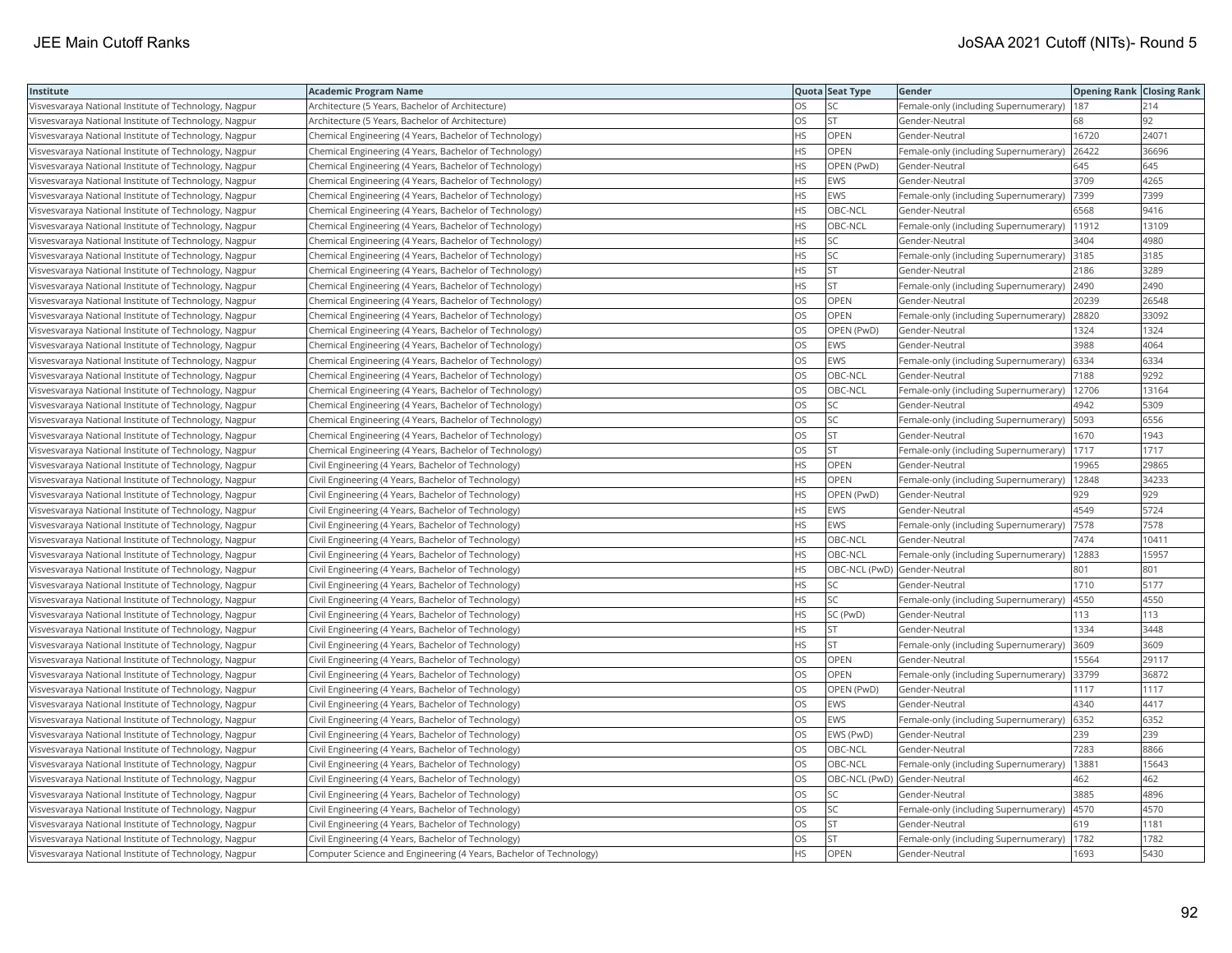| Institute                                             | <b>Academic Program Name</b>                                                |           | Quota Seat Type | Gender                                       | <b>Opening Rank   Closing Rank</b> |       |
|-------------------------------------------------------|-----------------------------------------------------------------------------|-----------|-----------------|----------------------------------------------|------------------------------------|-------|
| Visvesvaraya National Institute of Technology, Nagpur | Computer Science and Engineering (4 Years, Bachelor of Technology)          | HS        | OPEN            | Female-only (including Supernumerary)        | 6122                               | 8874  |
| Visvesvaraya National Institute of Technology, Nagpur | Computer Science and Engineering (4 Years, Bachelor of Technology)          | HS.       | OPEN (PwD)      | Gender-Neutral                               | 162                                | 162   |
| Visvesvaraya National Institute of Technology, Nagpur | Computer Science and Engineering (4 Years, Bachelor of Technology)          | HS.       | <b>EWS</b>      | Gender-Neutral                               | 666                                | 965   |
| Visvesvaraya National Institute of Technology, Nagpur | Computer Science and Engineering (4 Years, Bachelor of Technology)          | HS.       | EWS             | Female-only (including Supernumerary)        | 2285                               | 2285  |
| Visvesvaraya National Institute of Technology, Nagpur | Computer Science and Engineering (4 Years, Bachelor of Technology)          | HS        | OBC-NCL         | Gender-Neutral                               | 1319                               | 2019  |
| Visvesvaraya National Institute of Technology, Nagpur | Computer Science and Engineering (4 Years, Bachelor of Technology)          | HS        | OBC-NCL         | Female-only (including Supernumerary)        | 2237                               | 3138  |
| Visvesvaraya National Institute of Technology, Nagpur | Computer Science and Engineering (4 Years, Bachelor of Technology)          | НS        |                 | OBC-NCL (PwD) Gender-Neutral                 | 59                                 | 59    |
| Visvesvaraya National Institute of Technology, Nagpur | Computer Science and Engineering (4 Years, Bachelor of Technology)          | HS        | SC              | Gender-Neutral                               | 575                                | 921   |
| Visvesvaraya National Institute of Technology, Nagpur | Computer Science and Engineering (4 Years, Bachelor of Technology)          | HS.       | <b>SC</b>       | Female-only (including Supernumerary)        | 841                                | 1478  |
| Visvesvaraya National Institute of Technology, Nagpur | Computer Science and Engineering (4 Years, Bachelor of Technology)          | HS        | <b>ST</b>       | Gender-Neutral                               | 135                                | 442   |
| Visvesvaraya National Institute of Technology, Nagpur | Computer Science and Engineering (4 Years, Bachelor of Technology)          | HS.       | <b>ST</b>       | Female-only (including Supernumerary)        | 1006                               | 1006  |
| Visvesvaraya National Institute of Technology, Nagpur | Computer Science and Engineering (4 Years, Bachelor of Technology)          | OS        | <b>OPEN</b>     | Gender-Neutral                               | 2477                               | 3659  |
| Visvesvaraya National Institute of Technology, Nagpur | Computer Science and Engineering (4 Years, Bachelor of Technology)          | OS        | <b>OPEN</b>     | Female-only (including Supernumerary)        | 5914                               | 7866  |
| Visvesvaraya National Institute of Technology, Nagpur | Computer Science and Engineering (4 Years, Bachelor of Technology)          | OS        | OPEN (PwD)      | Gender-Neutral                               | 122                                | 122   |
| Visvesvaraya National Institute of Technology, Nagpur | Computer Science and Engineering (4 Years, Bachelor of Technology)          | OS        | EWS             | Gender-Neutral                               | 441                                | 526   |
| Visvesvaraya National Institute of Technology, Nagpur | Computer Science and Engineering (4 Years, Bachelor of Technology)          | OS.       | EWS             | Female-only (including Supernumerary)        | 1185                               | 1185  |
| Visvesvaraya National Institute of Technology, Nagpur | Computer Science and Engineering (4 Years, Bachelor of Technology)          | OS        | EWS (PwD)       | Gender-Neutral                               | 20                                 | 20    |
| Visvesvaraya National Institute of Technology, Nagpur | Computer Science and Engineering (4 Years, Bachelor of Technology)          | OS        | OBC-NCL         | Gender-Neutral                               | 844                                | 1595  |
| Visvesvaraya National Institute of Technology, Nagpur | Computer Science and Engineering (4 Years, Bachelor of Technology)          | OS.       | OBC-NCL         | Female-only (including Supernumerary)        | 2842                               | 3054  |
| Visvesvaraya National Institute of Technology, Nagpur | Computer Science and Engineering (4 Years, Bachelor of Technology)          | OS        | lsc             | Gender-Neutral                               | 624                                | 1194  |
| Visvesvaraya National Institute of Technology, Nagpur | Computer Science and Engineering (4 Years, Bachelor of Technology)          | OS.       | lsc             | Female-only (including Supernumerary)        | 1350                               | 1350  |
| Visvesvaraya National Institute of Technology, Nagpur | Computer Science and Engineering (4 Years, Bachelor of Technology)          | OS        | SC (PwD)        | Gender-Neutral                               | 29.                                | 29    |
| Visvesvaraya National Institute of Technology, Nagpur | Computer Science and Engineering (4 Years, Bachelor of Technology)          | OS        | <b>ST</b>       | Gender-Neutral                               | 218                                | 297   |
| Visvesvaraya National Institute of Technology, Nagpur | Computer Science and Engineering (4 Years, Bachelor of Technology)          | OS.       | <b>ST</b>       | Female-only (including Supernumerary)        | 481                                | 481   |
| Visvesvaraya National Institute of Technology, Nagpur | Electrical and Electronics Engineering (4 Years, Bachelor of Technology)    | HS        | OPEN            | Gender-Neutral                               | 9262                               | 13113 |
| Visvesvaraya National Institute of Technology, Nagpur | Electrical and Electronics Engineering (4 Years, Bachelor of Technology)    | HS.       | <b>OPEN</b>     | Female-only (including Supernumerary)        | 16260                              | 19477 |
| Visvesvaraya National Institute of Technology, Nagpur | Electrical and Electronics Engineering (4 Years, Bachelor of Technology)    | HS        | OPEN (PwD)      | Gender-Neutral                               | 373                                | 373   |
| Visvesvaraya National Institute of Technology, Nagpur | Electrical and Electronics Engineering (4 Years, Bachelor of Technology)    | HS        | <b>EWS</b>      | Gender-Neutral                               | 2290                               | 2367  |
| Visvesvaraya National Institute of Technology, Nagpur | Electrical and Electronics Engineering (4 Years, Bachelor of Technology)    | HS.       | <b>EWS</b>      | Female-only (including Supernumerary)        | 3524                               | 4551  |
| Visvesvaraya National Institute of Technology, Nagpur | Electrical and Electronics Engineering (4 Years, Bachelor of Technology)    | HS        | EWS (PwD)       | Gender-Neutral                               | 184                                | 184   |
| Visvesvaraya National Institute of Technology, Nagpur | Electrical and Electronics Engineering (4 Years, Bachelor of Technology)    | HS        | <b>OBC-NCL</b>  | Gender-Neutral                               | 4258                               | 5695  |
| Visvesvaraya National Institute of Technology, Nagpur | Electrical and Electronics Engineering (4 Years, Bachelor of Technology)    | НS        | OBC-NCL         | Female-only (including Supernumerary)        | 8024                               | 9741  |
| Visvesvaraya National Institute of Technology, Nagpur | Electrical and Electronics Engineering (4 Years, Bachelor of Technology)    | <b>HS</b> |                 | OBC-NCL (PwD) Gender-Neutral                 | 148                                | 148   |
| Visvesvaraya National Institute of Technology, Nagpur | Electrical and Electronics Engineering (4 Years, Bachelor of Technology)    | HS        | SC              | Gender-Neutral                               | 836                                | 2973  |
| Visvesvaraya National Institute of Technology, Nagpur | Electrical and Electronics Engineering (4 Years, Bachelor of Technology)    | HS        | <b>SC</b>       | Female-only (including Supernumerary)        | 3476                               | 4357  |
| Visvesvaraya National Institute of Technology, Nagpur | Electrical and Electronics Engineering (4 Years, Bachelor of Technology)    | HS        | <b>ST</b>       | Gender-Neutral                               | 1627                               | 2092  |
| Visvesvaraya National Institute of Technology, Nagpur | Electrical and Electronics Engineering (4 Years, Bachelor of Technology)    | HS        | <b>ST</b>       | Female-only (including Supernumerary)        | 2398                               | 2398  |
| Visvesvaraya National Institute of Technology, Nagpur | Electrical and Electronics Engineering (4 Years, Bachelor of Technology)    | OS        | OPEN            | Gender-Neutral                               | 12226                              | 14006 |
| Visvesvaraya National Institute of Technology, Nagpur | Electrical and Electronics Engineering (4 Years, Bachelor of Technology)    | OS        | <b>OPEN</b>     | Female-only (including Supernumerary)        | 15848                              | 21093 |
| Visvesvaraya National Institute of Technology, Nagpur | Electrical and Electronics Engineering (4 Years, Bachelor of Technology)    | OS        | OPEN (PwD)      | Gender-Neutral                               | 658                                | 658   |
| Visvesvaraya National Institute of Technology, Nagpur | Electrical and Electronics Engineering (4 Years, Bachelor of Technology)    | OS        | EWS             | Gender-Neutral                               | 1878                               | 1914  |
| Visvesvaraya National Institute of Technology, Nagpur | Electrical and Electronics Engineering (4 Years, Bachelor of Technology)    | OS        | EWS             | Female-only (including Supernumerary)        | 3375                               | 3375  |
| Visvesvaraya National Institute of Technology, Nagpur | Electrical and Electronics Engineering (4 Years, Bachelor of Technology)    | OS.       | EWS (PwD)       | Gender-Neutral                               | 165                                | 165   |
| Visvesvaraya National Institute of Technology, Nagpur | Electrical and Electronics Engineering (4 Years, Bachelor of Technology)    | OS        | OBC-NCL         | Gender-Neutral                               | 3665                               | 5073  |
| Visvesvaraya National Institute of Technology, Nagpur | Electrical and Electronics Engineering (4 Years, Bachelor of Technology)    | OS        | OBC-NCL         | Female-only (including Supernumerary)        | 5685                               | 9289  |
| Visvesvaraya National Institute of Technology, Nagpur | Electrical and Electronics Engineering (4 Years, Bachelor of Technology)    | OS.       | <b>SC</b>       | Gender-Neutral                               | 1913                               | 3090  |
| Visvesvaraya National Institute of Technology, Nagpur | Electrical and Electronics Engineering (4 Years, Bachelor of Technology)    | OS        | <b>SC</b>       | Female-only (including Supernumerary)        | 3384                               | 3384  |
| Visvesvaraya National Institute of Technology, Nagpur | Electrical and Electronics Engineering (4 Years, Bachelor of Technology)    | OS        | <b>ST</b>       | Gender-Neutral                               | 925                                | 1188  |
| Visvesvaraya National Institute of Technology, Nagpur | Electrical and Electronics Engineering (4 Years, Bachelor of Technology)    | OS.       | <b>ST</b>       | Female-only (including Supernumerary)   1298 |                                    | 1298  |
| Visvesvaraya National Institute of Technology, Nagpur | Electronics and Communication Engineering (4 Years, Bachelor of Technology) | ΗS        | OPEN            | Gender-Neutral                               | 6774                               | 10112 |
| Visvesvaraya National Institute of Technology, Nagpur | Electronics and Communication Engineering (4 Years, Bachelor of Technology) | HS.       | <b>OPEN</b>     | Female-only (including Supernumerary)        | 10214                              | 15611 |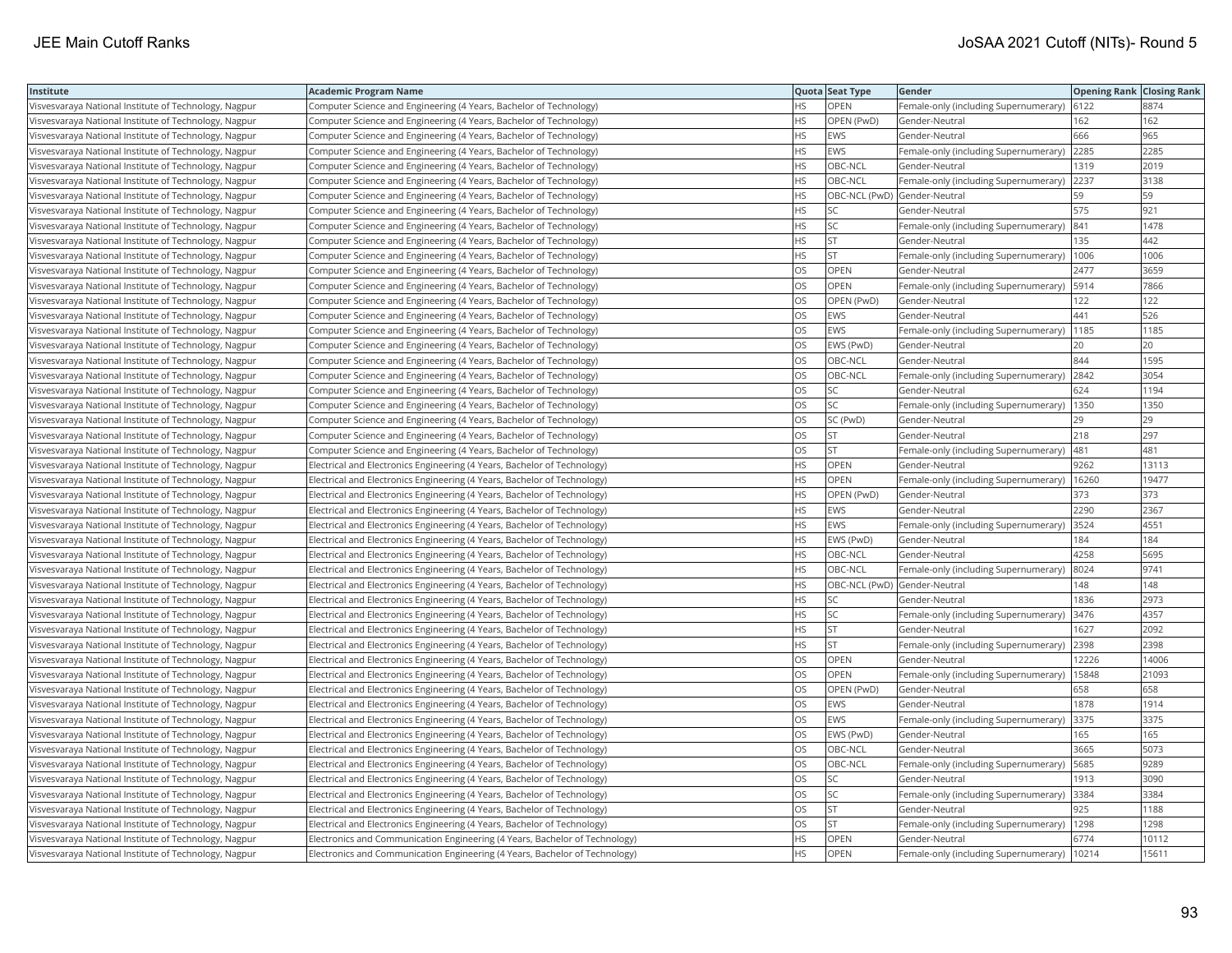| Institute                                             | <b>Academic Program Name</b>                                                |           | Quota Seat Type              | Gender                                        | <b>Opening Rank   Closing Rank</b> |       |
|-------------------------------------------------------|-----------------------------------------------------------------------------|-----------|------------------------------|-----------------------------------------------|------------------------------------|-------|
| Visvesvaraya National Institute of Technology, Nagpur | Electronics and Communication Engineering (4 Years, Bachelor of Technology) | HS        | OPEN (PwD)                   | Gender-Neutral                                | 198                                | 198   |
| Visvesvaraya National Institute of Technology, Nagpur | Electronics and Communication Engineering (4 Years, Bachelor of Technology) | HS.       | <b>EWS</b>                   | Gender-Neutral                                | 1359                               | 1698  |
| Visvesvaraya National Institute of Technology, Nagpur | Electronics and Communication Engineering (4 Years, Bachelor of Technology) | HS        | <b>EWS</b>                   | Female-only (including Supernumerary)         | 2660                               | 2660  |
| Visvesvaraya National Institute of Technology, Nagpur | Electronics and Communication Engineering (4 Years, Bachelor of Technology) | HS.       | OBC-NCL                      | Gender-Neutral                                | 2414                               | 3971  |
| Visvesvaraya National Institute of Technology, Nagpur | Electronics and Communication Engineering (4 Years, Bachelor of Technology) | HS        | OBC-NCL                      | Female-only (including Supernumerary)         | 4342                               | 5555  |
| Visvesvaraya National Institute of Technology, Nagpur | Electronics and Communication Engineering (4 Years, Bachelor of Technology) | ΗS        | <b>SC</b>                    | Gender-Neutral                                | 1234                               | 2105  |
| Visvesvaraya National Institute of Technology, Nagpur | Electronics and Communication Engineering (4 Years, Bachelor of Technology) | HS        | <b>SC</b>                    | Female-only (including Supernumerary)         | 2050                               | 2050  |
| Visvesvaraya National Institute of Technology, Nagpur | Electronics and Communication Engineering (4 Years, Bachelor of Technology) | HS        | SC (PwD)                     | Gender-Neutral                                | 52                                 | 52    |
| Visvesvaraya National Institute of Technology, Nagpur | Electronics and Communication Engineering (4 Years, Bachelor of Technology) | HS.       | lst                          | Gender-Neutral                                | 627                                | 861   |
| Visvesvaraya National Institute of Technology, Nagpur | Electronics and Communication Engineering (4 Years, Bachelor of Technology) | HS        | <b>ST</b>                    | Female-only (including Supernumerary)         | 1579                               | 1579  |
| Visvesvaraya National Institute of Technology, Nagpur | Electronics and Communication Engineering (4 Years, Bachelor of Technology) | OS        | OPEN                         | Gender-Neutral                                | 6262                               | 9709  |
| Visvesvaraya National Institute of Technology, Nagpur | Electronics and Communication Engineering (4 Years, Bachelor of Technology) | OS        | <b>OPEN</b>                  | Female-only (including Supernumerary)         | 10623                              | 11386 |
| Visvesvaraya National Institute of Technology, Nagpur | Electronics and Communication Engineering (4 Years, Bachelor of Technology) | OS        | OPEN (PwD)                   | Gender-Neutral                                | 261                                | 261   |
| Visvesvaraya National Institute of Technology, Nagpur | Electronics and Communication Engineering (4 Years, Bachelor of Technology) | OS        | EWS                          | Gender-Neutral                                | 1260                               | 1290  |
| Visvesvaraya National Institute of Technology, Nagpur | Electronics and Communication Engineering (4 Years, Bachelor of Technology) | OS        | EWS                          | Female-only (including Supernumerary)         | 1676                               | 1789  |
| Visvesvaraya National Institute of Technology, Nagpur | Electronics and Communication Engineering (4 Years, Bachelor of Technology) | OS        | OBC-NCL                      | Gender-Neutral                                | 2888                               | 3397  |
| Visvesvaraya National Institute of Technology, Nagpur | Electronics and Communication Engineering (4 Years, Bachelor of Technology) | OS.       | OBC-NCL                      | Female-only (including Supernumerary)         | 5038                               | 5384  |
| Visvesvaraya National Institute of Technology, Nagpur | Electronics and Communication Engineering (4 Years, Bachelor of Technology) | OS        | OBC-NCL (PwD) Gender-Neutral |                                               | 178                                | 178   |
| Visvesvaraya National Institute of Technology, Nagpur | Electronics and Communication Engineering (4 Years, Bachelor of Technology) | OS        | SC                           | Gender-Neutral                                | 1821                               | 2179  |
| Visvesvaraya National Institute of Technology, Nagpur | Electronics and Communication Engineering (4 Years, Bachelor of Technology) | OS.       | lsc                          | Female-only (including Supernumerary)         | 2358                               | 2901  |
| Visvesvaraya National Institute of Technology, Nagpur | Electronics and Communication Engineering (4 Years, Bachelor of Technology) | OS        | <b>ST</b>                    | Gender-Neutral                                | 608                                | 643   |
| Visvesvaraya National Institute of Technology, Nagpur | Electronics and Communication Engineering (4 Years, Bachelor of Technology) | OS        | <b>ST</b>                    | Female-only (including Supernumerary)         | 767                                | 767   |
| Visvesvaraya National Institute of Technology, Nagpur | Electronics and Communication Engineering (4 Years, Bachelor of Technology) | OS        | ST (PwD)                     | Gender-Neutral                                | 27                                 | 27    |
| Visvesvaraya National Institute of Technology, Nagpur | Mechanical Engineering (4 Years, Bachelor of Technology)                    | HS        | <b>OPEN</b>                  | Gender-Neutral                                | 12289                              | 18943 |
| Visvesvaraya National Institute of Technology, Nagpur | Mechanical Engineering (4 Years, Bachelor of Technology)                    | НS        | OPEN                         | Female-only (including Supernumerary)         | 22819                              | 30194 |
| Visvesvaraya National Institute of Technology, Nagpur | Mechanical Engineering (4 Years, Bachelor of Technology)                    | HS        | OPEN (PwD)                   | Gender-Neutral                                | 393                                | 393   |
| Visvesvaraya National Institute of Technology, Nagpur | Mechanical Engineering (4 Years, Bachelor of Technology)                    | HS.       | EWS                          | Gender-Neutral                                | 2858                               | 3154  |
| Visvesvaraya National Institute of Technology, Nagpur | Mechanical Engineering (4 Years, Bachelor of Technology)                    | HS.       | <b>EWS</b>                   | Female-only (including Supernumerary)         | 6167                               | 6167  |
| Visvesvaraya National Institute of Technology, Nagpur | Mechanical Engineering (4 Years, Bachelor of Technology)                    | HS        | OBC-NCL                      | Gender-Neutral                                | 5890                               | 6565  |
| Visvesvaraya National Institute of Technology, Nagpur | Mechanical Engineering (4 Years, Bachelor of Technology)                    | HS        | OBC-NCL                      | Female-only (including Supernumerary)   10393 |                                    | 12293 |
| Visvesvaraya National Institute of Technology, Nagpur | Mechanical Engineering (4 Years, Bachelor of Technology)                    | HS        | OBC-NCL (PwD) Gender-Neutral |                                               | 433                                | 433   |
| Visvesvaraya National Institute of Technology, Nagpur | Mechanical Engineering (4 Years, Bachelor of Technology)                    | HS        | SC                           | Gender-Neutral                                | 2464                               | 3767  |
| Visvesvaraya National Institute of Technology, Nagpur | Mechanical Engineering (4 Years, Bachelor of Technology)                    | HS        | SC                           | Female-only (including Supernumerary)         | 5271                               | 5996  |
| Visvesvaraya National Institute of Technology, Nagpur | Mechanical Engineering (4 Years, Bachelor of Technology)                    | HS        | <b>ST</b>                    | Gender-Neutral                                | 2966                               | 3224  |
| Visvesvaraya National Institute of Technology, Nagpur | Mechanical Engineering (4 Years, Bachelor of Technology)                    | HS        | <b>ST</b>                    | Female-only (including Supernumerary)         | 3796                               | 3796  |
| Visvesvaraya National Institute of Technology, Nagpur | Mechanical Engineering (4 Years, Bachelor of Technology)                    | OS        | OPEN                         | Gender-Neutral                                | 12274                              | 18621 |
| Visvesvaraya National Institute of Technology, Nagpur | Mechanical Engineering (4 Years, Bachelor of Technology)                    | OS        | OPEN                         | Female-only (including Supernumerary)         | 21364                              | 28196 |
| Visvesvaraya National Institute of Technology, Nagpur | Mechanical Engineering (4 Years, Bachelor of Technology)                    | OS.       | OPEN (PwD)                   | Gender-Neutral                                | 819                                | 819   |
| Visvesvaraya National Institute of Technology, Nagpur | Mechanical Engineering (4 Years, Bachelor of Technology)                    | OS        | EWS                          | Gender-Neutral                                | 2640                               | 2848  |
| Visvesvaraya National Institute of Technology, Nagpur | Mechanical Engineering (4 Years, Bachelor of Technology)                    | OS        | EWS                          | Female-only (including Supernumerary)         | 5868                               | 5868  |
| Visvesvaraya National Institute of Technology, Nagpur | Mechanical Engineering (4 Years, Bachelor of Technology)                    | OS        | OBC-NCL                      | Gender-Neutral                                | 6086                               | 6859  |
| Visvesvaraya National Institute of Technology, Nagpur | Mechanical Engineering (4 Years, Bachelor of Technology)                    | OS        | OBC-NCL                      | Female-only (including Supernumerary)         | 11441                              | 13912 |
| Visvesvaraya National Institute of Technology, Nagpur | Mechanical Engineering (4 Years, Bachelor of Technology)                    | OS        | OBC-NCL (PwD) Gender-Neutral |                                               | 358                                | 358   |
| Visvesvaraya National Institute of Technology, Nagpur | Mechanical Engineering (4 Years, Bachelor of Technology)                    | OS        | <b>SC</b>                    | Gender-Neutral                                | 2997                               | 4356  |
| Visvesvaraya National Institute of Technology, Nagpur | Mechanical Engineering (4 Years, Bachelor of Technology)                    | OS.       | lsc                          | Female-only (including Supernumerary)         | 4956                               | 5460  |
| Visvesvaraya National Institute of Technology, Nagpur | Mechanical Engineering (4 Years, Bachelor of Technology)                    | OS        | <b>ST</b>                    | Gender-Neutral                                | 1233                               | 1416  |
| Visvesvaraya National Institute of Technology, Nagpur | Mechanical Engineering (4 Years, Bachelor of Technology)                    | OS        | <b>ST</b>                    | Female-only (including Supernumerary)         | 2530                               | 2530  |
| Visvesvaraya National Institute of Technology, Nagpur | Metallurgical and Materials Engineering (4 Years, Bachelor of Technology)   | НS        | <b>OPEN</b>                  | Gender-Neutral                                | 25615                              | 36975 |
| Visvesvaraya National Institute of Technology, Nagpur | Metallurgical and Materials Engineering (4 Years, Bachelor of Technology)   | HS        | <b>OPEN</b>                  | Female-only (including Supernumerary)         | 40608                              | 43473 |
| Visvesvaraya National Institute of Technology, Nagpur | Metallurgical and Materials Engineering (4 Years, Bachelor of Technology)   | <b>HS</b> | <b>EWS</b>                   | Gender-Neutral                                | 5821                               | 6963  |
| Visvesvaraya National Institute of Technology, Nagpur | Metallurgical and Materials Engineering (4 Years, Bachelor of Technology)   | HS.       | <b>EWS</b>                   | Female-only (including Supernumerary)         | 8051                               | 8051  |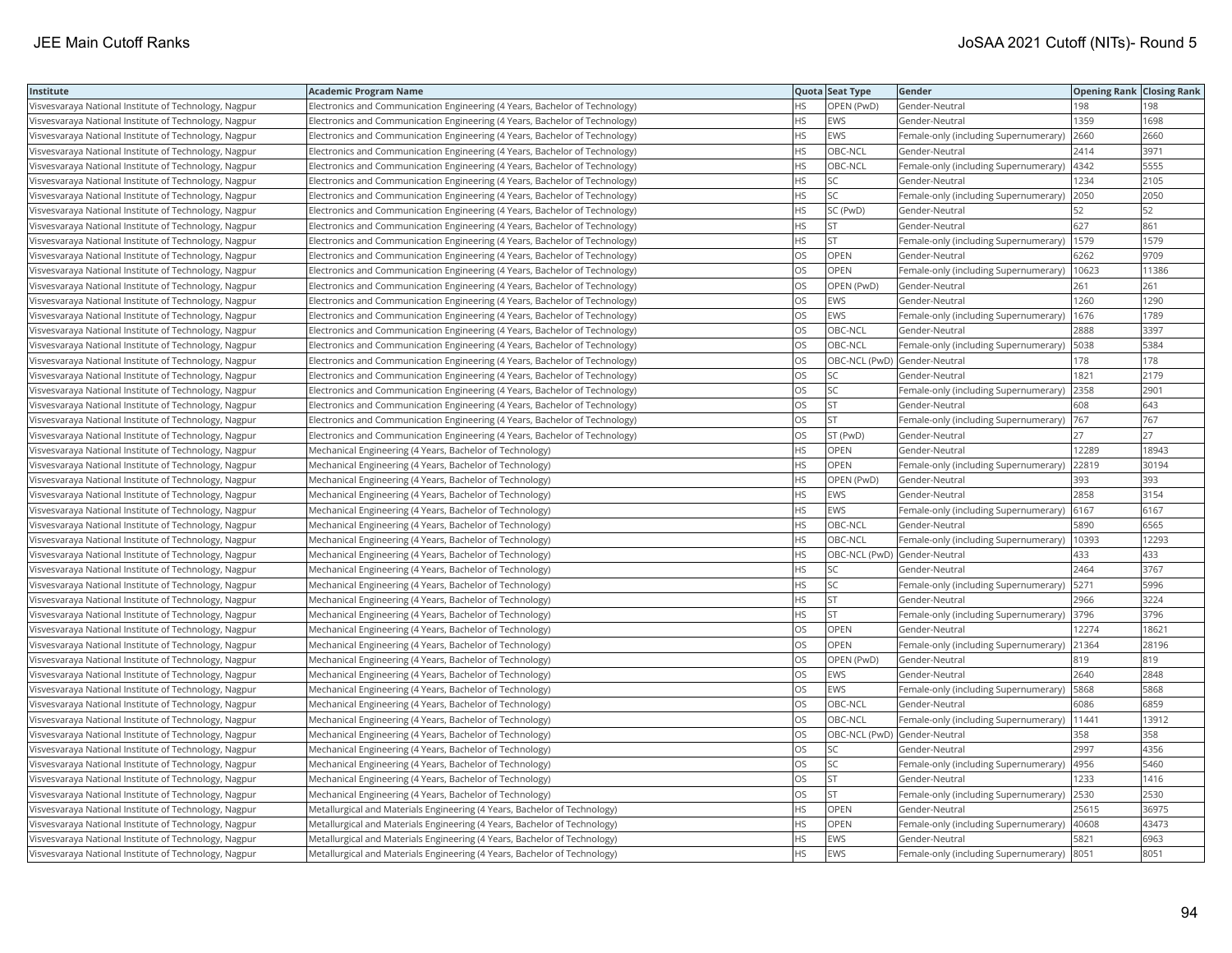| Institute                                             | <b>Academic Program Name</b>                                              |           | Quota Seat Type              | Gender                                        | <b>Opening Rank   Closing Rank</b> |       |
|-------------------------------------------------------|---------------------------------------------------------------------------|-----------|------------------------------|-----------------------------------------------|------------------------------------|-------|
| Visvesvaraya National Institute of Technology, Nagpur | Metallurgical and Materials Engineering (4 Years, Bachelor of Technology) | HS        | OBC-NCL                      | Gender-Neutral                                | 10533                              | 12709 |
| Visvesvaraya National Institute of Technology, Nagpur | Metallurgical and Materials Engineering (4 Years, Bachelor of Technology) | HS        | OBC-NCL                      | Female-only (including Supernumerary)         | 16809                              | 18521 |
| Visvesvaraya National Institute of Technology, Nagpur | Metallurgical and Materials Engineering (4 Years, Bachelor of Technology) | HS        | <b>SC</b>                    | Gender-Neutral                                | 5068                               | 6101  |
| Visvesvaraya National Institute of Technology, Nagpur | Metallurgical and Materials Engineering (4 Years, Bachelor of Technology) | HS.       | <b>SC</b>                    | Female-only (including Supernumerary)         | 6487                               | 6633  |
| Visvesvaraya National Institute of Technology, Nagpur | Metallurgical and Materials Engineering (4 Years, Bachelor of Technology) | HS        | <b>ST</b>                    | Gender-Neutral                                | 3398                               | 3868  |
| Visvesvaraya National Institute of Technology, Nagpur | Metallurgical and Materials Engineering (4 Years, Bachelor of Technology) | HS        | <b>ST</b>                    | Female-only (including Supernumerary)         | 3671                               | 3671  |
| Visvesvaraya National Institute of Technology, Nagpur | Metallurgical and Materials Engineering (4 Years, Bachelor of Technology) | OS.       | <b>OPEN</b>                  | Gender-Neutral                                | 30511                              | 35143 |
| Visvesvaraya National Institute of Technology, Nagpur | Metallurgical and Materials Engineering (4 Years, Bachelor of Technology) | OS        | OPEN                         | Female-only (including Supernumerary)         | 40073                              | 44712 |
| Visvesvaraya National Institute of Technology, Nagpur | Metallurgical and Materials Engineering (4 Years, Bachelor of Technology) | OS        | OPEN (PwD)                   | Gender-Neutral                                | 1768                               | 2099  |
| Visvesvaraya National Institute of Technology, Nagpur | Metallurgical and Materials Engineering (4 Years, Bachelor of Technology) | OS.       | <b>EWS</b>                   | Gender-Neutral                                | 5318                               | 5726  |
| Visvesvaraya National Institute of Technology, Nagpur | Metallurgical and Materials Engineering (4 Years, Bachelor of Technology) | OS        | <b>EWS</b>                   | Female-only (including Supernumerary)         | 8142                               | 8142  |
| Visvesvaraya National Institute of Technology, Nagpur | Metallurgical and Materials Engineering (4 Years, Bachelor of Technology) | OS.       | OBC-NCL                      | Gender-Neutral                                | 10351                              | 12193 |
| Visvesvaraya National Institute of Technology, Nagpur | Metallurgical and Materials Engineering (4 Years, Bachelor of Technology) | OS        | OBC-NCL                      | Female-only (including Supernumerary)   16158 |                                    | 16477 |
| Visvesvaraya National Institute of Technology, Nagpur | Metallurgical and Materials Engineering (4 Years, Bachelor of Technology) | OS        | <b>SC</b>                    | Gender-Neutral                                | 5520                               | 6609  |
| Visvesvaraya National Institute of Technology, Nagpur | Metallurgical and Materials Engineering (4 Years, Bachelor of Technology) | OS.       | SC                           | Female-only (including Supernumerary)         | 7901                               | 8865  |
| Visvesvaraya National Institute of Technology, Nagpur | Metallurgical and Materials Engineering (4 Years, Bachelor of Technology) | OS        | <b>ST</b>                    | Gender-Neutral                                | 1737                               | 2258  |
| Visvesvaraya National Institute of Technology, Nagpur | Metallurgical and Materials Engineering (4 Years, Bachelor of Technology) | OS        | <b>ST</b>                    | Female-only (including Supernumerary)         | 2833                               | 2833  |
| Visvesvaraya National Institute of Technology, Nagpur | Mining Engineering (4 Years, Bachelor of Technology)                      | HS        | OPEN                         | Gender-Neutral                                | 37576                              | 41753 |
| Visvesvaraya National Institute of Technology, Nagpur | Mining Engineering (4 Years, Bachelor of Technology)                      | HS        | OPEN                         | Female-only (including Supernumerary)         | 43734                              | 44967 |
| Visvesvaraya National Institute of Technology, Nagpur | Mining Engineering (4 Years, Bachelor of Technology)                      | HS.       | EWS                          | Gender-Neutral                                | 6745                               | 7002  |
| Visvesvaraya National Institute of Technology, Nagpur | Mining Engineering (4 Years, Bachelor of Technology)                      | HS        | OBC-NCL                      | Gender-Neutral                                | 12912                              | 13854 |
| Visvesvaraya National Institute of Technology, Nagpur | Mining Engineering (4 Years, Bachelor of Technology)                      | HS        | OBC-NCL                      | Female-only (including Supernumerary)         | 19430                              | 19870 |
| Visvesvaraya National Institute of Technology, Nagpur | Mining Engineering (4 Years, Bachelor of Technology)                      | HS.       | <b>SC</b>                    | Gender-Neutral                                | 6567                               | 7143  |
| Visvesvaraya National Institute of Technology, Nagpur | Mining Engineering (4 Years, Bachelor of Technology)                      | HS        | SC                           | Female-only (including Supernumerary)         | 7438                               | 7438  |
| Visvesvaraya National Institute of Technology, Nagpur | Mining Engineering (4 Years, Bachelor of Technology)                      | HS        | <b>ST</b>                    | Gender-Neutral                                | 3668                               | 4644  |
| Visvesvaraya National Institute of Technology, Nagpur | Mining Engineering (4 Years, Bachelor of Technology)                      | OS.       | OPEN                         | Gender-Neutral                                | 31388                              | 38257 |
| Visvesvaraya National Institute of Technology, Nagpur | Mining Engineering (4 Years, Bachelor of Technology)                      | <b>OS</b> | OPEN                         | Female-only (including Supernumerary)         | 48822                              | 48836 |
| Visvesvaraya National Institute of Technology, Nagpur | Mining Engineering (4 Years, Bachelor of Technology)                      | OS.       | EWS                          | Gender-Neutral                                | 5931                               | 6098  |
| Visvesvaraya National Institute of Technology, Nagpur | Mining Engineering (4 Years, Bachelor of Technology)                      | OS        | OBC-NCL                      | Gender-Neutral                                | 11810                              | 13142 |
| Visvesvaraya National Institute of Technology, Nagpur | Mining Engineering (4 Years, Bachelor of Technology)                      | OS        | OBC-NCL                      | Female-only (including Supernumerary)         | 18946                              | 19476 |
| Visvesvaraya National Institute of Technology, Nagpur | Mining Engineering (4 Years, Bachelor of Technology)                      | OS.       | SC                           | Gender-Neutral                                | 7005                               | 7446  |
| Visvesvaraya National Institute of Technology, Nagpur | Mining Engineering (4 Years, Bachelor of Technology)                      | OS        | SC                           | Female-only (including Supernumerary)         | 9051                               | 9051  |
| Visvesvaraya National Institute of Technology, Nagpur | Mining Engineering (4 Years, Bachelor of Technology)                      | OS        | <b>ST</b>                    | Gender-Neutral                                | 1724                               | 1894  |
| National Institute of Technology, Andhra Pradesh      | Bio Technology (4 Years, Bachelor of Technology)                          | HS        | OPEN                         | Gender-Neutral                                | 46490                              | 50205 |
| National Institute of Technology, Andhra Pradesh      | Bio Technology (4 Years, Bachelor of Technology)                          | HS.       | OPEN                         | Female-only (including Supernumerary)         | 36304                              | 46077 |
| National Institute of Technology, Andhra Pradesh      | Bio Technology (4 Years, Bachelor of Technology)                          | HS.       | OPEN (PwD)                   | Gender-Neutral                                | 2037                               | 2037  |
| National Institute of Technology, Andhra Pradesh      | Bio Technology (4 Years, Bachelor of Technology)                          | HS        | EWS                          | Gender-Neutral                                | 8059                               | 8059  |
| National Institute of Technology, Andhra Pradesh      | Bio Technology (4 Years, Bachelor of Technology)                          | HS        | EWS                          | Female-only (including Supernumerary)         | 7620                               | 7620  |
| National Institute of Technology, Andhra Pradesh      | Bio Technology (4 Years, Bachelor of Technology)                          | HS.       | OBC-NCL                      | Gender-Neutral                                | 14153                              | 15610 |
| National Institute of Technology, Andhra Pradesh      | Bio Technology (4 Years, Bachelor of Technology)                          | HS        | OBC-NCL                      | Female-only (including Supernumerary)         | 18576                              | 18576 |
| National Institute of Technology, Andhra Pradesh      | Bio Technology (4 Years, Bachelor of Technology)                          | HS        | <b>SC</b>                    | Gender-Neutral                                | 7955                               | 8177  |
| National Institute of Technology, Andhra Pradesh      | Bio Technology (4 Years, Bachelor of Technology)                          | HS        | <b>ST</b>                    | Gender-Neutral                                | 2596                               | 2596  |
| National Institute of Technology, Andhra Pradesh      | Bio Technology (4 Years, Bachelor of Technology)                          | <b>OS</b> | OPEN                         | Gender-Neutral                                | 35823                              | 47164 |
| National Institute of Technology, Andhra Pradesh      | Bio Technology (4 Years, Bachelor of Technology)                          | OS.       | OPEN                         | Female-only (including Supernumerary)         | 48619                              | 48619 |
| National Institute of Technology, Andhra Pradesh      | Bio Technology (4 Years, Bachelor of Technology)                          | OS        | EWS                          | Gender-Neutral                                | 7219                               | 7219  |
| National Institute of Technology, Andhra Pradesh      | Bio Technology (4 Years, Bachelor of Technology)                          | OS        | OBC-NCL                      | Gender-Neutral                                | 13874                              | 14148 |
| National Institute of Technology, Andhra Pradesh      | Bio Technology (4 Years, Bachelor of Technology)                          | OS.       | OBC-NCL                      | Female-only (including Supernumerary)         | 19391                              | 19391 |
| National Institute of Technology, Andhra Pradesh      | Bio Technology (4 Years, Bachelor of Technology)                          | OS        | OBC-NCL (PwD) Gender-Neutral |                                               | 953                                | 953   |
| National Institute of Technology, Andhra Pradesh      | Bio Technology (4 Years, Bachelor of Technology)                          | OS        | SC                           | Gender-Neutral                                | 8569                               | 8575  |
| National Institute of Technology, Andhra Pradesh      | Bio Technology (4 Years, Bachelor of Technology)                          | OS        | <b>SC</b>                    | Female-only (including Supernumerary)         | 9182                               | 9182  |
| National Institute of Technology, Andhra Pradesh      | Bio Technology (4 Years, Bachelor of Technology)                          | <b>OS</b> | <b>ST</b>                    | Gender-Neutral                                | 2448                               | 2448  |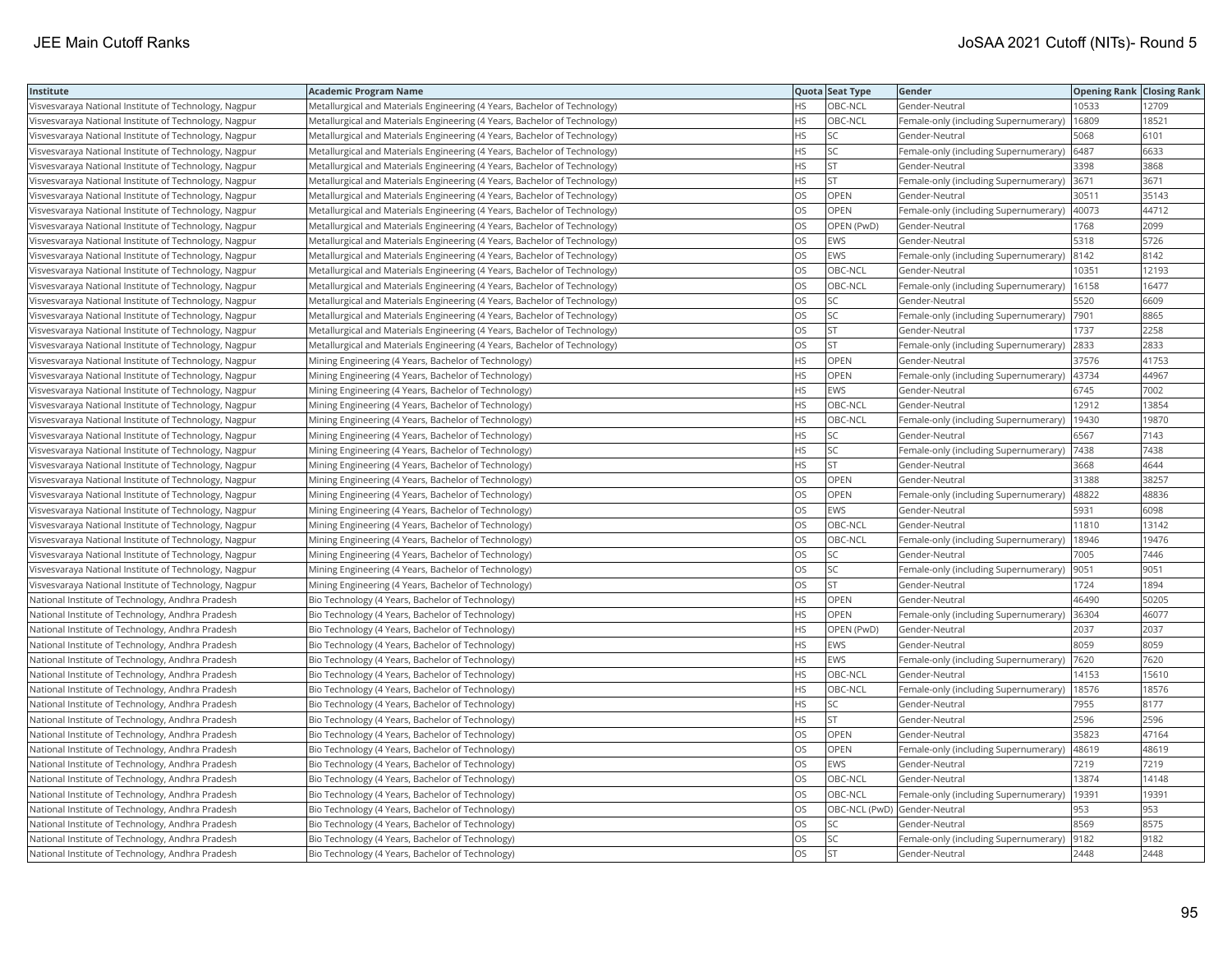| Institute                                        | Academic Program Name                                              |           | Quota Seat Type              | Gender                                       | <b>Opening Rank Closing Rank</b> |       |
|--------------------------------------------------|--------------------------------------------------------------------|-----------|------------------------------|----------------------------------------------|----------------------------------|-------|
| National Institute of Technology, Andhra Pradesh | Chemical Engineering (4 Years, Bachelor of Technology)             | HS        | OPEN                         | Gender-Neutral                               | 39735                            | 44067 |
| National Institute of Technology, Andhra Pradesh | Chemical Engineering (4 Years, Bachelor of Technology)             | <b>HS</b> | OPEN                         | Female-only (including Supernumerary)        | 35111                            | 35111 |
| National Institute of Technology, Andhra Pradesh | Chemical Engineering (4 Years, Bachelor of Technology)             | <b>HS</b> | <b>EWS</b>                   | Gender-Neutral                               | 6960                             | 6960  |
| National Institute of Technology, Andhra Pradesh | Chemical Engineering (4 Years, Bachelor of Technology)             | HS.       | OBC-NCL                      | Gender-Neutral                               | 12807                            | 14503 |
| National Institute of Technology, Andhra Pradesh | Chemical Engineering (4 Years, Bachelor of Technology)             | HS.       | OBC-NCL                      | Female-only (including Supernumerary)        | 17151                            | 17151 |
| National Institute of Technology, Andhra Pradesh | Chemical Engineering (4 Years, Bachelor of Technology)             | HS.       | SC                           | Gender-Neutral                               | 7052                             | 7543  |
| National Institute of Technology, Andhra Pradesh | Chemical Engineering (4 Years, Bachelor of Technology)             | HS        | SC                           | Female-only (including Supernumerary)        | 7305                             | 7305  |
| National Institute of Technology, Andhra Pradesh | Chemical Engineering (4 Years, Bachelor of Technology)             | HS.       | <b>ST</b>                    | Gender-Neutral                               | 2013                             | 2013  |
| National Institute of Technology, Andhra Pradesh | Chemical Engineering (4 Years, Bachelor of Technology)             | OS        | OPEN                         | Gender-Neutral                               | 35336                            | 38455 |
| National Institute of Technology, Andhra Pradesh | Chemical Engineering (4 Years, Bachelor of Technology)             | OS        | OPEN                         | Female-only (including Supernumerary)        | 44822                            | 45073 |
| National Institute of Technology, Andhra Pradesh | Chemical Engineering (4 Years, Bachelor of Technology)             | OS.       | OPEN (PwD)                   | Gender-Neutral                               | 2335                             | 2335  |
| National Institute of Technology, Andhra Pradesh | Chemical Engineering (4 Years, Bachelor of Technology)             | OS        | <b>EWS</b>                   | Gender-Neutral                               | 6522                             | 6522  |
| National Institute of Technology, Andhra Pradesh | Chemical Engineering (4 Years, Bachelor of Technology)             | OS.       | EWS                          | Female-only (including Supernumerary) 8615   |                                  | 8615  |
| National Institute of Technology, Andhra Pradesh | Chemical Engineering (4 Years, Bachelor of Technology)             | OS        | OBC-NCL                      | Gender-Neutral                               | 13052                            | 13242 |
| National Institute of Technology, Andhra Pradesh | Chemical Engineering (4 Years, Bachelor of Technology)             | OS        | OBC-NCL                      | Female-only (including Supernumerary)        | 14309                            | 14309 |
| National Institute of Technology, Andhra Pradesh | Chemical Engineering (4 Years, Bachelor of Technology)             | OS.       | SC                           | Gender-Neutral                               | 6720                             | 7170  |
| National Institute of Technology, Andhra Pradesh | Chemical Engineering (4 Years, Bachelor of Technology)             | OS        | <b>ST</b>                    | Gender-Neutral                               | 1559                             | 1559  |
| National Institute of Technology, Andhra Pradesh | Civil Engineering (4 Years, Bachelor of Technology)                | HS        | OPEN                         | Gender-Neutral                               | 35502                            | 44223 |
| National Institute of Technology, Andhra Pradesh | Civil Engineering (4 Years, Bachelor of Technology)                | <b>HS</b> | <b>OPEN</b>                  | Female-only (including Supernumerary)        | 35400                            | 41459 |
| National Institute of Technology, Andhra Pradesh | Civil Engineering (4 Years, Bachelor of Technology)                | HS        | OPEN (PwD)                   | Gender-Neutral                               | 1088                             | 1088  |
| National Institute of Technology, Andhra Pradesh | Civil Engineering (4 Years, Bachelor of Technology)                | HS.       | EWS                          | Gender-Neutral                               | 6762                             | 6988  |
| National Institute of Technology, Andhra Pradesh | Civil Engineering (4 Years, Bachelor of Technology)                | HS.       | <b>EWS</b>                   | Female-only (including Supernumerary)        | 6823                             | 6823  |
| National Institute of Technology, Andhra Pradesh | Civil Engineering (4 Years, Bachelor of Technology)                | HS        | OBC-NCL                      | Gender-Neutral                               | 11797                            | 13619 |
| National Institute of Technology, Andhra Pradesh | Civil Engineering (4 Years, Bachelor of Technology)                | HS        | OBC-NCL                      | Female-only (including Supernumerary)        | 11343                            | 17701 |
| National Institute of Technology, Andhra Pradesh | Civil Engineering (4 Years, Bachelor of Technology)                | HS.       | OBC-NCL (PwD) Gender-Neutral |                                              | 972                              | 972   |
| National Institute of Technology, Andhra Pradesh | Civil Engineering (4 Years, Bachelor of Technology)                | HS        | SC                           | Gender-Neutral                               | 6205                             | 7043  |
| National Institute of Technology, Andhra Pradesh | Civil Engineering (4 Years, Bachelor of Technology)                | HS.       | <b>SC</b>                    | Female-only (including Supernumerary)        | 5896                             | 5896  |
| National Institute of Technology, Andhra Pradesh | Civil Engineering (4 Years, Bachelor of Technology)                | HS        | <b>ST</b>                    | Gender-Neutral                               | 1827                             | 2466  |
| National Institute of Technology, Andhra Pradesh | Civil Engineering (4 Years, Bachelor of Technology)                | HS        | <b>ST</b>                    | Female-only (including Supernumerary)        | 2985                             | 2985  |
| National Institute of Technology, Andhra Pradesh | Civil Engineering (4 Years, Bachelor of Technology)                | OS        | OPEN                         | Gender-Neutral                               | 39150                            | 44105 |
| National Institute of Technology, Andhra Pradesh | Civil Engineering (4 Years, Bachelor of Technology)                | OS        | <b>OPEN</b>                  | Female-only (including Supernumerary)  43110 |                                  | 47015 |
| National Institute of Technology, Andhra Pradesh | Civil Engineering (4 Years, Bachelor of Technology)                | OS        | EWS                          | Gender-Neutral                               | 6690                             | 6990  |
| National Institute of Technology, Andhra Pradesh | Civil Engineering (4 Years, Bachelor of Technology)                | OS        | <b>EWS</b>                   | Female-only (including Supernumerary)        | 8606                             | 8606  |
| National Institute of Technology, Andhra Pradesh | Civil Engineering (4 Years, Bachelor of Technology)                | OS        | OBC-NCL                      | Gender-Neutral                               | 11288                            | 13009 |
| National Institute of Technology, Andhra Pradesh | Civil Engineering (4 Years, Bachelor of Technology)                | <b>OS</b> | OBC-NCL                      | Female-only (including Supernumerary)        | 17742                            | 20520 |
| National Institute of Technology, Andhra Pradesh | Civil Engineering (4 Years, Bachelor of Technology)                | OS        | SC                           | Gender-Neutral                               | 5197                             | 7387  |
| National Institute of Technology, Andhra Pradesh | Civil Engineering (4 Years, Bachelor of Technology)                | OS        | SC                           | Female-only (including Supernumerary)  7814  |                                  | 8183  |
| National Institute of Technology, Andhra Pradesh | Civil Engineering (4 Years, Bachelor of Technology)                | OS        | <b>ST</b>                    | Gender-Neutral                               | 1469                             | 2120  |
| National Institute of Technology, Andhra Pradesh | Computer Science and Engineering (4 Years, Bachelor of Technology) | <b>HS</b> | OPEN                         | Gender-Neutral                               | 6013                             | 14281 |
| National Institute of Technology, Andhra Pradesh | Computer Science and Engineering (4 Years, Bachelor of Technology) | HS        | OPEN                         | Female-only (including Supernumerary)        | 8038                             | 12173 |
| National Institute of Technology, Andhra Pradesh | Computer Science and Engineering (4 Years, Bachelor of Technology) | <b>HS</b> | OPEN (PwD)                   | Gender-Neutral                               | 337                              | 337   |
| National Institute of Technology, Andhra Pradesh | Computer Science and Engineering (4 Years, Bachelor of Technology) | HS.       | OPEN (PwD)                   | Female-only (including Supernumerary)        | 355                              | 355   |
| National Institute of Technology, Andhra Pradesh | Computer Science and Engineering (4 Years, Bachelor of Technology) | HS        | <b>EWS</b>                   | Gender-Neutral                               | 1930                             | 2087  |
| National Institute of Technology, Andhra Pradesh | Computer Science and Engineering (4 Years, Bachelor of Technology) | HS        | EWS                          | Female-only (including Supernumerary)        | 2304                             | 2334  |
| National Institute of Technology, Andhra Pradesh | Computer Science and Engineering (4 Years, Bachelor of Technology) | HS        | OBC-NCL                      | Gender-Neutral                               | 3402                             | 4930  |
| National Institute of Technology, Andhra Pradesh | Computer Science and Engineering (4 Years, Bachelor of Technology) | HS        | OBC-NCL                      | Female-only (including Supernumerary) 3224   |                                  | 5985  |
| National Institute of Technology, Andhra Pradesh | Computer Science and Engineering (4 Years, Bachelor of Technology) | <b>HS</b> | OBC-NCL (PwD) Gender-Neutral |                                              | 153                              | 153   |
| National Institute of Technology, Andhra Pradesh | Computer Science and Engineering (4 Years, Bachelor of Technology) | HS        | SC                           | Gender-Neutral                               | 1570                             | 2554  |
| National Institute of Technology, Andhra Pradesh | Computer Science and Engineering (4 Years, Bachelor of Technology) | HS        | SC                           | Female-only (including Supernumerary)        | 2074                             | 2323  |
| National Institute of Technology, Andhra Pradesh | Computer Science and Engineering (4 Years, Bachelor of Technology) | HS        | <b>ST</b>                    | Gender-Neutral                               | 830                              | 1289  |
| National Institute of Technology, Andhra Pradesh | Computer Science and Engineering (4 Years, Bachelor of Technology) | <b>HS</b> | İst                          | Female-only (including Supernumerary) 873    |                                  | 873   |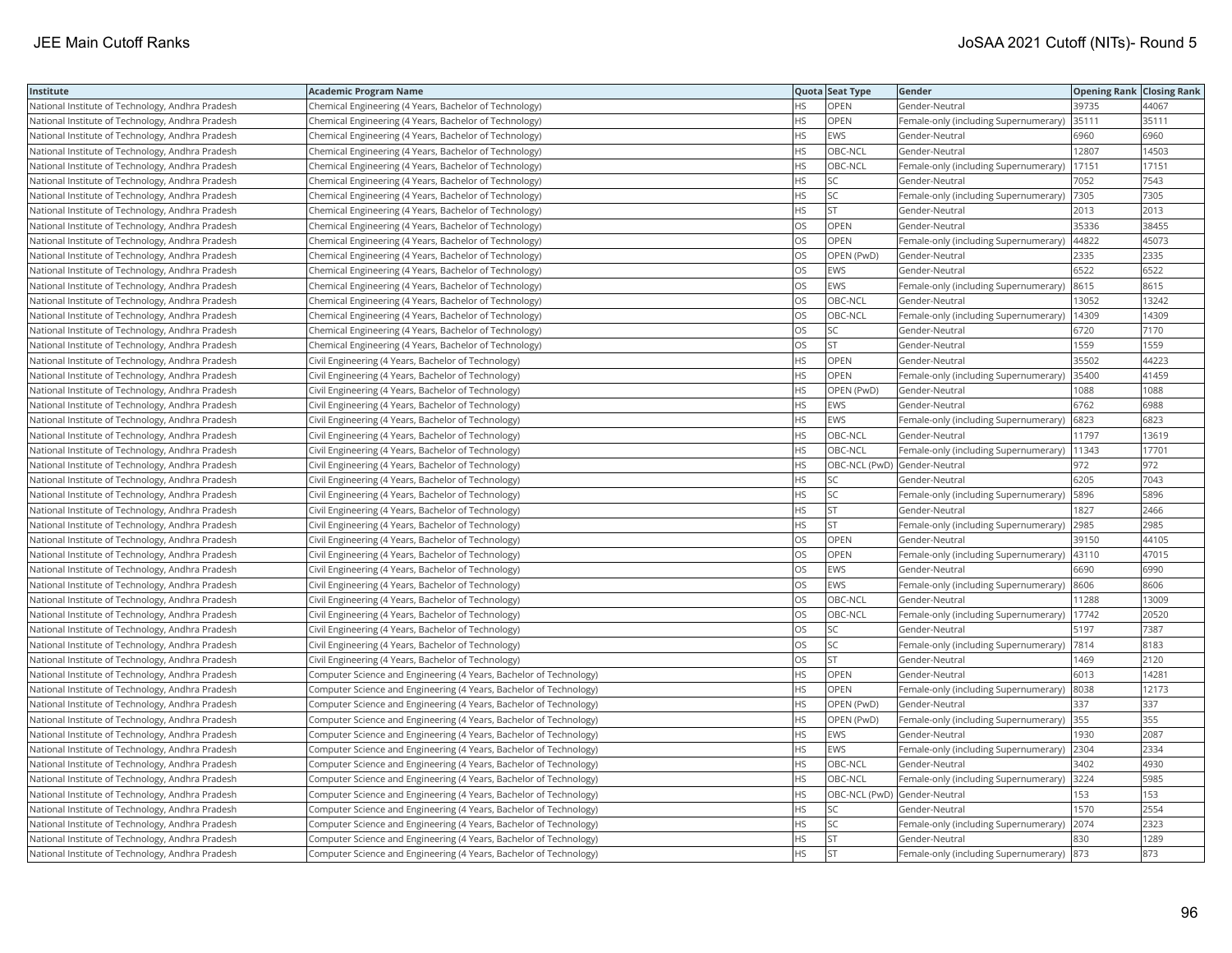| Institute                                        | <b>Academic Program Name</b>                                                |           | Quota Seat Type              | Gender                                      | <b>Opening Rank Closing Rank</b> |       |
|--------------------------------------------------|-----------------------------------------------------------------------------|-----------|------------------------------|---------------------------------------------|----------------------------------|-------|
| National Institute of Technology, Andhra Pradesh | Computer Science and Engineering (4 Years, Bachelor of Technology)          | OS        | OPEN                         | Gender-Neutral                              | 8140                             | 17546 |
| National Institute of Technology, Andhra Pradesh | Computer Science and Engineering (4 Years, Bachelor of Technology)          | OS        | OPEN                         | Female-only (including Supernumerary)       | 14400                            | 20881 |
| National Institute of Technology, Andhra Pradesh | Computer Science and Engineering (4 Years, Bachelor of Technology)          | OS        | OPEN (PwD)                   | Gender-Neutral                              | 223                              | 223   |
| National Institute of Technology, Andhra Pradesh | Computer Science and Engineering (4 Years, Bachelor of Technology)          | OS        | <b>EWS</b>                   | Gender-Neutral                              | 2563                             | 2795  |
| National Institute of Technology, Andhra Pradesh | Computer Science and Engineering (4 Years, Bachelor of Technology)          | OS        | EWS                          | Female-only (including Supernumerary)       | 3648                             | 3989  |
| National Institute of Technology, Andhra Pradesh | Computer Science and Engineering (4 Years, Bachelor of Technology)          | OS        | EWS (PwD)                    | Gender-Neutral                              | 147                              | 147   |
| National Institute of Technology, Andhra Pradesh | Computer Science and Engineering (4 Years, Bachelor of Technology)          | <b>OS</b> | OBC-NCL                      | Gender-Neutral                              | 4019                             | 5292  |
| National Institute of Technology, Andhra Pradesh | Computer Science and Engineering (4 Years, Bachelor of Technology)          | OS        | OBC-NCL                      | Female-only (including Supernumerary)       | 5874                             | 7764  |
| National Institute of Technology, Andhra Pradesh | Computer Science and Engineering (4 Years, Bachelor of Technology)          | OS        | OBC-NCL (PwD) Gender-Neutral |                                             | 177                              | 177   |
| National Institute of Technology, Andhra Pradesh | Computer Science and Engineering (4 Years, Bachelor of Technology)          | <b>OS</b> | SC                           | Gender-Neutral                              | 1979                             | 3474  |
| National Institute of Technology, Andhra Pradesh | Computer Science and Engineering (4 Years, Bachelor of Technology)          | OS        | <b>SC</b>                    | Female-only (including Supernumerary)       | 3989                             | 4122  |
| National Institute of Technology, Andhra Pradesh | Computer Science and Engineering (4 Years, Bachelor of Technology)          | <b>OS</b> | SC (PwD)                     | Gender-Neutral                              | 117                              | 117   |
| National Institute of Technology, Andhra Pradesh | Computer Science and Engineering (4 Years, Bachelor of Technology)          | OS        | <b>ST</b>                    | Gender-Neutral                              | 415                              | 1263  |
| National Institute of Technology, Andhra Pradesh | Computer Science and Engineering (4 Years, Bachelor of Technology)          | OS        | <b>ST</b>                    | Female-only (including Supernumerary)       | 1247                             | 1247  |
| National Institute of Technology, Andhra Pradesh | Electrical and Electronics Engineering (4 Years, Bachelor of Technology)    | <b>HS</b> | <b>OPEN</b>                  | Gender-Neutral                              | 22445                            | 29544 |
| National Institute of Technology, Andhra Pradesh | Electrical and Electronics Engineering (4 Years, Bachelor of Technology)    | HS        | OPEN                         | Female-only (including Supernumerary)       | 23240                            | 30928 |
| National Institute of Technology, Andhra Pradesh | Electrical and Electronics Engineering (4 Years, Bachelor of Technology)    | <b>HS</b> | OPEN (PwD)                   | Gender-Neutral                              | 503                              | 503   |
| National Institute of Technology, Andhra Pradesh | Electrical and Electronics Engineering (4 Years, Bachelor of Technology)    | <b>HS</b> | EWS                          | Gender-Neutral                              | 4521                             | 4696  |
| National Institute of Technology, Andhra Pradesh | Electrical and Electronics Engineering (4 Years, Bachelor of Technology)    | <b>HS</b> | EWS                          | Female-only (including Supernumerary)       | 4771                             | 4771  |
| National Institute of Technology, Andhra Pradesh | Electrical and Electronics Engineering (4 Years, Bachelor of Technology)    | <b>HS</b> | OBC-NCL                      | Gender-Neutral                              | 7257                             | 9058  |
| National Institute of Technology, Andhra Pradesh | Electrical and Electronics Engineering (4 Years, Bachelor of Technology)    | <b>HS</b> | OBC-NCL                      | Female-only (including Supernumerary)       | 9185                             | 11165 |
| National Institute of Technology, Andhra Pradesh | Electrical and Electronics Engineering (4 Years, Bachelor of Technology)    | HS.       | OBC-NCL (PwD) Gender-Neutral |                                             | 407                              | 407   |
| National Institute of Technology, Andhra Pradesh | Electrical and Electronics Engineering (4 Years, Bachelor of Technology)    | HS.       | SC                           | Gender-Neutral                              | 3251                             | 5088  |
| National Institute of Technology, Andhra Pradesh | Electrical and Electronics Engineering (4 Years, Bachelor of Technology)    | <b>HS</b> | SC                           | Female-only (including Supernumerary)       | 3988                             | 4238  |
| National Institute of Technology, Andhra Pradesh | Electrical and Electronics Engineering (4 Years, Bachelor of Technology)    | <b>HS</b> | SC (PwD)                     | Gender-Neutral                              | 167                              | 167   |
| National Institute of Technology, Andhra Pradesh | Electrical and Electronics Engineering (4 Years, Bachelor of Technology)    | <b>HS</b> | lst.                         | Gender-Neutral                              | 2036                             | 2381  |
| National Institute of Technology, Andhra Pradesh | Electrical and Electronics Engineering (4 Years, Bachelor of Technology)    | <b>HS</b> | lst                          | Female-only (including Supernumerary)       | 2040                             | 2040  |
| National Institute of Technology, Andhra Pradesh | Electrical and Electronics Engineering (4 Years, Bachelor of Technology)    | OS        | <b>OPEN</b>                  | Gender-Neutral                              | 24730                            | 32196 |
| National Institute of Technology, Andhra Pradesh | Electrical and Electronics Engineering (4 Years, Bachelor of Technology)    | OS        | <b>OPEN</b>                  | Female-only (including Supernumerary) 31011 |                                  | 34913 |
| National Institute of Technology, Andhra Pradesh | Electrical and Electronics Engineering (4 Years, Bachelor of Technology)    | OS        | OPEN (PwD)                   | Gender-Neutral                              | 1170                             | 1170  |
| National Institute of Technology, Andhra Pradesh | Electrical and Electronics Engineering (4 Years, Bachelor of Technology)    | <b>OS</b> | <b>EWS</b>                   | Gender-Neutral                              | 4826                             | 5311  |
| National Institute of Technology, Andhra Pradesh | Electrical and Electronics Engineering (4 Years, Bachelor of Technology)    | OS        | EWS                          | Female-only (including Supernumerary)       | 6459                             | 6459  |
| National Institute of Technology, Andhra Pradesh | Electrical and Electronics Engineering (4 Years, Bachelor of Technology)    | OS        | OBC-NCL                      | Gender-Neutral                              | 8981                             | 10219 |
| National Institute of Technology, Andhra Pradesh | Electrical and Electronics Engineering (4 Years, Bachelor of Technology)    | OS        | OBC-NCL                      | Female-only (including Supernumerary)       | 11660                            | 12761 |
| National Institute of Technology, Andhra Pradesh | Electrical and Electronics Engineering (4 Years, Bachelor of Technology)    | <b>OS</b> | OBC-NCL (PwD) Gender-Neutral |                                             | 704                              | 704   |
| National Institute of Technology, Andhra Pradesh | Electrical and Electronics Engineering (4 Years, Bachelor of Technology)    | OS        | SC                           | Gender-Neutral                              | 5624                             | 6475  |
| National Institute of Technology, Andhra Pradesh | Electrical and Electronics Engineering (4 Years, Bachelor of Technology)    | OS        | SC.                          | Female-only (including Supernumerary)       | 6031                             | 6295  |
| National Institute of Technology, Andhra Pradesh | Electrical and Electronics Engineering (4 Years, Bachelor of Technology)    | OS        | <b>ST</b>                    | Gender-Neutral                              | 1850                             | 2147  |
| National Institute of Technology, Andhra Pradesh | Electrical and Electronics Engineering (4 Years, Bachelor of Technology)    | <b>OS</b> | lst                          | Female-only (including Supernumerary)       | 2478                             | 2478  |
| National Institute of Technology, Andhra Pradesh | Electronics and Communication Engineering (4 Years, Bachelor of Technology) | <b>HS</b> | OPEN                         | Gender-Neutral                              | 14330                            | 19726 |
| National Institute of Technology, Andhra Pradesh | Electronics and Communication Engineering (4 Years, Bachelor of Technology) | <b>HS</b> | OPEN                         | Female-only (including Supernumerary)       | 16874                            | 21079 |
| National Institute of Technology, Andhra Pradesh | Electronics and Communication Engineering (4 Years, Bachelor of Technology) | <b>HS</b> | OPEN (PwD)                   | Gender-Neutral                              | 338                              | 338   |
| National Institute of Technology, Andhra Pradesh | Electronics and Communication Engineering (4 Years, Bachelor of Technology) | <b>HS</b> | <b>EWS</b>                   | Gender-Neutral                              | 2894                             | 3135  |
| National Institute of Technology, Andhra Pradesh | Electronics and Communication Engineering (4 Years, Bachelor of Technology) | <b>HS</b> | EWS                          | Female-only (including Supernumerary)       | 2998                             | 3549  |
| National Institute of Technology, Andhra Pradesh | Electronics and Communication Engineering (4 Years, Bachelor of Technology) | <b>HS</b> | OBC-NCL                      | Gender-Neutral                              | 5069                             | 6807  |
| National Institute of Technology, Andhra Pradesh | Electronics and Communication Engineering (4 Years, Bachelor of Technology) | <b>HS</b> | OBC-NCL                      | Female-only (including Supernumerary)       | 6098                             | 7609  |
| National Institute of Technology, Andhra Pradesh | Electronics and Communication Engineering (4 Years, Bachelor of Technology) | <b>HS</b> | OBC-NCL (PwD) Gender-Neutral |                                             | 168                              | 168   |
| National Institute of Technology, Andhra Pradesh | Electronics and Communication Engineering (4 Years, Bachelor of Technology) | HS        | SC                           | Gender-Neutral                              | 2000                             | 3975  |
| National Institute of Technology, Andhra Pradesh | Electronics and Communication Engineering (4 Years, Bachelor of Technology) | <b>HS</b> | <b>SC</b>                    | Female-only (including Supernumerary)       | 2627                             | 3617  |
| National Institute of Technology, Andhra Pradesh | Electronics and Communication Engineering (4 Years, Bachelor of Technology) | <b>HS</b> | SC (PwD)                     | Gender-Neutral                              | 164                              | 164   |
| National Institute of Technology, Andhra Pradesh | Electronics and Communication Engineering (4 Years, Bachelor of Technology) | <b>HS</b> | İst                          | lGender-Neutral                             | 1481                             | 1989  |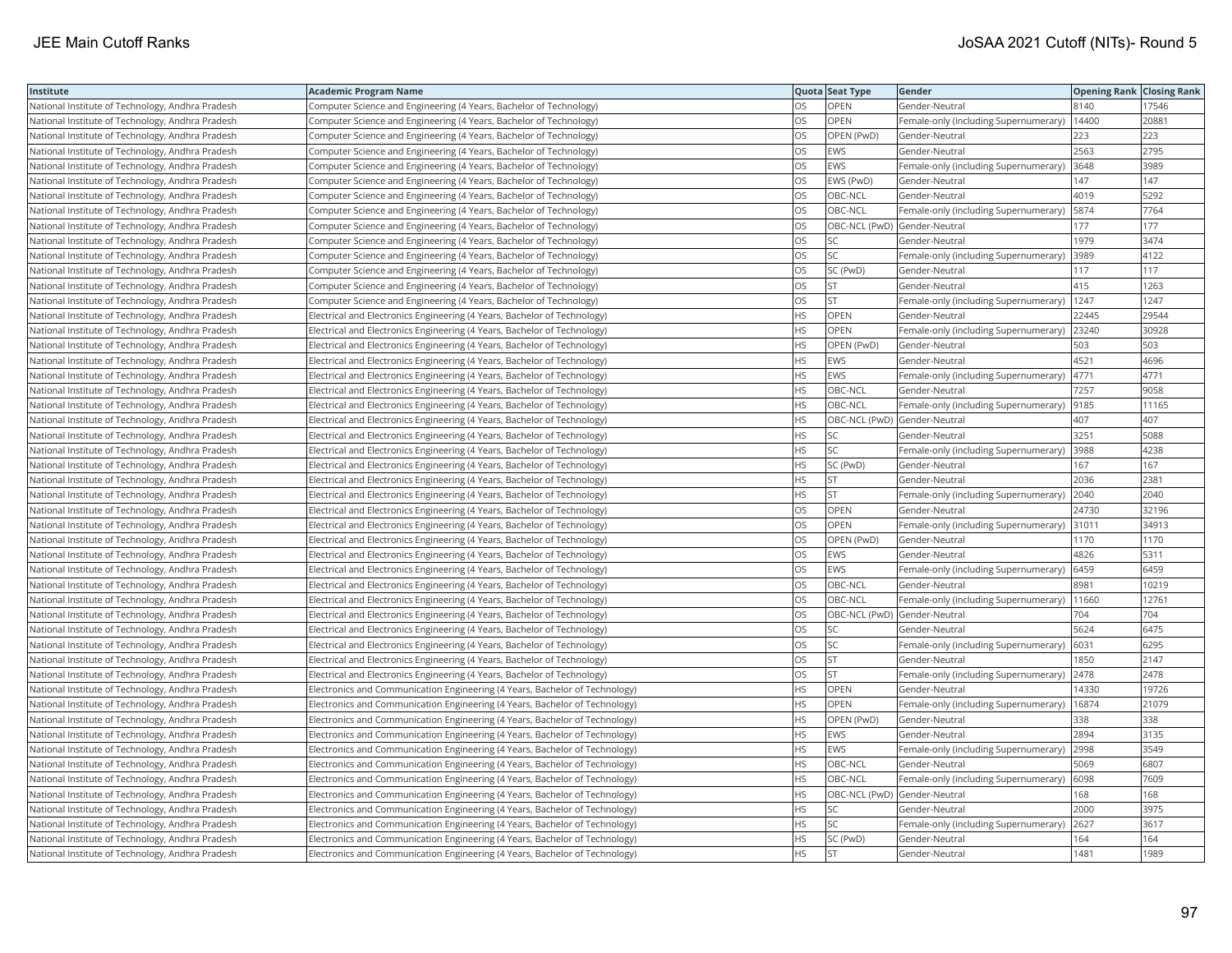| Institute                                        | <b>Academic Program Name</b>                                                |           | Quota Seat Type              | Gender                                     | <b>Opening Rank   Closing Rank</b> |       |
|--------------------------------------------------|-----------------------------------------------------------------------------|-----------|------------------------------|--------------------------------------------|------------------------------------|-------|
| National Institute of Technology, Andhra Pradesh | Electronics and Communication Engineering (4 Years, Bachelor of Technology) | <b>HS</b> | <b>ST</b>                    | Female-only (including Supernumerary)      | 1844                               | 1844  |
| National Institute of Technology, Andhra Pradesh | Electronics and Communication Engineering (4 Years, Bachelor of Technology) | OS        | OPEN                         | Gender-Neutral                             | 16951                              | 24990 |
| National Institute of Technology, Andhra Pradesh | Electronics and Communication Engineering (4 Years, Bachelor of Technology) | OS        | OPEN                         | Female-only (including Supernumerary)      | 25026                              | 28268 |
| National Institute of Technology, Andhra Pradesh | Electronics and Communication Engineering (4 Years, Bachelor of Technology) | OS        | OPEN (PwD)                   | Gender-Neutral                             | 664                                | 664   |
| National Institute of Technology, Andhra Pradesh | Electronics and Communication Engineering (4 Years, Bachelor of Technology) | OS        | OPEN (PwD)                   | Female-only (including Supernumerary)      | 1880                               | 1880  |
| National Institute of Technology, Andhra Pradesh | Electronics and Communication Engineering (4 Years, Bachelor of Technology) | OS        | EWS                          | Gender-Neutral                             | 3897                               | 4145  |
| National Institute of Technology, Andhra Pradesh | Electronics and Communication Engineering (4 Years, Bachelor of Technology) | <b>OS</b> | EWS                          | Female-only (including Supernumerary)      | 4949                               | 5469  |
| National Institute of Technology, Andhra Pradesh | Electronics and Communication Engineering (4 Years, Bachelor of Technology) | OS        | EWS (PwD)                    | Gender-Neutral                             | 242                                | 242   |
| National Institute of Technology, Andhra Pradesh | Electronics and Communication Engineering (4 Years, Bachelor of Technology) | OS        | OBC-NCL                      | Gender-Neutral                             | 5834                               | 8522  |
| National Institute of Technology, Andhra Pradesh | Electronics and Communication Engineering (4 Years, Bachelor of Technology) | <b>OS</b> | OBC-NCL                      | Female-only (including Supernumerary)      | 9075                               | 9602  |
| National Institute of Technology, Andhra Pradesh | Electronics and Communication Engineering (4 Years, Bachelor of Technology) | OS        | OBC-NCL (PwD) Gender-Neutral |                                            | 608                                | 608   |
| National Institute of Technology, Andhra Pradesh | Electronics and Communication Engineering (4 Years, Bachelor of Technology) | OS        | lsc                          | Gender-Neutral                             | 3711                               | 5191  |
| National Institute of Technology, Andhra Pradesh | Electronics and Communication Engineering (4 Years, Bachelor of Technology) | OS        | SC.                          | Female-only (including Supernumerary)      | 4408                               | 5305  |
| National Institute of Technology, Andhra Pradesh | Electronics and Communication Engineering (4 Years, Bachelor of Technology) | OS        | <b>ST</b>                    | Gender-Neutral                             | 1043                               | 1746  |
| National Institute of Technology, Andhra Pradesh | Electronics and Communication Engineering (4 Years, Bachelor of Technology) | <b>OS</b> | lst                          | Female-only (including Supernumerary)      | 1867                               | 1867  |
| National Institute of Technology, Andhra Pradesh | Mechanical Engineering (4 Years, Bachelor of Technology)                    | HS        | OPEN                         | Gender-Neutral                             | 29511                              | 37059 |
| National Institute of Technology, Andhra Pradesh | Mechanical Engineering (4 Years, Bachelor of Technology)                    | <b>HS</b> | OPEN                         | Female-only (including Supernumerary)      | 35713                              | 44188 |
| National Institute of Technology, Andhra Pradesh | Mechanical Engineering (4 Years, Bachelor of Technology)                    | <b>HS</b> | OPEN (PwD)                   | Gender-Neutral                             | 851                                | 851   |
| National Institute of Technology, Andhra Pradesh | Mechanical Engineering (4 Years, Bachelor of Technology)                    | <b>HS</b> | EWS                          | Gender-Neutral                             | 5562                               | 5637  |
| National Institute of Technology, Andhra Pradesh | Mechanical Engineering (4 Years, Bachelor of Technology)                    | <b>HS</b> | EWS                          | Female-only (including Supernumerary)      | 7011                               | 7011  |
| National Institute of Technology, Andhra Pradesh | Mechanical Engineering (4 Years, Bachelor of Technology)                    | <b>HS</b> | OBC-NCL                      | Gender-Neutral                             | 9381                               | 10946 |
| National Institute of Technology, Andhra Pradesh | Mechanical Engineering (4 Years, Bachelor of Technology)                    | <b>HS</b> | OBC-NCL                      | Female-only (including Supernumerary)      | 14668                              | 17679 |
| National Institute of Technology, Andhra Pradesh | Mechanical Engineering (4 Years, Bachelor of Technology)                    | HS.       | OBC-NCL (PwD) Gender-Neutral |                                            | 320                                | 320   |
| National Institute of Technology, Andhra Pradesh | Mechanical Engineering (4 Years, Bachelor of Technology)                    | <b>HS</b> | SC                           | Gender-Neutral                             | 4231                               | 6120  |
| National Institute of Technology, Andhra Pradesh | Mechanical Engineering (4 Years, Bachelor of Technology)                    | <b>HS</b> | SC.                          | Female-only (including Supernumerary)      | 5933                               | 6316  |
| National Institute of Technology, Andhra Pradesh | Mechanical Engineering (4 Years, Bachelor of Technology)                    | <b>HS</b> | lst                          | Gender-Neutral                             | 2279                               | 2854  |
| National Institute of Technology, Andhra Pradesh | Mechanical Engineering (4 Years, Bachelor of Technology)                    | <b>HS</b> | lst                          | Female-only (including Supernumerary)      | 2893                               | 2893  |
| National Institute of Technology, Andhra Pradesh | Mechanical Engineering (4 Years, Bachelor of Technology)                    | OS        | OPEN                         | Gender-Neutral                             | 30126                              | 37045 |
| National Institute of Technology, Andhra Pradesh | Mechanical Engineering (4 Years, Bachelor of Technology)                    | OS        | <b>OPEN</b>                  | Female-only (including Supernumerary)      | 30659                              | 44812 |
| National Institute of Technology, Andhra Pradesh | Mechanical Engineering (4 Years, Bachelor of Technology)                    | OS        | OPEN (PwD)                   | Gender-Neutral                             | 1625                               | 1625  |
| National Institute of Technology, Andhra Pradesh | Mechanical Engineering (4 Years, Bachelor of Technology)                    | <b>OS</b> | <b>EWS</b>                   | Gender-Neutral                             | 5557                               | 5837  |
| National Institute of Technology, Andhra Pradesh | Mechanical Engineering (4 Years, Bachelor of Technology)                    | OS        | EWS                          | Female-only (including Supernumerary)      | 7286                               | 7286  |
| National Institute of Technology, Andhra Pradesh | Mechanical Engineering (4 Years, Bachelor of Technology)                    | OS        | OBC-NCL                      | Gender-Neutral                             | 10318                              | 11937 |
| National Institute of Technology, Andhra Pradesh | Mechanical Engineering (4 Years, Bachelor of Technology)                    | OS        | OBC-NCL                      | Female-only (including Supernumerary)      | 11677                              | 17012 |
| National Institute of Technology, Andhra Pradesh | Mechanical Engineering (4 Years, Bachelor of Technology)                    | <b>OS</b> | lsc                          | Gender-Neutral                             | 6590                               | 7046  |
| National Institute of Technology, Andhra Pradesh | Mechanical Engineering (4 Years, Bachelor of Technology)                    | <b>OS</b> | SC                           | Female-only (including Supernumerary)      | 7115                               | 7399  |
| National Institute of Technology, Andhra Pradesh | Mechanical Engineering (4 Years, Bachelor of Technology)                    | OS        | <b>ST</b>                    | Gender-Neutral                             | 2368                               | 2688  |
| National Institute of Technology, Andhra Pradesh | Mechanical Engineering (4 Years, Bachelor of Technology)                    | OS        | <b>ST</b>                    | Female-only (including Supernumerary) 2123 |                                    | 2123  |
| National Institute of Technology, Andhra Pradesh | Metallurgical and Materials Engineering (4 Years, Bachelor of Technology)   | HS.       | OPEN                         | Gender-Neutral                             | 39178                              | 50853 |
| National Institute of Technology, Andhra Pradesh | Metallurgical and Materials Engineering (4 Years, Bachelor of Technology)   | <b>HS</b> | OPEN                         | Female-only (including Supernumerary)      | 51753                              | 51753 |
| National Institute of Technology, Andhra Pradesh | Metallurgical and Materials Engineering (4 Years, Bachelor of Technology)   | <b>HS</b> | EWS                          | Gender-Neutral                             | 7708                               | 7708  |
| National Institute of Technology, Andhra Pradesh | Metallurgical and Materials Engineering (4 Years, Bachelor of Technology)   | <b>HS</b> | OBC-NCL                      | Gender-Neutral                             | 14043                              | 14678 |
| National Institute of Technology, Andhra Pradesh | Metallurgical and Materials Engineering (4 Years, Bachelor of Technology)   | <b>HS</b> | OBC-NCL                      | Female-only (including Supernumerary)      | 17922                              | 17922 |
| National Institute of Technology, Andhra Pradesh | Metallurgical and Materials Engineering (4 Years, Bachelor of Technology)   | <b>HS</b> | SC                           | Gender-Neutral                             | 7424                               | 8055  |
| National Institute of Technology, Andhra Pradesh | Metallurgical and Materials Engineering (4 Years, Bachelor of Technology)   | <b>HS</b> | SC.                          | Female-only (including Supernumerary)      | 8027                               | 8027  |
| National Institute of Technology, Andhra Pradesh | Metallurgical and Materials Engineering (4 Years, Bachelor of Technology)   | <b>HS</b> | <b>ST</b>                    | Gender-Neutral                             | 3468                               | 3468  |
| National Institute of Technology, Andhra Pradesh | Metallurgical and Materials Engineering (4 Years, Bachelor of Technology)   | <b>OS</b> | <b>OPEN</b>                  | Gender-Neutral                             | 39968                              | 43902 |
| National Institute of Technology, Andhra Pradesh | Metallurgical and Materials Engineering (4 Years, Bachelor of Technology)   | OS        | OPEN                         | Female-only (including Supernumerary)      | 47270                              | 50330 |
| National Institute of Technology, Andhra Pradesh | Metallurgical and Materials Engineering (4 Years, Bachelor of Technology)   | OS        | OPEN (PwD)                   | Gender-Neutral                             | 1292                               | 1292  |
| National Institute of Technology, Andhra Pradesh | Metallurgical and Materials Engineering (4 Years, Bachelor of Technology)   | OS        | EWS                          | Gender-Neutral                             | 6797                               | 6797  |
| National Institute of Technology, Andhra Pradesh | Metallurgical and Materials Engineering (4 Years, Bachelor of Technology)   | <b>OS</b> | <b>EWS</b>                   | Female-only (including Supernumerary)      | 9391                               | 9391  |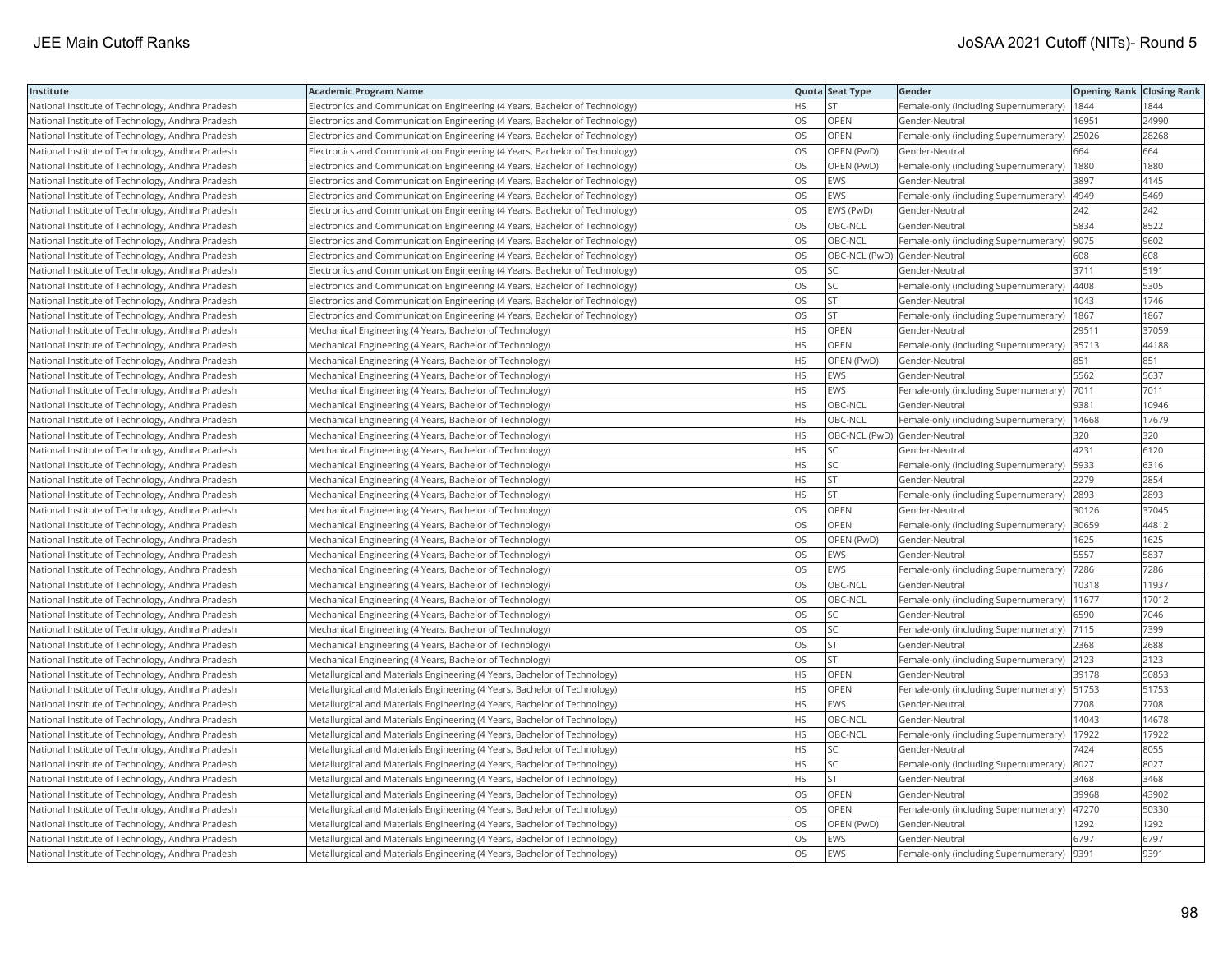| Institute                                                       | <b>Academic Program Name</b>                                              |           | Quota Seat Type | Gender                                       | <b>Opening Rank Closing Rank</b> |       |
|-----------------------------------------------------------------|---------------------------------------------------------------------------|-----------|-----------------|----------------------------------------------|----------------------------------|-------|
| National Institute of Technology, Andhra Pradesh                | Metallurgical and Materials Engineering (4 Years, Bachelor of Technology) | OS        | OBC-NCL         | Gender-Neutral                               | 13459                            | 14062 |
| National Institute of Technology, Andhra Pradesh                | Metallurgical and Materials Engineering (4 Years, Bachelor of Technology) | <b>OS</b> | OBC-NCL         | Female-only (including Supernumerary)        | 20921                            | 20921 |
| National Institute of Technology, Andhra Pradesh                | Metallurgical and Materials Engineering (4 Years, Bachelor of Technology) | OS        | SC              | Gender-Neutral                               | 7672                             | 8392  |
| National Institute of Technology, Andhra Pradesh                | Metallurgical and Materials Engineering (4 Years, Bachelor of Technology) | OS        | <b>ST</b>       | Gender-Neutral                               | 2947                             | 2947  |
| Indian Institute of Engineering Science and Technology, Shibpur | Aerospace Engineering (4 Years, Bachelor of Technology)                   | <b>HS</b> | OPEN            | Gender-Neutral                               | 17914                            | 27134 |
| Indian Institute of Engineering Science and Technology, Shibpur | Aerospace Engineering (4 Years, Bachelor of Technology)                   | <b>HS</b> | <b>OPEN</b>     | Female-only (including Supernumerary)        | 30110                            | 30916 |
| Indian Institute of Engineering Science and Technology, Shibpur | Aerospace Engineering (4 Years, Bachelor of Technology)                   | <b>HS</b> | OPEN (PwD)      | Gender-Neutral                               | 1003                             | 1003  |
| Indian Institute of Engineering Science and Technology, Shibpur | Aerospace Engineering (4 Years, Bachelor of Technology)                   | <b>HS</b> | EWS             | Gender-Neutral                               | 7150                             | 7341  |
| Indian Institute of Engineering Science and Technology, Shibpur | Aerospace Engineering (4 Years, Bachelor of Technology)                   | HS.       | OBC-NCL         | Gender-Neutral                               | 19094                            | 23966 |
| Indian Institute of Engineering Science and Technology, Shibpur | Aerospace Engineering (4 Years, Bachelor of Technology)                   | <b>HS</b> | OBC-NCL         | Female-only (including Supernumerary)        | 23722                            | 23722 |
| Indian Institute of Engineering Science and Technology, Shibpur | Aerospace Engineering (4 Years, Bachelor of Technology)                   | <b>HS</b> | SC.             | Gender-Neutral                               | 2852                             | 3161  |
| Indian Institute of Engineering Science and Technology, Shibpur | Aerospace Engineering (4 Years, Bachelor of Technology)                   | <b>HS</b> | SC.             | Female-only (including Supernumerary) 7473   |                                  | 7473  |
| Indian Institute of Engineering Science and Technology, Shibpur | Aerospace Engineering (4 Years, Bachelor of Technology)                   | HS.       | ST              | Gender-Neutral                               | 3010                             | 3010  |
| Indian Institute of Engineering Science and Technology, Shibpur | Aerospace Engineering (4 Years, Bachelor of Technology)                   | <b>HS</b> | <b>ST</b>       | Female-only (including Supernumerary)  7414  |                                  | 7414  |
| Indian Institute of Engineering Science and Technology, Shibpur | Aerospace Engineering (4 Years, Bachelor of Technology)                   | OS        | <b>OPEN</b>     | Gender-Neutral                               | 6347                             | 19353 |
| Indian Institute of Engineering Science and Technology, Shibpur | Aerospace Engineering (4 Years, Bachelor of Technology)                   | OS        | OPEN            | Female-only (including Supernumerary)        | 25004                            | 25231 |
| Indian Institute of Engineering Science and Technology, Shibpur | Aerospace Engineering (4 Years, Bachelor of Technology)                   | OS        | <b>EWS</b>      | Gender-Neutral                               | 3034                             | 3200  |
| ndian Institute of Engineering Science and Technology, Shibpur  | Aerospace Engineering (4 Years, Bachelor of Technology)                   | OS        | EWS             | Female-only (including Supernumerary)        | 4546                             | 4546  |
| Indian Institute of Engineering Science and Technology, Shibpur | Aerospace Engineering (4 Years, Bachelor of Technology)                   | OS        | OBC-NCL         | Gender-Neutral                               | 5141                             | 7579  |
| Indian Institute of Engineering Science and Technology, Shibpur | Aerospace Engineering (4 Years, Bachelor of Technology)                   | <b>OS</b> | OBC-NCL         | Female-only (including Supernumerary)        | 11641                            | 11641 |
| Indian Institute of Engineering Science and Technology, Shibpur | Aerospace Engineering (4 Years, Bachelor of Technology)                   | OS        | SC              | Gender-Neutral                               | 1217                             | 3009  |
| Indian Institute of Engineering Science and Technology, Shibpur | Aerospace Engineering (4 Years, Bachelor of Technology)                   | OS        | SC.             | Female-only (including Supernumerary)        | 2889                             | 2889  |
| Indian Institute of Engineering Science and Technology, Shibpur | Aerospace Engineering (4 Years, Bachelor of Technology)                   | OS        | <b>ST</b>       | Gender-Neutral                               | 1405                             | 1405  |
| Indian Institute of Engineering Science and Technology, Shibpur | Architecture (5 Years, Bachelor of Architecture)                          | <b>HS</b> | OPEN            | Gender-Neutral                               | 228                              | 906   |
| Indian Institute of Engineering Science and Technology, Shibpur | Architecture (5 Years, Bachelor of Architecture)                          | HS.       | OPEN            | Female-only (including Supernumerary)        | 331                              | 331   |
| Indian Institute of Engineering Science and Technology, Shibpur | Architecture (5 Years, Bachelor of Architecture)                          | <b>HS</b> | EWS             | Gender-Neutral                               | 362                              | 362   |
| Indian Institute of Engineering Science and Technology, Shibpur | Architecture (5 Years, Bachelor of Architecture)                          | <b>HS</b> | OBC-NCL         | Gender-Neutral                               | 384                              | 1079  |
| Indian Institute of Engineering Science and Technology, Shibpur | Architecture (5 Years, Bachelor of Architecture)                          | <b>HS</b> | OBC-NCL         | Female-only (including Supernumerary)        | 914                              | 914   |
| Indian Institute of Engineering Science and Technology, Shibpur | Architecture (5 Years, Bachelor of Architecture)                          | <b>HS</b> | SC.             | Gender-Neutral                               | 33                               | 33    |
| Indian Institute of Engineering Science and Technology, Shibpur | Architecture (5 Years, Bachelor of Architecture)                          | <b>HS</b> | SC.             | Female-only (including Supernumerary)        | 24                               | 24    |
| Indian Institute of Engineering Science and Technology, Shibpur | Architecture (5 Years, Bachelor of Architecture)                          | <b>HS</b> | <b>ST</b>       | Gender-Neutral                               | 48                               | 48    |
| Indian Institute of Engineering Science and Technology, Shibpur | Architecture (5 Years, Bachelor of Architecture)                          | OS        | OPEN            | Gender-Neutral                               | 529                              | 836   |
| Indian Institute of Engineering Science and Technology, Shibpur | Architecture (5 Years, Bachelor of Architecture)                          | OS        | OPEN            | Female-only (including Supernumerary)        | 750                              | 750   |
| Indian Institute of Engineering Science and Technology, Shibpur | Architecture (5 Years, Bachelor of Architecture)                          | OS        | EWS             | Gender-Neutral                               | 278                              | 278   |
| Indian Institute of Engineering Science and Technology, Shibpur | Architecture (5 Years, Bachelor of Architecture)                          | OS        | OBC-NCL         | Gender-Neutral                               | 423                              | 473   |
| Indian Institute of Engineering Science and Technology, Shibpur | Architecture (5 Years, Bachelor of Architecture)                          | <b>OS</b> | OBC-NCL         | Female-only (including Supernumerary)        | 429                              | 429   |
| Indian Institute of Engineering Science and Technology, Shibpur | Architecture (5 Years, Bachelor of Architecture)                          | OS        | SC              | Gender-Neutral                               | 66                               | 66    |
| Indian Institute of Engineering Science and Technology, Shibpur | Architecture (5 Years, Bachelor of Architecture)                          | OS        | <b>ST</b>       | Gender-Neutral                               | 21                               | 21    |
| Indian Institute of Engineering Science and Technology, Shibpur | Civil Engineering (4 Years, Bachelor of Technology)                       | <b>HS</b> | OPEN            | Gender-Neutral                               | 22019                            | 36684 |
| Indian Institute of Engineering Science and Technology, Shibpur | Civil Engineering (4 Years, Bachelor of Technology)                       | <b>HS</b> | OPEN            | Female-only (including Supernumerary)        | 34952                            | 46699 |
| Indian Institute of Engineering Science and Technology, Shibpur | Civil Engineering (4 Years, Bachelor of Technology)                       | <b>HS</b> | OPEN (PwD)      | Gender-Neutral                               | 659                              | 659   |
| Indian Institute of Engineering Science and Technology, Shibpur | Civil Engineering (4 Years, Bachelor of Technology)                       | <b>HS</b> | <b>EWS</b>      | Gender-Neutral                               | 7379                             | 10850 |
| Indian Institute of Engineering Science and Technology, Shibpur | Civil Engineering (4 Years, Bachelor of Technology)                       | <b>HS</b> | EWS             | Female-only (including Supernumerary)        | 18706                            | 18706 |
| Indian Institute of Engineering Science and Technology, Shibpur | Civil Engineering (4 Years, Bachelor of Technology)                       | <b>HS</b> | OBC-NCL         | Gender-Neutral                               | 19417                            | 33088 |
| Indian Institute of Engineering Science and Technology, Shibpur | Civil Engineering (4 Years, Bachelor of Technology)                       | <b>HS</b> | OBC-NCL         | Female-only (including Supernumerary)        | 32558                            | 41929 |
| Indian Institute of Engineering Science and Technology, Shibpur | Civil Engineering (4 Years, Bachelor of Technology)                       | <b>HS</b> | SC              | Gender-Neutral                               | 3922                             | 6219  |
| Indian Institute of Engineering Science and Technology, Shibpur | Civil Engineering (4 Years, Bachelor of Technology)                       | <b>HS</b> | SC.             | Female-only (including Supernumerary)   5700 |                                  | 6947  |
| Indian Institute of Engineering Science and Technology, Shibpur | Civil Engineering (4 Years, Bachelor of Technology)                       | HS        | <b>ST</b>       | Gender-Neutral                               | 5241                             | 8766  |
| Indian Institute of Engineering Science and Technology, Shibpur | Civil Engineering (4 Years, Bachelor of Technology)                       | HS        | <b>ST</b>       | Female-only (including Supernumerary)        | 11402                            | 11402 |
| Indian Institute of Engineering Science and Technology, Shibpur | Civil Engineering (4 Years, Bachelor of Technology)                       | OS        | OPEN            | Gender-Neutral                               | 31123                            | 38934 |
| Indian Institute of Engineering Science and Technology, Shibpur | Civil Engineering (4 Years, Bachelor of Technology)                       | <b>OS</b> | OPEN            | Female-only (including Supernumerary)        | 45093                            | 50282 |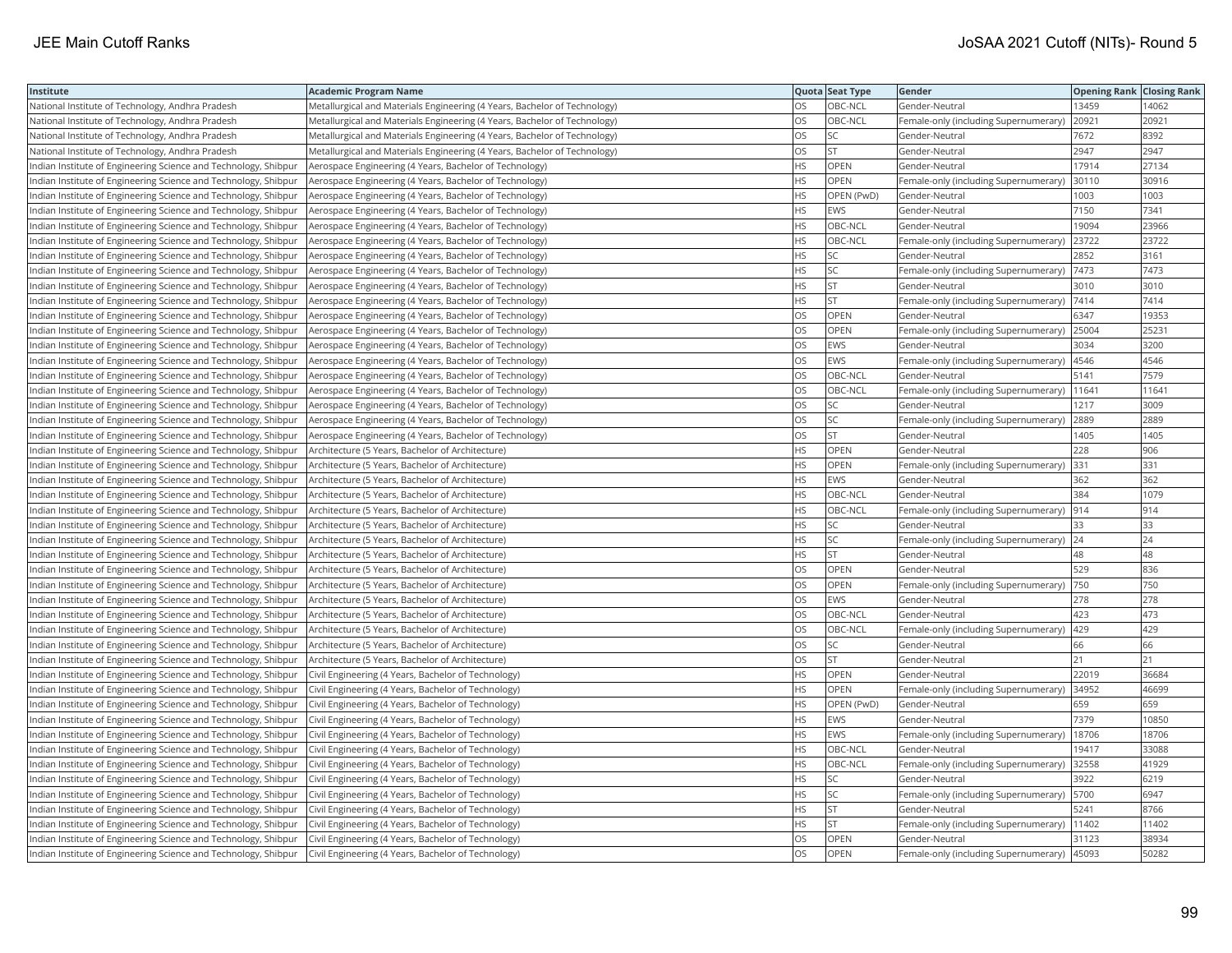| Institute                                                       | <b>Academic Program Name</b>                                       |     | Quota Seat Type | Gender                                        | <b>Opening Rank Closing Rank</b> |       |
|-----------------------------------------------------------------|--------------------------------------------------------------------|-----|-----------------|-----------------------------------------------|----------------------------------|-------|
| Indian Institute of Engineering Science and Technology, Shibpur | Civil Engineering (4 Years, Bachelor of Technology)                | OS  | EWS             | Gender-Neutral                                | 5915                             | 6148  |
| Indian Institute of Engineering Science and Technology, Shibpur | Civil Engineering (4 Years, Bachelor of Technology)                | OS  | <b>EWS</b>      | Female-only (including Supernumerary)         | 8178                             | 8192  |
| Indian Institute of Engineering Science and Technology, Shibpur | Civil Engineering (4 Years, Bachelor of Technology)                | OS  | OBC-NCL         | Gender-Neutral                                | 10438                            | 11605 |
| Indian Institute of Engineering Science and Technology, Shibpur | Civil Engineering (4 Years, Bachelor of Technology)                | OS  | OBC-NCL         | Female-only (including Supernumerary)         | 17600                            | 18928 |
| Indian Institute of Engineering Science and Technology, Shibpur | Civil Engineering (4 Years, Bachelor of Technology)                | OS  | <b>SC</b>       | Gender-Neutral                                | 5266                             | 6862  |
| Indian Institute of Engineering Science and Technology, Shibpur | Civil Engineering (4 Years, Bachelor of Technology)                | OS  | SC.             | Female-only (including Supernumerary)  5112   |                                  | 8126  |
| Indian Institute of Engineering Science and Technology, Shibpur | Civil Engineering (4 Years, Bachelor of Technology)                | OS  | <b>ST</b>       | Gender-Neutral                                | 1639                             | 2136  |
| Indian Institute of Engineering Science and Technology, Shibpur | Civil Engineering (4 Years, Bachelor of Technology)                | OS  | <b>ST</b>       | Female-only (including Supernumerary)         | 3291                             | 3291  |
| Indian Institute of Engineering Science and Technology, Shibpur | Computer Science and Engineering (4 Years, Bachelor of Technology) | HS  | OPEN            | Gender-Neutral                                | 3178                             | 9600  |
| Indian Institute of Engineering Science and Technology, Shibpur | Computer Science and Engineering (4 Years, Bachelor of Technology) | HS  | OPEN            | Female-only (including Supernumerary)  874    |                                  | 12079 |
| Indian Institute of Engineering Science and Technology, Shibpur | Computer Science and Engineering (4 Years, Bachelor of Technology) | HS  | OPEN (PwD)      | Gender-Neutral                                | 186                              | 186   |
| Indian Institute of Engineering Science and Technology, Shibpur | Computer Science and Engineering (4 Years, Bachelor of Technology) | HS  | EWS             | Gender-Neutral                                | 3332                             | 4450  |
| Indian Institute of Engineering Science and Technology, Shibpur | Computer Science and Engineering (4 Years, Bachelor of Technology) | HS  | <b>EWS</b>      | Female-only (including Supernumerary)  7639   |                                  | 7639  |
| Indian Institute of Engineering Science and Technology, Shibpur | Computer Science and Engineering (4 Years, Bachelor of Technology) | ΗS  | OBC-NCL         | Gender-Neutral                                | 3980                             | 11375 |
| Indian Institute of Engineering Science and Technology, Shibpur | Computer Science and Engineering (4 Years, Bachelor of Technology) | HS  | OBC-NCL         | Female-only (including Supernumerary)         | 3039                             | 13103 |
| Indian Institute of Engineering Science and Technology, Shibpur | Computer Science and Engineering (4 Years, Bachelor of Technology) | ΗS  | SC              | Gender-Neutral                                | 689                              | 1462  |
| Indian Institute of Engineering Science and Technology, Shibpur | Computer Science and Engineering (4 Years, Bachelor of Technology) | HS  | SC              | Female-only (including Supernumerary)         | 1501                             | 1501  |
| Indian Institute of Engineering Science and Technology, Shibpur | Computer Science and Engineering (4 Years, Bachelor of Technology) | HS  | <b>ST</b>       | Gender-Neutral                                | 371                              | 1546  |
| Indian Institute of Engineering Science and Technology, Shibpur | Computer Science and Engineering (4 Years, Bachelor of Technology) | HS  | <b>ST</b>       | Female-only (including Supernumerary)         | 2547                             | 2547  |
| Indian Institute of Engineering Science and Technology, Shibpur | Computer Science and Engineering (4 Years, Bachelor of Technology) | OS  | OPEN            | Gender-Neutral                                | 7328                             | 11020 |
| Indian Institute of Engineering Science and Technology, Shibpur | Computer Science and Engineering (4 Years, Bachelor of Technology) | OS  | <b>OPEN</b>     | Female-only (including Supernumerary)         | 11977                            | 16879 |
| Indian Institute of Engineering Science and Technology, Shibpur | Computer Science and Engineering (4 Years, Bachelor of Technology) | OS  | OPEN (PwD)      | Gender-Neutral                                | 142                              | 142   |
| Indian Institute of Engineering Science and Technology, Shibpur | Computer Science and Engineering (4 Years, Bachelor of Technology) | OS  | <b>EWS</b>      | Gender-Neutral                                | 1574                             | 1893  |
| Indian Institute of Engineering Science and Technology, Shibpur | Computer Science and Engineering (4 Years, Bachelor of Technology) | OS  | <b>EWS</b>      | Female-only (including Supernumerary)         | 2682                             | 2682  |
| Indian Institute of Engineering Science and Technology, Shibpur | Computer Science and Engineering (4 Years, Bachelor of Technology) | OS  | OBC-NCL         | Gender-Neutral                                | 2227                             | 4446  |
| Indian Institute of Engineering Science and Technology, Shibpur | Computer Science and Engineering (4 Years, Bachelor of Technology) | OS  | OBC-NCL         | Female-only (including Supernumerary) 6551    |                                  | 7265  |
| Indian Institute of Engineering Science and Technology, Shibpur | Computer Science and Engineering (4 Years, Bachelor of Technology) | OS  | SC              | Gender-Neutral                                | 1801                             | 2174  |
| Indian Institute of Engineering Science and Technology, Shibpur | Computer Science and Engineering (4 Years, Bachelor of Technology) | OS  | SC              | Female-only (including Supernumerary)  3996   |                                  | 3996  |
| Indian Institute of Engineering Science and Technology, Shibpur | Computer Science and Engineering (4 Years, Bachelor of Technology) | OS  | <b>ST</b>       | Gender-Neutral                                | 959                              | 1060  |
| Indian Institute of Engineering Science and Technology, Shibpur | Computer Science and Engineering (4 Years, Bachelor of Technology) | OS  | <b>ST</b>       | Female-only (including Supernumerary)   1364  |                                  | 1364  |
| Indian Institute of Engineering Science and Technology, Shibpur | Electrical Engineering (4 Years, Bachelor of Technology)           | ΗS  | OPEN            | Gender-Neutral                                | 16293                            | 19634 |
| Indian Institute of Engineering Science and Technology, Shibpur | Electrical Engineering (4 Years, Bachelor of Technology)           | НS  | <b>OPEN</b>     | Female-only (including Supernumerary)         | 22499                            | 25543 |
| Indian Institute of Engineering Science and Technology, Shibpur | Electrical Engineering (4 Years, Bachelor of Technology)           | HS  | OPEN (PwD)      | Gender-Neutral                                | 970                              | 970   |
| Indian Institute of Engineering Science and Technology, Shibpur | Electrical Engineering (4 Years, Bachelor of Technology)           | HS  | EWS             | Gender-Neutral                                | 6163                             | 7076  |
| Indian Institute of Engineering Science and Technology, Shibpur | Electrical Engineering (4 Years, Bachelor of Technology)           | HS  | EWS             | Female-only (including Supernumerary)         | 14150                            | 14150 |
| Indian Institute of Engineering Science and Technology, Shibpur | Electrical Engineering (4 Years, Bachelor of Technology)           | HS. | OBC-NCL         | Gender-Neutral                                | 14293                            | 19019 |
| Indian Institute of Engineering Science and Technology, Shibpur | Electrical Engineering (4 Years, Bachelor of Technology)           | HS  | OBC-NCL         | Female-only (including Supernumerary)         | 26477                            | 27652 |
| Indian Institute of Engineering Science and Technology, Shibpur | Electrical Engineering (4 Years, Bachelor of Technology)           | HS  | SC              | Gender-Neutral                                | 2071                             | 3287  |
| Indian Institute of Engineering Science and Technology, Shibpur | Electrical Engineering (4 Years, Bachelor of Technology)           | ΗS  | SC              | Female-only (including Supernumerary)  3552   |                                  | 3552  |
| Indian Institute of Engineering Science and Technology, Shibpur | Electrical Engineering (4 Years, Bachelor of Technology)           | HS. | <b>ST</b>       | Gender-Neutral                                | 3490                             | 5097  |
| Indian Institute of Engineering Science and Technology, Shibpur | Electrical Engineering (4 Years, Bachelor of Technology)           | ΗS  | <b>ST</b>       | Female-only (including Supernumerary)         | 9599                             | 9599  |
| Indian Institute of Engineering Science and Technology, Shibpur | Electrical Engineering (4 Years, Bachelor of Technology)           | OS  | OPEN            | Gender-Neutral                                | 13448                            | 22835 |
| Indian Institute of Engineering Science and Technology, Shibpur | Electrical Engineering (4 Years, Bachelor of Technology)           | OS  | <b>OPEN</b>     | Female-only (including Supernumerary)         | 25907                            | 31806 |
| Indian Institute of Engineering Science and Technology, Shibpur | Electrical Engineering (4 Years, Bachelor of Technology)           | OS  | OPEN (PwD)      | Gender-Neutral                                | 1396                             | 1396  |
| Indian Institute of Engineering Science and Technology, Shibpur | Electrical Engineering (4 Years, Bachelor of Technology)           | OS  | EWS             | Gender-Neutral                                | 3289                             | 3761  |
| Indian Institute of Engineering Science and Technology, Shibpur | Electrical Engineering (4 Years, Bachelor of Technology)           | OS  | EWS             | Female-only (including Supernumerary)         | 5582                             | 5582  |
| Indian Institute of Engineering Science and Technology, Shibpur | Electrical Engineering (4 Years, Bachelor of Technology)           | OS. | OBC-NCL         | Gender-Neutral                                | 6752                             | 8460  |
| Indian Institute of Engineering Science and Technology, Shibpur | Electrical Engineering (4 Years, Bachelor of Technology)           | OS  | OBC-NCL         | Female-only (including Supernumerary)   12806 |                                  | 13374 |
| Indian Institute of Engineering Science and Technology, Shibpur | Electrical Engineering (4 Years, Bachelor of Technology)           | OS  | SC              | Gender-Neutral                                | 4440                             | 5160  |
| Indian Institute of Engineering Science and Technology, Shibpur | Electrical Engineering (4 Years, Bachelor of Technology)           | OS  | SC              | Female-only (including Supernumerary)         | 5580                             | 5580  |
| Indian Institute of Engineering Science and Technology, Shibpur | Electrical Engineering (4 Years, Bachelor of Technology)           | OS  | İst             | Gender-Neutral                                | 1266                             | 1885  |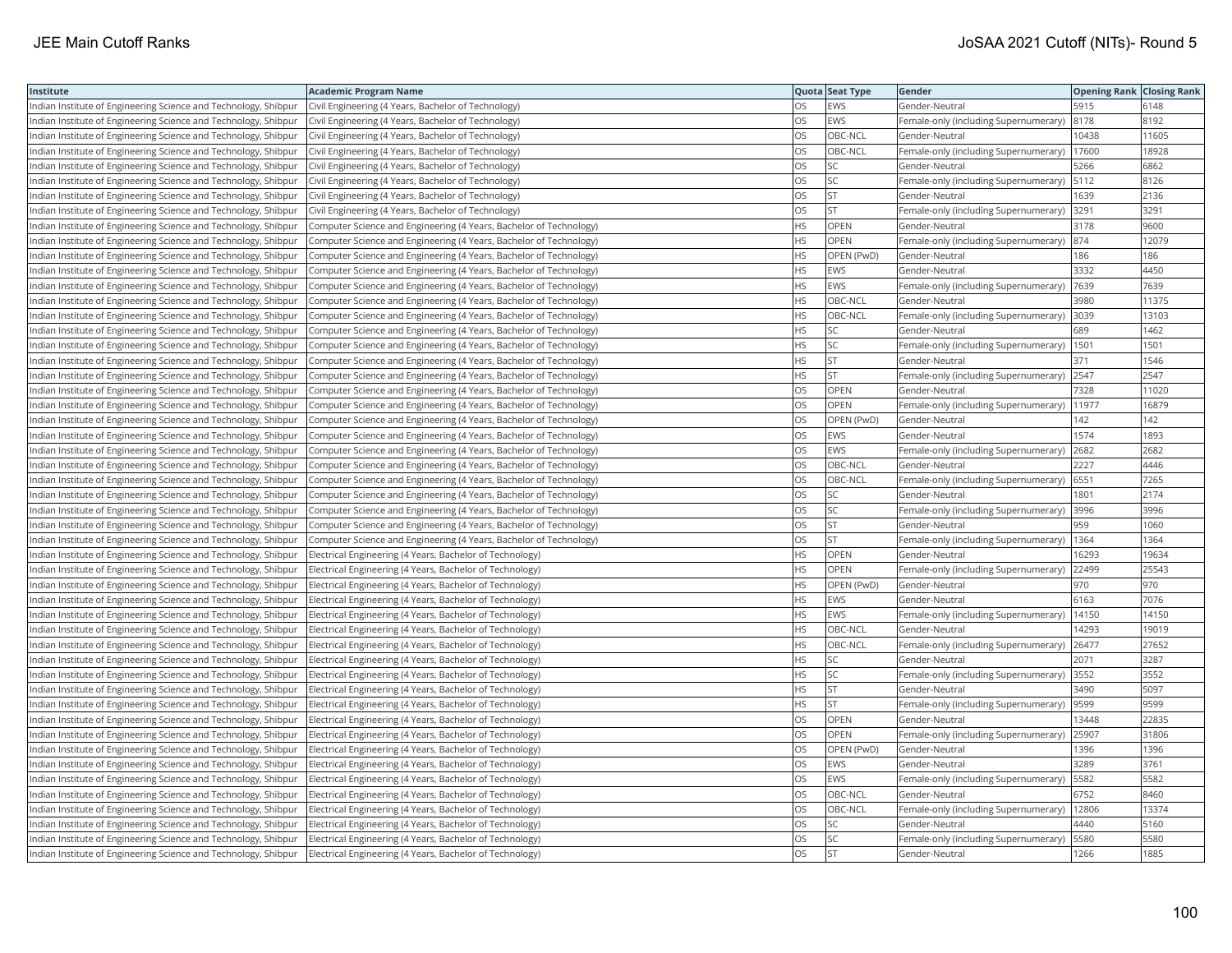| Institute                                                       | Academic Program Name                                                            |           | Quota Seat Type              | Gender                                        | <b>Opening Rank Closing Rank</b> |       |
|-----------------------------------------------------------------|----------------------------------------------------------------------------------|-----------|------------------------------|-----------------------------------------------|----------------------------------|-------|
| Indian Institute of Engineering Science and Technology, Shibpur | Electrical Engineering (4 Years, Bachelor of Technology)                         | OS.       | <b>ST</b>                    | Female-only (including Supernumerary)         | 2240                             | 2240  |
| Indian Institute of Engineering Science and Technology, Shibpur | Electronics and Telecommunication Engineering (4 Years, Bachelor of Technology)  | HS        | OPEN                         | Gender-Neutral                                | 10706                            | 15149 |
| Indian Institute of Engineering Science and Technology, Shibpur | Electronics and Telecommunication Engineering (4 Years, Bachelor of Technology)  | HS        | OPEN                         | Female-only (including Supernumerary)   12125 |                                  | 14616 |
| Indian Institute of Engineering Science and Technology, Shibpur | Electronics and Telecommunication Engineering (4 Years, Bachelor of Technology)  | HS.       | <b>EWS</b>                   | Gender-Neutral                                | 3018                             | 5713  |
| Indian Institute of Engineering Science and Technology, Shibpur | Electronics and Telecommunication Engineering (4 Years, Bachelor of Technology)  | HS.       | EWS                          | Female-only (including Supernumerary)         | 11557                            | 11557 |
| Indian Institute of Engineering Science and Technology, Shibpur | Electronics and Telecommunication Engineering (4 Years, Bachelor of Technology)  | <b>HS</b> | OBC-NCL                      | Gender-Neutral                                | 11702                            | 15313 |
| Indian Institute of Engineering Science and Technology, Shibpur | [Electronics and Telecommunication Engineering (4 Years, Bachelor of Technology) | HS.       | OBC-NCL                      | Female-only (including Supernumerary) 23294   |                                  | 23294 |
| Indian Institute of Engineering Science and Technology, Shibpur | Electronics and Telecommunication Engineering (4 Years, Bachelor of Technology)  | ΗS        | <b>SC</b>                    | Gender-Neutral                                | 1640                             | 2042  |
| Indian Institute of Engineering Science and Technology, Shibpur | Electronics and Telecommunication Engineering (4 Years, Bachelor of Technology)  | HS        | <b>SC</b>                    | Female-only (including Supernumerary)         | 3242                             | 3242  |
| Indian Institute of Engineering Science and Technology, Shibpur | Electronics and Telecommunication Engineering (4 Years, Bachelor of Technology)  | HS        | <b>ST</b>                    | Gender-Neutral                                | 3361                             | 4100  |
| Indian Institute of Engineering Science and Technology, Shibpur | Electronics and Telecommunication Engineering (4 Years, Bachelor of Technology)  | <b>HS</b> | <b>ST</b>                    | Female-only (including Supernumerary)         | 5686                             | 5686  |
| Indian Institute of Engineering Science and Technology, Shibpur | Electronics and Telecommunication Engineering (4 Years, Bachelor of Technology)  | OS        | <b>OPEN</b>                  | Gender-Neutral                                | 15331                            | 18489 |
| Indian Institute of Engineering Science and Technology, Shibpur | Electronics and Telecommunication Engineering (4 Years, Bachelor of Technology)  | <b>OS</b> | <b>OPEN</b>                  | Female-only (including Supernumerary)         | 22300                            | 25314 |
| Indian Institute of Engineering Science and Technology, Shibpur | Electronics and Telecommunication Engineering (4 Years, Bachelor of Technology)  | OS        | OPEN (PwD)                   | Gender-Neutral                                | 1094                             | 1094  |
| Indian Institute of Engineering Science and Technology, Shibpur | Electronics and Telecommunication Engineering (4 Years, Bachelor of Technology)  | OS        | EWS                          | Gender-Neutral                                | 2759                             | 2884  |
| Indian Institute of Engineering Science and Technology, Shibpur | Electronics and Telecommunication Engineering (4 Years, Bachelor of Technology)  | OS        | EWS                          | Female-only (including Supernumerary)  3706   |                                  | 3706  |
| Indian Institute of Engineering Science and Technology, Shibpur | Electronics and Telecommunication Engineering (4 Years, Bachelor of Technology)  | OS.       | OBC-NCL                      | Gender-Neutral                                | 5465                             | 6904  |
| Indian Institute of Engineering Science and Technology, Shibpur | Electronics and Telecommunication Engineering (4 Years, Bachelor of Technology)  | OS        | OBC-NCL                      | Female-only (including Supernumerary)         | 9030                             | 10203 |
| Indian Institute of Engineering Science and Technology, Shibpur | Electronics and Telecommunication Engineering (4 Years, Bachelor of Technology)  | OS        | OBC-NCL (PwD) Gender-Neutral |                                               | 421                              | 421   |
| Indian Institute of Engineering Science and Technology, Shibpur | Electronics and Telecommunication Engineering (4 Years, Bachelor of Technology)  | OS.       | <b>SC</b>                    | Gender-Neutral                                | 2413                             | 3272  |
| Indian Institute of Engineering Science and Technology, Shibpur | Electronics and Telecommunication Engineering (4 Years, Bachelor of Technology)  | OS.       | <b>SC</b>                    | Female-only (including Supernumerary)         | 5444                             | 5444  |
| Indian Institute of Engineering Science and Technology, Shibpur | (Electronics and Telecommunication Engineering (4 Years, Bachelor of Technology) | OS        | <b>ST</b>                    | Gender-Neutral                                | 1449                             | 1449  |
| Indian Institute of Engineering Science and Technology, Shibpur | Information Technology (4 Years, Bachelor of Technology)                         | ΗS        | OPEN                         | Gender-Neutral                                | 9643                             | 13685 |
| Indian Institute of Engineering Science and Technology, Shibpur | Information Technology (4 Years, Bachelor of Technology)                         | HS        | OPEN                         | Female-only (including Supernumerary)   14823 |                                  | 23430 |
| Indian Institute of Engineering Science and Technology, Shibpur | Information Technology (4 Years, Bachelor of Technology)                         | HS        | OPEN (PwD)                   | Gender-Neutral                                | 566                              | 566   |
| Indian Institute of Engineering Science and Technology, Shibpur | Information Technology (4 Years, Bachelor of Technology)                         | <b>HS</b> | <b>EWS</b>                   | Gender-Neutral                                | 4644                             | 5525  |
| Indian Institute of Engineering Science and Technology, Shibpur | Information Technology (4 Years, Bachelor of Technology)                         | НS        | EWS                          | Female-only (including Supernumerary)         | 8613                             | 8613  |
| Indian Institute of Engineering Science and Technology, Shibpur | Information Technology (4 Years, Bachelor of Technology)                         | HS        | OBC-NCL                      | Gender-Neutral                                | 11835                            | 13547 |
| Indian Institute of Engineering Science and Technology, Shibpur | Information Technology (4 Years, Bachelor of Technology)                         | <b>HS</b> | OBC-NCL                      | Female-only (including Supernumerary)         | 17458                            | 24579 |
| Indian Institute of Engineering Science and Technology, Shibpur | Information Technology (4 Years, Bachelor of Technology)                         | HS        | OBC-NCL (PwD) Gender-Neutral |                                               | 708                              | 708   |
| Indian Institute of Engineering Science and Technology, Shibpur | Information Technology (4 Years, Bachelor of Technology)                         | ΗS        | SC                           | Gender-Neutral                                | 1525                             | 2283  |
| Indian Institute of Engineering Science and Technology, Shibpur | Information Technology (4 Years, Bachelor of Technology)                         | ΗS        | <b>SC</b>                    | Female-only (including Supernumerary)         | 3224                             | 3224  |
| Indian Institute of Engineering Science and Technology, Shibpur | Information Technology (4 Years, Bachelor of Technology)                         | НS        | <b>ST</b>                    | Gender-Neutral                                | 2172                             | 3134  |
| Indian Institute of Engineering Science and Technology, Shibpur | Information Technology (4 Years, Bachelor of Technology)                         | HS        | <b>ST</b>                    | Female-only (including Supernumerary)         | 4072                             | 4072  |
| Indian Institute of Engineering Science and Technology, Shibpur | Information Technology (4 Years, Bachelor of Technology)                         | OS        | OPEN                         | Gender-Neutral                                | 11759                            | 1365  |
| Indian Institute of Engineering Science and Technology, Shibpur | Information Technology (4 Years, Bachelor of Technology)                         | OS.       | <b>OPEN</b>                  | Female-only (including Supernumerary)         | 18765                            | 20617 |
| Indian Institute of Engineering Science and Technology, Shibpur | Information Technology (4 Years, Bachelor of Technology)                         | OS        | OPEN (PwD)                   | Gender-Neutral                                | 461                              | 461   |
| Indian Institute of Engineering Science and Technology, Shibpur | Information Technology (4 Years, Bachelor of Technology)                         | OS        | <b>EWS</b>                   | Gender-Neutral                                | 1909                             | 2043  |
| Indian Institute of Engineering Science and Technology, Shibpur | Information Technology (4 Years, Bachelor of Technology)                         | OS        | EWS                          | Female-only (including Supernumerary) 3455    |                                  | 3455  |
| Indian Institute of Engineering Science and Technology, Shibpur | Information Technology (4 Years, Bachelor of Technology)                         | OS        | OBC-NCL                      | Gender-Neutral                                | 4493                             | 5012  |
| Indian Institute of Engineering Science and Technology, Shibpur | Information Technology (4 Years, Bachelor of Technology)                         | OS        | OBC-NCL                      | Female-only (including Supernumerary)         | 7846                             | 7941  |
| Indian Institute of Engineering Science and Technology, Shibpur | Information Technology (4 Years, Bachelor of Technology)                         | OS        | OBC-NCL (PwD) Gender-Neutral |                                               | 377                              | 377   |
| Indian Institute of Engineering Science and Technology, Shibpur | Information Technology (4 Years, Bachelor of Technology)                         | OS        | SC                           | Gender-Neutral                                | 2456                             | 3208  |
| Indian Institute of Engineering Science and Technology, Shibpur | Information Technology (4 Years, Bachelor of Technology)                         | OS.       | <b>SC</b>                    | Female-only (including Supernumerary)         | 4815                             | 5845  |
| Indian Institute of Engineering Science and Technology, Shibpur | Information Technology (4 Years, Bachelor of Technology)                         | OS        | <b>ST</b>                    | Gender-Neutral                                | 1235                             | 1504  |
| Indian Institute of Engineering Science and Technology, Shibpur | Information Technology (4 Years, Bachelor of Technology)                         | OS        | <b>ST</b>                    | Female-only (including Supernumerary)         | 1533                             | 1533  |
| Indian Institute of Engineering Science and Technology, Shibpur | Mechanical Engineering (4 Years, Bachelor of Technology)                         | HS        | <b>OPEN</b>                  | Gender-Neutral                                | 15414                            | 23798 |
| Indian Institute of Engineering Science and Technology, Shibpur | Mechanical Engineering (4 Years, Bachelor of Technology)                         | НS        | <b>OPEN</b>                  | Female-only (including Supernumerary)         | 27794                            | 33565 |
| Indian Institute of Engineering Science and Technology, Shibpur | Mechanical Engineering (4 Years, Bachelor of Technology)                         | HS        | OPEN (PwD)                   | Gender-Neutral                                | 1399                             | 1399  |
| Indian Institute of Engineering Science and Technology, Shibpur | Mechanical Engineering (4 Years, Bachelor of Technology)                         | <b>HS</b> | <b>EWS</b>                   | Gender-Neutral                                | 3732                             | 7186  |
| Indian Institute of Engineering Science and Technology, Shibpur | Mechanical Engineering (4 Years, Bachelor of Technology)                         | <b>HS</b> | EWS                          | Female-only (including Supernumerary)         | 1468'                            | 1468  |